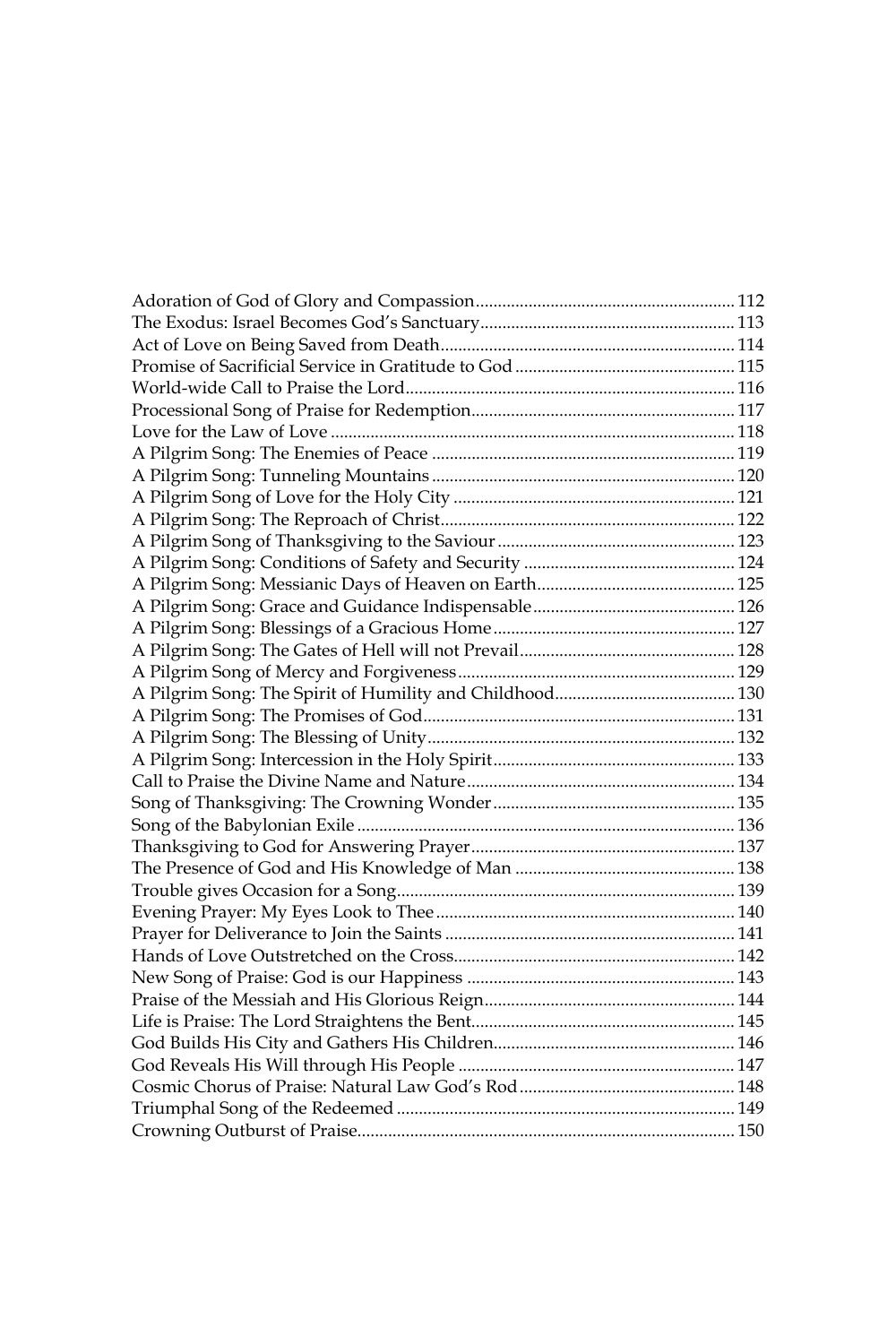# **ORTHODOX PSALTER**

#### **INTRODUCTION**

The Psalms are among the most hauntingly beautiful songs and prayers that this world possesses. They are poems whose appeal is permanent and universal. As an anthology of 150 gems the Psalter is a work of consummate art, a thing of beauty which is a joy for ever; its loveliness increases. 'The most valuable thing the Psalms do for me is to express that same delight in God which made David dance' says the late C. S. Lewis.

The Bible is a presentation of the divine drama in which we are all taking part. The theme of the drama is the great acts and interventions of God, past, present and future. The Psalms are a distillation of the Old Testament and especially of the teaching of the Hebrew Prophets. They sum up the whole theology of the Old Testament. They are the quintessence of the faith and devotion of Israel. Yet they express the feelings and reactions not only of one nation but of all mankind. They reflect timelessly the universal hopes and fears, love and hate, joys and sorrows of the human heart. Individually they are the outcome of someone's personal experience, though not perhaps all of them. They reveal the varying moods of the human spirit from awestruck wonder at God's mighty acts and the marvels of creation to groping perplexity at the apparent prosperity of sellish scoundrels, from calm trust and deep certainty to cries of frustration and desperation bordering on despair. In these ancient poems we see the fundamental unity of mankind and of the Old and New Testaments. The unity is that of Promise and **Fulfilment** 

If the relic of a saint or loved one is dear to us, how much more precious is everything connected with Jesus Christ, the Lord of Life. The Psalter was both His Prayer Book and Song Book. While dying on the cross, the only portion of Holy Scripture that He quoted was the Psalter. Of His 'seven last words', four of them are echoes from the Book of Psalms: 'My God, My God, why hast Thou forsaken Me?' (Ps. 21:2; Mt. 27:46; Mk. 15:34); 'I thirst' (Jn. 19:28; Ps. 41:2; 62:2; 142:6); 'It is done, accomplished, finished' (Ps. 21:32; Jn. 19:30); 'Into Thy hands I entrust My spirit' (Ps. 30:6; Lk. 23:46).

#### **Fullness and Fulfillment**

We only realize the full significance of the Psalms as we read them in Christ the Truth, through His eyes, and in His Spirit. Faith is vision. Unbelief is blindness. 'If the good news is veiled, it is veiled only to those who have lost their way. When the Old Testament is read, a veil lies over their minds. Only in Christ is the veil removed. The minds of unbelievers are so blinded by the god of this world that the light of the glorious Gospel of Christ cannot dawn upon them. God Who told light to shine out of darkness has shone in our hearts with the light of the knowledge of the glory of God in the face of Jesus Christ' (2 Cor. 4-6). 'So let all Israel know for certain that God has made Jesus Whom you crucified both Lord and Messiah' (Acts 2:36).

Israel failed to respond to the divine call and commission to give God's light and love to the world. The vine lifted out of Egypt (Ps. 79:9; Mt. 2:15) is Jesus; the true Vine (Jn. 15). As the true Israel He fulfils Israel's mission, so that from the Cross and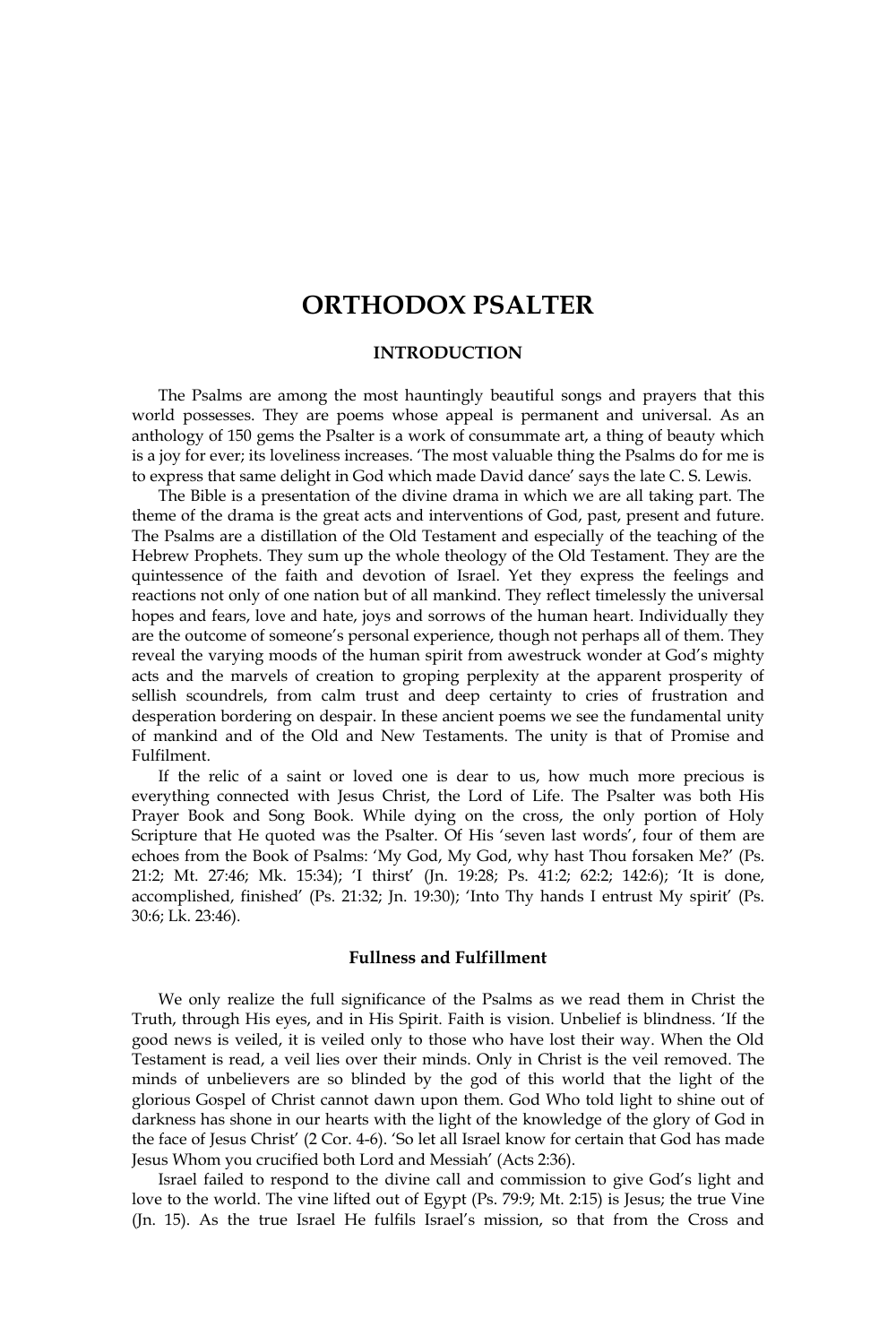Resurrection the new and true Israel is the community of those whose hearts receive by faith the divine Word spoken in Him (Heb. 1:2). His life is offered that it may flow in our veins as the Blood of the New Covenant, 'the fruit of the vine' (Mk. 14:24), the love that conquers death (1 Cor. 15:54-57). When the risen Lord walked and talked with Luke and Cleopas, 'He began with Moses and all the Prophets, and explained to them the passages which referred to Himself in every part of the Scriptures.' At Emmaus He added, 'This is what I meant when I said, while I was still with you, that everything written about Me in the law of Moses and in the Prophets and Psalms was bound to be fulfilled' (Lk. 24:27, 44).

The songs of Israel find their full meaning only in the New Adam. The Psalmist's voice is his Master's voice. It was 'the Spirit of Christ in the Prophets foretelling the sufferings in store for Christ and the glories that would follow. And it was revealed to them that it was not for themselves but for you that they were administering those very mysteries which have now been announced to you through those who preached the Gospel to you in the power of the Holy Spirit' (1 Pet. 1:11). Christ's birth, sufferings and death, His triumphant resurrection and ascension, and His coming in judgment, are all clearly portrayed in the Psalms, not merely as historical events but as perpetual and saving realities. The eternal Spirit transforms history into theology. St. Athanasius the Great says that the line of the Psalmist, 'Open your mouth wide and I will fill it' (80:11) refers to receiving the gift of the Holy Spirit. The outpouring of the Spirit is the fulfilment of the Law, the Prophets and the Psalms.

#### **Correspondence and Recapitulation**

The Christian Church accepted the Old Testament as sacred scriptures. The Apostles and Christian preachers and teachers cited passages of the Old Testament as prophecies of the events of the Gospel. They also saw correspondences between things and events under the old and new covenants. The Exodus from Egypt and the giving of the Law and the Covenant have their counterpart in the redemption of mankind through the death and resurrection of Jesus Christ and the giving of the new covenant in His blood (1 Cor. 11:25) and the new commandment which fulfils the law (Jn. 13:34; Gal. 5:14; Rom. 13:10). The temple at Jerusalem has its counterpart in the temple of the Church composed of living stones (Eph. 2:20-22; 1 Pet. 2:5). The heavenly manna has its counterpart in Jesus as the heavenly bread of life (Jn. 6:32-58). The creation of the earthly man has its counterpart in the new creation born in the death and resurrection of the Heavenly Man Who is the Lord from Heaven (Jn. 12:24; 1 Cor. 15:47-49; 2 Cor. 5:17). Adam, the head of a sinful race of mortals, has his counterpart in Christ, the second Adam, the New Man, the head of a race of immortals (1 Cor. 15:45-49). In all these ways the new covenant recapitulates the old covenant.

Similarly Christ was seen to be both priest and victim (Heb.  $8:1-9:15$ ). He is the sacrificial lamb and also the victorious king (Jn. 1:36; 18:37). He is the good Shepherd and also the Lion of the tribe of Judah (Ps. 22; Jn. 10:11; Rev. 5:5). He is the Son of Man foreseen by the Prophet Daniel (7:13, 14) destined to receive an eternal kingdom, and also the Son of God foreseen by the Prophet David (Ps. 2) destined to reign over all creation. Jesus fulfils the role of Israel by attaining the triumph of His kingdom and exaltation through humiliation and obedience to the point of death (Mk. 14:21; Heb. 2:5-9; Isaiah 53).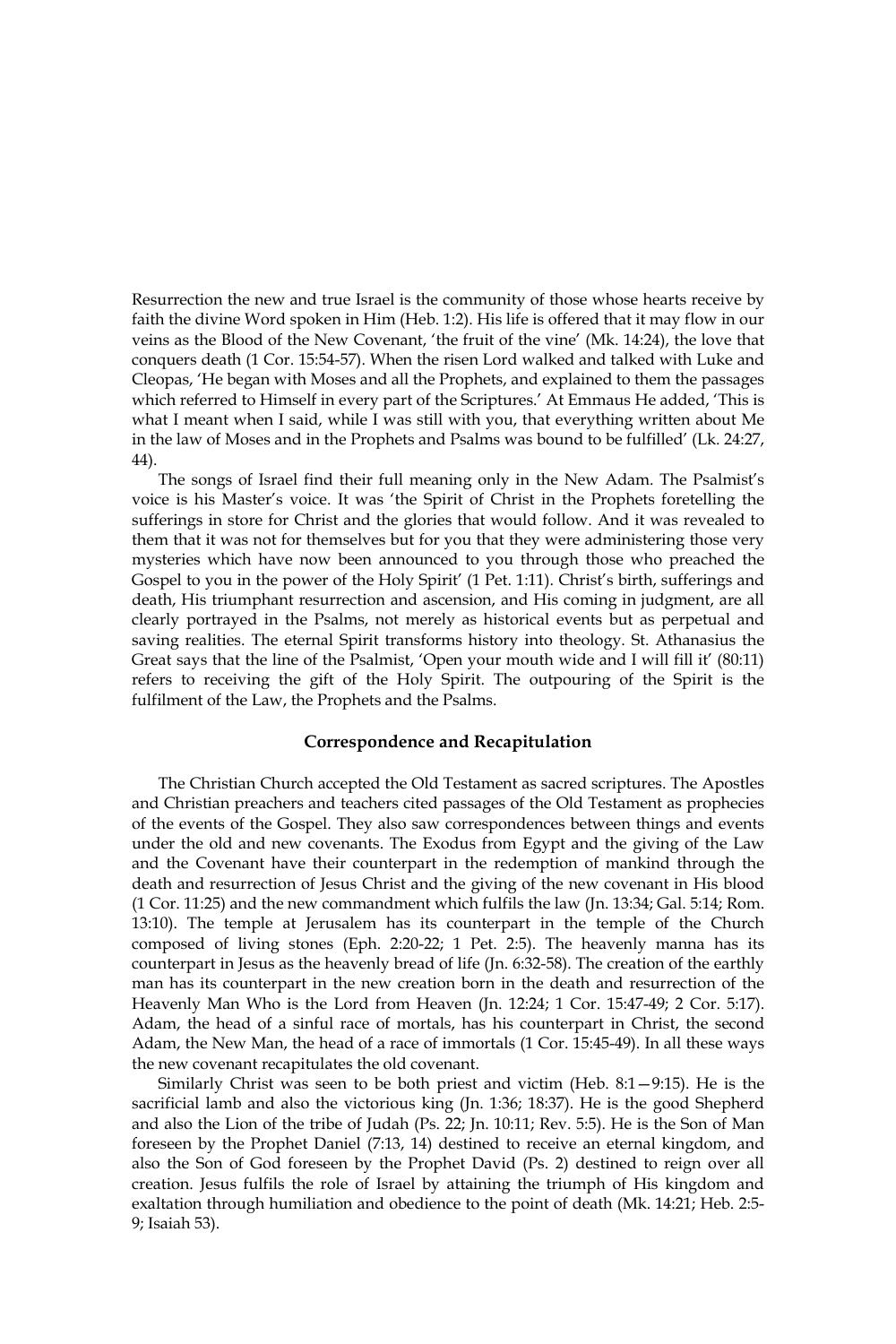The Church also understood that Jesus was the Word (Jn. 1:14; 1 Jn. 1:1; Rev. 19:13). He was Himself the utterance of God's love and grace, light and truth in the world. The utterances of the Old Testament had been partial, incomplete, fragmentary, preparatory, prophetic. In Jesus we have the fullness and finality of the divine utterance. Jesus embodies the divine utterance both in His teaching and in Himself. The Word and the Person are completely identical. The Word Who became flesh (Jn. 1:14) was in origin and originally God (Jn. 1:1), ever at work with the Father and the Spirit in the creation of the world (Jn. 5:17), ever giving life and light to men and angels (Jn. 1:9). And so we see that the Word is a Person. Life is not something but Someone (Gal. 2:20; Phil. 1:21). The whole pageant of the past is recapitulated in the gracious personality of Jesus the Messiah. He recapitulates in His Person the whole destiny of mankind (Eph. 1:10). God has predestined men to become 'conformed to the image of His Son' (Rom. 8:29).

#### The Church and the Bible

Under both Old and New Covenants the Church preceded the Bible. The essential role of the Church, as of the individual Christian, is to bear witness to experience, to what has been seen and heard (Acts 1:8; 4:20; 22:15). Man's vocation and destiny are supernatural (Heb. 3:1; Rom. 8:29; 2 Tim. 1:9; 1 Cor. 1:2). Scripture is a communication of divine light to guide us in the way of perfection (Mt. 5:48). To know Christ (Truth) is to love Him and be free (1 Jn. 4). So a supernatural revelation of God's nature, will and purpose is essential. Such is the Word of God contained in the Bible. 'It is a love-letter written by our heavenly Father and transmitted by the sacred writers to the human race on our pilgrimage towards our heavenly country' (St. Chrysostom). Readers of the Bible have the Church to guide them. 'No prophecy of Scripture is a matter of private interpretation, nor can it be understood by one's own powers. For no prophecy ever originated in the human will, but holy men of God spoke as they were prompted by the Holy Spirit' (2 Pet. 1:20). It is the Church's mission to interpret the Bible. People who live humbly and honestly in the fellowship of the Church have their minds conditioned and attuned to understand the scriptures as the revelation of the mind of God. (1 Cor. 2:16; Phil. 2:5; 2 Pet. 3:1)

#### The Nature of the Psalms

It would be a mistake to think that the Psalms are a beautiful expression of nature mysticism, inspired by the natural beauty of the countryside and the soothing sounds of softly murmuring streams. They are rather the war-songs of the Prince of Peace, the vigorous shouts and cries of the whole man, responding or reacting with his whole being to the One Who comes to him in all the circumstances of life. Jesus Himself tells us that we shall never see Him until we say in every situation, 'Blessed is He Who comes in the name of the Lord' (Lk. 13:35). In this matter of the sanctification of the total man made to love God with his whole nature (Lk. 10:27), Israel was unlike the religions of the world. The New Israel, the Church of Christ, inherits and continues this tradition and should develop it in an even more thoroughgoing manner.

The Jews prayed and worshipped with spirit, soul and body. They beat their breasts, clapped their hands, stretched out their arms, fell prostrate on the ground; they sang, they shouted, they danced; they used drums, tambourines, cymbals, castanets, bells,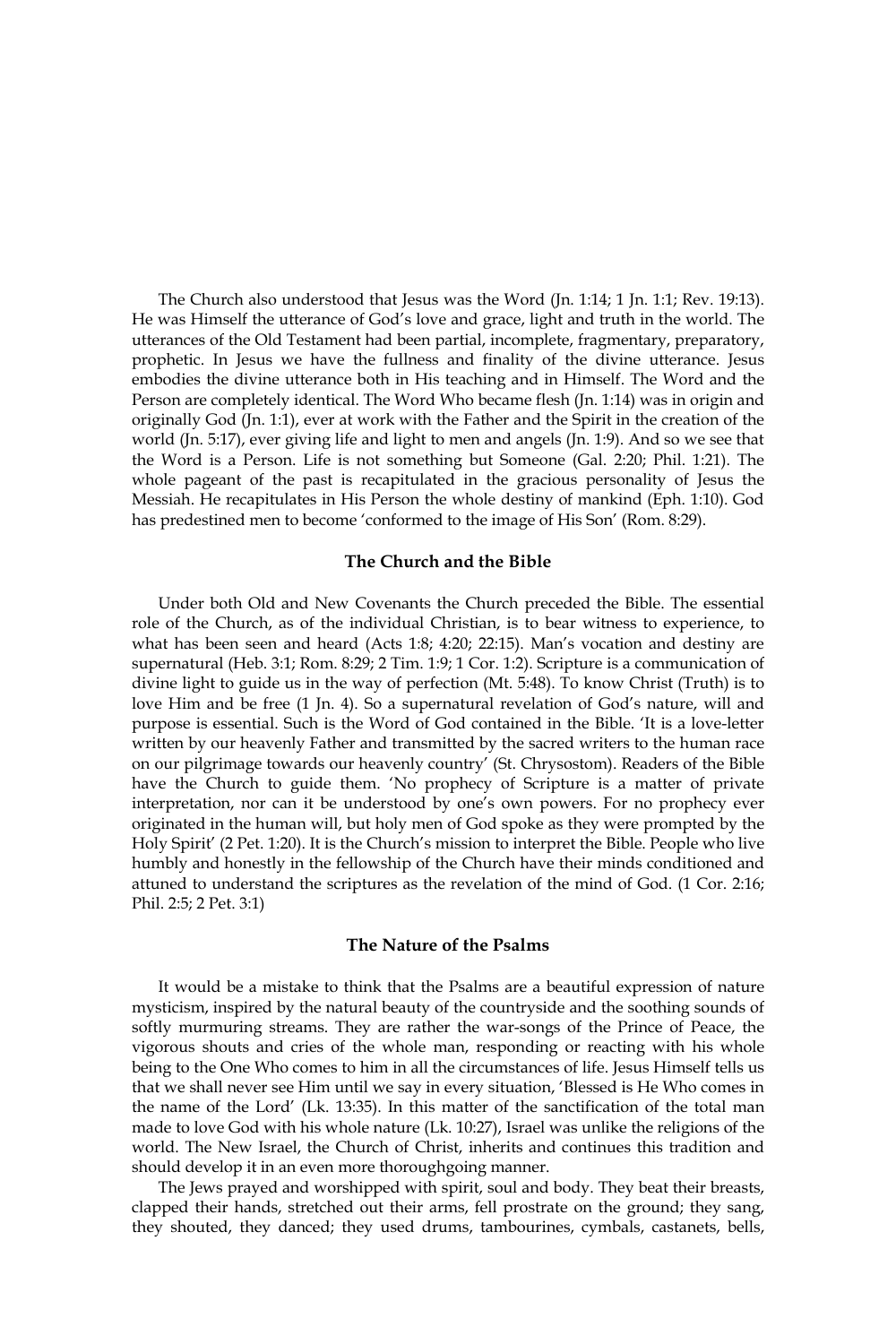horns, trumpets, pipes, and various stringed instruments. We find these features in the Psalms. St. Isaac the Syrian says, 'Every prayer in which the body does not participate and by which the heart is not affected should be reckoned as an abortion without a soul.'

Varieties of prayer are found in the Psalms: Worship and Bowing Down, Love and Adoration, Meditation and Contemplation, Stillness and Watching, Waiting and Listening, Hope and Desire, Acts of Faith and Trust, Praise and Blessing, Exaltation and Magnification, Repentance and Confession, Weeping and Groaning, Exultation and Thanksgiving, Joy and Gladness, Vows and Affirmations, Exorcism and Adjuration, Surrender and Submission, Petition and Intercession. We need to learn afresh the Christian use of the Psalter. One reason for the neglect of the Psalms in our devotional life is the disproportionate attention given to critical and historical research in modern biblical study, to the almost total exclusion of the vital meaning and purpose of the Word of God. 'To be ignorant of Scripture is not to know Christ' says St. Jerome.

#### **Practical Use of the Psalter**

The Church never merely studied the Psalms. They were her chief book of devotion. Her divine Founder had quoted them, had used them in prayer, had explained them to His disciples, and had died with them on His lips. The Apostles ordered the faithful to use the Psalms both in their personal lives and in community worship (Jas. 5:13; Col. 3:16; Eph. 5:19). St. Jerome tells us that at St. Paula's funeral in 404, the Psalms were sung 'now in Greek, now in Latin, now in Syriac; and this not only during the three days that elapsed before she was buried, but throughout the rest of the week.' He also says that the Psalms sung in churches were also sung in the fields: 'The toiling reaper sings Psalms as he works, and the vine-grower, as he prunes his vines, sings one of David's songs.'

At first the Psalter was the only hymnbook available. Many both of the clergy and laity knew it by heart. St. Germanus in Constantinople and St. Gregory in Rome refused to consecrate as bishops men who were unable to recite the Psalter. A disused canon so ruled. Even when the church services began to be compiled, the Psalter was the Church's first service book, and it retains that position to this day. All the services draw heavily upon the Psalms. The Psalter is a quarry and treasury of Christian prayer and devotion.

#### **Poetic Characteristics**

The Psalms are poetry and this version retains the original poetic form by printing the lines as in the Septuagint. Much is lost when the Psalms are printed as prose. Hebrew verse does not rhyme except occasionally and accidentally. It is based on what is called parallelism, and is mostly in the form of couplets. The second line of the couplet may be a repetition of the theme in different words, or a contrast, or a heightened emphasis. There is rhythm, but little metre. Often there is a play on words, or assonance, or alliteration, or some figure of speech. These are not reproducible in translation. But the parallelism is clearly retained. If the line endings occasionally rhyme, that is quite incidental as in the original Hebrew.

It must not be thought that the parallelism of Hebrew poetry merely means that the second line of every couplet simply repeats the thought of the first line in different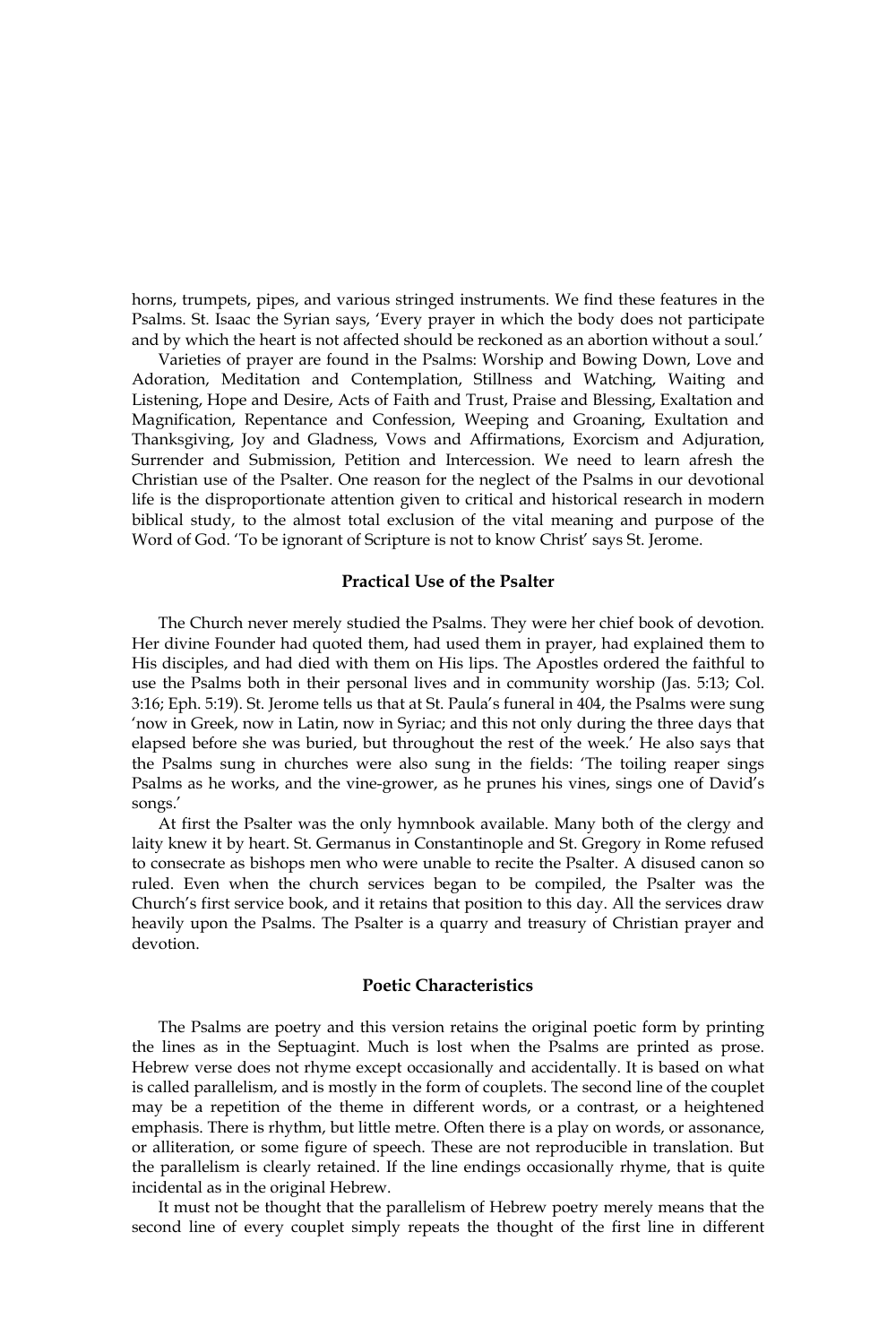words. Far from it. It may enrich or amplify the thought of the first line, or it may modify it in other ways. For example, the Prophet Isaiah writes (55:7):

Let the wicked forsake his ways

and the sinful man his thoughts.

Or take the opening words of that wonderful outburst of praise which the Holy Spirit put on Mary's lips (Luke 1:46):

'My soul magnifies the Lord

and my spirit rejoices in God my Saviour.'

This does not mean that soul and spirit are therefore identical (cp. 1 Thess. 5:23). Rather it indicates that the second half of the couplet is a result of the first. With my soul I magnify the Lord (soul including understanding, intellect, memory, imagination, desire, will). As a result of my growing consciousness and realization of the greatness and goodness and glory of God, my spirit is filled with joy and I exult in God my Saviour. So the inspired lines are found to contain a simple technique for the praise of God

#### Divergences

This new translation of the Psalter has been made primarily for use in the services of the Orthodox Church. It will be found to follow closely and often word for word previous versions made from the Hebrew. It will also be found to differ widely in many places. This is because the Orthodox Church is committed to the Septuagint version of the Bible, which was the Bible of the whole Christian Church during the first thousand years of its existence. It is also the version of the Bible that was used and quoted by our Lord Jesus Christ and the Apostles, though they also occasionally referred to the Hebrew. That is why it will be found that this version of the Psalms tallies in almost every instance with the Psalms quoted in the New Testament whereas the Hebrew Psalms are often widely divergent. For example, Psalm 4:5, 'Be angry, yet do not sin', is quoted word for word by the Apostle Paul (Eph. 4:26). The Hebrew gives quite a different reading.

If it is asked why the Septuagint often differs so totally from the Massoretic text, the answer probably is that Hebrew was a kind of shorthand, entirely without vowels when the Psalms were written. It is easy to see that a word like brd could be rendered bread, bird, bard, brayed, broad, beard, bored, breed, broody braid, bride, bred, buried. It is not surprising that there are variant readings. What is surprising is that the Septuagint reproduces a vast amount of the Hebrew text almost verbatim, so that we can often check the Massoretic. Another reason for differences in the Septuagint may be that the Seventy translators used a Hebrew version that differed in many respects from the Massoretic text.

We cannot give footnotes to explain how we arrive at every puzzling rendering of the Greek, as it is not within our scope. If we take a single instance, it will be seen how lengthy and complicated such explanations could be. In Psalm 101:27, 'change them like clothing' could be rendered, 'role them like clothing'. Actually there is a variant reading at this point, some texts reading 'roll', others 'change'. As the thought suggested is that of a person rolling or stripping off a worn-out garment, we believe that the word change faithfully conveys the sense of either Greek word and also the meaning of the Hebrew original. In fact, the idea of change and renewal and the rebirth of the soul as a new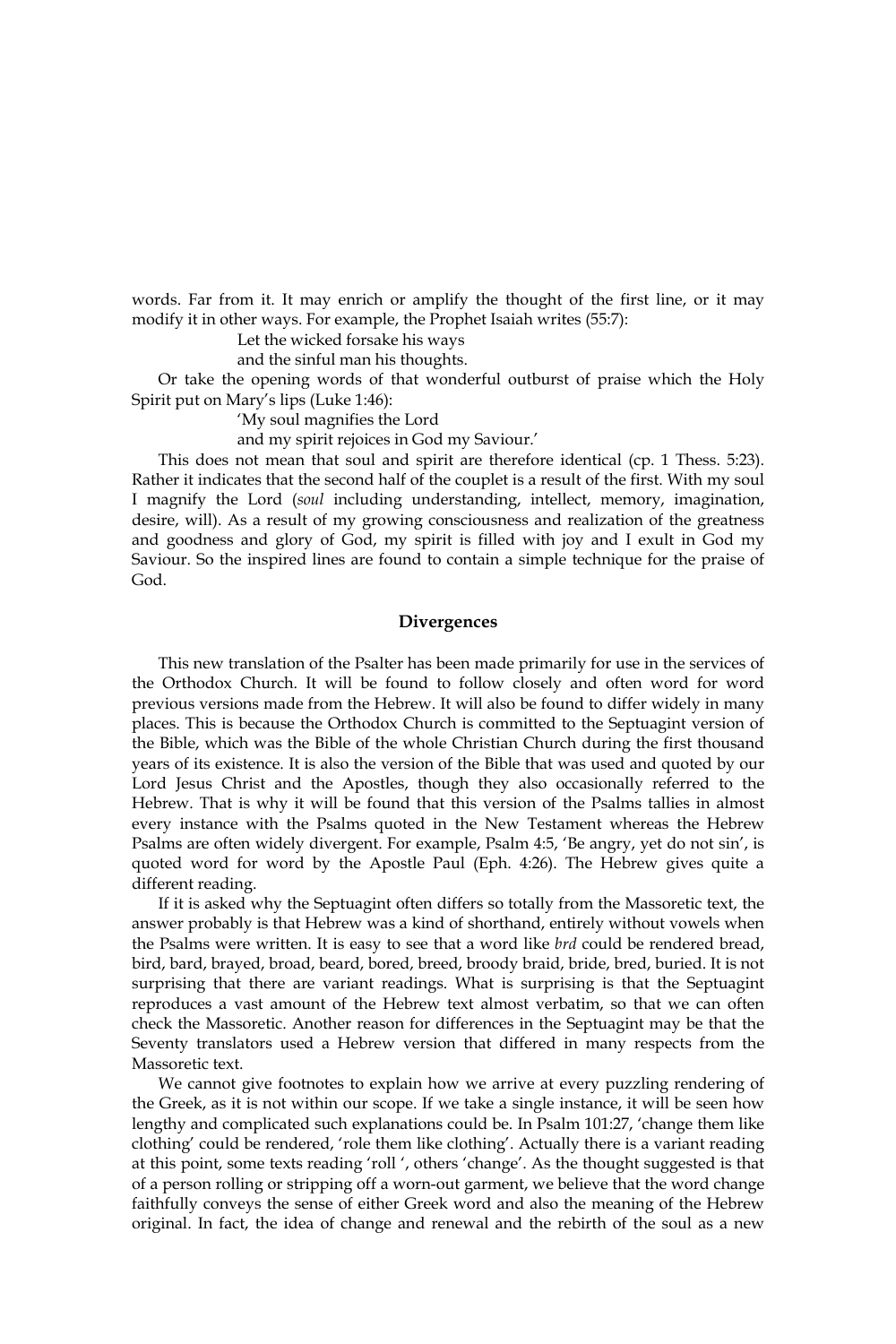creation is a basic concept throughout Holy Scripture (cp. Jn. 3:3-5; 2 Cor. 5:17; Gal. 6:15; Eph. 2:10; 4:24).

#### Songs with a Difference

The Psalms provide food for the 'fed up' and heavenly bread in the wilderness. But what about the stone-age ethics ? How does King Og aid our sanctification or help our prayer? In some of the Psalms we seem to be thirsting not for God but for our enemies' blood. Sometimes we seem to be howling war-cries with a tribe of savages. How can we speak the truth in love with Hebrew tribals who even sink to sacrificing their sons and daughters to demons? (105:37)

The purpose of God's written word of which the Psalms are a part is to make known to men the saving truths that God has revealed to us about Himself in His eternal Being and about His action in time and place and His plan for the new world order. Christian theology is essentially the knowledge of God and His will revealed to man through God's action in history, which is truly 'His story'. Orthodox theology as a unity of knowledge is a means to an end that transcends all knowledge. This end is union with God. The Psalms sum up the whole salvation history and theology of the Old Covenant. The lights and shadows of the total panorama are all here.

So the Psalms are unlike the sacred books of the world religions. The Bible is the record of the life of a community offered by the Church as divine revelation. We see the living God in the movement of events. It is not merely the history of a progressive revelation, but history as revelation. The meaning of the events lies in man's meeting with God. The prophet, like the priest, is a 'public person'. His encounter with God is not merely private experience, like that of the mystics and sages of the world religions. The pressure of public events is the normal occasion of the prophet's meeting with God. The truth which the encounter reveals to his mind is public property. God's choice of the prophet is not an act of favouritism, but an invitation or call to special responsibility (cp. Amos 3:2). The word of God which gives the vital meaning to history always has a twofold action: it is the word of crisis and judgment, and it is the creative word of renewal and regeneration. 'If anyone is in the Truth, there is a new creation' (cp. 2 Cor. 5:17). Judgment is followed by the 'new heavens and new earth' (2 Pel. 3:13), and the 'universal restoration of all things' (Acts 3:21). The light that judges us, transfigures and saves us (Jn. 12:47).

'In Thy light we see light' (Ps. 35:10). The supreme message of the Psalter is that the vision of God, to know and love Him, to trust and obey Him; and to offer Him the sacrifice of praise and thanksgiving is eternal life and happiness (Jn. 6:40; 17:3; Lk. 10:25-28; 1 Pet. 1:8f).

#### The Divine Initiative

The Psalms are the Bible in miniature. By a kind of divine tom-tom they drum into our consciousness the truth that we meet God in the world of persons, things and events. Here and now we are to pass through the visible and transient to the invisible and true. Yet the initiative always rests with God. The word of God comes out of the everywhere into the here, and breaks into our life from beyond us. The Bible is a record of God's search for man. The people of God are not those who have a special bent or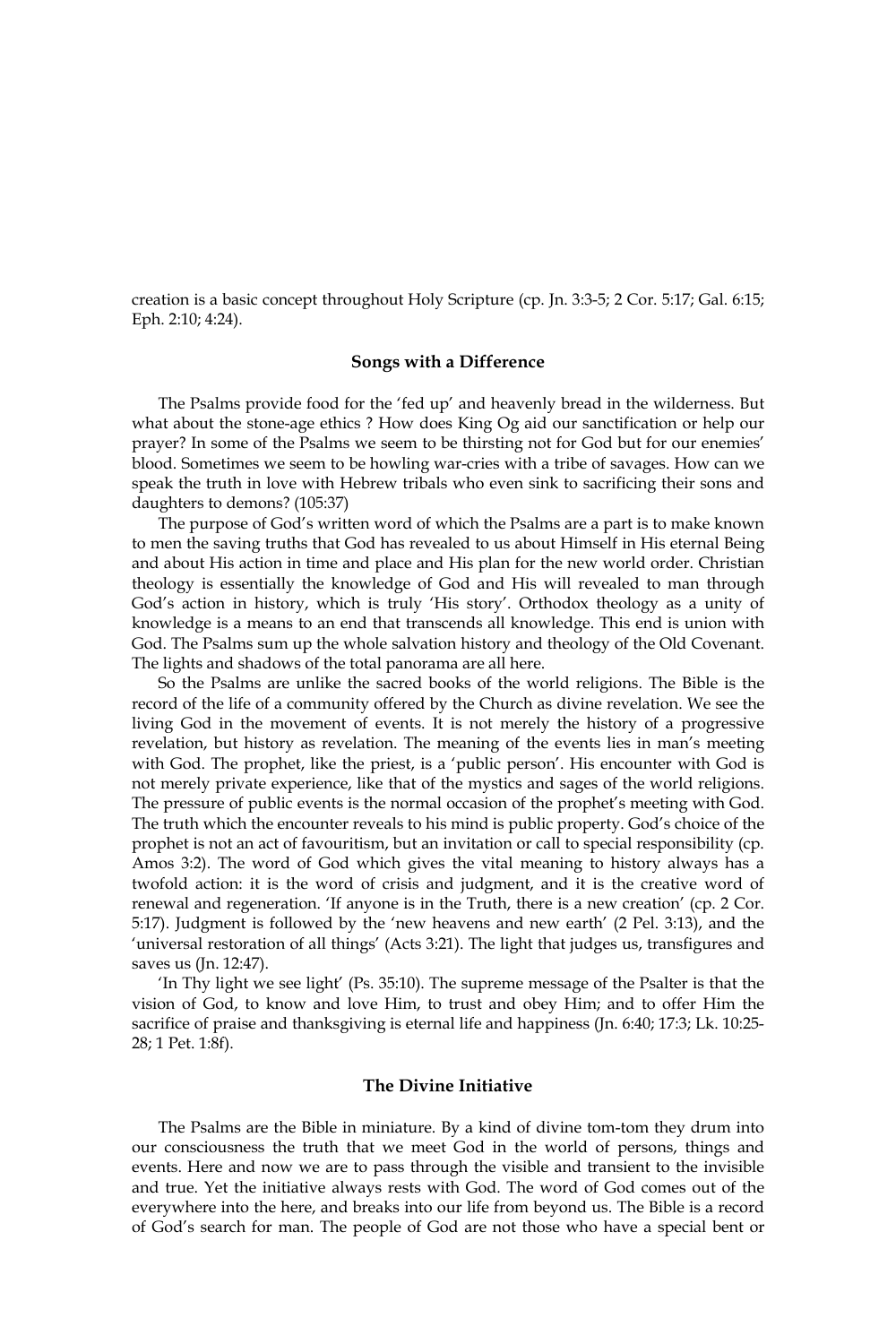natural genius for religion. Far from it. All the saints would agree that they had a natural bent for unbelief and waywardness, but for the grace of God. 'We love because He first loved us' (1 Jn. 4:19). 'When we were still sinners Christ died for us' (Rom. 5:8). 'It was when we were sick and powerless to help ourselves... when we were enemies that we were reconciled to God by the death of His Son' (Rom. 5:6, 10). 'His was the first birth out of death' (Col. 1:18). Last but not least, the Psalms remind us of our response to God's love which means life from the dead. It is the response of obedient love and loving obedience. 'I love Thee, O Lord, my strength' (Ps. 17:1).

In the Psalms David speaks as if he were not going to die, as if God would not leave him in hell or allow him to see corruption (15:10). Yet David died and his kingdom vanished. Now hear the Apostle Peter at Pentecost: 'Men and brethren, I can speak freely to you about the Patriarch David: he died and was buried, and his tomb is with us to this day. But being a prophet, he foresaw and spoke of the resurrection of Christ, when he said that his soul would not be left in hell, nor would his flesh see corruption. This Jesus God raised to life, and we are all His witnesses' (Acts 2:29f). The Psalms were the utterances of both David and Christ. God Who spoke in David and Who became incarnate as the 'Son of David' was speaking of His own coming into visibility as the divine Messiah and of His plan of salvation. This plan is only fully revealed in its fulfilment, when men are filled with the Holy Spirit of Gcd. The incarnation of the Word as the visible image of the invisible God (Col. 1:15) is the supreme demonstration of the divine initiative and intervention. It is the climax of God's search for man and the discovery and redemption of the lost image and likeness in the Saviour's death and resurrection.

#### The Messiah

A striking and mysterious figure looms larger and larger, and gradually takes shape, as we read and re-read the Psalms. He is the Son of God, appointed King on Zion to rule the nations (Ps. 2). He is addressed as God, His kingdom is to last for ever, His reign is gentle and just, yet strong as iron. He is lovely with a beauty beyond the sons of men, and because of His love of justice and goodness He has a joy surpassing His fellow men (Ps. 44). He is a King and Judge Who shares the throne of God. He is a Priest, not in the Levitical line, but an Eternal Priest-King like Melchizedek (Ps. 109). His reign will bring lasting peace and justice, all kings and nations will worship Him, He will take special care of the poor and destitute, and in Him all the families of the earth will be blessed (Ps. 71). Yet this Sovereign Ruler of nations Whom all mankind will worship will undergo terrible sufferings, will be treated as an outcast, a worm and not a man, will endure outrageous handling by men who have become more like wild beasts: bulls, lions and dogs. And they will strip Him and pierce His hands and feet, and will then stand and gloat over Him (Ps. 21). Yet when He comes in judgment to claim His Kingdom, it will be a world-wide assembly, including rich and poor alike, who will all worship Him and partake of a sacrificial meal in His honour (Ps. 21, 93, 95). Such is the King Messiah, portrayed especially in 5 Messianic Psalms: 2, 21, 44, 71 and 109. They foretell the advent, kingdom, priesthood, sufferings, death, resurrection and ascension of the coming Redeemer. But different facets of the same face and person are sprinkled throughout the Psalter, and we need them all to get the full portrait.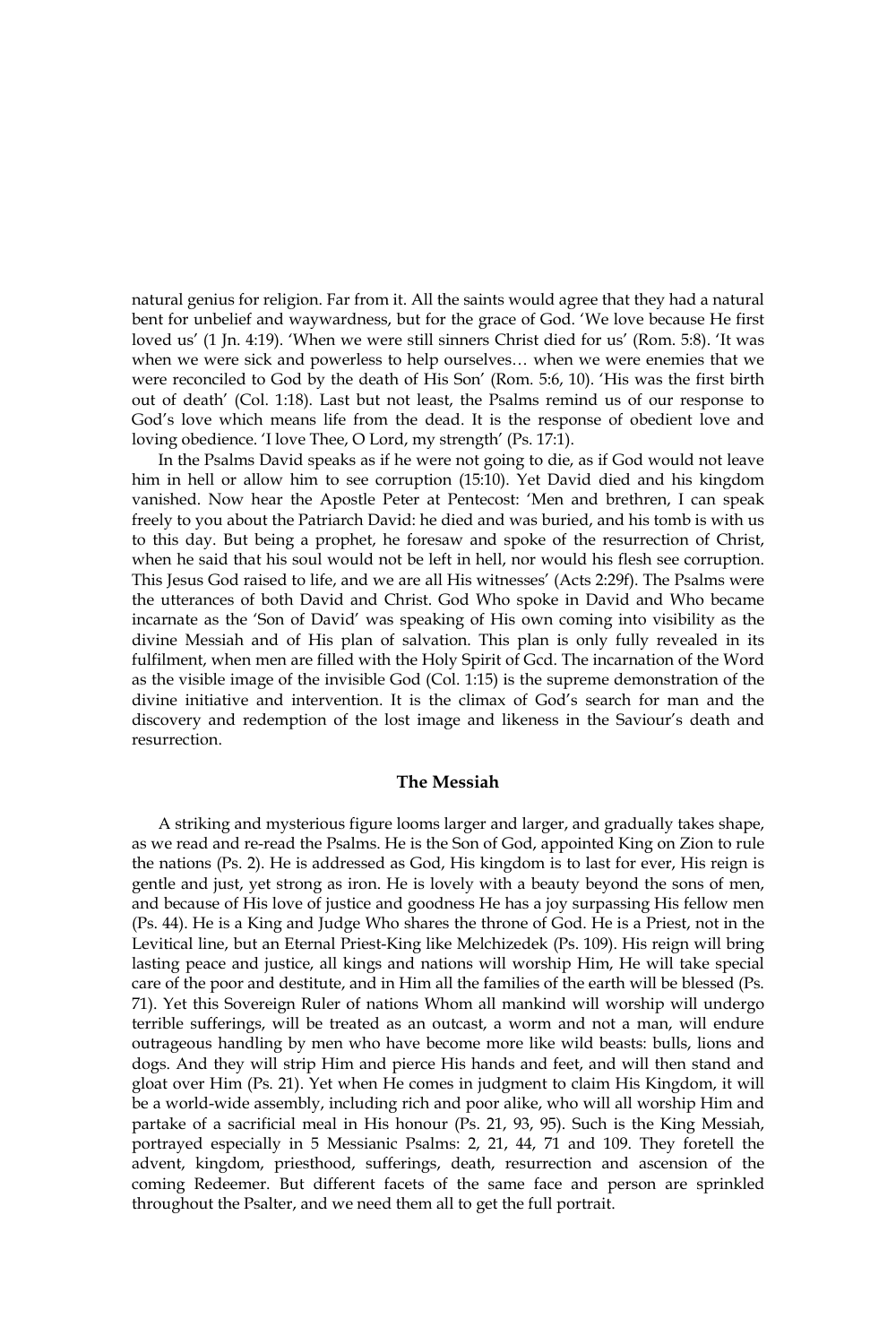### **Figures and Symbols**

The Psalms foreshadow in figure and symbol the way of life and freedom fully revealed only in the New Adam (Rom. 5:12f., 1 Cor. 15:21f.), the New Noah, father of the new race who rise from the baptismal waters (1 Pet. 3:20f; 2 Pet. 2:5), the Prophet like Moses (Deut. 18:15, 18; Jn. 1:21, 46; 6:14, 32; Acts 3:22). So He explains the miracle of the bronze serpent which Moses fixed to a sign-post or standard and which brought a change of heart (Num. 21:9): 'As Moses lifted up the serpent in the wilderness, so must the Son of Man be lifted up, that whoever believes in Him may not perish but have eternal life' (Jn. 3:14).

But the crucial and decisive event of the old covenant history was the Exodus from Egypt, which the Psalms mention so frequently. Just as the Christian remembers and relives the sacrifice of Christ by the celebration of the Liturgy, so the Jew recalls and reenacts the Exodus by the celebration of the Passover. This act of worship is not just an escape from the present into the past, but a means of actual experience. The Passover ritual says: 'In every generation it is a man's duty to imagine that he himself has escaped from Egypt (cp. Ex.  $13:8$ ).

As Moses led the Hebrew slaves out of Egyptian bondage through the Red Sea towards the Promised Land and celebrated their escape or deliverance by the sacrifice of the Passover Lamb, so Christ the true Lamb of God by His sacrifice on the cross leads men through the red sea of His life-giving blood out of the real slavery of sin into the glorious freedom of the children of God, which is heaven on earth or the Promised Land. The great theme of history is the conflict between belief and unbelief. Human societies like human beings live by faith and die when faith dies (Rom. 1:17; Jas. 2:20). Faith is the light in which we see God. As we grow in faith and love, the mystery and unity of the Exodus and Christ's Passover becomes more and more a matter of personal experience. Yet the experience is not the essential reality, but only an effect of the reality which is infinitely beyond experience, namely God in us: 'Christ in you' (Col. 1).

By faith in Christ (Jn. 5:24) and by the new birth (Jn. 3:3-5) we enter a new dimension of life and become amphibians, living at once in time and eternity. We are at the same time in the wilderness and in the Promised Land. 'Our life is in heaven' (Phil. 3:20). 'God has enthroned us with Christ in heaven' (Eph. 2:6). The Songs of Zion will tell us again and again that by faith we are Christ's body in this world (1 Cor. 12:27) and that He lives in us (Col. 1:27; 2:6; Gal. 2:20). 'Be what you are!' they keep saying. 'Be forgiven, be reconciled, be friends with God, be clean, be free, be filled with the Spirit, be whole, be holy, be children of God, be citizens of the Kingdom of Heaven!' (Phil. 3:20)

#### **Some Difficulties**

Some people object to parts of the Psalms because they seem to contradict the divine law of love taught by Christ. But the mystery of the divine wrath and vengeance reveals the total incompatibility of evil with the divine nature. 'You who love the Lord, hate evil' (Ps.96:10; Rom. 12:9). Judgment and vengeance belong to God and must be left to Him (Dt. 32:35). God's judgment is His appearance, manifestation, epiphany (Pss. 49:1-4; 79:2; 93:1). In its fullness this appearing or manifestation refers to the incarnation, when Christ becomes the visible criterion in Whose light we see light (Ps. 35:10). All the evil and malice of the world culminates in the crucifixion of Christ. When vengeance is left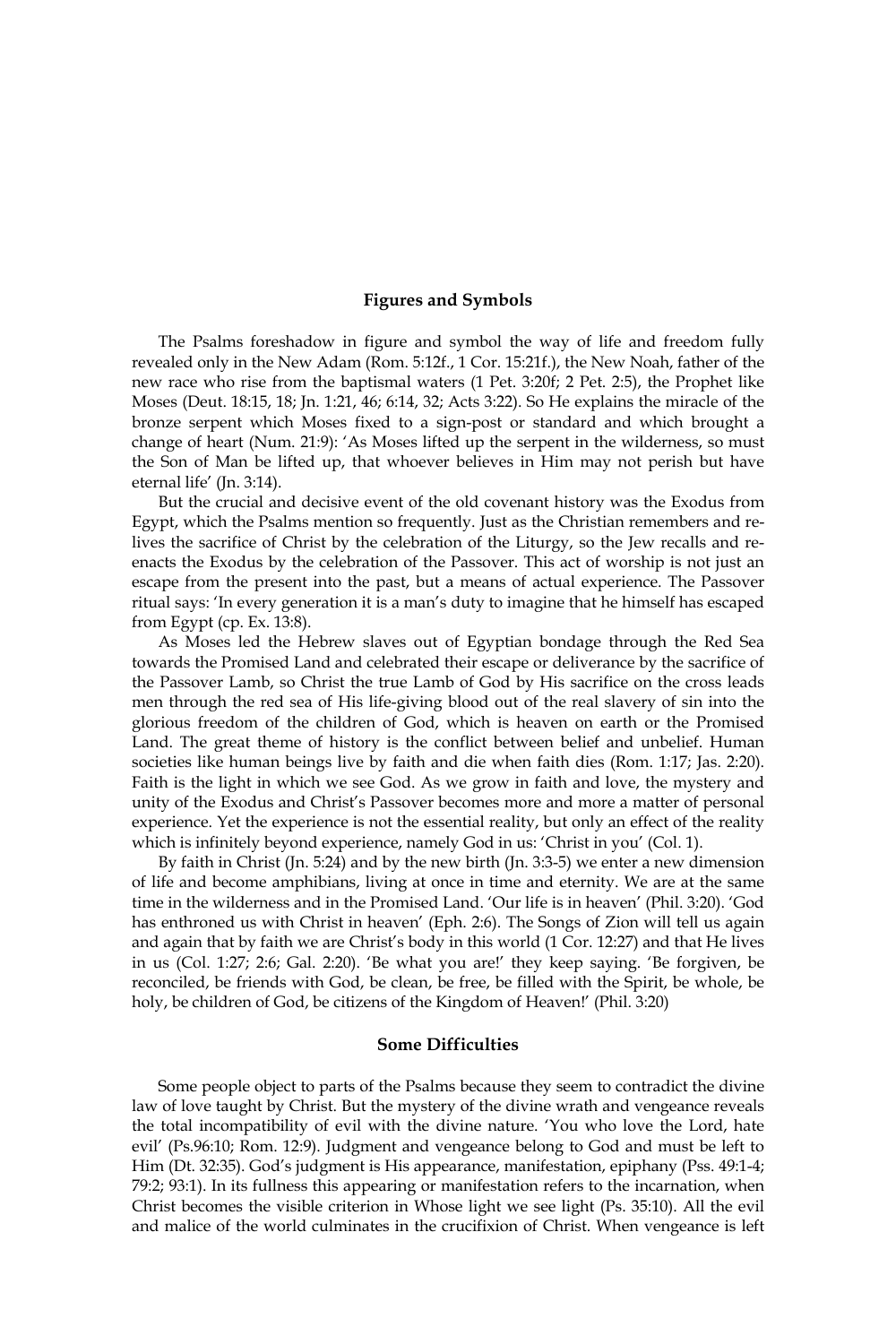to God, it takes the form of the agony and death of the God-man. God takes His own medicine. With Christ we are to hate the reign of evil, the vile spirits and passions that prevent the reign of Christ in our hearts and in the world. As we hate and forsake sin, we become free to love and pray and labour for God's reign and rule on earth.

Spiritual things must be spiritually understood. People contrast spirit and letter. But what 'letter' is there in the Word of God Who says Himself, 'My words are spirit and life' (Jn. 6:63)? Truly 'the letter kills' (2 Cor. 3:6). To a literalist the message and meaning of the Bible is bound to elude his most meticulous search. The resident aliens whom God's people are to drive out of Canaan are the enemies of the human soul. The harsh psalms are the strong weapons used by the Church to exorcize and drive out evil spirits from the souls and bodies of men. 'The weapons of our warfare are not material, but are powerful with God for the overthrow of the enemy's strongholds' (2 Cor. 10:4). The Word of God which is the sword of the Spirit (Eph. 6:17) is given us to expel evil and idle thoughts and replace them by the divine light of the beauty of holiness and truth. 'Let the word of God dwell in you richly' (Col. 3:16).

Other people object that they cannot sincerely say with some of the Psalms that they are blameless, innocent, faithful, holy; it seems hypocritical. Still others say that they do not share the agony and suffering of the Psalmist, that their knees are not weak from fasting, and how can they give thanks for joys and victories they have never experienced? The trouble with all these people is that they have lost the sense of solidarity and unity with all mankind in Christ, still less do they have a sense of the unity of all being in God.

After Pentecost when the Spirit restored men to unity, we read, 'The whole body of believers had one heart and soul, and none of them called any of his possessions his own, but everything was shared as common property' (Acts 4:32). We cannot repeat too often that the Psalms refer to Christ and can be applied fully only to Him. But it is 'Christ in you Who is the hope of glory' for you (Col. 1:27). 'He ever lives to make intercession' in you, with you, for you (Heb. 7:25). The Psalms teach us to enlarge our hearts or consciousness to embrace all mankind. 'Remember those who suffer as if you shared their pain' (Heb. 13:3).

Today we hear much of the priesthood of the laity. The Psalms, if used aright, compel us to exercise our priesthood and act as the voice of all mankind in Christ, the one Mediator Priest and Intercessor. We even act as the mouth of all dumb creation to thank and glorify God for His goodness. The Angels in heaven and all God's creatures are invited to join the divine praises. 'To Him Who loves us and has washed us from our sins in His own blood and made us a kingdom of priests to serve His God and Father, to Him be glory and triumph throughout endless ages' (Rev. 1:5). As we pray with and for all mankind, we get a vision of hidden realities visible only to the eyes of faith, and we actually begin to see God's new creation taking shape. 'When He appears, we shall be like Him, for we shall see Him as He is' (1 Jn. 3:2). If we are faithful, God will keep us till the end. So St Athanasius explains Psalm 93:14 thus: 'The Lord will guard His people in their troubles and afflictions, and He will direct and guide them until His justice returns in judgment, that is, until Christ judges the world; for God has made Him our wisdom, our righteousness, our holiness and our redemption' (1 Cor. 1:30). But disobedience always incurs God's Judgment (Jer. 44).

## The Cross is the Key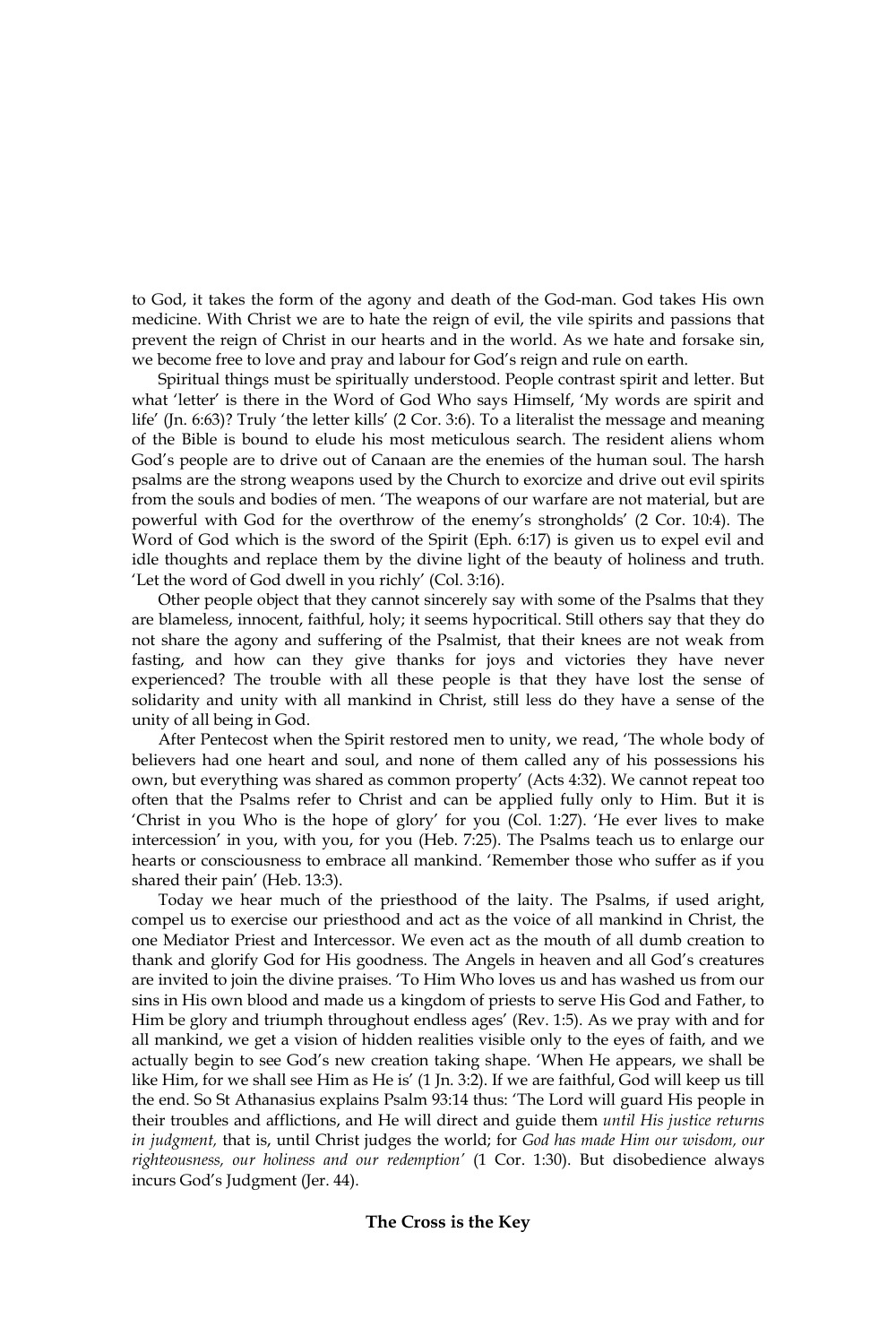Og, Sehon, Pharaoh are so many troubles and trials. There is plenty of suffering and misery on earth (2 Tim, 3:12). We make use of it aright when we offer it in union with the sufferings of Christ. In union with Christ our sufferings assume infinite redemptive value, just as a drop of water thrown into a great river does all that the river does (Col. 1:24). In this way our sufferings are transformed into light and power and joy. We find true happiness by dying because we can only enter heaven by dying to earthly things (Acts 14:22). That is why the cross is the key to the Psalms, as it is the key to the Kingdom. 'Unless the grain of wheat falls into the ground and dies, it remains alone,' merely a grain of wheat (Jn. 12:24). It is when Christ is lifted up that He draws all to Himself into the unity of the Spirit. It is by dying that Jesus has drawn all into the triumph of His Resurrection. So Caiaphas prophesied that 'Jesus would die for the nation, and not for the nation only, but to reunite into one family the scattered children of God' (Jn. 11:51, 52).

#### **Importance of the Psalter**

All the Psalms have as their aim the glorification of God. They were sung in the Temple, in the Synagogues, and in Jewish homes. Today they are used by both Jews and Christians, uniting us in praise. The Psalter is the hymnbook of the universal Church. It is difficult to overestimate the importance of the Book of Psalms. The Hebrew poets took these timeless religious experiences and made them the theme of their songs. The Psalms are poems intended to be sung. The Hebrew title means 'Songs of Praise.' But they can be read with a song in the heart, they can be prayed in spirit and truth. The inspired poets of Israel reflect the spiritual experience of the human soul. So the Psalms belong to all mankind. As there is no book in the New Testament corresponding to the Book of Psalms, the Psalter belongs to both the New and Old Covenants and forms a bridge linking the Old and New Testaments. It is eloquent proof of the unity of the Bible. The Psalms constitute one of the most vital forms of prayer for men of all time. Their inspiration is expressly stated (2 Sam. 23:1-5).

At the time when the Psalms were written they were not of such use to those among whom they were written as they are to us, for they were written to foretell the New Covenant among those who lived under the Old Covenant' (St. Augustine). The one great theme is Christ in regard to His inner life as the God-man and in His past, present and future relations with the Church and the world. The Psalter is the expression of the heart of the true man. It is the prophetic portrait of the mind and heart of the coming Saviour. God speaks to men in human words. What wonderful beauty there is in the words, 'Let the lifting up of my hands be an evening sacrifice' (140), when applied to the one great sacrifice of our Redemption which was offered in the evening of the world and on the eve of the Passover by the stretching out of the Saviour's hands to embrace all mankind on the Cross! This we sing daily at Vespers. What profound significance we can see in the words, 'I will not die but live and proclaim the works of the Lord' (117:17), when we refer them to the morning of the Resurrection and that first Easter Day, and the commission to the Apostles to make disciples of all nations! This we sing daily at Matins. On Easter Day itself we sing. 'This is the day which the Lord has made; let us rejoice and be glad in it' (117:24). And every day is the new day fresh from the hand of the living God, 'so let us keep festival' (1 Cor. 5:8).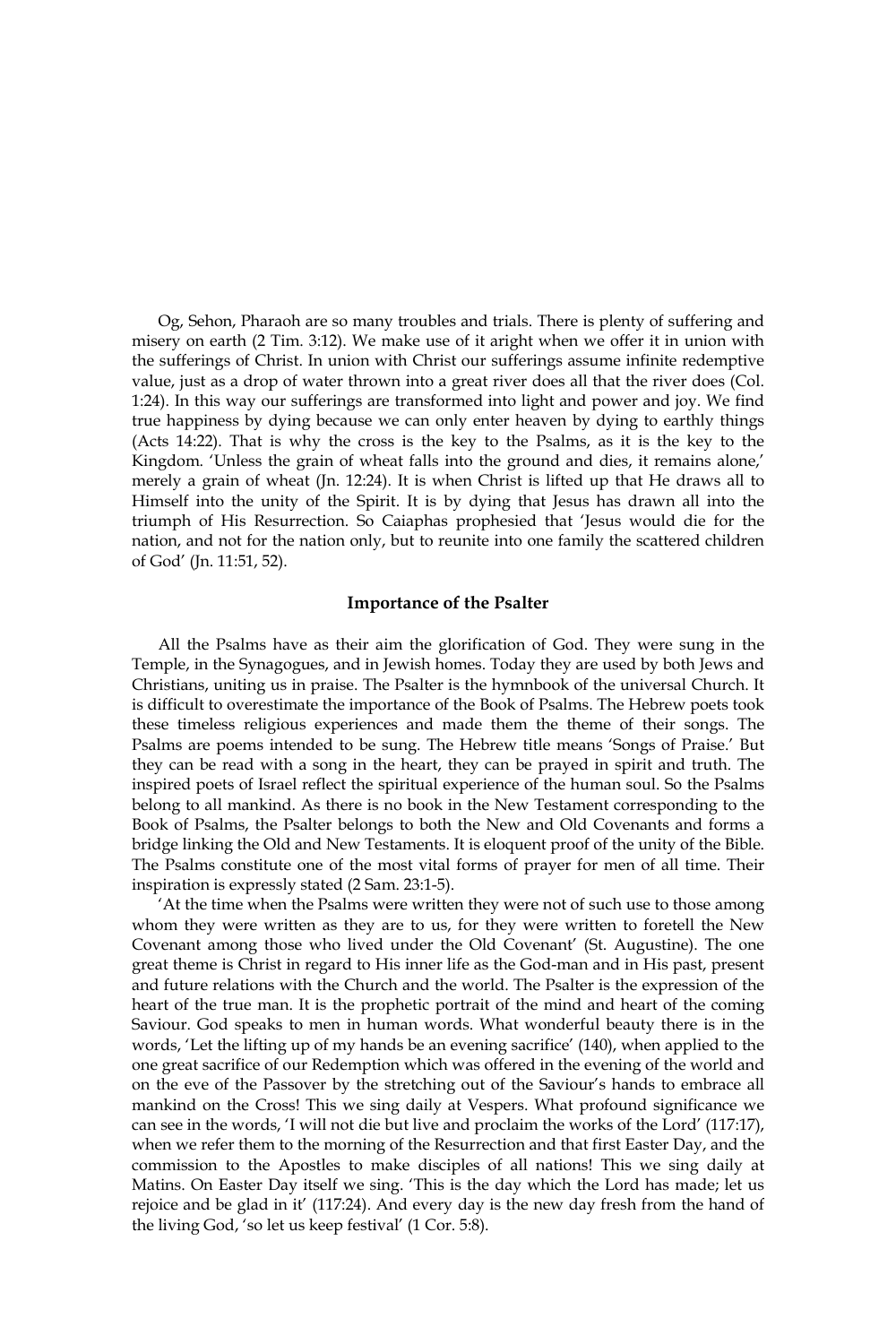#### Inspiration

The inspiration of the Psalms as an integral part of inspired Scripture is vouched for and guaranteed by Christ the Truth, Who asked the Pharisees: 'How is it that David, inspired by the Spirit, calls Christ Lord, saying, (Ps. 109:1).

The Lord said to my Lord: "Sit at my right hand

till I put Thy enemies under Thy feet."

If David calls Him Lord, how can He be his son?' (Mt. 22:43-45). Christ classes the Psalms, the chief book of the chetubim or hagiographa, with 'the Law and the Prophets' (Lk. 24:44). Inspiration is explicitly defined in 2 Tim. 3:16 and 2 Pet. 1:20, 21.

## Date and Authorship

The title of Psalm 89 attributes it to Moses. The psalm itself recalls how the first generation of Israelites were doomed to die in the wilderness for their infidelity and disobedience. So about 1280 B.C. some of the Psalms were probably being sung. The titles ascribe 84 of the 150 to David, who lived about 1000 B.C. So the earliest of the Psalms are well over 3000 years old, and the compilation covered perhaps 1000 years. There are indications of editing at different dates. For instance, after Psalm 71 an editor has added: 'The songs of David the son of Jesse are ended.' But later we meet more Psalms attributed to David, evidently inserted by other editors (90, 92, 93 etc.). The Book of Psalms was perhaps completed for the Jewish canon by about 300 B.C. The Greek translation was made in Egypt about 250 B.C. by Jews of the dispersion.

We cannot summarize the matter of authorship better than by quoting the words of St. Gregory the Dialogist: 'Who was the author? A very useless question as soon as we believe that the book was the work of the Holy Spirit Who dictated what was to be written. If we received a letter from a great personage, would we be curious to know what pen he used to write it?'

## **Historical Coverage**

Besides studying the past, we can sing songs about it. That is what the Psalmists did. The whole history of the world as recorded in the Old Testament, from the creation of the universe till after the Babylonian Exile, is put into poetry by the Psalmists. Psalm 136 looks back to the Babylonian Exile as a thing of the past (cp. also Ps. 125).

## **Unity and Divisions**

The Psalms form a single book. So our Lord refers to them (Lk. 20:42), and so do His Apostles (Acts 1:20). The Orthodox Church has divided the Psalter into 20 kathismas or sessions (perhaps because it is customary to sit during the reading of a kathisma). Each kathisma is further divided into 3 sections, marked by a 'Glory'. At each 'Glory' it is customary to stand and sing as follows:

Glory to the Father, and to the Son, and to the Holy Spirit, now and ever, and to the ages of ages. Amen.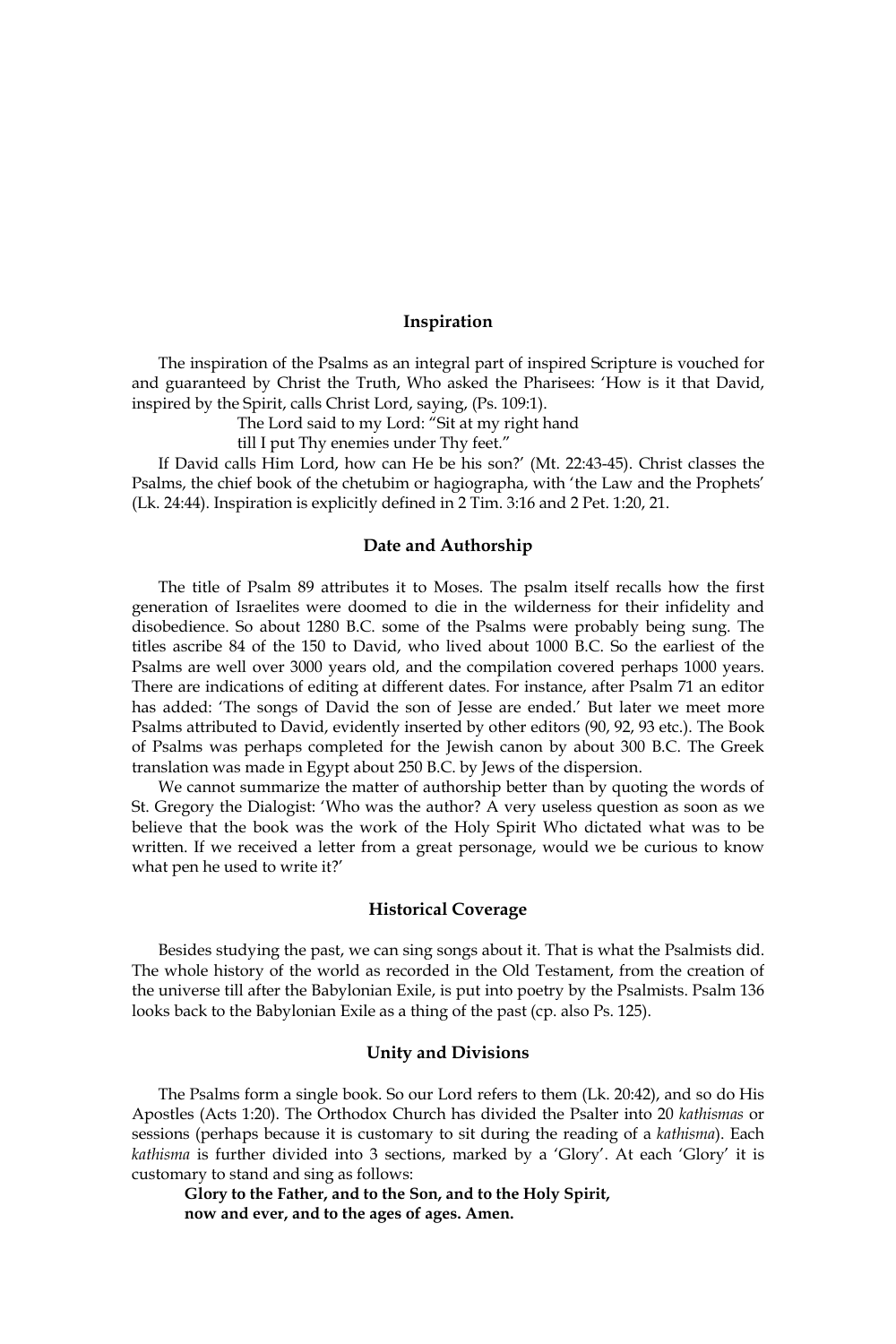Alleluia. Alleluia. Alleluia. Glory to Thee, O God. Alleluia. Alleluia. Alleluia. Glory to Thee, O God. Alleluia. Alleluia. Alleluia. Glory to Thee, O God. Lord, have mercy. Lord, have mercy. Lord, have mercy. Glory to the Father, and to the Son, and to the Holy Spirit, now and ever, and to the ages of ages. Amen.

#### **Effect of the Psalms**

People talk of haunted houses. The Psalter is a house of prayer haunted by the Spirit of Christ Who inspired the Psalms. Used aright, they cannot fail to lift us above and beyond ourselves. They confront us with God and we find ourselves haunted by His presence and gradually brought face to face with Him. They bring our hearts and minds into the presence of the living God. They fill our minds with His truth in order to unite us with His love. The saints and fathers of the Church, like the patriarchs and prophets of Israel, were haunted by the living reality of the Redeemer revealed to the world in the Psalter. He is the Word of God hidden in these 'words of God'. As you persevere in praying the Psalms, you will be drenched with the Holy Spirit as the trees are drenched with the rain (Ps. 103:16), you will be rapt in God and penetrated from time to time with vivid intuitions of His action, your mind and heart will be purified. The pure in heart know God as the Father of mercies Who has so loved the world as to give His only Son for their redemption (Jn. 3:16), and they see Him making all things new (Rev. 21:5). They see and know Him not merely by faith, still less by speculation, but by interior and incommunicable experience. As we sing His glories, we are led by faith to see His vast activity in every aspect of life. 'By beholding the glory of the Lord, we are transformed into His likeness from glory to glory by the Spirit of God' (2 Cor. 3:18).

But this will only happen if we see Christ as the way, the truth and the life of the Psalms (Jn. 14:6), the great God in Whom we live and move and have our being (Acts 17:28). As we persevere in seeking His face, we find that the Psalms stir and arouse in us the will to believe and the will to love. By faith and love we pass into the realm of eternal reality, and new vistas of experience open before us (Jn. 5:24).

#### The Voice and The Voices

The Church functions as a voice. Its ministers are 'servants of the word' (Lk. 1:2). The word of life was made visible. Life is a Person. The eternal life that was with the Father was made visible to us. What we have seen and heard we declare to you, that you may share our fellowship, the life we share with the Father and His Son in the unity of the Spirit, that our joy may be complete (1 Jn. 1:1-4). 'In one who is obedient to His word, the divine love has indeed reached perfection' (1 Jn. 2:5).

In the Psalms many voices are audible. Sometimes it is the Psalmist who speaks, sometimes a fool, sometimes Israel, sometimes the soul, sometimes evil spirits, sometimes the Father, sometimes the Son, sometimes the Spirit. Sometimes the Messiah seems to be identified with Israel, as in the Suffering Servant of Isaiah. With these swift transitions, it is often difficult at first sight to tell who is the speaker. As in the Psalms, so it is in our lives. 'Be still and know I am' (Ps. 45:11). 'Speak Lord, for Thy servant is listening' (1 Sam. 3:9). The good Shepherd says, 'My sheep hear My voice' (Jn. 10:27).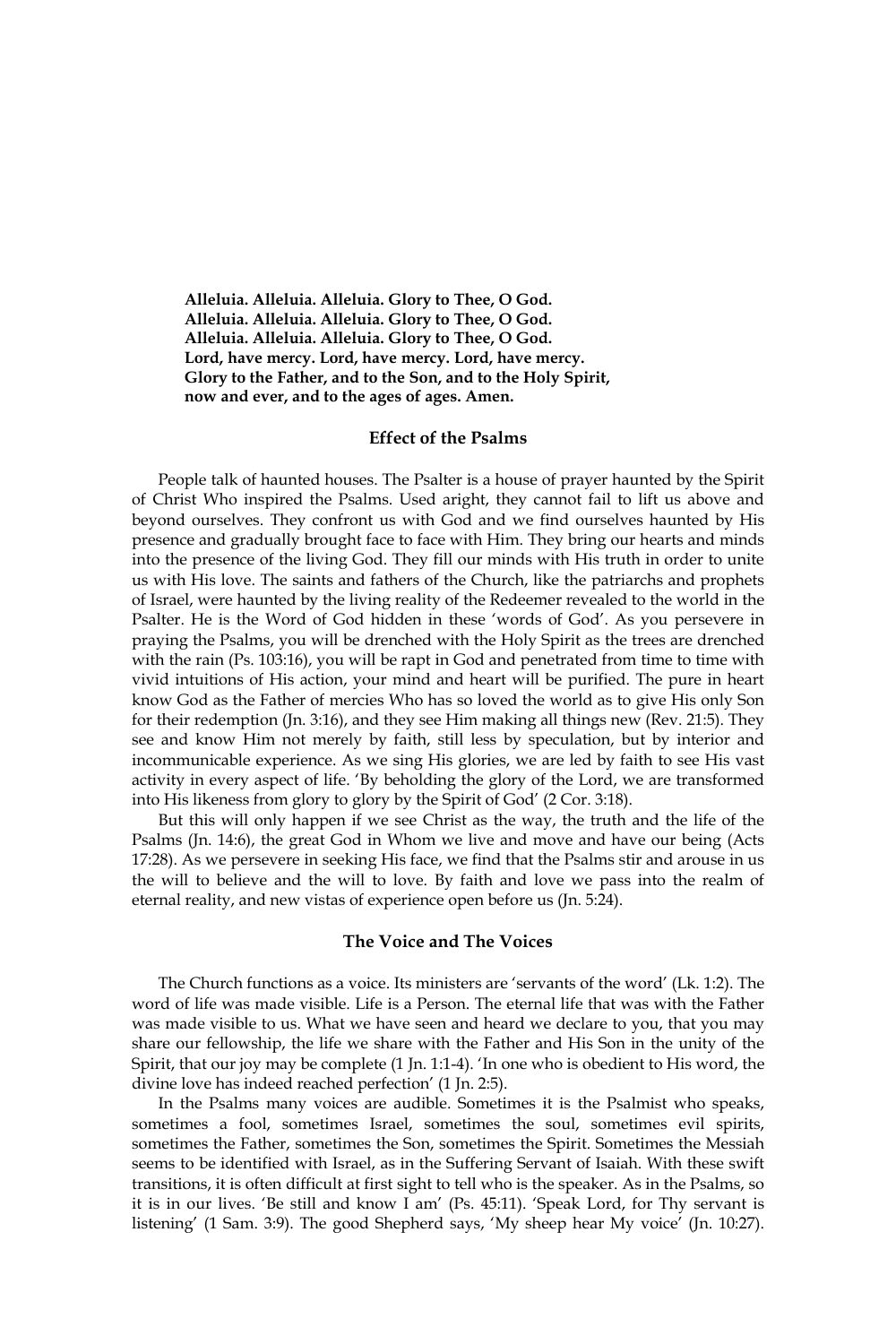The voice of the Psalmist is the voice of Christ. The voice of the bride is the voice of the Bridegroom. 'He who hears you, hears Me' (Lk. 10:16).

'And the Spirit and the Bride say, "Come". And let everyone who hears say, "Come". And let everyone who is thirsty come, and let everyone who has the will to do so take the water of life as a free gift' (Rev. 22:17). Here the Spirit of God and the Church with one voice invite every living soul to come to the only fountain of life and happiness. Then every listening soul is told to cry out of the depths of his hunger and need, 'Come!' Finally the thirsty and needy and willing are told to come and receive the water of life freely.

Here we have two comings: the final coming of Christ to the world and the coming of each soul to Christ. In fact, Christ comes to us continually in all the changes and chances of our lives, supremely in the mystery of communion (1 Cor. 11:23-30; Jn. 6:31-58), and in many special manifestations of His real presence (Jn. 14:19-23). The Psalms tell us that we cannot find satisfaction in sin or work or riches or culture or honour and glory. But in Jesus we find here and now satisfaction and happiness, pardon, purity and peace: 'Happy are those who hunger and thirst for righteousness (Christ), for they will be satisfied' (Mt. 5:6). Pardon: 'In Him we have the forgiveness of our sins' (Eph. 1:7). Purity: 'He has washed us from our sins in His own blood' (Rev. 1:5). Peace: 'My peace I give you' (Jn. 14:27). 'He is our peace' (Eph. 2:14).

And so we watch in eager expectation for the coming of the Son of God in power and glory, praying and working for that golden age foreseen and foretold by the holy Prophets where God's will of perfect love is done on earth as it is in heaven. Let us take as our motto the words of the Psalmist: 'I will live to please the Lord in the land of the living' (Ps. 114:9), the Promised Land, 'the honeycomb of the earth' (Ez. 20:6 LXX), 'peace beyond all understanding' (Phil. 4:7), 'the joy of the Lord' (Mt. 25:23), 'heaven within you' (Lk. 17:21), divine life in the soul of man  $(2 \text{ Cor. } 5:15)$ , sharing the divine nature (2 Peter 1:4). 'He who has the Son has the life' (1 Jn. 5:12). 'Come, Lord Jesus' (Rev. 22:20).

#### Extract from St. John Chrysostom's Panegyric on the Psalms

'If we keep vigil in church, David comes first, last and central. If early in the morning we want songs and hymns, first, last and central is David again. If we are occupied with the funeral solemnities of those who have fallen asleep, or if virgins sit at home and spin, David is first, last and central. O amazing wonder! Many who have made little progress in literature know the Psalter by heart. Nor is it only in cities and churches that David is famous; in the village market, in the desert, and in uninhabitable land, he excites the praise of God. In monasteries, among those holy choirs of angelic armies, David is first, last and central. In the convents of virgins, where are the communities of those who imitate Mary; in the deserts where there are men crucified to the world, who live their life in heaven with God, David is first, last and central. All other men at night are overcome by sleep. David alone is active, and gathering the servants of God into seraphic bands, he turns earth into heaven, and converts men into angels.'

#### The numbering of the Psalms

Greek 1-8  $\overline{a}$ Hebrew 1-8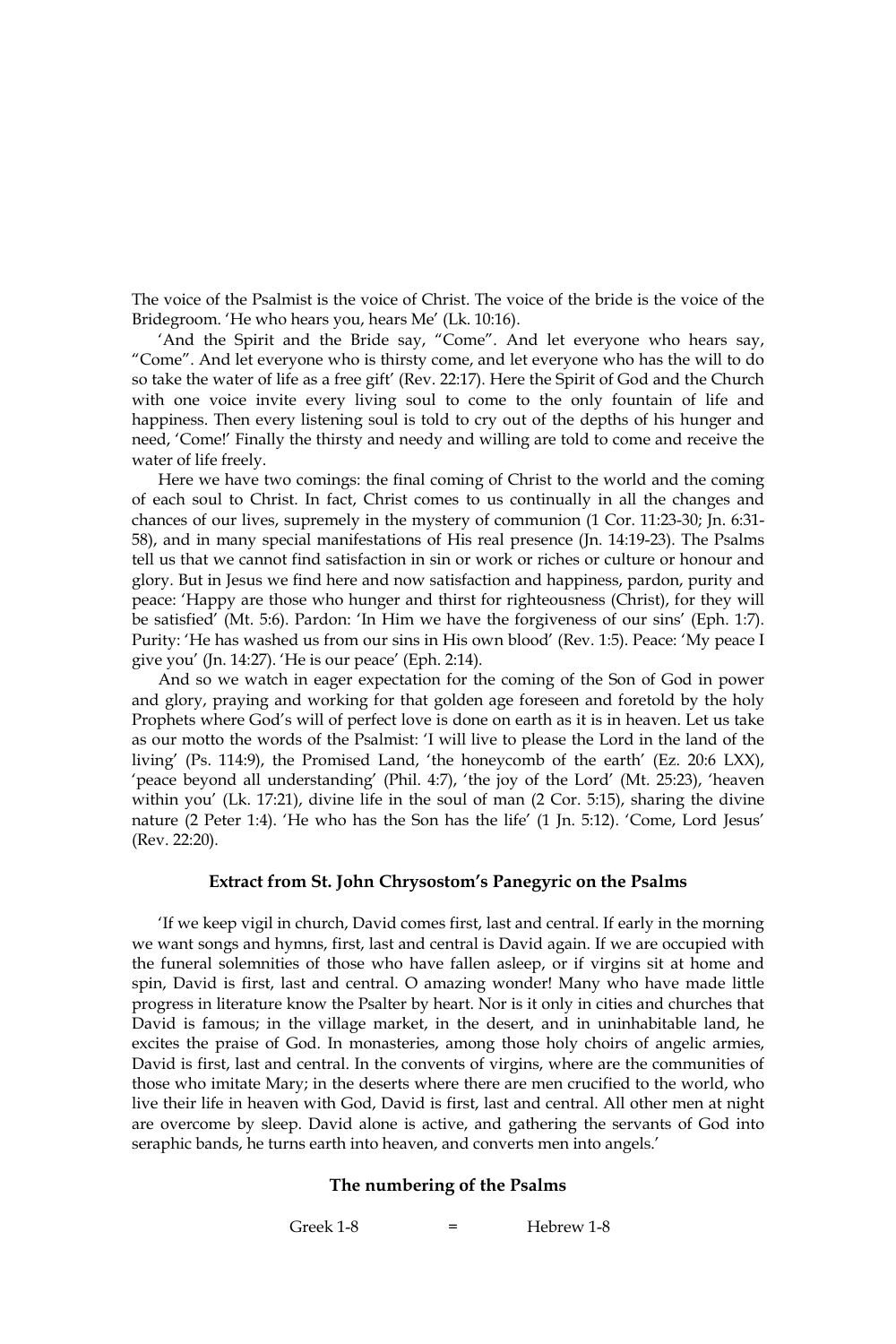| g       |                          | 9 and 10    |
|---------|--------------------------|-------------|
| 10-112  |                          | 11-113      |
| 113     | =                        | 114 and 115 |
| 114-115 | =                        | 116         |
| 116-145 | $=$                      | 117-146     |
| 146-147 | $\overline{\phantom{0}}$ | 147         |
| 148-150 |                          | 148-150     |

From this table it will be seen that for most of the Psalms the Greek numbering is one behind that of the Hebrew.  $\,$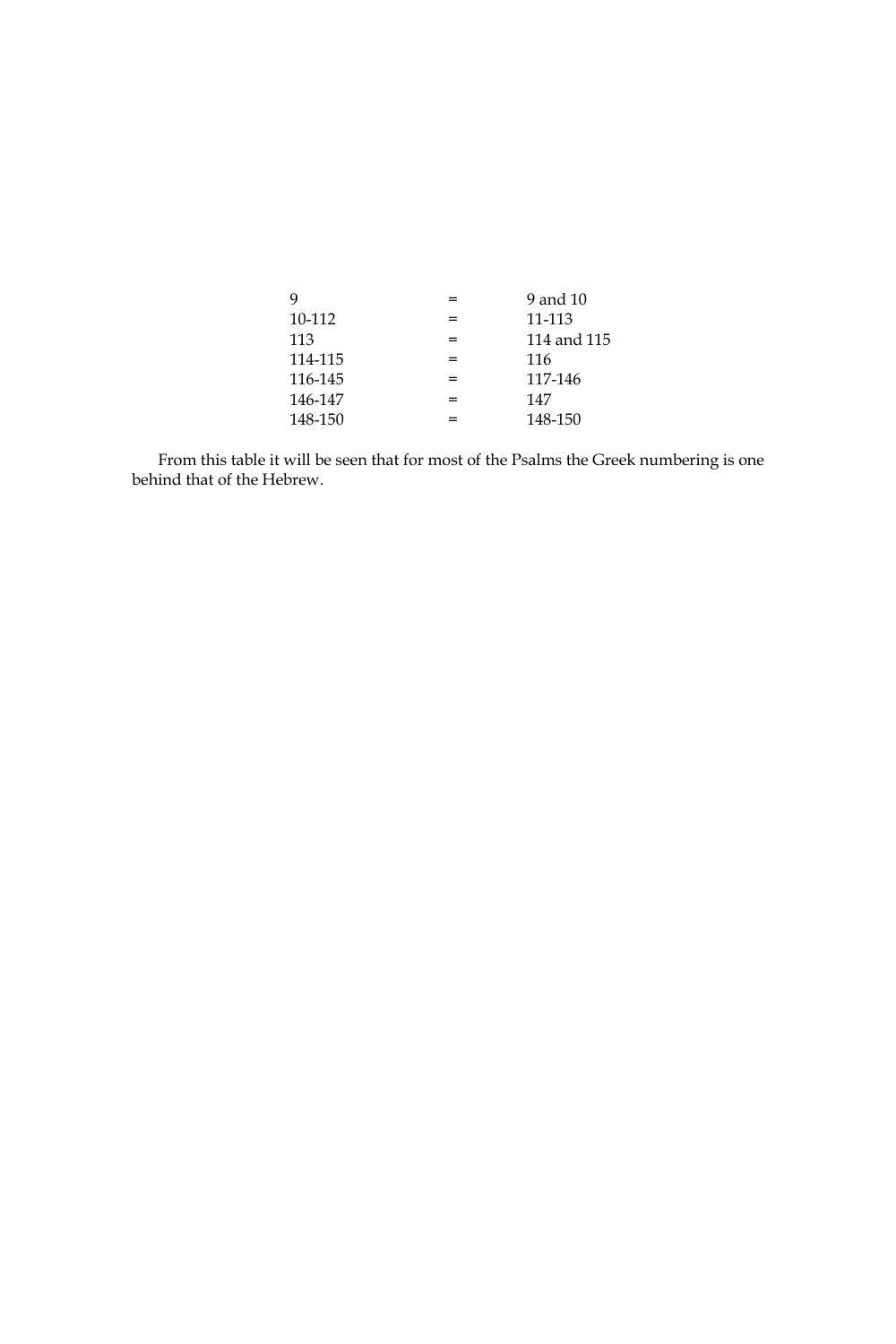# **KATHISMA1**

# **PSALM1**

## The Two Ways: Tree or Dust

1 Blessed is the man who never goes by the advice of the godless, who never loiters in the way of sinners, nor sits in the company of the destructive,

2 but whose delight is in the law of the Lord, and who reflects on His law day and night.

3 He is like a tree that is planted beside the flowing waters, that yields its fruit in due season and whose leaves do not fall; and all that he does prospers.

4 Not so the godless, not so! No, they are like dust which the wind hurls from the face of the earth.

5 So the godless will not rise at the judgment, nor sinners at the gathering of the righteous.

6 For the Lord knows the way of the righteous,<sup>1</sup> but the way of the godless is doomed.

#### **PSALM2**

## The Messianic Drama: Warnings to Rulers and Nations

1 Why do the nations rage, and the peoples cherish vain dreams?<sup>2</sup>

<sup>&</sup>lt;sup>1</sup> Not to be known by God spells death... With God to know is to love, so that knowledge partakes of being; to be unknown is to cease to exist' (St. Augustine). cp. Habakkuk 1:13; 1 Cor. 8:3; 13:2; Mt. 7:23.

<sup>&</sup>lt;sup>2</sup>'An allusion to our Lord's persecutors mentioned in Acts 4:26' (St. Augustine).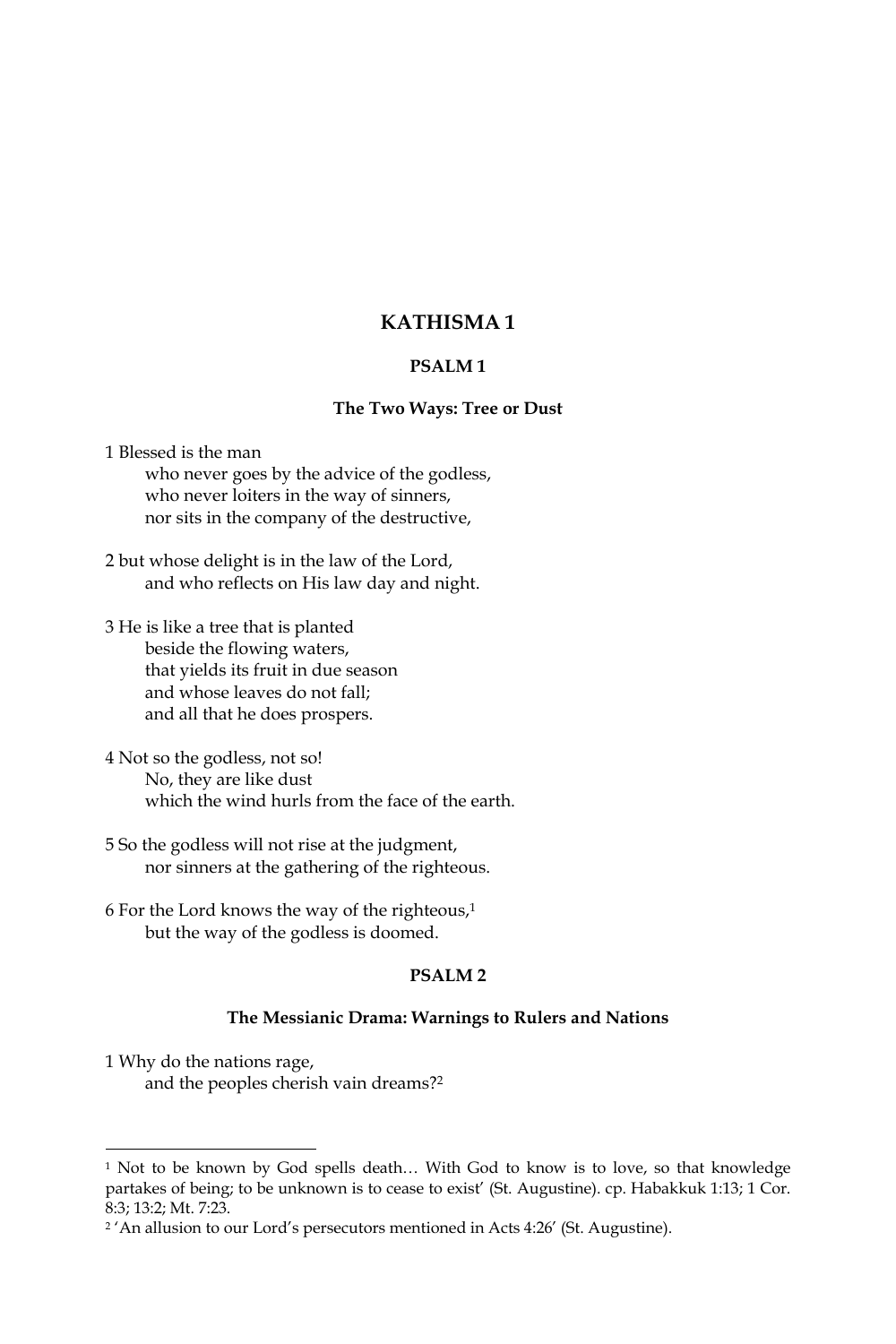- 2 The kings of the earth take their stand and its rulers join forces together against the Lord and against His Christ.
- 3 'Let us break their bonds asunder and throw off their yoke from us.'
- 4 He Who dwells in heaven will laugh at them; the Lord will hold them in derision.
- 5 Then He will speak to them in His wrath, and alarm them in His fury.
- 6 But I am appointed king by Him over Zion, His holy mountain,3
- 7 Proclaiming the Lord's decree. The Lord said to me, 'Thou art my Son. Today I have begotten Thee.<sup>4</sup>
- 8 Ask of Me, and I will give Thee the nations for Thy inheritance, and the ends of the earth for Thy possession.
- 9 Thou shalt rule them with a rod of iron. and crush them like a potter's vessel.'5
- 10 And now, you kings, understand; all you rulers of the earth, take warning.<sup>6</sup>
- 11 Serve the Lord with fear, and rejoice in Him with trembling.
- 12 Embrace correction and discipline,

<sup>&</sup>lt;sup>3</sup> If Zion denotes contemplation, we can apply it to nothing more aptly than the Church whose members are urged to rise daily to the contemplation of God's glory: We all beholding the glory of the Lord' (St. Augustine, cp. 2 Cor. 3:18).

<sup>&</sup>lt;sup>4</sup> 'In this phrase orthodox catholic belief proclaims the eternal generation of the Power and Wisdom of God Who is the only-begotten Son of God' (St. Augustine). Also Resurrection = new birthday (Acts 13:33).

<sup>&</sup>lt;sup>5</sup> Revelation 2:27; 12:5; 19:15. The rod of iron is the Roman rule, the fourth kingdom of Daniel 2:40 (St. Theodoret). Also means laws of nature.

<sup>&</sup>lt;sup>6</sup> 'rulers': or, Judges. Judges and rulers were identical in Hebrew thought.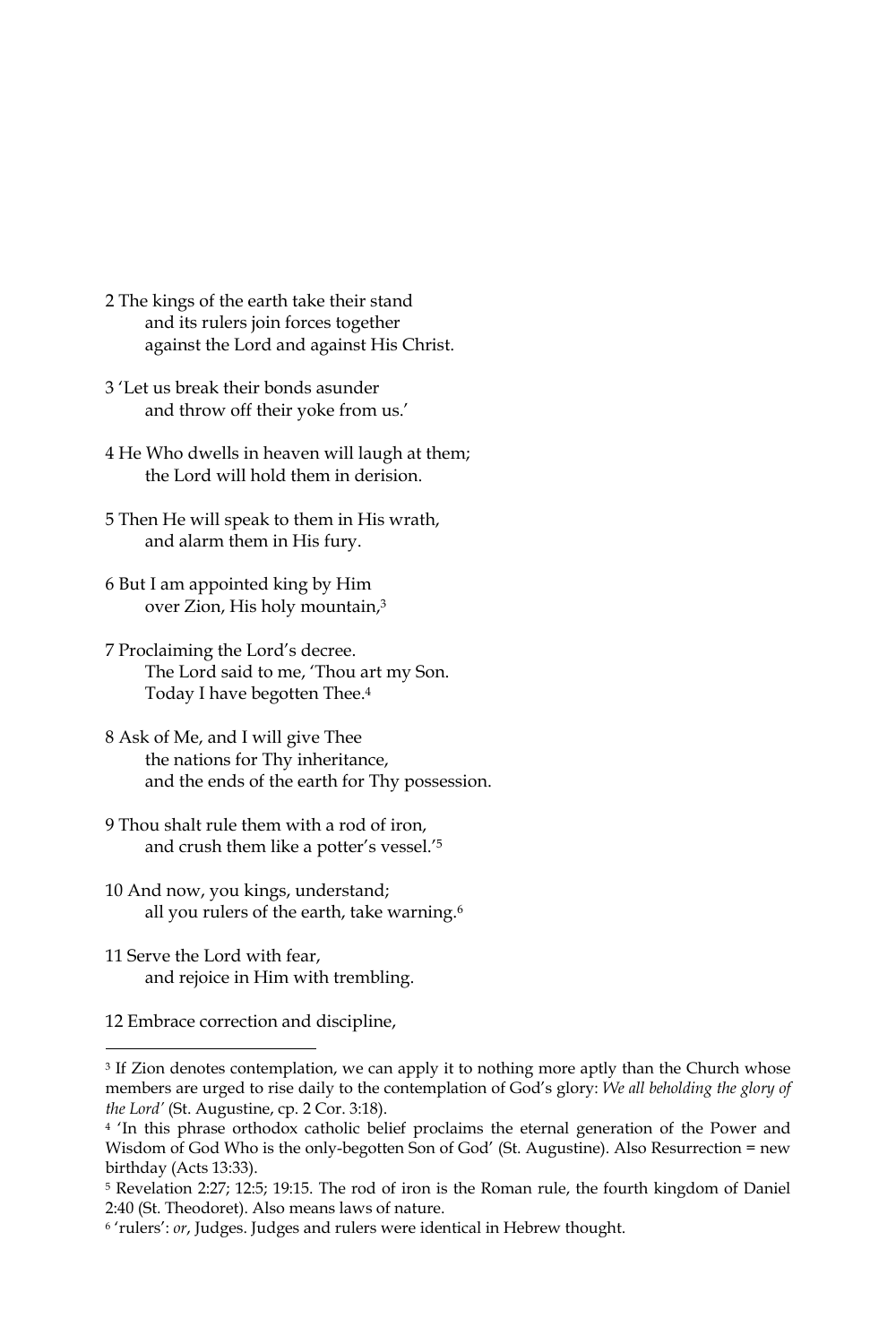lest the Lord be angry, and you perish through leaving the right way.

13 When His fury suddenly blazes out, blessed are all who trust in Him.

## **PSALM3**

## A Morning Prayer for Protection and Salvation

1 (A Psalm of David, when he fled from his son Absalom)

- 2 Lord, how many are those who trouble me! How many are rising up against me!
- 3 How many are saying of my soul: 'There is no salvation for him in his God.' (Pause)<sup>7</sup>
- 4 But Thou, O Lordly art my protector, my glory, and the lifter up of my head.
- 5 I cry to the Lord with my voice, and He answers me from His holy mountain. (Pause)
- 6 I lie down to rest and I sleep, I awake and rise, for the Lord sustains me.

7 I will not be afraid of myriads of people ranged on every side against me.

- 8 Arise, O Lord; save me, O my God. For Thou strikest all who vainly oppose me; Thou breakest the teeth of sinners.
- 9 Salvation belongs to the Lord, and Thy blessing is upon Thy people.

 $Glory...$ 

# PSALM<sub>4</sub>

<sup>7</sup> Pause a moment and give that a little thought.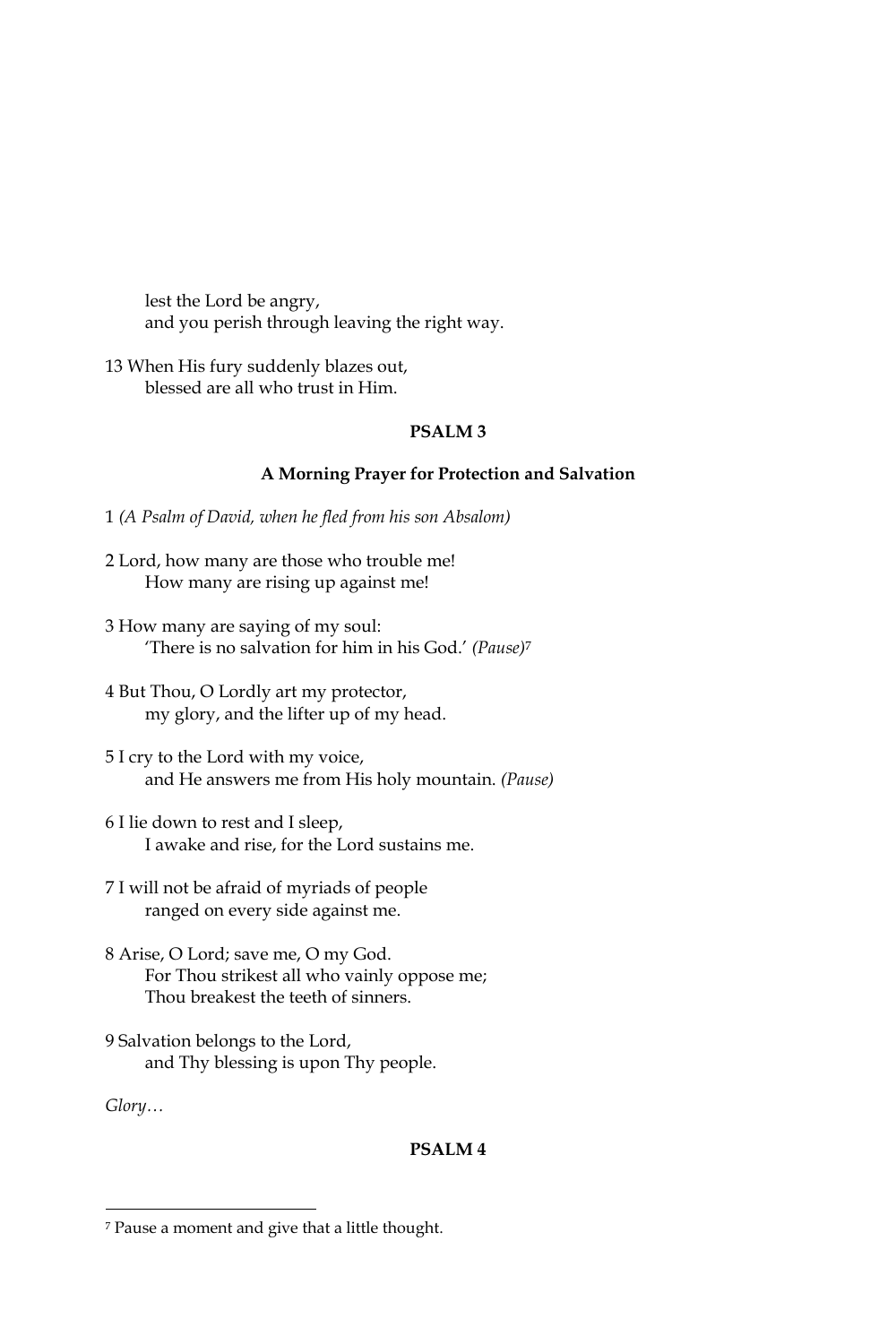## An Evening Prayer of Trust in God The Sacrifice of Righteousness

1 (With harps. A Song of David)

- 2 Thou nearest me when I call, O God of my righteousness; Thou enlargest me in trouble. Have mercy on me, and hear my prayer.
- 3 Sons of men, how long will you be heavy-hearted?<sup>8</sup> Why do you love vanity and seek falsehood? (Pause)
- 4 Know also that the Lord has made His Holy One wonderful; the Lord will hear me when I cry to Him.
- 5 Be angry, yet do not sin;<sup>9</sup> for what you say in your hearts feel compunction on your beds.<sup>10</sup> (Pause)
- 6 Offer the sacrifice of righteousness,<sup>11</sup> and put your trust in the Lord.
- 7 There are many who say, 'Who will show us good times?' The light of Thy presence has been signed upon us, O Lord.
- 8 Thou hast given my heart more gladness than fills men at the harvest of their wheat, wine and oil.
- 9 In peace with Him I will rest and sleep;<sup>12</sup> for Thou, Lord, enablest me to live trustfully alone.<sup>13</sup>

<sup>&</sup>lt;sup>8</sup> heavy-hearted': weighed down with earthly cares, instead of rising to divine contemplation (St. John Chrysostom. cp. Lk. 21:34).

<sup>&</sup>lt;sup>9</sup> Ephes. 4:26. Be angry at sin, but love the sinner. 'If you do give way to anger, lead it into silence with silent compunction of heart' (St. Athanasius the Great).

<sup>&</sup>lt;sup>10</sup> This relates to the widening of the heart required to receive the inpouring of love through the Holy Spirit' (St. Augustine).

<sup>&</sup>lt;sup>11</sup> Obtain righteousness, do righteousness, and offer it in sacrifice to God' (St. Athanasius). See also Ps. 16:1, 30:2 and footnotes there.

<sup>&</sup>lt;sup>12</sup> Or: I rest in peace and fall asleep at once.

<sup>&</sup>lt;sup>13</sup> Following the Ethiopian version, which is based on the Septuagint.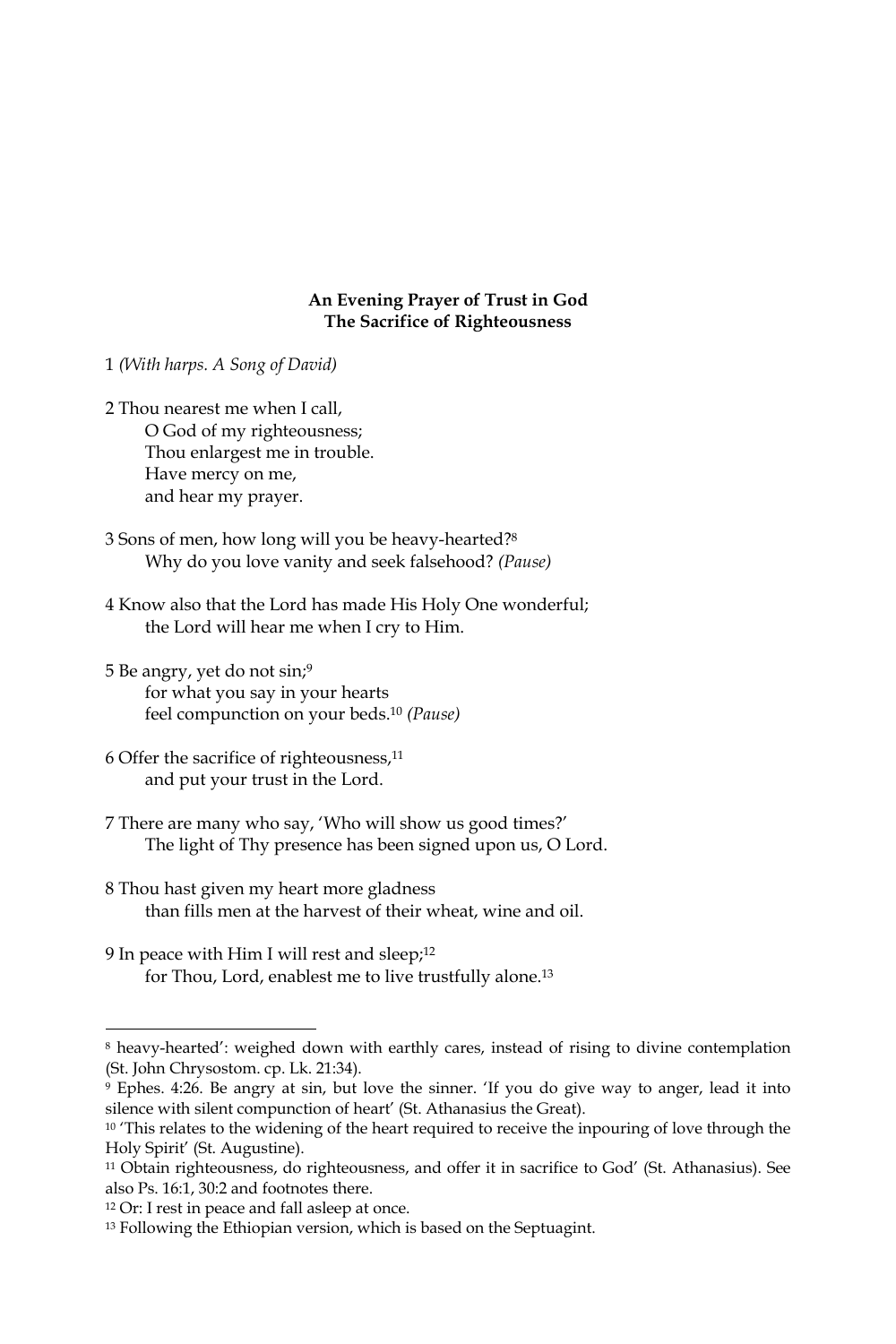# **PSALM5**

# A Morning Prayer for Guidance The Joy of Life Indwelt by God

- 1 (A Psalm by David)
- 2 Give ear to my words, O lord, consider my cry.
- 3 Attend to the voice of my prayer, my King and my God. For to Thee I will pray, O Lord.
- 4 Thou wilt hear my voice in the morning. In the morning I will stand before Thee and Thou wilt visit and watch over me.
- 5 For Thou art not a God Who wills iniquity; evil living cannot dwell with Thee.
- 6 The violent will not remain before Thine eyes. Thou hatest all whose work is sin.
- 7 Thou wilt destroy all who tell lies; the Lord abhors a bloody and deceitful man.
- 8 But as for me, in Thy abundant mercy I will enter Thy house; and in the fear of Thee I will bow down towards Thy holy temple.
- 9 Guide me, O Lord, in Thy justice; direct my way before Thee because of my enemies.
- 10 For there is no truth in their mouth; their heart is vain. Their throat is a yawning tomb; with their tongues they deceive.
- 11 Judge them, O God. Let them fall through their own thoughts; for their wanton wickedness cast them out,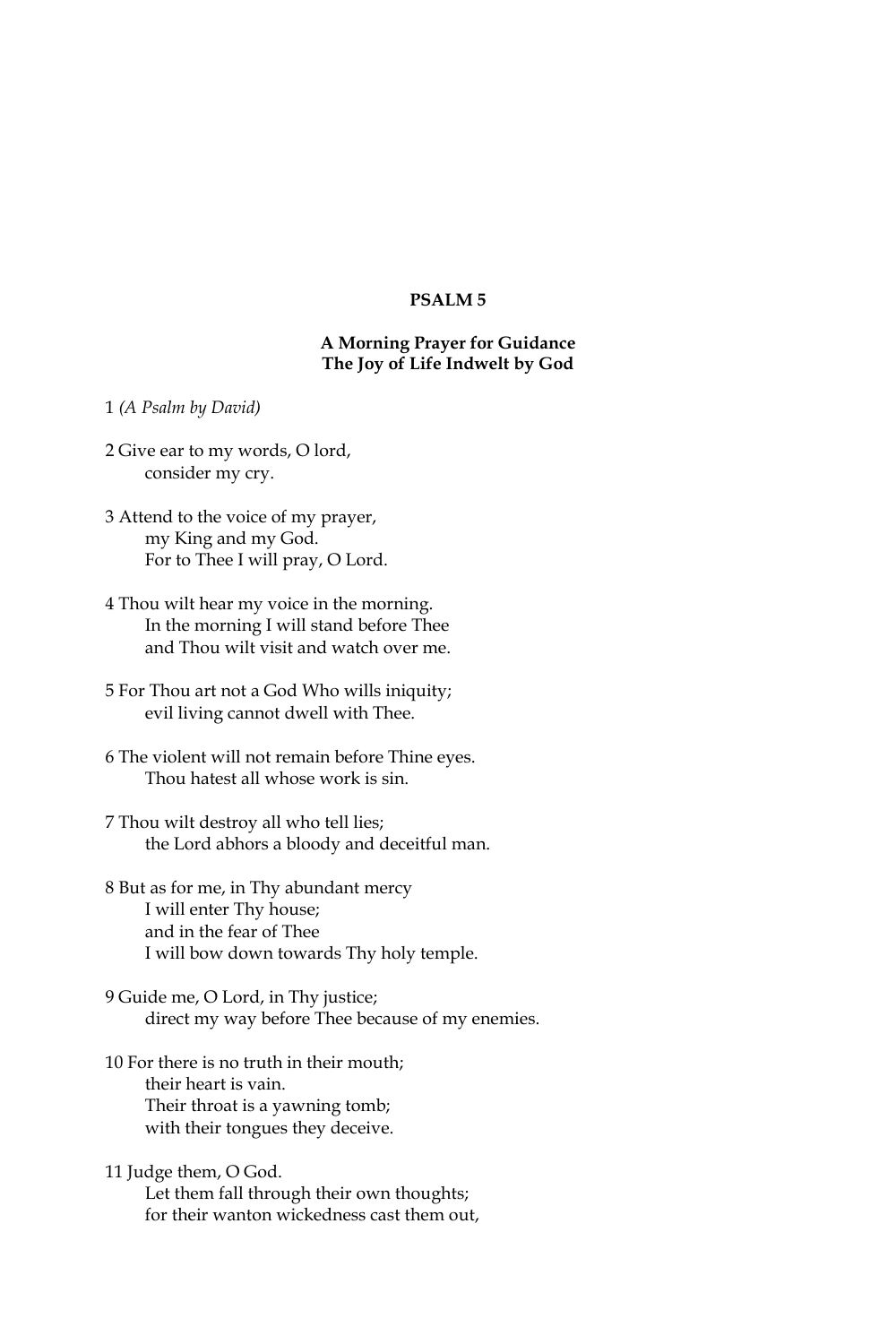for they provoke Thee, O Lord.

12 But let all who trust in Thee be glad in Thee. They will rejoice for ever and Thou wilt dwell in them.<sup>14</sup> All who love Thy name will glory in Thee.

13 For Thou wilt bless a righteous person, O Lord; Thou hast crowned us with goodwill as with a shield.

# PSALM<sub>6</sub>

## A Cry in Anguish of Body and Soul **Faith Receives the Answer to Prayer**

1 (A Psalm by David)

- 2 O Lord, rebuke me, but not in Thine anger; and chasten me, but not in Thy wrath.<sup>15</sup>
- 3 Have mercy on me, O Lord, for I am weak, heal me, O Lord, for my bones shake.
- 4 My soul also is troubled exceedingly. But Thou, O Lord, how long?<sup>16</sup>
- 5 Return, O Lord, deliver my soul; save me for Thy mercy's sake.
- 6 For in death no one remembers Thee, and who will confess Thee in hell?
- 7 I am weary and worn with my groaning. Every night I bathe my bed and sprinkle my couch with my tears.

<sup>&</sup>lt;sup>14</sup> cp. John 14:20, 23; 17:23; Rom. 8:9, 11: Gal. 2:20: Eph. 3:17; Col. 1:27; 1 John 3:24; Rev. 3:20; 1 Cor. 3:16; 6:19; 2 Cor. 6:16.

<sup>&</sup>lt;sup>15</sup> cp. Psalm 37:2; Jeremiah 10:24.

<sup>&</sup>lt;sup>16</sup> Meaning: 'But where art Thou, O Lord? How long am I to suffer?' cp. Rev. 6:10. 'How long, O sovereign Lord, holy and true, must it be before Thou wilt judge and punish the inhabitants of the earth for our blood?'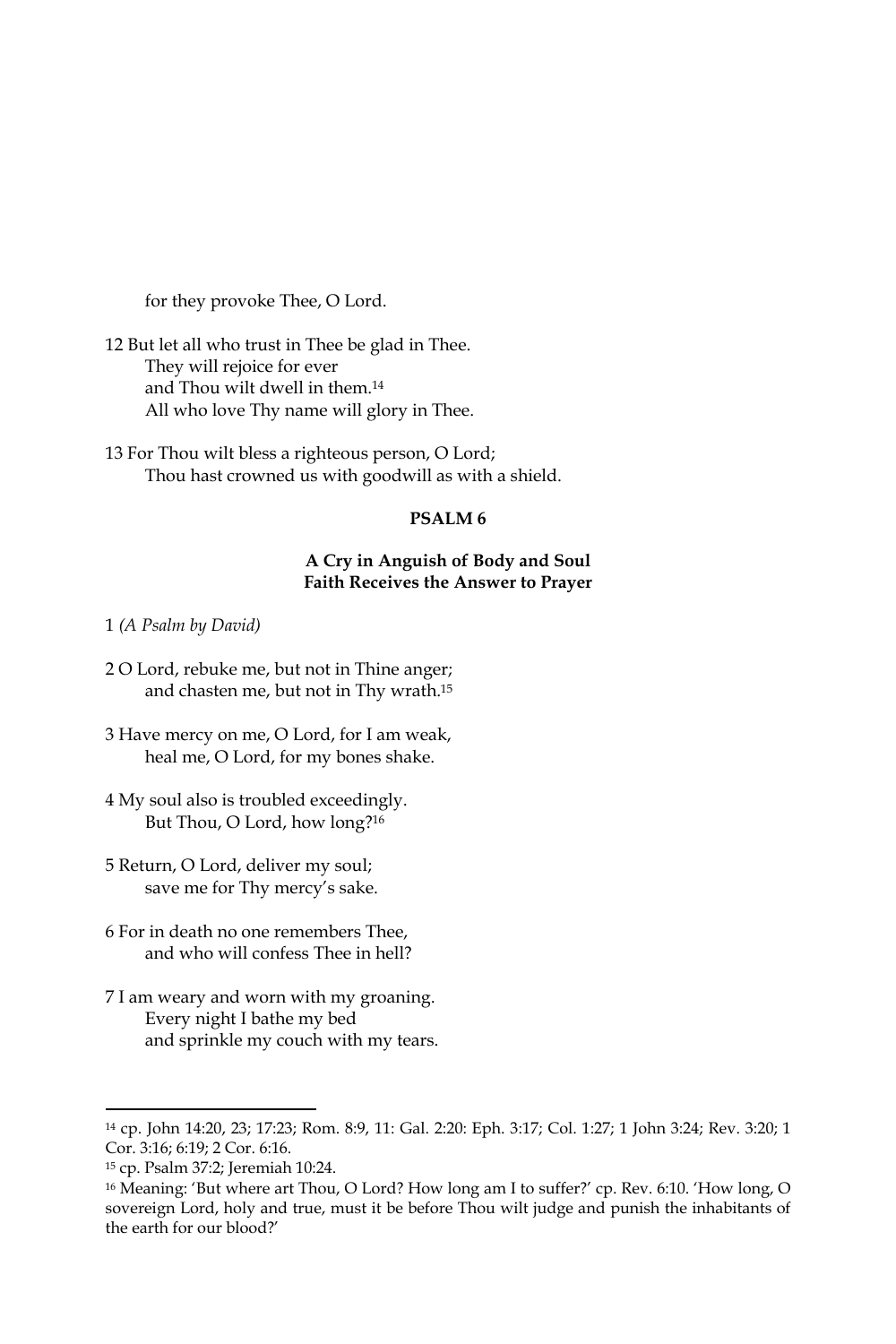- 8 My eye is troubled with anger; I grow old among all my enemies.
- 9 Depart from me, all you who do evil,<sup>17</sup> for the Lord has heard the voice of my weeping.
- 10 The Lord has heard my petition, the Lord has received my prayer.
- 11 May all my enemies be ashamed and deeply troubled; may they soon be routed and utterly confounded.

 $Glory...$ 

# **PSALM7**

# Cod the Just Judge Strong and Patient **Evil is Self-Destructive**

1 (A Psalm by David which he sang to the Lord concerning the words of Cush, the Benjamite)

- 2 O Lord my God, in Thee I put my trust; save me from all who persecute me, and deliver me;
- 3 lest my enemy seize my soul like a lion,<sup>18</sup> when there is no one to redeem or save me.
- 4 O Lord my God, if I have done wrong, if there is guilt on my hands,
- 5 if I have repaid with evil those who wronged me, let me fall empty<sup>19</sup> before my enemies,
- 6 let my enemy persecute my soul, seize and trample my life into the earth, and bury my glory in the dust. (Pause)<sup>20</sup>
- 7 Arise, O Lord, in Thy wrath;

<sup>&</sup>lt;sup>17</sup> cp. Mt. 7:23.

<sup>&</sup>lt;sup>18</sup> cp. 1 Pet. 5:8.

<sup>&</sup>lt;sup>19</sup> Empties fall (Ephes, 5:18).

<sup>&</sup>lt;sup>20</sup> Pause a while. Calmly think it over.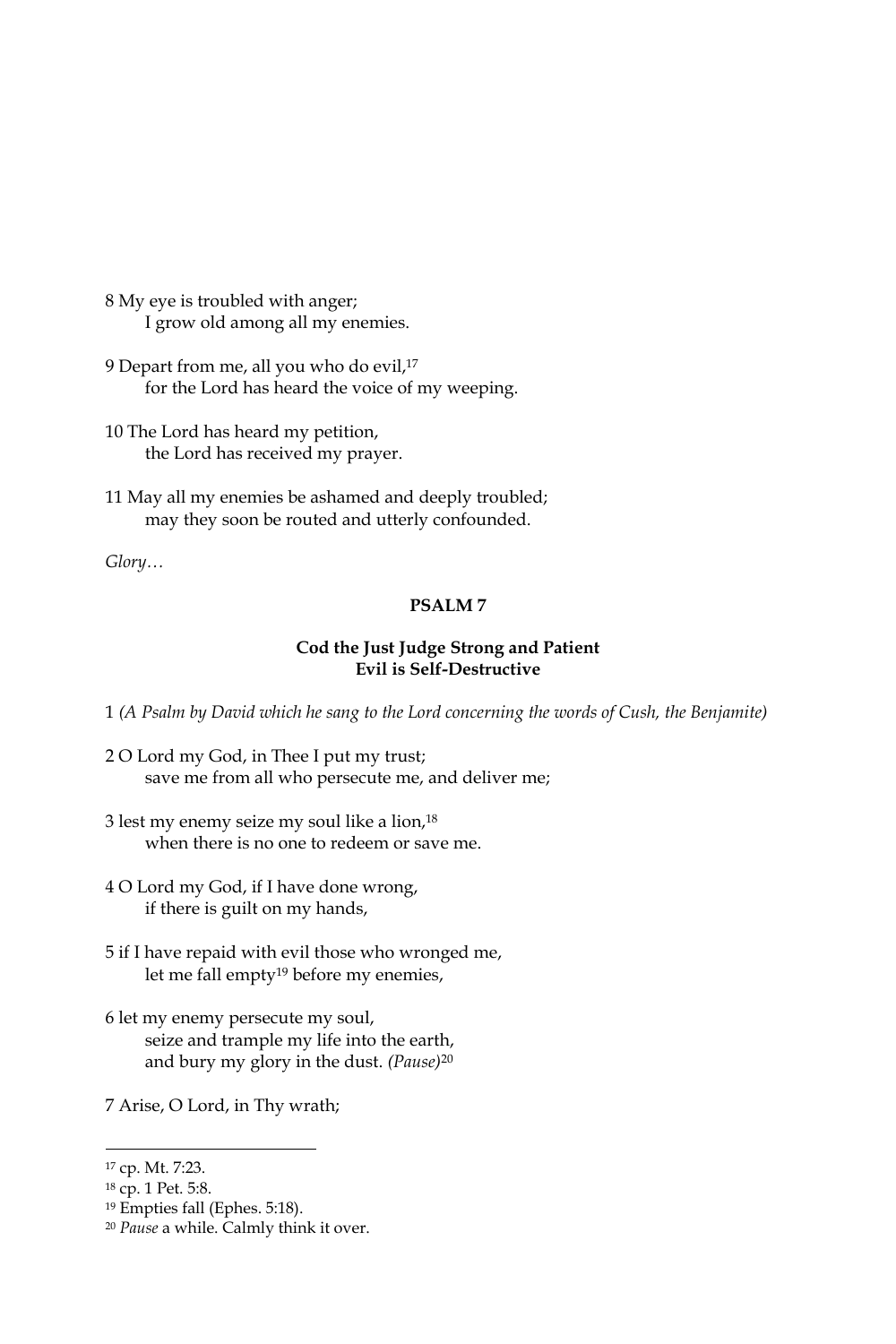be exalted in the utmost confines of Thy enemies. Rise up, O Lord my God, in defence of the law Thou Thyself hast enjoined,

8 and the congregation of peoples will gather round Thee. And over it ascend on high.

- 9 The Lord will judge the peoples. Judge me, O Lord, according to my righteousness and according to the innocence that is in me.
- 10 O let the evil of sinners come to an end; but guide the righteous. It is God Who tests hearts and minds.
- 11 The right help comes to me from God, Who saves the upright of heart.
- 12 God is a just judge, strong and patient, not inflicting vengeance every day.
- 13 If you do not return, He will polish His sword; He has drawn His bow and made it ready,
- 14 and in it He has fitted the arrows of death; He has forged His bolts for those who are burning.
- 15 The sinner travails with wrongdoing; He conceives trouble and gives birth to iniquity.
- 16 He has dug a pit and scooped it out, and he will fall into the hole he has made.
- 17 His trouble will recoil on his head, and his wrongdoing will crash on his crown.
- 18 I will give thanks to the Lord for His justice; and I will sing praise to the name of the Lord Most High.

# **PSALM8**

# The Greatness of God and His Love for Men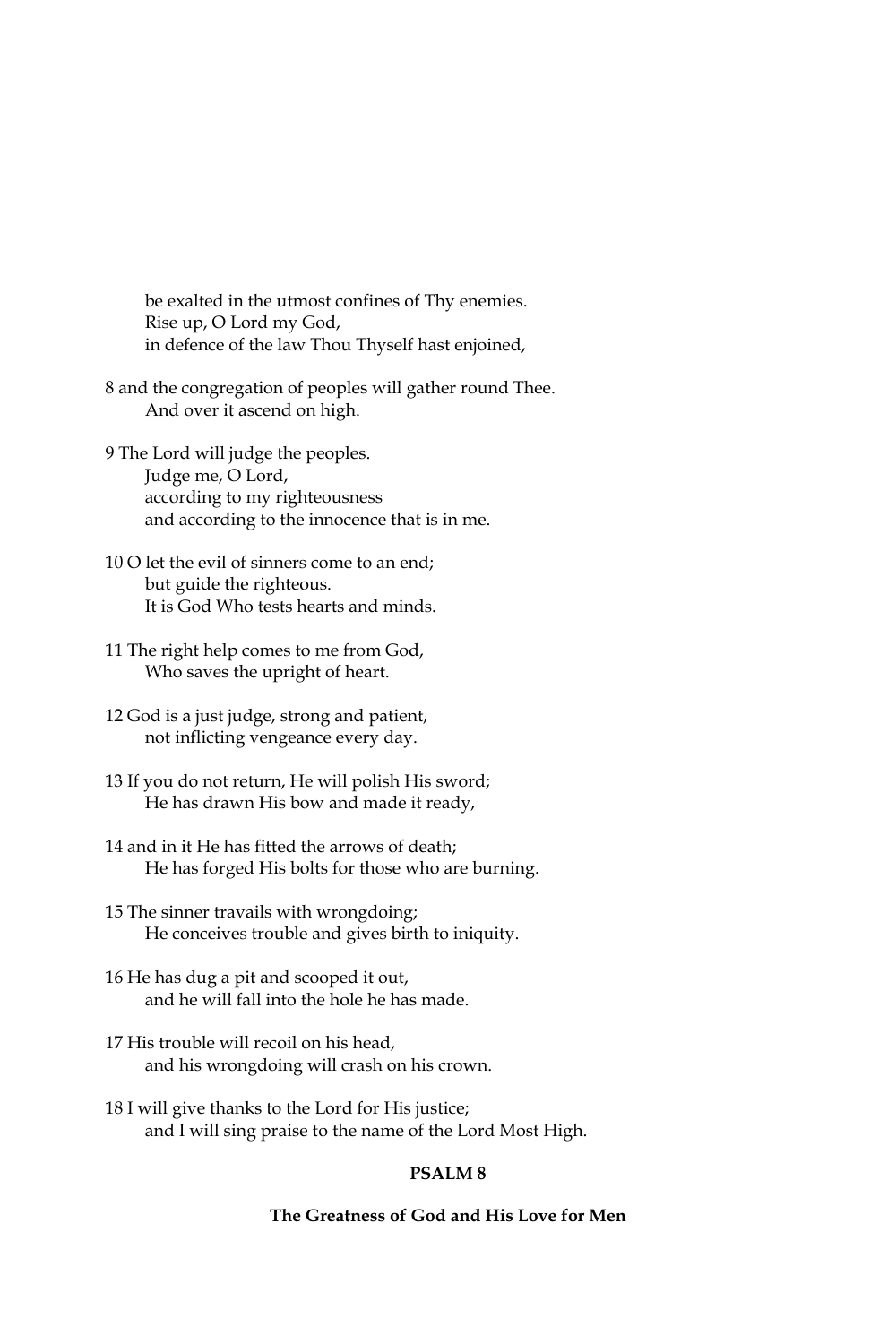## The Greatness of Man as God's Plenipotentiary

#### 1 (A Psalm by David)

- 2 O Lord, our Lord, how wonderful is Thy name in all the earth!<sup>21</sup> For Thy majesty is exalted above the heavens.
- 3 Out of the mouth of babes and sucklings Thou hast perfected praise<sup>22</sup> because of Thy enemies, to silence the enemy and the avenger.
- 4 When I behold the heavens, the work of Thy fingers, the moon and stars which Thou hast poised,<sup>23</sup>
- 5 what is man that Thou rememberest him. or a son of man that Thou visitest him?
- 6 Thou hast made him a little lower than the angels; Thou hast crowned him with glory and honor,
- 7 Thou hast set him over the works of Thy hands; Thou hast put all things under his feet:<sup>24</sup>
- 8 all sheep and cattle, and also the beasts of the plain;
- 9 the birds in the sky and the fish in the sea, and the things that pass through the paths of the seas.
- 10 O Lord, our Lord, how wonderful is Thy name in all the earth!

 $Glory...$ 

# **KATHISMA2**

<sup>22</sup> Mt. 21:16.

<sup>&</sup>lt;sup>21</sup>'By His name death is destroyed, demons are bound, heaven is revealed, the gates of paradise are opened, the Spirit is bestowed' (St Chrysostom).

<sup>&</sup>lt;sup>23</sup> poised: lit. fixed.

<sup>&</sup>lt;sup>24</sup> Heb. 2:6-8. The Sovereignty of the Son of Man (Messiah).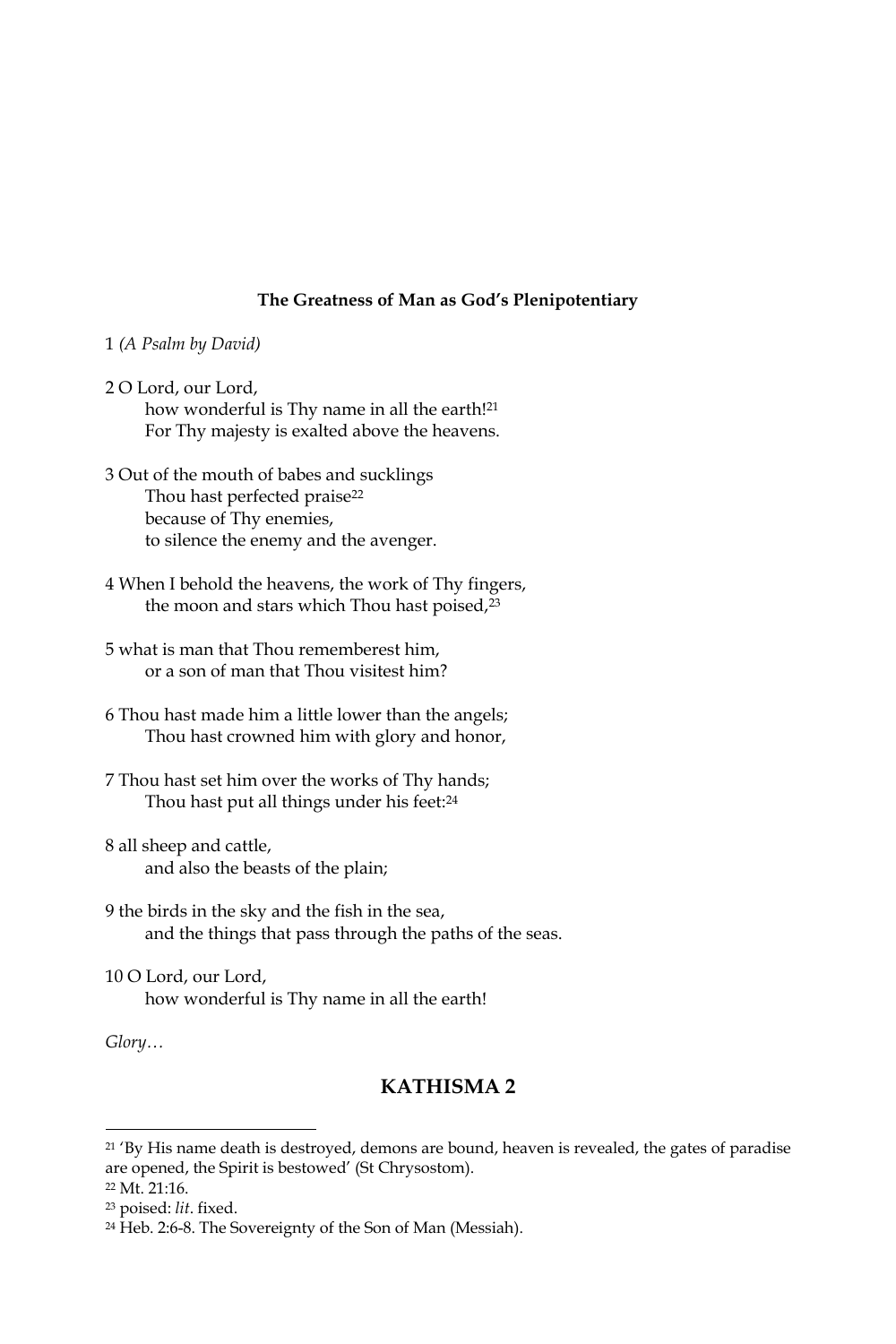# PSALM<sub>9</sub>

## **Praise of God's Just Government** Call to Make God Known to the Nations

1 (On the Mysteries of the Son. A Psalm by David)

- 2 I will thank Thee, O Lord, with my whole heart; I will tell of all Thy wonders.
- 3 I will be glad and exult in Thee; I will sing to Thy name, O Most High.
- 4 When my enemy is put to flight, my foes weaken and perish from Thy presence.
- 5 Thou upholdest my cause and my right, sitting enthroned, judging justly.
- 6 Thou hast rebuked the nations, and the wicked one has perished;<sup>25</sup> Thou hast wiped out his name for all eternity.
- 7 The enemy's swords have utterly failed, and Thou hast destroyed their cities; their memory with their din has perished.
- 8 But the Lord continues for ever: He has prepared His throne for judgment.
- 9 He will judge the world with justice; He will judge the peoples rightly.
- 10 The Lord is the poor man's refuge, his helper in times of trouble.
- 11 Let those who know Thy name put their trust in Thee, for Thou hast never failed those who seek Thee, O Lord.

<sup>&</sup>lt;sup>25</sup> 'This refers to the coming destruction of the devil' (St. Athanasius the Great).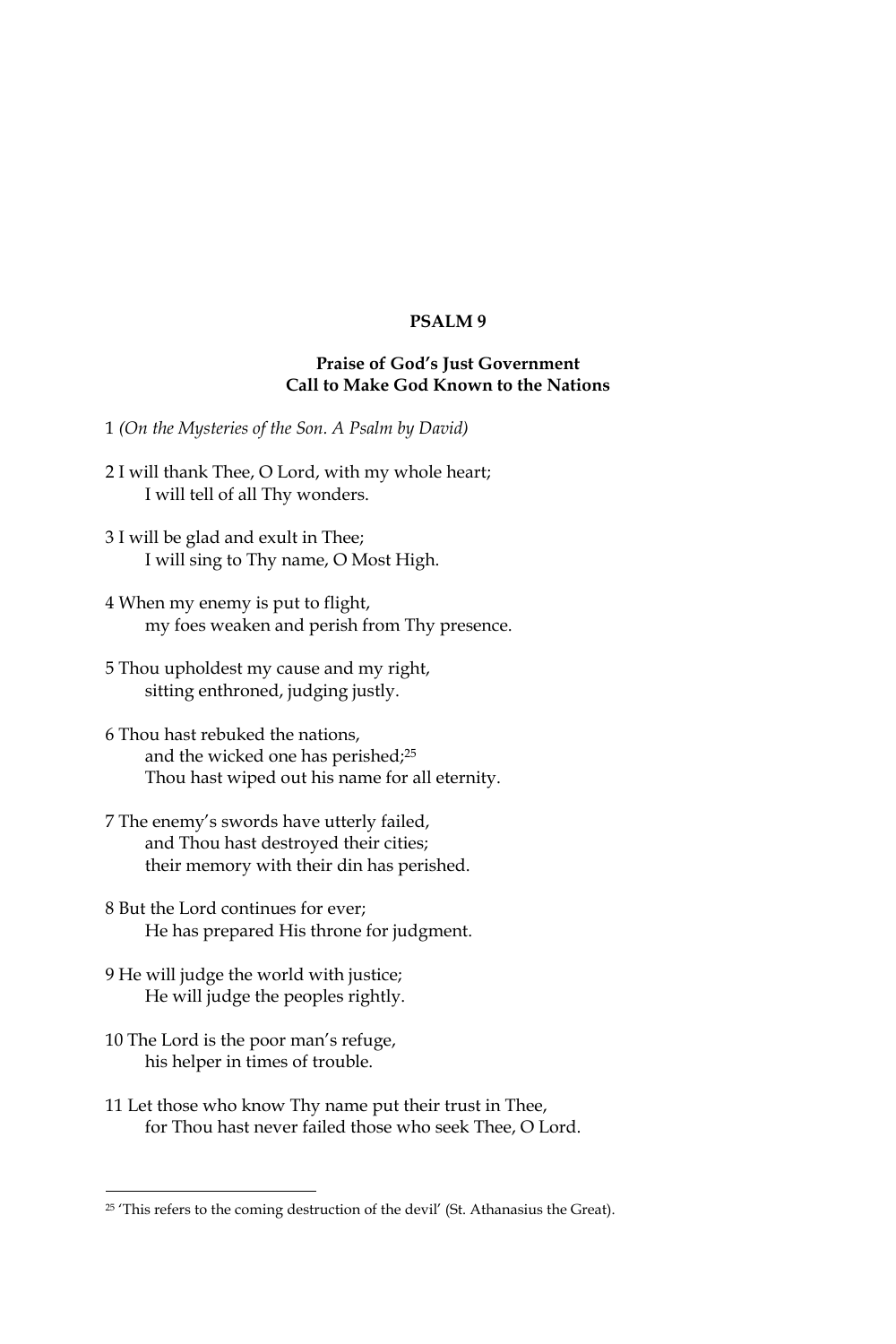- 12 Sing to the Lord Who dwells in Zion, declare His ways among the nations.
- 13 As the avenger of blood He remembers them; He does not forget the prayer of the poor.
- 14 Have mercy on me, O Lord; see how my foes humiliate me, O Thou Who liftest me from the gates of death,
- 15 that I may tell of all Thy praises in the gates of the daughter of Zion. I will rejoice in Thy salvation.
- 16 The nations are stuck in the rot they have made;<sup>26</sup> in this trap which they hid is their own foot caught.<sup>27</sup>
- 17 The Lord is known by the judgments He makes; the sinner is caught in the works of his own hands.
- 18 Let the sinners be turned into hell, all the nations that forget God.
- 19 For the poor man will not always be forgotten; the patience of the needy will never perish.
- 20 Arise, O Lord, let not man prevail! Let the nations be judged in Thy presence.
- 21 Set a lawgiver over them, O Lord; let the nations know they are only men. (Pause)

(Psalm 10 according to the Hebrew)

22 Why stand away far off, O Lord? Why disregard us in times of trouble?

<sup>&</sup>lt;sup>26</sup> 'While eager to butcher bodies they were inflicting death on their own souls' (St. Augustine).

<sup>&</sup>lt;sup>27</sup> 'The foot typifies the soul's affection, which when depraved is termed lust or cupidity, but when upright is love or charity. Love is the magnet which draws the soul towards its goal. When sinners try to set their affection on God, they suffer as they would in trying to free their foot from a fetter. So they prefer not to sever themselves from their pleasures' (ibid).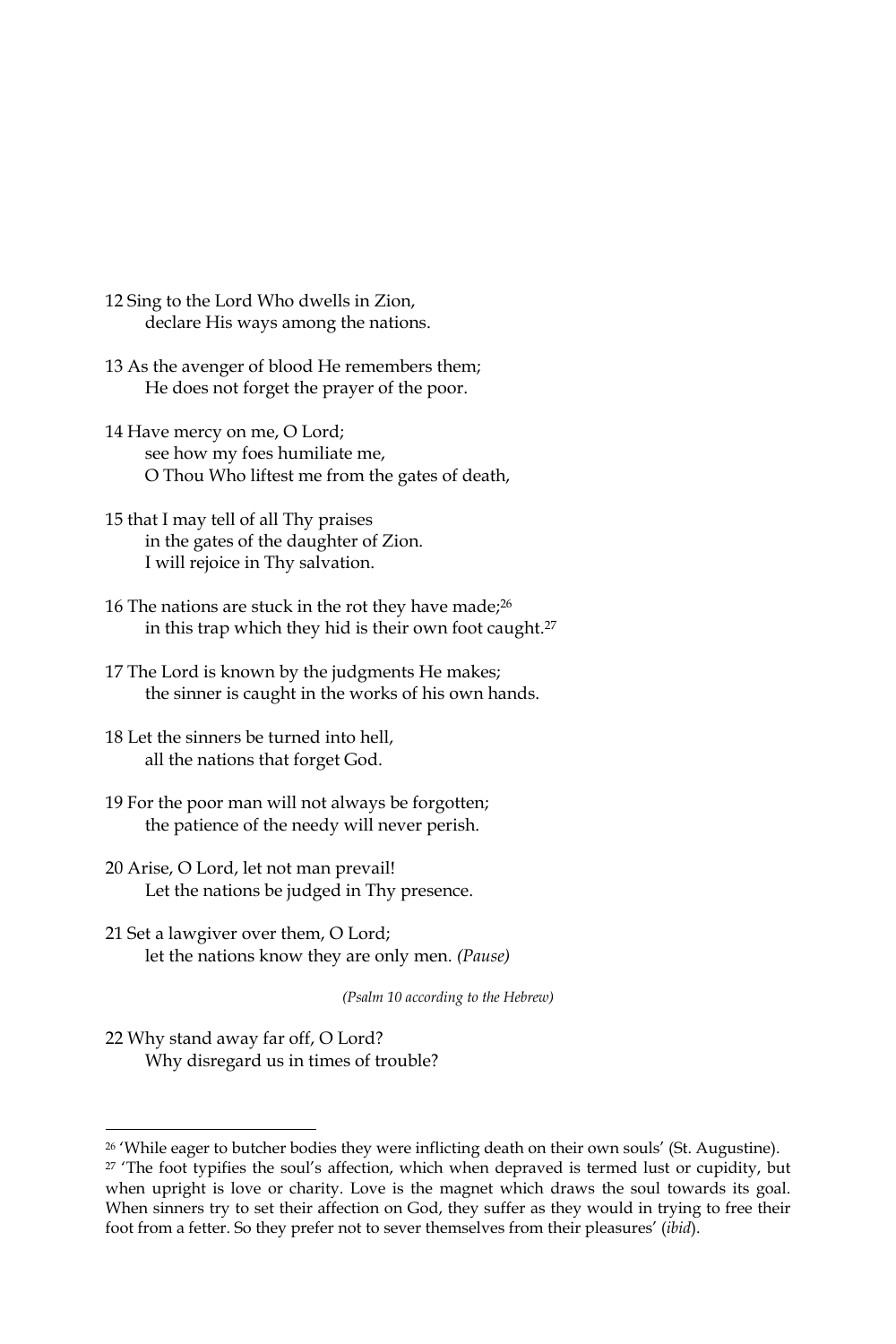- 23 At the pride of the godless, the poor man burns; they are caught in the schemes they have planned.
- 24 For the sinner boasts of the desires of his soul, and he who does wrong is praised for it.
- 25 The sinner provokes the Lord; in his great anger he will not seek Him. God is not before his eyes.
- 26 His ways are always defiled; Thy judgments are far above his head. He domineers over all his enemies.
- 27 For he says in his heart: 'I shall never be shaken; no harm will ever come to me.'
- 28 His mouth is full of cursing, gall and deceit; under his tongue are trouble and pain.
- 29 He sits in ambush with the rich in secret places to kill an innocent man; his eyes are fixed on the poor man.
- 30 He lurks in secret like a lion in his den; he lurks to make a prey of the poor, to make a prey of a poor man by drawing him in.
- 31 In his trap he will humble him. He stoops and falls in getting the poor into his power.
- 32 For he says in his heart: 'God has forgotten. He has turned away His face, so He will never see.'
- 33 Arise, O Lord God, let Thy hand be uplifted, forget not the poor.
- 34 Why does the wicked man provoke God? Because he says in his heart: 'He will not look into it.'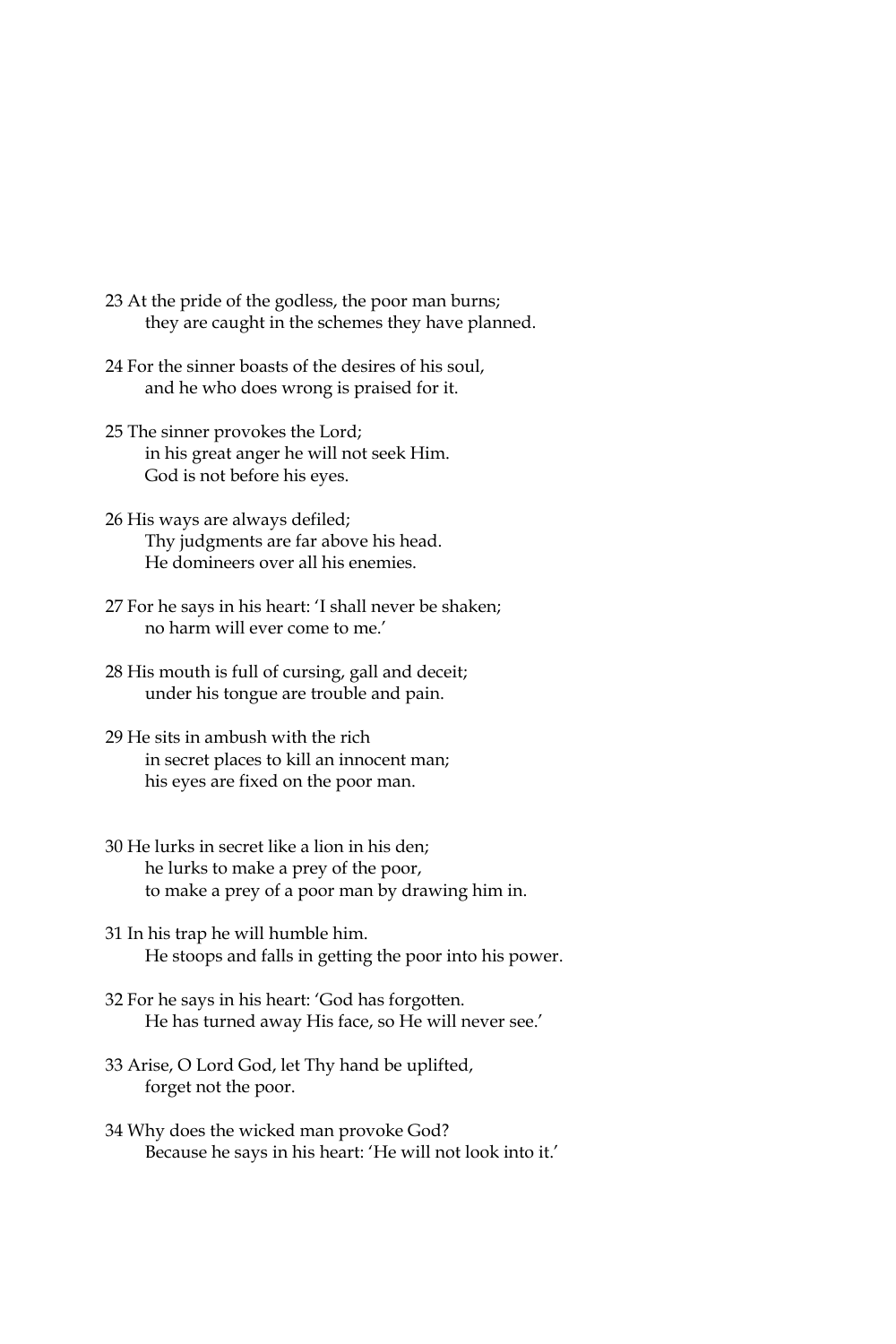35 But Thou seest, for Thou beholdest pain and passion<sup>28</sup> that Thou mayest take them into Thy hands. The poor man is left to Thee. Thou art the helper of the orphan.

36 Break the power of the sinner and the evil one; his sin will be sought, and will not be found.

37 The Lord will reign for ever and ever; you nations will perish from His land.

38 O Lord, Thou hearest the desire of the poor, Thy ear attends to their heart's disposition,

39 to judge the orphan and the humble man, that no man on earth should continue to boast.

## PSALM<sub>10</sub>

## An Act of Trust The Sin-lover is a Self-hater

(A Psalm by David)

1 In the Lord I have put my trust. How can you say to my soul: Fly away like a bird to the mountains?

2 For, lo, the sinners bend their bow; they have arrows ready in the quiver to shoot in the dark at the upright in heart.

3 They destroy what Thou art building. But what has the just man done?

4 The Lord is in His holy temple<sup>29</sup> the Lord Whose throne is in heaven, Whose eyes regard the poor, Whose eyelids test the sons of men.

<sup>&</sup>lt;sup>28</sup> Pain and passion: *or*, trouble and anger.

<sup>&</sup>lt;sup>29</sup> cp. 2 Cor. 6:16; 1 Cor. 6:19.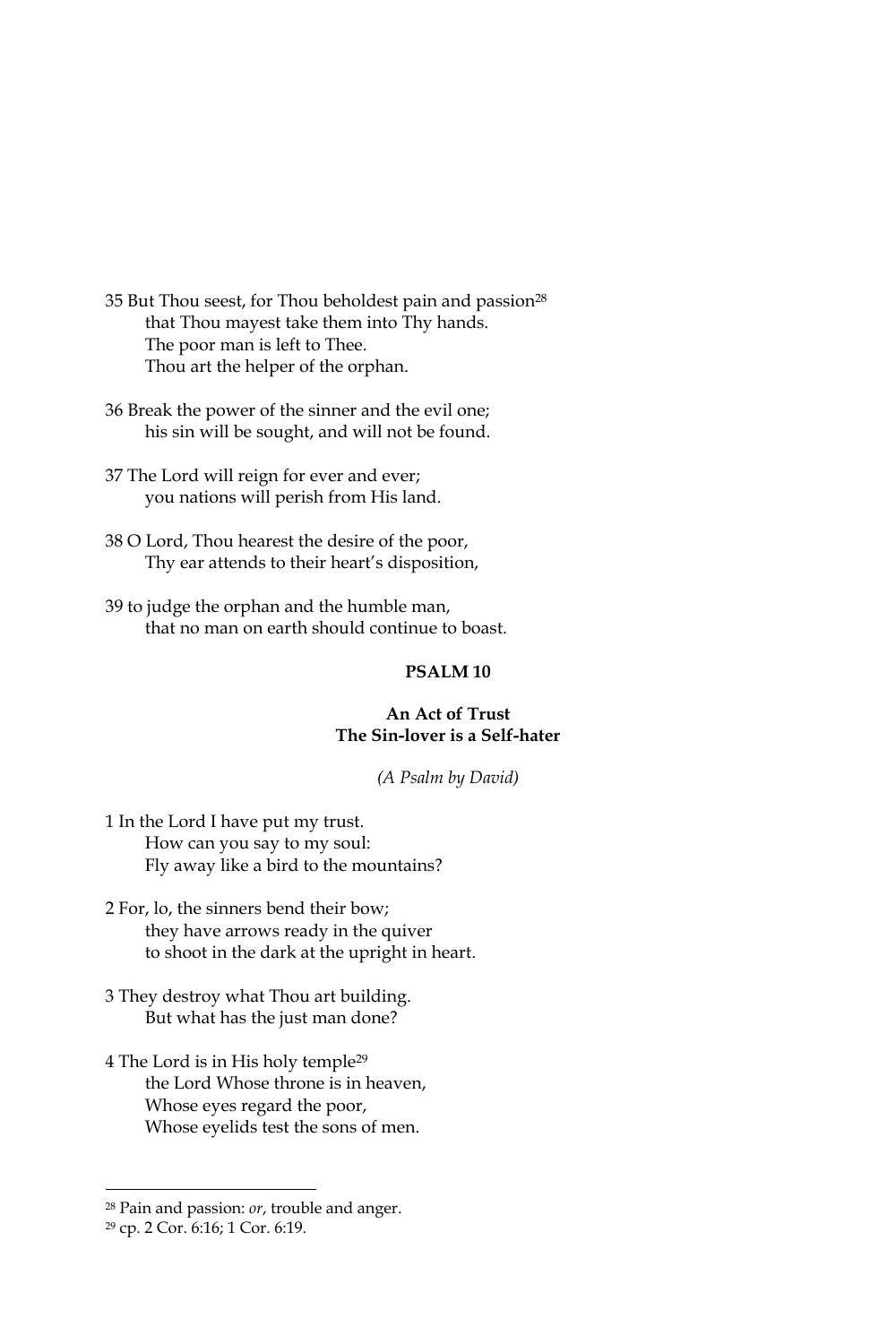- 5 The Lord tests the just and the godless; so he who loves wrongdoing hates his own soul.
- 6 Upon sinners He will rain snares: fire and brimstone and a tempestuous wind will be the portion of their cup.
- 7 For the Lord is righteous and loves righteousness; His countenance beholds justice.

 $Glory...$ 

# PSALM<sub>11</sub>

# The Safety of the Poor and Needy Faith in the Truth of God's Promises

1 (A Psalm by David)

- 2 Save me, O Lord, for there is no saint left; for truths have dwindled from the sons of men.
- 3 Empty follies they talk, everyone with his neighbor; with lying lips they speak evil with double heart.
- 4 May the Lord destroy all lying lips, a tongue that boasts and those who say:
- 5 'We will make more of our tongue. Our lips are our own. Who is lord over us?'
- 6 'Because of the oppression of the needy and the groaning of the poor, now I will arise,' says the Lord; 'I will set him in safety and speak plainly in him.'30
- 7 The words of the Lord are pure words, like silver refined by fire, purged of earth, seven times purified.

<sup>&</sup>lt;sup>30</sup> cp. Mt. 10:19, 20; Luke 21:12-19.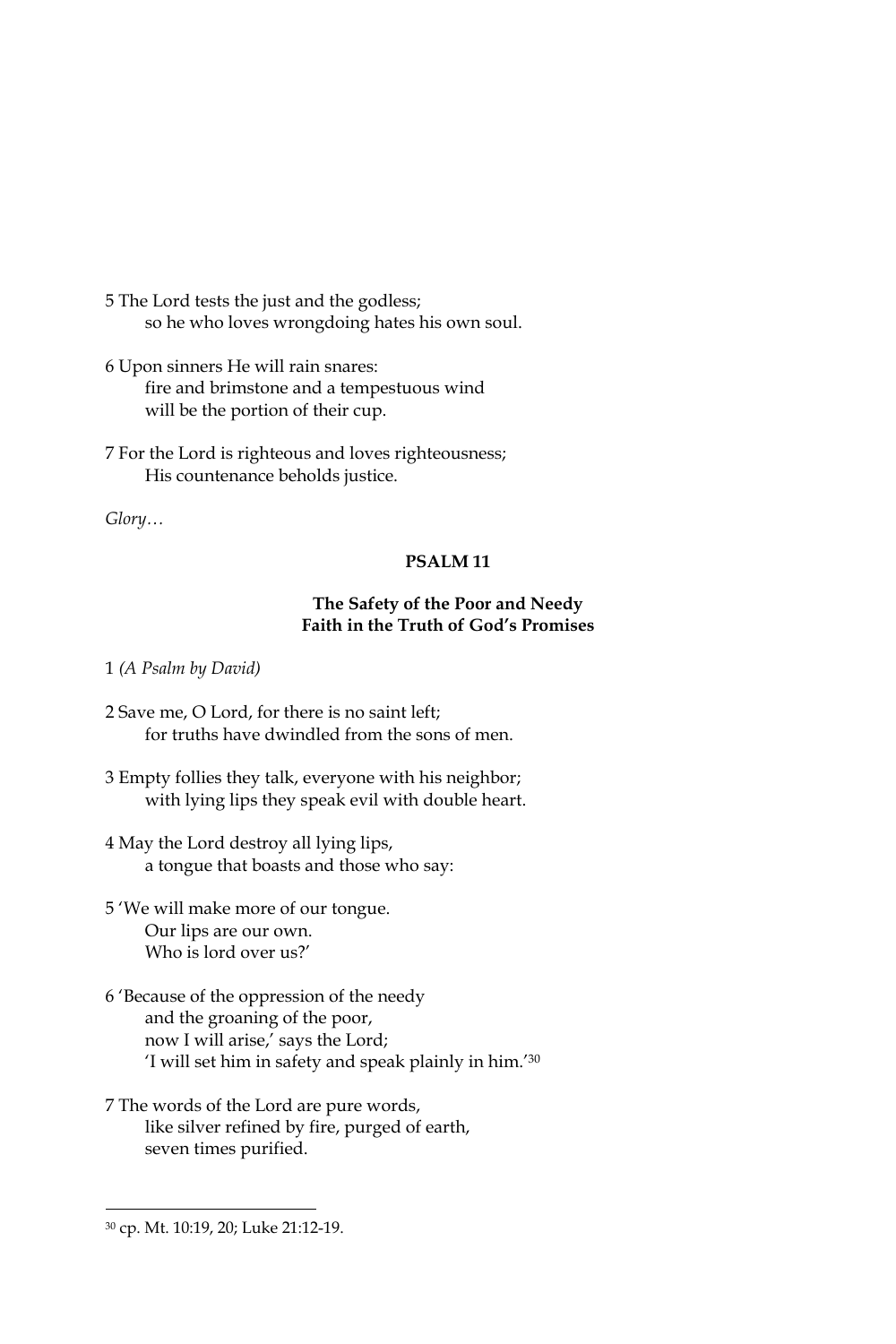8 Thou, O Lord, wilt keep us and preserve us from this generation and for ever.

9 The godless prowl around; from Thy height, great is Thy care of the sons of men.

## PSALM<sub>12</sub>

# Progress of a Soul from Desolation to Exultation My Heart Rejoices in Thy Salvation

1 (A Psalm by David)

- 2 How long, O Lord? Wilt Thou forget me for ever? How long wilt Thou turn Thy face away from me?
- 3 How long must I make plans in my soul, and have grief in my heart day and night? How long will my enemy be exalted over me?
- 4 Regard and hear me, O Lord my God; enlighten my eyes lest I sleep in death,
- 5 lest my enemy say, 'I have prevailed over him.' Those who trouble me will rejoice if I am shaken.
- 6 But my trust is in Thy mercy; my heart rejoices in Thy salvation.
- 7 I will sing to the Lord my benefactor, and I will praise the name of the Lord Most High.

# PSALM<sub>13</sub>

## Unbelief leads to Universal Corruption

1 (A Psalm by David)

The fool says in his heart: 'There is no God.'31 They are corrupt and abominable in their ways; there is not one that does good, no not one.

<sup>&</sup>lt;sup>31</sup> Psalm 13 differs only slightly from Psalm 52. cp. Romans 1:20-25.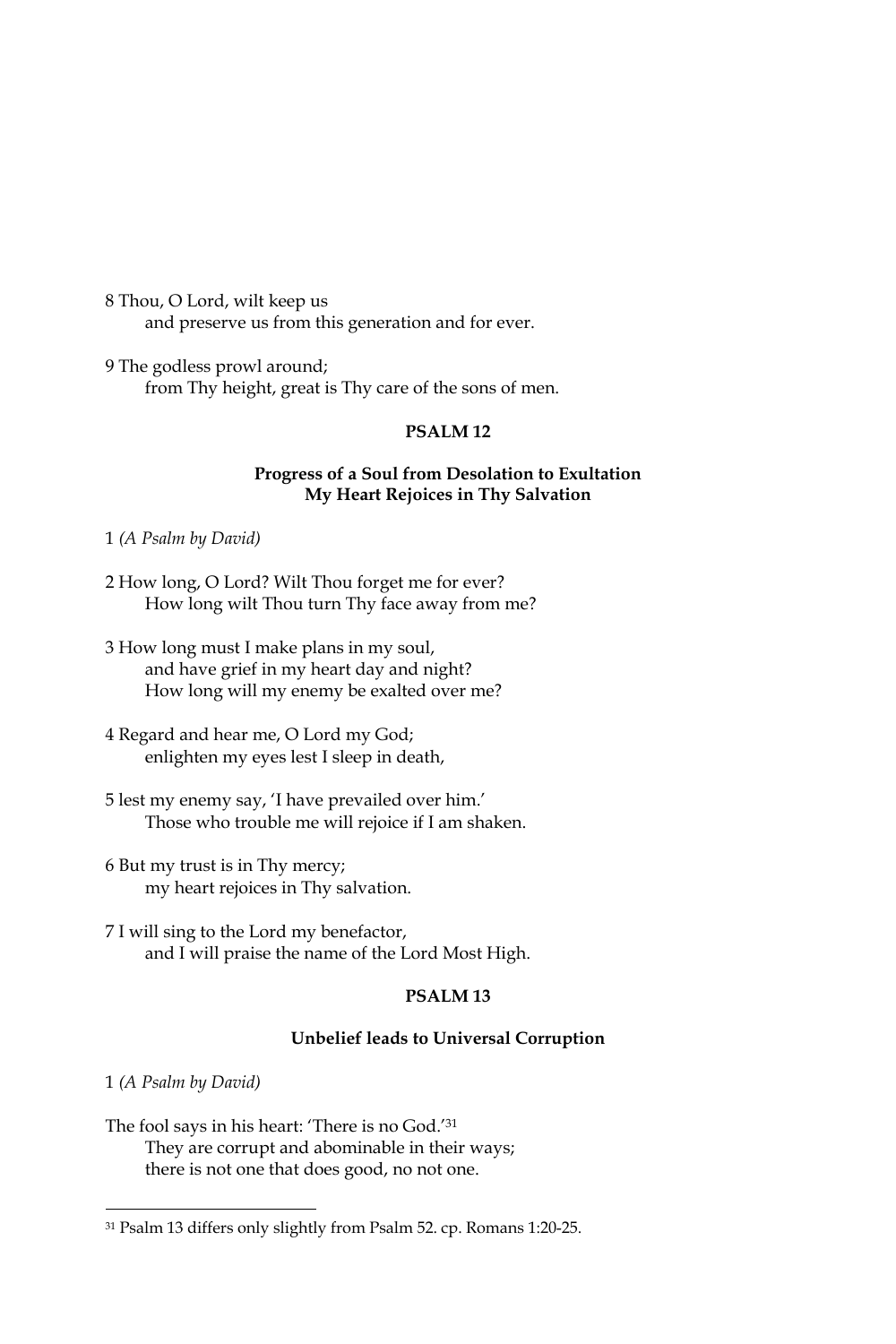- 2 The Lord looks through from heaven at the sons of men to see if any understand or seek God.
- 3 All have straved, one and all are depraved; there is not one that does good, no not one.
- 4 Will they never learn, all the evildoers who eat up my people like eating bread and never call on the Lord?
- 5 They quail with fear where there is nothing to fear; for God is with the righteous.
- 6 You would confound a poor man's plans, but the Lord is his hope.
- 7 O that Israel's salvation would be granted from Zion! When the Lord restores the captives of His people, let Jacob rejoice and let Israel be glad.

Glory...

# PSALM<sub>14</sub>

#### Life on the Mountain Tops

(A Psalm by David)

- 1 Lord, who can dwell in Thy sanctuary, or who can rest upon Thy holy mountain?
- 2 He who lives a blameless life and does what is right and speaks the truth from his heart;
- 3 who does not deceive with his tongue, or do evil to his neighbor, or accept reproach against his friends;
- 4 in whose sight evil-living is scorned, but who honors those who fear the Lord; who swears to his neighbor and keeps his word: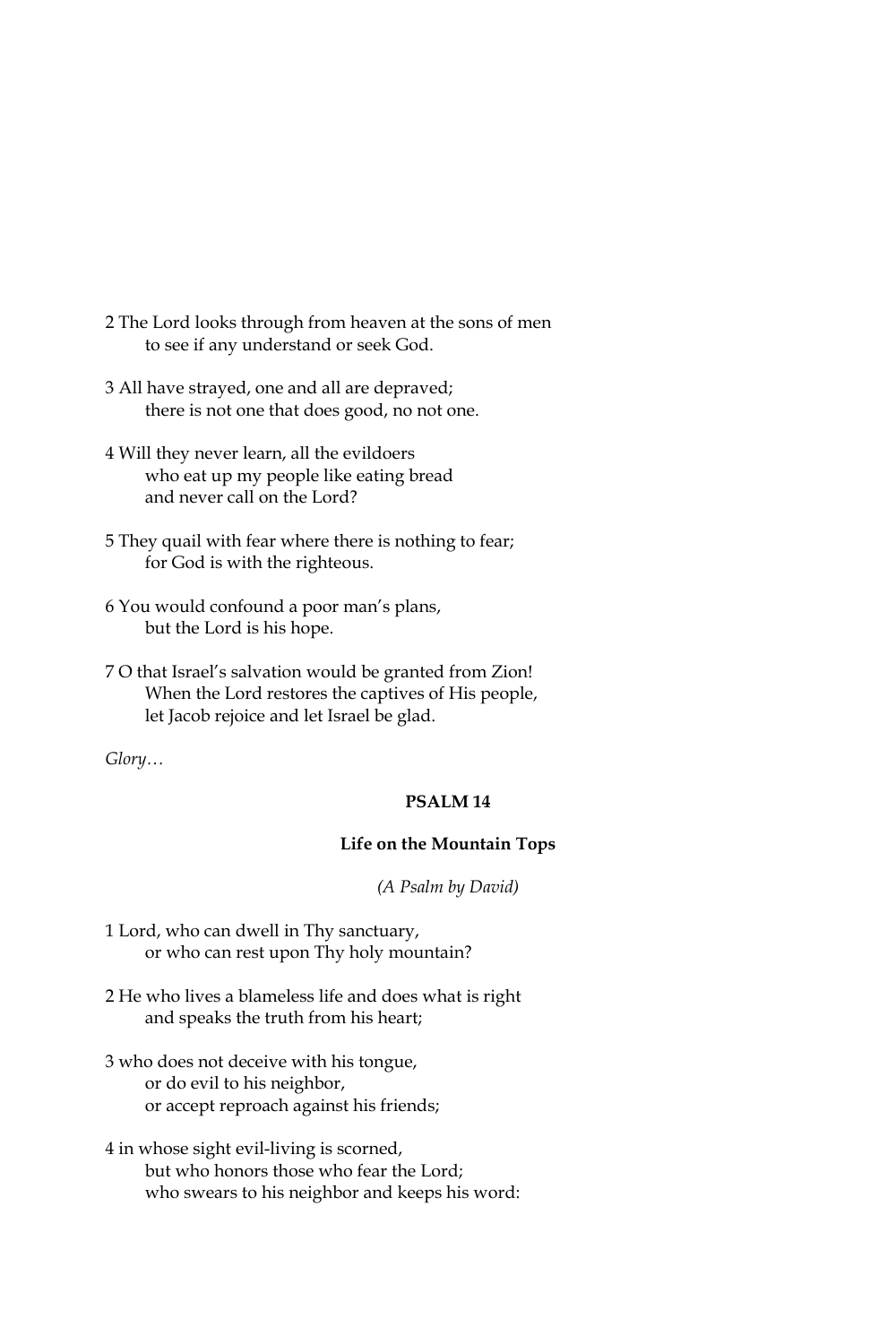5 who does not lend his money at interest or take bribes against the innocent.

6 He who does these things will never be shaken.

# PSALM<sub>15</sub>

## The Vision and Presence of God is our Joy

(An inscription for a pillar. By David)

- 1 Keep me, O Lord, for my trust is in Thee.
- 2 I said to the Lord: 'Thou art my God; Thou hast no need of my goods.'
- 3 To the saints who are in His land the Lord has shown the wonder of all His will in them.
- 4 Their weaknesses were multiplied; after that they made haste. I will not enter their assemblies of blood, nor will I mention their names with my lips.
- 5 The Lord is the portion of my inheritance and of my cup; it is Thou Who restorest my inheritance to me.<sup>32</sup>
- 6 The lines have fallen for me in the best places; for I have a most excellent heritage.
- 7 I will bless the Lord Who gives me wisdom, so that even at night my heart instructs me.<sup>33</sup>
- 8 I see the Lord before me continually, for He is beside me that I may not be shaken,
- 9 So my heart is glad and my tongue is exultant, and even my flesh rests in hope.

<sup>32</sup> Salvation puts us in that state in which God's eternal life becomes ours, according to the normal right of succession to an inheritance (cp. Rom. 8:17, 'heirs of God and joint-heirs with Christ').

<sup>33</sup> heart: lit. kidneys. The unconscious mind. cp. Psalm 138:13 and footnote.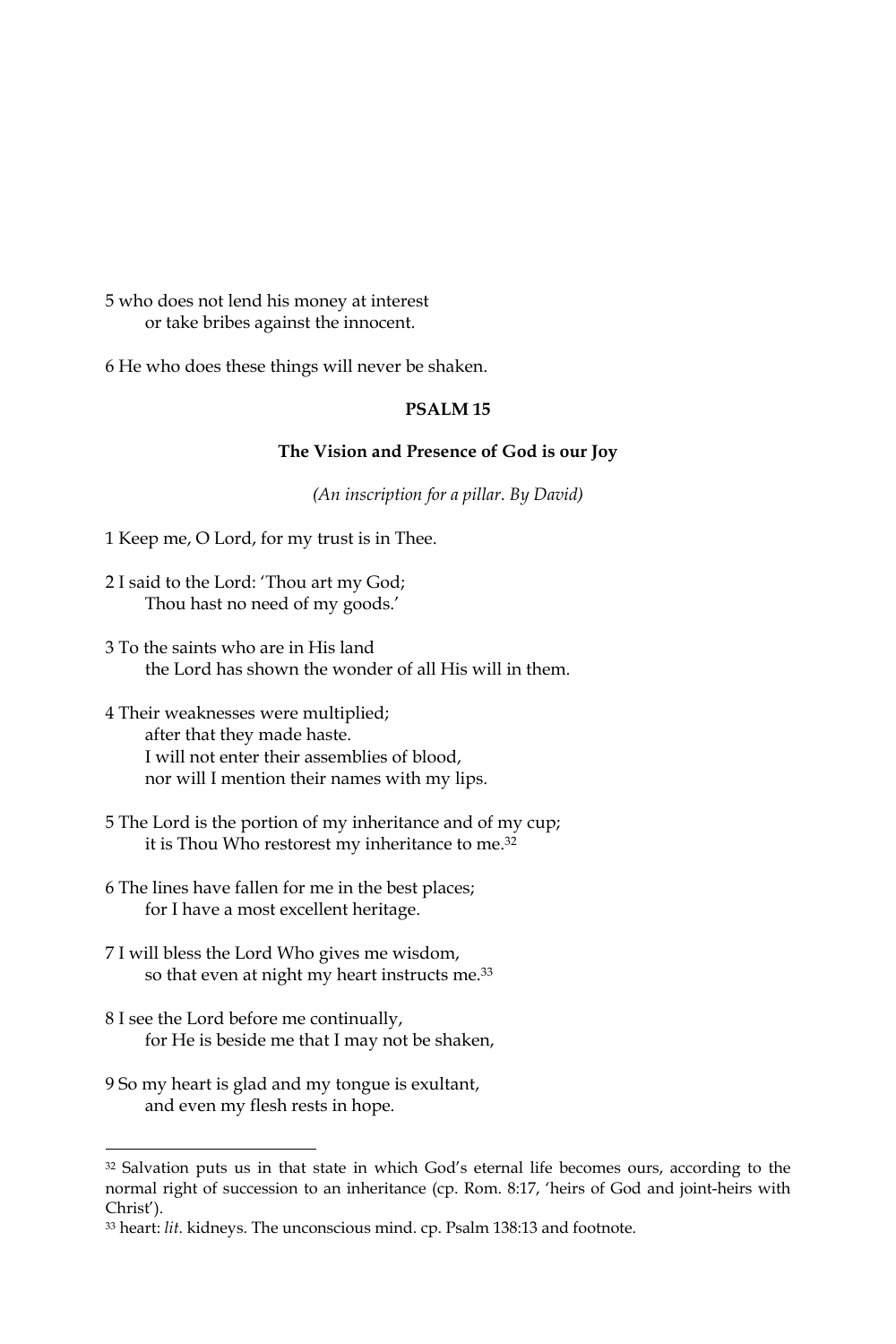10 For Thou wilt not leave my soul in hell, not let Thy holy one see corruption.

11 Thou hast made known to me the ways of life; Thou wilt fill me with joy by Thy presence.<sup>34</sup> At<sup>35</sup> Thy right hand are eternal delights.

## PSALM<sub>16</sub>

## Discipline leads to Vision The Vision of God brings Likeness

(A Prayer of David)

- 1 Hear, O Lord, my righteousness;<sup>36</sup> attend to my need. Give ear to my prayer from lips without deceit.
- 2 Let my judgment come from Thy presence; let my eyes behold justice.
- 3 Thou hast proved and visited my heart in the night; Thou hast tried me by fire and hast found nothing wrong in me.
- 4 That my mouth may not speak of the doings of men, for the sake of the words of Thy lips I have kept hard ways.<sup>37</sup>
- 5 Direct my steps in Thy paths, that my feet may not slip.
- 6 I have cried, O God, and Thou hast heard me; incline Thine ear to me, and hear my words.
- 7 Show me the wonder of Thy mercy, O Thou Who savest those who hope in Thee
- <sup>34</sup> Verses 8-11b are quoted verbatim by St. Peter in Acts 2:25-23, and are explained in Acts 2:31. St. Paul quotes 1 verse, Acts 13:35 cp. Jn. 2:22.

<sup>&</sup>lt;sup>35</sup> At: *or*, In.

<sup>&</sup>lt;sup>36</sup> i.e. Hear Christ who intercedes on our behalf (1 Cor. 1:30; Rom. 8: 34).

<sup>&</sup>lt;sup>37</sup> cp. 2 Tim. 2:3, 12.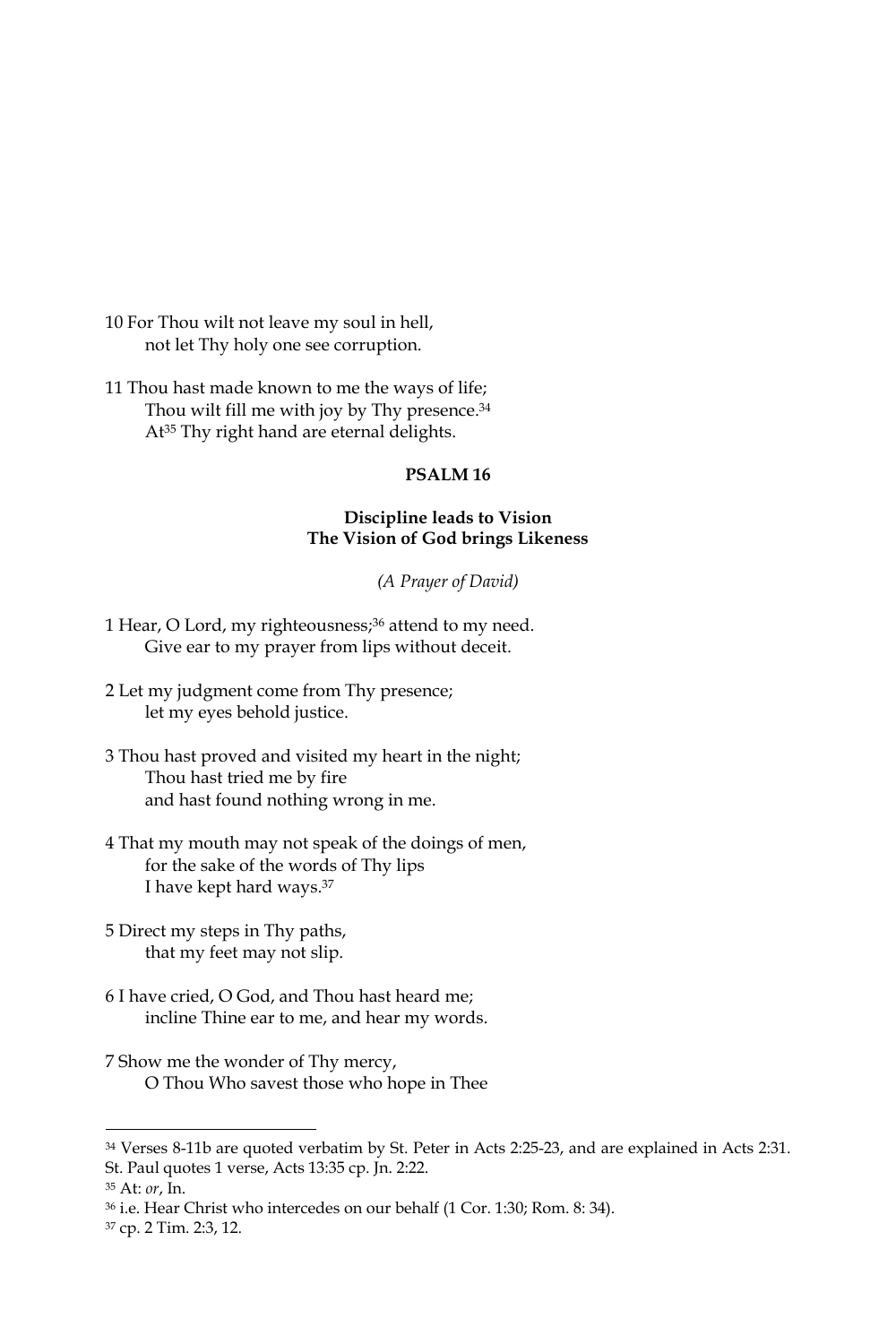from those who resist Thy right hand.

- 8 Keep me as the apple<sup>38</sup> of an eye. Thou wilt hide me in the shadow of Thy wings
- 9 from the presence of the godless who oppress me. My enemies surround my soul.
- 10 They have closed their heart; their mouth speaks proudly.
- 11 Those who cast me out have now surrounded me;<sup>39</sup> they have set their eyes cast down to the earth.
- 12 They dog me like a lion eager for its prey, and like a young lion lurking in ambush.
- 13 Arise, O Lord, forestall them and overthrow them; deliver my soul from the godless, Thy sword from the enemies of Thy hand.
- 14 O Lord, divide them in their life from the few of the earth and from Thy hidden treasures.
- 15 Thou hast filled their stomach, they are satisfied with children, and they leave the surplus to their babes.
- 16 As for me, may I in righteousness behold Thy face, and be satisfied with beholding Thy glory.

Glory...

# **KATHISMA3**

#### **PSALM17**

<sup>&</sup>lt;sup>38</sup> apple: or, pupil. Enshrined in its tiny temple, the eye can shut out the cares and vanities of the world. It cannot bear the smallest speck of dust. So the Christian should hate the least stain of sin

<sup>39 &#</sup>x27;They cast Me out of their city and now surround Me on the cross' (St. Augustine).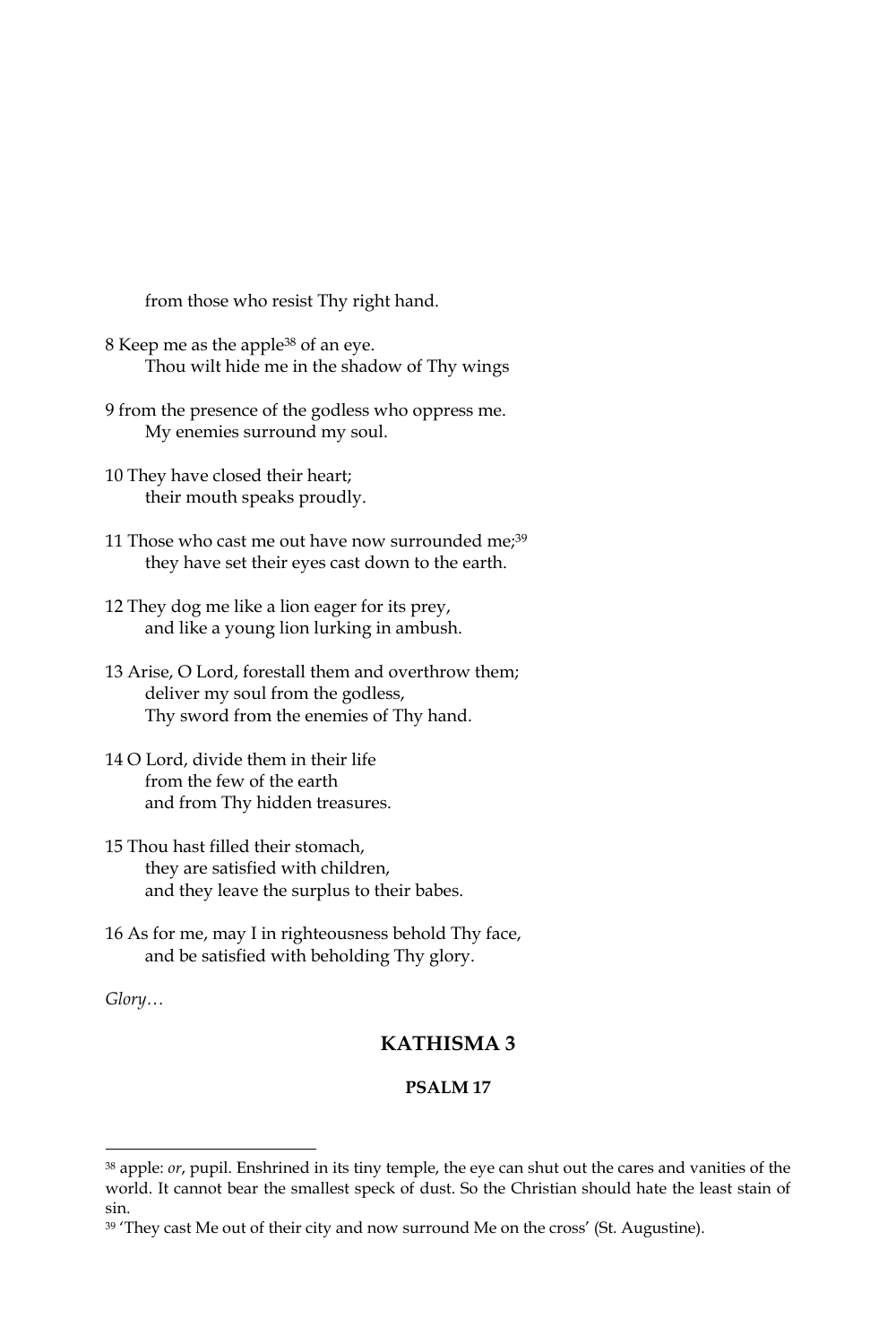### **Act of Love and Gratitude Earth-Shaking Prayer**

- 1 (By David the servant of the Lord, who spoke to the Lord the words of this song on the day the Lord delivered him from the hand of Saul and from the hand of all his enemies; and he  $said$ :)40
- 2 I love Thee, O Lord, my strength.
- 3 The Lord is my Support, my Refuge, and my Deliverer. My God is my Helper, in Him I will trust; my Protector, my Saviour, and my Defender.
- 4 With songs of praise I will call upon the Lord, and I shall be saved from my enemies.
- 5 The pangs of death beleaguered me,<sup>41</sup> and forrents of wickedness alarmed me
- 6 The pangs of hell surrounded me, and death-traps confronted me.
- 7 In my distress I called upon the Lord and cried to my God. He heard my voice from His holy temple, and my cry before Him reached His ears.
- 8 Then the earth rocked and quaked, and the mountains shook to their foundations and rocked, because God was angry with them.
- 9 There went up a smoke in His wrath, and fire burst into flame at His presence. Coals were kindled by it.
- 10 And He bowed the heavens and came down. and darkness is under His feet.

<sup>&</sup>lt;sup>40</sup> This Psalm, with slight variations, is also found in 2 Kings 22 (2 Samuel 22). It is a war-song of Christ the Warrior-King, fighting His way through a rebellious world with the weapons of His faith and love alone, until He comes into His Kingdom and gathers all to Himself. <sup>41</sup> Cp. Acts 2:24.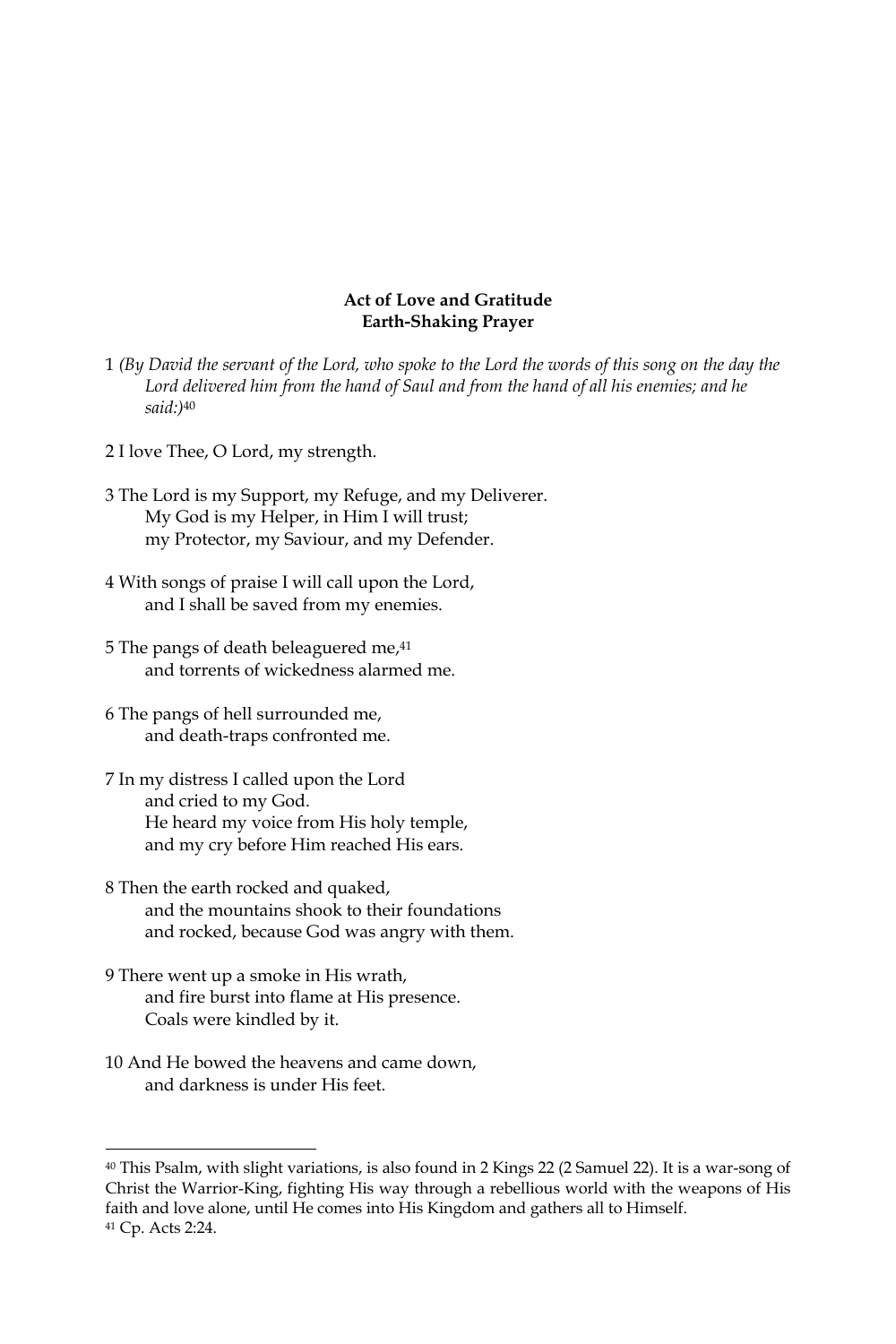- 11 And He rode upon Cherubim and flew; He swooped on the wings of the wind.
- 12 He made darkness His hiding-place. As His canopy round Him dark thunder-clouds hung in the sky.
- 13 From the brightness before Him there broke through the clouds hailstones and coals of fire.
- 14 Then the Lord thundered from heaven, and the Most High let His voice be heard.<sup>42</sup>
- 15 He shot His arrows and scattered the foes; He volleyed His lightnings and routed them.
- 16 Then the ocean beds were exposed, and the foundations of the world were uncovered at Thy rebuke, O Lord, at the blast of the breath<sup>43</sup> of Thy wrath.
- 17 He reached from on high and took me; He drew me out of many waters.
- 18 He will deliver me from my powerful enemies and from those who hate me, for they are too strong for me.
- 19 They confronted me in the day of my adversity, but the Lord was my support.
- 20 And He brought me out into freedom; He will deliver me because He delights in me.
- 21 The Lord will reward me according to my righteousness, and according to the cleanness of ray hands He will recompense me.
- 22 For I have kept the ways of the Lord

<sup>&</sup>lt;sup>42</sup> cp. Exodus 9:23.

<sup>43</sup> breath: or spirit; cp. Acts 4:31; 12:5-12; 16:24-26.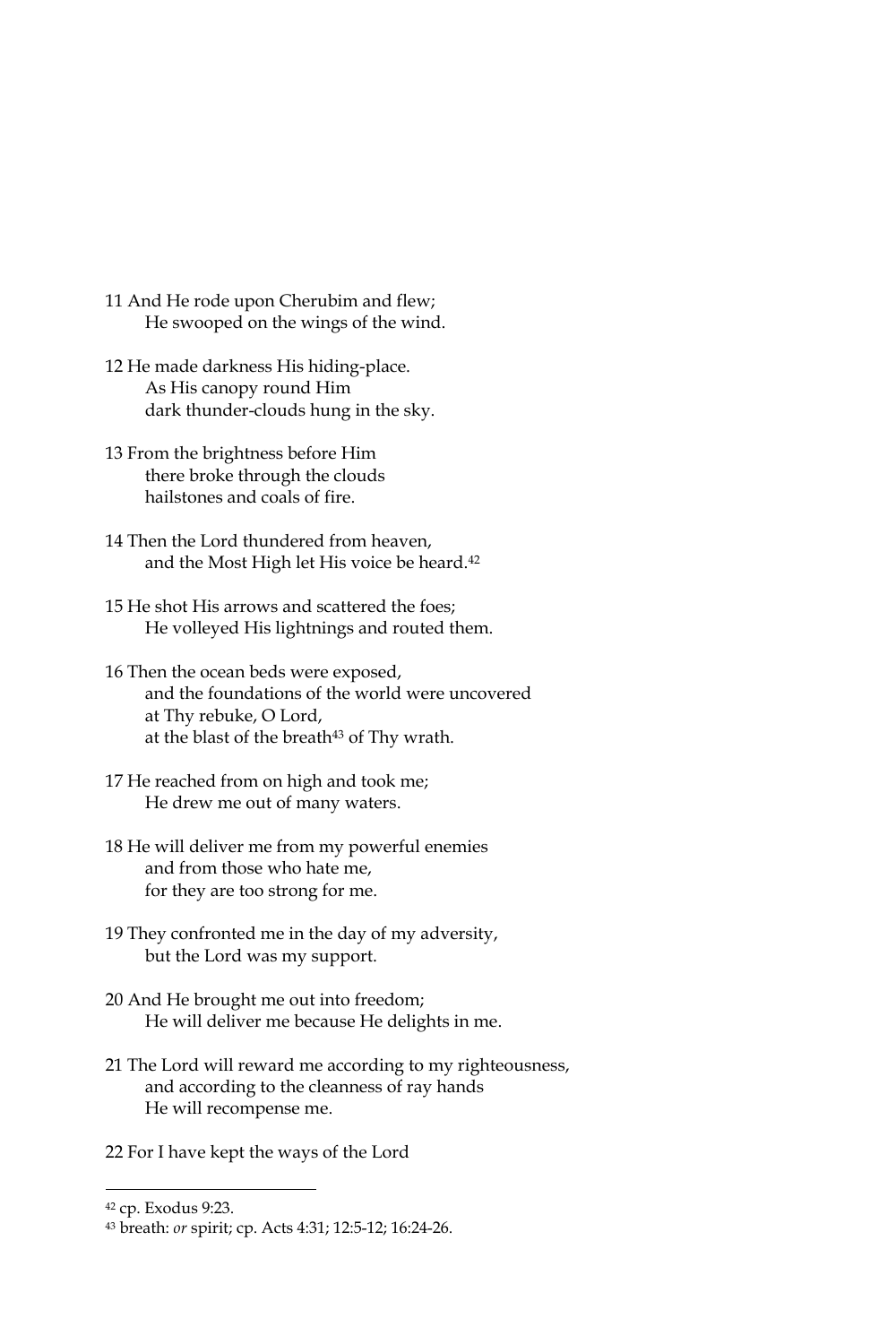and have not turned profanely from my God.

- 23 For all His judgments are before me, and His rights I have not forgotten.
- 24 I will be faultless with Him. and will keep myself from my sin.
- 25 And the Lord will reward me according to my righteousness and according to the cleanness of my hands in His eyes.
- 26 With a holy man, Thou art holy; and with an innocent man Thou art innocent.
- 27 With the chosen Thou art chosen, and with the twisted Thou wilt twist.<sup>44</sup>
- 28 For Thou dost save a humble people, and dost humble the eyes of the proud.
- 29 For Thou wilt light my lamp, O Lord; my God, Thou wilt enlighten my darkness.<sup>45</sup>
- 30 For in Thee I am delivered from temptation, and through my God I can scale the wall.
- 31 As for my God, His way is perfect; the words of the Lord are tried by fire; He is the protector of all who trust in Him.
- 32 For who is God but the Lord. and who is God but our God?
- 33 It is God Who girds me with strength, and makes my way perfect.
- 34 He makes my feet like deer's feet, and sets me on the heights.

35 He trains my hands for war.

<sup>&</sup>lt;sup>44</sup> Twist and wrestle (Gen. 32: 4). And he will untwist the twister and the twisted (144:15).

<sup>45</sup> cp. Rev. 21:23.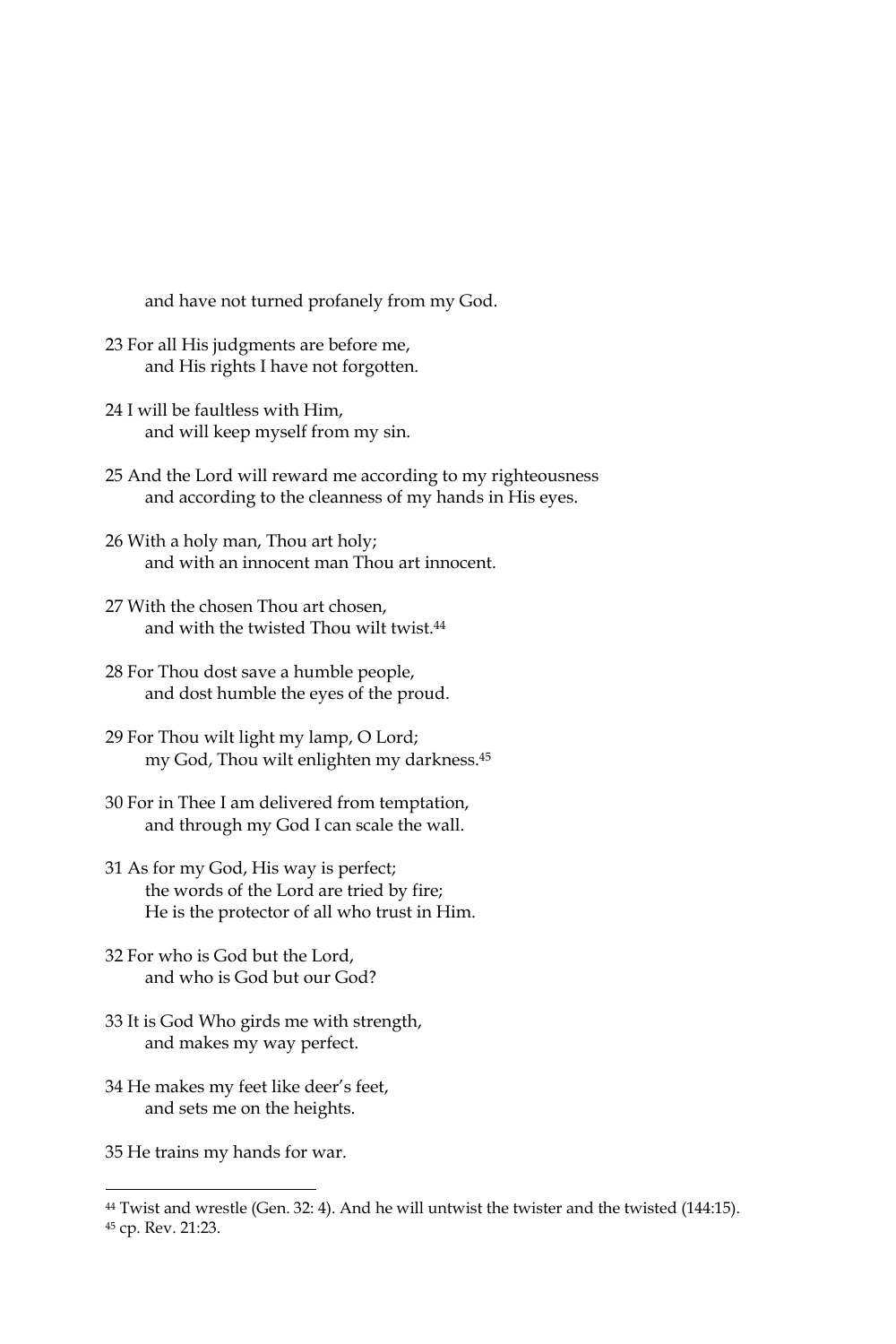And Thou hast made my arms like a bow of bronze.

- 36 Thou hast given me the defence of Thy salvation, and Thy right hand has upheld me; and Thy correction teaches me.
- 37 Thou hast stretched my strides beneath me, 46 and my feet never falter.
- 38 I will pursue my enemies and overtake them; and I will not turn back till they are destroyed.
- 39 I will crush them and they will be unable to stand; they will fall under my feet.
- 40 For Thou hast girded me with strength for battle, and hast subdued under me all my aggressors.
- 41 And Thou hast forced my enemies to turn their backs to me, and utterly destroyed those who hate me.
- 42 They cried for help, but there was none to save them; they cried to the Lord, but He did not answer them.
- 43 I will thrash them like dust in the face of the wind. I will pound them like mud in the streets.
- 44 Deliver me from this people's arguments. Thou wilt set me at the head of nations. A people I did not know have served me.
- 45 As soon as they heard of me they obeyed me. But the strange children have proved false to Me.<sup>47</sup>
- 46 The strange children have grown old and have limped from their paths.
- 47 May the Lord live and reign, and blessed be my God,

<sup>&</sup>lt;sup>46</sup> or, 'made room for (widened) my steps under me.' 'By removing snares and stumbling-blocks prepared by enemies. Thou hast cleared the way for me' (St. Athanasius).

 $47$  The strange children are the alienated Jews, whom Christ wished to make young through the New Covenant but who remained their old selves (Jn.8:34-59).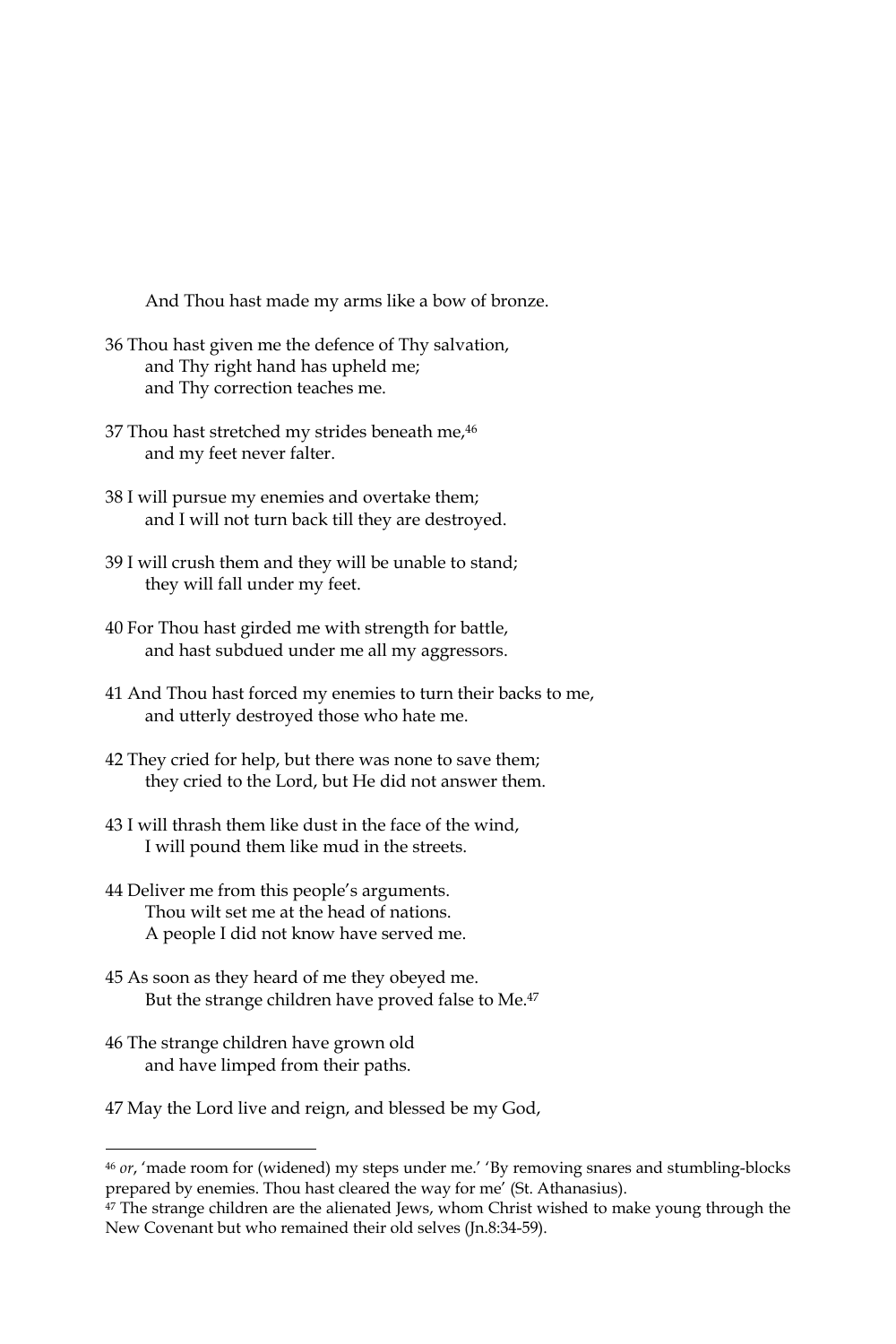and may the God of my salvation be exalted;

48 the God Who sees that I am avenged, and subdues peoples under me;

- 49 my deliverer from angry enemies. Thou wilt lift me above my aggressors. Thou wilt deliver me from vicious men.
- 50 Therefore I will give thanks to Thee among the nations, O Lord, and will sing praise to Thy name.<sup>48</sup>
- 51 Great is the salvation He grants to His King, and the mercy He shows to His anointed, to David and his Son for ever.<sup>49</sup>

Glory...

# PSALM<sub>18</sub>

### The Sun of Righteousness: His Works and Words Sweeter than Honey, More Precious than Gold

### 1 (A Psalm by David)

- 2 The heavens declare the glory of God, and the firmament tells of the work of His hands.
- 3 Day to day breaks the news, and night to night imparts knowledge.
- 4 There is no speech or spoken word, and no sound of them is heard.
- 5 Yet their message goes out into all the earth, and their words to the ends of the world.<sup>50</sup>

<sup>&</sup>lt;sup>48</sup> Rom. 15:9. Christ in David, Apostles, nations. (cp. Ps. 66:2-6).

<sup>&</sup>lt;sup>49</sup> Son: Lit. seed. David's Son who inherits David's throne is Christ (Lk. 1:32, 33). 'Whatever words in this Psalm cannot be adapted to our Lord Himself as Head of the Church apply to the Church. For the words spoken are those of the whole Christ, of Christ united to His members' (St. Augustine).

<sup>&</sup>lt;sup>50</sup> Rom. 10:18.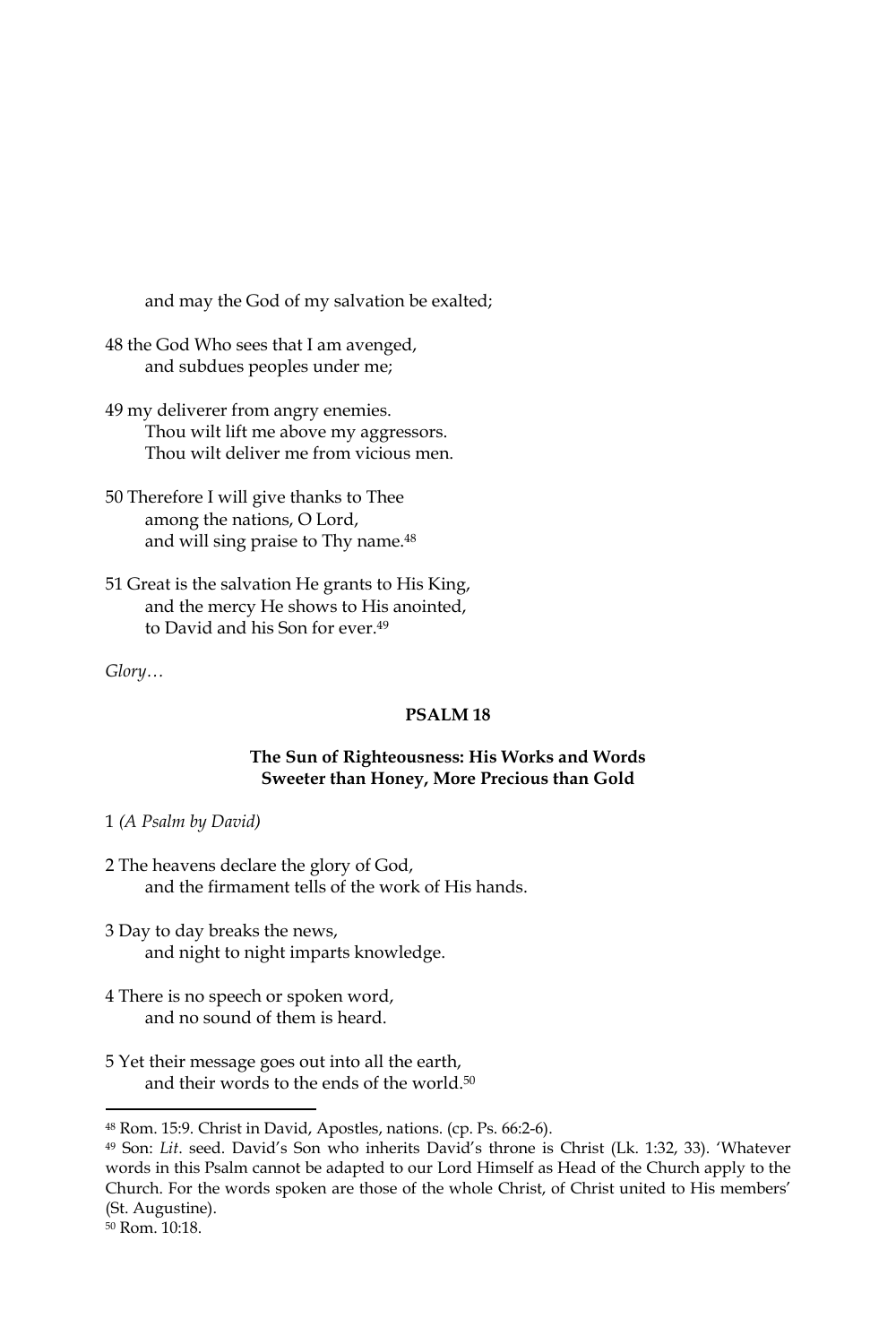- 6 He has set His sanctuary in the sun;<sup>51</sup> and He is like a bridegroom coming out of His canopy. He exults like a giant to run His course.
- 7 From utmost heaven is his procession, and till utmost heaven is his goal, and from his heat no one can hide.
- 8 The law of the Lord is perfect, converting souls; the testimony of the Lord is sure, making children wise.
- 9 The Lord's rights are just, they rejoice the heart; the Lord's commandment is clear, it enlightens the eyes.
- 10 The fear of the Lord is pure, it continues for ever; the Lord's judgments are true, and entirely justified.
- 11 They are more desirable than gold and most precious stone, and sweeter than honey and the honeycomb.<sup>52</sup>
- 12 Moreover thy servant keeps them, and in keeping them there is great reward.
- 13 Who can know all his faults? Cleanse me from my secret ones.<sup>53</sup>
- 14 And from strange gods spare Thy servant.<sup>54</sup> If they have no dominion over me, then I shall be blameless and clear of grave sin.
- 15 Then the words of my mouth and the meditation of my heart

<sup>&</sup>lt;sup>51</sup> cp. Ps. 88:38.

<sup>&</sup>lt;sup>52</sup> cp. Ps. 118:72.

<sup>53</sup> As darkness blinds the eyes, so sins blind the soul and rob it of self-knowledge' (St. Augustine).

<sup>&</sup>lt;sup>54</sup> Strange gods: *or* hostile spirits. Psalm 95:5 says all national and tribal gods are demons. 'Not only thoughts surround us, but hordes of demons also besiege us. He rightly calls them strange (gods), since they are malevolent aliens and enemies' (St. Athanasius).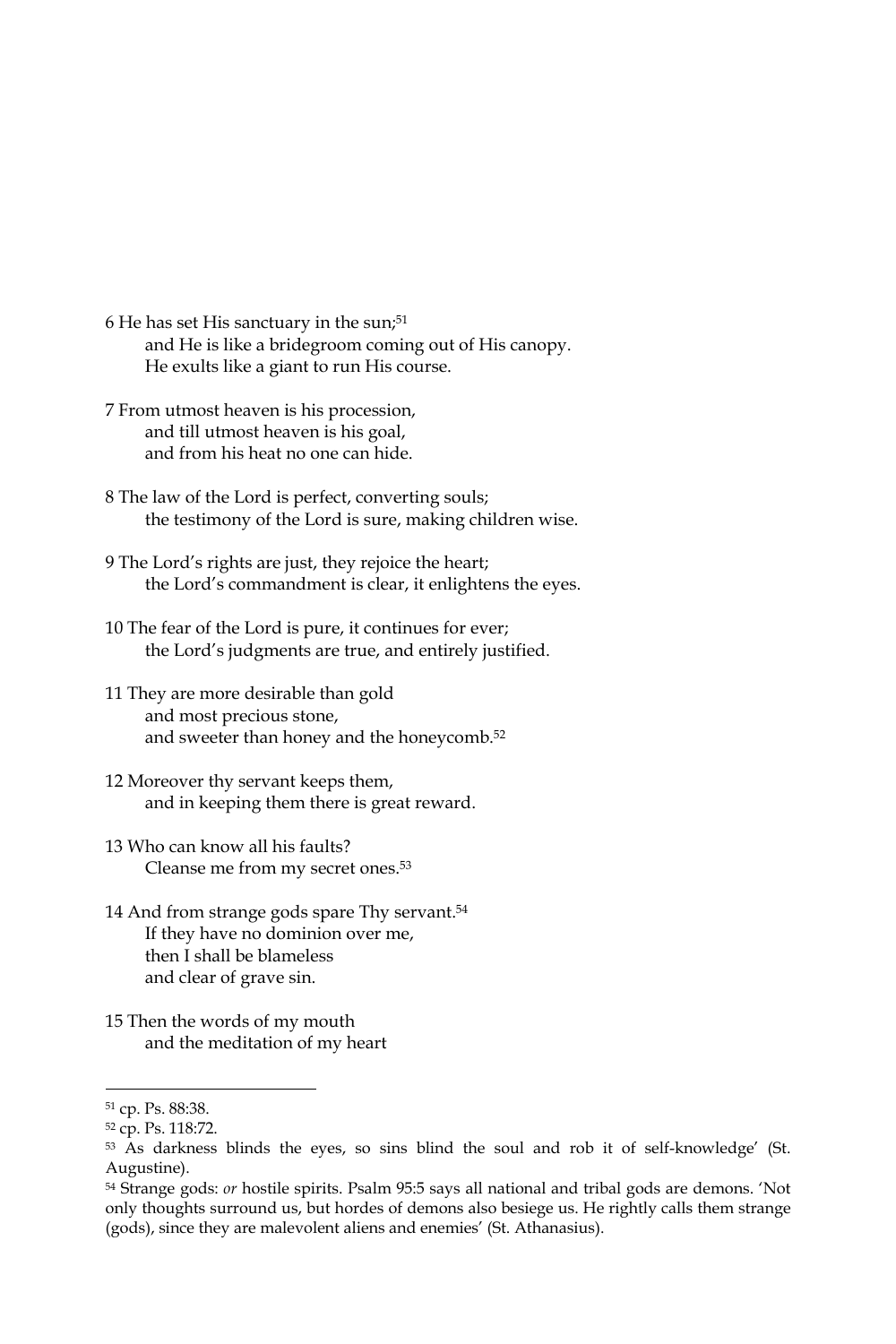will be continually acceptable in Thy sight, O Lord), my Helper and my Redeemer.

# PSALM<sub>19</sub>

### A Prayer for the King Offering His Sacrifice We will Rejoice in Thy Salvation

#### 1 (A Psalm by David)

- 2 May the Lord hear you in the day of trouble; may the name of the God of Jacob protect you.
- 3 May He send you help from the sanctuary, and support you out of Zion.
- 4 May He remember all your sacrifice, and accept your holocaust. (Pause)
- 5 May the Lord grant you your heart's desire and fulfil all your will.
- 6 We will rejoice in Thy salvation and triumph in the name of our God. May the Lord fulfil all your petitions.
- 7 Now I know that the Lord has saved His Christ:<sup>55</sup> He will hear Him from His holy heaven, and with mighty acts show the salvation of His right hand.
- 8 Some trust in chariots and some in horses; but we will triumph in the name of the Lord our God. They were fettered and fell, but we are risen and stand upright.
- 9 O Lord, save the king, and hear us when we call upon Thee.

#### PSALM<sub>20</sub>

<sup>&</sup>lt;sup>55</sup> Christ: or Anointed. 'God saved Christ by raising Him from the dead' (St. Athanasius). Cp. Acts 2:22-24; 3:15, 26; 5:30; 17:31; Rom. 8:11 &c.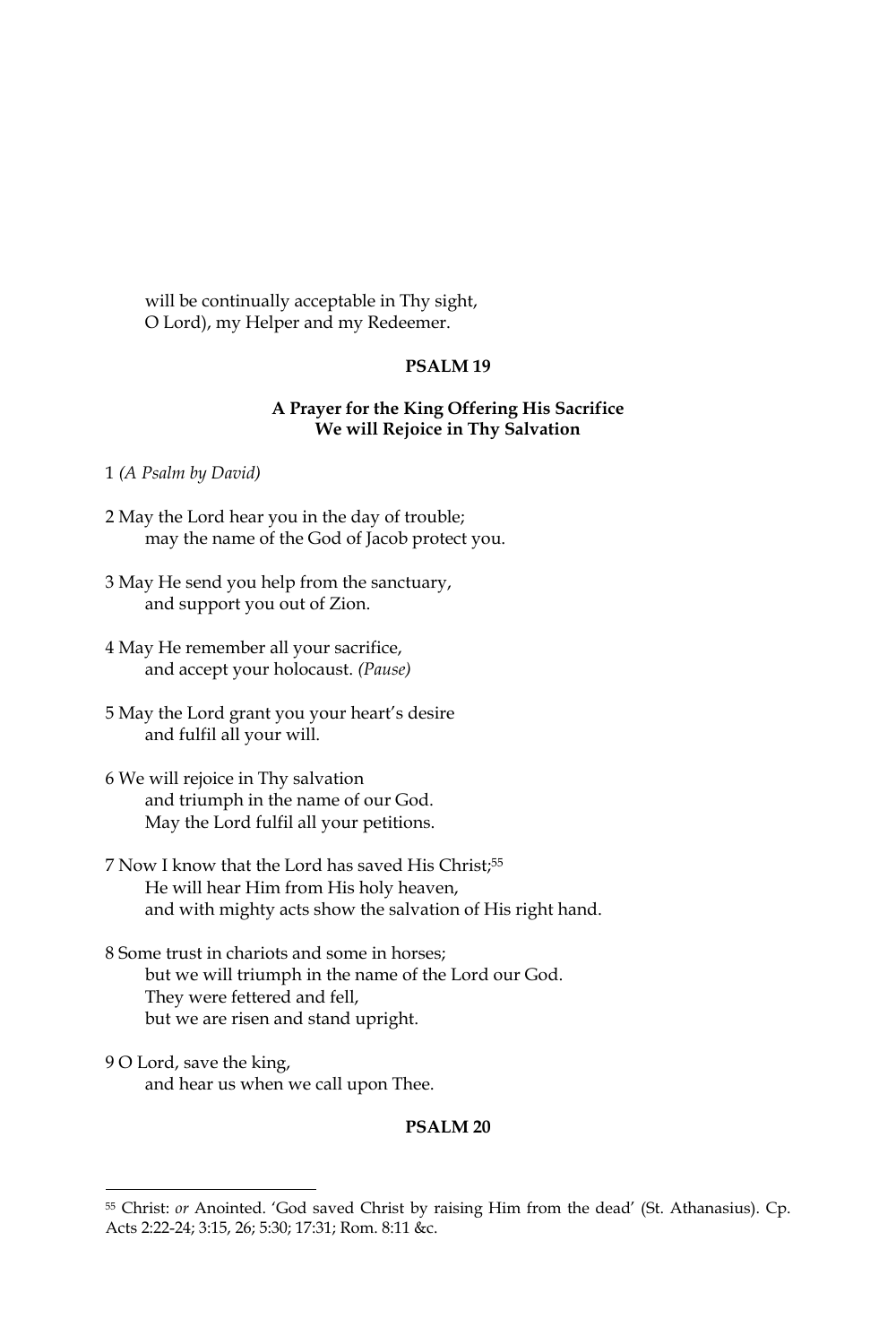#### **God's Presence Fires Friends and Fries Enemies** We will Sing and Praise Thy Power

- 1 (A Psalm by David)
- 2 The king shall rejoice in Thy power, O Lord, and exult greatly in Thy salvation.
- 3 Thou hast given him his heart's desire, and hast not denied him the request of his lips. (Pause)
- 4 For Thou hast gone before him with the blessings of goodness; Thou hast placed on his head a crown of precious stones.
- 5 He asked Thee for life, and Thou hast given him it; length of days for ever and ever.
- 6 Great is his glory in Thy salvation; Thou wilt confer on him glory and majesty.
- 7 For Thou wilt give him eternal blessing; Thou wilt gladden him with the joy of Thy presence.<sup>56</sup>
- 8 For the king trusts in the Lord, and in the mercy of the Most High he will not be shaken.
- 9 May all Thy enemies feel Thy hand; may Thy right hand find all who hate Thee.
- 10 Thou wilt make them like a fiery oven at the time of Thy presence, The Lord will convulse them in His wrath, and fire will devour them.
- 11 Thou wilt destroy their fruit from the earth, and their race from the sons of men.
- 12 For they intended evil against Thee; they devised plans which could never succeed.<sup>57</sup>

<sup>&</sup>lt;sup>56</sup> presence: *or* face, countenance. (Gen (16:13).

<sup>&</sup>lt;sup>57</sup> Christ died that we might live' (1 Thess. 5:10; 1 Pet. 2:24).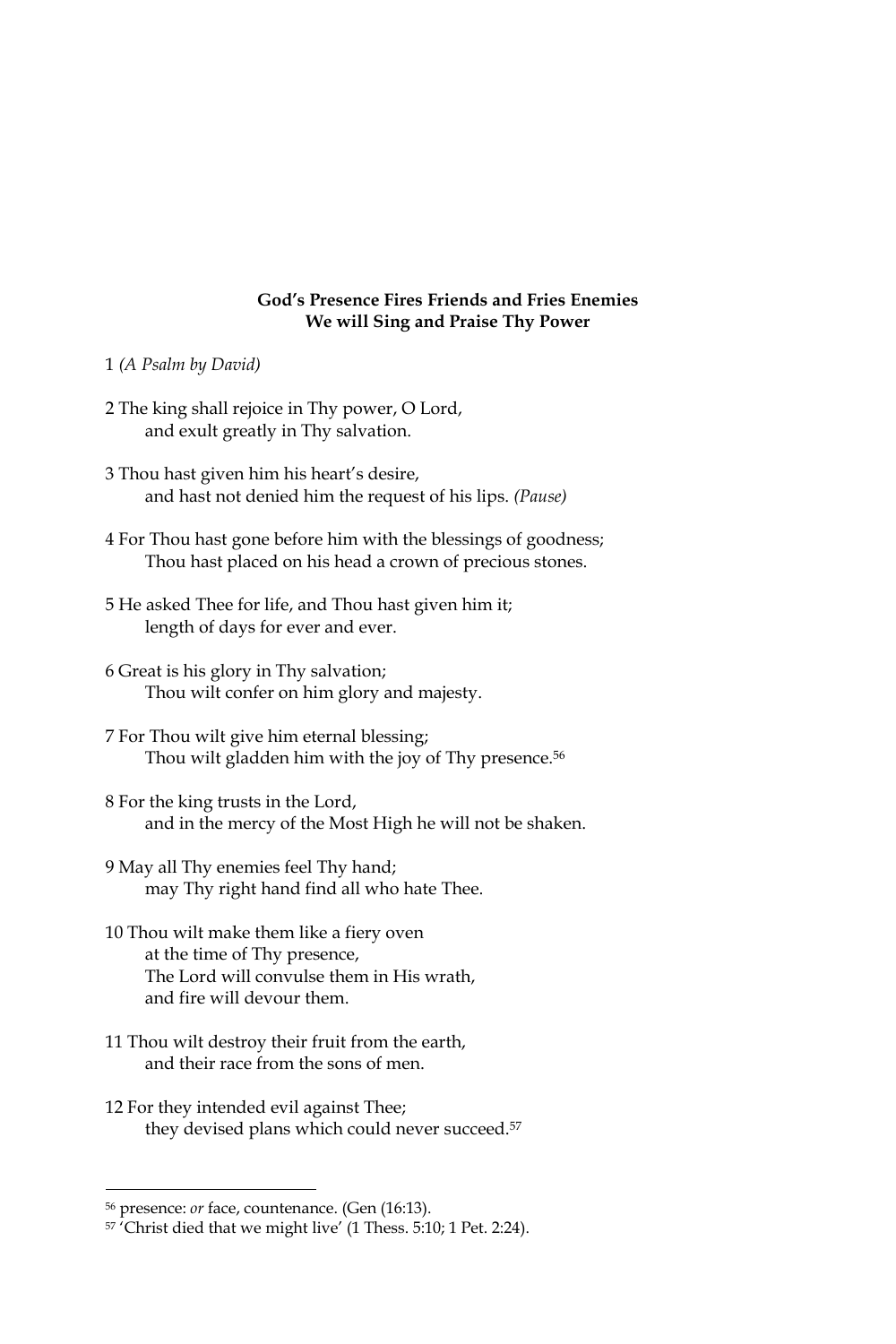13 For Thou wilt put them to flight; Thou shalt prepare Thy remnants against their faces.

14 Be exalted, O Lord, in Thy strength; we will sing and praise Thy power.

Glory...

# **PSALM 21**

# The Great Shepherd Gives His Life for the Sheep The Sufferings of Christ and the Redemption of the Nations

1 (For the help of the Dawn.<sup>58</sup> A Psalm by David)

- 2 O God, my God, attend to me: why hast Thou forsaken me?<sup>59</sup> Far from my salvation is the burden of my sins.
- 3 O my God, I cry by day and Thou answerest not, and by night, yet it is not foolish of me.
- 4 But Thou dwellest in the holy place, the praise of Israel.
- 5 Our fathers trusted in Thee; they trusted, and Thou didst deliver them.
- 6 They cried to Thee and were saved; they trusted in Thee and were not disappointed.
- 7 But I am a worm, and not a man; the scorn of men and an outcast of the people.
- 8 All who see me jeer at me; they say with their lips as they wag their heads:
- 9 'He trusted in God. Let Him deliver him.

<sup>&</sup>lt;sup>58</sup> Dawn is one of Christ's names (cp. Lk. 1:78; Mal. 4:2).

<sup>&</sup>lt;sup>59</sup> cp. Isaiah 54:7. 'For a brief moment I forsook you, but with great mercy I will compassionate you. In brief displeasure I turned away My face from you, but with eternal love I will have mercy on you' (cp. Mt. 27:46; Mk. 15:34).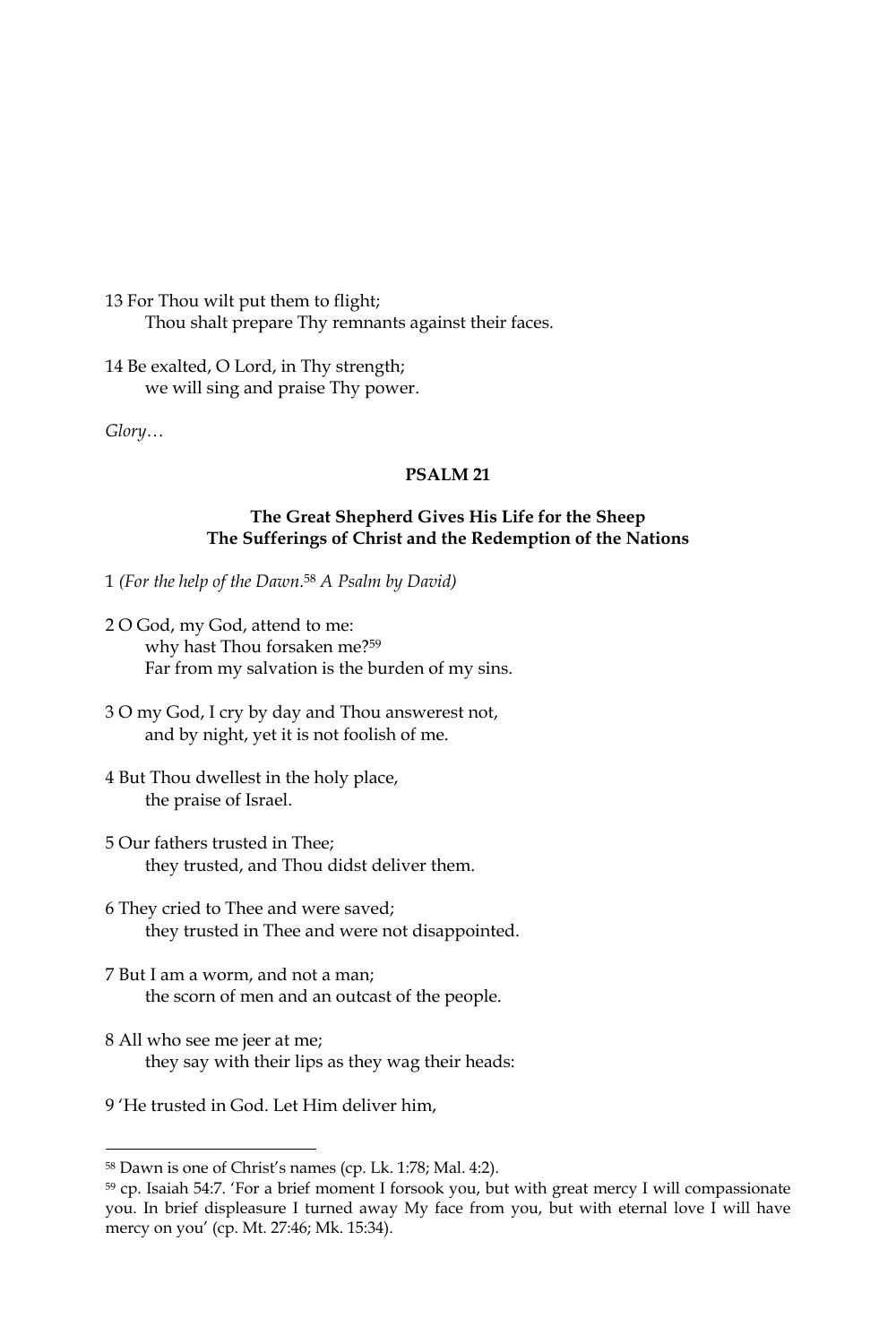let Him save him, since He wants him.'60

- 10 For Thou art He who took me from the womb. Thou hast been my hope from my mother's breasts.
- 11 I have been cast on Thy care from my birth; Thou art my God from my mother's womb.
- 12 Leave me not when trouble is near, for there is no one to help.
- 13 Many bullocks surround me, fat bulls beset me.
- 14 They open their mouths at me,<sup>61</sup> like a ravening and roaring lion.
- 15 I am poured out like water, and all my bones are disjointed: my heart is like moulten wax within me.
- 16 My strength is dried up like a potsherd, and my tongue sticks to my throat; Thou hast brought me down to the dust of death.
- 17 For a pack of dogs surround me, and a gang of rogues beset me. They have pierced my hands and my feet.<sup>62</sup>
- 18 They count all my bones; they stare and gloat over me.
- 19 They divide my garments among them, and for my robe they cast lots.<sup>63</sup>
- 20 But Thou, O Lord, delay not my help; attend to my defence.

<sup>60</sup> Mt. 27:39,43; Wis. 2:12-20.

<sup>61</sup> Lam. 2:16; 3:46.

<sup>62</sup> Jn. 19:37.

<sup>63</sup> Jn. 19:24.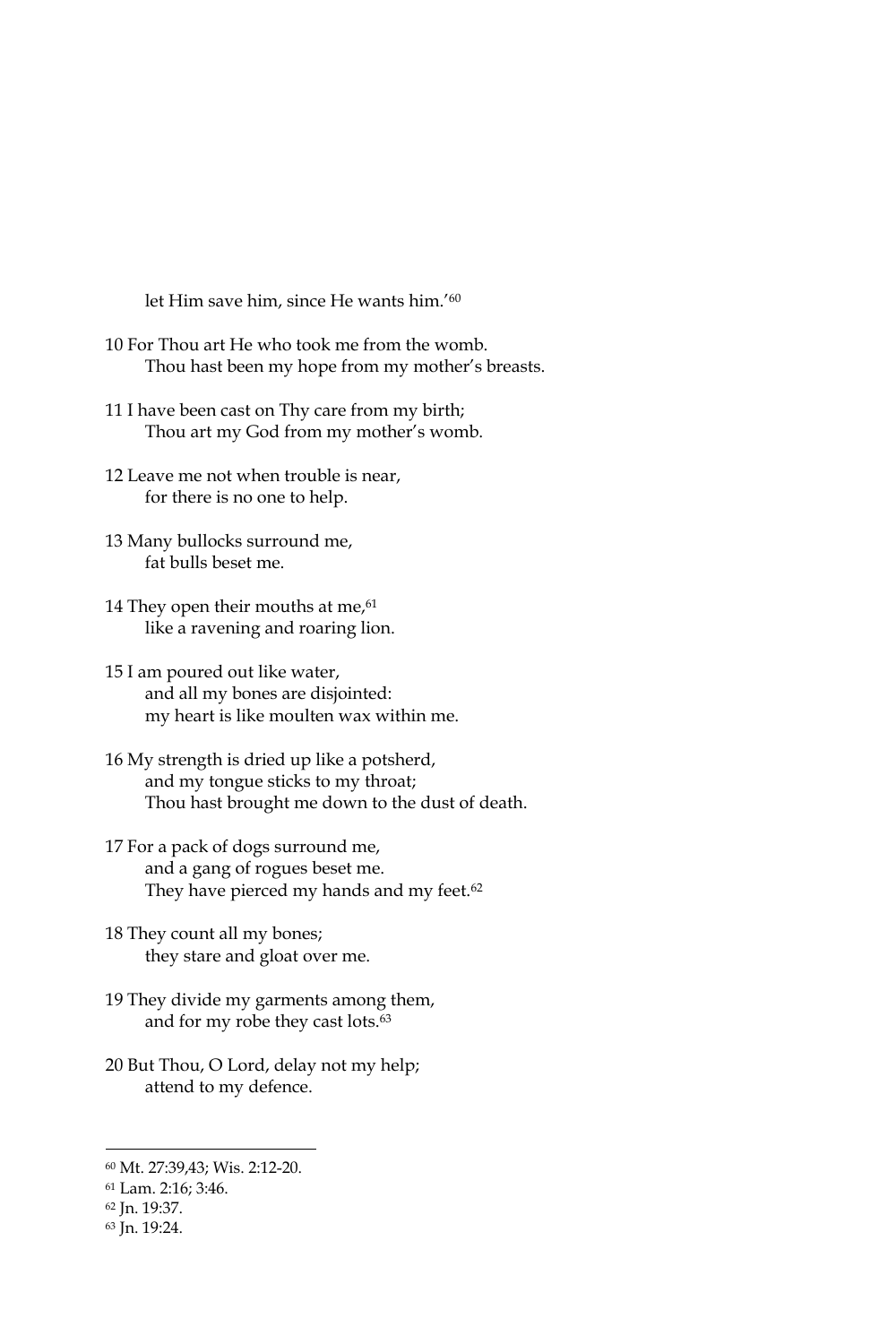- 21 Deliver my soul from the sword, my only one<sup>64</sup> from the power of the dog.
- 22 Save me from the mouth of the lion, and my humility from the horns of the rhinoceros.
- 23 I will declare Thy name to my brothers; in the midst of the Church I will praise Thee.<sup>65</sup>
- 24 You who fear the Lord, praise Him; all you sons of Jacob, glorify Him. Let all the sons of Israel fear Him.
- 25 For He has not spurned or scorned the prayer of the poor, nor turned away His face from me, but when I cried to Him He answered me.
- 26 From Thee comes my praise in the great Church. I will give thanks to Thee. I will pay my vows before those who fear Him.
- 27 The poor shall eat and be satisfied, and those who seek the Lord will praise Him. Their hearts will live for ever
- 28 All the ends of the earth will remember and return to the Lord: and all the families of the nations will worship before Him.
- 29 For the Kingdom is the Lord's, and it is He Who rules the nations.
- 30 All the great of the earth eat and worship in His presence; all who go down to the earth fall down before Him. May my soul live for Him.
- 31 And my children<sup>66</sup> will serve Him;

<sup>&</sup>lt;sup>64</sup> His only one is His Bride, the Church, that He holds in His arms. cp. Jn. 3:29. 'He who holds the bride is the Bridegroom.'

<sup>&</sup>lt;sup>65</sup> Hebrews 2:12.

<sup>&</sup>lt;sup>66</sup> my children: Lit. my seed.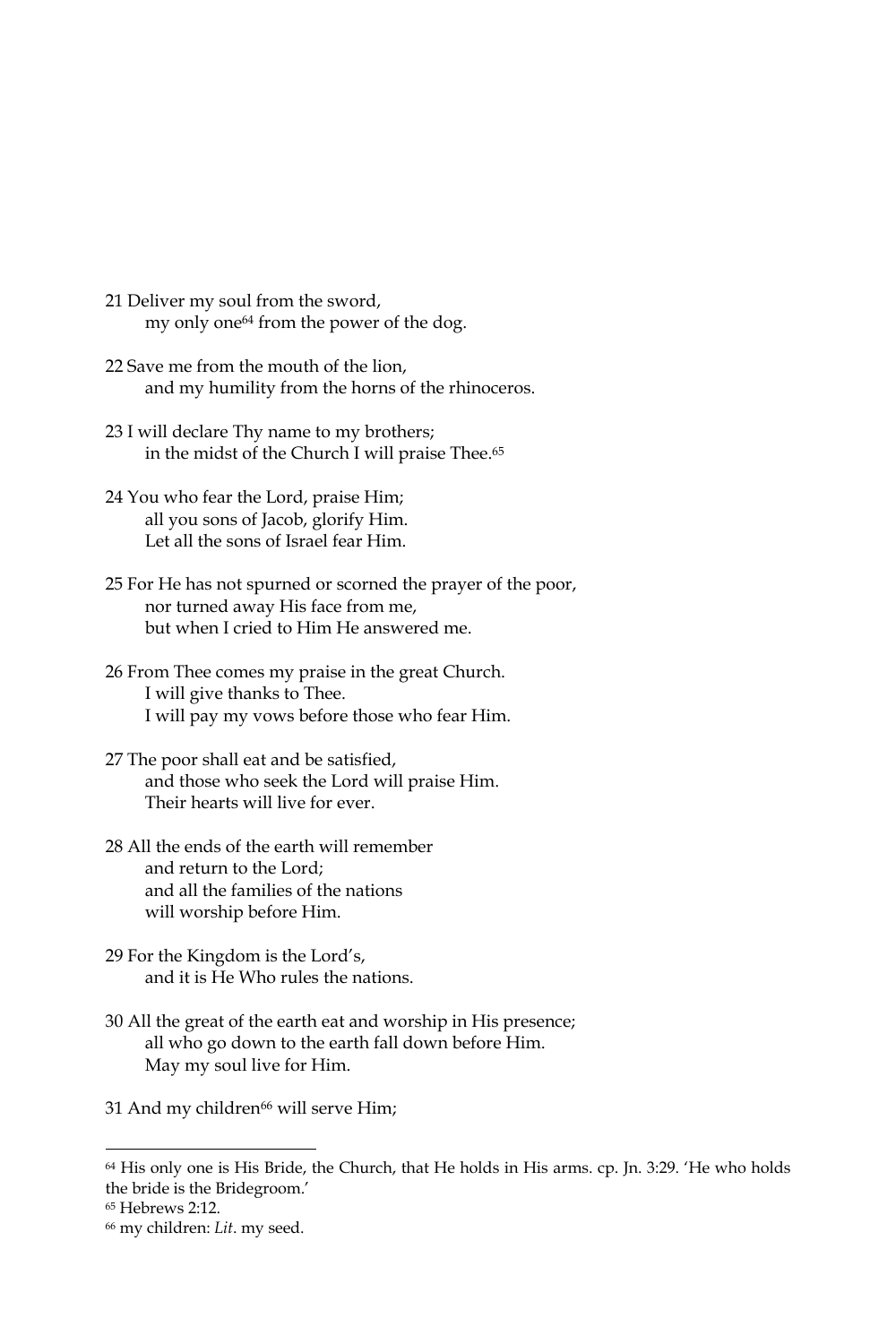the coming generation will tell of the Lord.

32 They will tell of His righteousness to people yet to be born; they will tell of the salvation the Lord has accomplished.<sup>67</sup>

# **PSALM 22**

### God the Good Shepherd-King Guides and Keeps His Sheep Love follows the Followers of Love

(A Psalm by David)

1 The Lord is my Shepherd, and will deny me nothing.

- 2 He settles me in green pasturage, and raises me on refreshing water.<sup>68</sup>
- 3 He converts my soul, and guides me on the right tracks for His Name's sake.
- 4 For even though I go through the shadow of death, I will fear no evils, for Thou art with me. Thy rod and Thy staff comfort me.
- 5 Thou hast prepared a table before me in the face of those who trouble me.
- 6 Thou hast anointed my head with oil. And Thy chalice which inebriates me, how glorious it is!<sup>69</sup>
- 7 And Thy mercy will follow me all the days of my life.
- 8 And I shall dwell in the house of the Lord throughout the length of my days.<sup>70</sup>

### PSALM<sub>23</sub>

<sup>70</sup> cp. Ps. 26:4.

<sup>67</sup> Romans 3:24-26; John 17:4; 19:30.

<sup>&</sup>lt;sup>68</sup> 'He raises, rears and feeds me on the water of baptism, which restores health and strength to those who have lost them' (St. Augustine). cp. John 7:37-39.

<sup>69</sup> cp. Ephes. 5:18.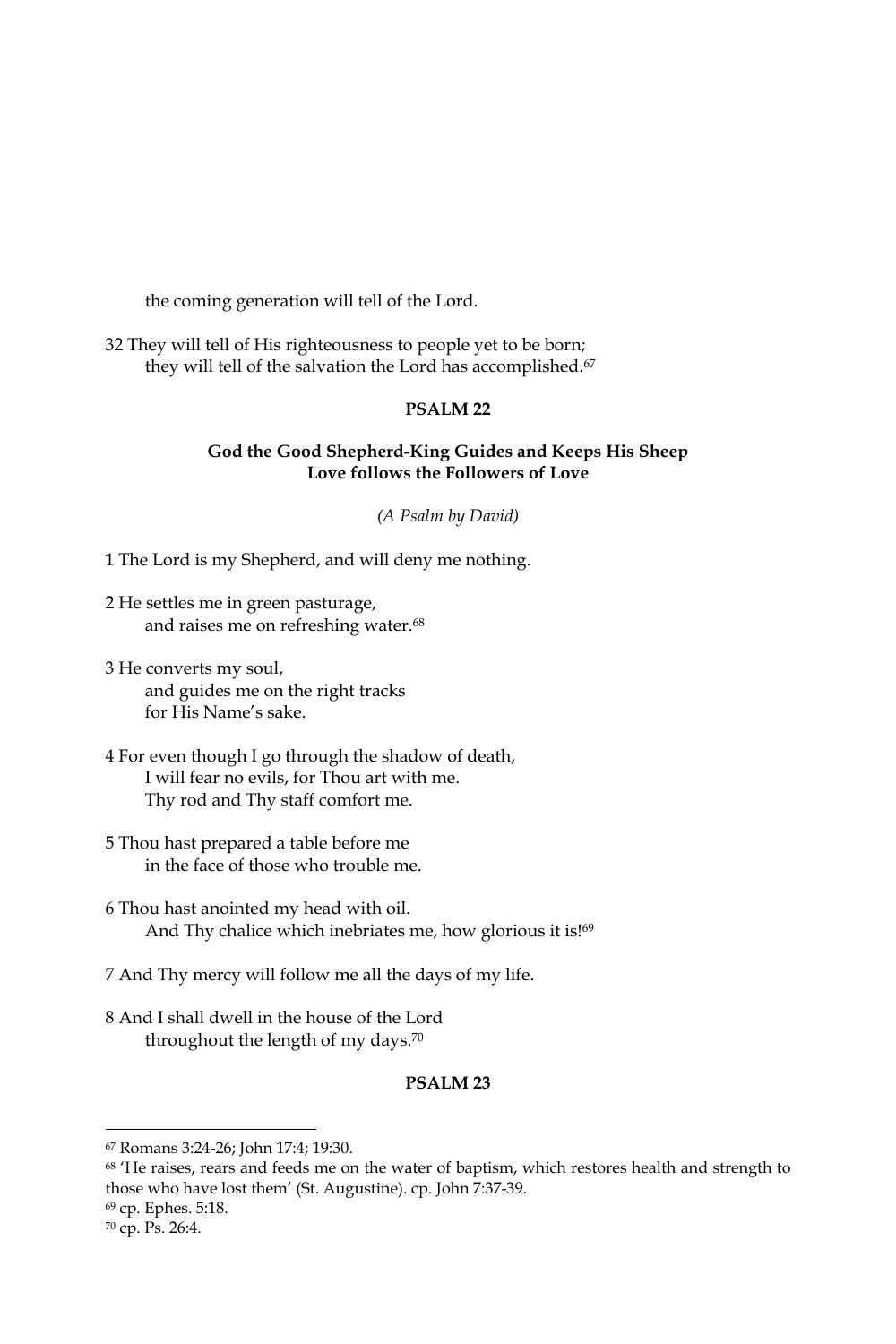#### The King of Glory enters His Sanctuary Who can enter the Holy Mountain Temple?

(A Psalm by David. For the first Sabbath)

- 1 The earth is the Lord's and all that is in it,71 the world and all who dwell in it.
- 2 He has set it firmly on the seas, and poised it on the floods.
- 3 Who will ascend into the mountain of the Lord,72 or who will stand in His holy place?
- 4 He who has clean hands and a pure heart. who does not set his mind on vanity or swear deceitfully to his neighbour.
- 5 He will receive blessing from the Lord, and mercy from God his Saviour.
- 6 These are the kind that seek the Lord, that seek the face of the God of Jacob. (Pause)
- 7 Throw open the gates, you rulers, swing open wide, you eternal doors, and the King of Glory will enter.<sup>73</sup>
- 8 Who is this King of Glory? The Lord strong and mighty, the Lord mighty in battle.
- 9 Throw open the gates, you rulers, swing open wide, you eternal doors, and the King of Glory will enter.

<sup>71 1</sup> Cor. 10:26-28; cp. Psalm 49:12.

<sup>72</sup> Is. 2:2; Dan. 2:35; 1 Cor. 10:4.

<sup>73 &#</sup>x27;The Psalter indicates beforehand the Saviour's bodily Ascension into heaven', cp. also 46:6 (St. Athanasius the Great). The angels in attendance at the Lord's ascension call to the angelic rulers or princes in charge of the gatekeepers to open the heavenly gates so that the King of Glory may enter. and they also address the actual doors that open into eternity (Rev. 3:20).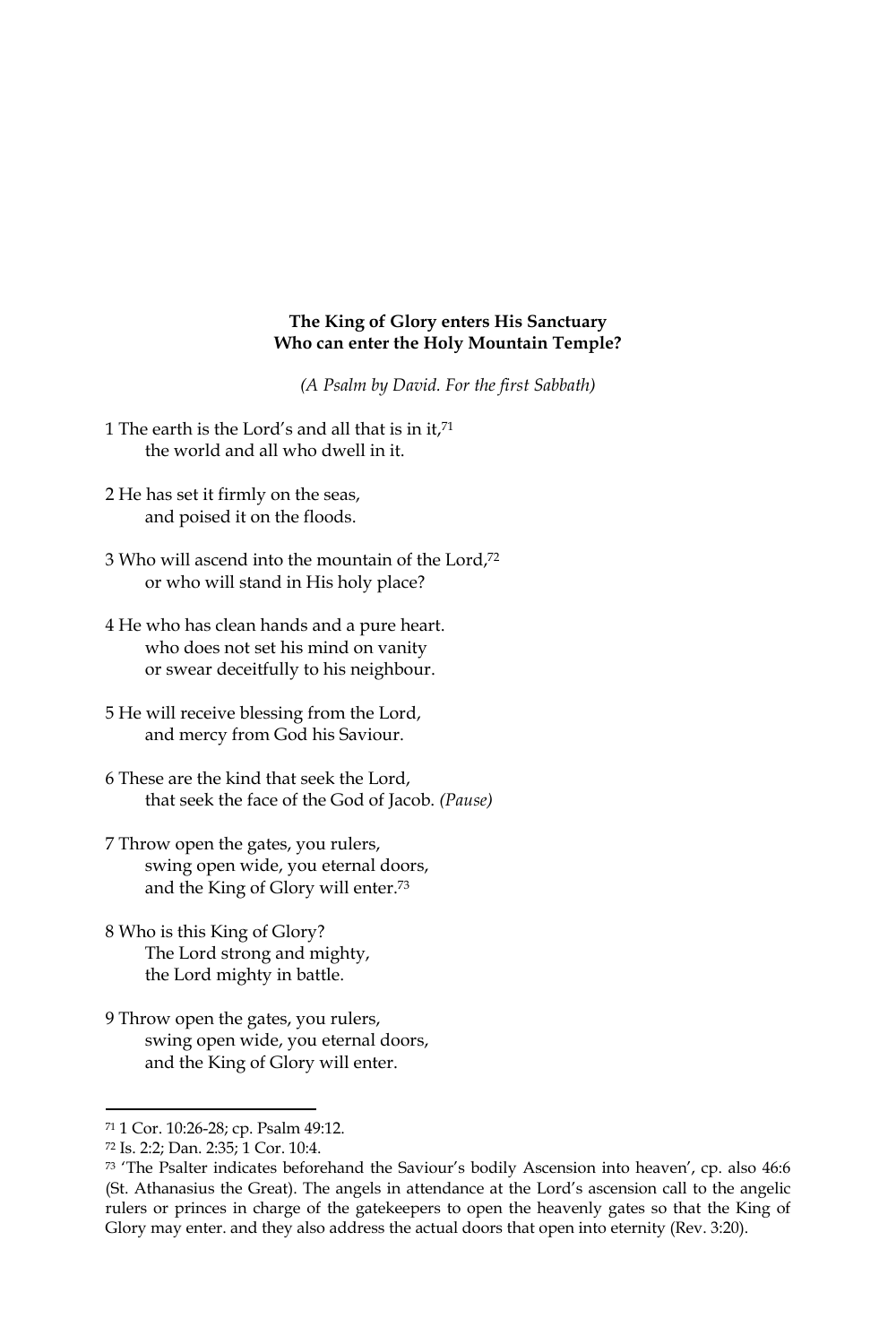10 Who is this King of Glory? The Lord of Hosts, He is the King of Glory.

 $Glory...$ 

# **KATHISMA4**

# **PSALM 24**

### A Prayer for Guidance, Forgiveness and Redemption The Covenant Consciousness (v. 14)

(A Psalm by David)

1 To Thee, O Lord, I lift up my soul.

- 2 O my God, in Thee I trust; let me not be put to shame, nor let my enemies laugh at me.
- 3 For none who wait for Thee shall be put to shame; let those be ashamed who do wrong without cause.
- 4 Thy ways, O Lord, make known to me, and teach me Thy paths.
- 5 Guide me in Thy truth and teach me; for Thou, O God, art my Saviour, and on Thee do I wait all day.
- 6 Remember Thy compassions and Thy mercies, O Lord, for they are from all eternity.
- 7 Remember not the sins of my youth and ignorance, but in Thy mercy remember me for Thy goodness' sake, O Lord.
- 8 Good and just is the Lord; so He gives laws for a path to those astray.
- 9 He will guide the meek in judgment, He will teach the meek His ways.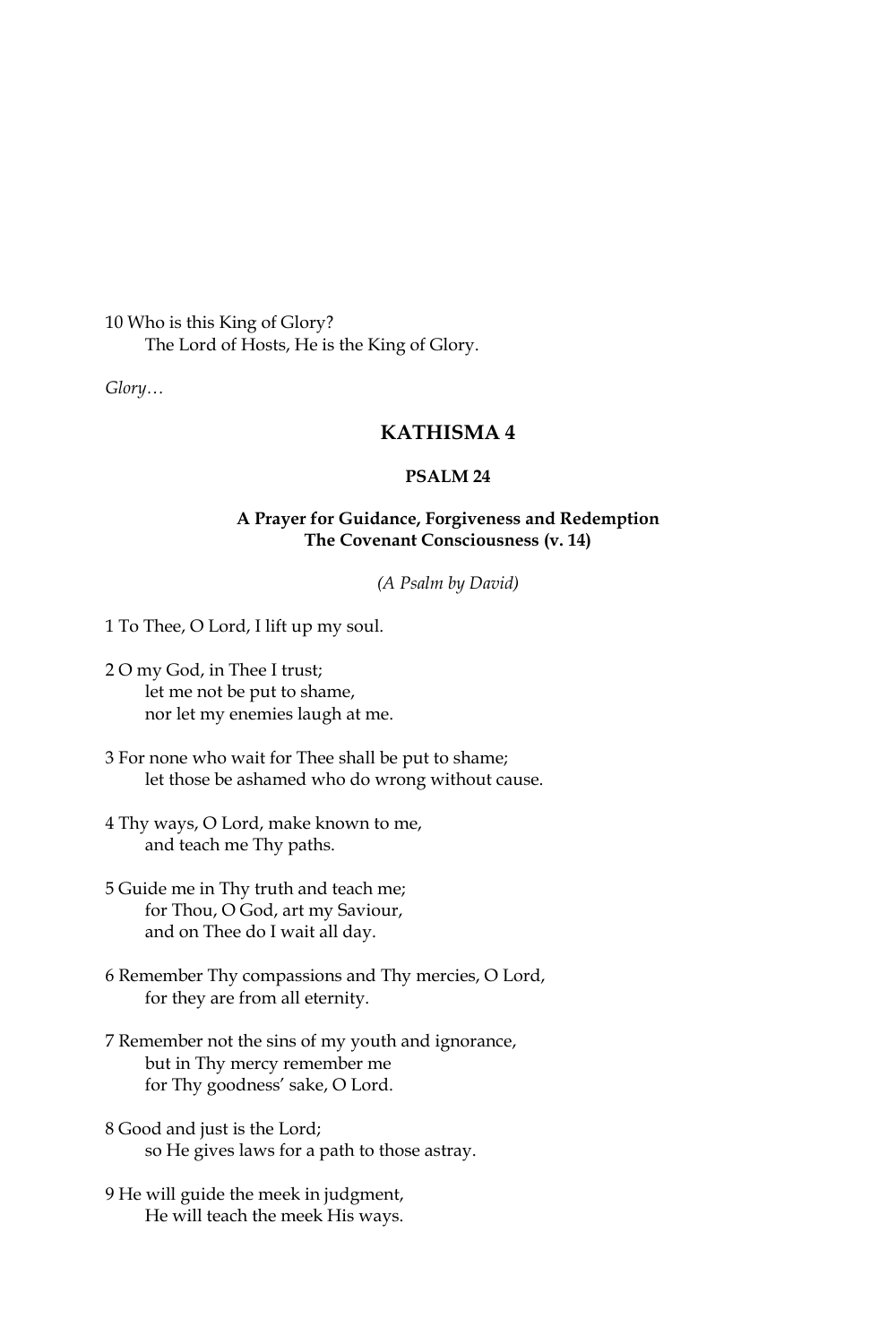- 10 All the ways of the Lord are mercy and truth to those who seek<sup>74</sup> His covenant and His laws.<sup>75</sup>
- 11 For Thy Name's sake, O Lord, pardon my sin, for it is great.
- 12 Who is the man who fears the Lord? He will guide him in the way he should choose.
- 13 His soul will dwell amid good things, and his children<sup>76</sup> will inherit the earth.
- 14 The Lord is the strength of those who fear Him; and His covenant is to make them know it.77
- 15 My eyes are continually on the Lord, for He will draw my feet out of the net.
- 16 Turn Thy face to me and have mercy on me, for I am lonely and poor.
- 17 The sorrows of my heart are multiplied; O bring me out of my troubles.<sup>78</sup>
- 18 See my humiliation and my labour and forgive me all my sins.
- 19 See how my enemies have increased, and the cruel hatred with which they hate me.
- 20 O keep my soul and deliver me; let me not be ashamed, for I have hoped in Thee.
- 21 The harmless and upright have joined me,

<sup>&</sup>lt;sup>74</sup> seek: Heb. keep

<sup>&</sup>lt;sup>75</sup> laws: *or*, testimonies; witnesses (Ps. 118:2)

<sup>&</sup>lt;sup>76</sup> children: lit. seed.

<sup>77</sup> Strength is renewed by love - (blood) - transfusion. 'My love for you will never fail; nor will the covenant of your peace ever cease' (Isa. 54:10). 'This is My blood of the new covenant' (Mt. 26:28; cp. Prov. 3:6).

<sup>78</sup> Or: O relieve me of my afflictions.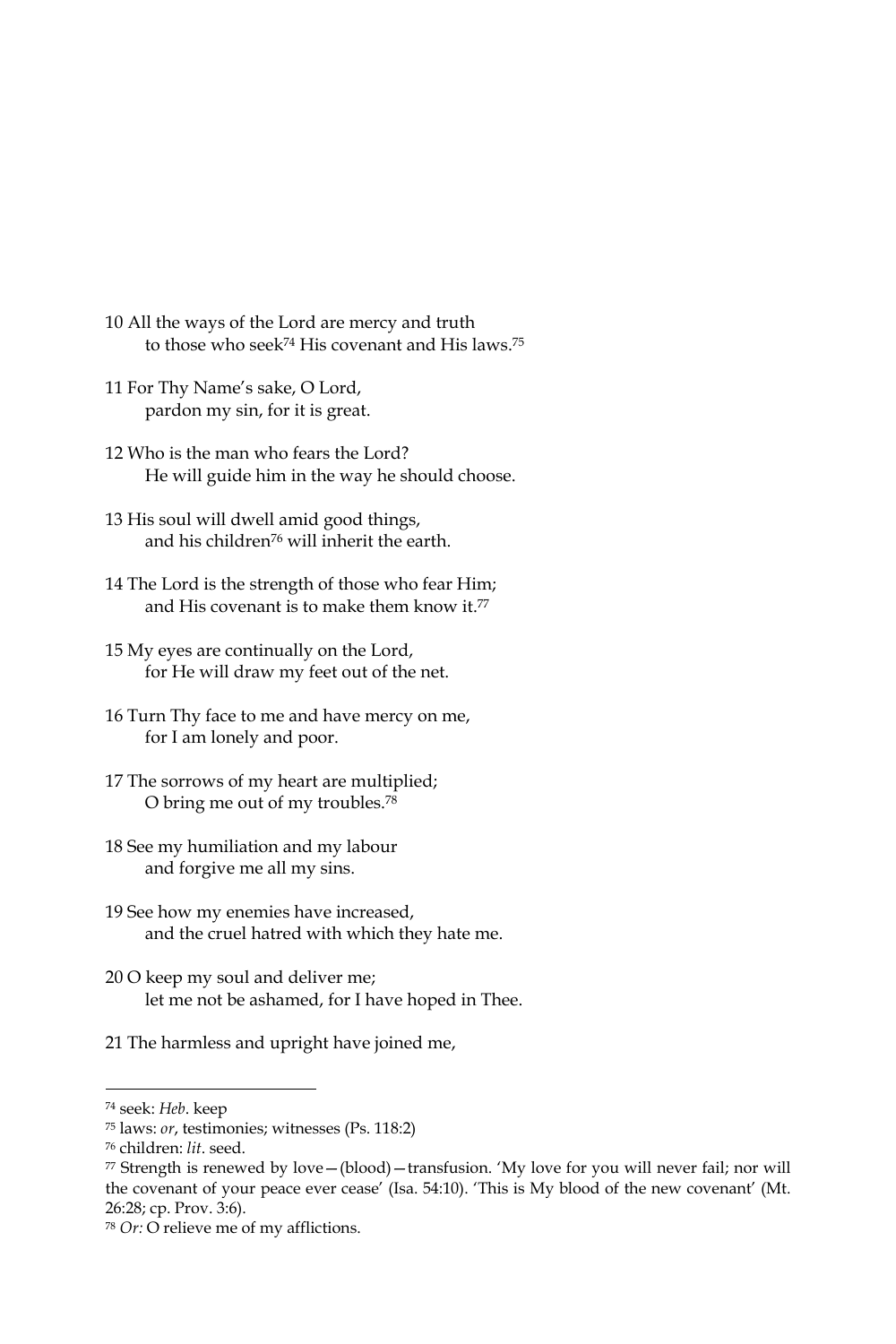because I wait for Thee, O Lord.

22 Redeem Israel, O God, out of all his troubles.

# **PSALM 25**

### The Prayer of a Good Conscience **Concentration encircles the Altar**

(By David)

1 Judge me, O Lord, for I have walked in my innocence; and by trusting in the Lord I shall not grow weak.

2 Prove me, O Lord, and try me; burn my heart and mind.

- 3 For Thy mercy is before my eyes, and I delight in Thy truth.
- 4 I do not sit in frivolous gatherings, nor do I consort with lawbreakers.
- 5 I hate the company of evildoers, and I will not sit with the godless.
- 6 I will wash my hands among the innocent, and will encircle Thy Altar, O Lord,
- 7 that I may hear the voice of praise<sup>79</sup> and tell of all Thy wonders.
- 8 O Lord, I love the beauty of Thy house<sup>80</sup>

<sup>79 (</sup>a) The voice of the Holy Spirit in the Church's praises 'to teach me how to praise Thee' (St; Augustine); (b) To hear God does not mean to catch audible sounds. How many are deaf to God! You should so hear the voice of praise as never to praise yourself, however good you may be. Humility made you good, pride makes you sinful' (St. Augustine). 'Keep your mind in an expectant frame to hear God's praises' (Tukaram). cp. Ps. 21:26.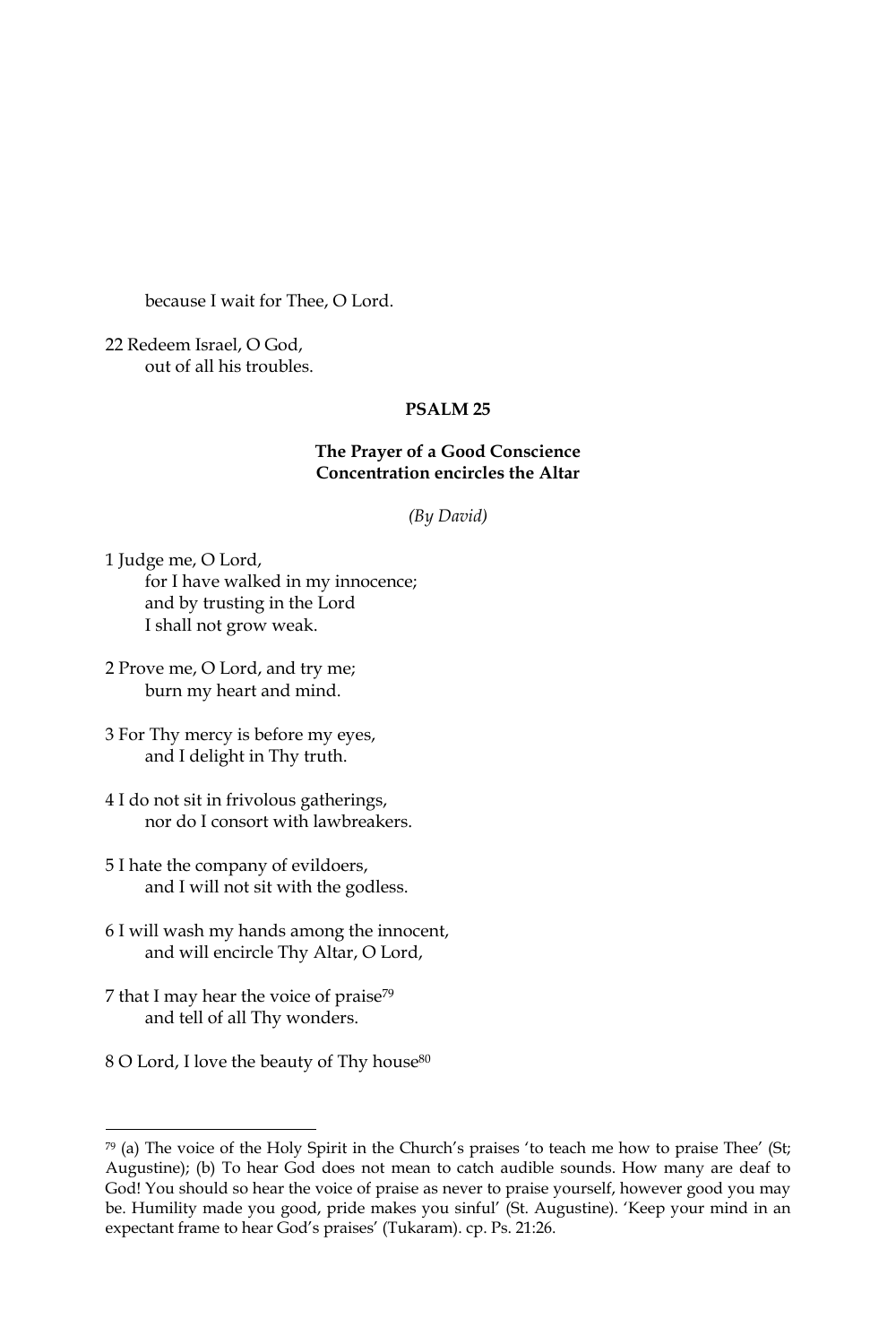and the sanctuary of the abode of Thy glory.

- 9 Destroy not my soul with the wicked, nor my life with men of blood,
- 10 in whose hands are iniquities, and whose right hand is full of bribes.
- 11 But I walk in my innocence; redeem me and have mercy on me.
- 12 My foot stands on the straight path; I will bless Thee, O Lord, in the churches.<sup>81</sup>

#### PSALM<sub>26</sub>

### Contemplation of the Divine Beauty and Goodness The Believing Heart does not Shrink in Fear

(A Psalm of David before he was anointed)

1 The Lord is my light and my Saviour; whom shall I fear? The Lord is the guard of my life; from whom shall I shrink?

- 2 When the wicked draw near me to eat my flesh, it is they, my oppressors and foes, who grow feeble and fall.
- 3 Though an army encamp against me, my heart shall not fear; though war rise against me, in this I hope.
- 4 One thing I ask of the Lord, this one thing I request:

<sup>80 &#</sup>x27;God's house means the ark. because the temple was not yet built' (St. Theodoret). 'The beauty of the house is those in the Church who are adorned with the beauty of holiness' (St. Athanasius).

<sup>81</sup> churches: assemblies, gatherings, congregations (not buildings).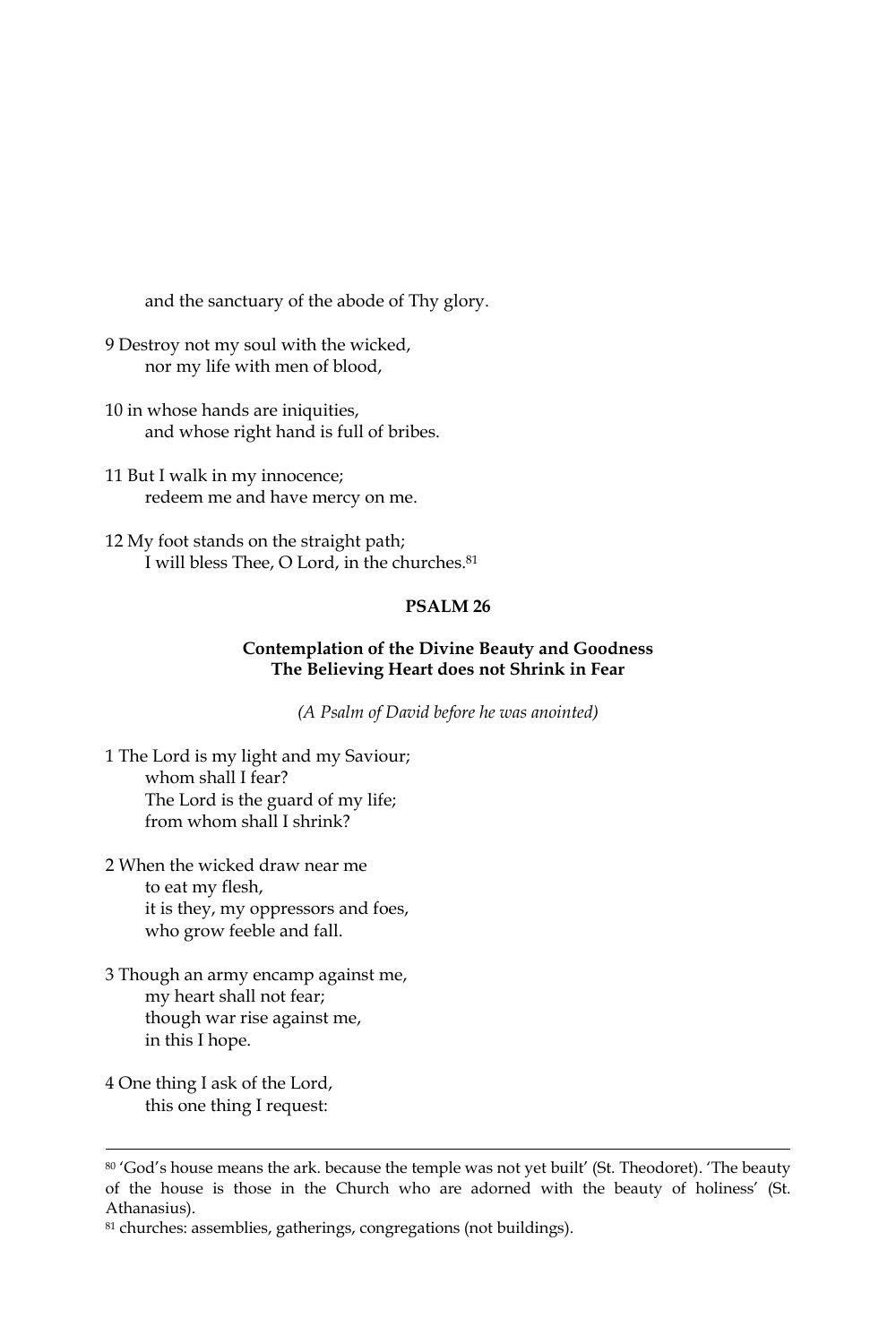that I may dwell in the house of the Lord all the days of my life, that I may contemplate the Lord's delightful beauty and visit His holy temple.

- 5 For He hides me in His sanctuary in the day of trouble; in the secrecy of His sanctuary He shelters me; He lifts me high on a rock.
- 6 And even now He is lifting my head above my enemies; I will go round and offer in His sanctuary a sacrifice with shouts of joy.<sup>82</sup> I will sing and praise the Lord.<sup>83</sup>
- 7 Hear, O Lord, my voice when I cry; have mercy on me and answer me.
- 8 I will seek the Lord. My heart speaks to Thee: I have eyes only for Thee. Thy face, O Lord, will I seek.
- 9 Turn not Thy face away from me, and withdraw not in anger from Thy servant. Be my helper, reject me not; forsake me not, O God, my Saviour.
- 10 My father and mother abandoned me, but the Lord welcomes me.<sup>84</sup>
- 11 Be a law to me in Thy way, O Lord, and guide me in the right path because of my enemies.

<sup>&</sup>lt;sup>82</sup> go round: *or* encircle the altar (cp. 25:6).

<sup>83 &#</sup>x27;Marvellous is it that man is not always praising, since everything continually invites praise' (St. Gregory).

<sup>&#</sup>x27;No sweeter fragrance than to follow Christ, when man makes offerings of a holy life, and offers golden deeds in sacrifice' (St. Prosper).

<sup>84</sup> cp. Psalm 21:11.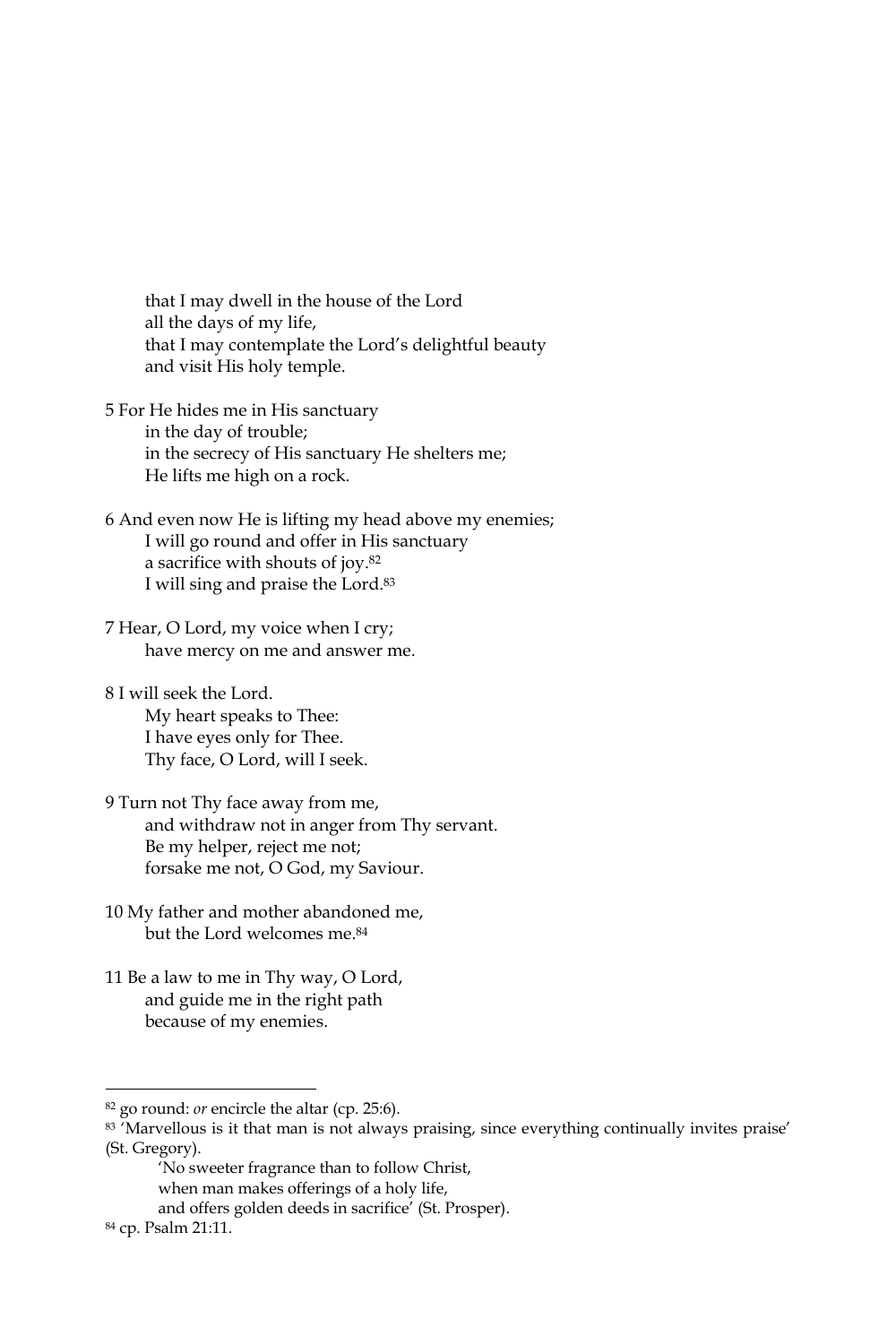- 12 Deliver me not to the hands of my oppressors, for false witnesses have risen against me and injustice has deceived itself.
- 13 I believe that I shall see the goodness of the Lord in the land of the living.
- 14 Wait for the Lord, have courage, and let your heart be strong; and wait for the Lord.

 $Glory...$ 

#### **PSALM 27**

# God the Protection and Salvation of His Anointed A Prayer of Faith with Thanksgiving

(By David)

1 To Thee, O Lord, I cry. O my God, be not silent to me; lest if Thou be silent to me, I become like those who go down to the pit.

- 2 Hear, O Lord, the cry of my prayer when I pray to Thee, when I lift up my hands to Thy holy temple.
- 3 Do not drag away my soul with sinners and destroy me not with wrongdoers, who speak peace with their neighbour while evil thoughts are in their hearts.
- 4 Give them, O Lord, according to their works, and according to the evil of their ways; give them according to the works of their hands, repay them what they deserve.

5 Because they do not regard the works of the Lord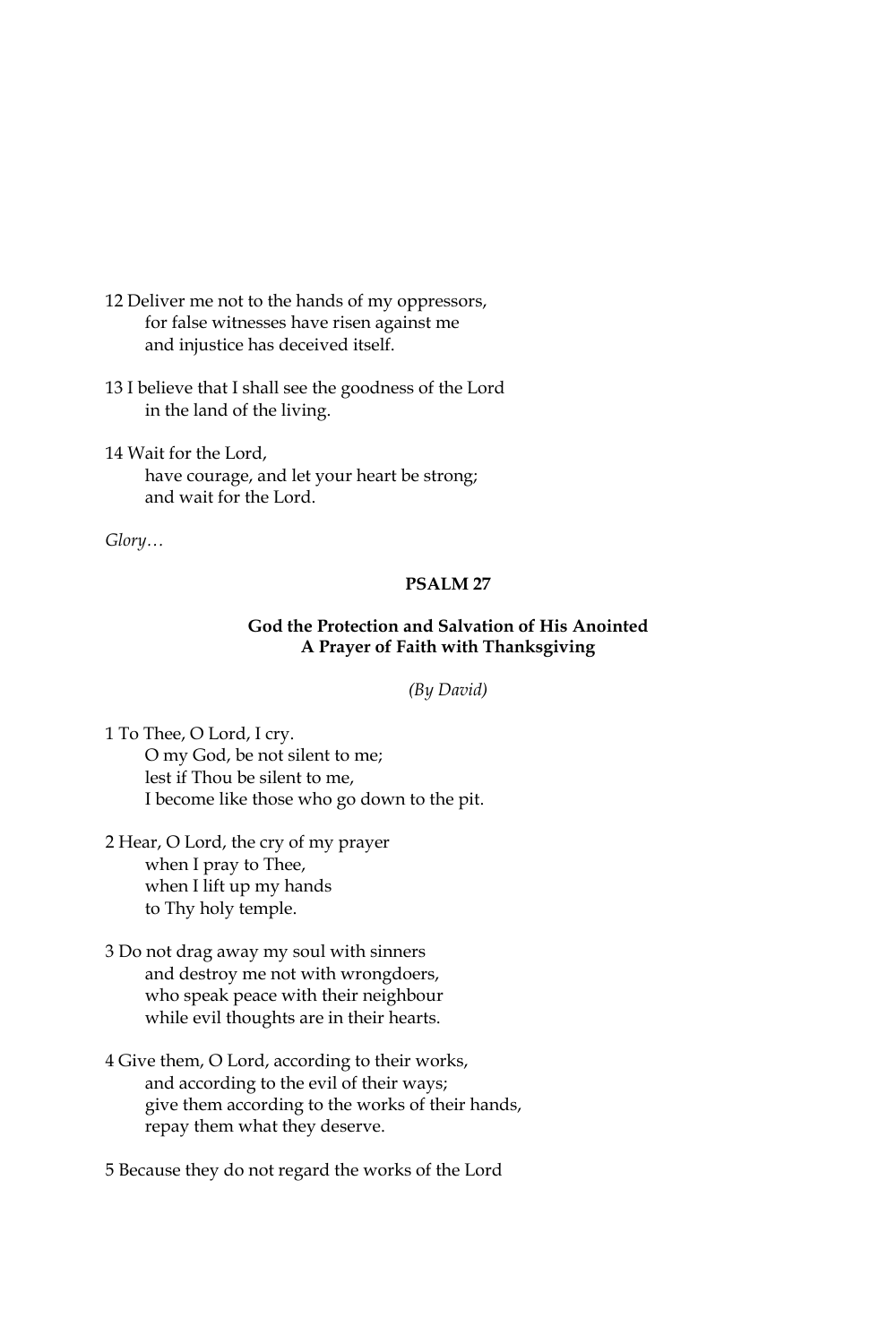or the workings of His hands, 85 Thou wilt pull them down and not build them up.

- 6 Blessed is the Lord, for He has heard the voice of my prayer.
- 7 The Lord is my helper and my protector; on Him my heart relies and I am helped. Even my flesh has revived, and with all my heart I will give thanks to Him.
- 8 The Lord is the strength of His people, and the protector and salvation of His anointed.
- 9 Save Thy people and bless Thy inheritance; be their shepherd and carry them for ever.86

#### PSALM<sub>28</sub>

#### The Voice of God: the Thunder of Silence God's Power and Glory in a Thunderstorm

(A Psalm by David at the Exit of the Ark or Tabernacle. For the Feast of Tabernacles in commemoration of the Exodus)

- 1 Bring to the Lord, O sons of God, bring to the Lord young rams; bring to the Lord honour and glory.
- 2 Bring to the Lord glory to His name; worship the Lord in His holy court.
- 3 The voice of the Lord peals over the waters. It is the God of glory thundering. The Lord is over many waters.
- 4 The voice of the Lord is with power; the voice of the Lord is with majesty.
- 5 The voice of the Lord shatters cedars;

<sup>&</sup>lt;sup>85</sup> cp. Isaiah 5:12.

<sup>&</sup>lt;sup>86</sup> Cp. Isaiah 40:11; John 10:11.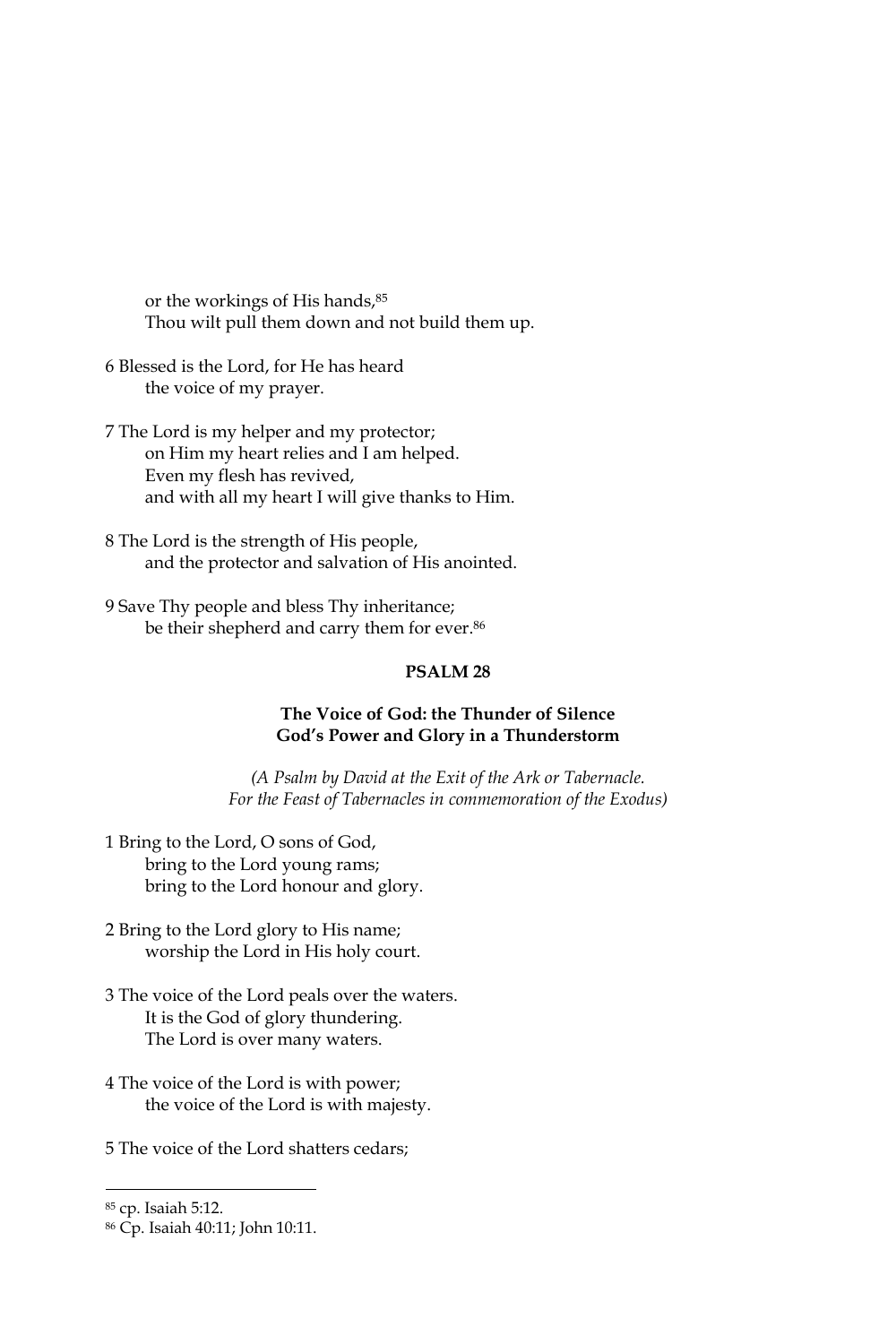The Lord shatters the cedars of Lebanon and breaks them to pieces.

6 As a young rhinoceros crushes a calf, so will the Beloved do to Lebanon.

7 The voice of the Lord bursts out in flashing lightning.

- 8 The voice of the Lord whirls the sand of the desert; the Lord whirls the desert of Kadesh.
- 9 The voice of the Lord brings the birth-pangs on hinds, 87 and strips the forests bare; while in His temple all say, 'Glory!'88
- 10 The Lord inhabits the flood; and the Lord sits enthroned as King eternally.
- 11 The Lord will give strength to His people; the Lord will bless His people with peace.

#### PSALM<sub>29</sub>

#### Song of Praise and Thanksgiving: Thou hast Healed Me In His Will is Life and Security

1 (A Song for the Dedication of David's Palace)

- 2 I will lift Thee on high, O Lord, for Thou hast raised me up, and hast not let my enemies rejoice over me.
- 3 O Lord, my God, I cried to Thee; and Thou hast healed me.
- 4 O Lord, Thou hast brought up my soul from hell; Thou hast saved me from those going down to the pit.

5 Sing to the Lord, O you His Saints,

<sup>&</sup>lt;sup>87</sup> Cp. Exodus 9:23. In thunderstorms deer often cast their young.

<sup>88</sup> While storms rage on earth, all heavens sing God's glories. The storm of judgment clears the air for the Messianic age of peace (Shalom).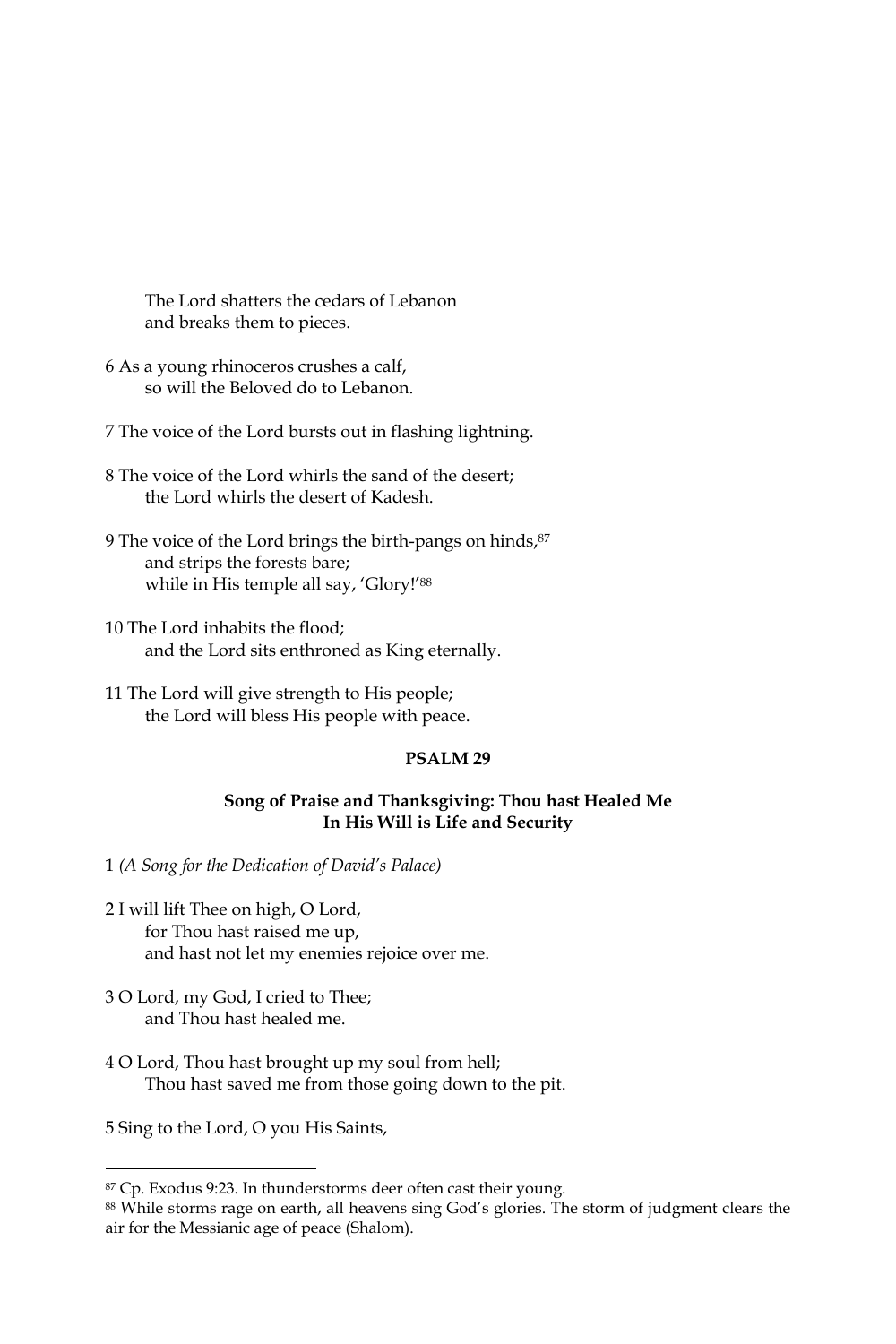and give thanks at the remembrance of His holiness.

- 6 For wrath is in His anger, 89 but in His will is life: in the evening weeping may pitch its tent, but joy comes with the morning.
- 7 So I said to myself in my prosperity: 'I shall never be shaken.'
- 8 O Lord, in Thy love grant power to my beauty.<sup>90</sup> But Thou didst turn away Thy face, and I became troubled.
- 9 To thee, O Lord, I will cry, and I will pray to my God:
- 10 'What profit is there in my blood,<sup>91</sup> by my going down to corruption? Will the dust give thanks to Thee, or will it declare Thy truth?'
- 11 The Lord has heard and had mercy on me; the Lord has become my helper.
- 12 Thou hast turned my mourning for me into joy; Thou hast ripped off my sackcloth and clothed me with gladness,
- 13 that my glory<sup>92</sup> may sing to Thee, and that I may not be pierced with sorrow. O Lord my God, I will give thanks to Thee for ever.

 $Glory...$ 

91 Blood signifies death (cp. Lev. 17:14).

<sup>&</sup>lt;sup>89</sup> By angering and displeasing God, we incur wrath and retribution, 'for the wages of sin is death' (Rom. 6:23). By doing God's will we find life, health and happiness (1 Jn. 2:17; 3:14; Rom.  $14:17$ ).

<sup>90 &#</sup>x27;Although I was beautiful by nature, I became feeble because I was deadened by sin through the malice of the serpent. So too the beauty I received from Thee when I was first created. Thou hast added power to do Thy will' (St. Basil the Great).

<sup>&</sup>lt;sup>92</sup> glory: 'The glory of a righteous man is the Spirit in him' (St. Basil the Great).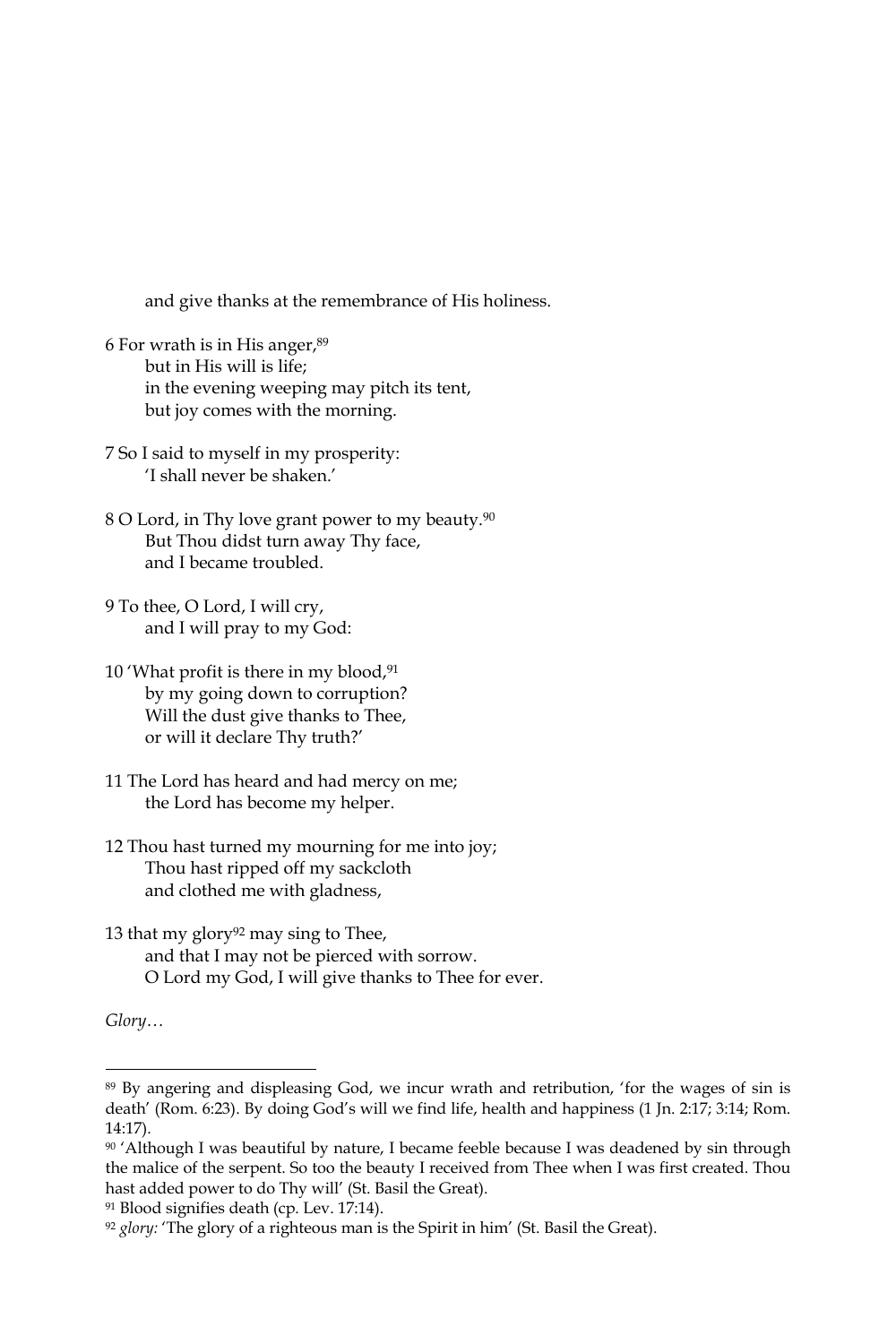# PSALM<sub>30</sub>

### A Passion Psalm. Confident Prayer in Trouble Thou hast Redeemed Me, O Lord God of Truth

- 1 (A Psalm by David. Of Madness)
- 2 In Thee, O Lord, I hope and trust; let me never be put to shame. Rescue me and deliver me in Thy righteousness.<sup>93</sup>
- 3 Incline Thine ear to me: make haste to deliver me. Be my God and protector, my house of refuge to save me.
- 4 For Thou art my strength and my refuge, and for Thy Name's sake Thou wilt guide me and support me.
- 5 Thou wilt get me out of this trap which they have hidden for me, for Thou art my protector, O Lord.
- 6 Into Thy hands I entrust my spirit;94 for Thou hast redeemed me, O Lord God of truth,
- 7 Thou hatest those who observe empty follies;<sup>95</sup> but I trust in the Lord.
- 8 I will rejoice and be glad in Thy mercy, for Thou hast regarded my humility and hast saved my soul from wants.
- 9 And Thou hast not shut me up in the hands of my enemies,

 $93$  Christ is our righteousness and holiness (1 Cor. 1: 30). 'If anyone is in Christ, he is a new creation; the past is dead and gone, everything has become new' (2 Cor. 5:17). <sup>94</sup> Luke 23:46.

<sup>95 &#</sup>x27;By follies he means distractions of the present life, by occupying ourselves with which we labour in vain' (St. Athanasius). By Biblical usage 'empty foilies' could also refer to idolatry (cp. Syriac: 'false worship').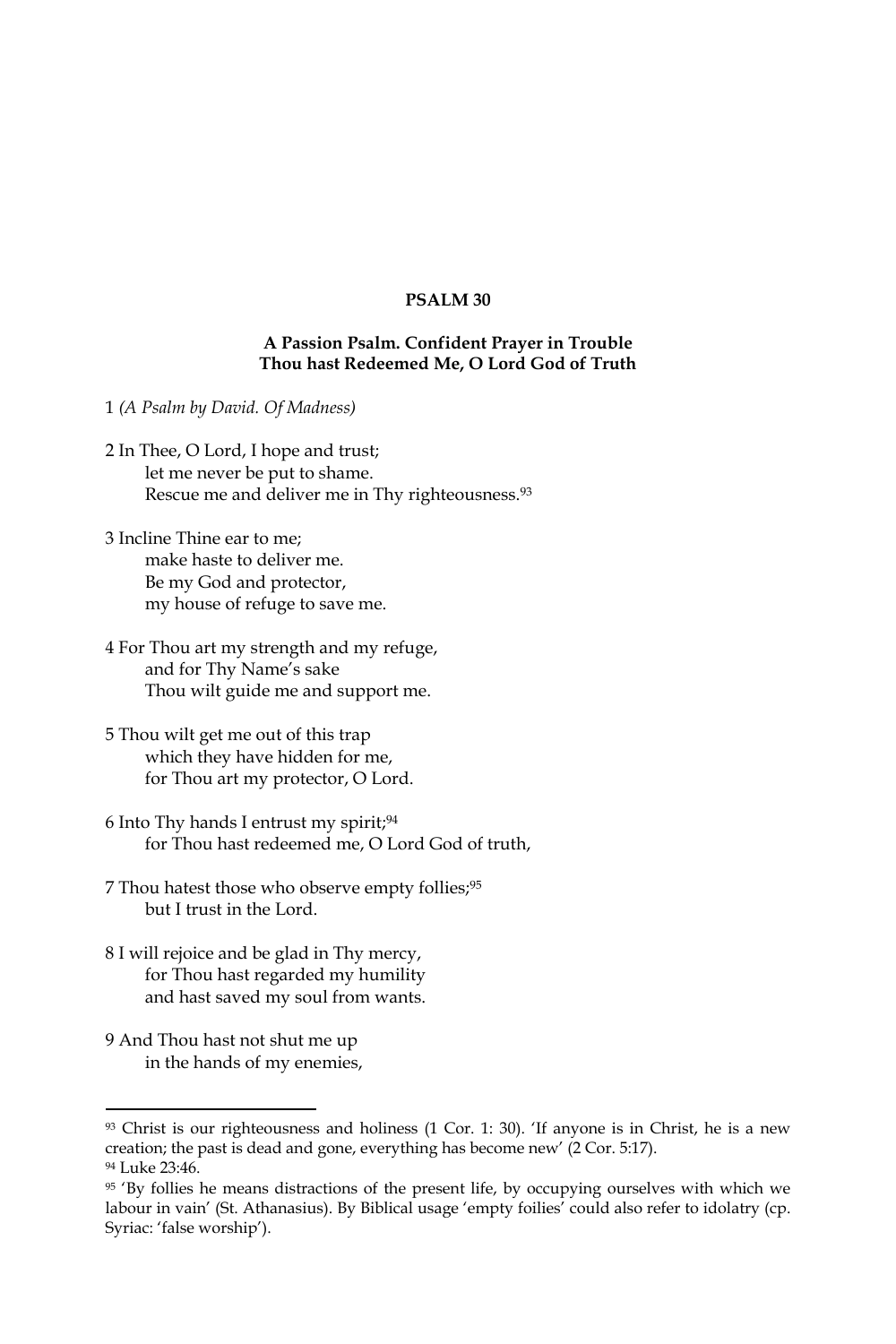but hast set my feet in fields of freedom.

- 10 Have mercy on me, O Lord, for I am distressed: my eye is troubled with anger, my soul and my body also.
- 11 For my life is spent with grief and my years with sighing; my strength has weakened from poverty, and my bones are troubled.
- 12 I have become a reproach among all my enemies, and especially among my neighbours, and a horror to my acquaintances; those who see me outside shun me.
- 13 I am forgotten like a buried corpse; I am become like a broken pitcher.
- 14 For I hear the blame of many who hover round me, as they conspire together against me and plot to take my life.
- 15 But I trust in Thee, O Lord. I say: 'Thou art my God.'
- 16 My life is in Thy hands. Deliver me from the hand of my enemies and from those who persecute me.
- 17 Let Thy face shine on Thy servant; save me in Thy mercy.
- 18 O Lord, let me not be disappointed, for I call upon Thee. Let the godless be disappointed and brought down to hell.
- 19 Let lying lips be dumb which forge iniquity against the righteous in pride and contempt.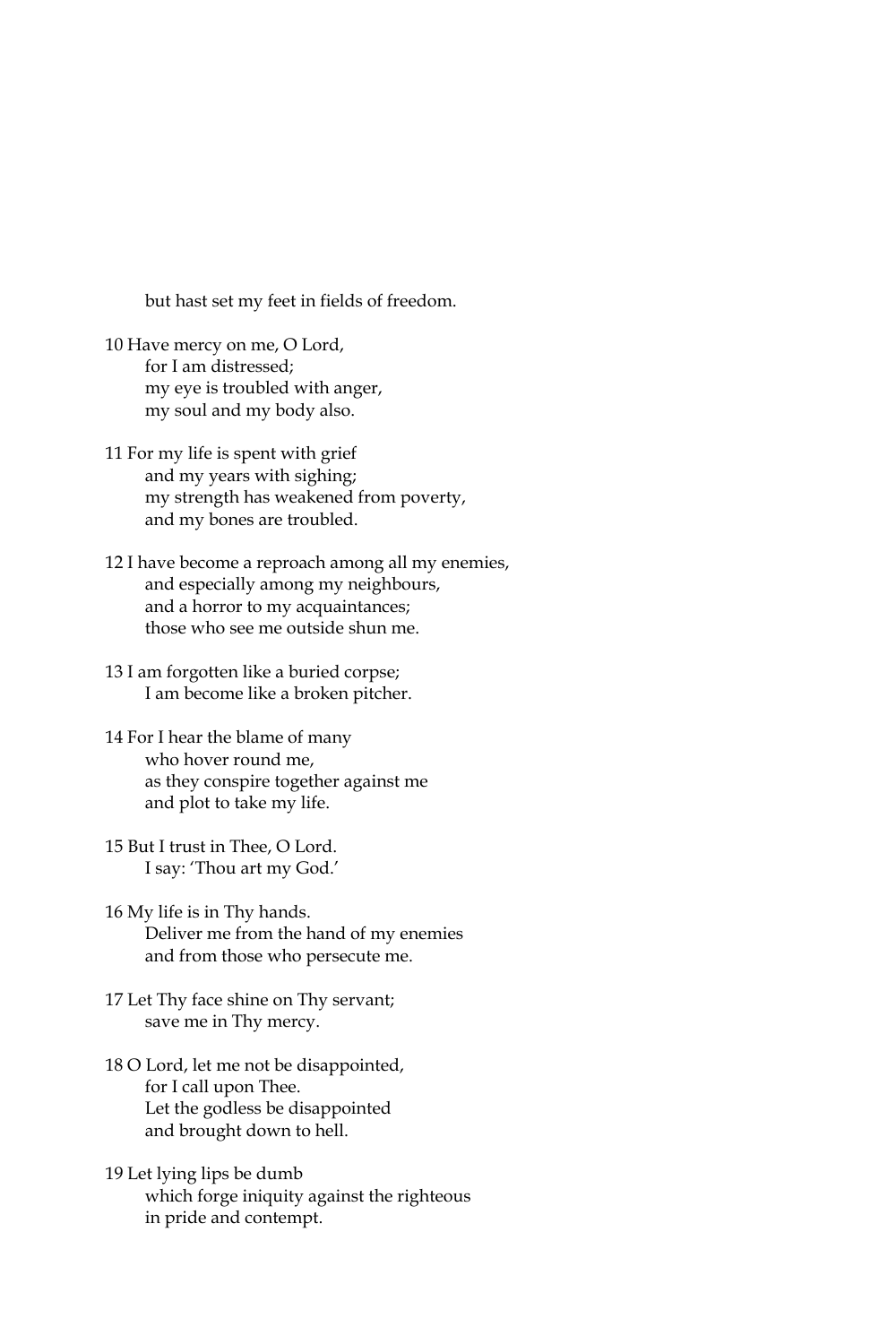- 20 O how great is Thy infinite goodness, O Lord, 96 which Thou hast hidden for those who fear Thee and wrought for those who trust in Thee before the sons of men!
- 21 Thou hidest them in the secrecy of Thy presence from the disturbance of men; Thou shelterest them in Thy sanctuary from the strife of tongues.
- 22 Blessed is the Lord, for He has shown the wonder of His mercy in a besieged city.
- 23 Yet I said in my madness: 'I am an outcast to Thy watchful presence.'97 But Thou didst hear the voice of my prayer when I cried to Thee.
- 24 Love the Lord, all you His Saints for the Lord requires truth and fully repays those who act with pride.98
- 25 Have courage and let your heart be strong, all you who trust in the Lord.

# PSALM<sub>31</sub>

# A Prayer of Repentance and Confession The Joy of Being Forgiven

(By David. Of Contemplation)

1 Blessed are they whose iniquities are forgiven, and whose sins are covered.<sup>99</sup>

<sup>%</sup> Supreme Goodness, God, Heaven is hidden in all things. Seek (See) and you will find. The apparent defeat and shame of the Cross is the supreme victory, blessing and grace of eternal Redemption (cp. Ps. 73:12; 110:9).

<sup>&</sup>lt;sup>97</sup> The sense of separation from God is the great illusion and madness.

<sup>&</sup>lt;sup>98</sup> Or: and repays those who act with excessive pride.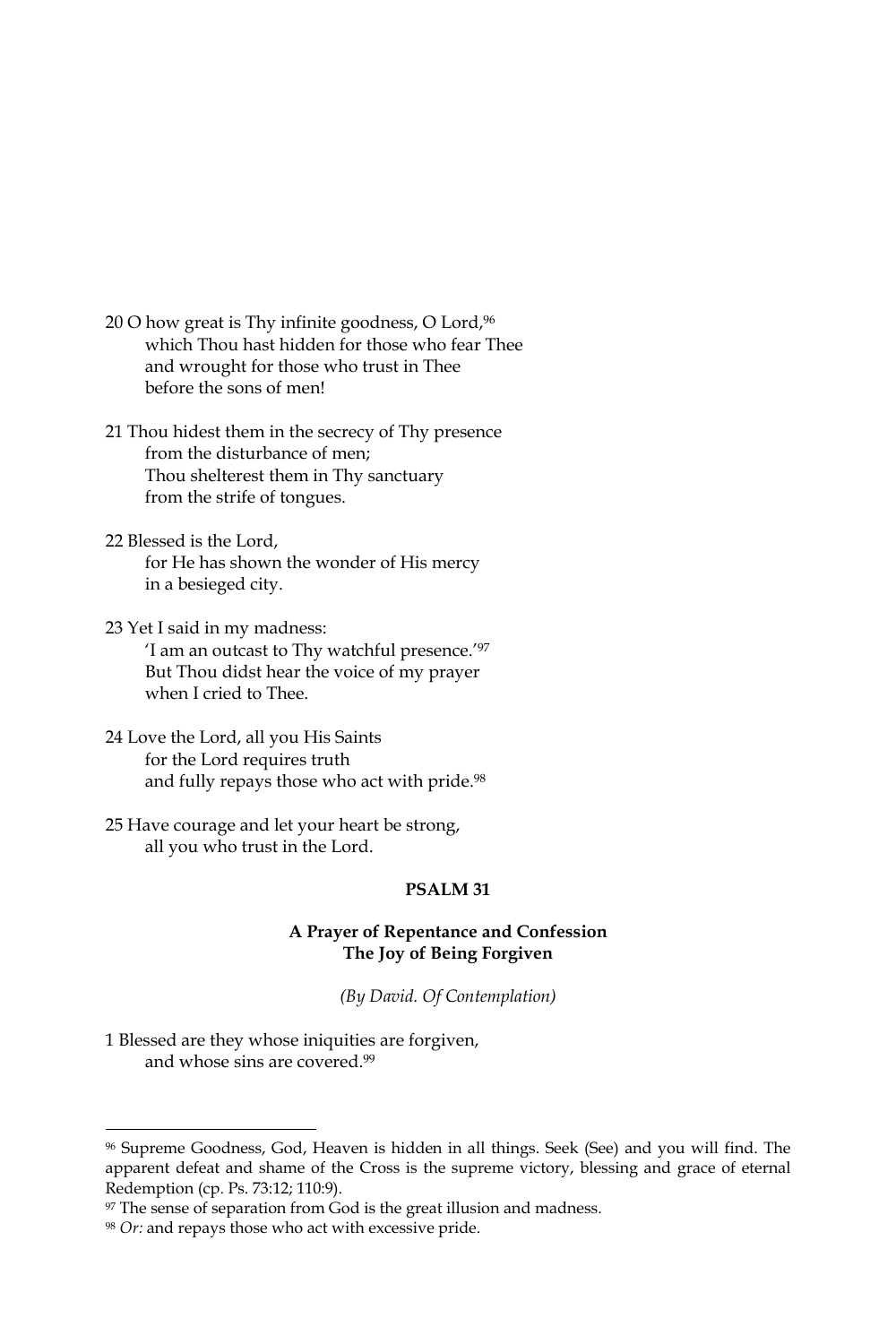- 2 Blessed is the man to whom the Lord imputes no sin and in whose mouth there is no deceit.
- 3 When I kept silent,<sup>100</sup> my bones grew old from my groaning all day long.
- 4 For day and night Thy hand was heavy upon me; I was reduced to misery by a piercing thorn. (Pause)
- 5 I made known my sin to Thee and no longer hid my iniquity. I said: 'I will confess against myself my sin to the Lord.' And Thou forgavest the profanity of my heart. (Pause)
- 6 For this every saint should pray to Thee at the right time: then in a flood of many waters the waves will not come near him.
- 7 Thou art my refuge from the trouble besetting me; my joy, deliver me from those who surround me. (Pause)
- 8 'I will instruct you and teach you the way to go; I will fix My eyes upon you.'
- 9 Be not like a horse or a mule, which have no understanding, whose mouth must be held with bit and bridle, or they will not come near you.
- 10 Many are the scourges of the sinner, but mercy surrounds him who trusts in the Lord.
- 11 Be glad in the Lord and rejoice, you righteous; and exult all you whose hearts are right.<sup>101</sup>

<sup>&</sup>lt;sup>99</sup> Rom. 4:7,8. verbatim, cp. 'Love covers a multitude of sins' (1 Pet. 4:8). 'Such liberality God shows to sinners, that He not only forgives, but obliterates their sins, so that not the smallest vestige remains' (St. Theodoret). See also Ps. 84:3.

<sup>&</sup>lt;sup>100</sup> 'When I was unable to confess' (St. Athanasius). A year passed before David confessed his two sins to Nathan (2 Sam. 12).

<sup>101</sup> Man is made for happiness, fruit of grace, forgiveness, right relations, holiness.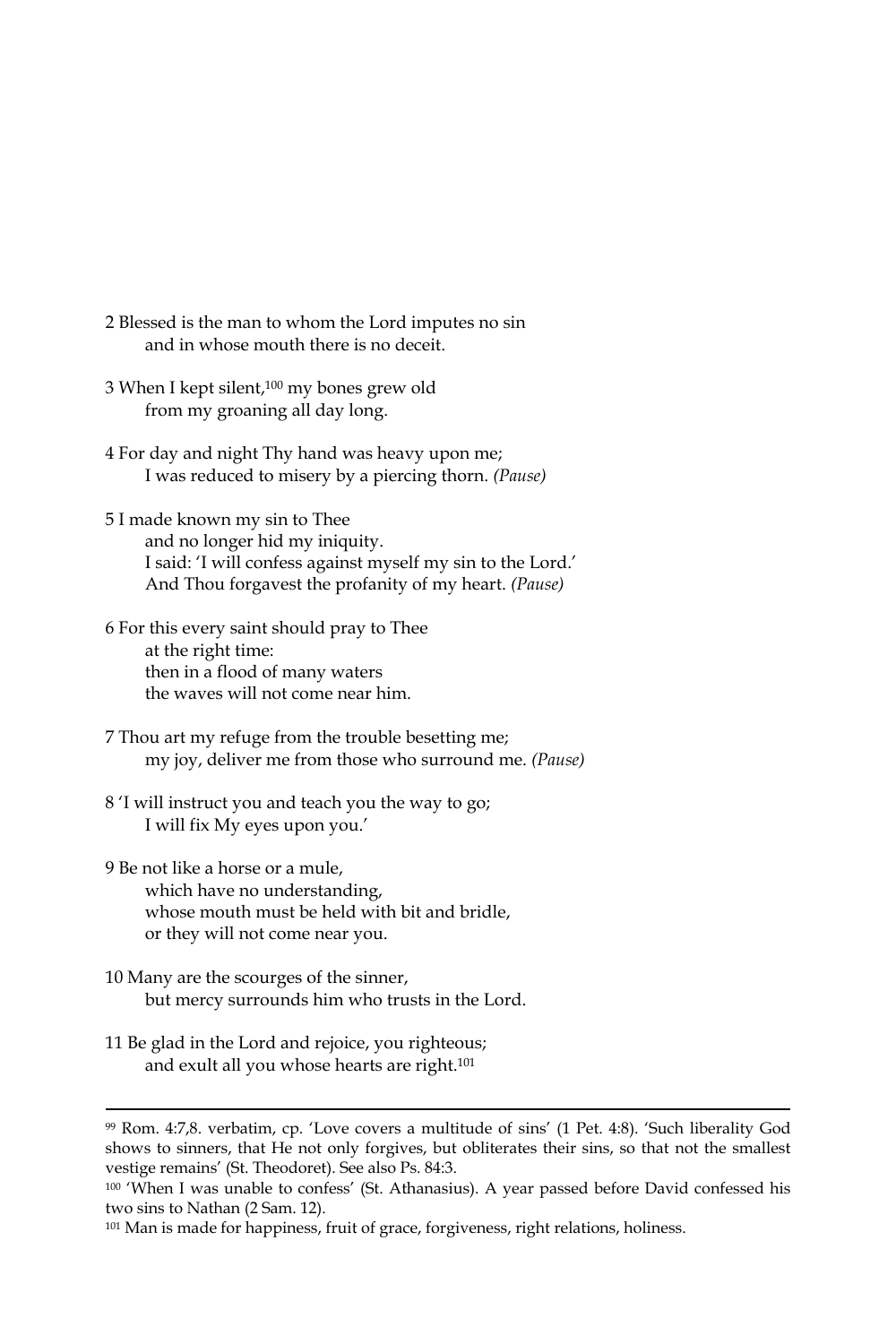$Glory...$ 

# **KATHISMA5**

### PSALM<sub>32</sub>

### The New Song of Victory and Heavenly Earthquake Praise of God's Perfection in Word and Work

- 1 Rejoice in the Lord, you righteous! Praise befits the upright.
- 2 Give thanks to the Lord with the harp; sing praises to Him with a ten-stringed psaltery.
- 3 Sing Him a song that is new; sing with a will and a shout.
- 4 For the word of the Lord is true, and all His works are acts of faith.
- 5 He loves xnercy and justice; the earth is full of the love of God.
- 6 By the Word of the Lord the heavens were made, all the heavenly host by the Breath of His mouth.<sup>102</sup>
- 7 He gathers the sea waters as in a wineskin, He puts the oceans in His cellars.
- 8 Let all the earth fear the Lord, all who dwell in the world be shaken by Him.<sup>103</sup>

9 For He spoke, and they were born;<sup>104</sup>

<sup>102</sup> Breath: or Spirit, cp. Gen. 6:3; 6:17; 7:15. 'Here a glimpse of the Holy Trinity is revealed' (St. Athanasius).

<sup>103</sup> cp. Ezek. 38:20; Hag. 2:6-7; Amos 9:9. 'I will shake the house of Israel among all the nations as one shakes with a sieve, but not a grain shall fall on the ground' (cp. Lk. 21:18, 'Not a hair of your head will be lost'). 'May all living on earth be shaken from their former state in which they served idols' (St. Athanasius the Great).

<sup>&</sup>lt;sup>104</sup> Naturally and spiritually (Jn. 3:3-6).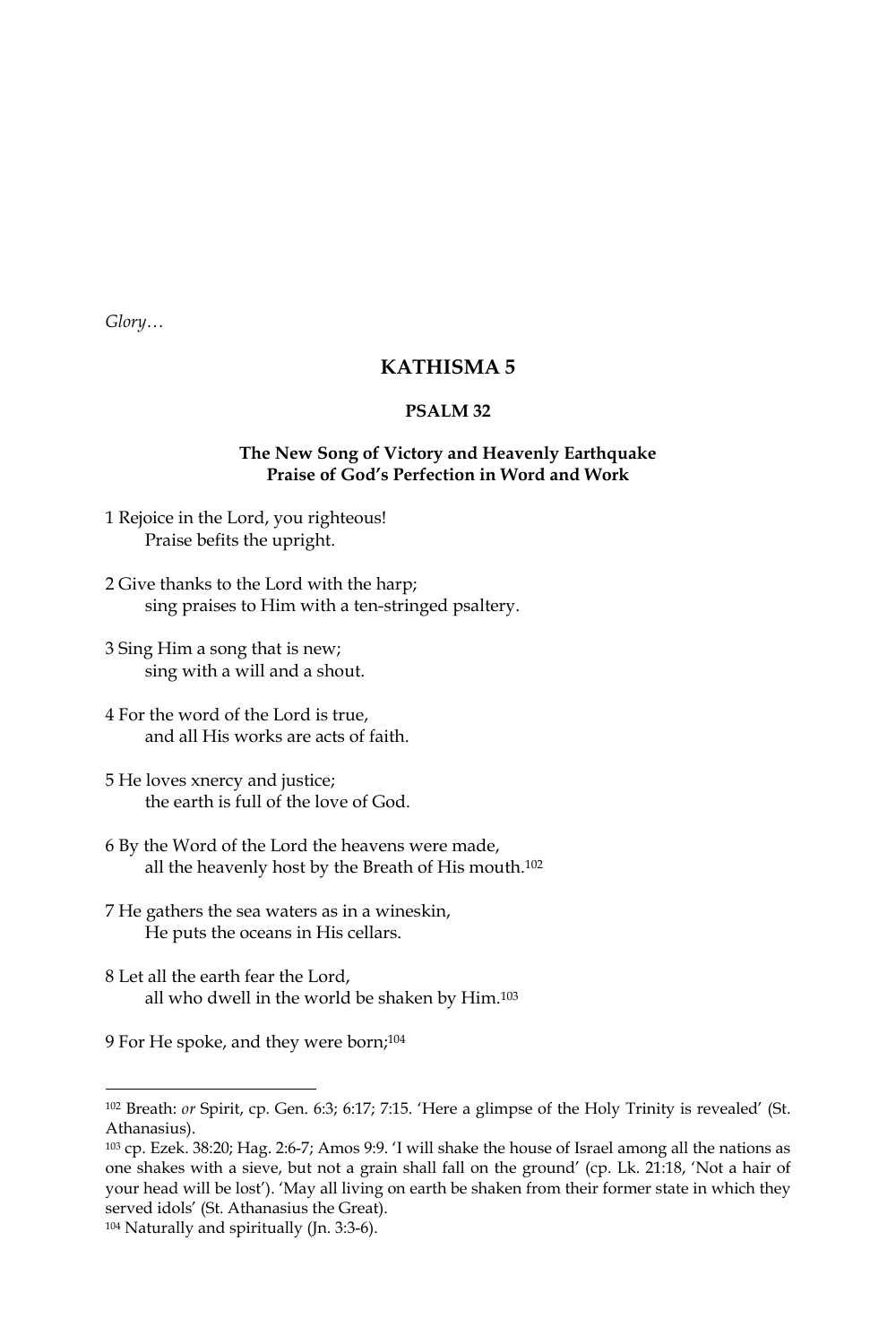He commanded, and they were created.

- 10 The Lord wrecks the plans of nations; He rejects the thoughts of peoples, and rejects the plans of rulers.
- 11 But the Lord's plan continues for ever, the thoughts of His heart from generation to generation.
- 12 Blessed is the nation whose God is the Lord, the people whom He has chosen as His own inheritance.
- 13 The Lord looks down from heaven, He sees all the sons of men.
- 14 From His permanent dwelling He regards all who dwell on the earth.
- 15 It is He Who forms their hearts separately, Who understands all their actions.
- 16 A king is not saved by a great army, and a giant is not saved by his great strength.
- 17 A horse is a hoax for safety, and with all its power it cannot save.
- 18 Behold, the eyes of the Lord are on those who fear Him, on those who hope for His mercy,
- 19 to deliver their souls from death, and to feed them in time of famine.
- 20 Our soul waits for the Lord: for He is our helper and protector.
- 21 Our heart rejoices in Him, and we trust in His holy name.
- 22 May Thy mercy, O Lord, be upon us, as our trust is in Thee.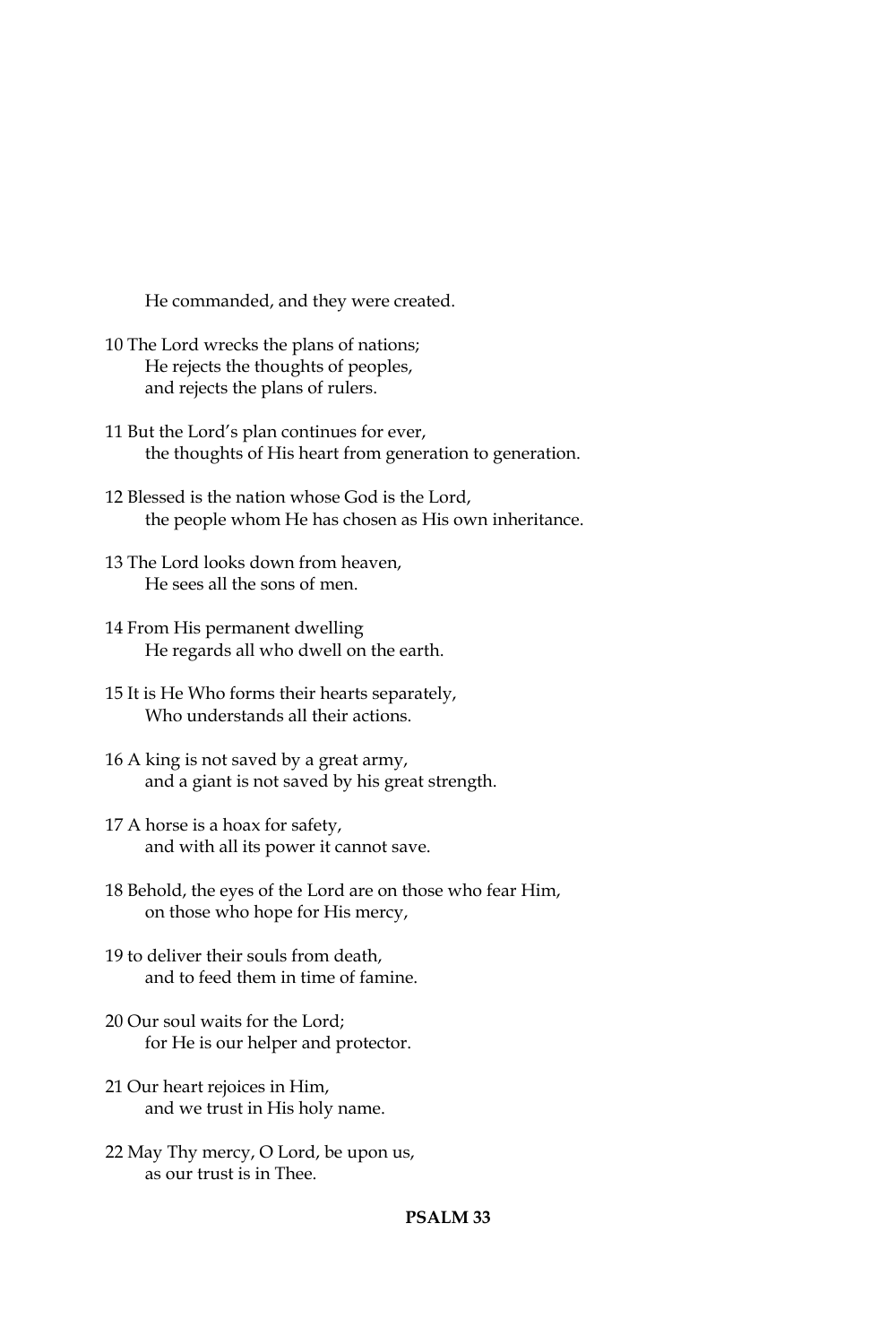#### His Praise Continually in my Month Taste and See that the Lord is Good

- 1 (By David, when he disguised his character before Abimelech, who let him go, and he went away)
- 2 I will bless the Lord at all times, His praise shall be continually in my mouth.
- 3 My soul will be praised in the Lord; let the meek hear and rejoice.
- 4 O magnify the Lord with me, and let us exalt His name together.
- 5 I sought the Lord and He answered me; and He delivered me out of all my troubles.
- 6 Surrender to Him and be radiant. and your faces will never be ashamed.
- 7 This poor man cried and the Lord heard him and saved him out of all his troubles.
- 8 The Angel of the Lord encamps round those who fear Him and delivers them.
- 9 O taste and see that the Lord is good; blessed is the man who trusts in Him.
- 10 Fear the Lord, all you His saints; for those who fear Him lack nothing.
- 11 The rich<sup>105</sup> do become poor and hungry, but those who seek the Lord lack no blessing. (Pause)
- 12 Come, children, listen to me; I will teach you the fear of the Lord.
- 13 Who is the man who desires life

<sup>&</sup>lt;sup>105</sup> rich: opposite of Mt 5:3; i.e., proud, fallen, apostate men.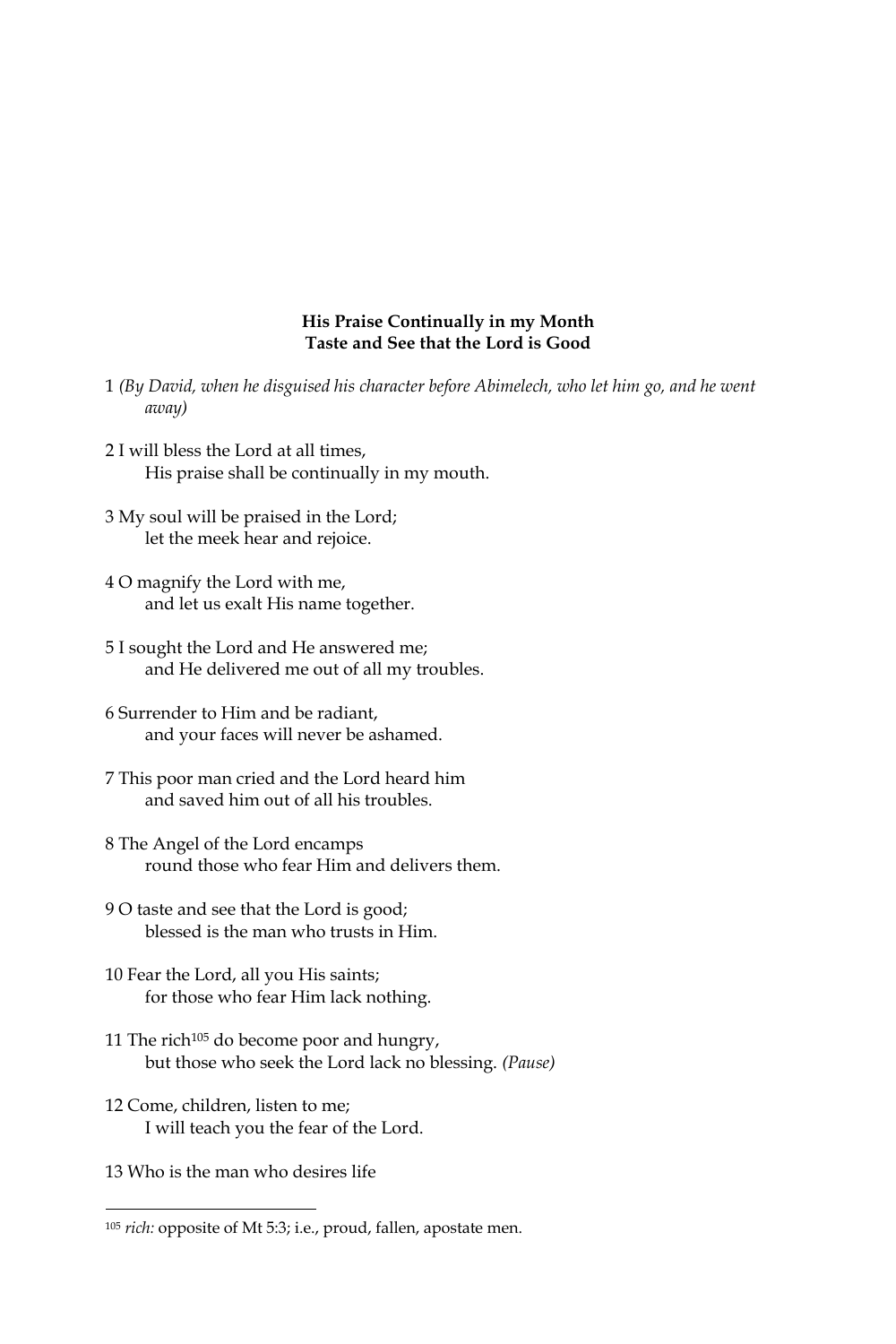and loves to see good days?

- 14 Keep your tongue from evil, and your lips from speaking deceit.
- 15 Shun evil and do good; seek peace and pursue it.
- 16 The eyes of the Lord are on the righteous, and His ears are open to their prayer.
- 17 But the face of the Lord is against evildoers, to wipe their memory from the land.<sup>106</sup>
- 18 The righteous cry and the Lord hears them and delivers them from all their troubles.
- 19 The Lord is near the broken-hearted, and will save those who are humble in spirit.
- 20 Many are the troubles of the righteous, but the Lord will deliver them from them all.
- 21 The Lord guards all their bones, not one of them will be broken.
- 22 The death of sinners is evil, and those who hate the just man sin.
- 23 The Lord will redeem the souls of His servants, and none will sin who trust in Him

Glory...

# PSALM<sub>34</sub>

# Christ's Passion seen in the Psalmist's Struggle The Lord be Magnified

(By David)

<sup>&</sup>lt;sup>106</sup> 'The land of the living.'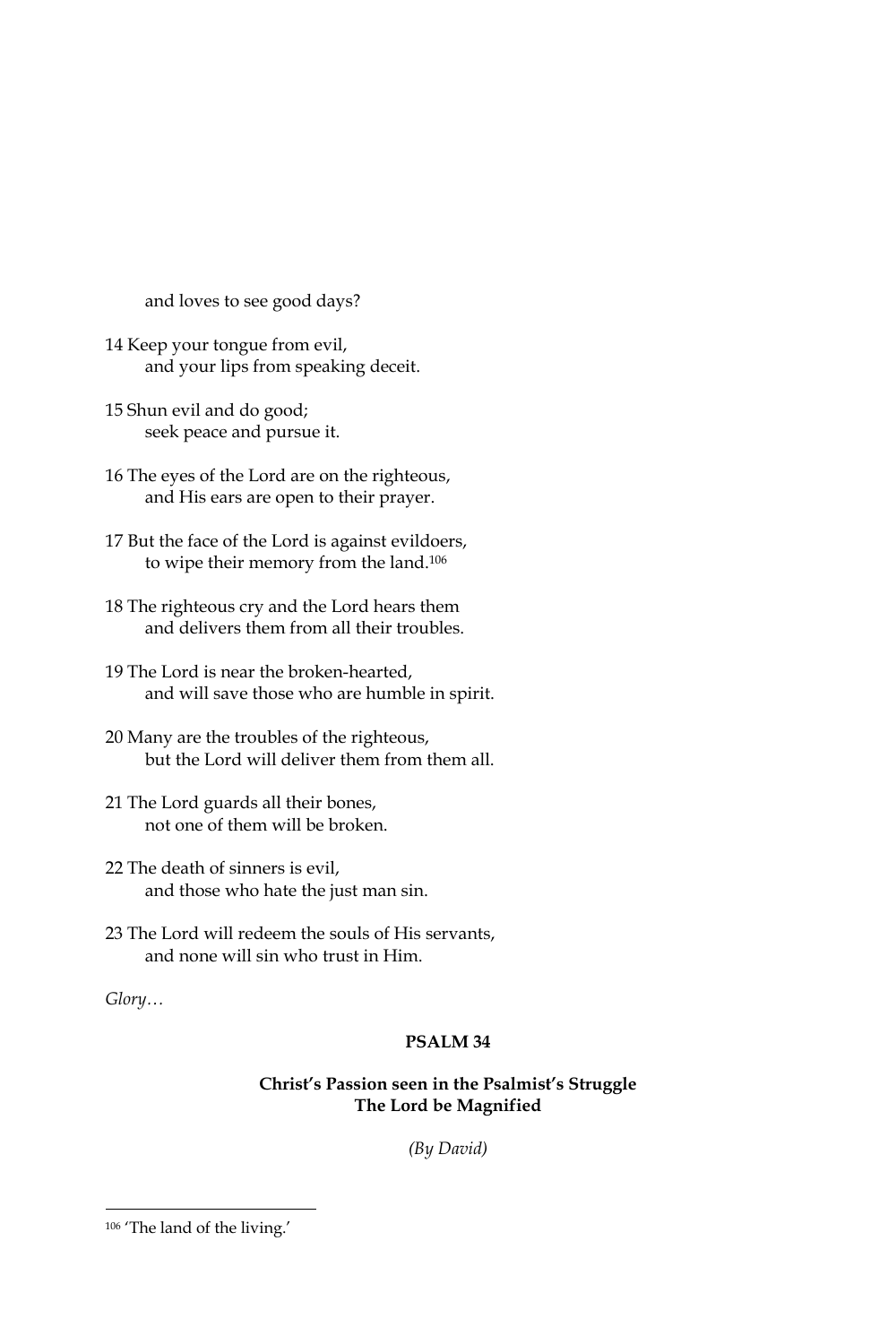- 1 Judge those who wrong me, O Lord, fight those who fight me.
- 2 Take arms and shield, and rise to help me.<sup>107</sup>
- 3 Draw the sword and bar the way against those who persecute me. Say to my soul: 'I am your salvation.'
- 4 Let those who seek my life be ashamed and confounded; let those who devise evils for me be abashed and routed.
- 5 Let them be like dust in the face of the wind, and let the angel of the Lord drive them.
- 6 Let their way be dark and slippery, and let the angel of the Lord pursue them.
- 7 For they hid their destructive snare for me without cause; in vain they reproached my soul.
- 8 Let a snare come upon them unawares; and let them be caught in the trap they have hidden, and let them fall into their own trap.
- 9 But my soul shall rejoice in the Lord and delight in His salvation.
- 10 All my bones will say: 'Lord, who is like Thee, who rescues the poor from the clutch of their overlords, and the poor and needy from those who rob them?'
- 11 False witnesses rose up against me, and asked me things of which I knew nothing.
- 12 They repaid me evil for good, to the desolation of my soul.
- 13 But I put on sackcloth, a hair-shirt

<sup>&</sup>lt;sup>107</sup> 'Look, the heavens are opened, and I can see the Son of Man standing at the right hand of God' (Acts 7:56).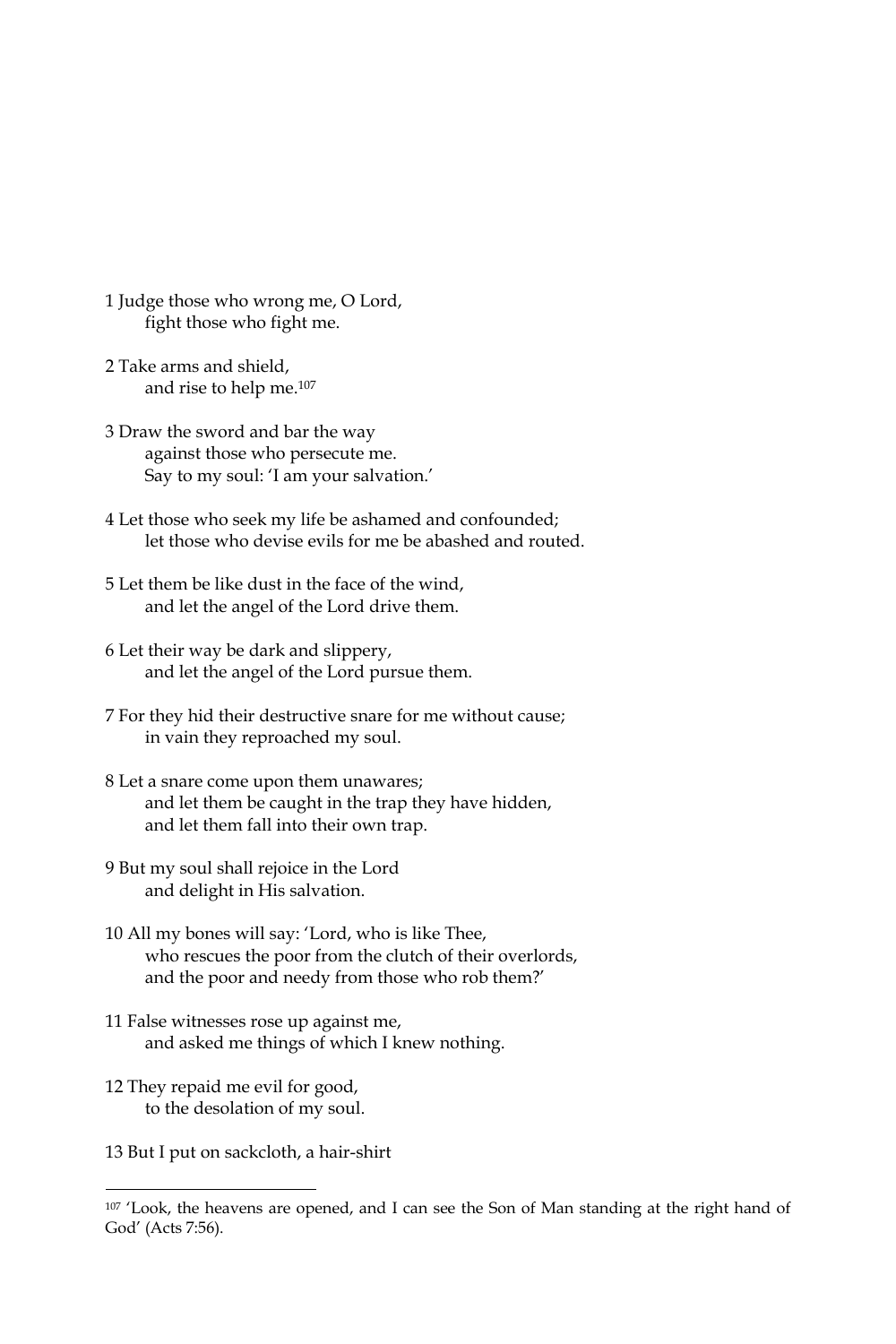when they molested me, and I humbled my soul with fasting; and my prayer will return to my own bosom.

- 14 As though he were our brother, our friend, I tried to conciliate him. As one mourning and grieving I humbled myself.
- 15 But they rejoiced and gathered together against me. The scourgers gathered against me, and I knew not why.<sup>108</sup> They were divided and felt no compunction.
- 16 They tempted me, they sneered at me. they gnashed their teeth at me.
- 17 O Lord, how long wilt Thou look on? Rescue my soul from their malice. my only one<sup>109</sup> from the lions,
- 18 I will thank Thee in a great assembly. I will praise Thee in a throng of people.
- 19 Let not those who are unjustly my enemies rejoice over me; let not those who hate me without cause wink their eyes.<sup>110</sup>
- 20 For to me they spoke words of peace, while with wrath they were devising plots.
- 21 And they opened their mouths wide against me. and said: 'Fine, fine! Our eyes have seen it.'
- 22 Thou hast seen. O Lord. Be not silent. O Lord, forsake me not.
- 23 Arise, O Lord, and attend to my judgment; avenge my cause, my God and my Lord.
- 24 Judge me, O Lord, by Thy justice; O Lord my God, let them not rejoice over me.

<sup>108</sup> John 19:1; Mt. 27:26.

<sup>&</sup>lt;sup>109</sup> cp. Psalm 21:21.

<sup>110</sup> cp. John 15:25.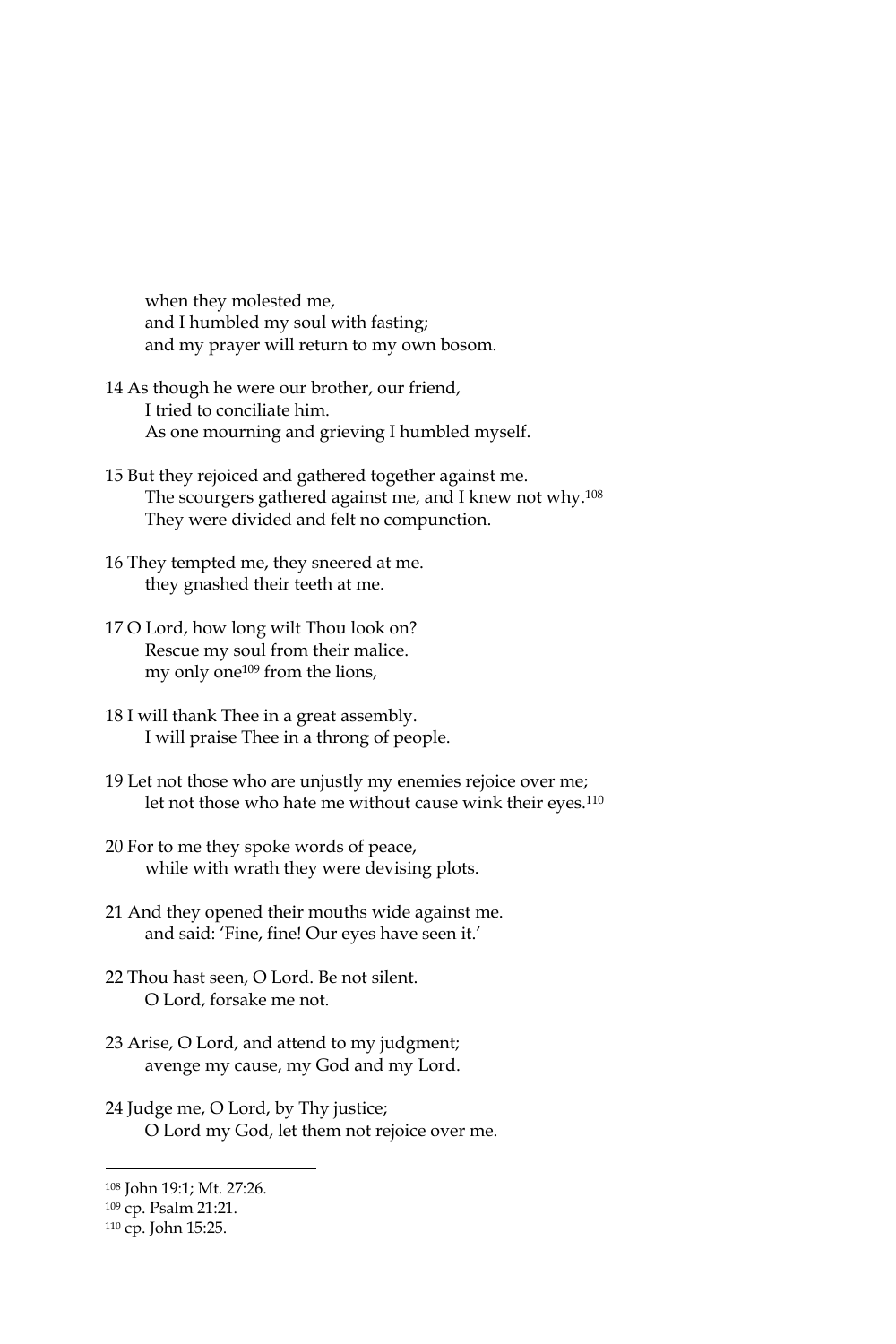- 25 Let them not say in their hearts: 'Fine, fine! Just what we wanted!' Let them not say: 'We have swallowed him up!'
- 26 Let those who rejoice at my troubles be ashamed and confounded together. Let those who boast over me be covered with shame and confusion.
- 27 Let those who desire my justification rejoice and be glad. Let those who wish the peace of Thy servant say continually: 'The Lord be magnified.'
- 28 And my tongue shall tell of Thy justice<sup>111</sup> and all the day long sing Thy praise.

#### PSALM<sub>35</sub>

### Fountain of Life, Torrent of Delight Man's Malice and God's Goodness

- 1 (By David the Servant of the Lord)
- 2 The sinner, in order to sin, talks to himself. There is no fear of God before his eyes.
- 3 For he deceives himself over finding his sin and hating it.
- 4 The words of his mouth are wicked and false; he has no will to live wisely and well.
- 5 He plans wrongdoing on his bed, he is ready for any course not good, and vice he does not avoid.
- 6 O Lord, Thy mercy reaches to heaven and Thy truth to the clouds.

<sup>111</sup> cp. Psalm 36:30.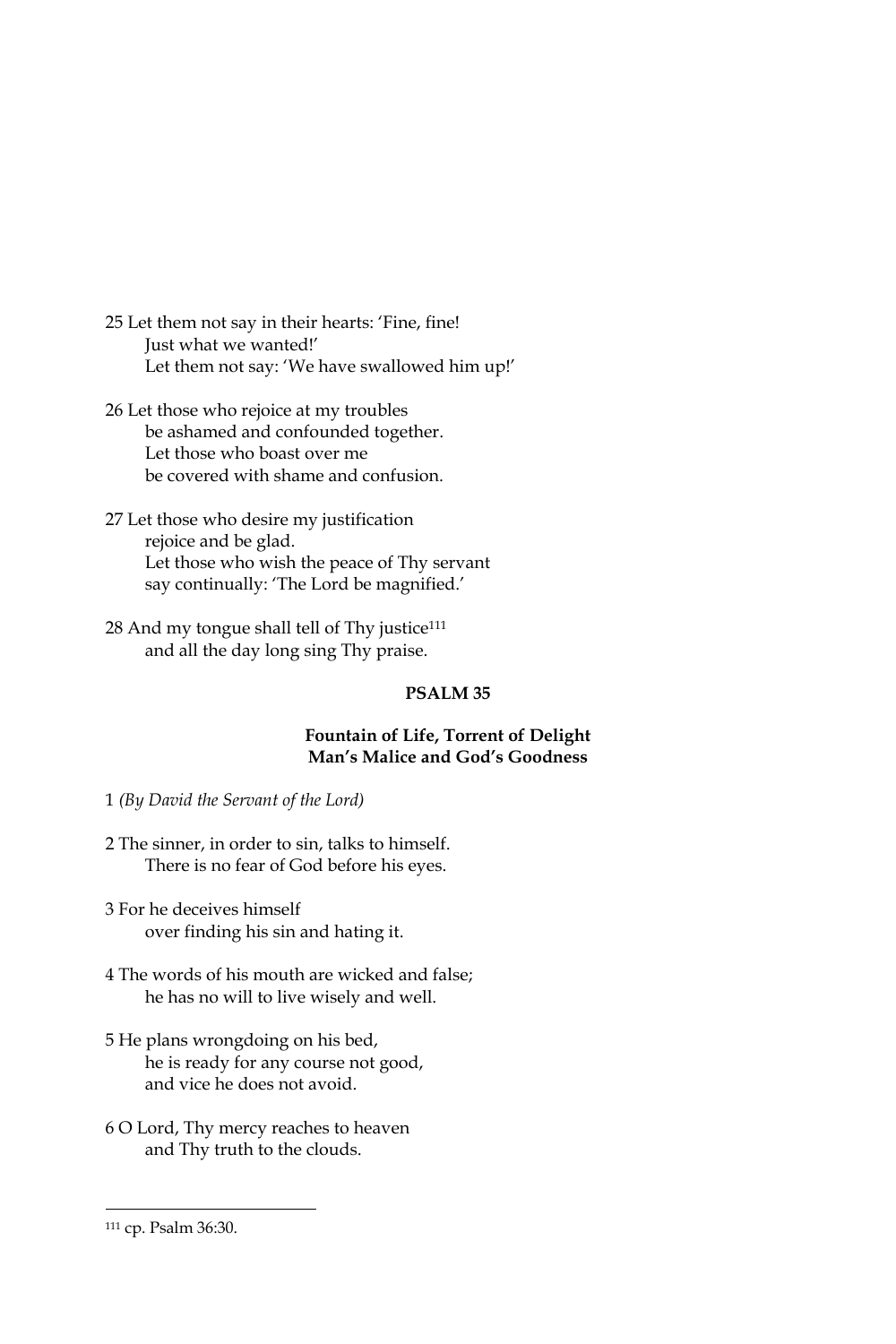- 7 Thy justice is like towering mountains, Thy judgments are like the great deep. Thou savest men and beasts, O Lord.
- 8 How great is Thy mercy, O God! The children of men trust in the shelter of Thy wings.
- 9 They will become drunk with the fat<sup>112</sup> of Thy house, and they will drink from the torrent of Thy delight.
- 10 For with Thee is the fountain of life, and in Thy light we see light.<sup>113</sup>
- 11 O continue Thy mercy to those who know Thee, and Thy justice to the upright of heart.
- 12 Let not the foot of pride kick me,<sup>114</sup> and let not the hand of sinners shake me.
- 13 There all whose work is sin have fallen; they are thrust out and cannot stand.

Glory...

#### PSALM<sub>36</sub>

### The Meek inherit the Land of Peace **Insecurity in Apparent Prosperity of Sinners**

(By David)

1 Do not fret because of evildoers,<sup>115</sup> nor envy those who commit sin.

2 For they will soon wither like grass,

<sup>114</sup> 'The Prophet asks to be free from passion' (St. Athanasius).

<sup>112</sup> cp. Psalm 109:7.

<sup>113</sup> No one can illumine himself; all light comes from above, from 'the Spirit of truth Who proceeds from the Father' (Jn. 15:26). In the light of the Spirit we see the Son and Word in Whom we see the Father: 'To see Me is to see Him Who sent Me' (Jn. 12:45). When light dawns in the dark heart of man, he sees his own deformity and need of salvation and at the same time 'the light of the glorious Gospel...in the person of Jesus Christ' (2 Cor. 4:3-6).

<sup>115</sup> Prov. 24:19.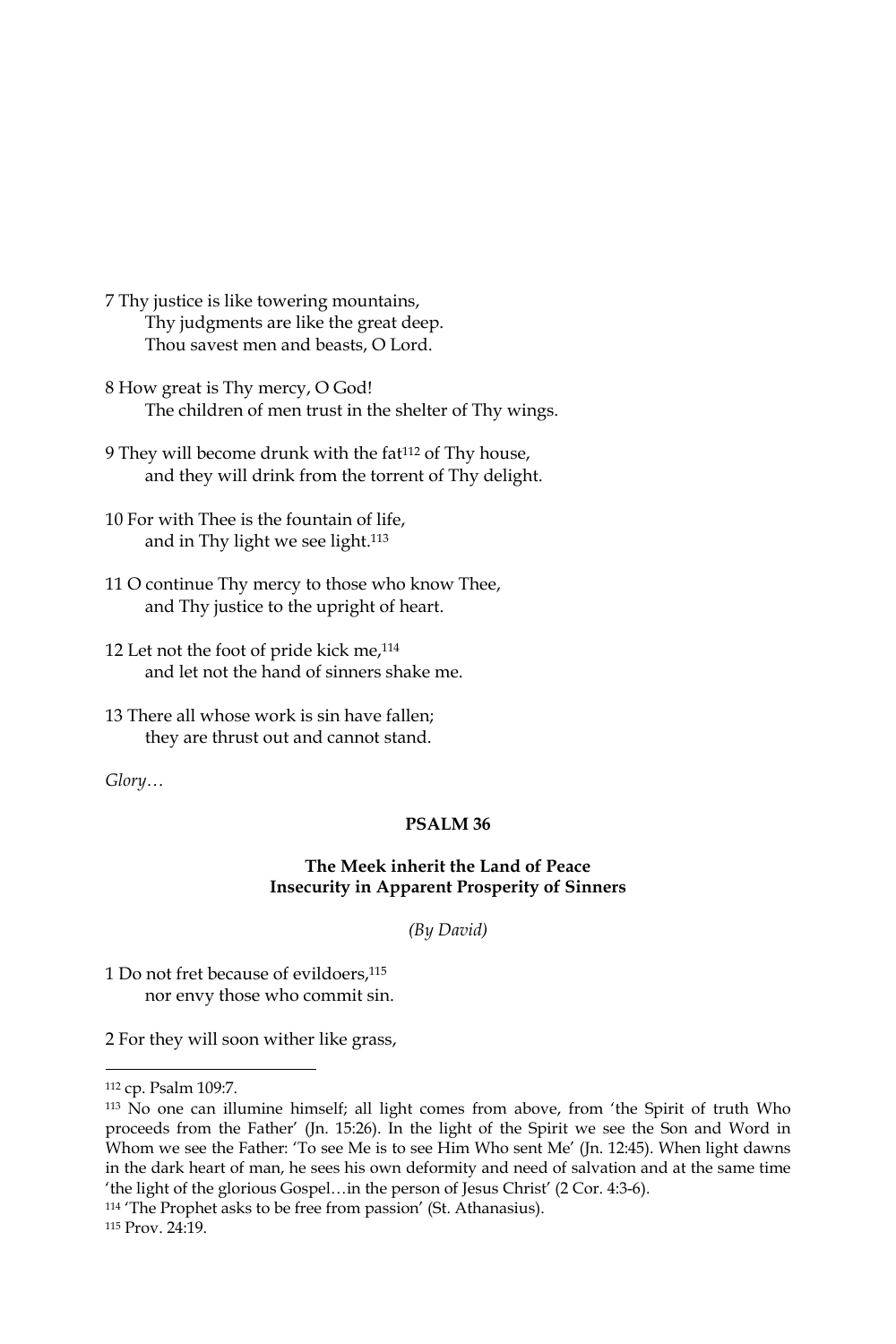and like green herbs they will soon fall.

- 3 Trust in the Lord, and do good; dwell in the land<sup>116</sup> and be fed on its wealth.<sup>117</sup>
- 4 Delight in the Lord,<sup>118</sup> and He will grant you your heart's desires.
- 5 Commit your way to the Lord, and trust in Him, and He will act.
- 6 And He will bring to light your honesty and make your cause clear as noonday.
- 7 Submit to the Lord and pray to Him. Do not fret over one who prospers in his way,<sup>119</sup> the man who thrives by dishonesty.
- 8 Cease from wrath and forsake anger; do not fret yourself into evildoing.
- 9 For the evildoers will be destroyed, but those who wait for the Lord will inherit the land.
- 10 Yet a little while, and the sinner is gone; you will seek his place and never find it.
- 11 But the meek will inherit the land,<sup>120</sup> and will delight in an abundance of peace.
- 12 The sinner watches the righteous man, and gnashes his teeth at him.
- 13 But the Lord laughs at him,

<sup>&</sup>lt;sup>116</sup> 'The land of the living' (St. Jerome). 'Our home is in Heaven' (Phil. 3:20). 'Live in My love'  $(In. 15:9).$ 

<sup>117 &#</sup>x27;Wealth'. This is the only gold that satisfies without aggravating the desire which it seems to allay (cp. Rev. 21:21).

<sup>&</sup>lt;sup>118</sup> We delight in the Lord by seeing and contemplating God through His works, by living in His love, and by finding all our joy and happiness in Him.

<sup>&</sup>lt;sup>119</sup> 'There are ways that seem right to a man, but they lead to the bottom of hell' (Prov. 16:25). cp. Heb. 4:10; Is. 28:12; 30:15; Jn. 4:34; 6:38.

<sup>&</sup>lt;sup>120</sup> cp. Mt. 5:5. 'Land': or earth. 'The land of the living.'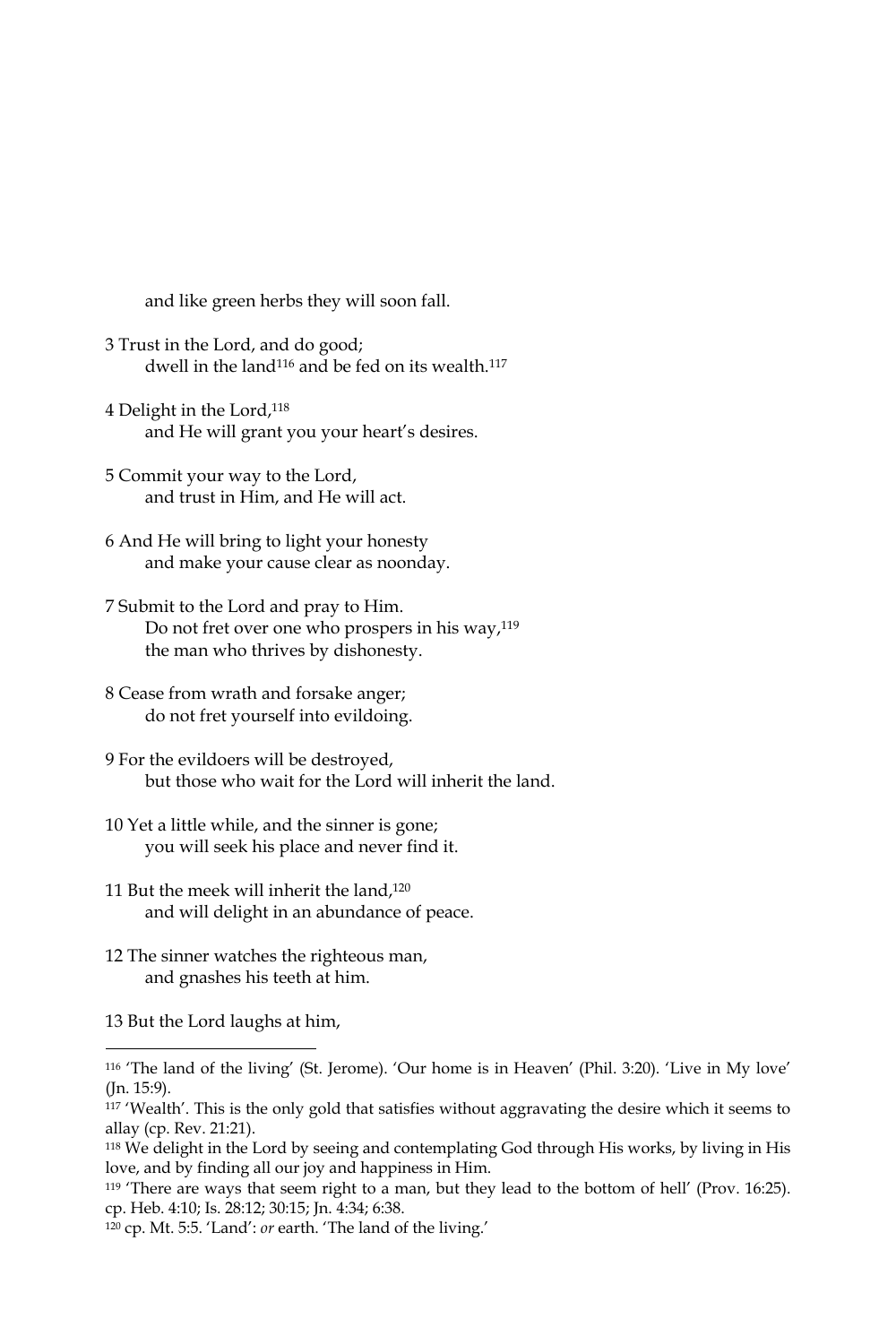for He sees that his day is coming.<sup>121</sup>

- 14 The sinners draw their sword and bend their bow, to bring down the poor and needy, and slaughter the honest-hearted.
- 15 Let their sword enter their own heart, and let their hows be broken.
- 16 Better is the little that the righteous man has than the great wealth of sinners.
- 17 For the arms of sinners will be broken, but the Lord upholds the righteous.
- 18 The Lord knows the ways of the blameless, and their inheritance will be eternal.
- 19 They are not embarrassed in bad times, and in days of dearth they have enough.
- 20 But sinners will perish, those enemies of the Lord: no sooner honoured and exalted than they die and vanish like smoke.
- 21 The sinner borrows and does not repay; but the just man shows compassion and gives.
- 22 Those who bless him will inherit the land, but those who curse him will be ruined.
- 23 The steps of a man are directed by the Lord, when he takes great delight in His way.
- 24 When he happens to fall, he will not fall headlong; for the Lord holds his hand.
- 25 I was young and now I am old, yet I have not seen a good man forsaken

<sup>&</sup>lt;sup>121</sup> coming: 'We need not despair of anyone; so long as there is life. If we remember what we have been, we shall not despair of those who are now what we once were' (St. Augustine).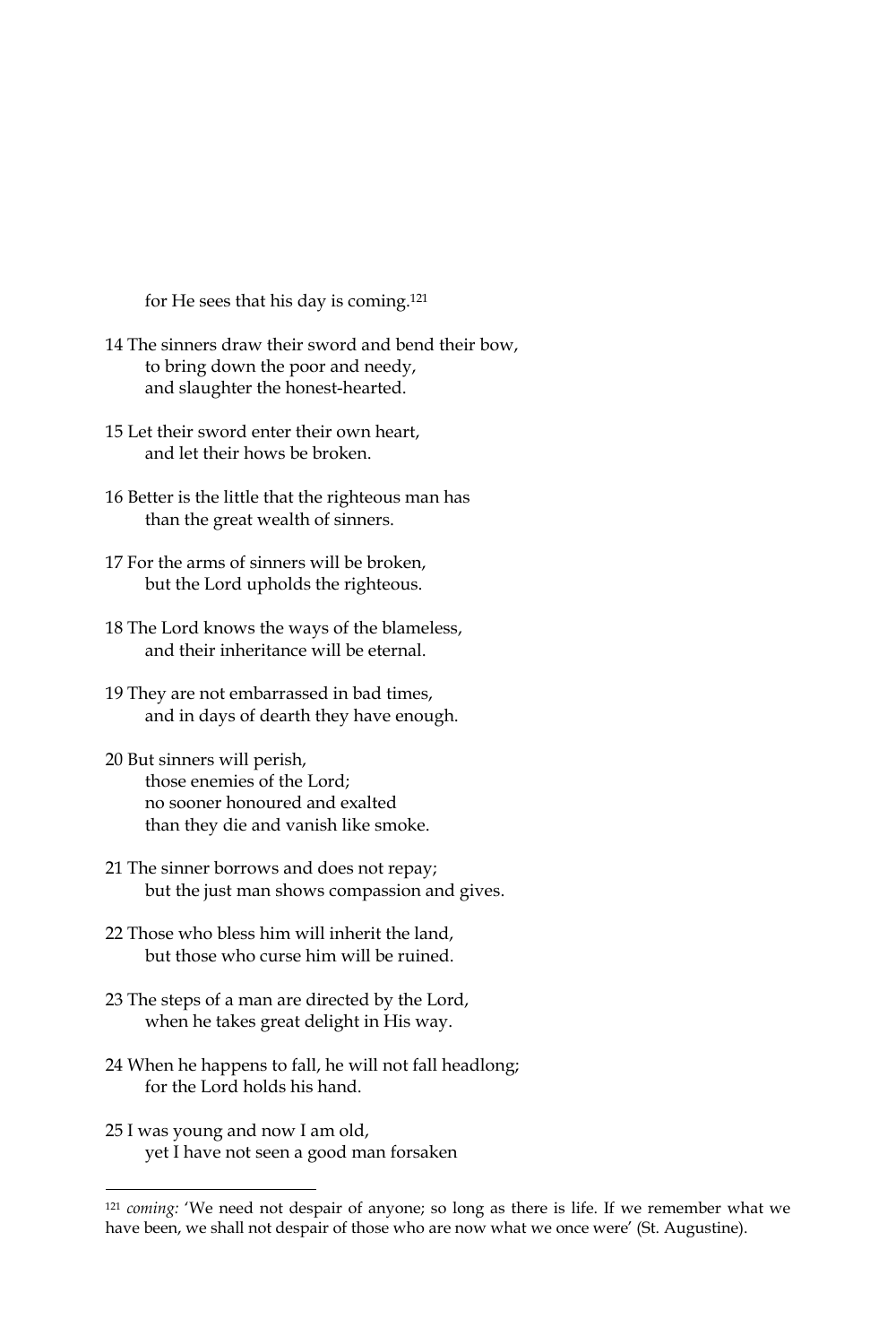or his children begging bread.

- 26 All day long the good are merciful and lend and their children are a blessing.
- 27 Shun evil and do good and live eternally.
- 28 For the Lord loves justice and will not forsake His saints; they will be kept for ever. But the lawless will be driven out, and the sons of the godless will be exterminated.
- 29 The righteous will inherit the land, and dwell in it for ever.
- 30 A just man's mouth reflects wisdom, and his tongue speaks justice.
- 31 The law of his God is in his heart, and his steps do not slip.
- 32 The sinner watches the righteous man and seeks occasion to kill him.
- 33 But the Lord will not leave him in his hands, nor condemn him when he is judged.
- 34 Wait for the Lord and keep His way, and He will exalt you to inherit the land. When sinners are destroyed, you will see it.
- 35 I have seen a godless man highly exalted and towering aloft like the cedars of Lebanon.
- 36 And I passed by, and lo! he was gone. I looked for him, and he was nowhere to be found.<sup>122</sup>
- 37 Watch innocence, and behold justice, for there is a future for the man of peace.<sup>123</sup>

<sup>&</sup>lt;sup>122</sup> 'Remove sin, and then whatever you see in man is of God' (St. Augustine)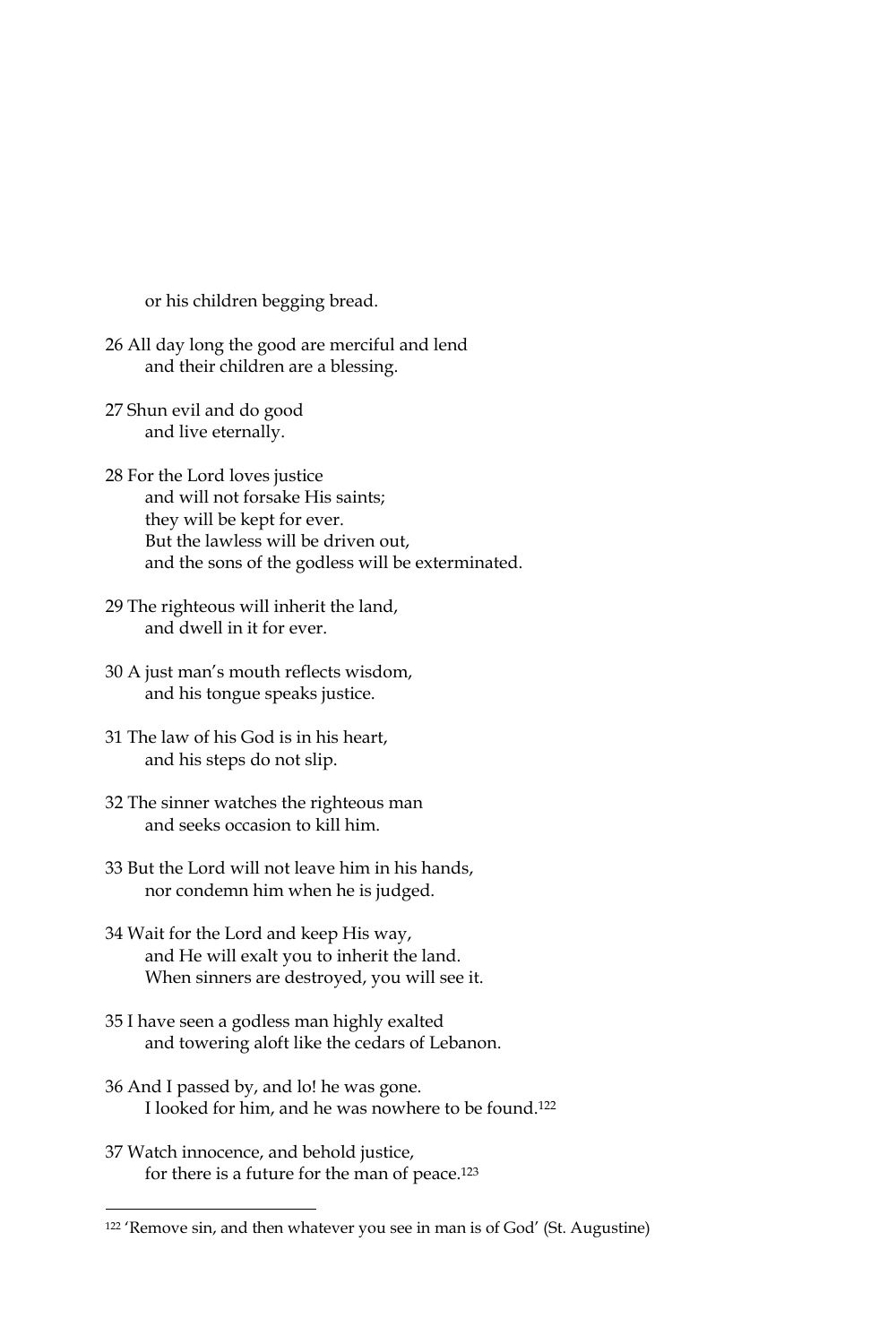38 But sinners will be exterminated together; the remnants of the godless will be destroyed.

39 The salvation of the righteous is from the Lord, and He is their protector in time of trouble.

40 The Lord will help them and deliver them; He will rescue them from sinners and save them, because they put their trust in Him.

 $Glory...$ 

# KATHISMA 6

# PSALM 37

# The Saviour's Passion The Suffering Saint and the Isolation of Sin

1 (A Psalm by David. For a Memorial. Concerning the Sabbath)

- 2 O Lord, rebuke me, but not in Thine anger; and chasten me, but not in Thy wrath.<sup>124</sup>
- 3 For Thy arrows stick fast in me, and Thou art pressing Thy hand upon me.
- 4 There is no healing in my flesh because of Thy wrath, there is no peace in my bones because of my sins.
- 5 For my sins have gone over my head; they weigh upon me like a heavy burden.
- 6 My wounds stink and fester through my foolishness.
- 7 I am miserable and utterly dejected; I go mourning all day long.

<sup>&</sup>lt;sup>123</sup> Compare Ps. 36:1, 37 with Proverbs 24: 19-20 (RSV) and Mt. 5:5-9.

<sup>&</sup>lt;sup>124</sup> cp. Heb. 12:5-13. Psalm 6:2 is identical with 37:2.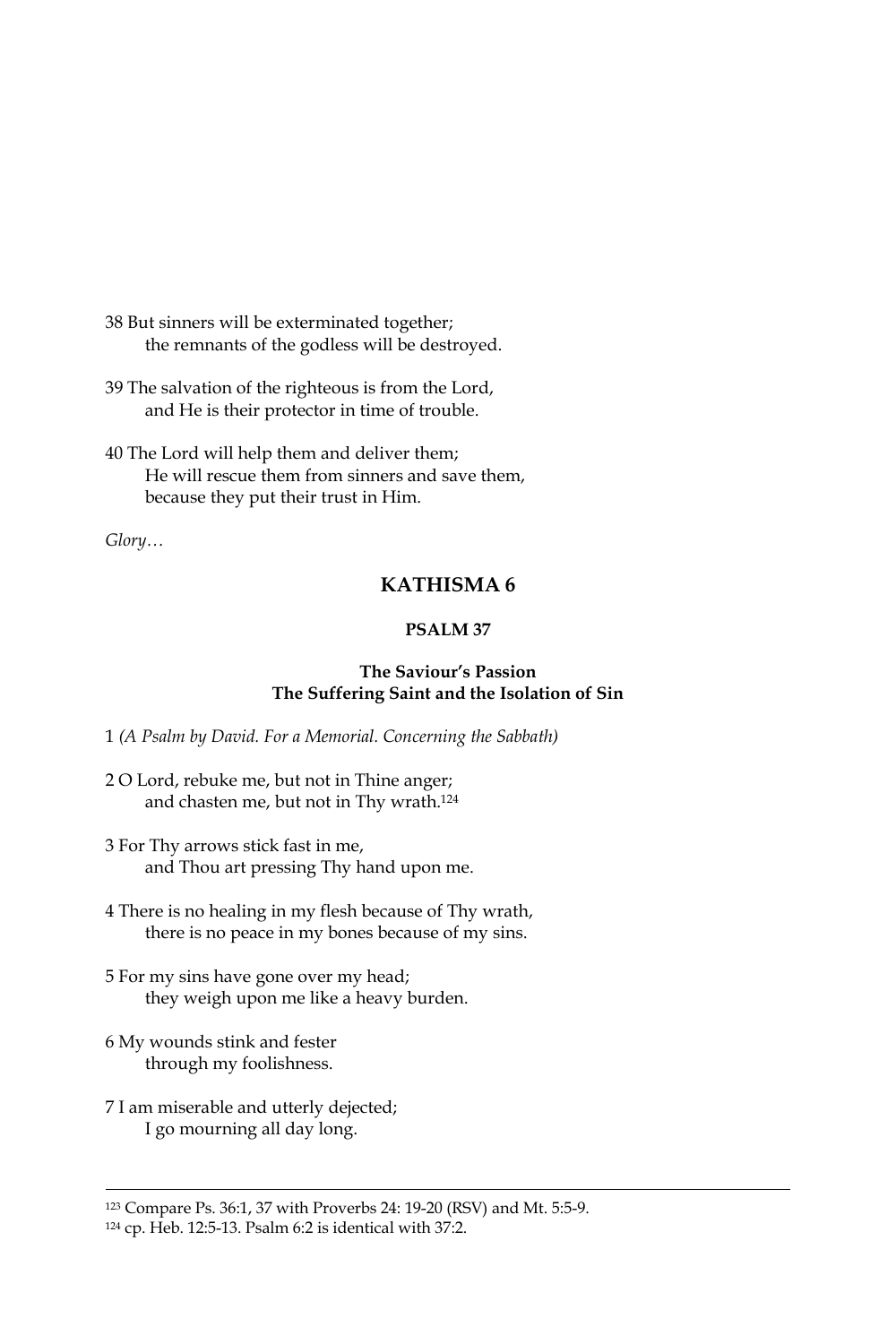- 8 For my soul is filled with mockings, and there is no healing in my flesh.
- 9 I am afflicted and humbled exceedingly; I roar from the anguish of my heart.
- 10 Lord, Thou knowest all my desire, and my groaning is not hidden from Thee.
- 11 My heart is troubled, my strength fails me; and the very light of my eyes is no longer with me.
- 12 My friends and my neighbours draw near and confront me; and my nearest stand afar off.
- 13 Those also who seek my life take to violence; and those who seek to do me evil discuss intrigues and imagine deceits all the day long.
- 14 But I am like a deaf man who cannot hear and like a dumb man who cannot open his mouth.
- 15 I have become like a man who hears nothing and in his mouth has no rebukes.
- 16 For in Thee, O Lord, I have put my trust; Thou wilt answer me, O Lord my God.
- 17 For I pray: 'Do not let my enemies rejoice over me and exult over me if my feet slip.'
- 18 For I am ready for scourges, and my pain is before me continually.
- 19 For I confess my lawlessness and I am concerned about my sin.
- 20 But my enemies live and have got possession of me, and those who hate me wrongfully have multiplied.
- 21 Those who repay me evil for good have slandered me, because I pursue goodness.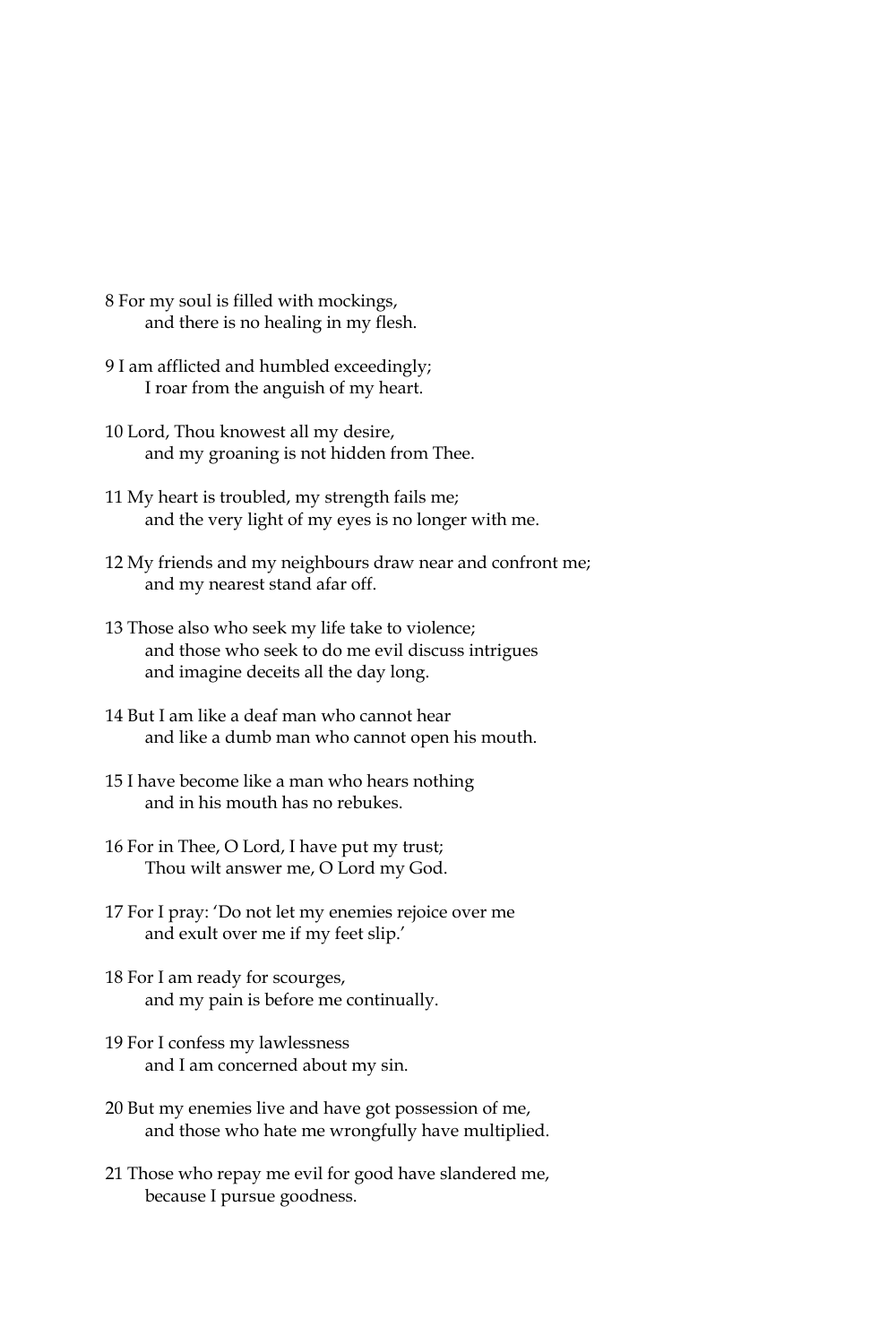22 Forsake me not, O Lord; O my God, be not far from me.

23 Come to my help, O Lord of my salvation.

### PSALM<sub>38</sub>

### **Pilgrims and Strangers, Nomads and Guests** The Lord is my Patience and my Courage

1 (For Jeduthun. A Song by David)

- 2 I said: 'I will watch my ways, lest I sin with my tongue. I must put a muzzle on my mouth so long as sinners are with me.'
- 3 I became dumb and was humble, and I stopped doing good, yet my pain only grew worse.
- 4 My heart burned within me, and as I reflected the fire blazed out. Then I prayed with my tongue:
- 5 'Lord, let me know my end and the number of my days, that I may know what I lack.<sup>125</sup>
- 6 Thou hast made my days a few spans, and my existence is nothing in Thy sight.' Truly all is vanity, every man alive. (Pause)
- 7 Surely man passes like a shadow, and disquiets himself in vain; he hoards wealth and does not know for whom he is gathering it.
- 8 And now, who is my patience?126

<sup>&</sup>lt;sup>125</sup> cp. Mt. 19:20. 'One thing you lack' (Mk. 10:21).

<sup>&</sup>lt;sup>126</sup> patience: endurance, perseverance, persistence (Lk. 21:19).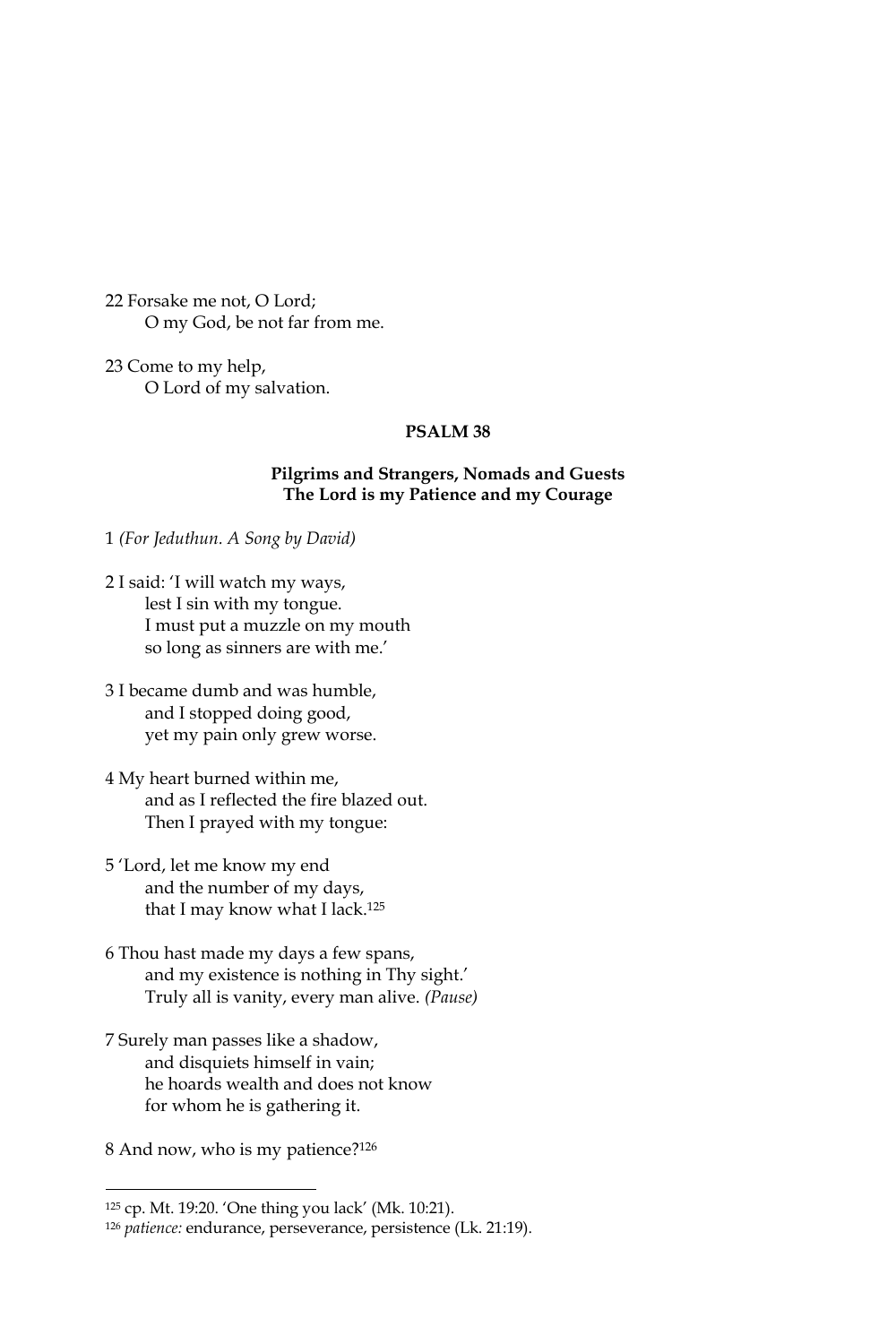Is it not the Lord? And my courage is from Thee.

- 9 Deliver me from all my sins; Thou hast made me the taunt of the fool.
- 10 I am dumb and tongue-tied, because Thou hast made me so.
- 11 Remove Thy scourges from me, for I faint at the vehemence of Thy hand.
- 12 With rebukes Thou correctest man for sin, and puttest his soul to the test till he is as weak as a spider. Yet every man disquiets himself in vain. (Pause)
- 13 Hear my prayer, O Lord, and give ear to my petition; be not silent at my tears. For I am a pilgrim and stranger with Thee as all my fathers were.
- 14 O spare me, that I may recover my strength, before I depart and exist no more.

## PSALM<sub>39</sub>

### A New Song: Praise to our God A Body Prepared for the Redeemer: I come to do Thy wll

- 1 (A Psalm by David)
- 2 I waited and waited for the Lord, and He attended to me and heard my prayer.
- 3 And He brought me up out of the pit of misery and from the miry clay, and He set my feet on a rock and directed my steps.
- 4 And He has put a new song in my mouth,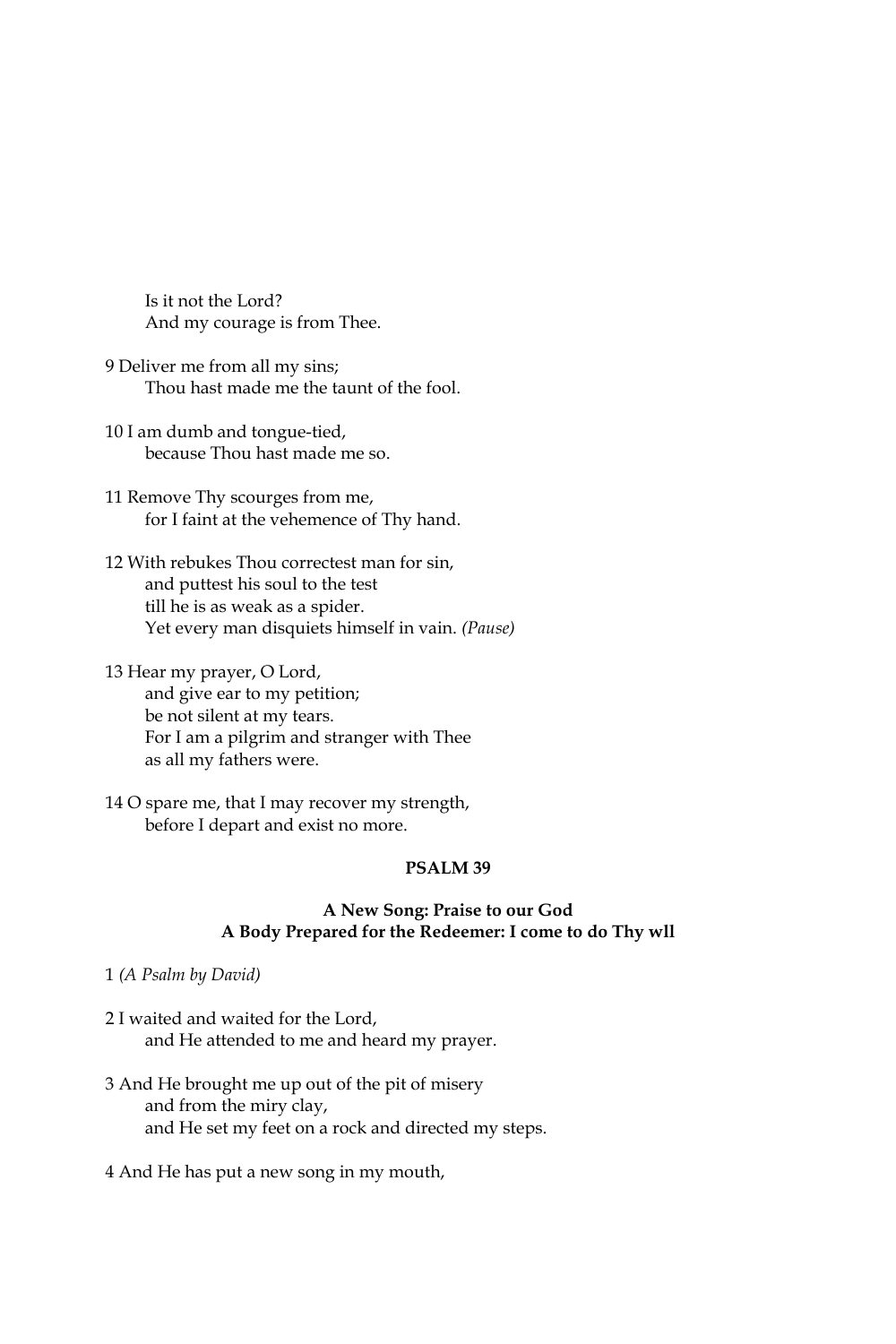praise to our God.<sup>127</sup> Many will see and fear, and will trust in the Lord.

- 5 Blessed is the man whose hope is the name of the Lord, and who pays no regard to vanities or mad delusions.
- 6 Many are Thy works, O Lord my God; and the wonders Thou hast done for us, and in Thy thoughts there is no one like Thee. If I recount or speak of them, they are more than I can tell.
- 7 Sacrifice and offering Thou hast not desired,<sup>128</sup> but a body Thou hast prepared for me. Burnt-offerings and sin-offerings Thou hast not required.
- 8 Then I said: Lo, I come (in the roll of the Book it is written of me)
- 9 to do Thy will, O my God!129 I am determined to do it; indeed Thy law is within my heart.
- 10 I have preached righteousness in the great congregation.<sup>130</sup> I will not restrain my lips; Thou knowest, O Lord.
- 11 I have not hidden Thy righteousness within my heart; I have declared Thy truth and Thy salvation.

<sup>&</sup>lt;sup>127</sup> 'Nothing so sustains and strengthens Christian souls as persevering and untiring praise of God' (St. Leo the Great).

<sup>&</sup>lt;sup>128</sup> cp. 1 Sam. 15:22. Love shown in obedience is the true sacrifice.

<sup>129</sup> Heb. 10:3-10; Lk. 4:16-21; Lk. 24:44; Jn. 4:34; Rom. 7:22. 'The Jews still keep their Scriptures in scrolls' (St. Theodoret).

<sup>&</sup>lt;sup>130</sup> The great universal Church (cp. St. Athanasius).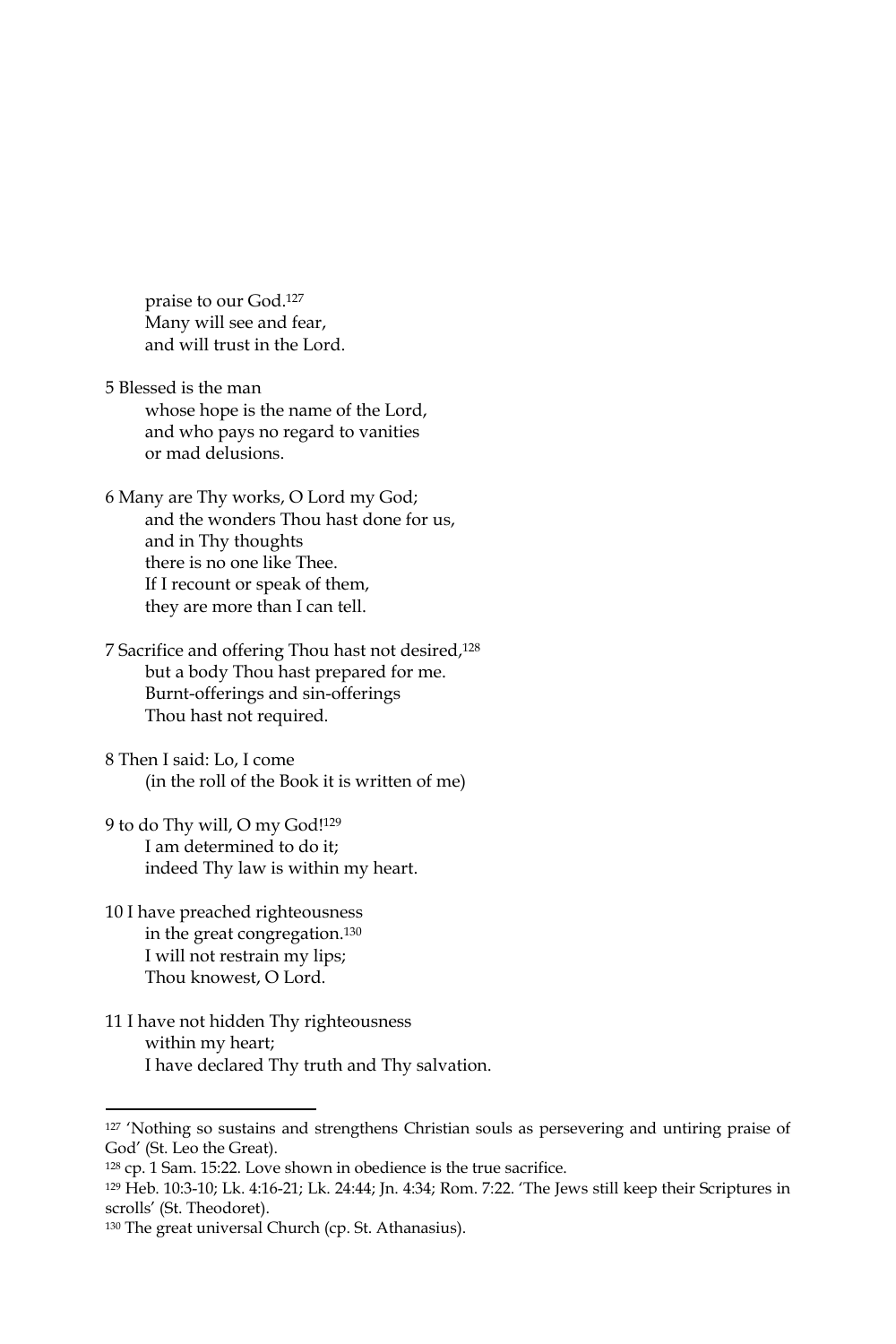I have not hidden Thy mercy and Thy truth from a large assembly.

- 12 Withhold not then, O Lord, Thy compassion from me; let Thy mercy and Thy truth continually uphold me.
- 13 For countless evils surround me: my sins have caught me so I cannot look up. They are more than the hairs of my head, and my heart fails me.
- 14 Be pleased, O Lord, to deliver me: O Lord, draw near and help me.
- 15 Let those who seek to destroy my soul be ashamed and confounded together; let those who wish me evil be turned back and put to shame.
- 16 Let those who say to me, 'Fine, fine!' suddenly earn their shame.
- 17 Let all who seek Thee rejoice and be glad in Thee, O Lord; and let those who love Thy salvation say continually, 'The Lord be magnified.'

18 But I am poor and needy; the Lord will care for me. Thou art my helper and my protector; O my God, make no delay.

 $Glory...$ 

# PSALM<sub>40</sub>

## The Blessing of Compassion: Prayer for Healing Christ's Betrayal Foreshadowed

1 (A Psalm by David)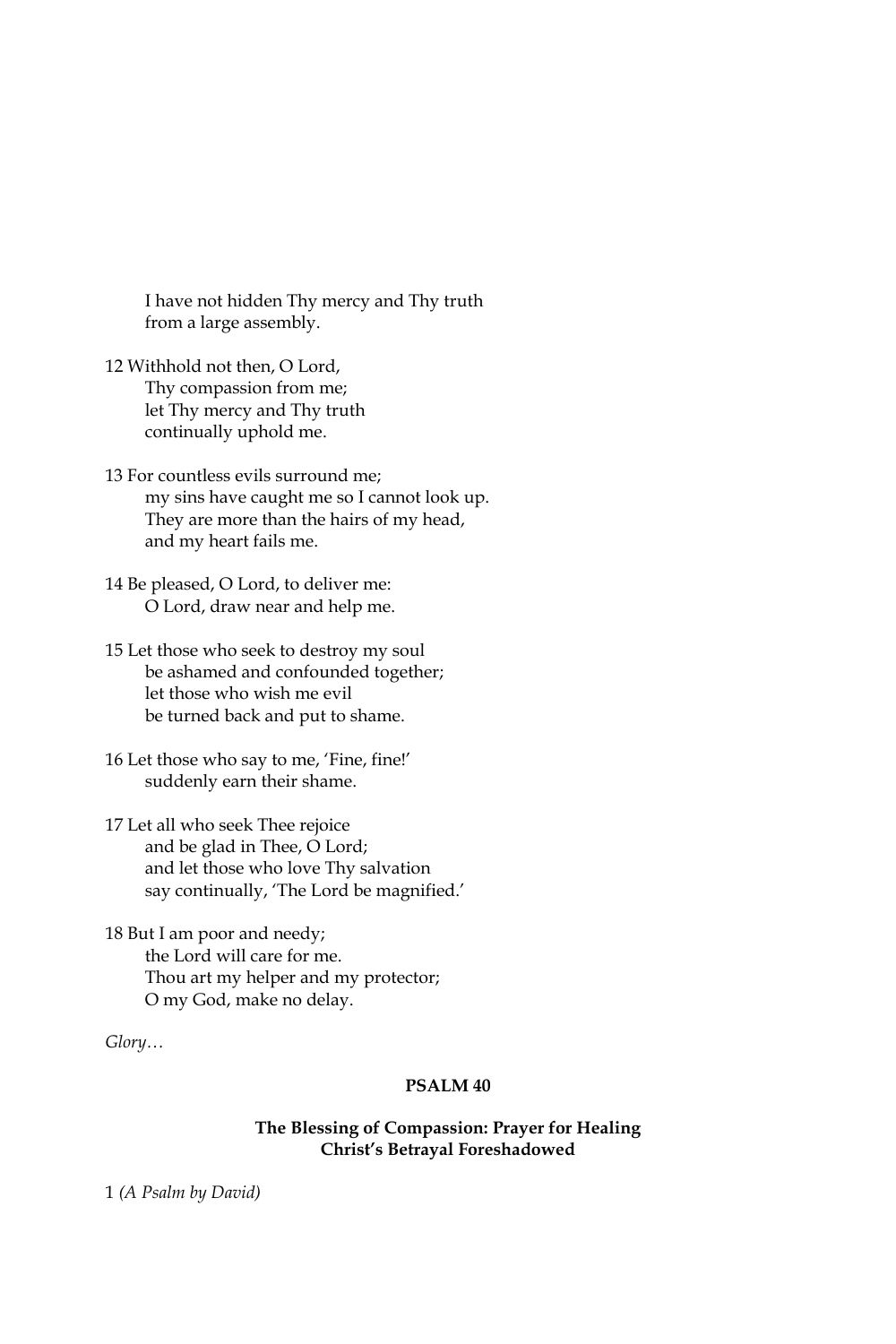- 2 Blessed is he who considers the poor and needy; the Lord will deliver him in time of trouble.
- 3 The Lord will guard him and give him life, and will bless him in the land, and will not give him up into the hands of his enemies.
- 4 The Lord will help him on his bed of pain; Thou wilt turn all his bed to health in his sickness.
- 5 I said: 'Lord, be merciful to me; heal my soul, for I have sinned against Thee.'
- 6 My enemies vent their malice against me: 'When will he die and his name perish?'
- 7 And if one comes to see me, he talks nonsense; his heart gathers iniquity to itself. He goes out, and speaks of it.<sup>131</sup>
- 8 All my enemies whisper against me; they devise evils against me.
- 9 They spread a false report against me. Will not the sleeper surely rise again?<sup>132</sup>
- 10 Why, even my intimate friend in whom I trusted, who shared my bread, has lifted up his heel against me.<sup>133</sup>
- 11 But Thou, O Lord, have mercy on me<sup>134</sup> and raise me up, and I will repay them.
- 12 By this I know that Thou delightest in me, that my enemy does not triumph over me.

<sup>&</sup>lt;sup>131</sup> John 13:30.

<sup>132 &#</sup>x27;Do you think to conquer Life by death? Death is merely sleep, and I will rise again' (St Athanasius).

<sup>133</sup> John 13:18. Just as Ahitophel turned against David and then hanged himself, so Judas turned against Jesus (2 Sam. 17:1,2,23).

<sup>134</sup> With the Gospel of forgiveness (1 Sam. 24:17-20; Lk. 23:34).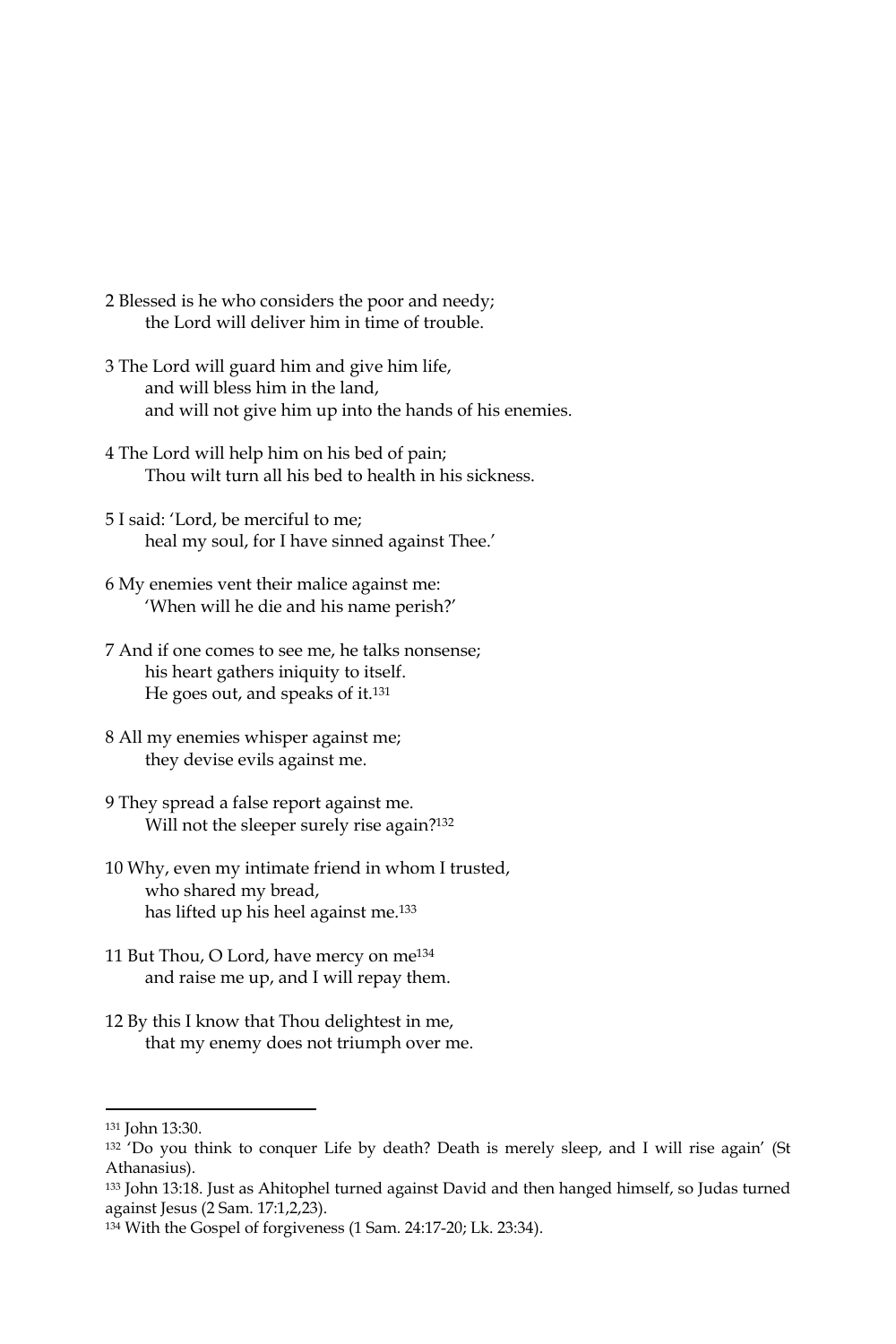13 And because of my innocence Thou hast helped me and secured me in Thy presence for ever.

14 Blessed is the Lord God of Israel from age to age. Amen, Amen.

# PSALM<sub>41</sub>

### The Ultimate Sorrow: Loss of God I Thirst: Deep calls to Deep

1 (For contemplation. For the sons of Korah)

- 2 As yearns the deer over springs of water,<sup>135</sup> so yearns my soul for Thee, O God.
- 3 My soul thirsts for God, for the strong living God. When shall I come and behold the face of God?
- 4 My tears are my bread day and night, while they say to me daily: 'Where is your God?'

5 These things I remember, and pour out my soul within me. I will pass into a place of wondrous protection to the house of God with shouts of joy and thanksgiving and festive singing.

- 6 Why are you downcast, O my soul? And why are you disquieting me? Trust in God, for I will praise and thank Him; He is the salvation of my person and my God.
- 7 My soul is troubled within me. Therefore I will remember Thee from the land of Jordan and the Hermons, from the small mountain.

<sup>135</sup> In Palestine which is rainless for 9 months of the year, springs, wells and aqueducts are kept covered. Deer come and stand over the water, braying and languishing for the hidden treasure below. With this psalm in His heart Christ said, 'I thirst' (Jn. 19:28).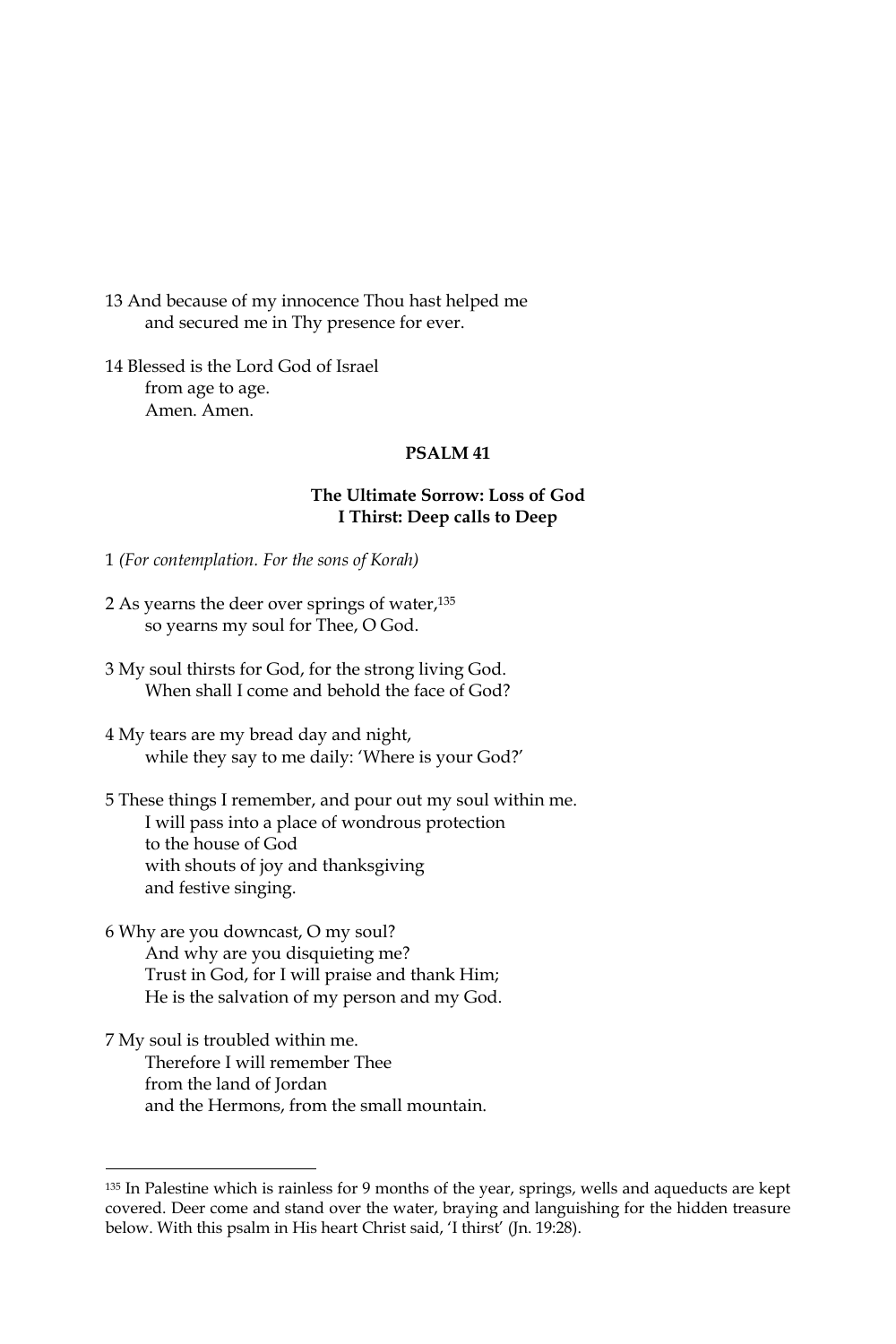- 8 Deep calls to deep at the roar of Thy cataracts; all Thy waves and Thy billows sweep over me.
- 9 The Lord will show His mercy in the daytime, and in the night His song is with me, a prayer to the God of my life.
- 10 I will say to God: 'Thou art my protector. Why hast Thou forgotten me? And why must I go mourning with my enemy oppressing me?'
- 11 As if crushing my bones my enemies taunt me and say to me daily: 'Where is your God?'
- 12 Why are you downcast, O my soul? And why are you disquieting me? Trust in God, for I will praise and thank Him; He is the salvation of my person and my God.

# PSALM<sub>42</sub>

### Light and Truth from God's Holy Mountain The Way to God is the Way of the Altar

(A Psalm by David)

1 Judge me, O God, and defend my cause from an unholy nation: deliver me from the wicked and treacherous man.

- 2 For thou, O God, art my strength. Why hast Thou rejected me? And why must I go mourning with my enemy oppressing me?
- 3 O send out Thy light and Thy truth that they may lead me and bring me to Thy holy mountain and to Thy dwelling.

4 And I will go to the altar of God,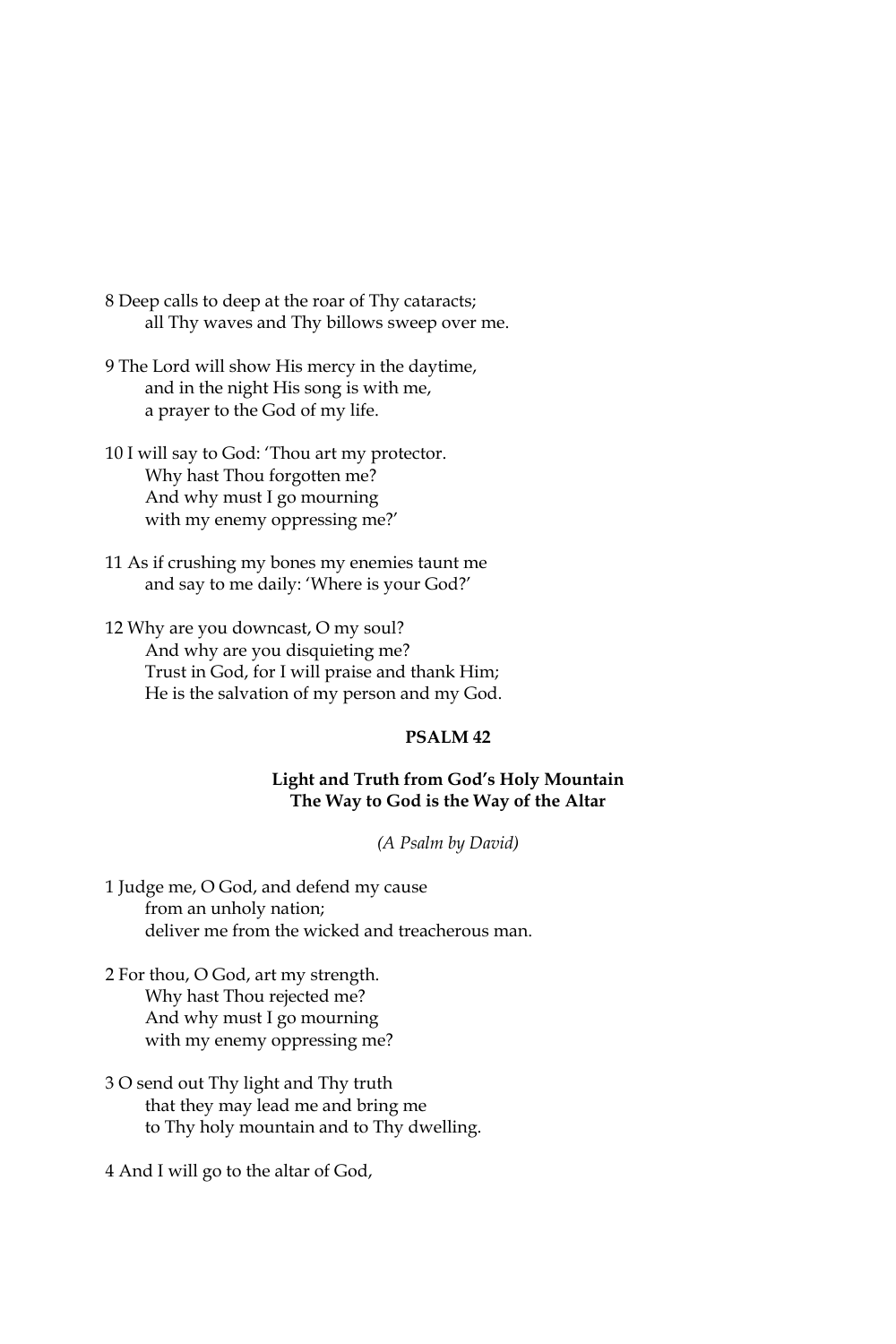to God, the joy of my youth.<sup>136</sup> I will praise and thank Thee on the harp, O God, my God.

5 Why are you downcast, O my soul? And why are you disquieting me?

6 Trust in God, for I will praise and thank Him; He is the salvation of my person and my God.

 $Glory...$ 

# **PSALM 43**

# Saved for Love, Service and Suffering In God We Glory and are Killed All Day Long

1 (For the sons of Korah. A Psalm for Contemplation)

- 2 O God, we have heard with our ears and our fathers have told us the work Thou didst in their days, in the days of long ago.
- 3 Thy hand destroyed the nations, and Thou didst plant our fathers.<sup>137</sup> Thou didst affiict peoples and evict them.
- 4 For it was not by their sword that they took possession of the land, and it was not their arm that saved them; but it was Thy right hand and Thy arm and the light of Thy face and presence, because of Thy love for them.
- 5 Thou Thyself art my King and my God, Who dost command the salvation of Jacob.

6 Through Thee we rout our enemies,

<sup>&</sup>lt;sup>136</sup> The way to God is the way of the altar of the cross (Heb. 4:16; 13:10). God is the joy of the new man born crucified. Joy renews life. (St Athanasius)

<sup>&</sup>lt;sup>137</sup> cp. 2 Macc. 1:29, 'Plant Thy people in Thy sanctuary, as Moses said' (Dt. 30:5; Ex. 15:17).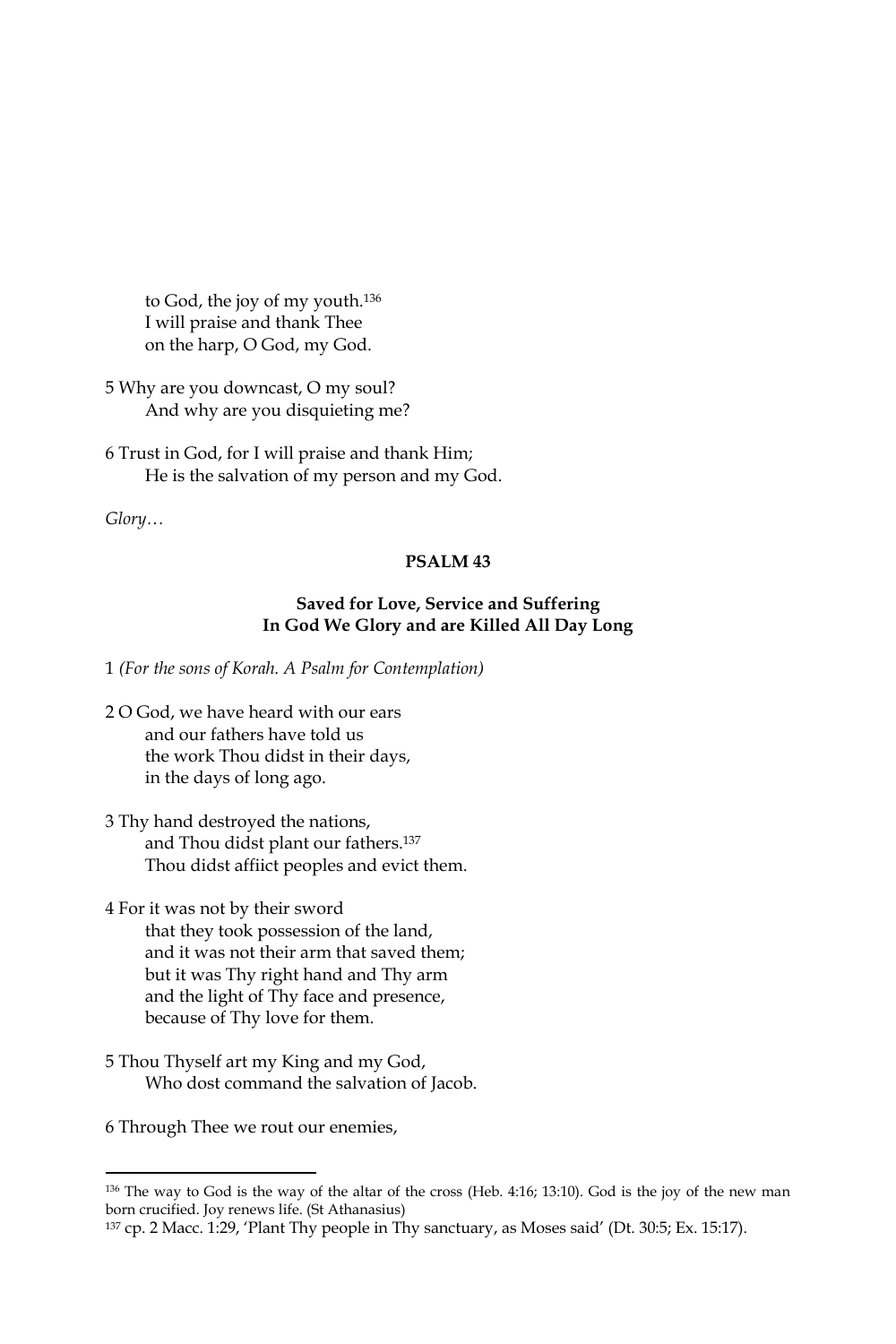and in thy name we scorn our assailants.

- 7 For I will not trust in my bow, and it is not my sword that will save me.
- 8 But it is Thou Who savest us from our oppressors, and puttest to shame those who hate us.
- 9 In God we glory all day long, and we give praise and thanks to Thy name for ever. (Pause)
- 10 Yet now Thou hast rejected us and put us to shame. by not going out with our armies, O God.
- 11 Thou hast put us to flight before our enemies, and those who hate us plunder us as they please.
- 12 Thou hast given us up like sheep to be eaten and hast scattered us among the nations.
- 13 Thou hast sold Thy people for nothing, and there is no gathering at Thy festivals.
- 14 Thou hast made us the taunt of our neighbors, a scorn and derision to those around us.
- 15 Thou hast made us a byword among the nations, a shaking of the head among the peoples.
- 16 All day long my disgrace is before me, and my face is covered with shame,
- 17 at the voice of the taunter and blasphemer, at the sight of the enemy and avenger.
- 18 All this has come upon us, yet we had not forgotten Thee or broken Thy covenant.
- 19 We have not withdrawn our hearts from Thee. yet Thou hast turned our steps from Thy way.
- 20 For Thou hast humbled us in a place of affliction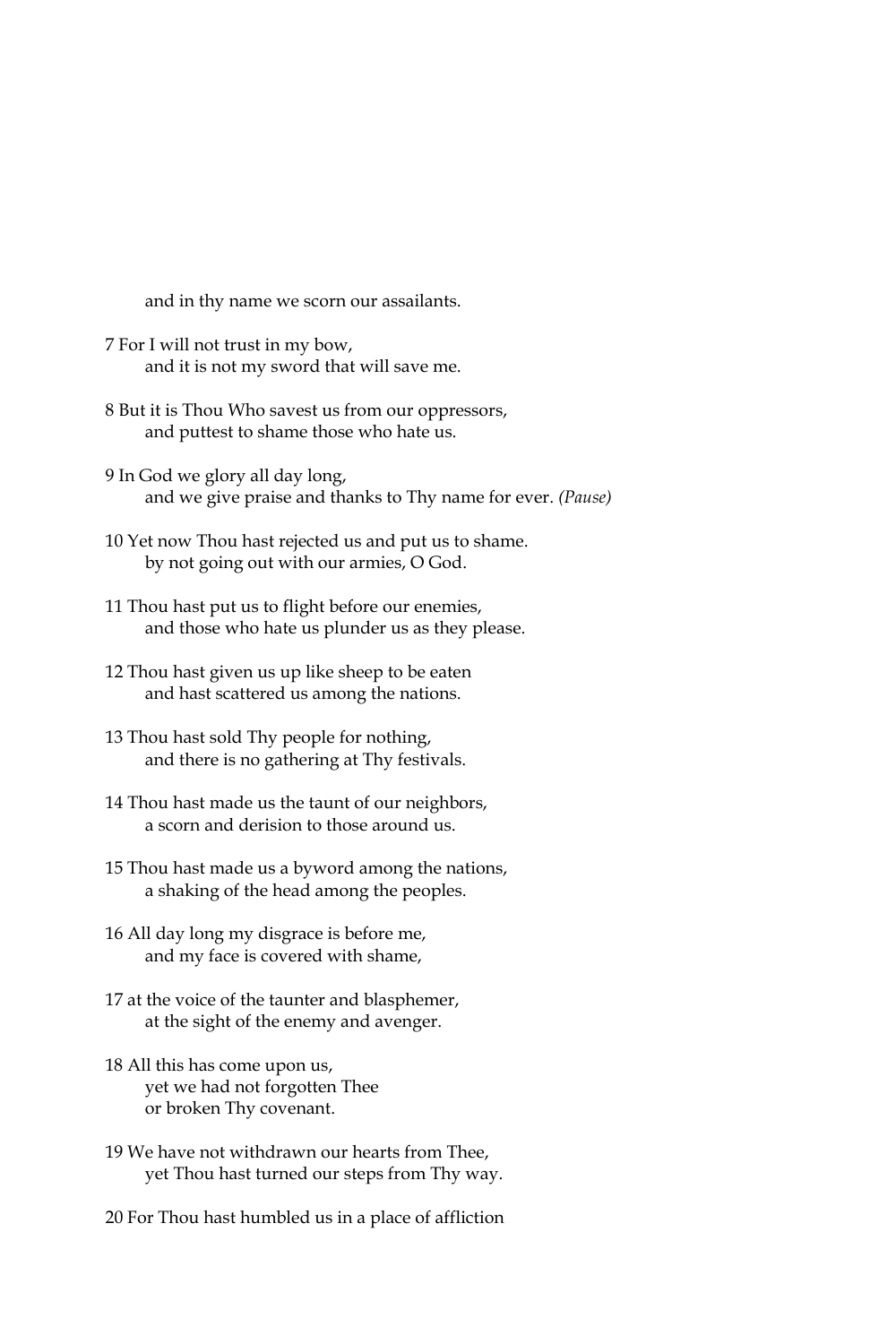and covered us with the shadow of death.

- 21 If we have forgotten the name of our God,<sup>138</sup> or stretched out our hands to a strange god,
- 22 will not God require us to answer for it? For He knows the secrets of the heart
- 23 Yet for Thy sake we are being killed all day long,<sup>139</sup> we are counted as sheep for slaughter.
- 24 Awake, why sleepest Thou, O Lord? Arise, reject us not for ever.
- 25 Why turn Thy face away and forget our need and our affliction?
- 26 For our soul is humbled to the dust; our belly hugs the earth.
- 27 Arise, O Lord, help us and redeem us for Thy name's sake.

#### PSALM<sub>44</sub>

# The Messiah King in His Beauty and Universal Rule **Wedding Song of the Warrior King**

1 (For those who are to be changed. For the sons of Korab. For contemplation. A song of the Beloved)

2 My heart is bubbling over with a good word;<sup>140</sup> I address my works to the King. My tongue is the pen of a ready writer.

<sup>&</sup>lt;sup>138</sup> Yahweh = He Who is. The name implies the nature which demands the love of the whole man, to the exclusion of all other objects of adoration (Acts 4:12; Ex. 3:13-15).

<sup>139</sup> Rom. 8:36 'It is possible to die many times in a day. For he who is always ready to die keeps receiving his full reward' (St. Chrysostom).

<sup>&</sup>lt;sup>140</sup> 'Refers to the intellectual faculty of the soul, because of all the ideas that are constantly bubbling and welling up. He who fixes his gaze on the infinite beauty of God is constantly discovering something new. And as God continues to reveal Himself, man continues to wonder.' (St. Gregory of Nyssa).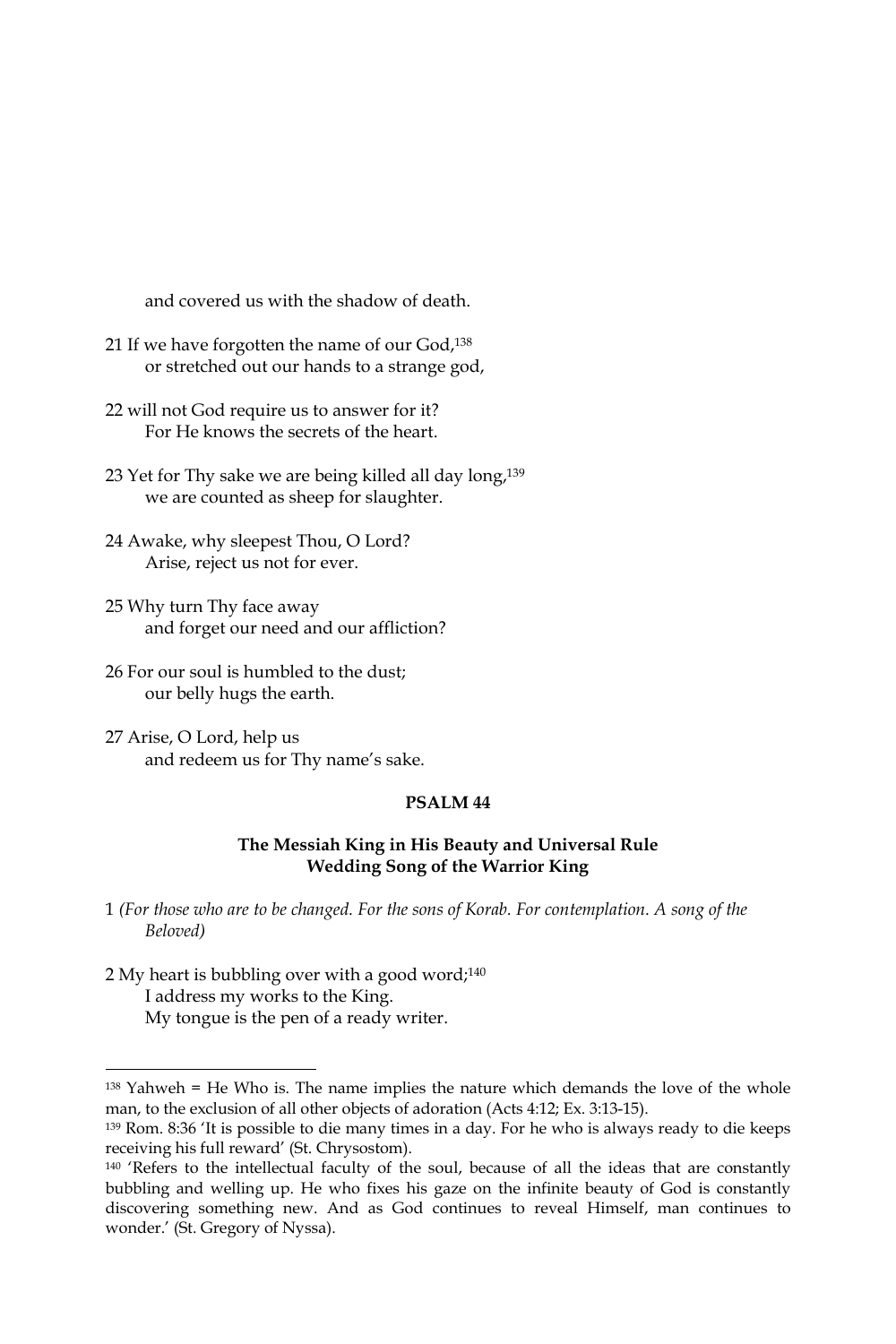- 3 Thou art lovely with a beauty beyond the sons of men; grace pours from Thy lips; therefore God has blessed Thee for ever.
- 4 Gird Thy sword on Thy thigh, O Mighty Warrior,<sup>141</sup> in thy splendor and beauty.
- 5 Draw Thy bow and prosper and reign in the cause of truth and meekness and justice; and Thy right hand will guide Thee wonderfully.
- 6 Thy arrows are sharp, O Mighty Warrior, in the heart of the King's enemies;<sup>142</sup> peoples will fall under Thee.
- 7 Thy throne, O God, is for ever and ever; the sceptre of Thy Kingdom is a rod of justice.
- 8 Thou hast loved right and hated wrong. Therefore God. Thy God, has anointed Thee with the oil of gladness beyond Thy fellows.<sup>143</sup>
- 9 Thy garments are fragrant with myrrh, aloes and cassia, from the ivory palaces which gladden Thee.
- 10 Kings' daughters are among Thy ladies of honor. On Thy right hand stands the queen arrayed in gold inwrought with many colors.
- 11 Listen, my daughter, and see, and incline your ear; and forget your people and your father's house.
- 12 Then the King will desire your beauty, for He is your Lord and you shall worship Him.
- 13 And the daughter of Tyre will worship Thee with gifts; the richest of the people will entreat Thy favor.<sup>144</sup>

<sup>141</sup> cp. Rev. 19:11-16.

<sup>&</sup>lt;sup>142</sup> The arrows of divine love wound the hearts of God's enemies and turn them into lovers.

<sup>&</sup>lt;sup>143</sup> Heb. 1:8;9. 'The coming of Messiah is mentioned first and foremost in Psalm 44' (St. Athanasius the Great).

<sup>144</sup> Favor: Lit. Face. A Hebraism. cp. Psalm 118:58.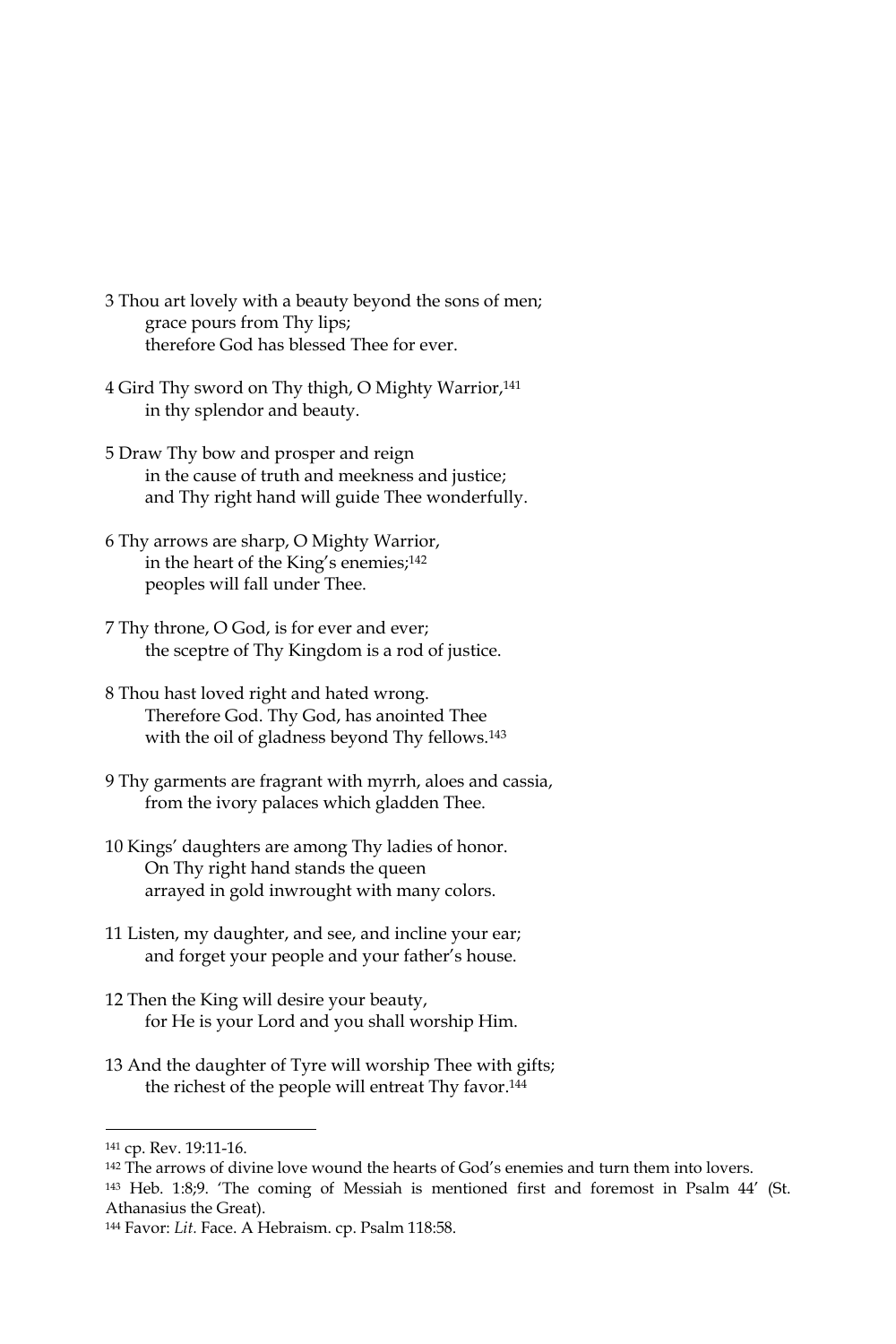- 14 All the glory of the King's daughter is within, though she is arrayed in tasselled gold inwrought with many colors.
- 15 The virgins in her train will be brought to the King; those near her will be brought to Thee.
- 16 They will be brought with joy and gladness; they will be led into the King's temple.
- 17 Instead of Thy fathers, sons are born to Thee; Thou shalt make them rulers over all the earth.
- 18 I will remember Thy name throughout all generations; therefore people will praise and thank Thee for ever and ever.

#### PSALM<sub>45</sub>

#### God is with Us: Lifted Up on the Cross The Warrior King is Abolishing War

- 1 (For the sons of Korah. A Psalm concerning hidden things)
- 2 Our God is our refuge and strength, our helper in the troubles that grievously befall us.
- 3 So we will not fear though the earth should rock and mountains be hurled into the heart of the sea,
- 4 though its waters roar and foam, though the mountains are convulsed by His power. (Pause)
- 5 The streams of the river gladden the city of God;<sup>145</sup> the Most High has sanctified His dwelling-place.
- 6 God is within her, and she cannot be shaken; God will help her at break of dawn.<sup>146</sup>
- 7 Nations are in turmoil, kingdoms totter; He lifts His voice, the earth reels.

<sup>145</sup> Rev. 22:1.

<sup>&</sup>lt;sup>146</sup> Security of citizens of the Holy City. Break of Dawn is Christ's death. (cp. Is. 30:26).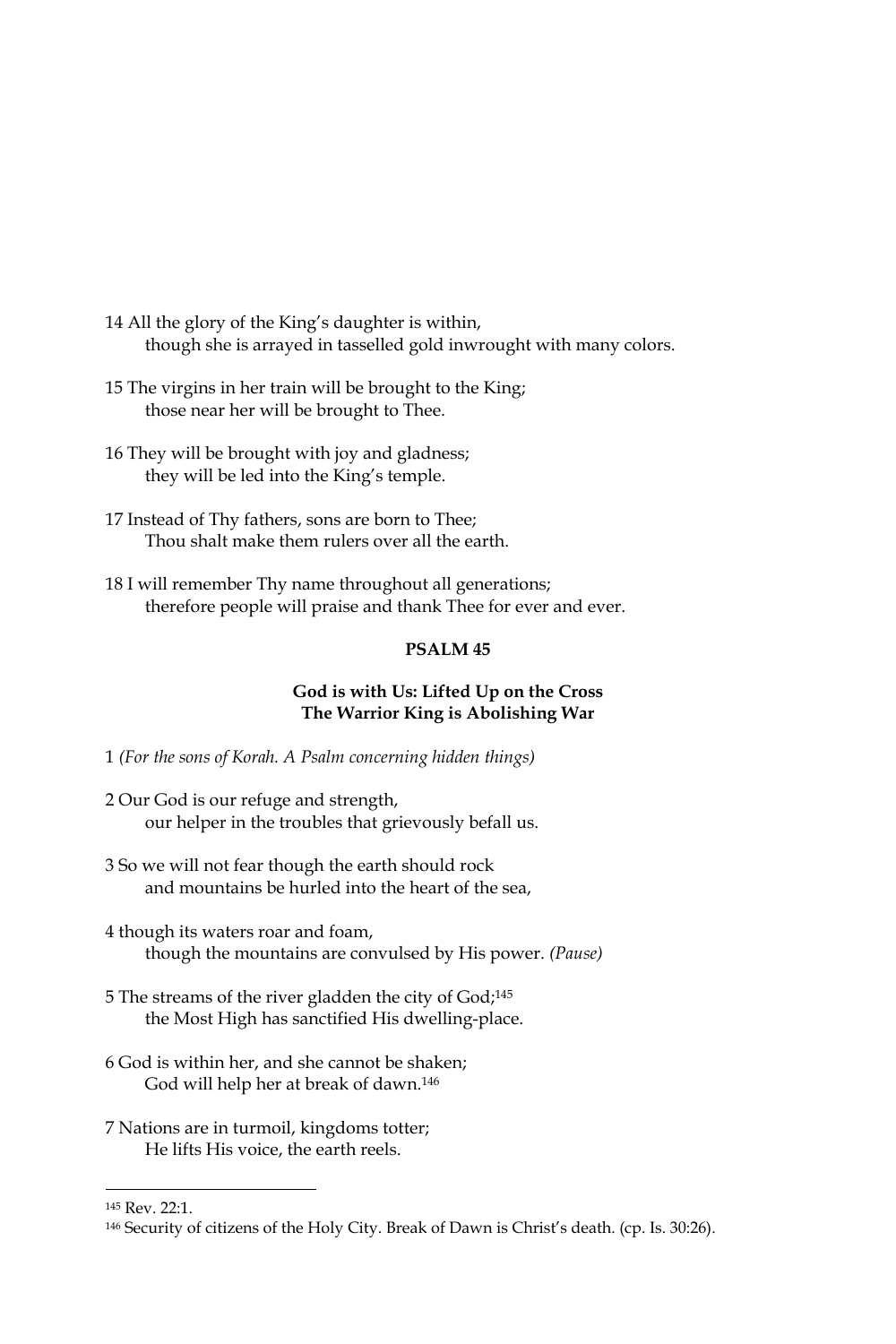8 The Lord of Hosts is with us; the God of Jacob is our protector. (Pause)

- 9 Come and see the works of God, the wonders He has done on earth.
- 10 He is abolishing wars all over the earth; He breaks the bow and snaps the spear, and burns up all the shields with fire.<sup>147</sup>
- 11 Be still and know that I am God; I will be exalted among the nations, I will be lifted up on the earth.<sup>148</sup>
- 12 The Lord of Hosts is with us; the God of Jacob is our protector.

 $Glory...$ 

# **KATHISMA7**

## PSALM<sub>46</sub>

# The Great King of the Earth: His Triumphant Ascension A Call to All Nations to clap for Joy: Love Reigns

1 (A Psalm for the sons of Korah)

- 2 All you nations, clap your hands;<sup>149</sup> shout to God with cries of joy.
- 3 For the Lord Most High is terrible;<sup>150</sup> He is the great King over all the earth.
- 4 He subdues peoples under us, and nations under our feet.

<sup>149</sup> 'The calling of the Gentiles is to be understood, as in 71:9' (St. Athanasius).

<sup>147</sup> cp. 75:4; Is. 2:4; 11:9; 65:25; Hos. 2:18; Zac. 9:10.

<sup>148</sup> Cp. Jn. 3:14; 8:28; 12:32. 'I will be lifted up on the cross' (St. Basil the Great). Scholasate = 'Be still, all ears and attention.'

<sup>150</sup> Cp. Heb. 12:28,29; Deut. 4:24; 9:3; 10:17-21; Neh. 1:5; Zeph. 2:11.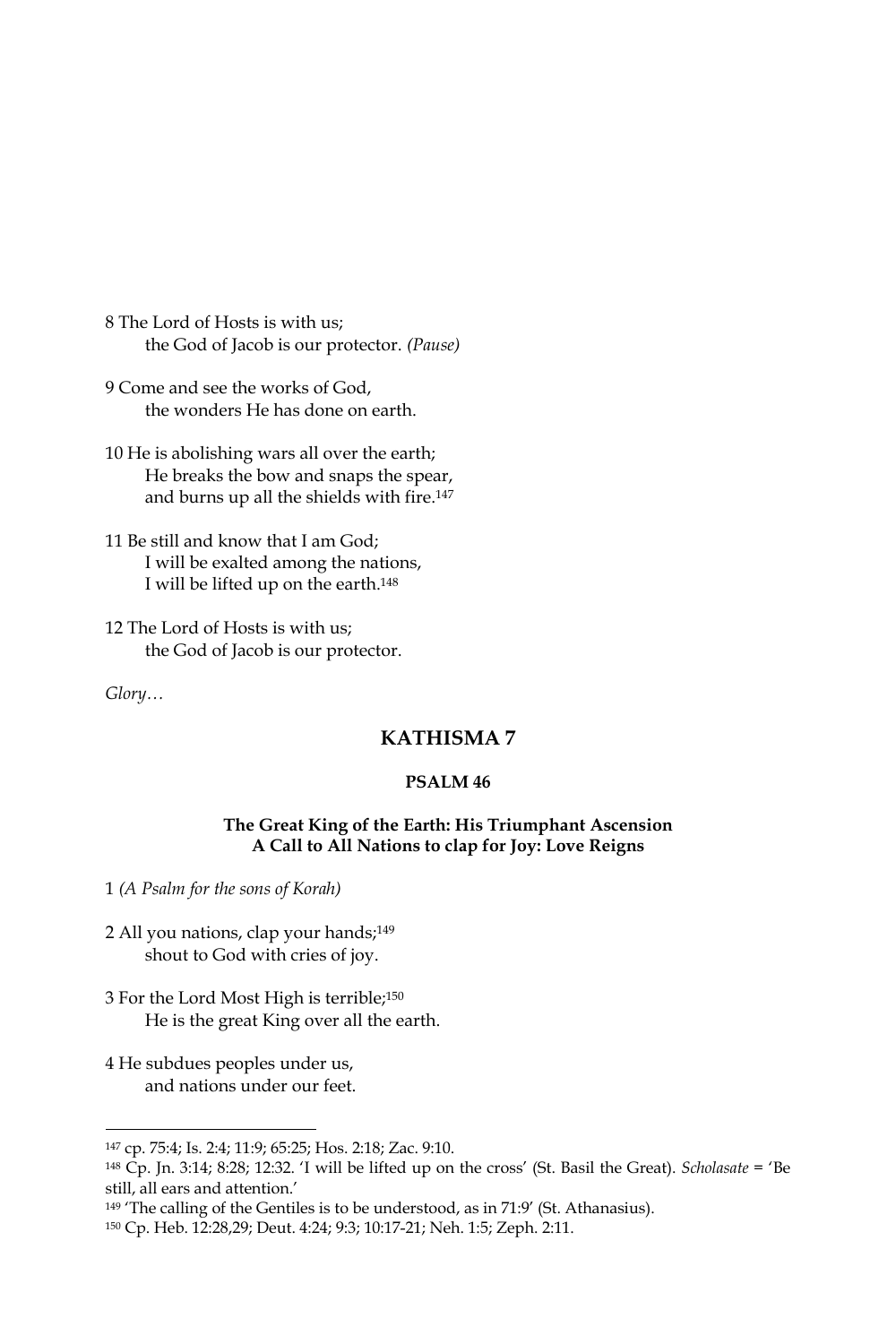- 5 He has chosen for us an inheritance for Him,<sup>151</sup> the beauty of Jacob whom He loves. (Pause)
- 6 God has gone up with a shout, the Lord with the sound of a horn.
- 7 Sing praises, sing praises to our God; Sing praises, sing praises to our King.
- 8 For God is King of all the earth; sing praises with understanding.
- 9 God is reigning over the nations; God is seated on His holy throne.
- 10 Rulers of peoples gather together with the people of the God of Abraham, for God's strong men of the earth are highly exalted.<sup>152</sup>

### PSALM<sub>47</sub>

#### The Glory of Mount Zion, God's Eternal City The Invincibility of the Church

1 (Psa!m of a Song for the Songs of Korah. For the second Sabbath)

- 2 Great is the Lord and greatly to be praised in the city of our God, on His holy mountain,
- 3 beautifully situated, the joy of all the earth. Mount Zion, the northern slopes is the city of the great King.<sup>153</sup>
- 4 God is known within her citadels when He defends her.

<sup>151</sup> Cp. Ex. 15:17; Is. 58:14: I Pet. 1:4.

<sup>&</sup>lt;sup>152</sup> 'Who are God's strong men? They are the Apostles and all the faithful. They are strong because they faced the whole world, they overcame all, and nothing could defeat them' (St. Chrysostom).

<sup>&</sup>lt;sup>153</sup> 'Jerusalem is the city of the great King' (Mt. 5:35). cp. Lam. 2:15.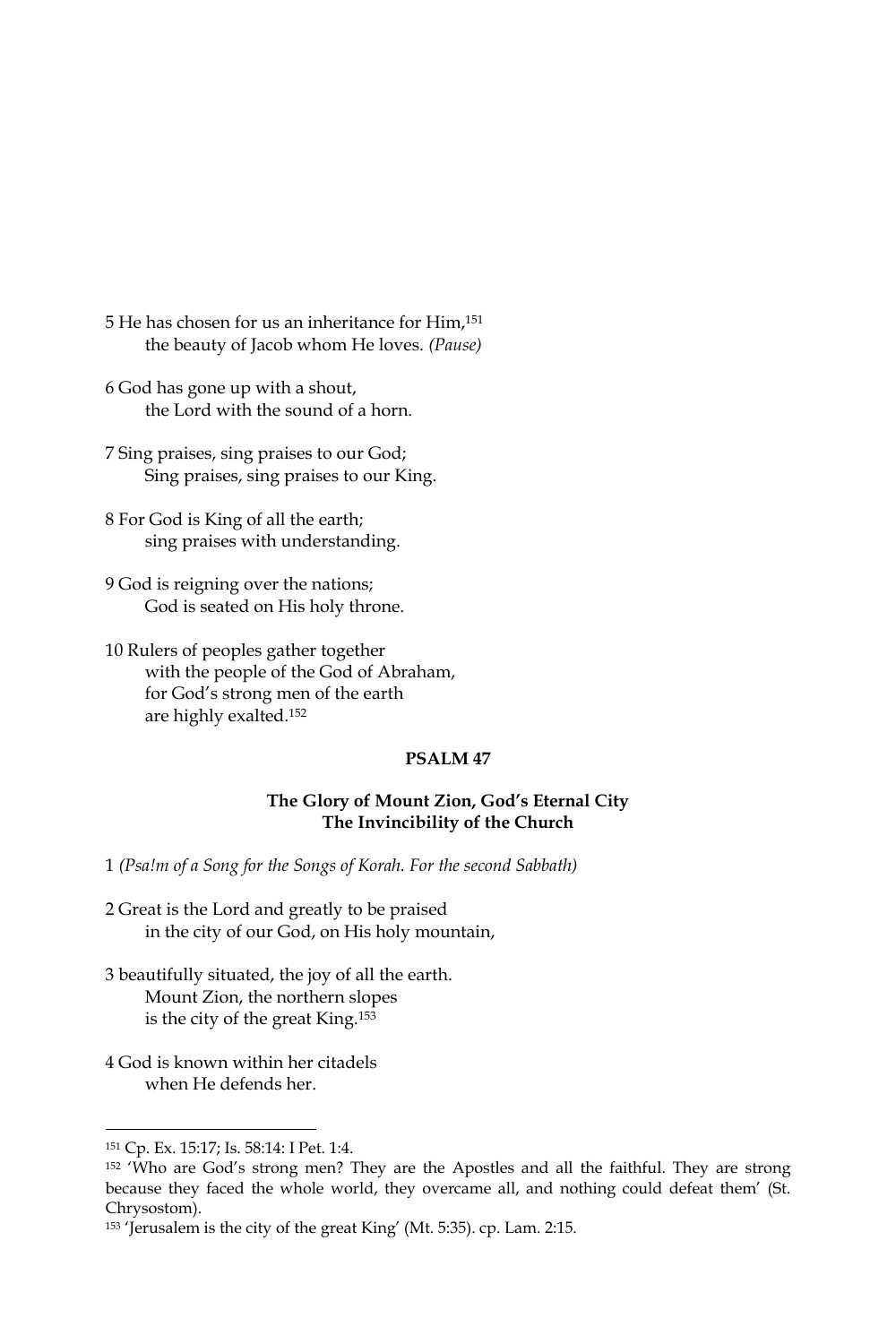- 5 For lo, the kings of the earth joined forces and advanced together.
- 6 On seeing her they were lost in wonder; they were alarmed, they were shaken.
- 7 Trembling seized them there, like the pangs of a woman in childbirth,
- 8 when with a violent wind Thou didst wreck the ships of Tarshish.<sup>154</sup>
- 9 As we have heard, so we have seen<sup>155</sup> in the city of the Lord of Hosts, in the city of our God; God has founded her for ever. (Pause)
- 10 We have received Thy mercy, O God, in the midst of Thy people.
- 11 Thy praise, O God, like Thy name reaches to the ends of the earth. Thy right hand is full of justice, righteousness and right judgment.
- 12 Let Mount Zion be glad and let the daughters of Judah rejoice because of Thy judgments, O Lord.
- 13 Encircle Zion and make the round of her;156 take count of her towers.
- 14 Give your mind to her power,<sup>157</sup> and inspect her citadels,

<sup>154</sup> Tarshish: in Ceylon. The words used for ivory, apes and peacocks brought from Tarshish are Singhalese Tamil (II Chron. 9:21).

<sup>155</sup> cp. Ps. 71:10. 'What we heard, we have seen in actual fact, namely victories, triumphs, God's providential care, astounding miracles' (St. Chrysostom).

<sup>156</sup> After the victory, there is a tour of inspection. Perhaps this Psalm was sung as the procession went round the city walls.

<sup>&</sup>lt;sup>157</sup> Lit. Set your hearts on her power.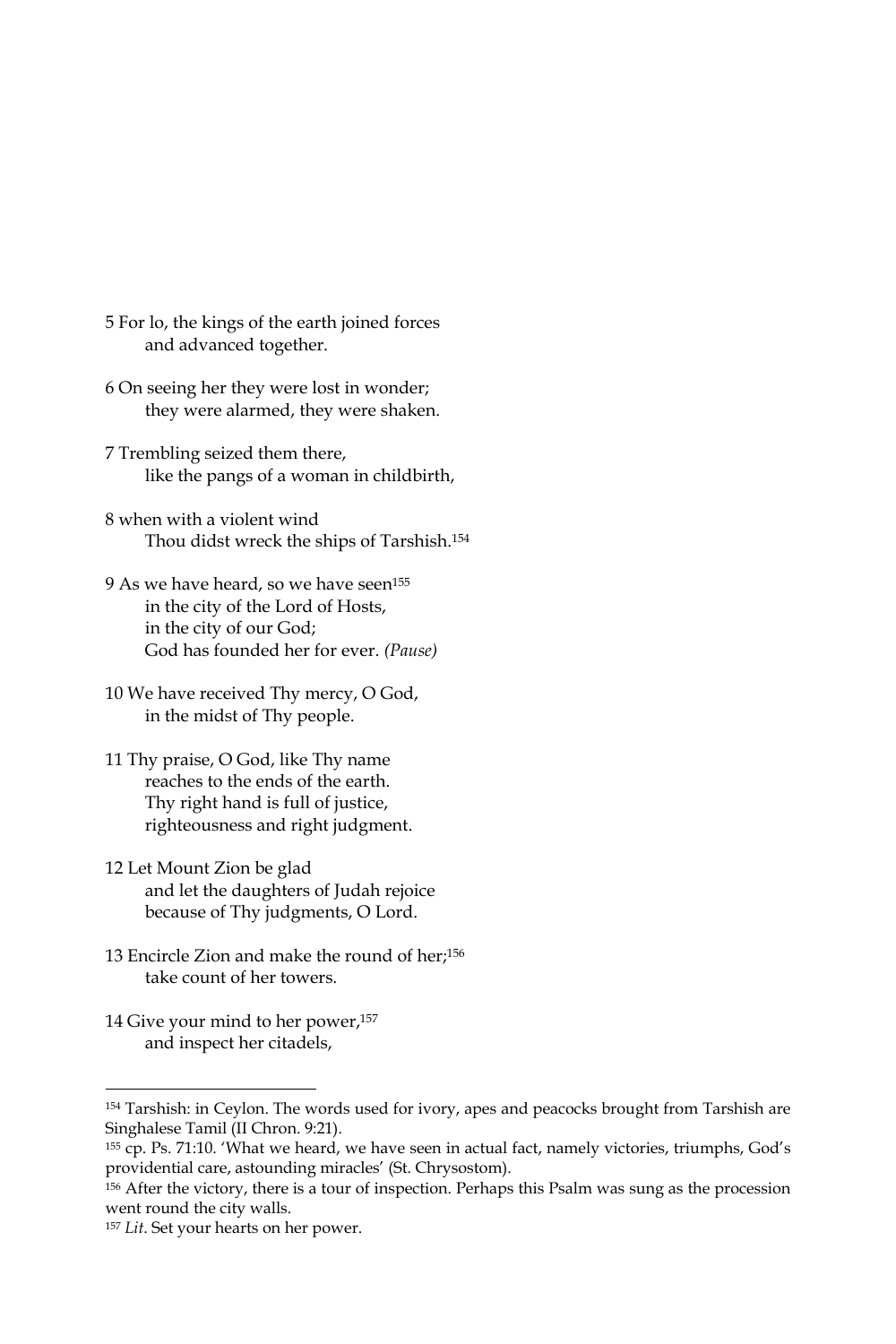that you may tell the next generation:

15 This is our God for ever and ever. He will shepherd us eternally.

# PSALM<sub>48</sub>

### Riches and Honor and the Grim Shepherd Death God will Redeem my Soul

1 (A Psalm for the Sons of Korah)

- 2 Hear this, all you nations; give ear, all dwellers in the world,
- 3 clods of earth and men of worth, rich and poor alike.
- 4 My mouth will speak wisdom as the meditation of my heart brings understanding.
- 5 I will incline my ear to a parable; I will expound my problem on the harp.
- 6 Why should I fear on an evil day, when iniquity dogs my heel and surrounds me?
- 7 Some trust in their power, and some boast of the amount of their wealth.
- 8 A brother cannot redeem; can a man redeem?<sup>158</sup> He cannot give a ransom to God for himself,
- 9 or the price of his soul's redemption, even if he were to labour all his life
- 10 and were to live for ever. Will he not see corruption when he sees the wise dying?

<sup>&</sup>lt;sup>158</sup> Yes, when that man is also the Eternal Son and Word and Wisdom of God, 'the one Mediator between God and men, the man Christ Jesus' (1 Tim. 2:5; Jn. 1:1; etc.)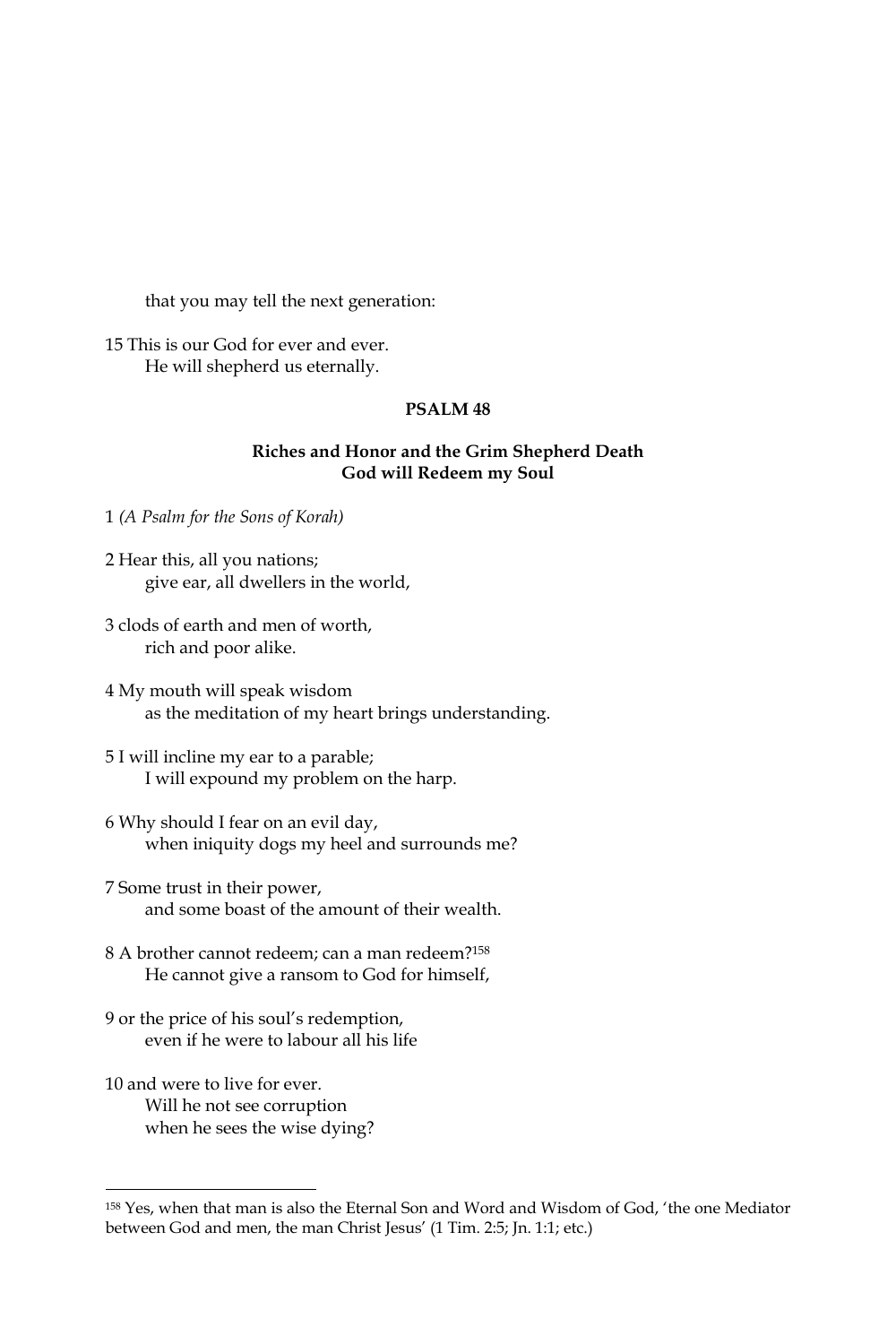- 11 The fool and the dolt perish together, and they leave their riches to strangers.
- 12 And their graves are their homes for ever, their dwelling-places for all generations; they call their lands after their own names.
- 13 But man who was in honor did not understand: he has been compared to thoughtless animals and has become like them.
- 14 This very way of theirs is a pitfall to them, yet after all this they express delight with their mouth. (Pause)
- 15 They are driven to hell like sheep, where death shepherds them. But with the Dawn the upright will rule over them, and their help will vanish in hell. They are banished from their glory.
- 16 But God will redeem my soul from the power of hell, when He receives me. (Pause)
- 17 Have no fear when a man grows rich or when the glory of his house increases;
- 18 for he will take nothing with him when he dies, and his glory will not descend with him.
- 19 Though during his life his soul is blessed and he thanks Thee when Thou prosperest him,
- 20 yet he will go to join his fathers and will never see the light.
- 21 Man who was in honor did not understand: he has been compared to thoughtless animals and has become like them.

 $Glory...$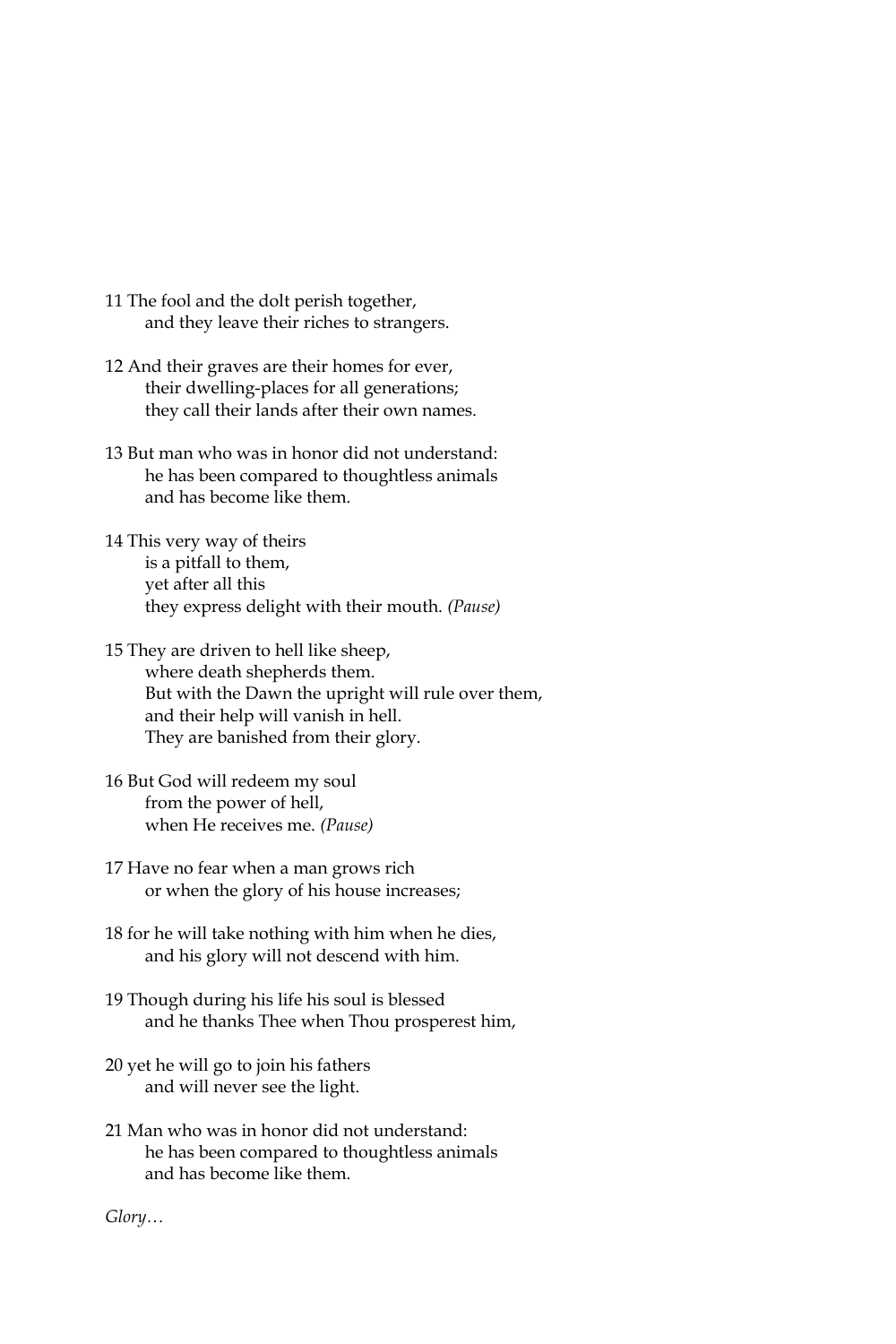# **PSALM 49**

# The Sacrifice of Praise: Worship in Spirit Sins of Formalism and Hypocrisy

(A Psalm by Asaph)

- 1 The God of gods, the Lord, has spoken and has called the earth from sunrise to sunset.
- 2 The loveliness of His beauty has appeared out of Zion.
- 3 God will come visibly; no longer will our God keep silence. A fire will burn before Him, and a mighty storm will rage round Him.
- 4 He will summon heaven above and the earth to judge His people.
- 5 Gather His saints together to Himthose who have made a covenant with Him for sacrifice.
- 6 And the heavens will declare His justice, for God is judge. (Pause)
- 7 'Listen, My people, and I will speak. O Israel, I must protest against you: I am God, your God.
- 8 I find no fault with your sacrifices; your whole burnt-offerings are before Me continually.
- 9 It is not bullocks from your farm I welcome, nor he-goats from your folds.
- 10 For all the beasts of the forest are Mine, the herds and cattle on the mountains
- 11 I know all the birds of the sky,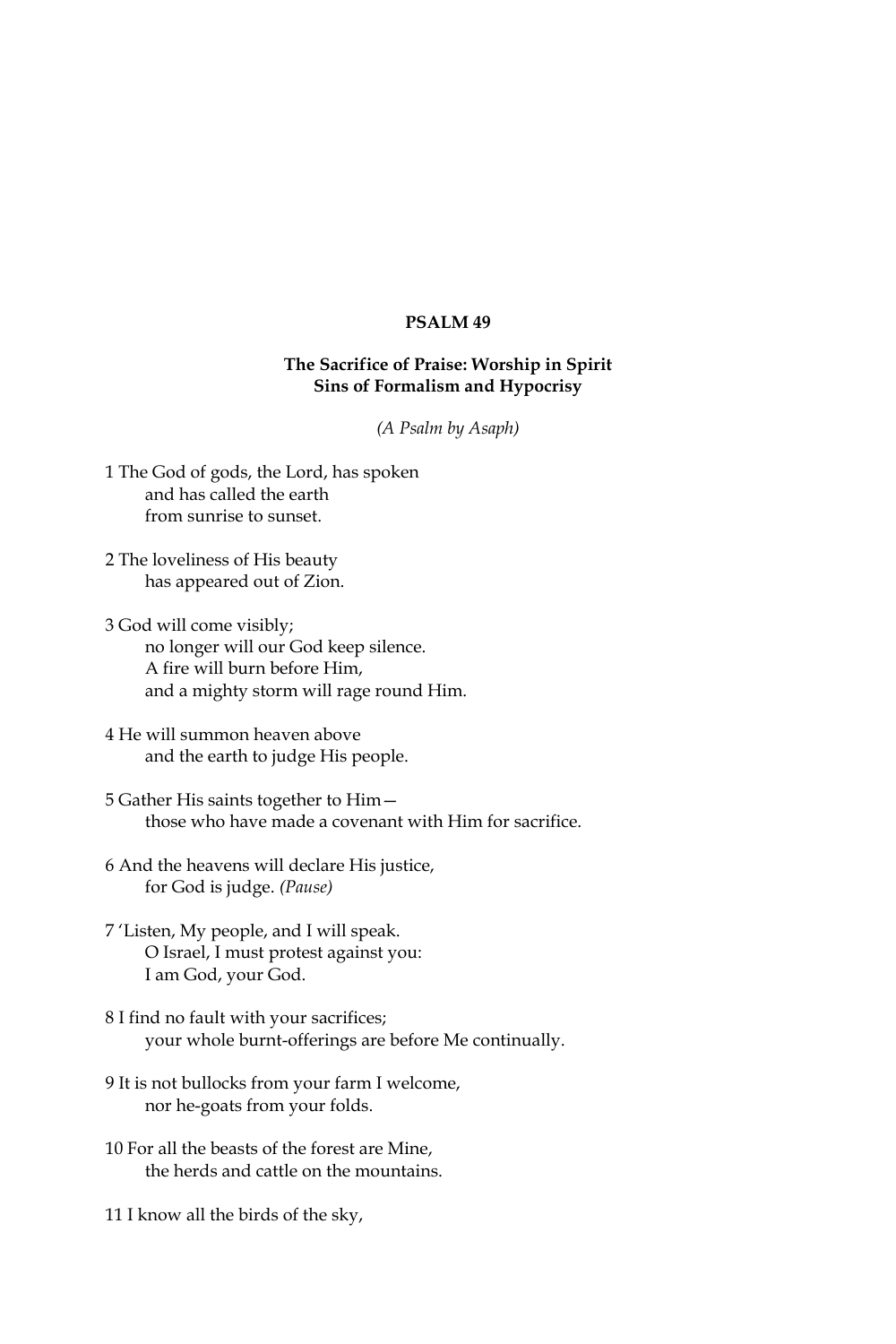and all the beauty of the countryside is Mine.

- 12 If I am hungry, I will not tell you; for the world is Mine, and all that is in it.
- 13 Am I to eat bulls' flesh. or drink the blood of goats?
- 14 Offer to God a sacrifice of praise, and pay your vows to the Most High.
- 15 Then call upon Me in the day of trouble, and I will deliver you and you will glorify Me.' (Pause)
- 16 But to the sinner God says: 'Why do you declare My rights, and take My covenant in your mouth,
- 17 while you hate correction, and turn your back on My words?<sup>159</sup>
- 18 If you see a Ihief, you run with him, and you throw in your lot with adulterers.
- 19 Your mouth exaggerates malice, and your tongue weaves deceit.
- 20 You sit and speak against your brother, and provoke a scandal against your own mother's son.
- 21 These things you have done, and I was silent. You assumed the profanity that I am like you. I will convict you and set your sins before your face.
- 22 Now consider this, you who forget God, lest death snatch you away and there is no one to save you.'
- 23 The sacrifice of praise glorifies Me,

<sup>&</sup>lt;sup>159</sup> words: In the first place the Ten Words or Commandments, three of which are named here: stealing, adultery and blasting instead of blessing (false witness). The commandments are correctives (verse 17a).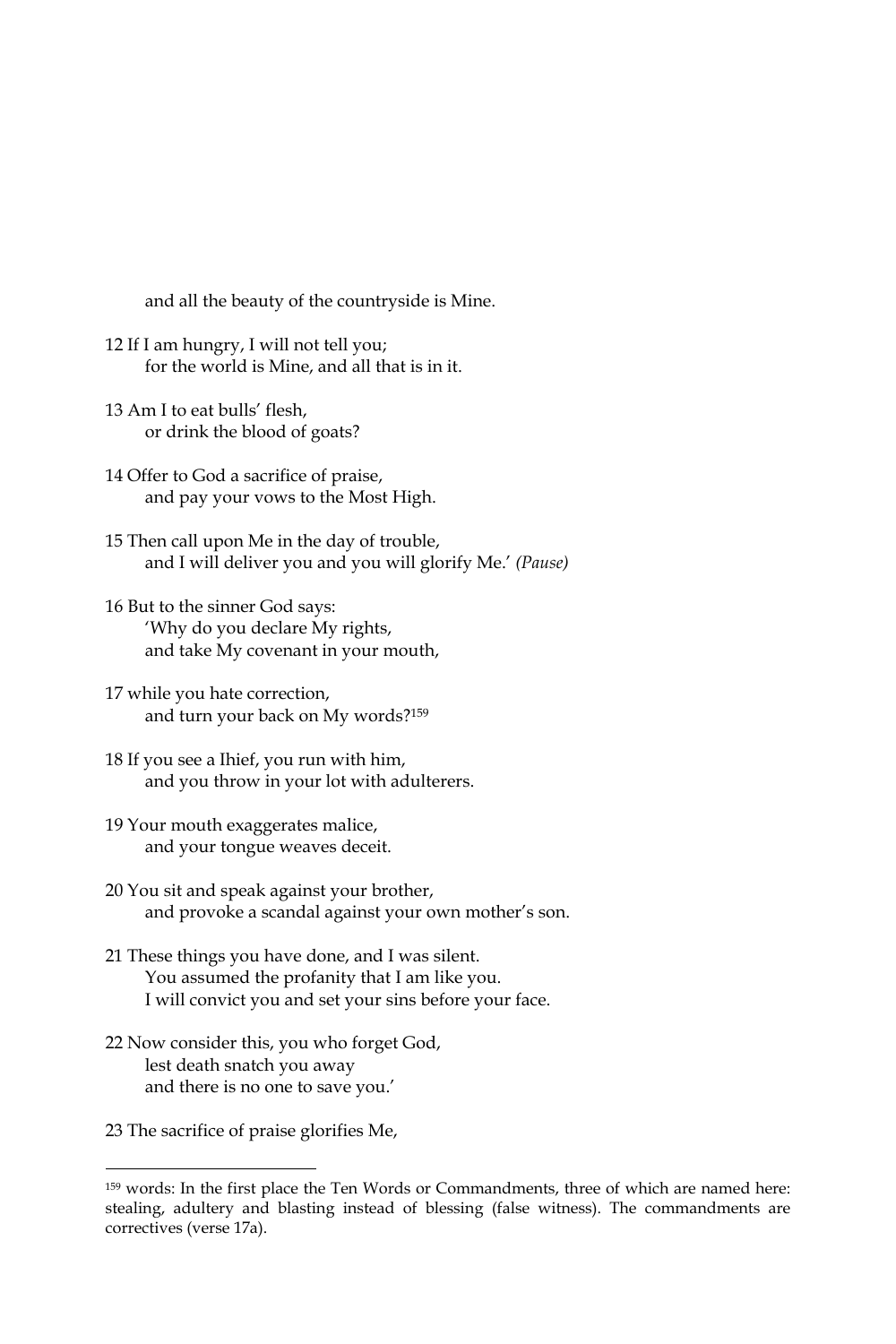and this is the way I will show him My salvation.

#### PSALM<sub>50</sub>

### **Broken-Hearted Repentance** The Renewal of the Holy Spirit

1 (A Psalm by David, when Nathan the Prophet came to him 2 for his sin with Bathsheba)

- 3 Have mercy on me, O God, in Thy great mercy; and in Thy abundant compassion blot out my transgression.
- 4 Wash me thoroughly from my iniquity, and cleanse me from my sin.
- 5 For I realize my iniquity, and my sin is before me continually.
- 6 Against Thee only have I sinned and done evil in Thy sight, that Thou mayest be justified in Thy words and win when Thou art judged.<sup>160</sup>
- 7 For, behold, I was conceived in iniquities, and in sins did my mother desire me.
- 8 For, lo, Thou lovest truth; the unknown and secret things of Thy wisdom Thou hast made known to me.
- 9 Thou shalt sprinkle me with hyssop,<sup>161</sup> and I shall be cleansed; Thou shalt wash me. and I shall be whiter than snow.

<sup>&</sup>lt;sup>160</sup> Men accuse God of various wrongs. So God is thought of as under trial. But when a man admits his guilt, God is acquitted and wins His case, so to speak, and incidentally wins the heart and soul of His child (cp Lk 23:39-43).

<sup>161</sup> Exodus 12:22; John 19:29; Hebrews 9:19.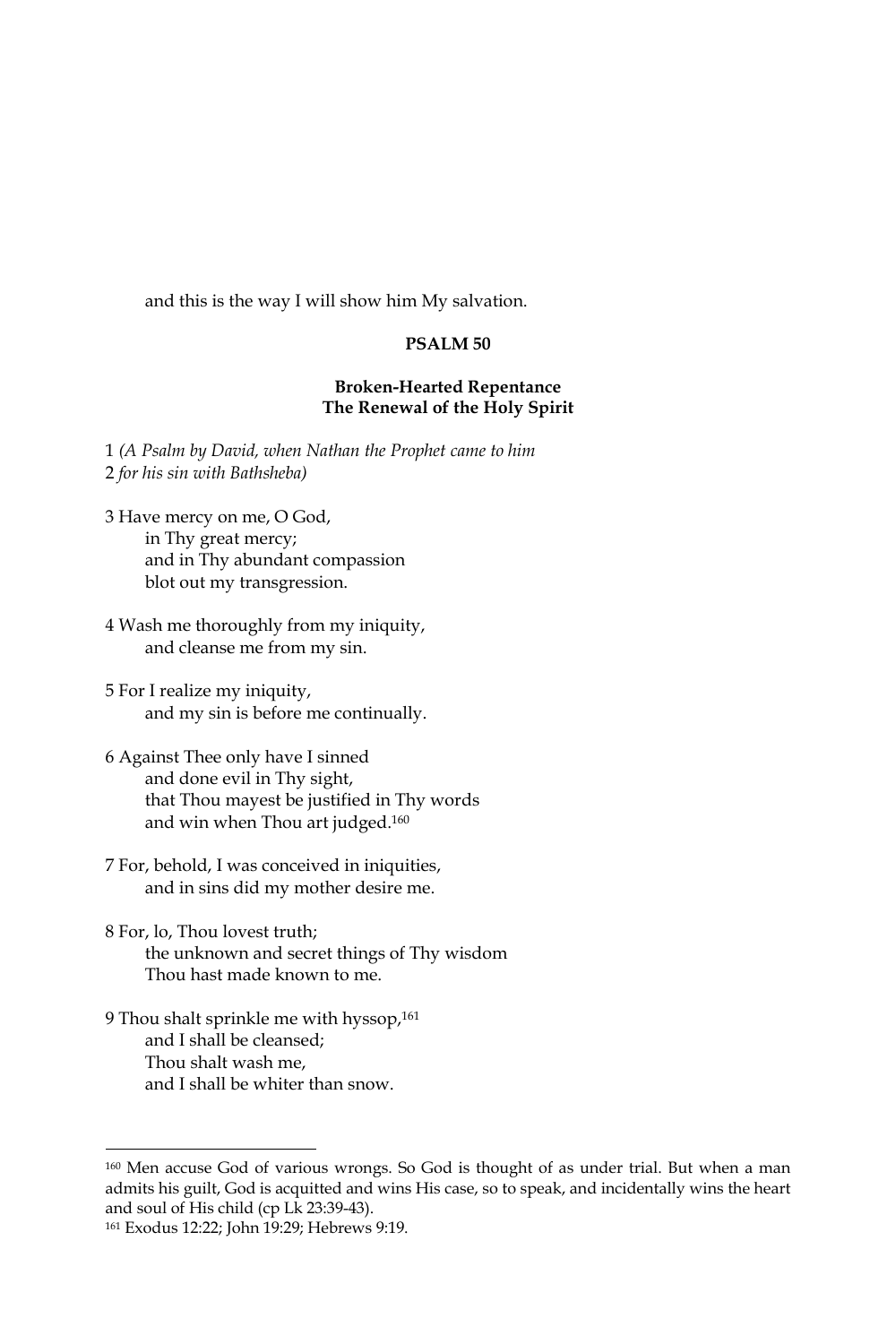- 10 Thou shalt make me hear joy and gladness; the bones that have been humbled will rejoice.
- 11 Turn Thy face from my sins, and blot out all my iniquities.
- 12 Create in me, a clean heart, O God; and renew Thy right Spirit within me.
- 13 Cast me not away from Thy face, and take not Thy Holy Spirit from me.
- 14 Restore to me the joy of Thy salvation, and strengthen me with Thy ruling Spirit.
- 15 I shall teach Thy ways to the lawless, and the godless will return to Thee.
- 16 Deliver me from blood, O God, O God of my salvation, and my tongue will extol Thy justice.
- 17 O Lord, Thou wilt open my lips, and my mouth shall declare Thy praise.
- 18 For if Thou hadst desired sacrifice, I would have given it. Burnt-offerings do not please Thee.
- 19 The sacrifice for God is a broken spirit; a broken and humbled heart God will not despise.
- 20 Gladden Zion, O Lord, with Thy goodwill, and let the walls of Jerusalem be built.
- 21 Then Thou wilt be pleased with the sacrifice of righteousness, the oblation and burnt-offerings; then they will offer calves on Thy altar.

 $Glory...$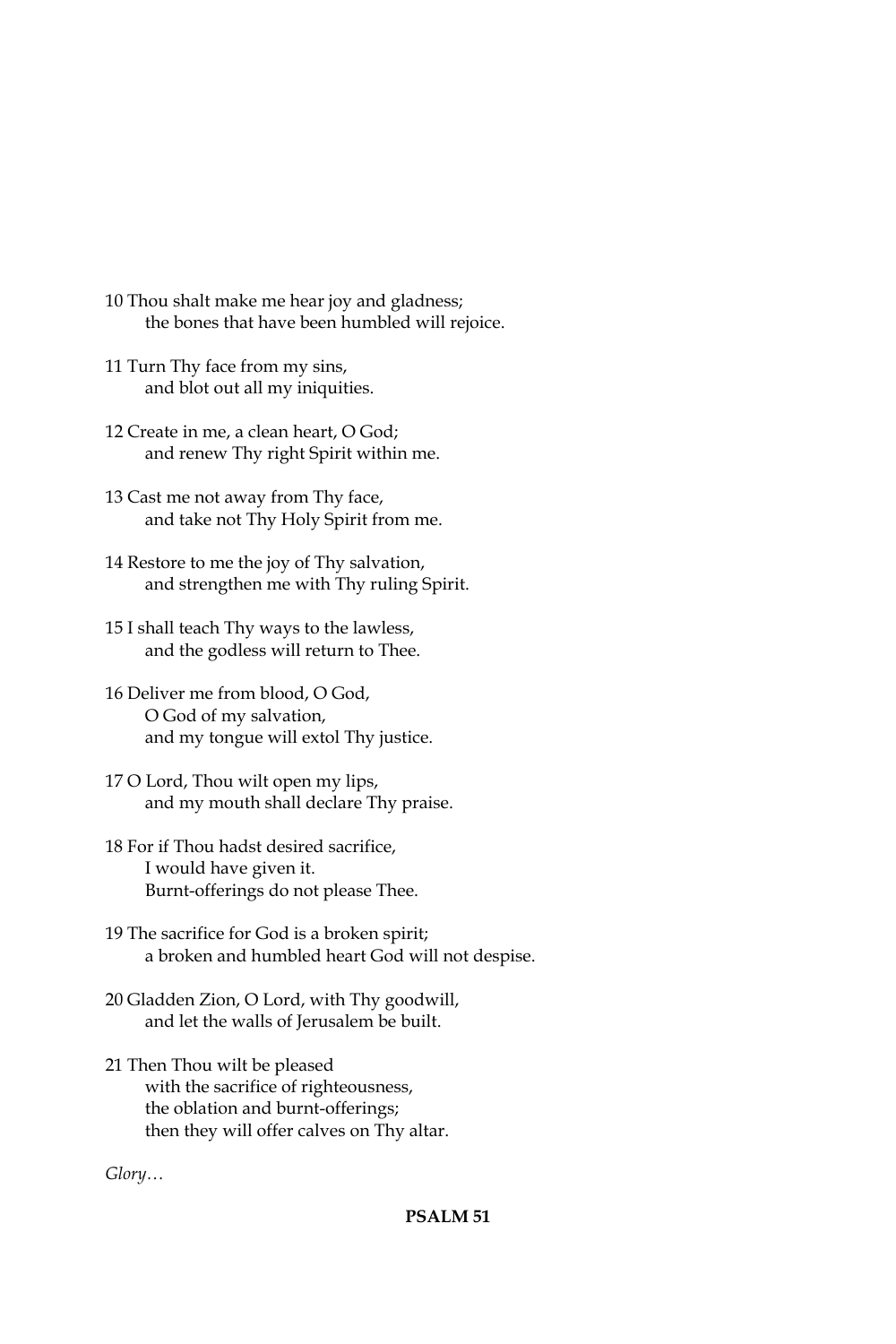### A Fruitful Tree in God's House The Fate of Liars and Worshippers of the Beast

- 1 (Of Contemplation. By David; when Doeg the Edomite came and 2 told Saul and said to him, 'David went to Abimelech's house.')
- 3 Why do you glory in evil, strong man, and commit iniquity all day long?
- 4 Your tongue devises injury and falsehood; like a sharp razor you practise deceit.
- 5 You love evil more than goodness, and lying rather than speaking the truth. (Pause)
- 6 You love all devouring words, and a deceitful tongue.
- 7 For this God will destroy you utterly; He will pluck you out and drive you from your dwelling, and root you out of the land of the living. (Pause)
- 8 The righteous will see and fear; and they will laugh at him, and say:
- 9 'Behold the man who would not make God his helper, but trusted in the amount of his riches, and strengthened himself in his vanity!'
- 10 But I am like a fruitful olive tree in the house of God: I trust in the mercy of God for this life and for eternity.
- 11 I will praise and thank Thee for ever for all Thou hast done: and I will stand by Thy name, for it is good to be with Thy saints.

# **PSALM 52**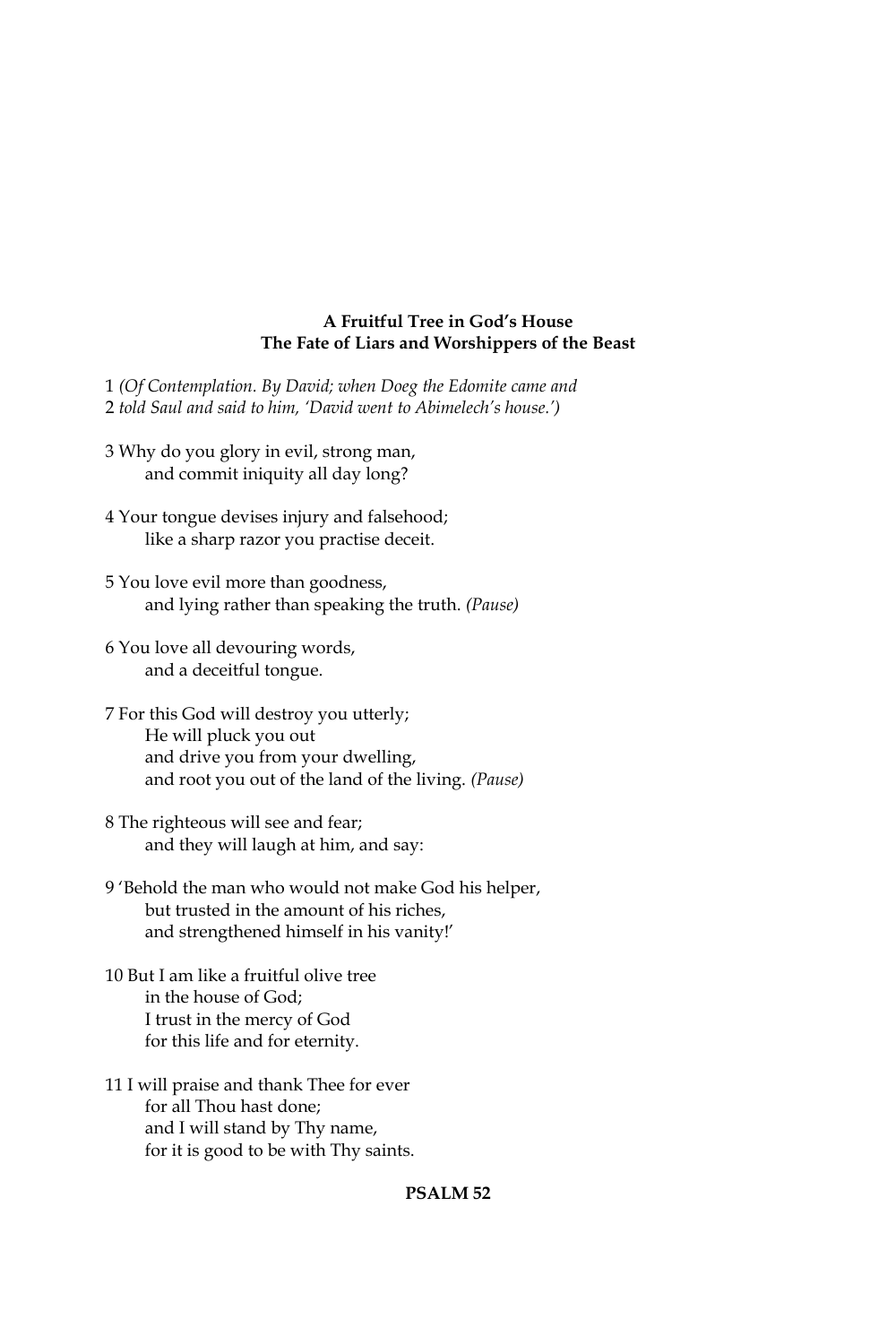### Unbelief leads to Idolatry and Immorality **Evildoers Haunted by Fear and Shame**

- 1 (A Prayer of Contemplation. By David)
- 2 The fool says in his heart: 'There is no God.' They are corrupt and abominable in their iniquities; there is not one that does good.
- 3 God looks through from heaven at the sons of men to see if any understand or seek God.
- 4 All have strayed, one and all are depraved; there is not one that does good, no not one.
- 5 Will they never learn, all the evildoers, who eat up My people like eating bread, and never call upon God?
- 6 They tremble with fear where there is nothing to fear, for God scatters the bones of the men-pleasers; they are put to shame because God rejects them.
- 7 Who will give salvation to Israel out of Zion? When the Lord restores the captives of His people, Jacob will rejoice and Israel will be glad.

#### PSALM<sub>53</sub>

### Song of Faith in God's Full Redemption **Faith Sees and Receives the Answer**

- 1 (With songs. Of contemplation. By David; when the Ziphites came and told Saul that David was hiding among them)
- 2 O God, save me by Thy Name,
- 3 and judge me by Thy power.<sup>162</sup>

<sup>&</sup>lt;sup>162</sup> 'The suffering of the Prophet David is a type of the Passion of our Lord Jesus Christ. By the power of God's judgment human weakness is rescued to bear God's name and nature ... as the reward of His obedience He is exalted to the saving protection of God's name. The Son of Man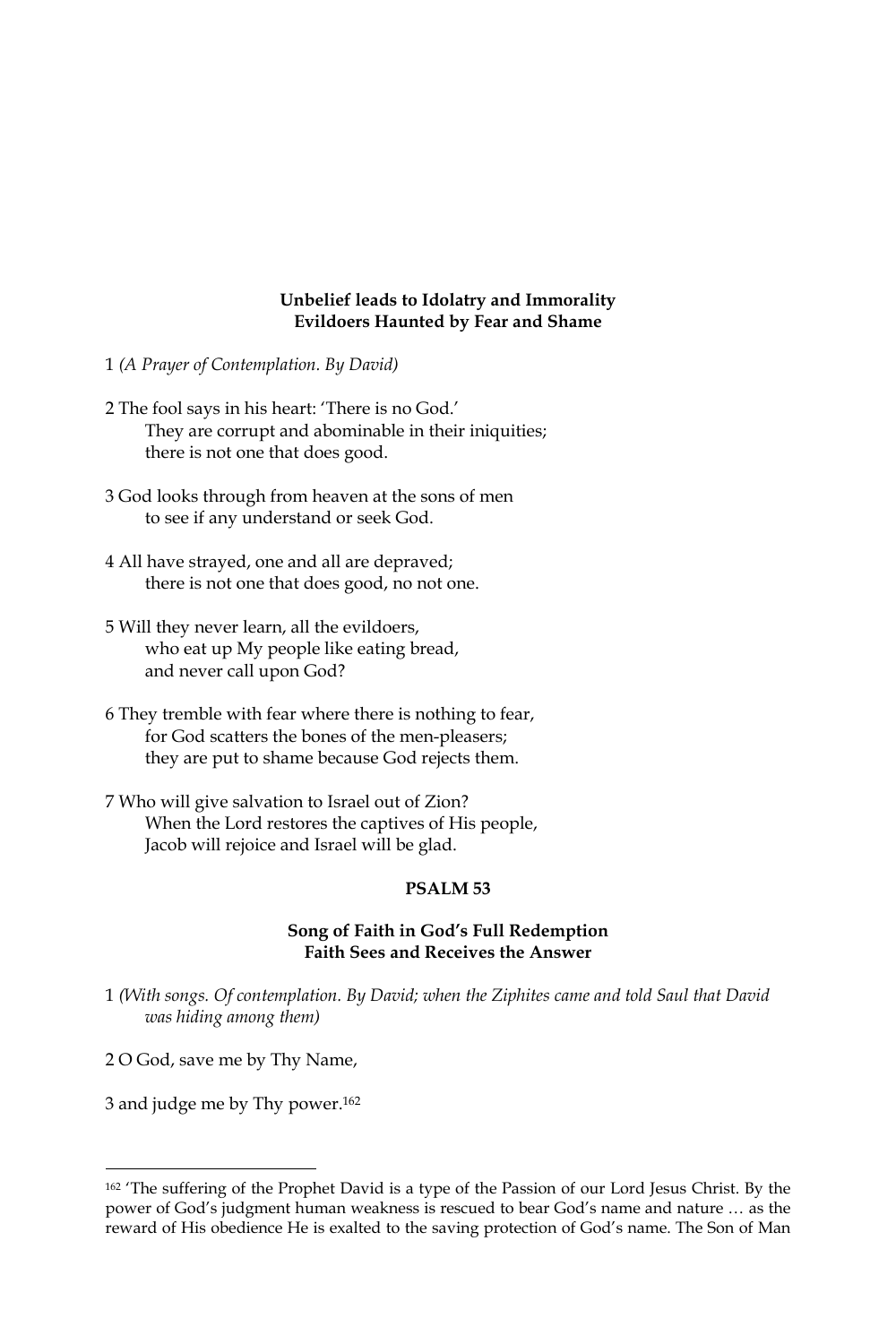4 Hear my prayer, O God; give ear to the words of my mouth.

- 5 For strangers have risen against me, and the mighty have sought my life and have not set God before them
- 6 Behold, God is helping me; the Lord is the defender of my soul.
- 7 He will turn the evils upon my enemies.<sup>163</sup> Destroy them in Thy truth.
- 8 I will freely sacrifice to Thee; I will praise Thy Name, O Lord, for it is good.<sup>164</sup>
- 9 For Thou hast delivered me out of all my trouble, and my eye has seen the fall of my enemies.<sup>165</sup>

# PSALM<sub>54</sub>

### The Wings of a Dove: Cast your Care on the Lord Care is a Burden that Stoops the Heart

1 (A Prayer of Contemplation. By David)

- 2 Give ear, O God, to my prayer, and despise not my petition.
- 3 Attend to me and hear me. I am grieved by my trial, and am troubled,
- 4 because of the voice of the enemy, and because of the oppression of the sinner; for they have cast a slur upon me,

was to have the name and power of the Son of God restored to Him by the power of judgment' (St. Hilary). Cp. Rom. 1:2-4.

<sup>163</sup> 'They found, in ruin and destruction by famine and war, their reward for crucifying God and condemning the Lord of Life to death ... The Truth of God destroyed them when He rose to resume the majesty of His Father's glory' (St. Hilary).

<sup>164</sup> We rejoice in praising God because God is our joy and to praise Him is itself a joy. 165 Lk. 10:18: 2 Thess. 1:6.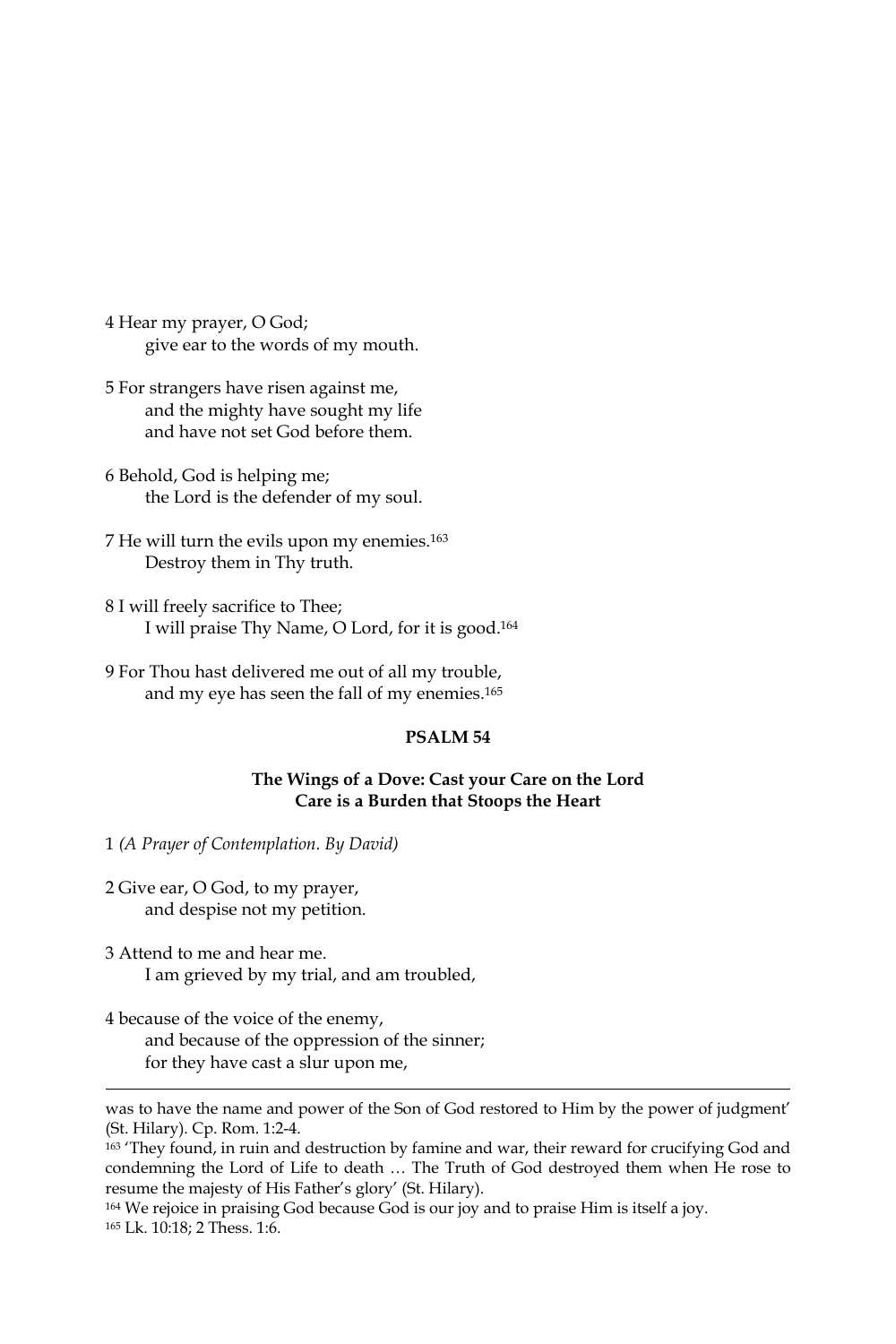and have boiled with anger against me.

- 5 My heart was troubled within me, and fear of death fell upon me.
- 6 Fear and trembling came upon me, and darkness overwhelmed me
- 7 And I said: 'Who will give me wings like a dove, and I will fly away and be at rest?'166
- 8 Lo, far have I fled, and have camped in the desert.
- 9 I waited for Him Who saves me from faint-heartedness and from storm.
- 10 Drown their voices, O Lord, and divide their tongues, for I see only iniquity and strife in the city.
- 11 Day and night they make the round of its walls. Iniquity and trouble are in the midst of it,
- 12 and injustice; usury and fraud never leave its streets.
- 13 For if an enemy had reproached me, I could have borne it. And if one who hated me had boasted against me, I would have hidden myself from him.
- 14 But it was you, a man my equal, my sovereign, and my friend,
- 15 who made sweet the food we shared together. We walked to the house of God in harmony.
- 16 Let death come upon them, and let them go down alive to hell; for evil is in their hearts and homes.

<sup>&</sup>lt;sup>166</sup> I will fly by activity and be at rest by contemplation and humility.' (St. John Climacus, Ladder 4:1)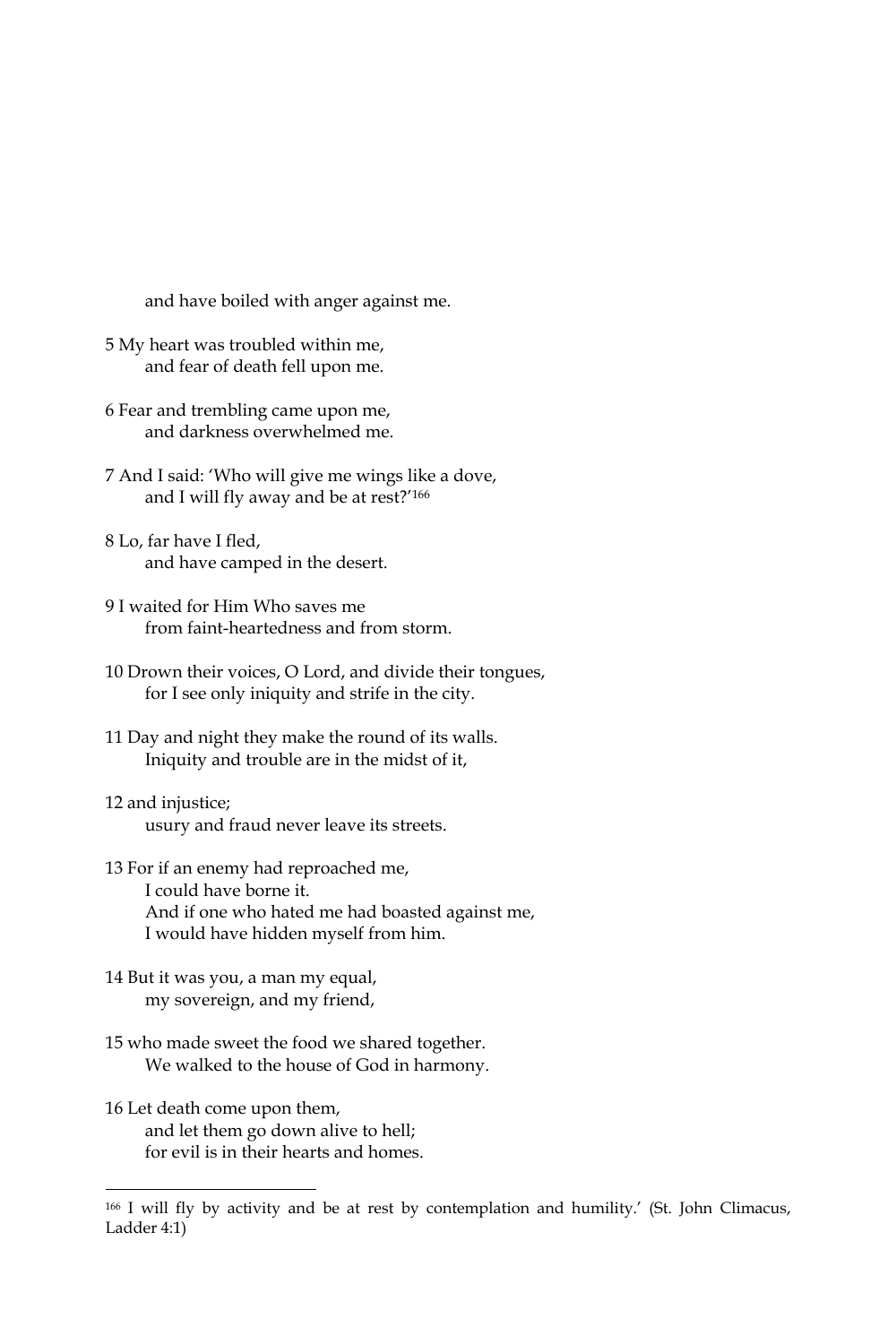- 17 As for me, I cried to God, and the Lord heard me.
- 18 In the evening and morning and at noon I will tell and declare my needs and He will hear my voice.
- 19 He will redeem my soul in peace from those who come near me, for they were in crowds about me.
- 20 God will hear and will humble them, He Who is before the ages. (Pause) There is no change of heart for them, for they do not fear God.
- 21 He has stretched out His hand to requite them. They have profaned His covenant.
- 22 They were divided by the wrath of His countenance, and their hearts drew near. Their words are smoother than oil, and yet they are swords.
- 23 Cast your care on the Lord, 167 and He will support you. He will never let a just man stumble.
- 24 But Thou, O God, wilt bring them into the pit of destruction. Men of blood and deceit will not live half their days. But I will trust in Thee, O Lord.

 $Glory...$ 

# **KATHISMA8**

# PSALM<sub>55</sub>

<sup>167</sup> cp. 1 Peter 5:7.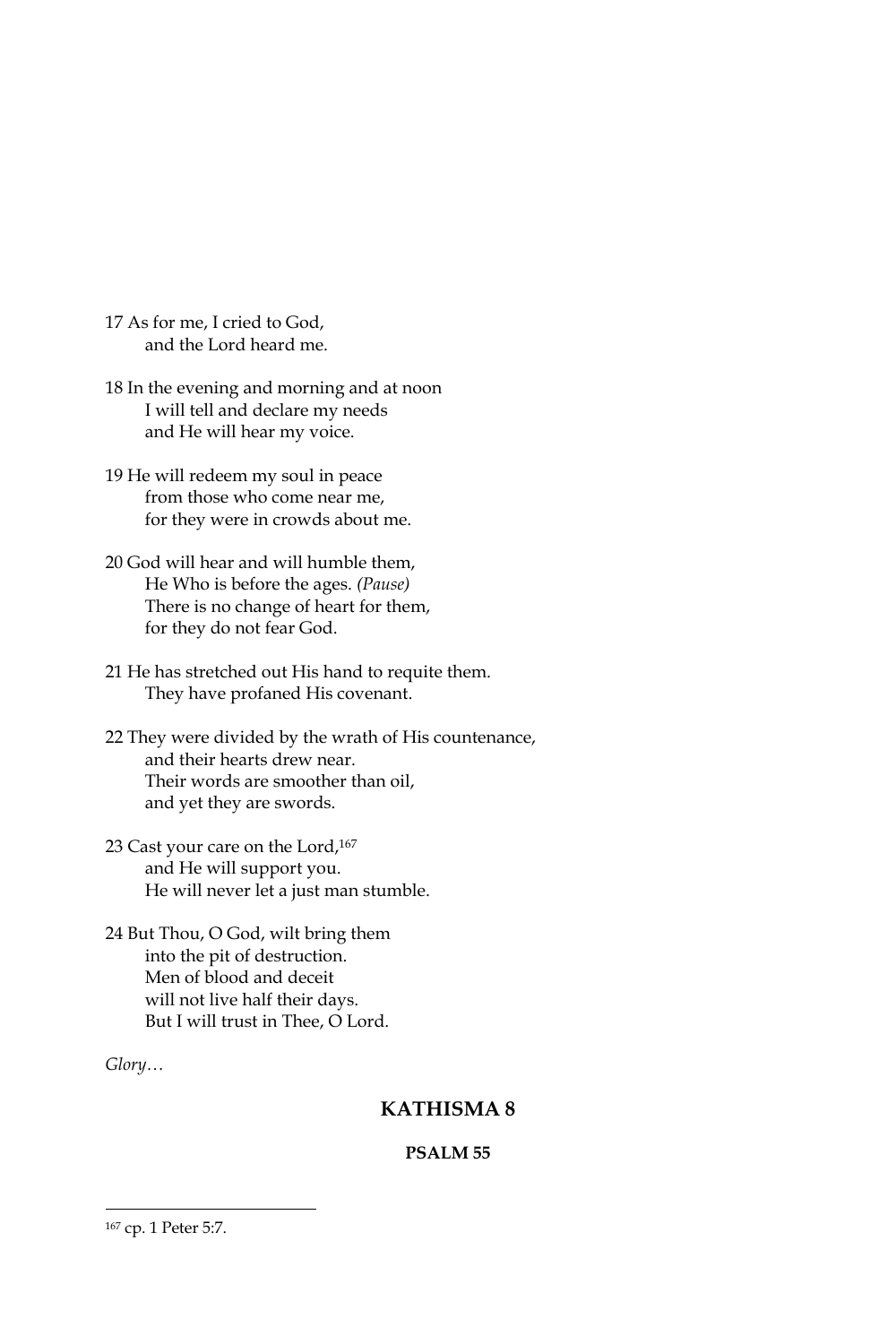### The Victory of Faith over Fear I Will Live to Please the Lord

- 1 (For people far removed from holy things. By David, for a pillar inscription, when the Philistines held him at Gath)
- 2 Be merciful to me. O God. for man tramples upon me; all day long he fights and oppresses me.
- 3 My enemies trample on me all day long; and many there are who war against me from on high.<sup>168</sup>
- 4 The days ahead I will not fear, but I will trust in Thee.
- 5 In God I praise His promises to me in God I have put my trust; I will not fear. What can flesh do to me?
- 6 All day long they execrate my words; all their thoughts are against me for evil.
- 7 They keep close and lurk in hiding; they watch my steps as if they are waiting for my soul.
- 8 Thou wilt save them for extinction;<sup>169</sup> Thou wilt bring such people down in anger.
- 9 O God, I have told Thee my life; Thou hast set my tears before Thee, according to Thy promise.
- 10 All my enemies will turn back on the day when I call upon Thee. This I know, that Thou art my God.

<sup>168</sup> cp. Ephes 6:12; 1 Tim 4:1; Rev. 16:14.

<sup>&</sup>lt;sup>169</sup> Any false light or life will be saved only to be extinguished later if there is no change or repentance.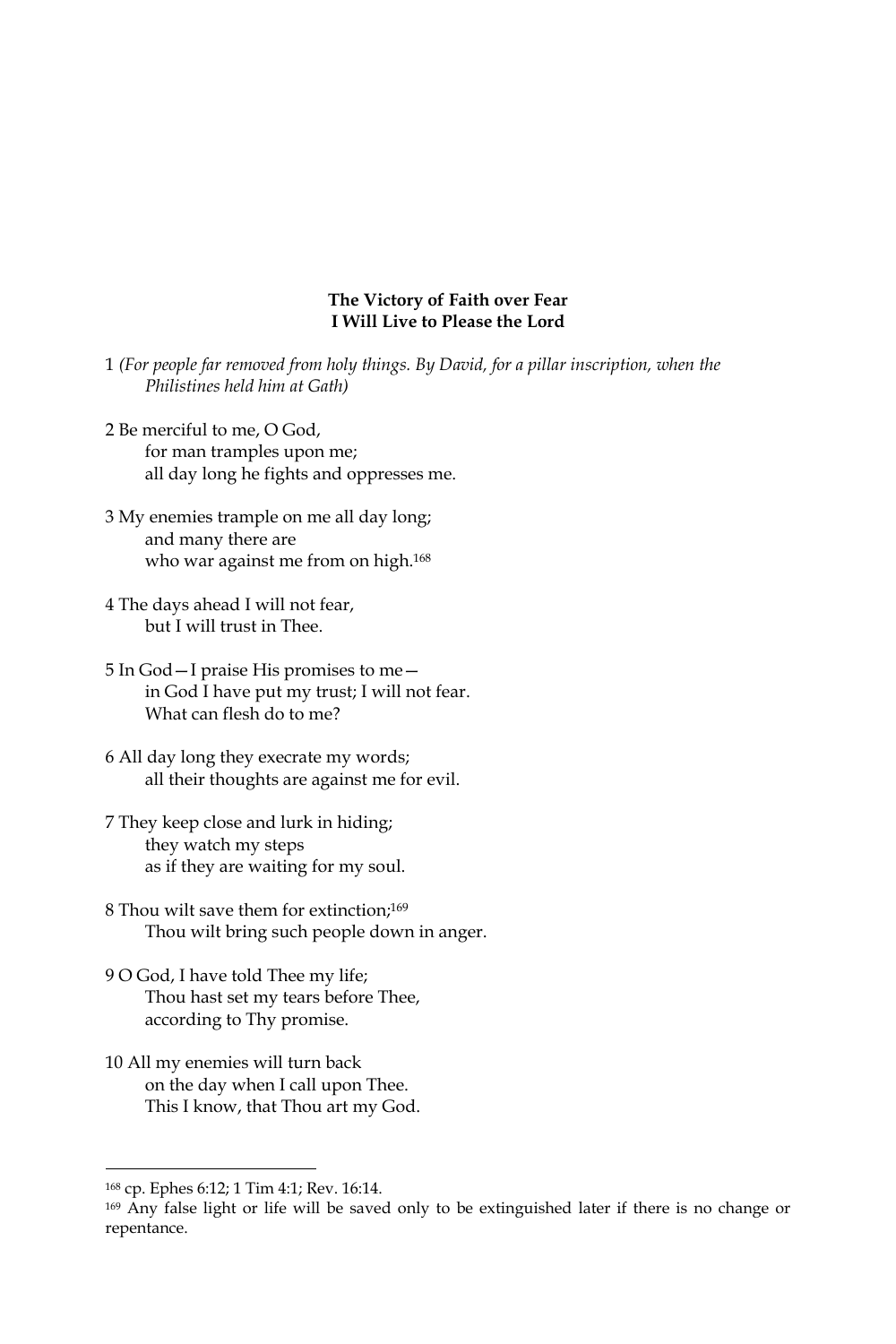- 11 In God-I will praise His Wordin the Lord-I will praise His Word-
- 12 In Thee I have put my trust; I will not fear. What can man do to me?
- 13 I am under vows to Thee, O God; I will pay Thee my due of praise.
- 14 For Thou hast delivered my soul from death, my eyes from tears and my feet from slipping. I will live to please the Lord in the light of the living.

# PSALM<sub>56</sub>

### Two Environments: Wings and Lions In the Midst of Lions: My Heart is Ready, I will Sing

1 (Do not destroy. By David, for a pillar inscription, when he fled from Saul to the cave)

- 2 Have mercy on me, O God, have mercy on me; for my soul trusts in Thee; and in the shadow of Thy wings I will trust till the iniquity passes.
- 3 I will cry to God Most High, to God my benefactor.
- 4 He sent from heaven and saved me; He delivered my oppressors to reproach.<sup>170</sup> (Pause) God sent His mercy and His truth.
- 5 He delivered my soul from the midst of lions. I slept, troubled as I was. As for the sons of men, their teeth are spears and arrows, and their tongue is a sharp sword.

6 Be exalted, O God, above the heavens,

<sup>170</sup> Saul incurred reproach when he fell into David's hands in the cave, for David did not injure him but merely cut off the tip of his cloak (1 Sam. 24).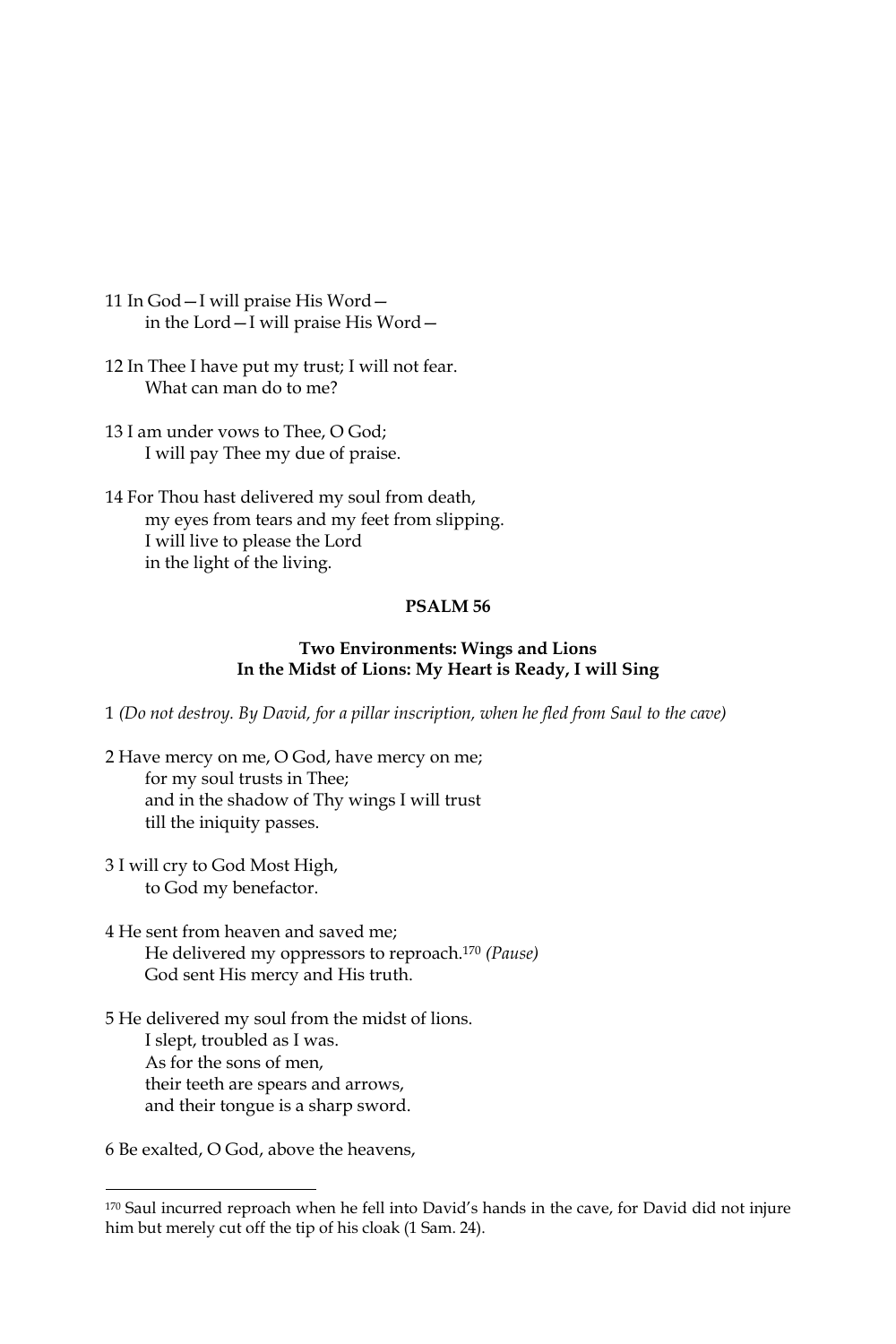and Thy glory over all the earths

- 7 They prepared a trap for my feet, and they bowed down my soul. They dug a pit before me, and fell into it themselves. (Pause)
- 8 My heart is ready, O God, my heart is ready; I will sing and chant psalms with my glory.<sup>171</sup>
- 9 Awake, my glory; awake, psaltery and harp! I will rise early.
- 10 I will praise Thee, O Lord, among the peoples; I will sing praises to Thee among the nations.
- 11 For great is Thy mercy reaching to the heavens, and Thy truth to the clouds.
- 12 Be exalted, O God, above the heavens; and Thy glory over all the earth.<sup>172</sup>

# PSALM<sub>57</sub>

### **God's Judgment is True Government** The Doom of Wicked Judges and Rulers

1 (Do not destroy. By David, for a pillar inscription)

- 2 Do you truly speak righteousness? Do you judge justly, you sons of men?
- 3 No, in heart you do wrong in the earth; your hands weave injustice and wrong.
- 4 Sinners are estranged from the womb; they go astray as soon as they are born; they keep telling lies.
- 5 Their venom is like serpent's poison;

<sup>&</sup>lt;sup>171</sup> glory, i.e., with all my soul and spirit (see Ps. 29:13).

<sup>&</sup>lt;sup>172</sup> Verses 8-12 are repeated almost verbatim in Ps. 107:2-6.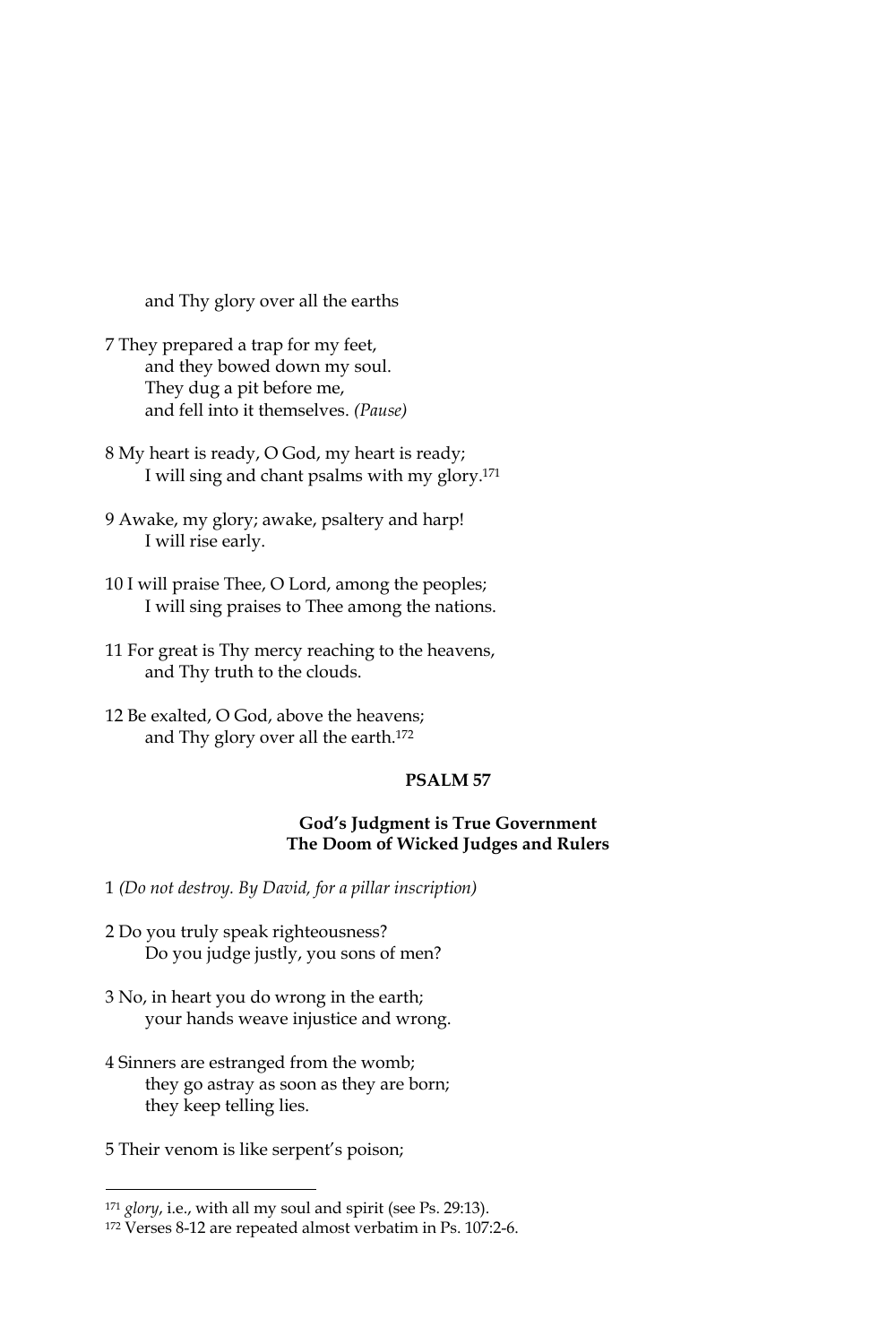they are like a deaf cobra that stops its ears,

- 6 so as not to hear the snake-charmer's voice, but is spell-bound when charmed by a wise man.
- 7 God crushes their teeth in their mouths; the Lord crushes the lions' grinders.
- 8 They will come to nothing like leaking water; He will bend His bow until they weaken.
- 9 Like melting wax they will be consumed; fire falls on them, and they are blind to the sun.
- 10 Before their prickles grow to a thorn-tree, He devours them alive as it were in His wrath.
- 11 The righteous will rejoice when he sees the vengeance; he will wash his hands in the blood of the sinner.
- 12 And men will say: 'There is indeed a reward for the righteous; there is surely a God Who judges those on the earth.'

 $Glory...$ 

# PSALM<sub>58</sub>

#### **Love Rules the Universe** I will Sing of Thy Power

- 1 (Do not destroy. By David, for a pillar inscription, when Saul sent men to watch his house and kill him)
- 2 Deliver me from my enemies, O God; and redeem me from those who rise up against me.
- 3 Rescue me from evildoers. and save me from men of blood.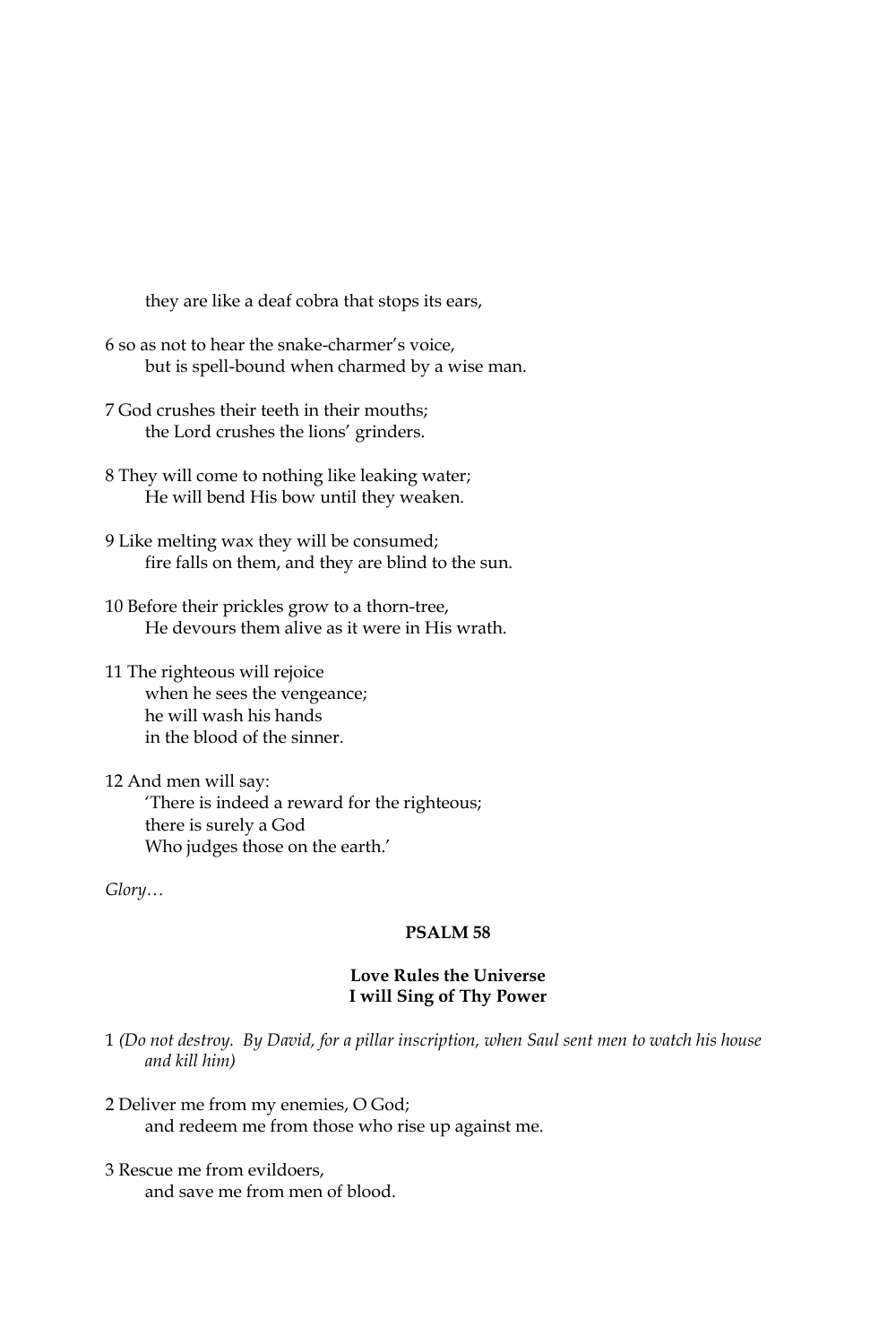- 4 For see, they hunt my soul; the mighty set upon me! It is not my fault or my sin, O Lord.
- 5 I have run without fault and have kept straight. Awake to meet and help me and see.
- 6 Thou then, O Lord God of hosts, God of Israel, take care to visit all the nations; show all the evildoers no mercy. (Pause)
- 7 They will return at nightfall, hungry as dogs, and will prowl round the city.
- 8 Behold, they speak with their mouth and a sword is in their lipsfor 'Who,' they think, 'will hear us?'
- 9 But Thou, O Lord, wilt laugh at them; Thou wilt bring to nothing all the nations.
- 10 O my strength, I watch for Thee; for Thou, O God, art my protector.
- 11 My God, His mercy goes before me; my God will show me His mercy among my enemies.
- 12 Slay them not, lest they forget Thy law; scatter them by Thy power and bring them down, O Lord my defender.
- 13 Every word of their lips is a sin of their mouth; so let them be caught in their pride. And by their cursing and lying they will be known in the end.
- 14 In the final wrath they will cease to be; and they will know that God rules Jacob and the ends of the earth. (Pause)
- 15 They will return at nightfall, hungry as dogs, and will prowl round the city.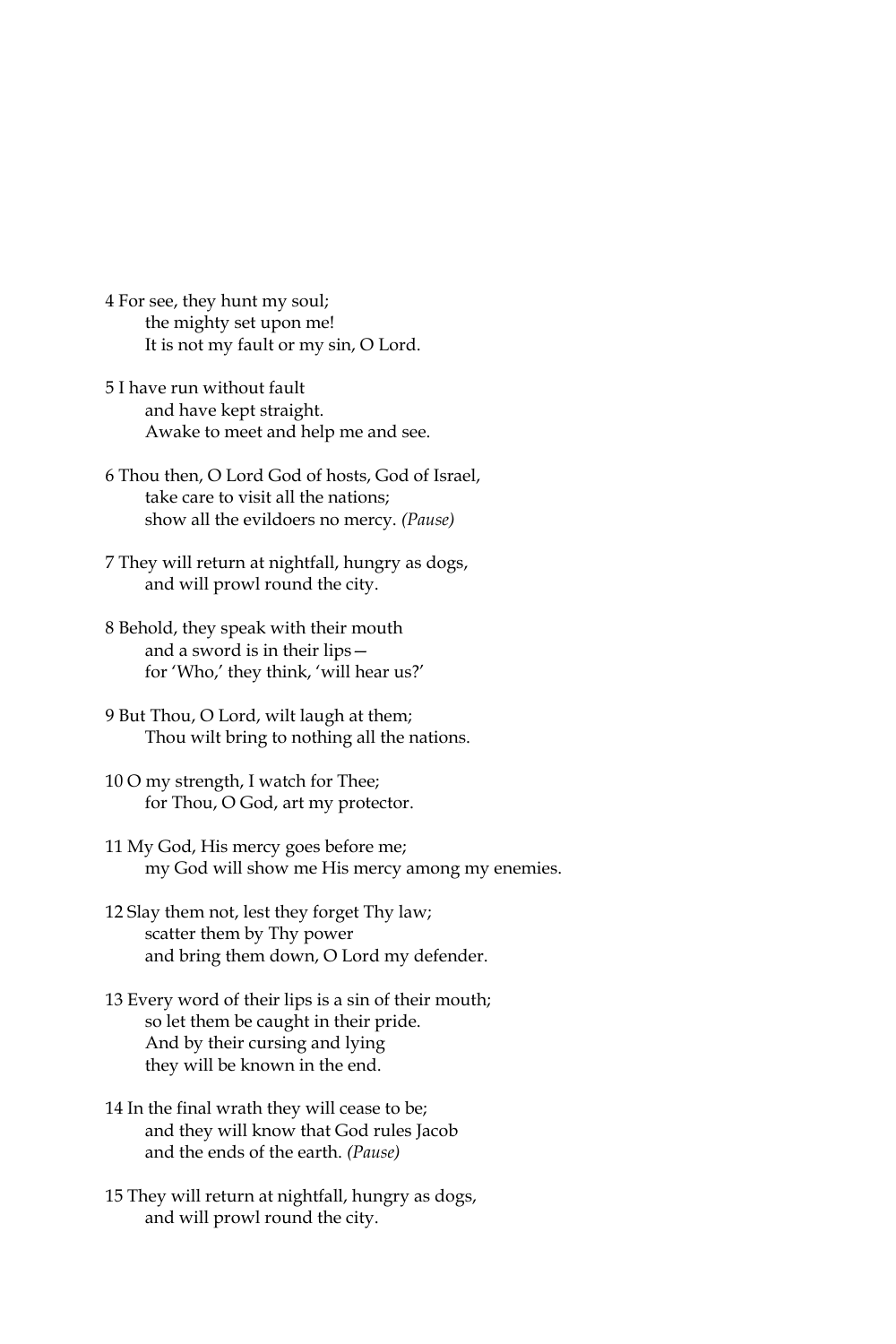16 They will scatter in search of food; and they will growl when they are not satisfied.

17 But I will sing of Thy power, and will rejoice at Thy mercy in the morning; for Thou hast been my protector and my refuge in the day of my distress.

18 Thou art my helper, to Thee I will sing; for Thou, O God, art my protector, my God, my mercy.<sup>173</sup>

# **PSALM 59**

### Prayer After a Defeat **Earth-shaking Catastrophe**

1 (For those who are still to be changed. For a pillar inscription, by David: 2 For teaching; when he burned Syrian Mesopotamia and Syrian Zobah, and Jacob returned and defeated 12,000 Edomites in the Valley of Salt.)

- 3 O God, Thou didst reject us and crush us. Thou wast angry, but hast had compassion on us.
- 4 Thou hast shaken the earth and troubled it; heal its wounds, for it is tottering.
- 5 Thou hast shown Thy people hard things; Thou hast made us drink the wine of compunction.
- 6 Thou hast given those who fear Thee a signal<sup>174</sup> to escape from before the bow. (Pause)
- 7 That Thy beloved may be delivered, save with Thy right hand and answer me.
- 8 God has spoken in His sanctuary: 'I will rejoice and divide Shekem, and parcel out the valley of tents.

<sup>&</sup>lt;sup>173</sup> Mercy: love (Luke 10:37).

<sup>174</sup> cp. Lk. 21:20-24. Warning signals were lit on mountain tops in times of danger.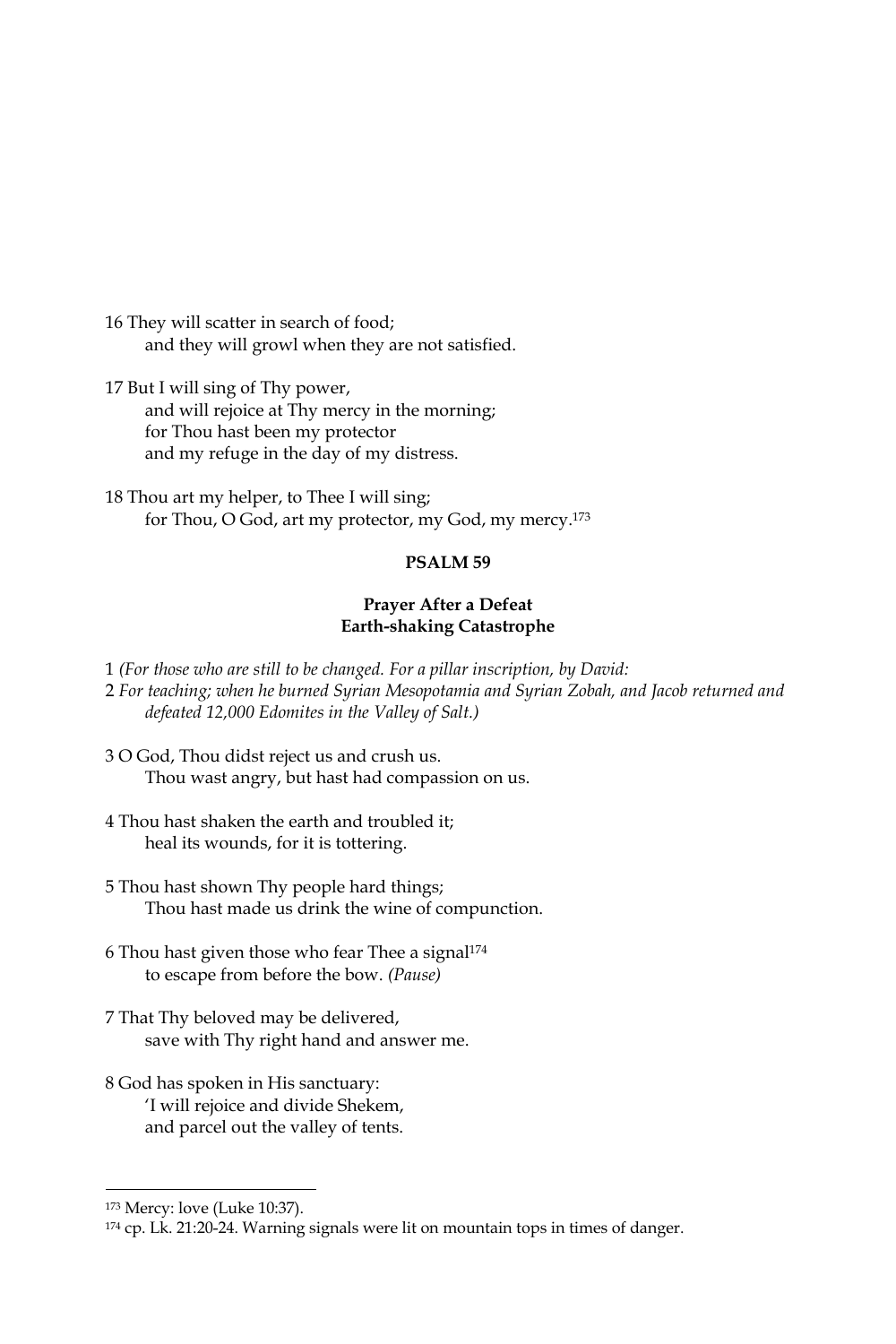- 9 Gilead is Mine, and Manasseh is Mine, and Ephraim is the strength of My head; Judah is My King.
- 10 Moab I hope to make My washbowl,<sup>175</sup> over Edom I will extend my sway,<sup>176</sup> strangers will submit to Me.'
- 11 Who will lead me to the fortified city? Or who will guide me to Edom?
- 12 Wilt not Thou, O God, Who hast rejected us? Wilt not Thou, O God, go out with our armies?
- 13 Grant us help from our trouble, for vain is the salvation of man.
- 14 In God we shall win a mighty victory,<sup>177</sup> and He will bring to nothing our oppressors.

#### PSALM<sub>60</sub>

#### An Exiled Prayer of Faith Love Lifted me to the Rock Sanctuary

1 (With songs. By David)

- 2 Hear, O God, my supplication; attend to my prayer.
- 3 From the ends of the earth I cry to Thee when my heart is despondent. Thou hast lifted me high on a rock; Thou hast guided me.
- 4 For Thou art my hope, a tower of strength from the face of the enemy.

<sup>&</sup>lt;sup>175</sup> Washbowl: i.e. reduced to the most menial servitude.

<sup>176</sup> Extend my sway: lit. stretch my shoe (cp. Deut. 11:24). Psalm 59:7-14 differs only in 3 words from 107:7-14.

<sup>177</sup> win a mighty victory: lit. create power or work a miracle or do a mighty work.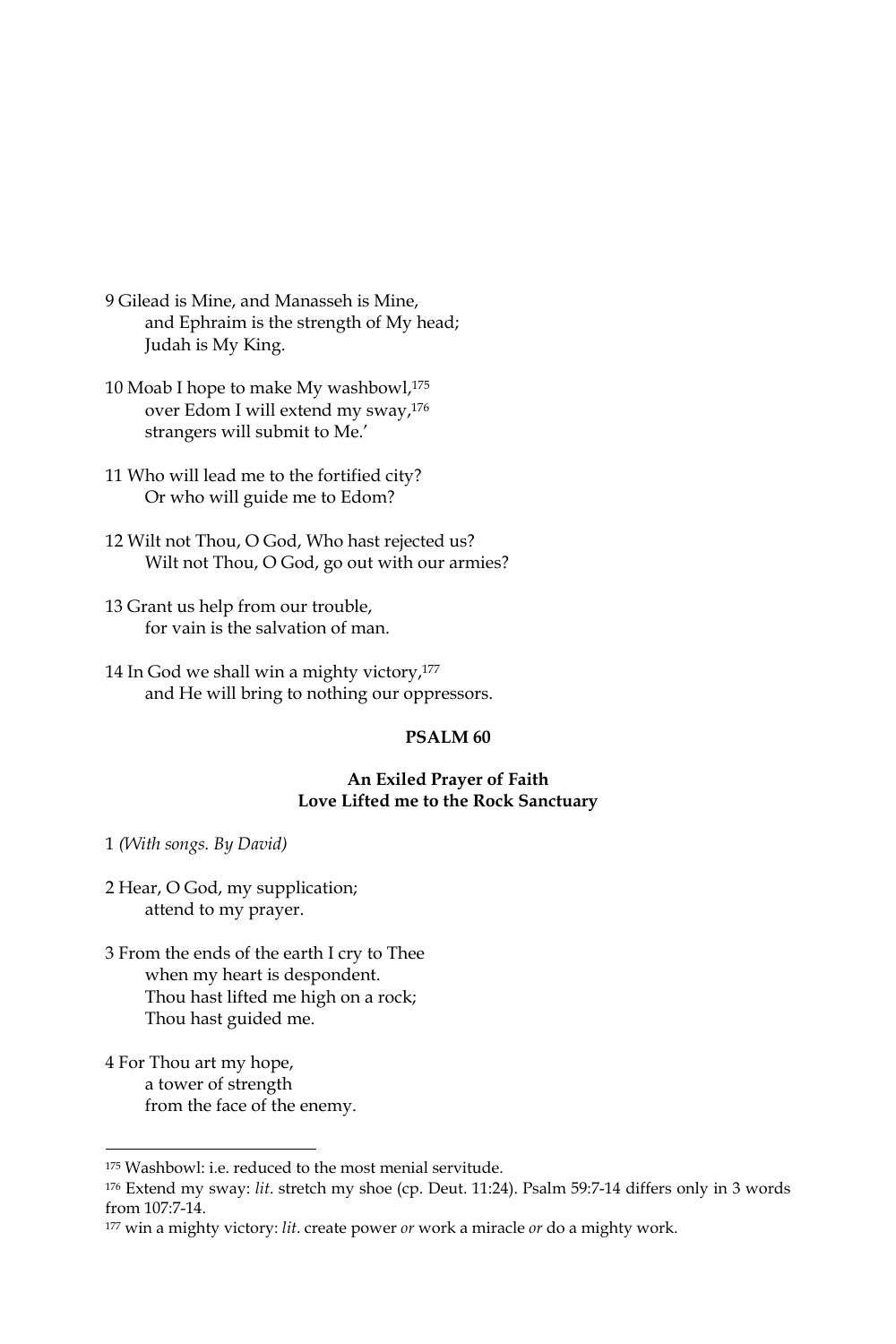5 I will dwell in Thy sanctuary for ever. I will take cover in the shelter of Thy wings. (Pause)

- 6 For Thou, O God, hast heard my prayers; Thou hast given an inheritance to those who fear Thy name.
- 7 Thou wilt add days to the days of the King, and prolong his years to the day of eternity.
- 8 He will continue for ever in the presence of God. Who will search out His mercy and truth?
- 9 So I will sing praise to Thy name for ever, that I may perform my vows from day to day.

Glory...

# PSALM<sub>61</sub>

# The Two are One: Power that is Love God Repays Everyone According to his Works

1 (For Jeduthun. A Psalm by David)

2 Shall not my soul submit to God? For from Him is my salvation.

- 3 For He is my God and my Saviour; with Him as my Protector I shall not be greatly shaken.
- 4 How long will you all attack a man to murder him and knock him down like a leaning wall or a toppling fence?
- 5 They only plan to impugn my honour; they run in thirst. They bless with their mouth, but curse with their heart. (Pause)
- 6 But submit to God, my soul,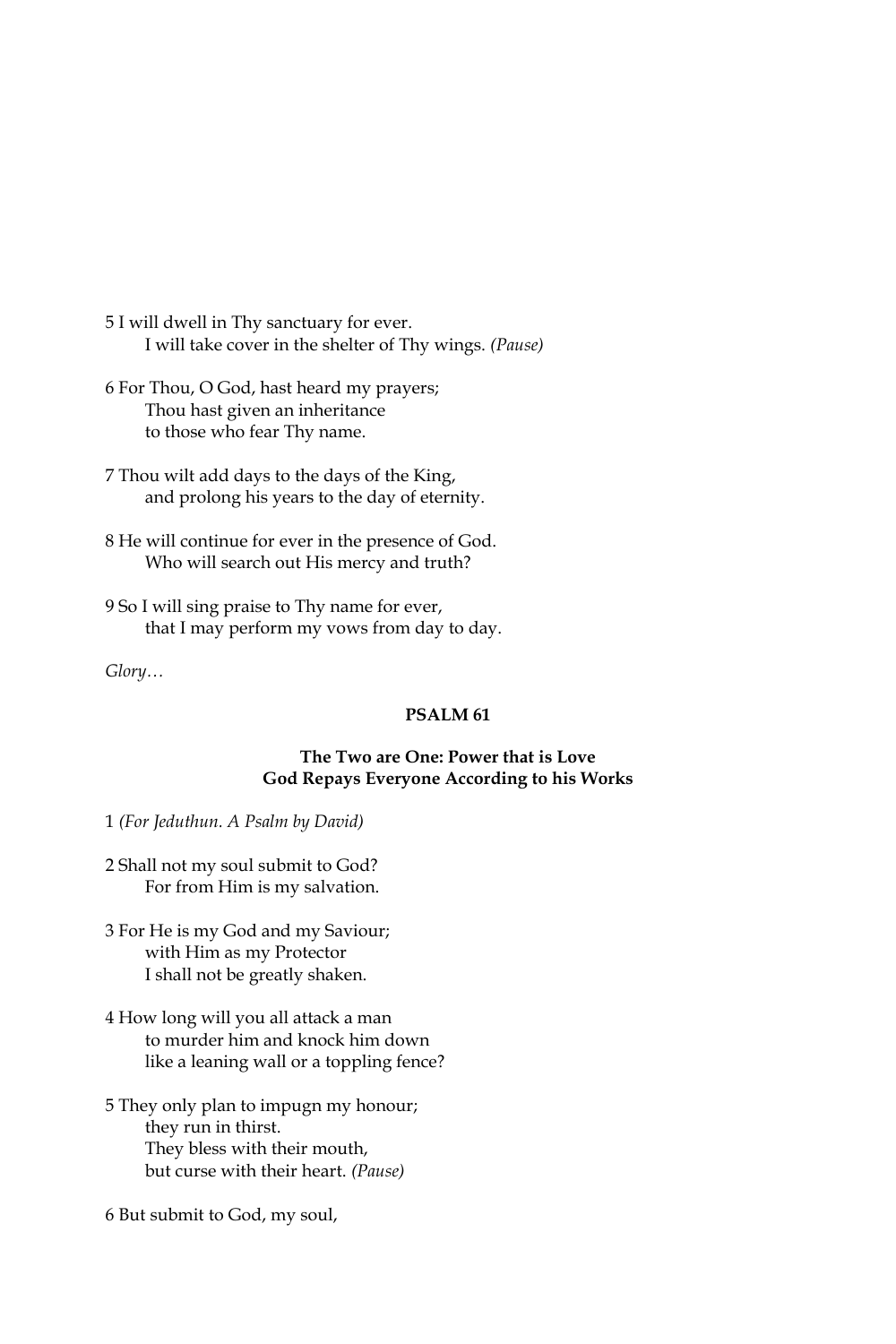for from Him is my patience.

- 7 For He is my God and my Saviour; He is my Protector, I will not yield.
- 8 My salvation and my glory depend on God; He is the God of my help, and my hope is in God.
- 9 Trust in Him, all you assemblies of people; pour out your hearts before Him, for God is our helper. (Pause)
- 10 But vain are the sons of men; the sons of men are liars and cheat with their scales;178 they themselves, the whole brood,<sup>179</sup> are sons of vanity.
- 11 Put no hope in dishonesty and have no longing for plunder; if riches flow in, set not your heart on them.
- 12 God spoke once, these two things I heard:180 That power belongs to God.
- 13 And to Thee, O Lord, belongs mercy. For Thou wilt repay everyone according to his works.

#### PSALM<sub>62</sub>

## A Song of the Desert I Thirst for Thee: Thy Love is Better than Life

1 (A Psalm by David, when he was in the desert of Judah)

2 O God, my God, I rise early and pray to Thee.

<sup>178</sup> Cp. Lev. 19:35-37; Deut. 25:13-16; Ezek. 45:10; Mic. 6:10, 11; Prov. 11:1.

<sup>&</sup>lt;sup>179</sup> Cp. 'brood of vipers' (Matt. 12:34; 23:33).

<sup>180</sup> Job. 33:14.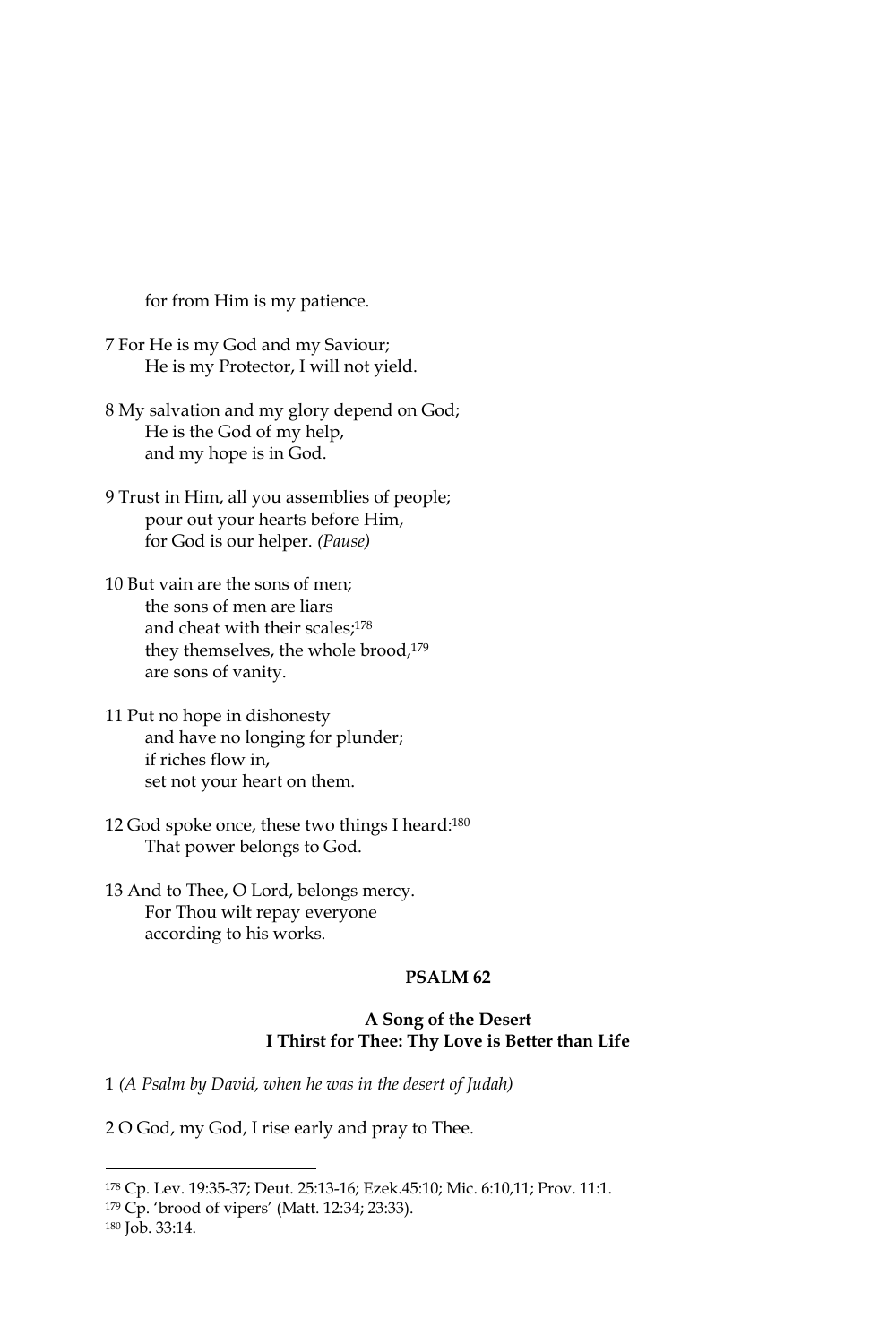My soul thirsts for Thee, and in how many ways my flesh longs for Thee, in a desolate land, trackless and waterless.

- 3 So I appear before Thee in the sanctuary to see Thy power and Thy glory.
- 4 For Thy love is better than life; my lips shall praise Thee.
- 5 So I will bless Thee as long as I live, and lift up my hands in Thy name.
- 6 My soul is satisfied as with marrow and fatness, and my mouth praises Thee with joyful lips,
- 7 when I remember Thee on my bed. and meditate on Thee in the morning.
- 8 For Thou hast been my Helper, and in the shelter of Thy wings I rejoice.
- 9 My soul is glued<sup>181</sup> to Thee; and Thy right hand holds me tight.
- 10 But those who seek to destroy my soul shall go into the underworld.
- 11 They shall be delivered to the edge of the sword; they shall be morsels for foxes.
- 12 But the king shall rejoice in God; all who swear by Him shall be praised, for the mouth of those who tell lies shall be stopped.

# PSALM<sub>63</sub>

# The Defeat of God's Enemies: Fear of Fear runs to God A Man will Come Whose Heart is Deep and God will be Exalted

1 (A Psalm by David)

<sup>&</sup>lt;sup>181</sup> 'What is this glue? It is love.' says St. Augustine.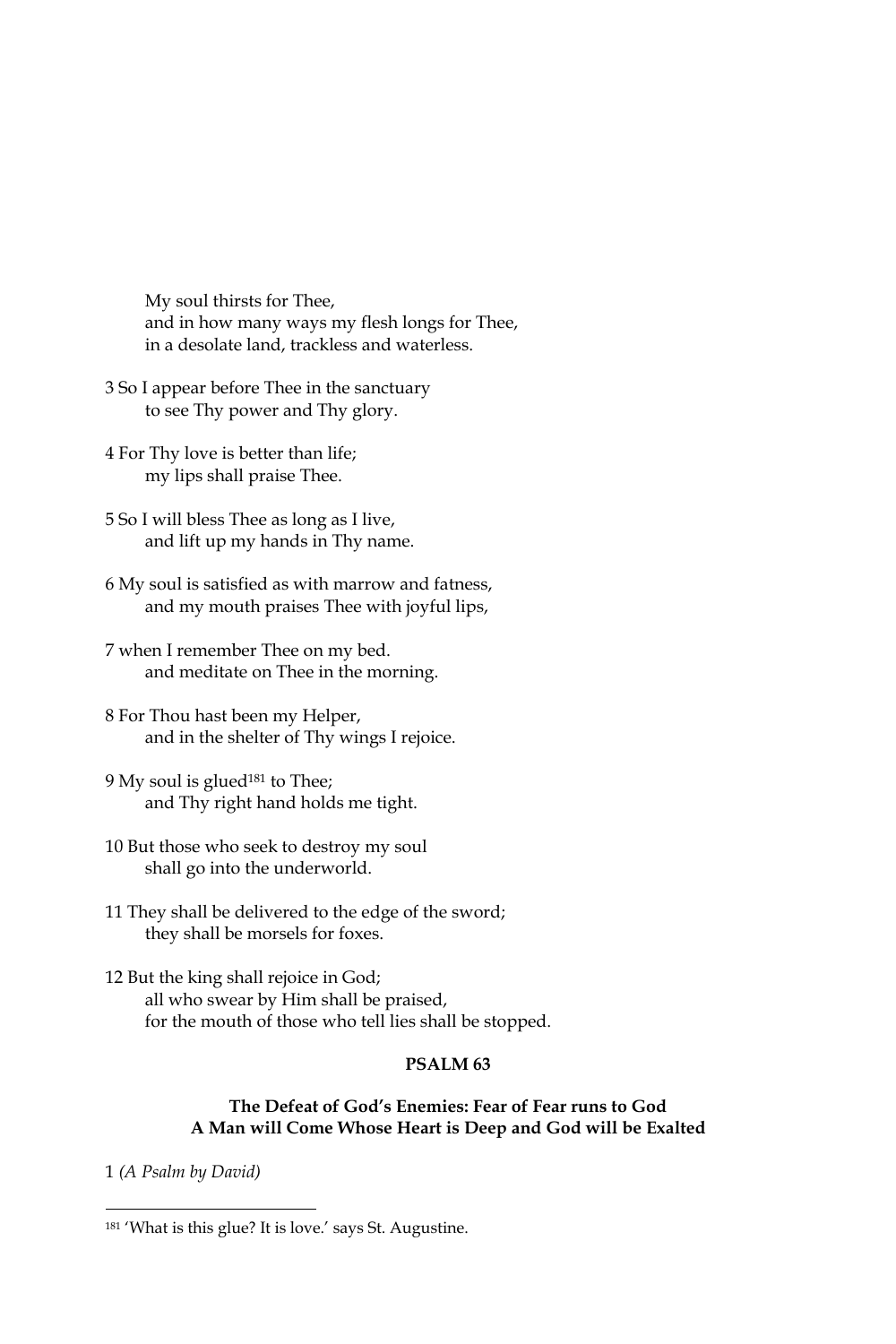- 2 O God, hear my cry when I pray to Thee; deliver my soul from fear of the enemy.
- 3 Thou protectest me from the swarm of evildoers, from the crowd of those whose work is iniquity,
- 4 whose tongues are as sharp as swords, who bend their bow to shoot a bitter word
- 5 at an innocent man in secret. Suddenly they shoot him down without a qualm.
- 6 They encourage one another in an evil design; they talk of hiding snares. They say, 'Who will see them?'
- 7 They search out iniquity; they fail in their search. A man will come whose heart is deep,
- 8 and God will be exalted. Their blows are the dart of babes,
- 9 and their tongues are feeble against him. All who see them are troubled.
- 10 Then every man is afraid, and they declare the works of God and understand His actions.
- 11 The righteous man will rejoice in the Lord, and will trust in Him: and all the upright in heart will be praised.

 $Glory...$ 

# KATHISMA 9

## PSALM<sub>64</sub>

A Springtime Song: Showers of the Holy Spirit Praise and Thanksgiving for Abundant Harvests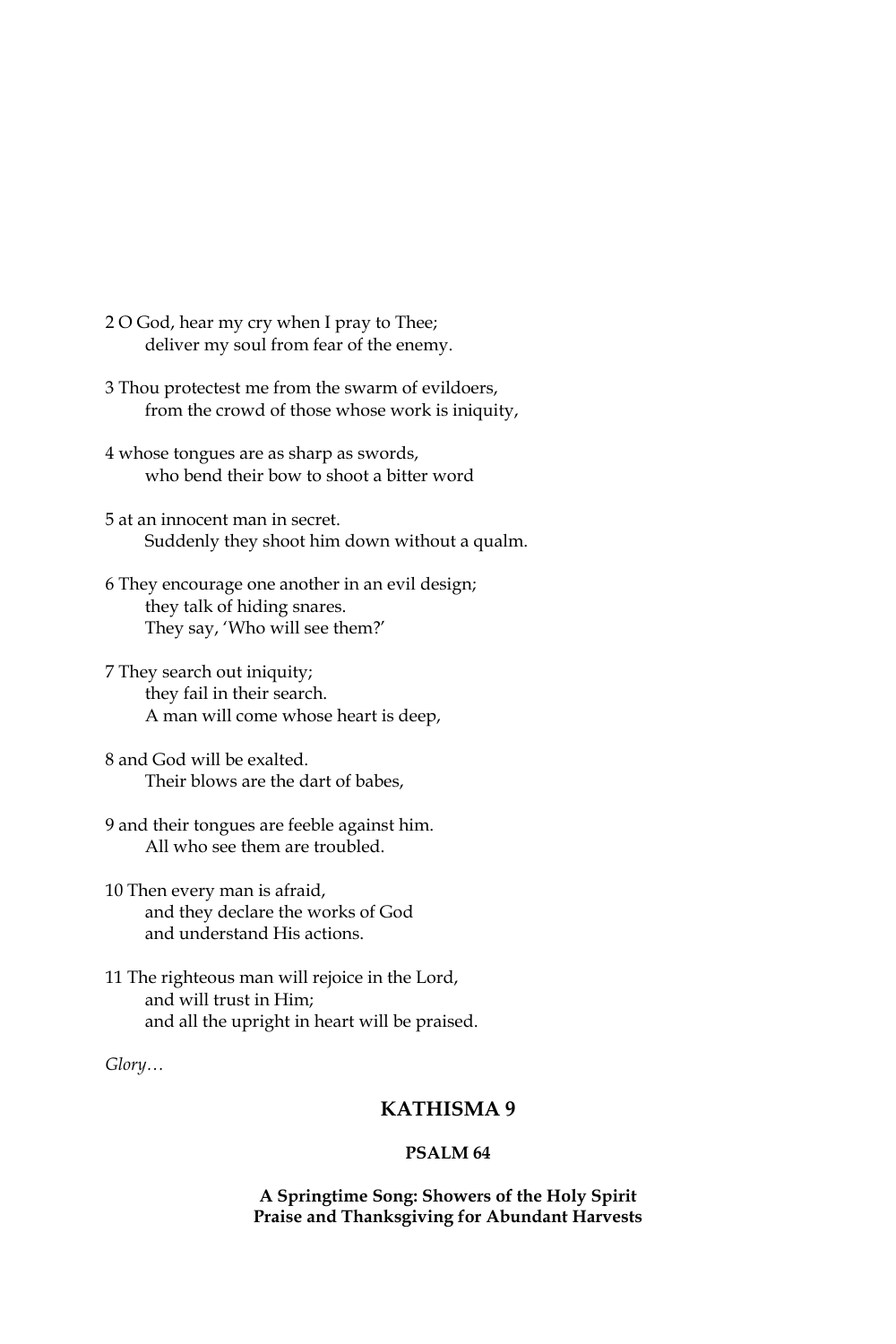# 1 (A Psalm by David)

- 2 Praise is due to Thee, O God, in Zion; and prayer shall be offered to Thee in Jerusalem.
- 3 Hear my prayer; to Thee all flesh will come.
- 4 The words of sinners overwhelm us, but Thou wilt pardon our impieties.
- 5 Blessed is he whom Thou hast chosen and taken to Thyself; he shall dwell in Thy courts. We shall be filled with the blessings of Thy house; holy is Thy temple, wonderful in holiness.<sup>182</sup>
- 6 Hear us, O God our Saviour, the hope of all the ends of the earth, and of those who are far away at sea;
- 7 Who upholdest the mountains in Thy strength, Who art surrounded with power;
- 8 Who stirrest the depths of the sea and stillest its roaring waves.<sup>183</sup>
- 9 The nations are alarmed and those who inhabit the remotest parts are afraid at the signs of Thy presence. Thou makest sunrise and sunset a joy and delight.
- 10 Thou dost visit the earth and water it; Thou givest ample means for enriching it. The river of God is full of water, Thou providest the supply, for such is Thy provision.
- 11 Water the furrows, grant bumper crops;

<sup>&</sup>lt;sup>182</sup> Lit. wonderful in righteousness (but cp. Exod. 15:11).

<sup>183</sup> So the Slavonic (Greek often omits 'stillest').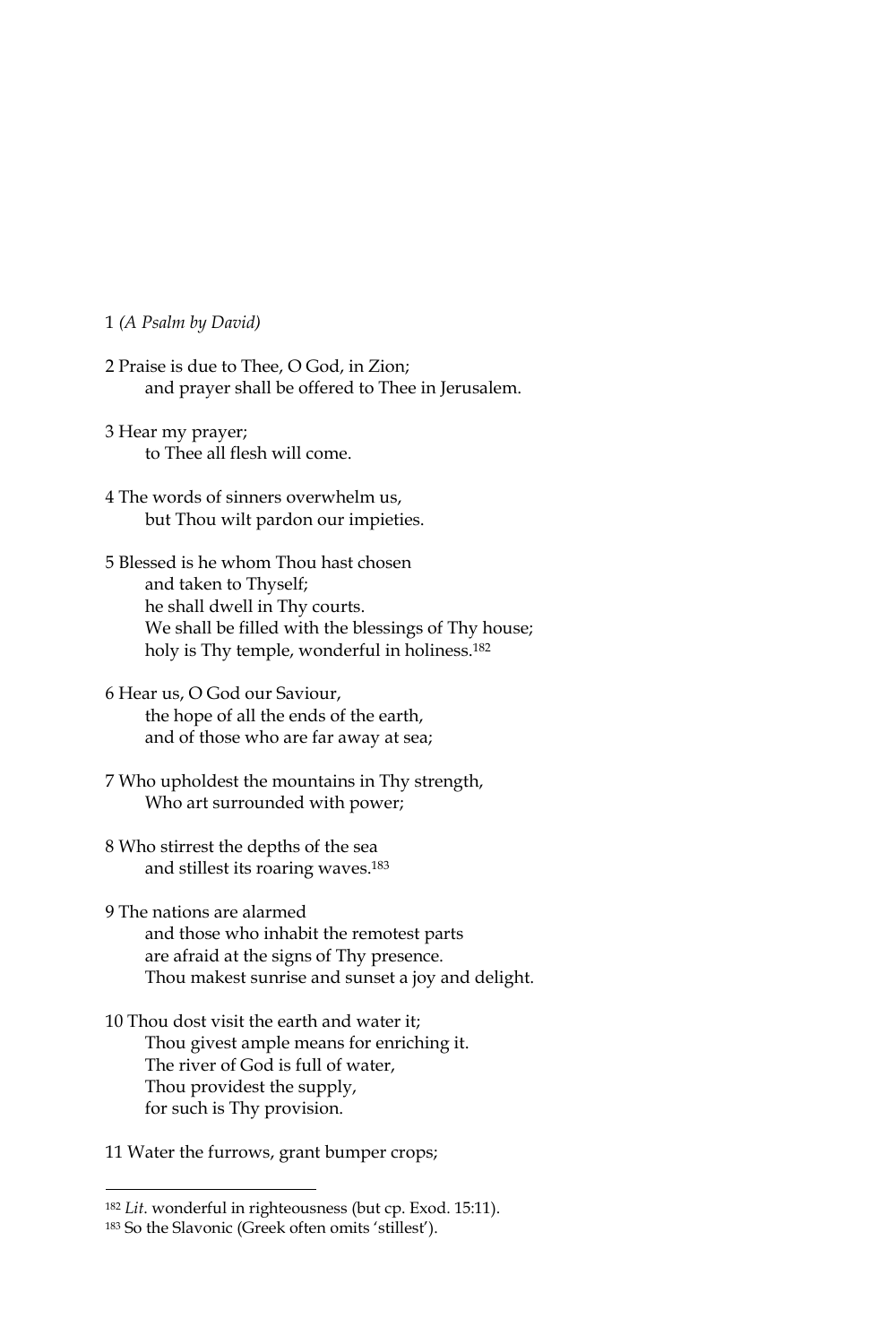they will spring up and rejoice in the showers.

- 12 Thou wilt bless the crown of the year with Thy goodness, and the fields will be full of fat stock.
- 13 The desert ranges will yield luxuriantly, and the hills will wear girdles of joy.
- 14 The rams of the flocks will grow thick coats, and the valleys will stand deep in corn. They will shout and sing.

# PSALM<sub>65</sub>

#### You are My Witnesses Praise and Thanksgiving for Answered Prayer

1 (A Song of a Psalm of Resurrection)<sup>184</sup>

Shout the song of victory to God, all the earth.<sup>185</sup>

2 Sing to His name; give glory to His praise.

- 3 Say to God: 'How tremendous are Thy works!' At the greatness of Thy power Thy enemies play false with Thee.<sup>186</sup>
- 4 Let all the earth<sup>187</sup> worship Thee, and sing to Thee; let them sing to Thy Name, O Most High. (Pause)
- 5 Come and see the works of God,<sup>188</sup> tremendous in His plans<sup>189</sup>

<sup>&</sup>lt;sup>184</sup> The return from the Babylonian captivity to Jerusalem; and then the return of every soul from sin to grace and virtue.

<sup>185</sup> A prophecy of the conversion of the Gentiles. 'Just as the Jews were delivered from slavery to the Babylonians, so by the incarnation of the Saviour all peoples were delivered from the cruel power of the devil' (Theodoret).

<sup>186</sup> play false: or lie. It may mean they kow-tow or submit in pretence, acting a lie.

<sup>&</sup>lt;sup>187</sup> See footnote 62. <2 previously>

<sup>188 &#</sup>x27;He Who did signs and wonders when He came in the flesh is the same God Who of old dried up the Red Sea and divided the streams of Jordan so that the Israelites could pass through on dry land' (St Athanasius the Great).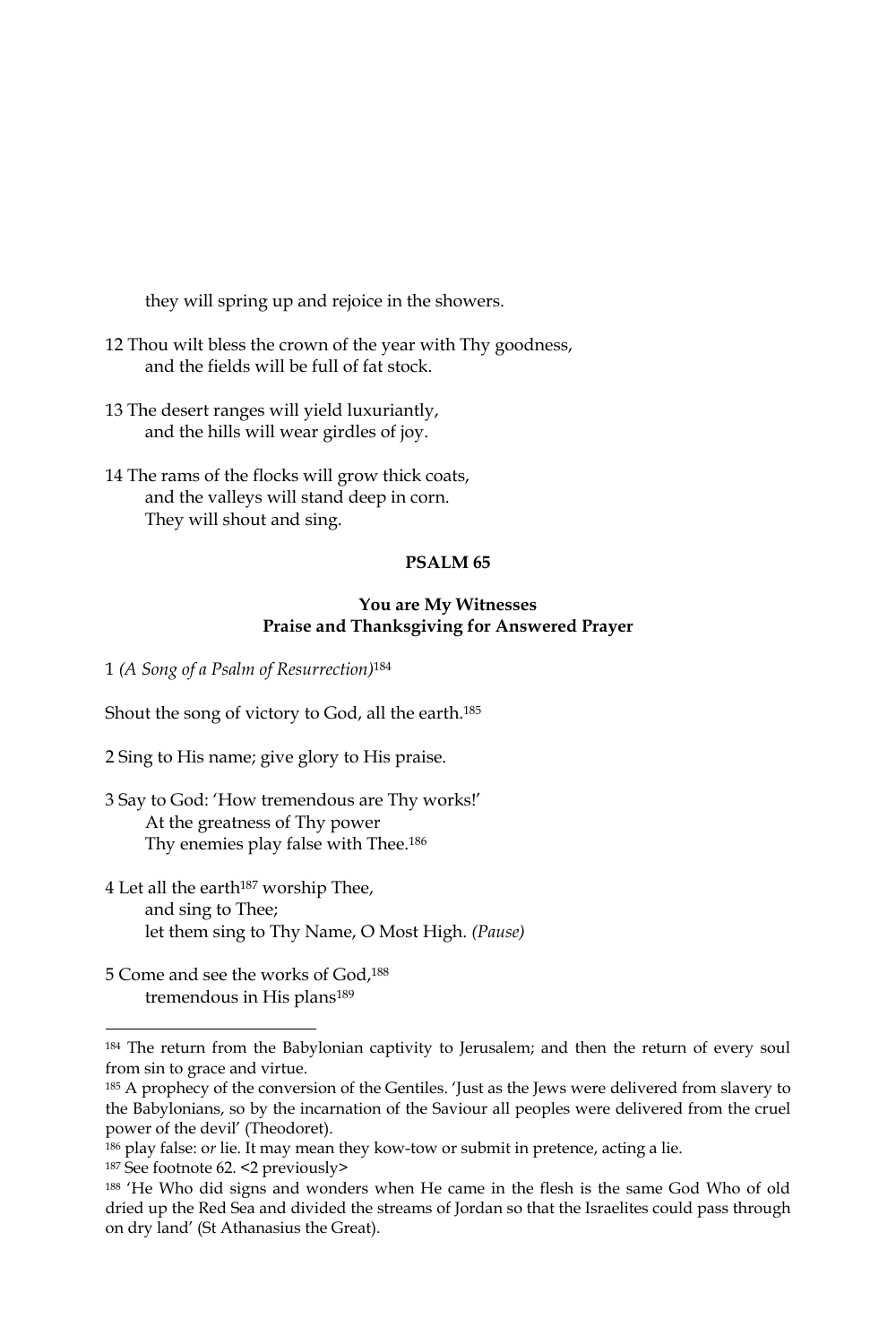for the sons of men.

- 6 Who turns the sea into dry land; they pass through the river on foot. So let us rejoice in Him
- 7 Who rules by His eternal power. His eyes watch over the nations.<sup>190</sup> Let not those who grieve Him be exalted in themselves. (Pause)
- 8 Bless our God, you nations, and let the sound of His praise be heard,
- 9 Who has restored my soul to life and has not allowed my feet to stumble.
- 10 For thou, O God, hast proved us; Thou hast tried us as silver is tried.
- 11 Thou didst bring us into the trap;<sup>191</sup> Thou didst lay afflictions on our backs.
- 12 Thou didst set men over our heads: we passed through fire and water, but Thou hast brought us to revival.
- 13 I will enter Thy house with whole burnt offerings; I will pay Thee my vows,
- 14 which my lips framed and my mouth uttered in my affliction.
- 15 I will offer Thee costly sacrifices, with incense and rams; I will offer Thee bullocks and goats. (Pause)

<sup>&</sup>lt;sup>189</sup> 'What God has planned for His lovers' (1 Cor. 2:9).

<sup>&</sup>lt;sup>190</sup> The Shepherd of Israel watches over His human flock as shepherds were watching their fiocks when the same good Shepherd was born in Bethlehem (Lk. 2:8).

<sup>&</sup>lt;sup>191</sup> Captivity to hostile powers is the devil's trap. Cp. Matt. 6:13, 'Do not bring us to trial or temptation.'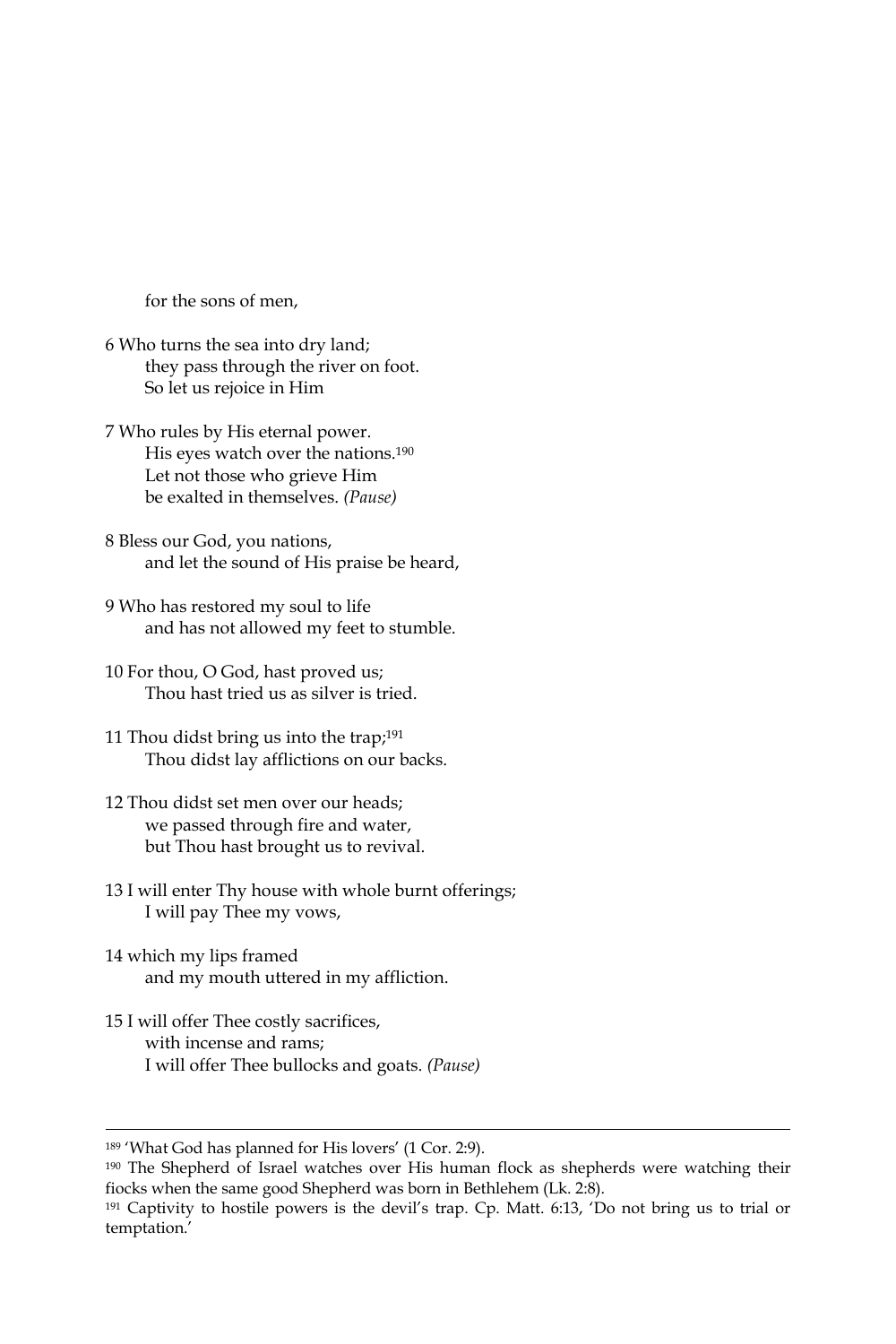- 16 Come and hear, all you who fear God, and I will tell you what He has done for my soul.
- 17 I cried to Him with my mouth, and praised Him under my tongue.<sup>192</sup>
- 18 If I have contemplated sin in my heart, may the Lord not answer me.
- 19 But that is why God has answered me; He attended to the cry of my prayer.
- 20 Blessed be God Who has not rejected my prayer nor turned His mercy from me.

# PSALM<sub>66</sub>

#### The Smile of Grace Prayer for the Expansion of God's Kingdom

- 1 (With songs. A Psalm of a Song)
- 2 May God have compassion on us and bless us; and may He manifest His presence to us,<sup>193</sup> and have mercy on us.
- 3 That Thy way may be known on earth, Thy salvation among all nations.
- 4 Let the peoples give thanks to Thee, O God; let all the peoples give thanks to Thee.
- 5 Let the nations be glad and rejoice; for Thou wilt judge the peoples justly, and guide the nations on earth. (Pause)
- 6 Let the peoples give thanks to Thee, O God;

<sup>&</sup>lt;sup>192</sup> No sooner had I cried to God vocally than I was mentally praising and thanking Him for answering me.

<sup>&</sup>lt;sup>193</sup> Presence: or, face. The face of the Father is the Son. 'He who has seen Me has seen the Father' (John 14:9). Thus, this psalm is a prayer for the incarnation (cp. 2 Cor. 4:6).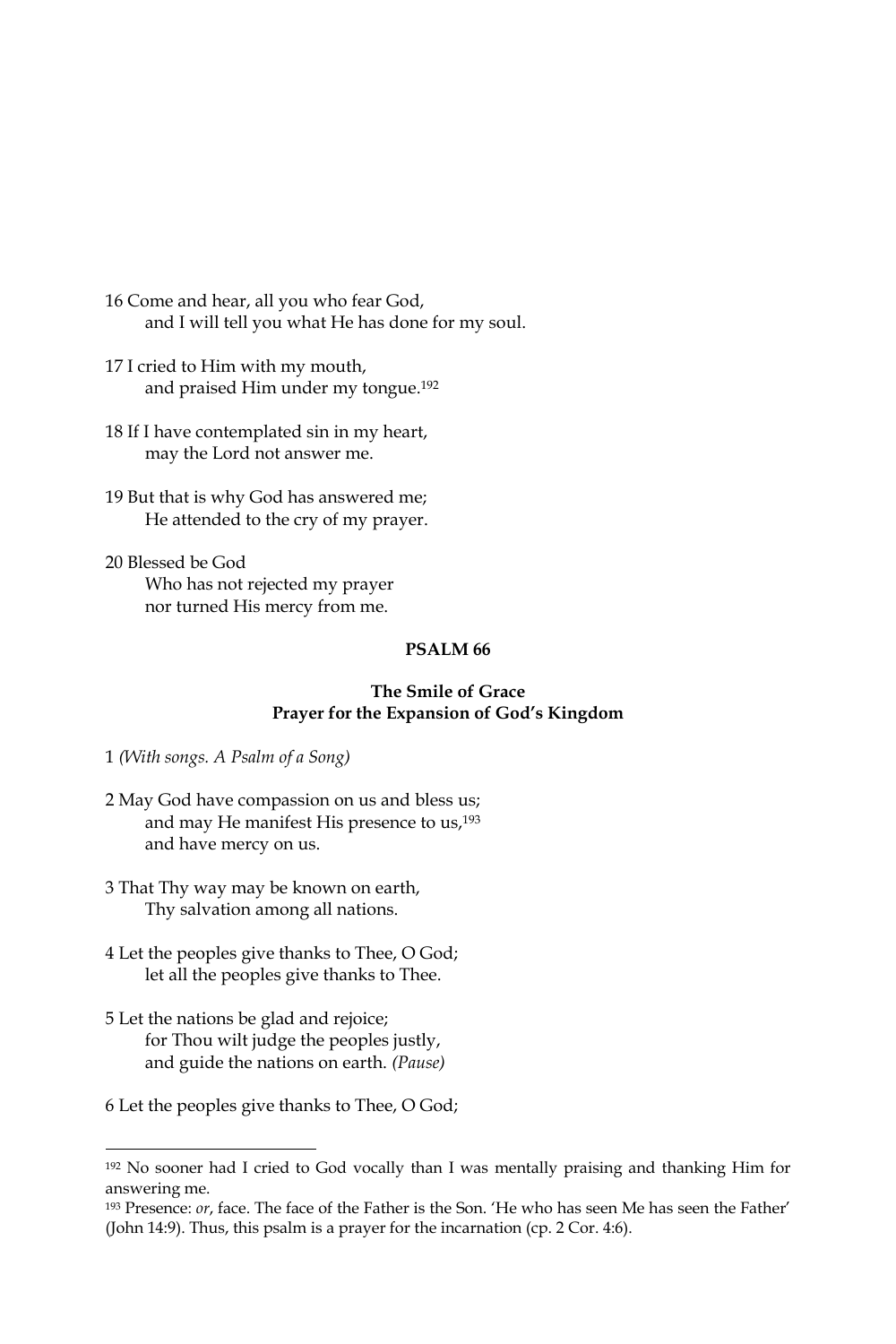let all the peoples give thanks to thee.

7 The earth has yielded her fruit;<sup>194</sup> may God, our own God, bless us.

8 May God bless us, and may all the ends of the earth fear Him.

Glory...

# PSALM 67

# Triumphal March of God's People God scatters All who Delight in War

1 (A Psalm of a Song by David)

- 2 Let God arise, and let His enemies be scattered; and let those who hate Him fly from his face.<sup>195</sup>
- 3 As smoke vanishes, let them vanish; as wax melts at the presence of fire; so let the sinners perish at the presence of God.
- 4 But let the righteous be glad and rejoice in the presence of God; let them exult with delight and gladness.
- 5 Sing to God, sing praises to His Name; make a way for Him who rides upon the sunsets;<sup>196</sup> the Lord is His name, and rejoice before Him.
- 6 They will be alarmed at the presence of Him Who is the father of orphans and the judge of widows. God is in His sanctuary.

<sup>194</sup> Mary has borne Jesus. 'Thou hast been seen, O soil untilled, bearing the corn of life' (Oktoechos).

<sup>&</sup>lt;sup>195</sup> Numbers 10:35. Cp. Exodus 14.

<sup>&</sup>lt;sup>196</sup> The sunset is His own death, over which He rose by His Resurrection (St Gregory the Dialogist, Mor. 19:3).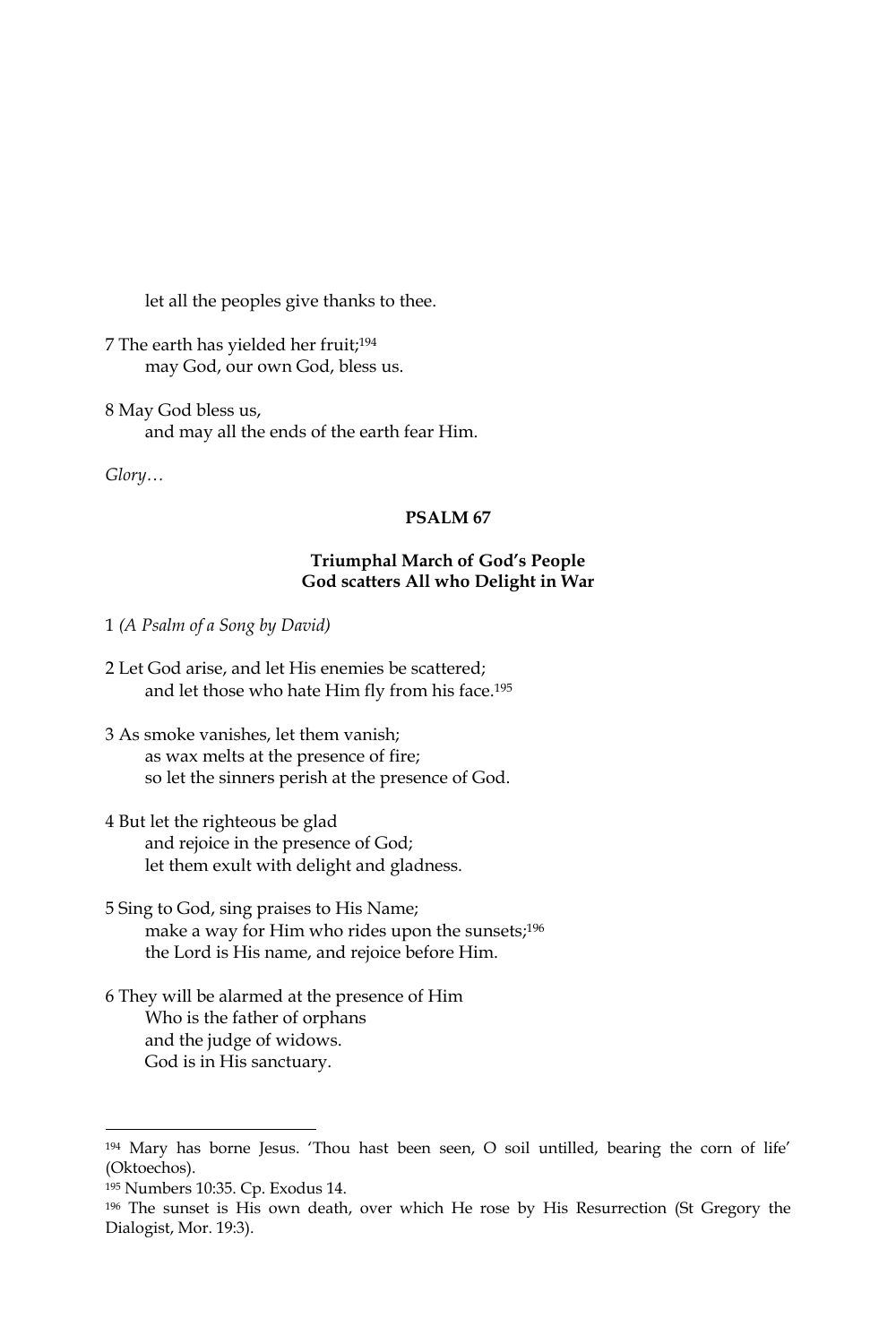- 7 God settles the solitary in His house, and releases prisoners with power; likewise the rebellious who dwell in tombs.
- 8 O God, at Thy marching out at the head of Thy people, at Thy crossing through the wilderness, (Pause)
- 9 the earth shook and the heavens dripped at the presence of the God of Sinai, at the presence of the God of Israel.
- 10 Thou didst grant a gracious rain, O God, to Thy inheritance, which was weak, but Thou didst restore it.
- 11 There Thy living people find a home prepared in Thy goodness, O God, for the poor.
- 12 The Lord will give the word to those who preach the Gospel with great power.<sup>197</sup>
- 13 The king of the forces of the Beloved will grant them to divide the spoils with the beauty of the house.
- 14 Even if you sleep among the farms,<sup>198</sup> you will be like a dove whose wings are covered with silver and her back with the lustre of gold.
- 15 When the Heavenly One commissions kings over it, they will be white as the snow on Salmon.
- 16 The mountain of God is a rich mountain. a mountain of curds, a rich mountain.
- 17 Why do you imagine mountains of curds? This is the mountain in which God is pleased to dwell;

<sup>&</sup>lt;sup>197</sup> Luke 4:32.

<sup>&</sup>lt;sup>198</sup> Or: 'Even though you have slept among the allotments.' Hebrew may mean: 'camp fireplaces.' The passage is obscure, but may refer to the Reubenite slackers who stayed on their farms and refused to fight (Judges 5:16). The beauty or beauties of verse 13 are the women with whom the spoils were shared.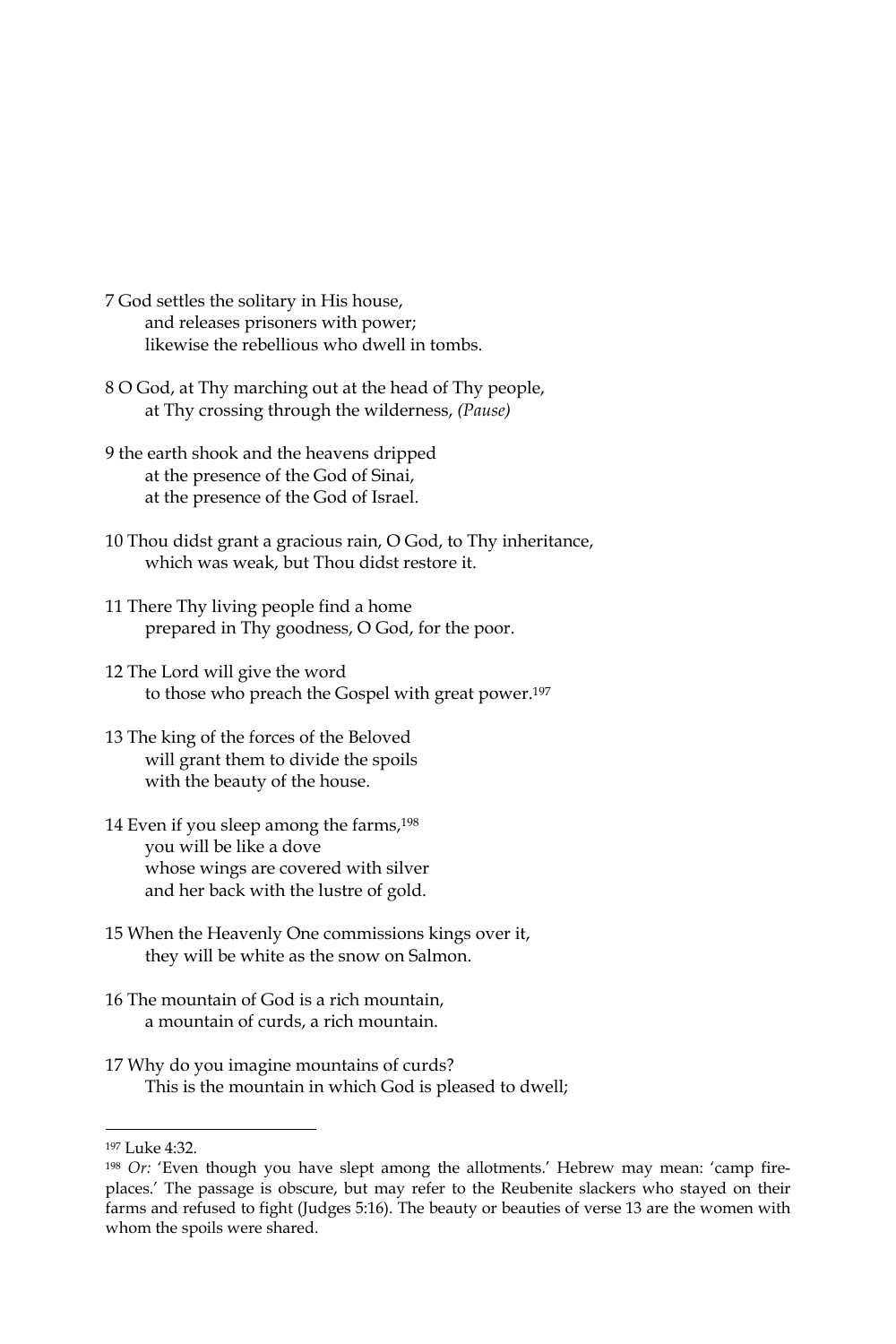for the Lord will dwell in it for ever.

- 18 The chariots of God are composed of myriads, thousands of victors: the Lord is in them as in the sanctuary on Sinai.
- 19 Thou hast ascended on high, Thou hast taken gifts to men,<sup>199</sup> so as to dwell even in unbelievers.
- 20 Blessed be the Lord God, blessed be the Lord from day to day; the God of our salvation will prosper us. (Pause)
- 21 Our God is the God to save, and the ways out of death are the Lord's.
- 22 But God will crush the heads of His enemies, the hairy scalp of those who persist in their sins.
- 23 The Lord said: 'I will return from Bashan, I will return through the depths of the sea;
- 24 that your feet may be bathed in blood, and the tongues of your dogs lick the blood of His enemies.'
- 25 Thy processions, O God, have been seen the processions of my God, the King, in the sanctuary.
- 26 The rulers went in front, followed by the singers, while between them were damsels playing on timbrels.
- 27 Bless God in the churches: praise the Lord from the fountains of Israel.
- 28 There is Benjamin the younger in ecstasy; the princes of Juda are their leaders, the princes of Zabulon, the princes of Nephthali.
- 29 Command Thy power, O God; strengthen, O God, what Thou hast wrought in us.

<sup>&</sup>lt;sup>199</sup> Cp. Ephes. 4:8.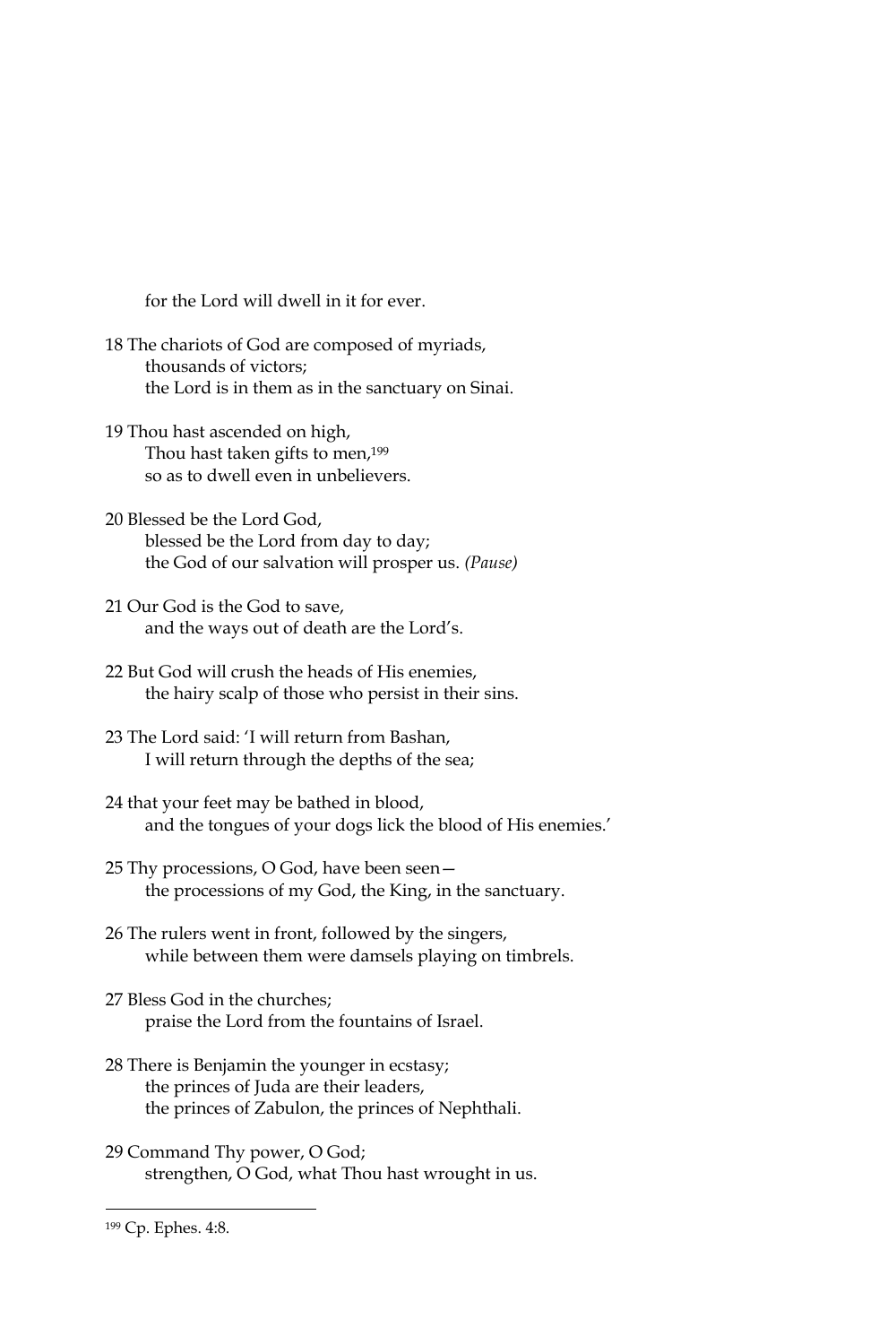- 30 From Thy temple in Jerusalem, kings will offer gifts to Thee.
- 31 Rebuke the beasts of the reed, the herd of bulls with the cows of the peoples, that those who have been tried with silver may not be shut out; scatter the nations that desire wars.<sup>200</sup>
- 32 Ambassadors will come from Egypt; Ethiopia will hasten to stretch out her hand to God.
- 33 Sing to God, you kingdoms of the earth; sing to the Lord. (Pause)
- 34 Sing to God Who rides upon the heaven of heaven to the East; lo, He gives to His voice a thunderous sound.<sup>201</sup>
- 35 Give glory to God; His magnificence is over Israel, and His power is in the clouds.
- 36 God is wonderful in His Saints, the God of Israel. He will give strength and power to His people. Blessed be God!

 $Glory...$ 

#### PSALM<sub>68</sub>

#### Cry from the Depths: Christ's Passion Foreshadowed Praise for the Vision of the Universal Worship of Creation

1 (For those who are to be changed. By David)

- 2 Save me. O God: for the waters have entered even my soul.
- 3 I am stuck in deep mire, and there is no foothold;<sup>202</sup>

<sup>&</sup>lt;sup>200</sup> Desire wars: or delight in wars.

<sup>&</sup>lt;sup>201</sup> Thunderous sound: Lit. sound of power.

<sup>&</sup>lt;sup>202</sup> Hypostasis = substance, standing-ground.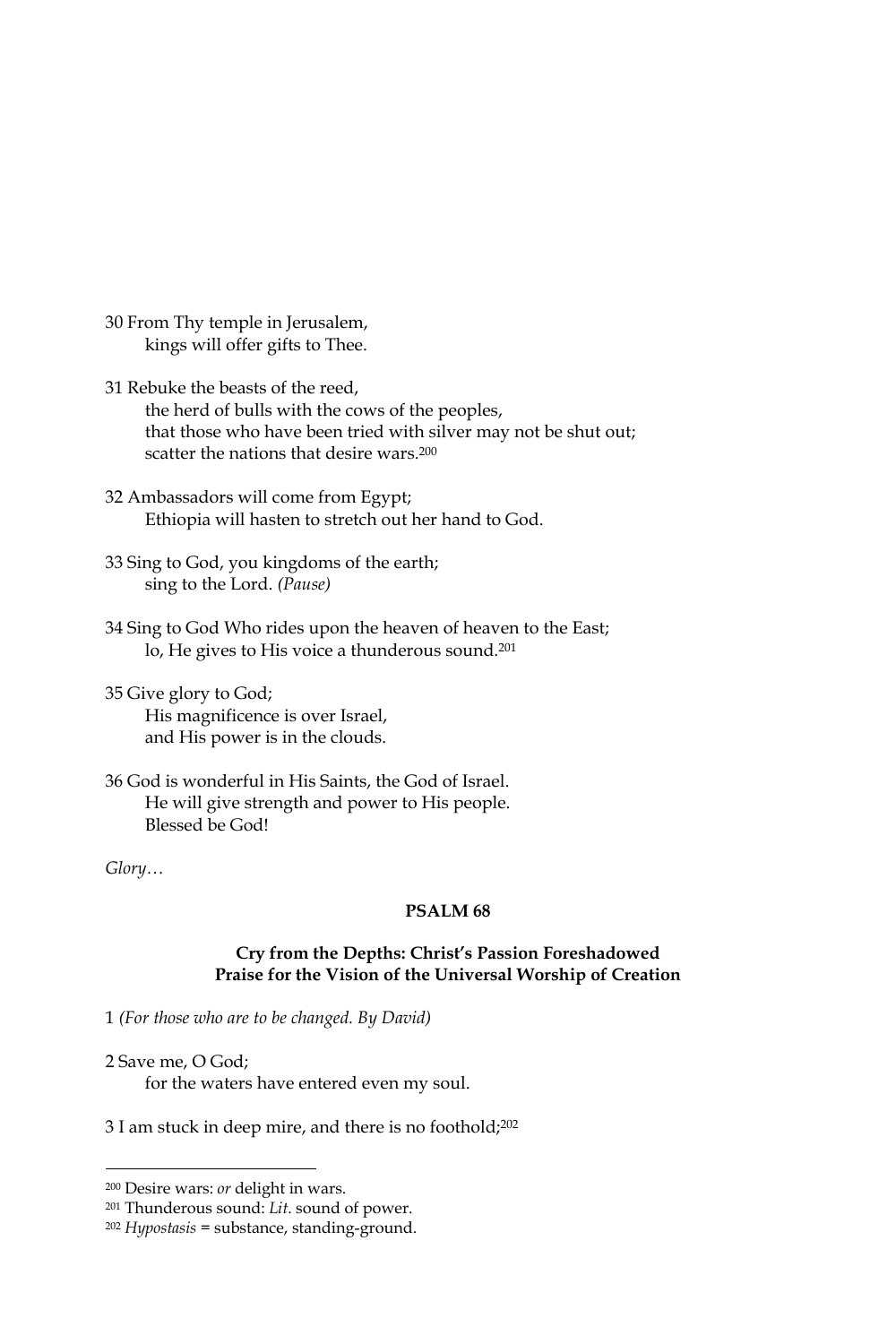I have come into the depths of the sea, and a storm has overwhelmed me.

- 4 I am tired of shouting, my throat is hoarse; my eyes fail with hoping for my God.
- 5 Those who hate me without cause are more than the hairs of my head: my enemies who persecute me unjustly have grown strong, I then repaid what I never robbed.<sup>203</sup>
- 6 O God, Thou knowest my folly, and my faults are not hidden from Thee.
- 7 Let not those who trust in Thee be ashamed on my account. O Lord God of Hosts, let not those who seek Thee be confused through me, O God of Israel.
- 8 It is for Thy sake I have borne reproach and my face is covered with shame.
- 9 I have become a stranger to my brothers, and an alien to my mother's children.
- 10 Zeal for Thy house consumes Me, and the insults hurled at Thee fall upon Me.<sup>204</sup>
- 11 I bowed down my soul with fasting, and it gave occasion for reproaching me.
- 12 I made sackcloth my garment, and I became a byword to them.
- 13 Those who sat in the gate<sup>205</sup> spoke against me; and the wine drinkers<sup>206</sup> made me their song.

<sup>203 &#</sup>x27;He did not die as being Himself liable to death. He suffered for us... as Isaiah says: "He bore our sicknesses" ' (St. Athanasius the Great).

<sup>&</sup>lt;sup>204</sup> Mk. 15:29; Jn. 2:17; Rom. 15:3.

<sup>&</sup>lt;sup>205</sup> The elders and chief priests.

<sup>206</sup> The soldiers at the Crucifixion drank themselves the spiced wine prepared for the sufferers to deaden the pain, and substituted vinegar. (v. 22). This psalm is a good example of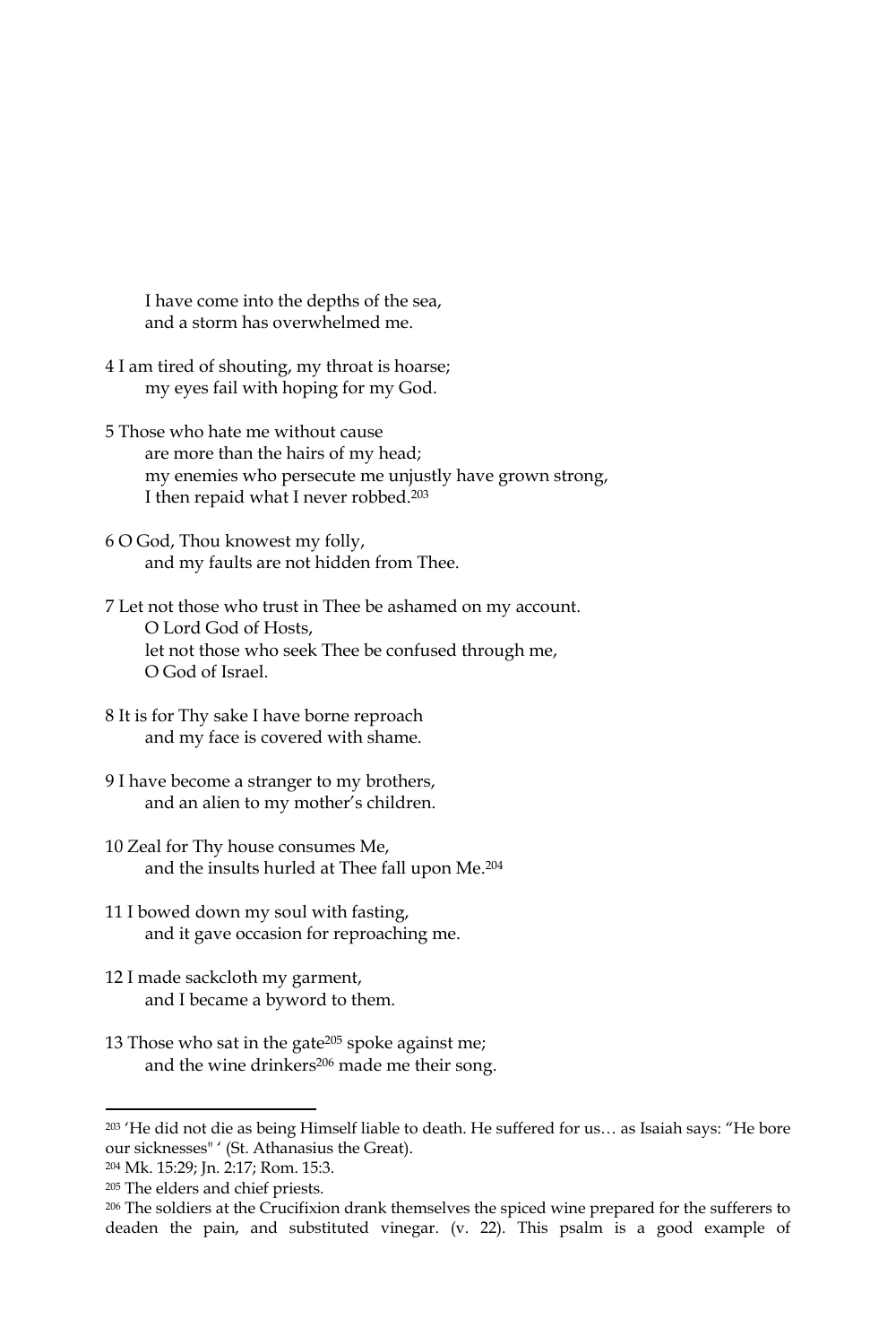- 14 But as for me, O Lord, with prayer to Thee I await Thy pleasure, O God. In Thy infinite mercy answer me with the truth of Thy salvation.
- 15 Save me from the mud lest I stick there; deliver me from those who hate me, and out of the deep waters.
- 16 May storm waves never drown me, nor the deep swallow me, nor the pit close its mouth over me.
- 17 Hear me, O Lord, for Thy mercy is gracious; in Thy great compassion look upon me.
- 18 Turn not away Thy face from Thy servant, for I am in trouble; hear me speedily.
- 19 Attend to my soul and redeem it; deliver me because of my enemies.
- 20 For Thou knowest my reproach, my shame, and my confusion; all who afflict me are before Thee.
- 21 My soul expected rebuke and suffering;207 and I looked for a condoler but there was none, and for a comforter but I found none.
- 22 And they gave me gall for my food; and in my thirst they gave me vinegar to drink.<sup>208</sup>
- 23 Let their table be a snare to them, a retribution and a stumbling-block.

interpenetration, the figure of the Divine Saviour showing through the human figure of the psalmist, whose sufferings are seen as a foreshadowing of Christ's Passion, (verse 5 = Jn. 15:25;  $13 =$  Jn. 2:17; 23-4 = Rom. 11:9,10; 26 = Acts 1:20). <sup>207</sup> Mt. 16:21; Mk. 8:31. <sup>208</sup> Mt. 27:34.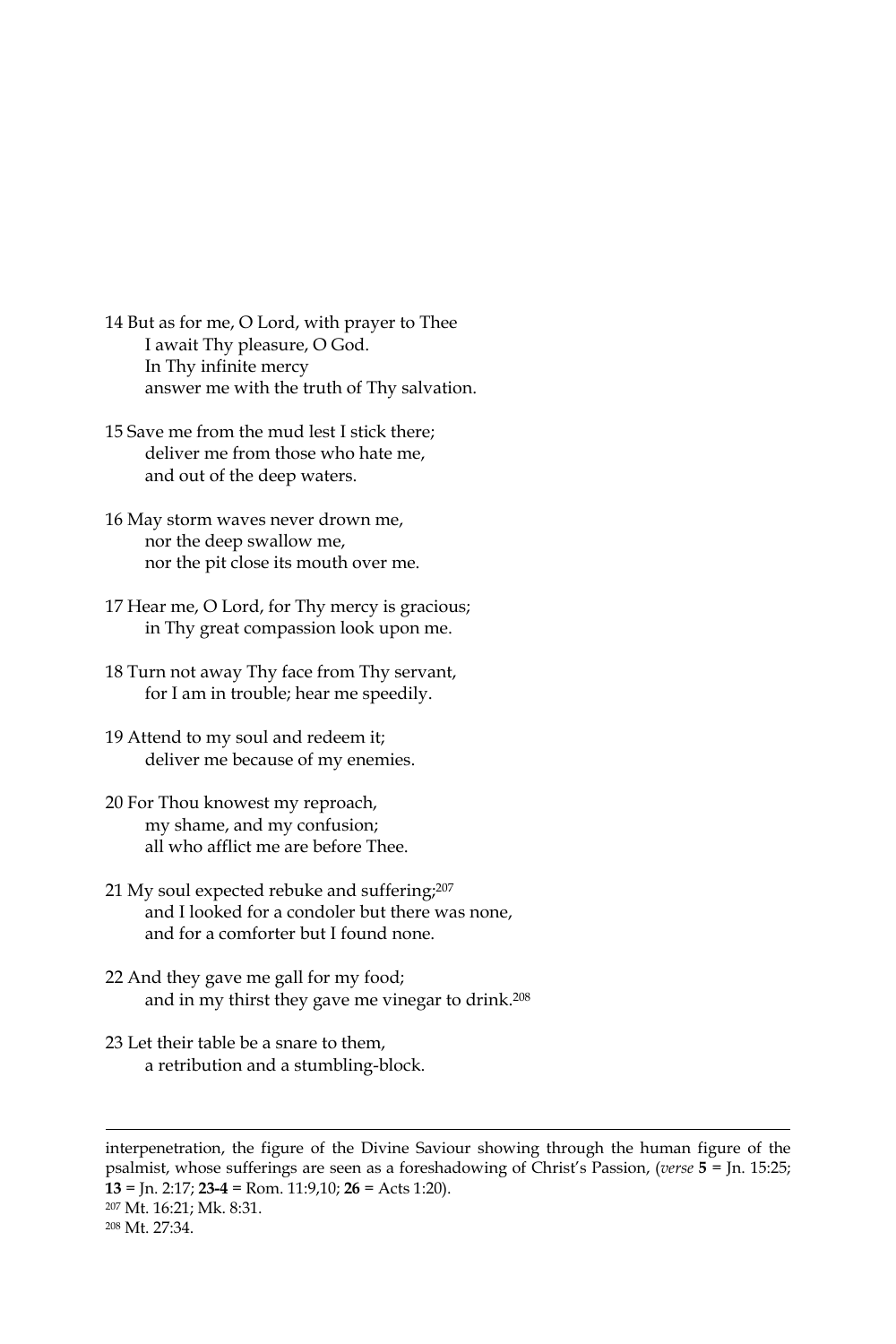- 24 Let their eyes be blinded so they cannot see; and bend their back continually.<sup>209</sup>
- 25 Pour out Thy anger upon them, and let the fury of Thy anger overtake them.
- 26 Let their camp be deserted, and let no one dwell in their tents.
- 27 For they persecute the one Thou hast struck, and they add to the pain of My wounds.
- 28 Add iniquity to their iniquity, and let them not come into Thy righteousness.
- 29 Let them be blotted out of the book of the living, and not be enrolled with the righteous.
- 30 I am poor and in pain; let Thy salvation help me, O God.
- 31 I will praise the name of my God with a song; I will magnify Him with praise.
- 32 And this will be more pleasing to God than a young bull with horns and hoofs.
- 33 Let the poor see and rejoice; seek God and your soul shall live.
- 34 For the Lord hears the poor and does not despise His prisoners.
- 35 Let heaven and earth praise Him, the sea and all that moves in them.
- 36 For God will save Zion, and the cities of Judah will be built; and men will dwell there, and inherit it.
- 37 And the children of His slaves<sup>210</sup> will possess it;

<sup>&</sup>lt;sup>209</sup> Cp. Rom. 11:9,10.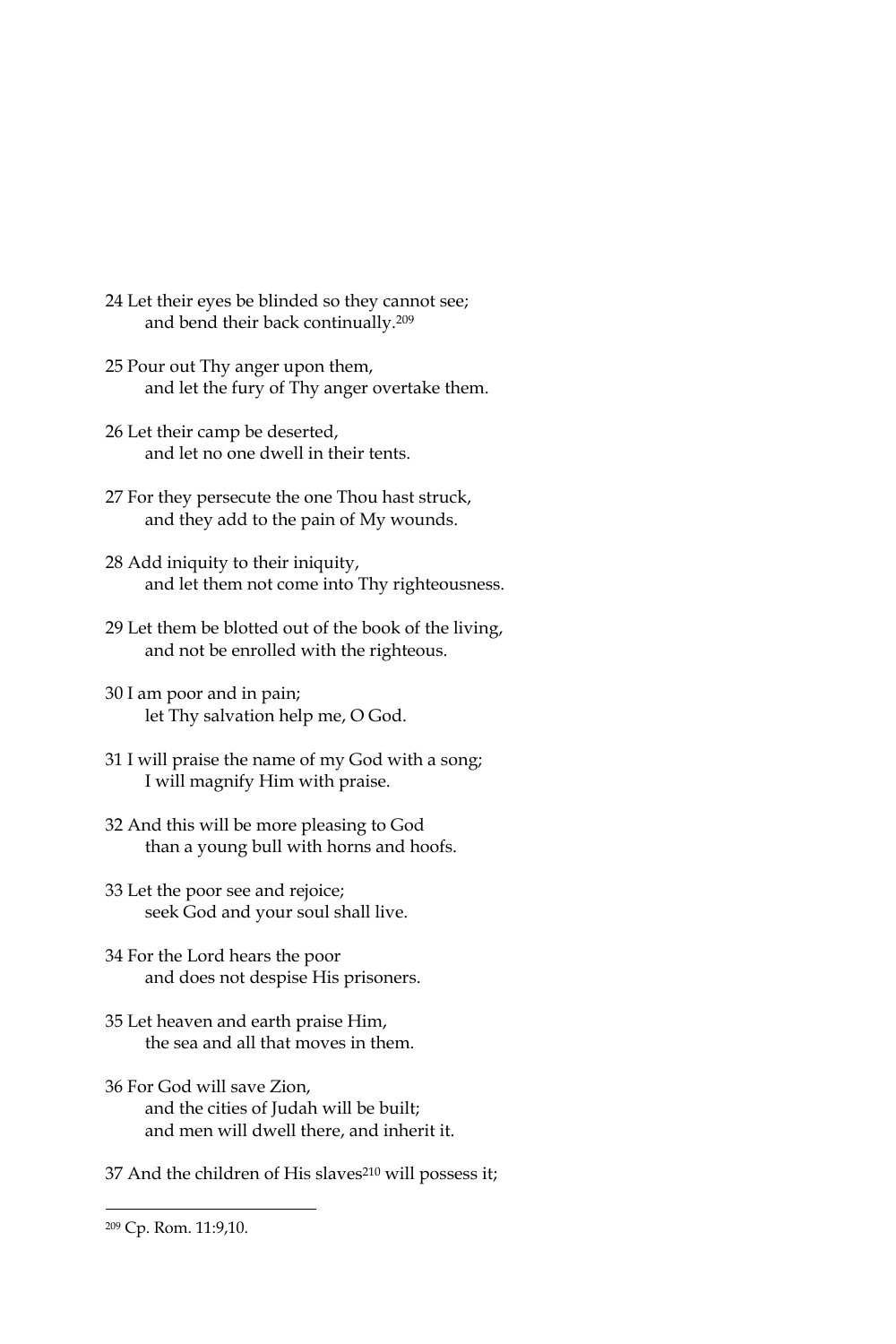and they who love Thy name will dwell in it.

## PSALM<sub>69</sub>

### The Lord be Magnified, my Helper and Redeemer Let All Who Seek Thee Rejoice in Thee

1 (By David, In remembrance that the Lord has saved me)

- 2 O God, come to my help; O Lord, make haste to help me.
- 3 Let all who seek my life<sup>211</sup> be put to shame and confounded. Let all who wish me evil be turned back and put to shame.
- 4 Let those who say of me, 'Fine, fine!' be turned back immediately ashamed.
- 5 Let all who seek Thee rejoice and be glad in Thee, O God; and let those who love Thy salvation say continually, 'The Lord be magnified.'
- 6 But I am poor and needy; help me, O God.
- 7 Thou art my helper and my redeemer; O Lord, make no delay.

 $Glory...$ 

# **KATHISMA10**

## PSALM 70

#### An Old Man's Prayer for Grace to Witness to Youth My Song is Continually of Thee

<sup>210</sup> Thus, by the miracle and mystery of redemption, Saul of Tarsus was changed from a fanatical Pharisee into a devoted slave of the Lord Jesus. <sup>211</sup> Ps. 69:3-7 differs only slightly from Ps. 39:15-18.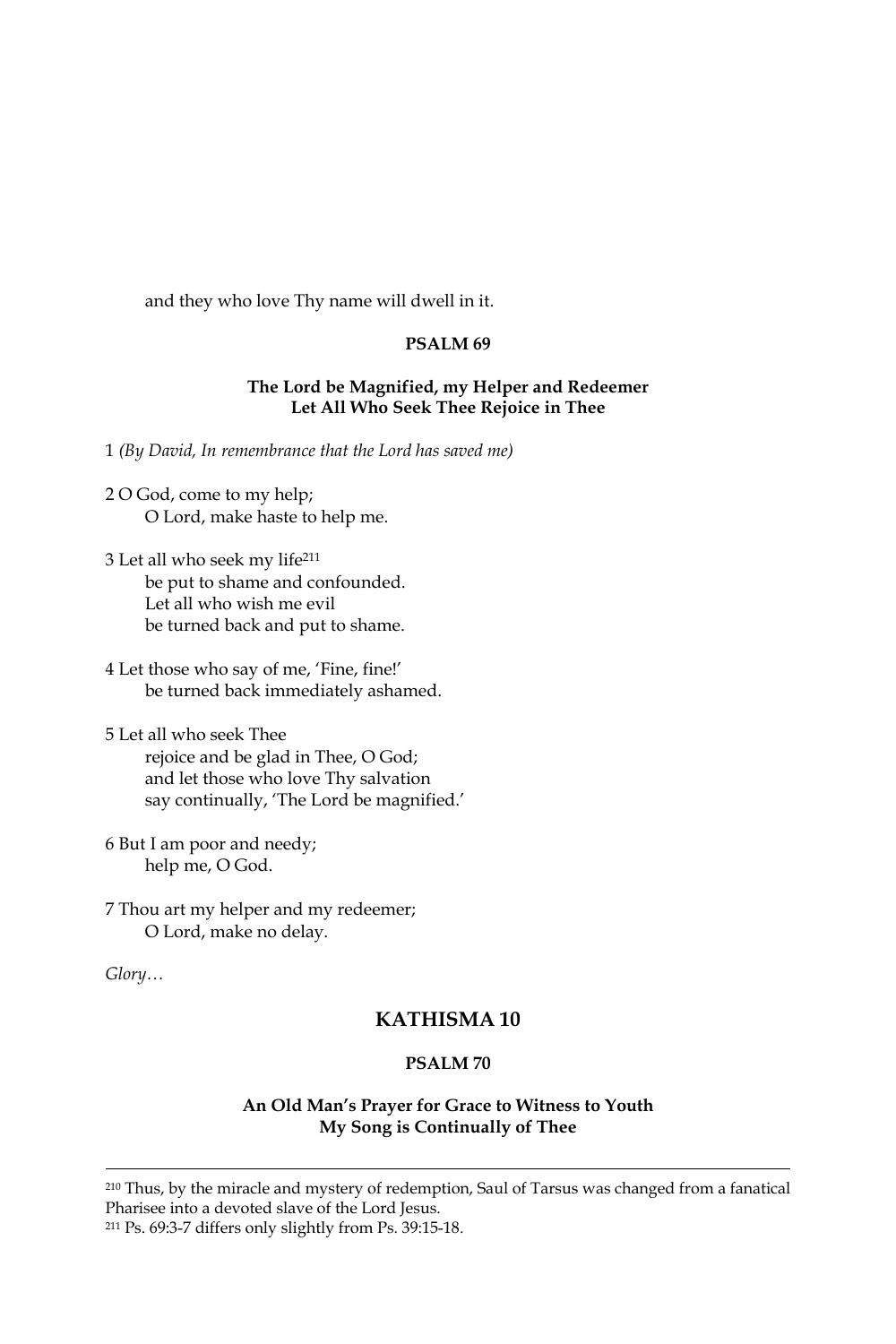1 (By David. Sung by the sons of Jonadab and the first captives)

- In Thee, O Lord, I hope and trust; let me never be put to shame.
- 2 Rescue me and deliver me in Thy righteousness.<sup>212</sup> Incline Thine ear to me and save me.
- 3 Be my God and protector, and a strong sanctuary to save me;<sup>213</sup> for thou art my stronghold and my refuge.
- 4 Deliver me, O God, from the hand of the sinner, from the clutch of the outlaw and wrongdoer.
- 5 For Thou art my patience, O Lord; O Lord, Thou art my hope from my youth.
- 6 On Thee I have leaned from my birth; Thou art my protector from my mother's womb; my song is continually of Thee.
- 7 I am a wonder to many, but Thou art my strong helper.
- 8 Let my mouth be filled with Thy praise, that I may sing of Thy glory and splendor all day long.
- 9 Reject me not in my old age; forsake me not when my strength is failing.
- 10 For my enemies speak of me, and those who watch my soul conspire together,
- 11 saying: 'God has forsaken him; follow and catch him, for there is no one to save him.'
- 12 O God, be not distant from me; my God, draw near and help me.

<sup>&</sup>lt;sup>212</sup> The first three lines of Psalms 70 and 30 are identical. See footnote there.

<sup>&</sup>lt;sup>213</sup> sanctuary: lit. place. Cp. Psalm 131:5 and footnote there.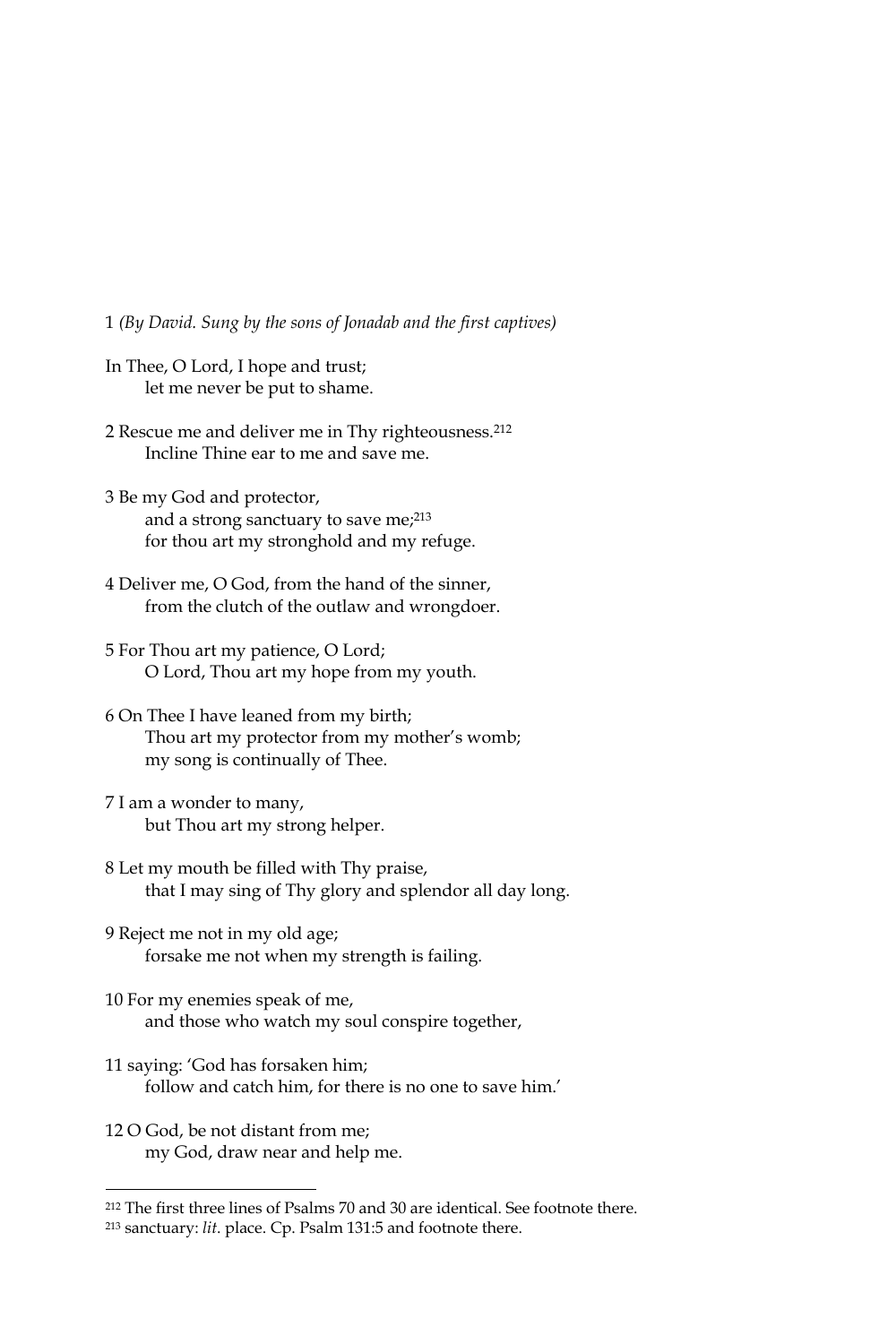- 13 Let those who slander my soul be confounded and perish; let those who seek to do me evil be covered with shame and confusion.
- 14 But I will hope and trust continually, and will praise Thee more and more.
- 15 My mouth will tell of Thy justice and of Thy salvation all day long, for I do not know the art of writing.
- 16 I will enter the Lord's dominion. O Lord, I will speak of Thy righteousness, Thine alone.
- 17 O God, Thou hast taught me from my youth, and still I proclaim Thy wonders.
- 18 So even when I am old and venerable, O God, forsake me not, until I tell of Thy power to all the rising generation,
- 19 Thy power and Thy justice, O God, that reaches to the heights, 214 and the great things Thou hast done. O God. Who is like Thee?
- 20 O how many evils and afflictions Thou hast shown me! Yet Thou hast returned and revived me, and hast brought me up again from the depths of the earth.
- 21 Thou hast lavished upon me Thy greatness, and hast returned and comforted me, and hast brought me up again from the depths of the earth.
- 22 So I will praise Thy truth to Thee with a song, O God; I will sing to Thee with the harp, O Holy One of Israel.
- 23 When I sing to Thee my lips will rejoice and my soul which Thou hast redeemed.
- 24 And my tongue will tell of Thy justice all day long,

<sup>&</sup>lt;sup>214</sup> Ephes. 3:10; 4:8.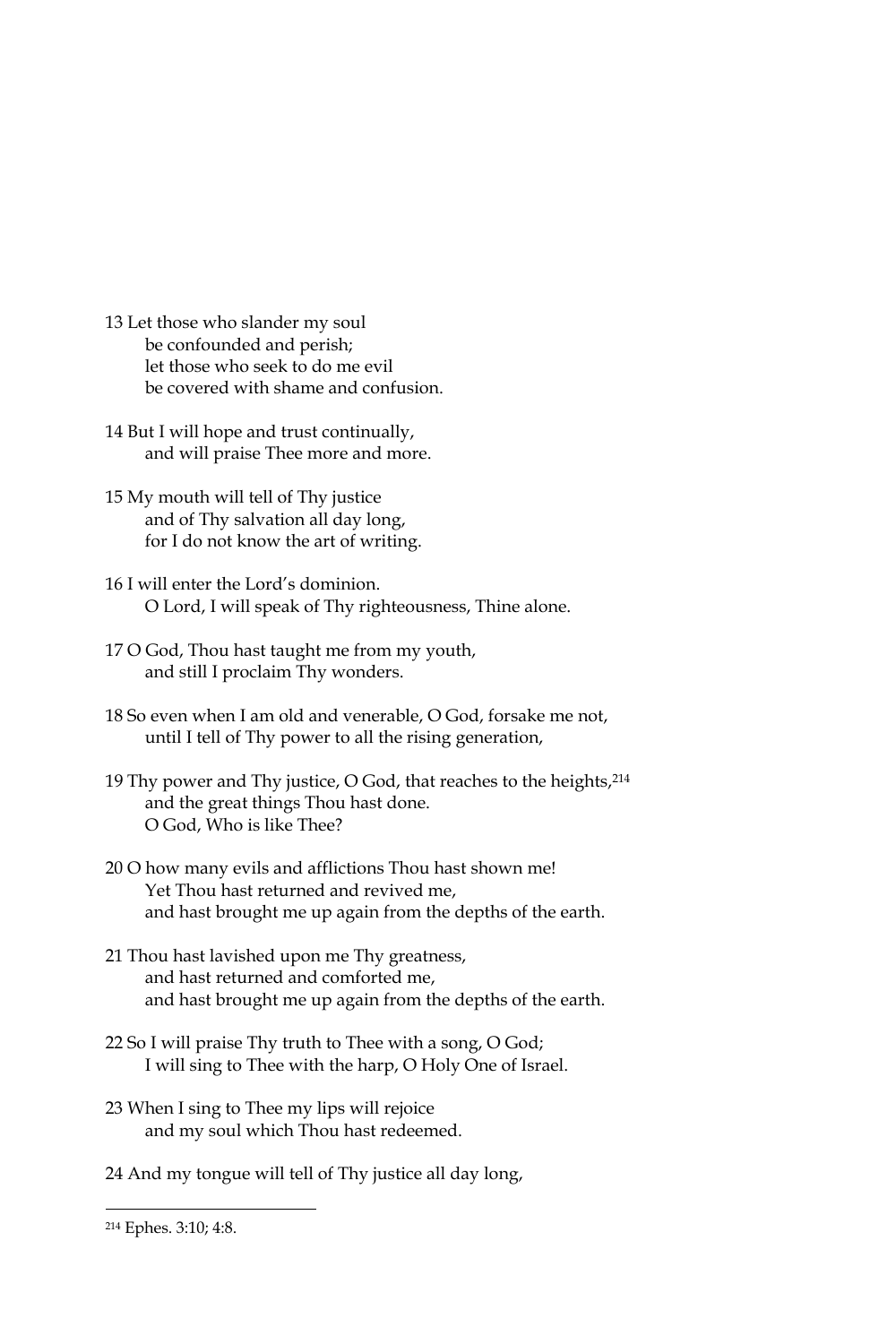when those who seek to harm me are confounded and put to shame.

# PSALM<sub>71</sub>

# The King of Peace and His glorious Reign Final Redemption from All Tyranny and Oppression

1 (For Solomon)<sup>215</sup>

- O God, give the King Thy judgment, and Thy justice to the King's Son,
- 2 to judge Thy people with justice<sup>216</sup> and give Thy poor their rights.
- 3 May the mountains bring Thy people peace and the hills justice and righteousness.
- 4 He will do justice to the poor of Thy people and save the children of the needy, and humble the oppressor.
- 5 And He will continue as long as the sun and beyond the moon throughout all generations.
- 6 He will come down like rain on a fleece and like a drop that falls on the earth.<sup>217</sup>
- 7 In His days righteousness will flourish and lasting peace till the moon is no more.
- 8 And He will rule from sea to sea, and from the rivers<sup>218</sup> to the ends of the earth.
- 9 The Ethiopians will fall down before Him, and His enemies will lick the dust.

<sup>&</sup>lt;sup>215</sup> The true Solomon or Peacemaker is Jesus Christ Son of King David, to whom alone verses 5-19 truly apply (cp. Ephes. 2:14; Col. 1:20; Mt. 5:9).

<sup>&</sup>lt;sup>216</sup> Judging and ruling are fused in Hebrew thought (cp; 2 Sam. 7:7; 1 Chron. 17:6). The King is the Messiah and the King's Son is the same person.

<sup>&</sup>lt;sup>217</sup> Silently as rain falling on wool or a drop of dew on the earth, the Word became the Son of Man (Jn. 1:14). Cp. Job 29:23; Acts 2:17; Jn. 7:39.

<sup>&</sup>lt;sup>218</sup> Rivers: Tigris and Euphrates.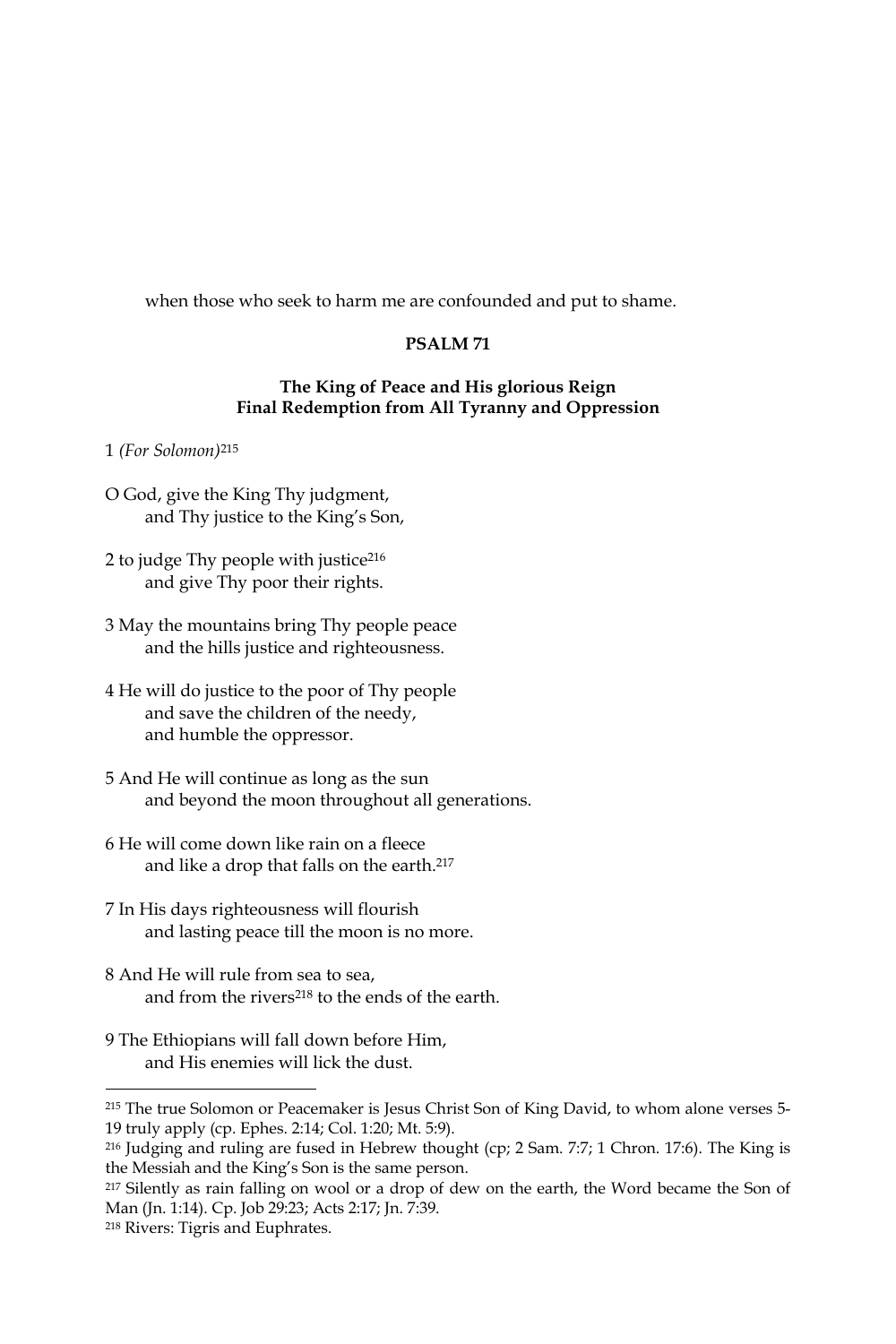- 10 The kings of Tarshish<sup>219</sup> and the isles will pay tribute; the kings of the Arabs and Sabeans will bring gifts.
- 11 All the kings of the earth will worship Him; all the nations will serve Him.
- 12 He will deliver the poor from the tyrant, and the needy who have no one to help them.
- 13 He will spare the poor and needy, and the needy souls He will save.
- 14 He will redeem their souls from oppression and wrong, and His name will be precious in their sight.
- 15 He lives<sup>220</sup> and to Him will be given the gold of Arabia, and in His name men will pray continually;<sup>221</sup> all day long they will bless Him.
- 16 There will be support in the land on the mountain tops; His fruit will rise above Lebanon, and they will spring from the city like grass from the earth.
- 17 May His name be blessed throughout the ages! His name will continue as long as the sun; and in Him all the tribes of the earth will be blessed. All the nations will call Him blessed.
- 18 Blessed be the Lord God of Israel Who alone does wonders
- 19 And blessed be His glorious name in time and eternity, and may the whole earth be filled with His glory. Amen. Amen.

(The songs of David the son of Jesse are ended).

<sup>&</sup>lt;sup>219</sup> Cp. Ps. 47:8.

<sup>&</sup>lt;sup>220</sup> Cp. Rev. 1:18; Heb. 7:25; Num. 14:28.

<sup>&</sup>lt;sup>221</sup> 'Men will name Him in their prayers and ask that through Him the Father will grant His gifts and blessings' (St Athanasius the Great).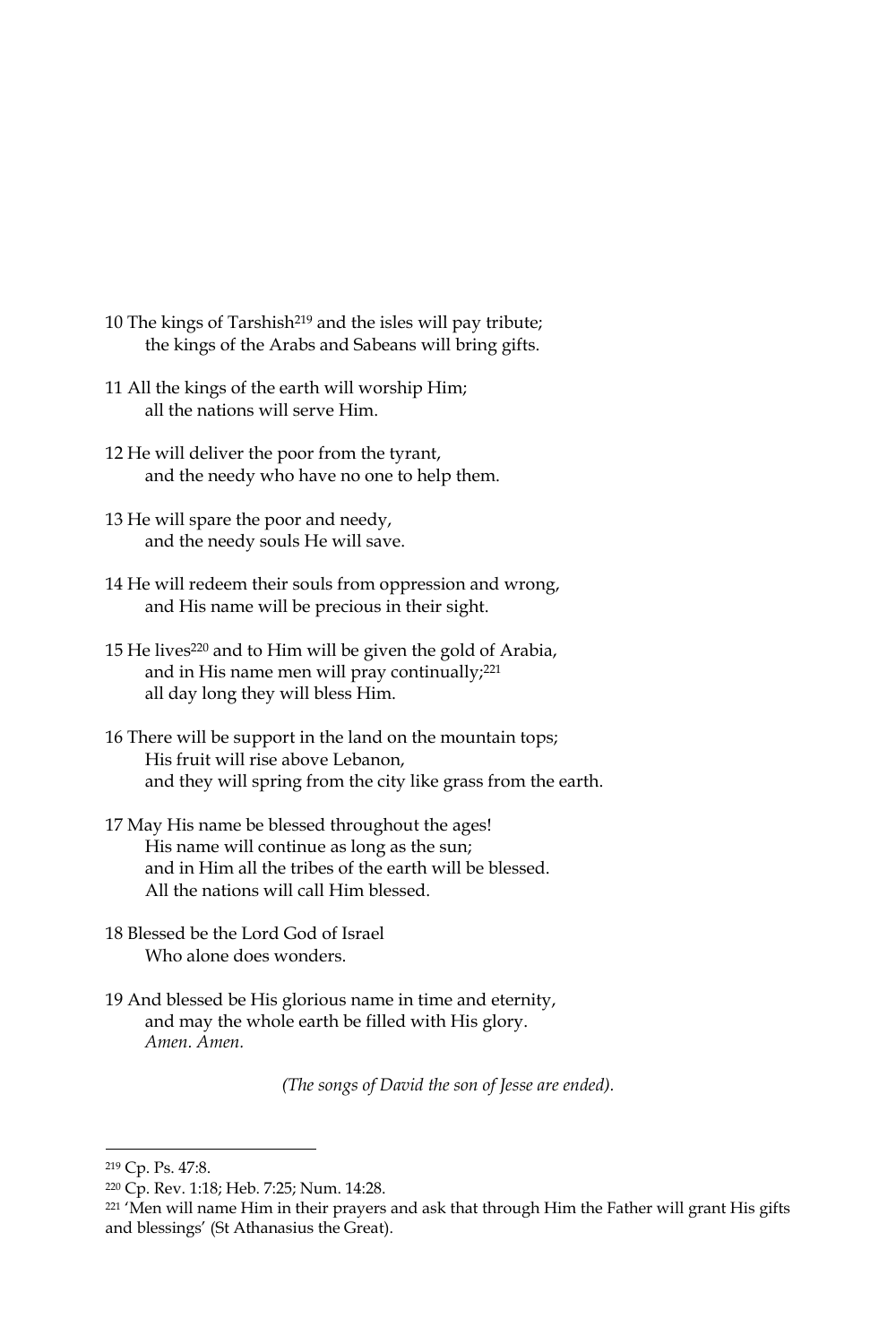$Glory...$ 

# PSALM72

### Change of Outlook and Vision through Prayer Heaven and Happiness not the Prosperity of Sinners

1 (A Psalm by Asaph)

- How good God is to Israel, to those who are pure in heart!
- 2 Yet my feet had almost slipped; I had nearly lost my foothold.
- 3 For I was envious of the wicked, when I saw the peace<sup>222</sup> of sinners.
- 4 For there is no objection<sup>223</sup> in their death, and in their scourging no severity.
- 5 They are not in trouble like other men, nor like other men are they scourged.
- 6 Therefore pride holds full sway over them; they are wrapped up in their wrongdoing and wickedness.
- 7 Their wrongdoing oozes from them like grease; it passes into a state of heart.
- 8 They think and speak with malice wickedly, they speak blasphemy against the Most High.
- 9 They poke their mouths at heaven, but their tongues drag in the dirt.
- 10 So My people will return here,

<sup>&</sup>lt;sup>222</sup> peace: Heb; shalom = well-being, success, prosperity, security, happiness.

<sup>&</sup>lt;sup>223</sup> objection: They do not object to dying in sin and they offer no resistance to the devil. (Variant reading: revival). Hebrew of verse 4 seems to mean:

For them there are no pains; fit and strong are their bodies.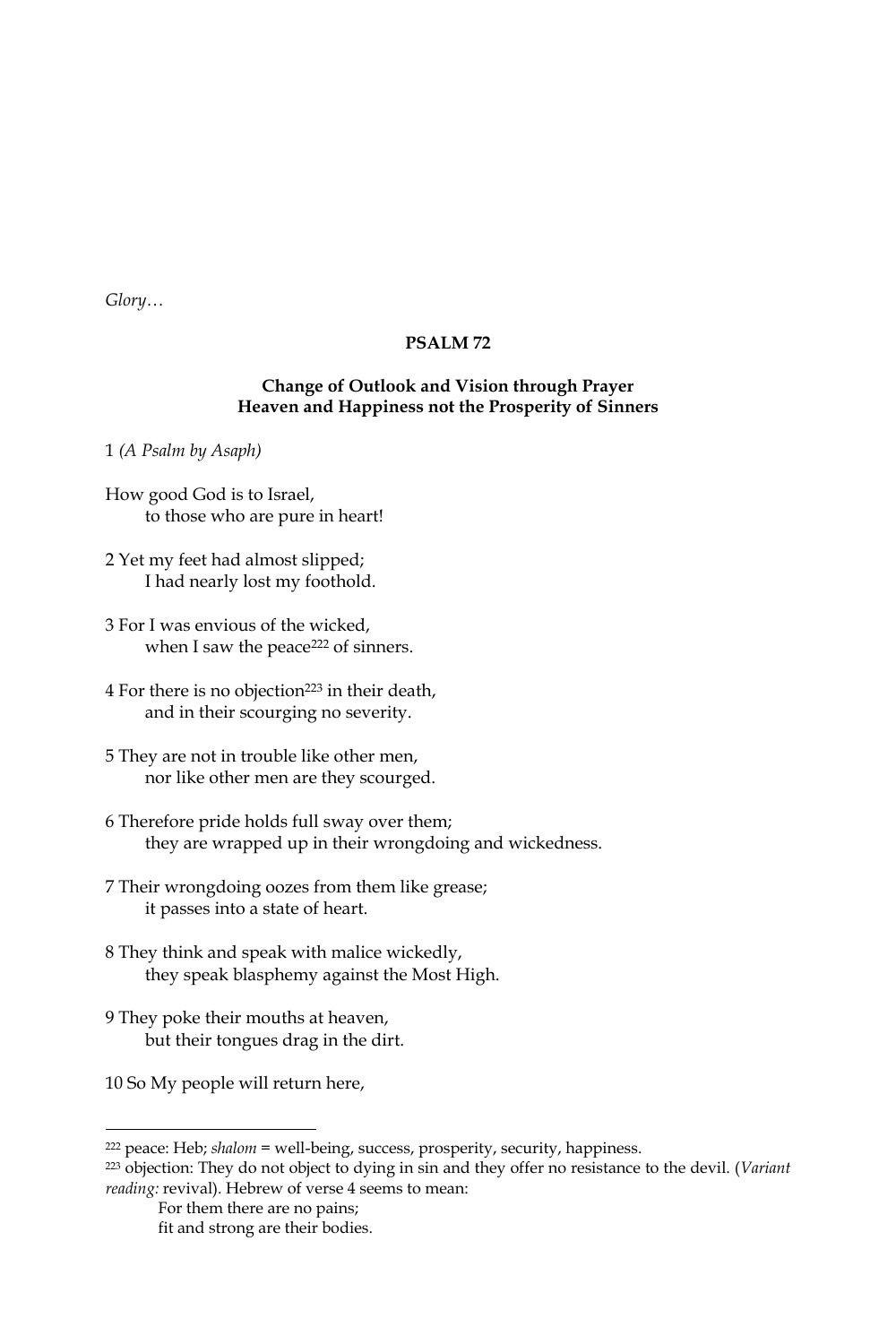and full days will be found among them.

- 11 And they say, 'How can God know?' and, 'Is there knowledge in the Most High?'
- 12 These are the sinners, yet they are prosperous; they are for ever amassing wealth.
- 13 And I said, 'How useless to keep my heart right and wash my hands among the innocent,
- 14 only to be scourged all day long and rebuked every morning!'
- 15 Had I said, 'I will speak like that', I should have betrayed the family of Thy children.
- 16 So I tried to understand it, but it proved too hard for me,
- 17 until I entered God's sanctuary. Then Lunderstood their ends.
- 18 It is because of their crooked ways that Thou inflictest evils upon them. Thou hurlest them down by their exaltation.
- 19 How suddenly they come to ruin!224 They vanish, perish in their sin.
- 20 Like a dream when one awakes, O Lord, Thou wilt reject their phantoms in Thy city.
- 21 So when my heart was burning and my thoughts kept changing,
- 22 I was contemptible without knowing it; I was like a beast before Thee.
- 23 Yet I am continually with Thee; Thou holdest my right hand.

<sup>&</sup>lt;sup>224</sup> The apparent success and prosperity of the godless is transitory and short-lived.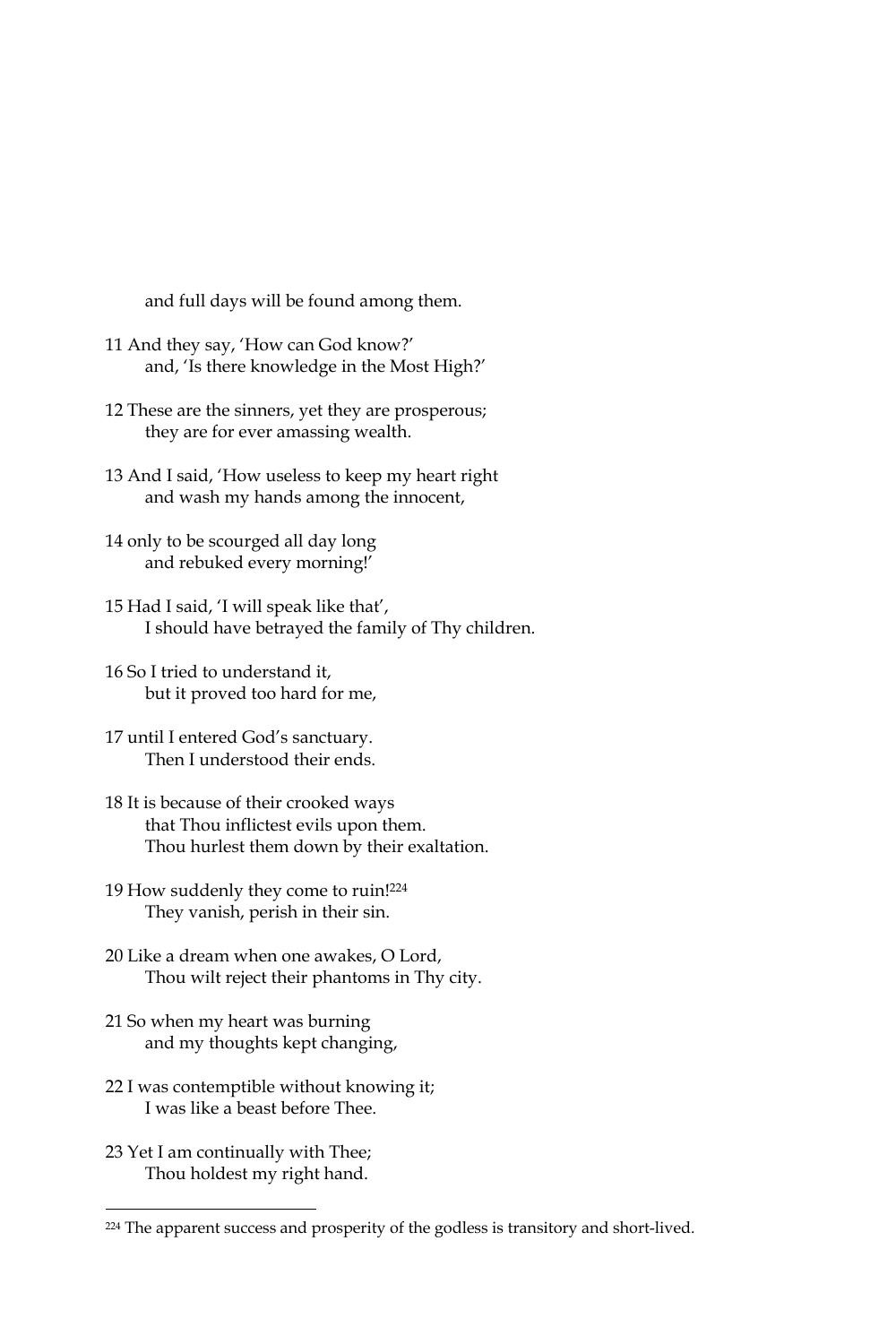24 Thou guidest me in Thy will, and receivest me with glory.

25 For what is there in heaven for me, and what do I want on earth but Thee?

- 26 My heart and my flesh fail; Thou, O God, art the God of my heart and my portion for ever.<sup>225</sup>
- 27 Those who divorce themselves from Thee will perish; Thou destroyest all who are unfaithful to Thee.<sup>226</sup>
- 28 But my happiness is to cling to God, 227 to put my trust in the Lord, that I may declare all Thy praises in the gates of the daughter of Zion.<sup>228</sup>

#### PSALM<sub>73</sub>

#### Destruction of the Temple: Thou Hast Wrought Salvation<sup>229</sup>

1 (Of Contemplation, By Asaph)

Why, O God, dost Thou utterly reject us? Why fume in anger at the sheep of Thy pasture?

2 Remember Thy community<sup>230</sup> which Thou hast acquired of old, the sceptre of Thy inheritance which Thou hast redeemed, this Mount Zion which is Thy dwelling-place.

<sup>&</sup>lt;sup>225</sup> The death of the body is powerless to break the love-forged links of a soul's union with God. <sup>226</sup> 'unfaithful': or, 'who play the wanton from Thee.' Idolatry is adultery or infidelity. Love brooks no rivals (Jas. 4:4-8; Dt. 5:9; Mt. 6:24).

<sup>&</sup>lt;sup>227</sup> Hebrew: 'The nearness of God is my good.' Cp. Wisdom 3:9; Ecclesiasticus 2:3.

<sup>&</sup>lt;sup>228</sup> 'The daughter of Zion' is the New Jerusalem which is born of Old Zion. The Church of the New Covenant sprang from the Old Covenant Church (Gal. 4:26).

<sup>&</sup>lt;sup>229</sup> The salvation of the world was accomplished by the Savior's death, that is the destruction of Christ's bodily temple, foreshadowed in the destruction of the Temple at Jerusalem (Jn. 2:19-22; 2 Cor. 5:14-21; Rev. 5:9 &c).

 $230$  Gk. synagogue = congregation etc.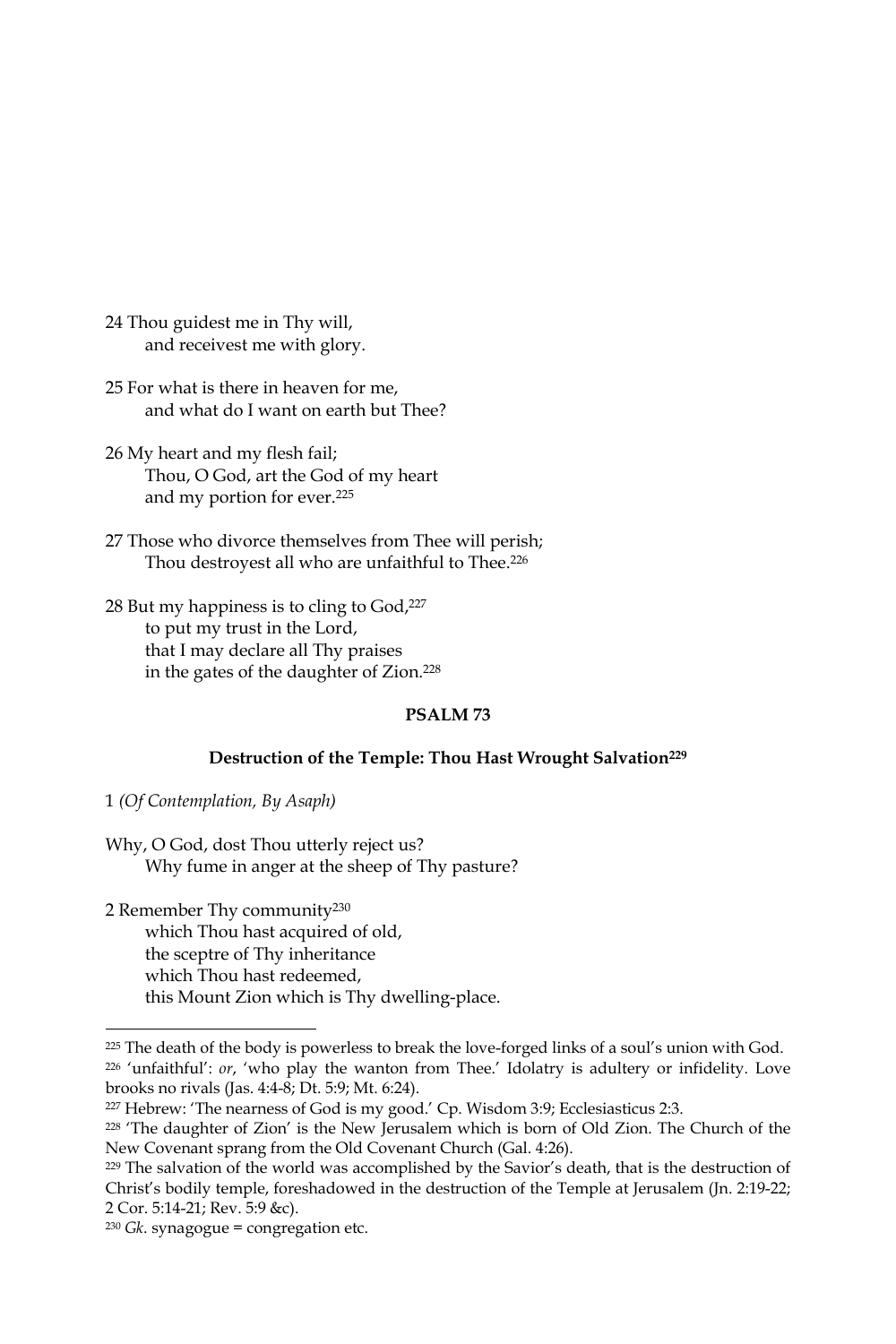- 3 Lift up Thy hands against their perpetual pride, against all the evil the enemy has done in Thy sanctuary.
- 4 Those who hate Thee boast in the midst of Thy festival; they set up their own standards.
- 5 The signs pointing to the escape above they do not know.
- 6 As if felling a forest of trees with axes, they cut out the doors of the temple; with hatchet and hammer they hack it all down.
- 7 They set fire to Thy sanctuary; they profane to the ground the dwelling-place of Thy name.
- 8 The whole brood of them said in their hearts together: 'Come, let us abolish all the festivals of God from the land.'
- 9 We do not see our signs,<sup>231</sup> there is no longer a prophet, nor will he acknowledge us any longer.
- 10 How long, O God, will the enemy taunt us? Shall the adversary defy Thy name for ever?
- 11 Why dost Thou withhold Thy hand, and for ever hide Thy right hand in Thy bosom?
- 12 Yet God is our eternal King; He has wrought salvation in the midst of the earth.
- 13 Thou didst hold the sea by Thy power; Thou didst crush the heads of the dragons in the water.
- 14 Thou hast shattered the dragon's heads; Thou gavest him as food to the peoples of Ethiopia.
- 15 Thou didst open springs and torrents;

<sup>&</sup>lt;sup>231</sup> Signs and miracles of God's presence, protection and deliverance.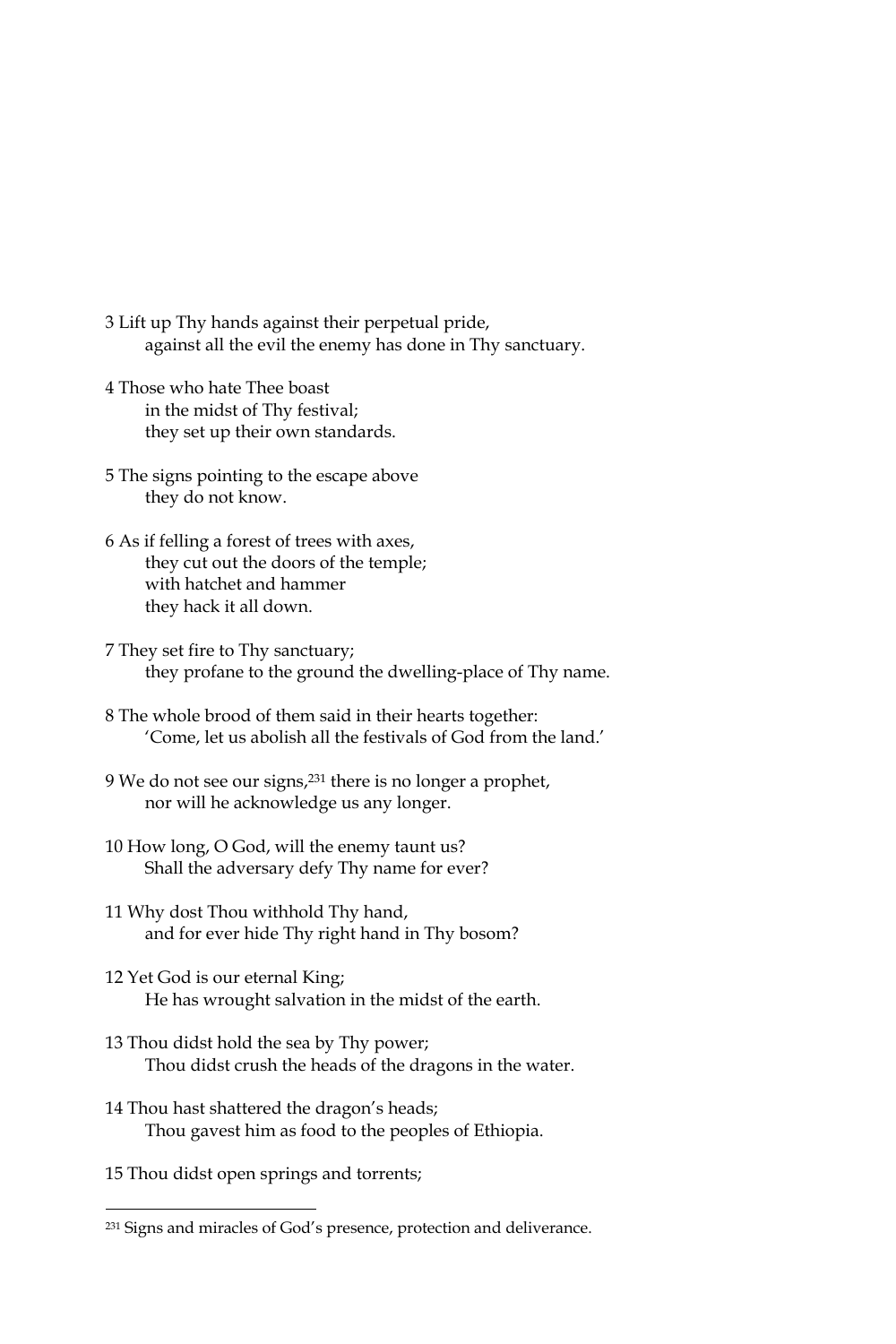Thou didst dry up swollen rivers.<sup>232</sup>

- 16 The day is Thine and the night is Thine. Thou didst prepare the sun and the moon.
- 17 Thou hast fixed all the bounds of the earth;<sup>233</sup> summer and spring are Thy creation.
- 18 Remember this: the enemy blasphemes the Lord, and foolish people defy Thy name.
- 19 Do not give to beasts a soul that praises Thee; forget not for ever the souls of Thy poor.
- 20 Have regard to Thy covenant, for earth's dark places are filled with houses of iniquity.
- 21 Let not the ashamed and downtrodden be turned away; the poor and needy will praise Thy name.
- 22 Arise, O God, defend Thy cause; remember how the fool blasphemes Thee all day long.
- 23 Forget not the cry of Thy suppliants; the pride of those who hate Thee mounts continually.

#### $Glory...$

## PSALM<sub>74</sub>

#### Song of Victory The True Judge Who Humbles and Exalts

1 (Do not destroy. A Psalm for a song by Asaph)

2 We praise and thank Thee, O God, we praise and thank Thee, and we call on Thy name.

3 I will tell of all Thy wonders.

<sup>&</sup>lt;sup>232</sup> Swollen rivers: *lit.* rivers (of) Etham. Fathers seem to refer it to the Jordan (Joshua 3:13-17).

<sup>&</sup>lt;sup>233</sup> Variant: Thou hast made all the beautiful things of the earth.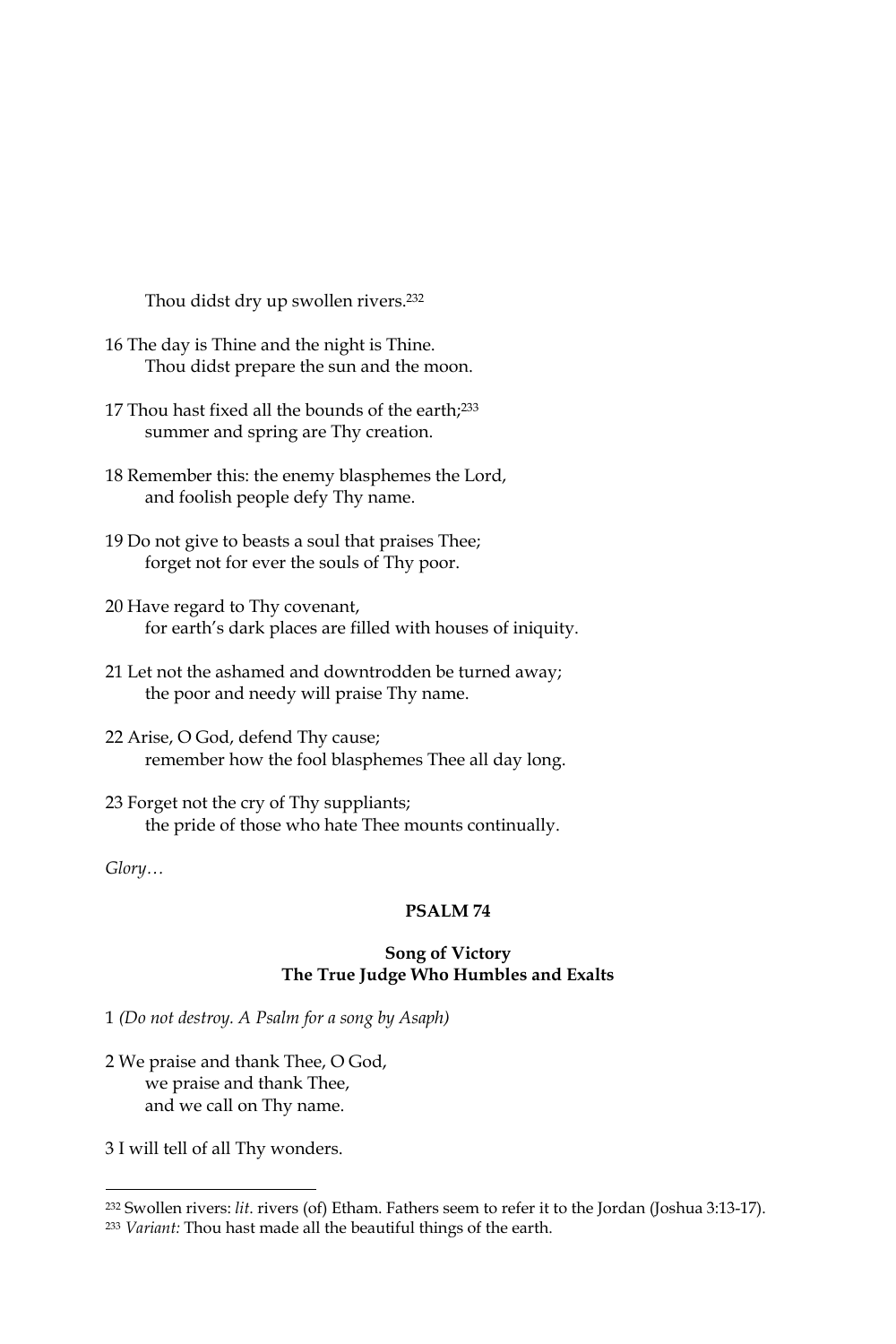When I take time, I will judge aright.

- 4 The earth and all its inhabitants melt; it is I who support its pillars. (Pause)
- 5 I say to the lawless: 'Do not be outrageous;' and to sinners: 'Do not flaunt your power.
- 6 Do not flaunt your power on high and speak unjustly against God.'
- 7 It is not from East or West that power comes, nor from the desert or the mountains.
- 8 For God is judge; He humbles one and exalts another.
- 9 For in the hand of the Lord there is a cup of strong wine fully mixed, and He pours it out of one into another, yet the dregs of it are never emptied; all the sinners of the earth drink of them.

10 But I will rejoice for ever, I will sing praises to the God of Jacob; and all the power of sinners I will crush, but the power of the righteous will be exalted.

## PSALM<sub>75</sub>

#### **Song of Victory** God is Terrible to the Proud but He Saves the Humble

1 (With hymns. A Psalm by Asaph. An ode to the Assyrian)

- 2 God is known in Judah; His name is great in Israel.
- 3 His sanctuary is in peace, 234 and His dwelling in Zion.

<sup>&</sup>lt;sup>234</sup> sanctuary: lit. place; Cp. Psalm 131:5 and footnote there. Cp. 72:3.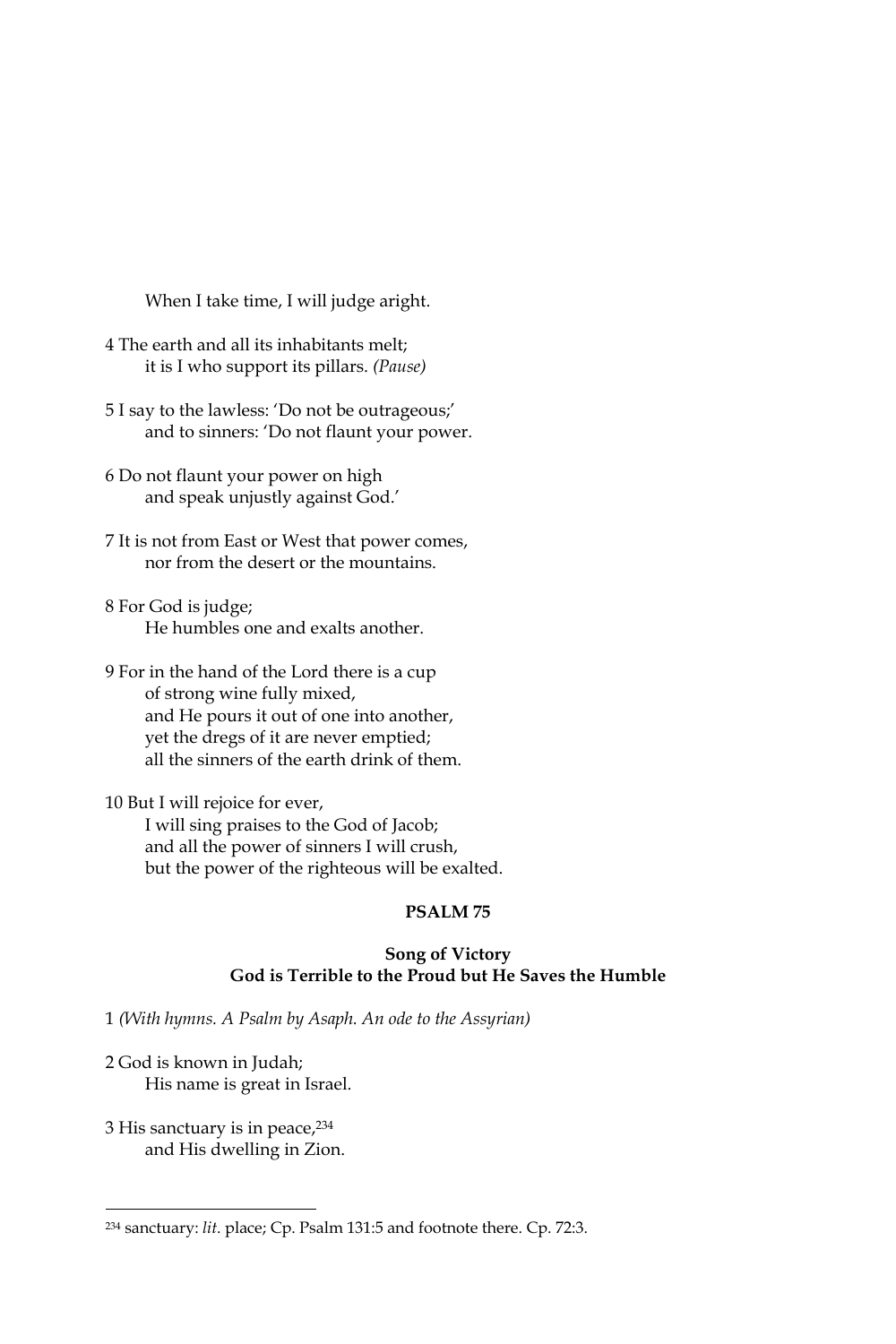- 4 There He broke the power of the bow, the shield, and the sword, and war.<sup>235</sup> (Pause)
- 5 Thou enlightenest wonderfully from the eternal mountains.<sup>236</sup>
- 6 All the foolish of heart are troubled; they sleep their sleep, and none of the men of wealth find anything in their hands.
- 7 At Thy rebuke, O God of Jacob, the riders of horses sink to sleep.
- 8 Terrible art Thou, and who can resist Thee when Thy anger is roused?
- 9 Thou makest judgment heard from heaven; earth is scared and silent.
- 10 when God rises for judgment to save all the meek of the earth. (Pause)
- 11 For the thought of man will confess to Thee; and the remains of his thought will keep festival to Thee.<sup>237</sup>
- 12 To the Lord our God make your vows and pay them; let all around Him bring gifts
- 13 to Him Who is terrible and claims the spirits of rulers, and is terrible to the tyrants<sup>238</sup> of the earth.

#### **PSALM 76**

## **Remembrance of God's Saving Acts Changes Doubt into Triumphant Faith**

<sup>&</sup>lt;sup>235</sup> Cp. Ps. 45:10; Is. 2:4; 11:9; 65:25; Hos. 2:18; Zac. 9:10.

<sup>&</sup>lt;sup>236</sup> Sinai and Zion, Moses and Christ, the Law and the Gospel enlighten the earth.

<sup>&</sup>lt;sup>237</sup> 'Every thought will be confessed to God at judgment. The remains of thought is thought brought to purity by what is left of the grace of choice. So far as thought is pure, it shares Thy festivity. (St Athanasius. Cp. 1 Cor. 5:8); Heb. Surely the wrath of man shall praise thee. <sup>238</sup> tyrants: or kings.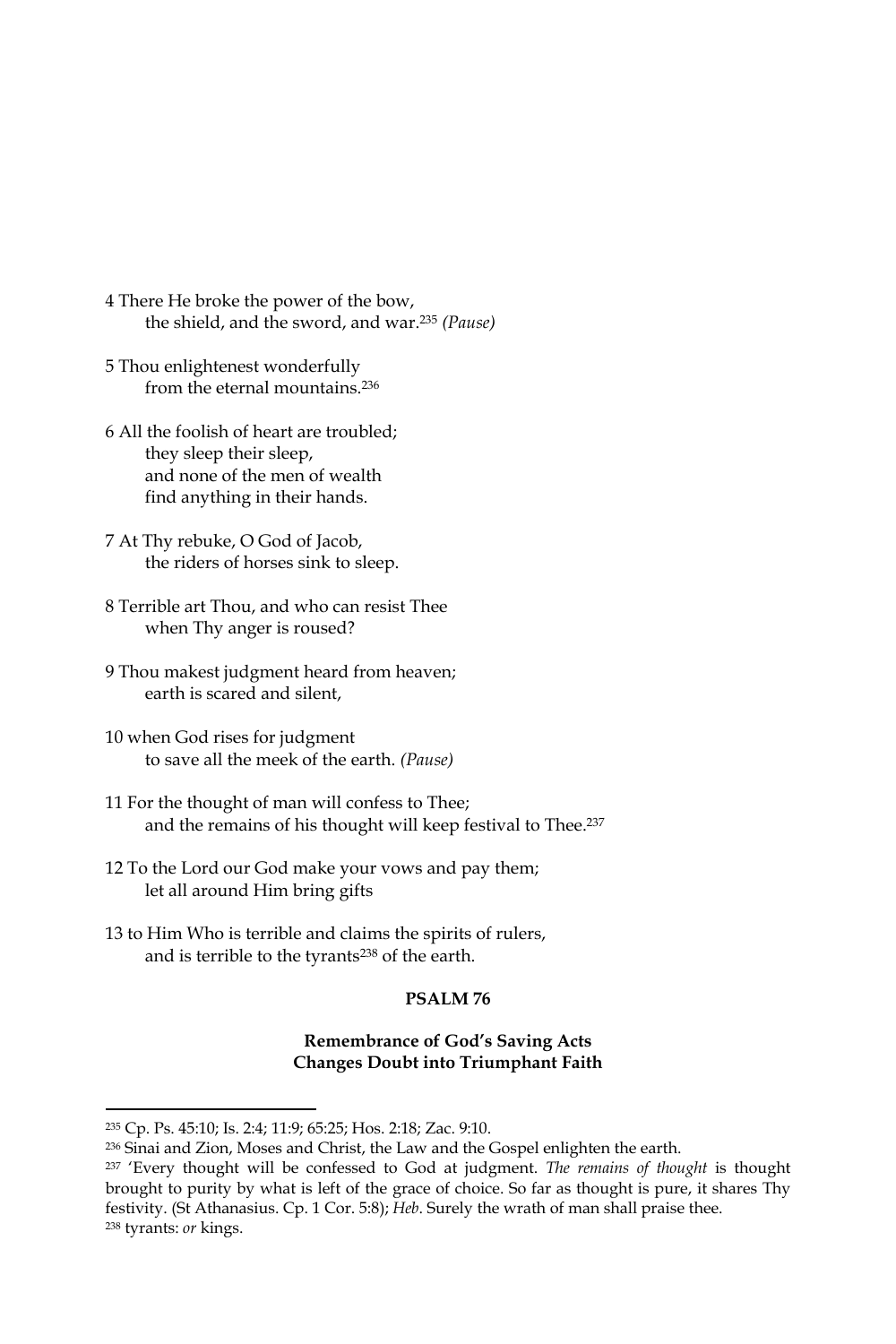1 (For Jeduthun. A Psalm by Asaph)

- 2 I cry to the Lord with all my voice, I cry to God with my voice and He attends to me.
- 3 In the day of my trouble I sought God with my hands uplifted to Him in the night, and I was not deceived: my soul refused to be comforted.
- 4 I remembered God and was glad; I mused and my spirit desponded. (Pause)
- 5 My eyes forestalled the watches; I was troubled and did not speak.
- 6 I considered the days of old and remembered the years of past ages.
- 7 I meditated at night and communed with my heart, and stirred up my spirit.
- 8 Will the Lord reject us for ever and never again be favorable?
- 9 Or will He cut off His mercy for ever? Has His promise ended for all generations?
- 10 Will God forget to have compassion? Will He withhold His pity in His wrath? (Pause)
- 11 And I said: 'Now I begin to understand; this change is due to the right hand of the Most High.'
- 12 I will remember the works of the Lord, I will recall Thy wonders from the beginning.
- 13 And I will meditate on all Thy works and reflect on Thy mighty acts.
- 14 O God, Thy way is in the Holy One. Who is a great God like our God?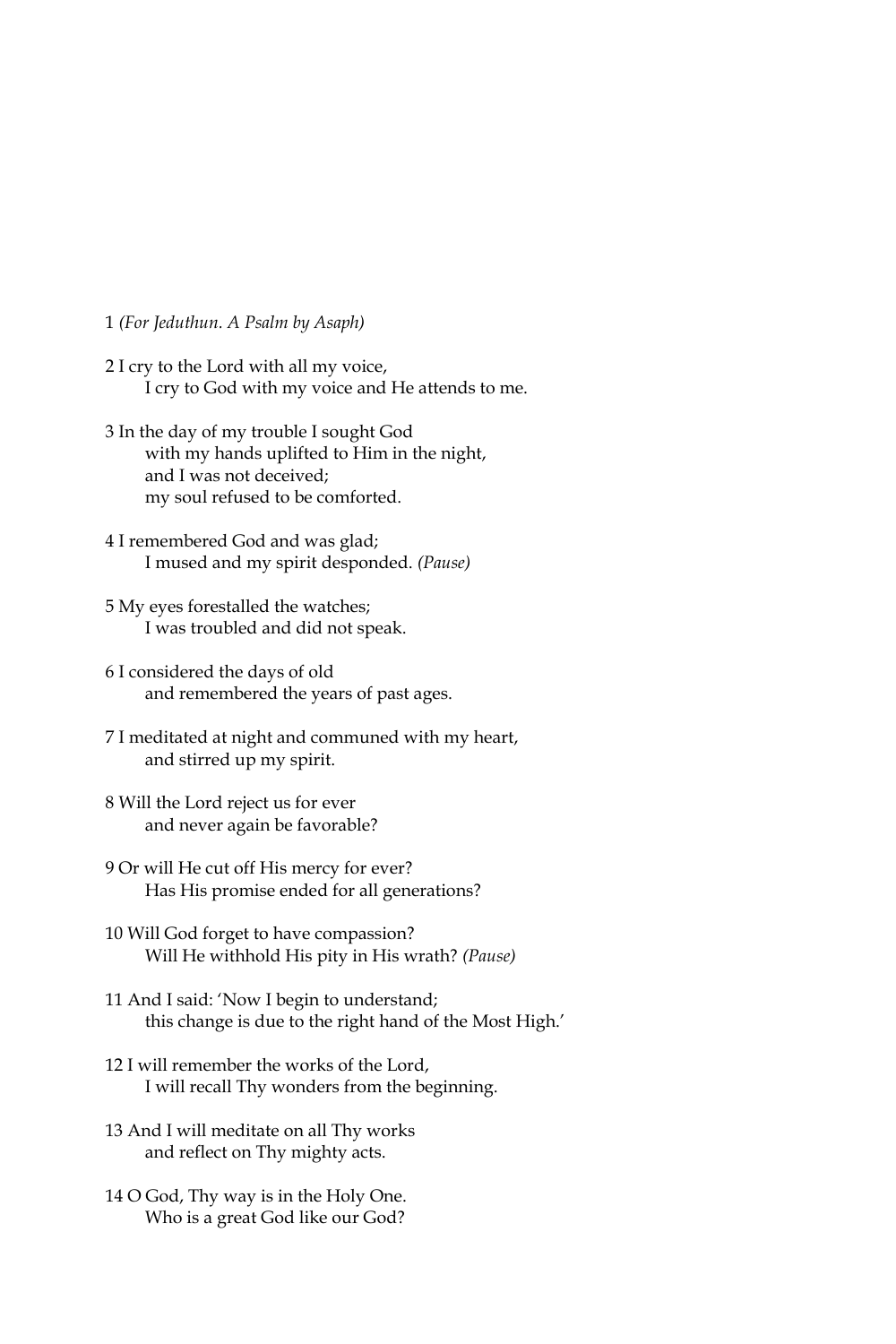15 Thou art the God Who does wonders; Thou hast made known Thy power among the peoples.

- 16 Thou hast with Thine arm redeemed Thy people, the sons of Jacob and Joseph. (Pause)
- 17 The waters saw Thee, O God; the waters saw Thee and were afraid, the depths were troubled.
- 18 Great was the roar of the waters; the clouds gave a clap, for Thy bolts pass through them.
- 19 The clap of Thy thunder was in the whirlwind; Thy lightnings lit up the worlds the earth shook and trembled.
- 20 Thy ways are in the sea, and Thy paths in many waters; and Thy footsteps are not known.
- 21 Thou didst guide Thy people like sheep by the hand of Moses and Aaron.

Glory...

# **KATHISMA11**

# **PSALM77**

### The History of Israel: God's Goodness and Man's Badness Handing on the Truth from Generation to Generation

1 (Of Contemplation. By Asaph)

Attend, my people, to my law; incline your ears to the words of my mouth.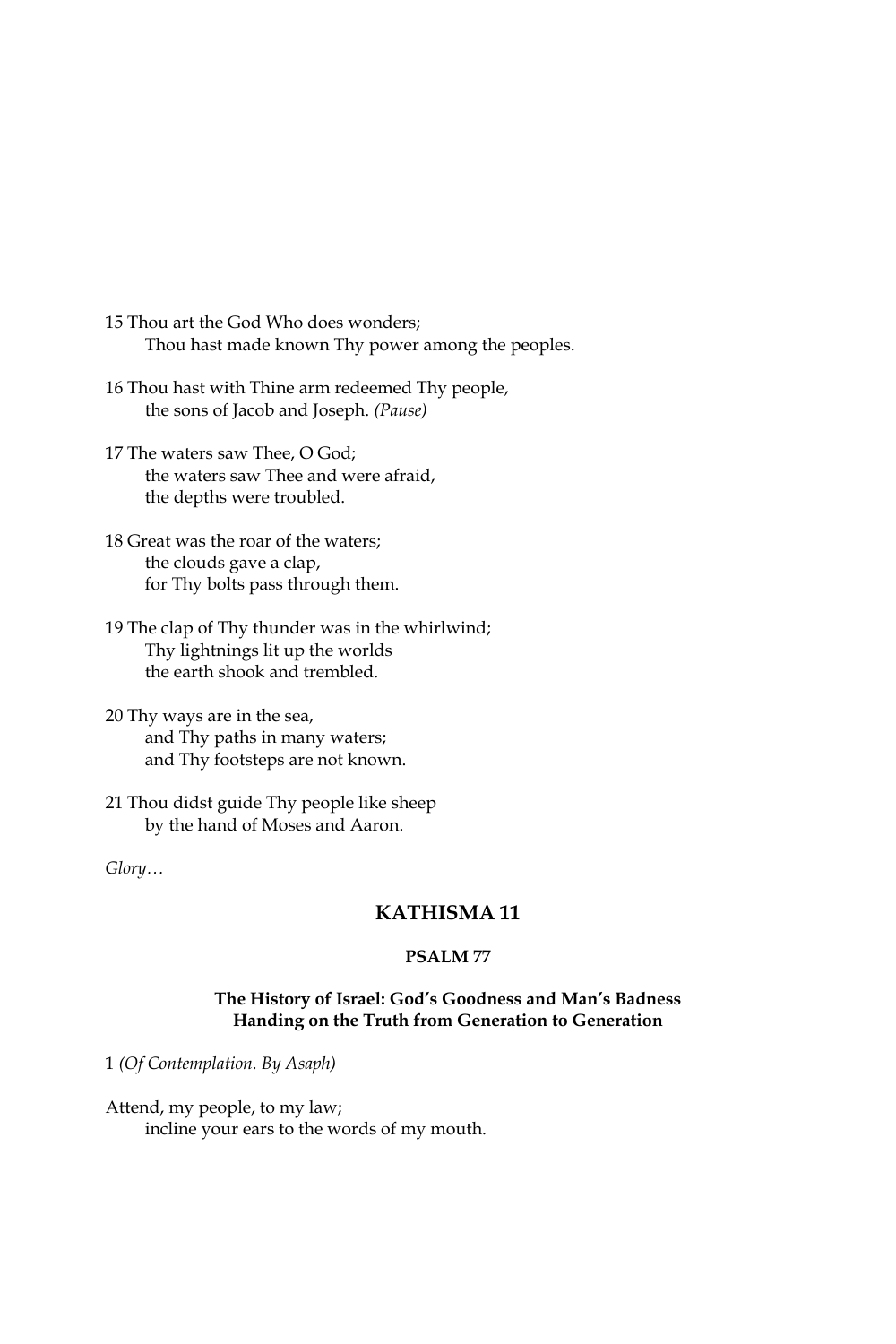- 2 I will speak my mind in parables, 239 read riddles cryptic since creation.
- 3 All that we have heard and known and our fathers have told us. has not been hidden from their children
- 4 from one generation to another; and we will tell our children the praises of the Lord and His mighty acts and the wonders He has done.
- 5 He raised up a testimony<sup>240</sup> in Jacob and appointed a law in Israel, which He commanded our fathers to make known to their children,
- 6 that the next generation might know it, that the children to be born might rise and tell their children:
- 7 That they should put their trust in God and not forget the works of God but seek His commandments:
- 8 that they should not be like their fathers, a crooked and provoking race, a race that did not set its heart aright and whose spirit was not loyal to God.
- 9 The children of Ephraim, though skilled bowmen, were routed on the day of battle.<sup>241</sup>

10 They did not keep God's covenant,

<sup>&</sup>lt;sup>239</sup> The Word Who is the open door and light and key to the riddles of the universe quotes the first line of this verse verbatim and the second line with slight verbal changes thus (Matt. 13:35):

<sup>&#</sup>x27;I will speak My mind in parables,

divulge secrets hidden since creation' (cp. Rev. 3:14).

<sup>&</sup>lt;sup>240</sup> The Ark of Witness or Testimony, containing the Law which testified to God's will for men, revealing the way of life (Ex. 25:16; 31:18).

<sup>&</sup>lt;sup>241</sup> Ephraim = Israel (cp. Hos. 7; Num. 14; 1 Sam. 4).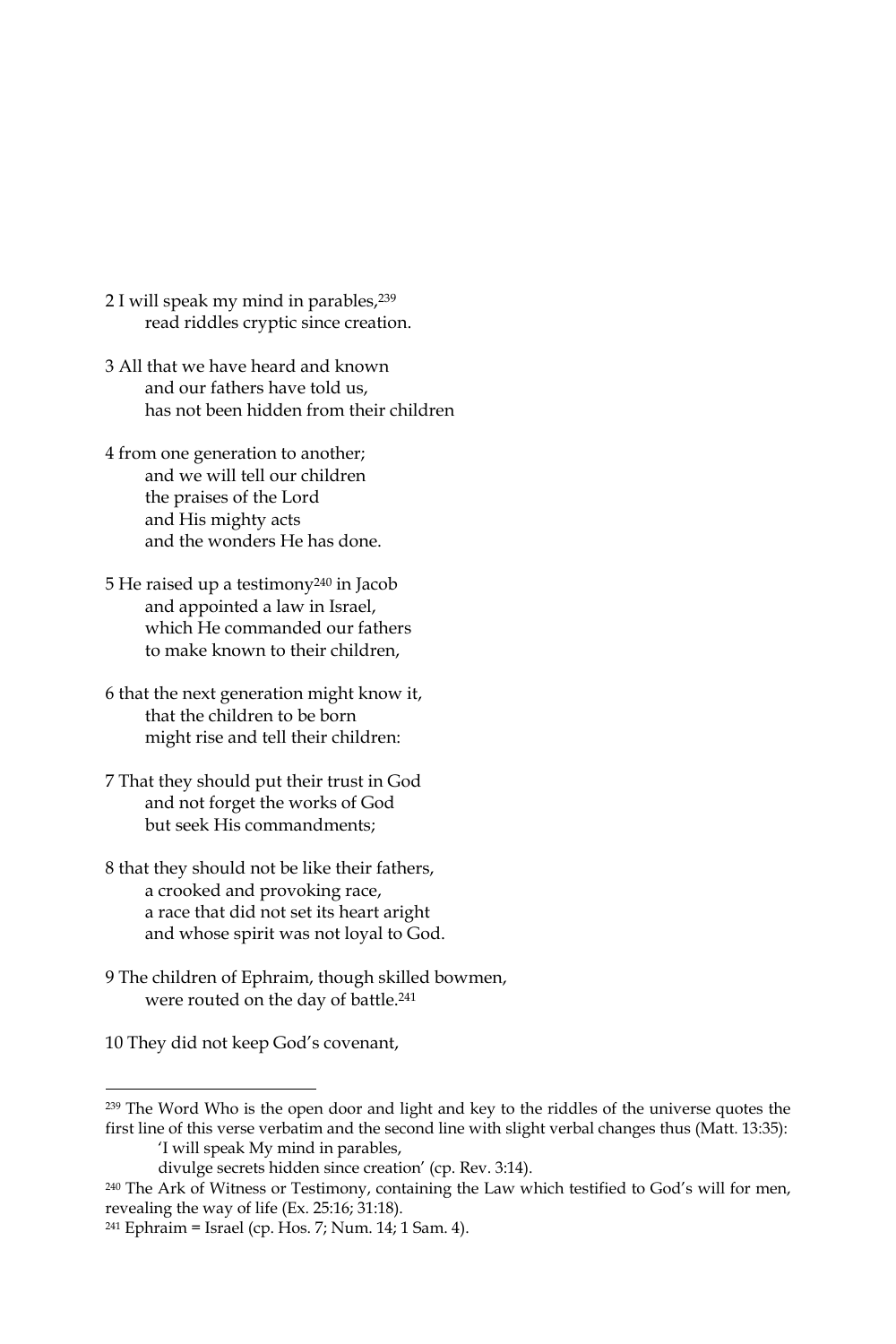and refused to walk in His law.

- 11 They forgot His blessings and the wonders He had shown them,
- 12 the wonders He had done in the sight of their fathers in the land of Egypt, in the field of Tanis.
- 13 He divided the sea and led them through; He held the waters together as though in a wineskin.
- 14 He led them with a cloud by day, and all the night long by the light of a fire.
- 15 He split a rock in the wilderness and gave them drink as from great depths.
- 16 He brought water out of the rock and made waters flow like rivers.
- 17 Yet still they went on sinning against Him; they provoked the Most High in the desert.
- 18 And they tempted God in their hearts by demanding food for their cravings.
- 19 And they spoke against God and said: 'Can God provide a table in the wilderness?
- 20 True, He struck a rock so that water gushed out and torrents overflowed; but can He also give us bread, and provide a table for His people?'
- 21 So the Lord heard and deferred, 242 and a fire was kindled in Jacob, and wrath mounted against Israel,
- 22 because they did not believe in God or trust in His salvation.

<sup>&</sup>lt;sup>242</sup> He deferred giving them the promised food and the Promised Land.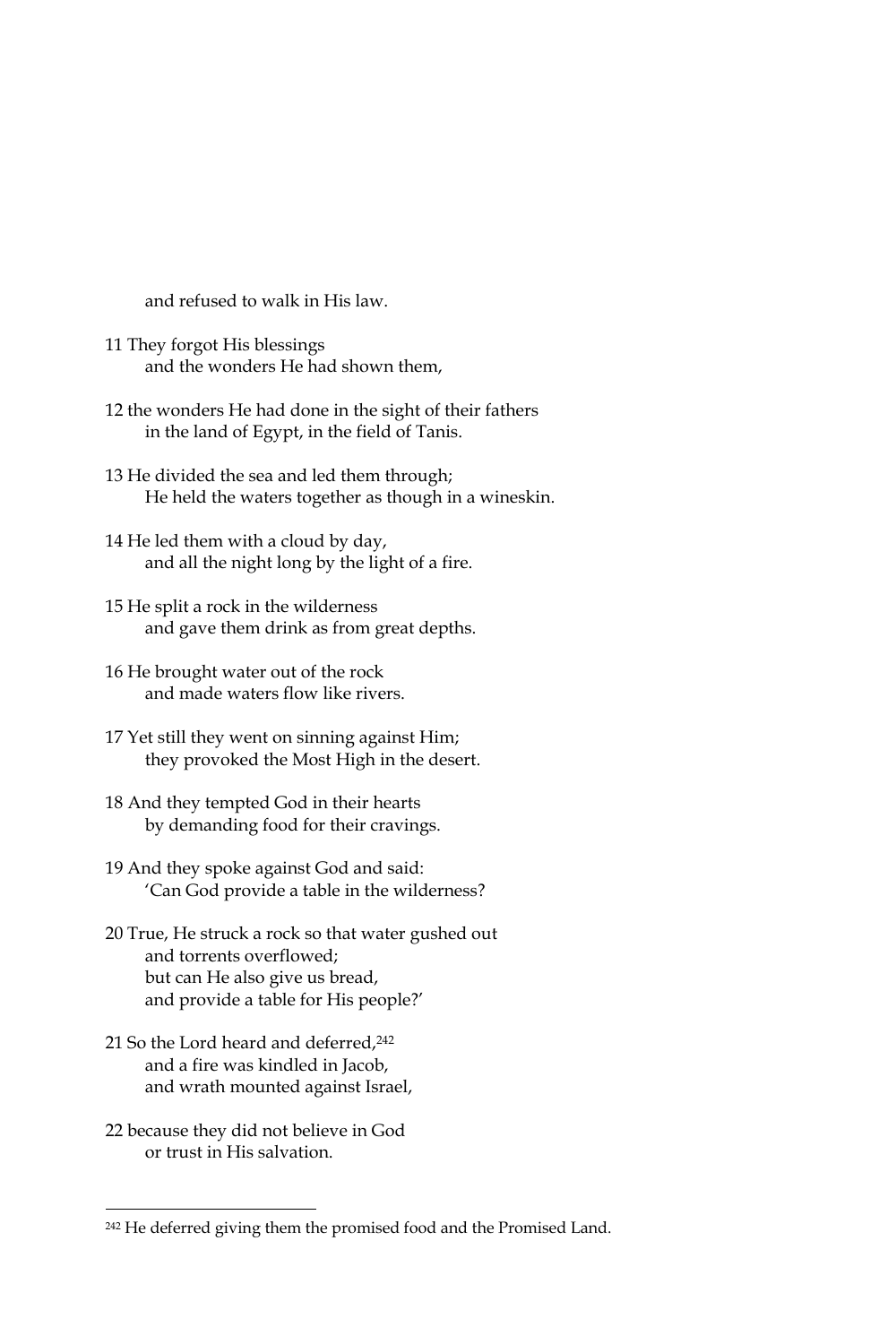- 23 Then He commanded the clouds above, and opened the doors of heaven,
- 24 and rained upon them manna to eat, and gave them the bread of heaven.
- 25 Man ate the bread of Angels; He sent them food in abundance.
- 26 He banished the south wind from heaven, and by His power He brought in a southwest wind.
- 27 And He rained flesh on them as thick as dust and winged birds like the sand of the seas.
- 28 And the birds fell in the midst of their camp, all round their tents.
- 29 So they ate and were thoroughly stuffed, and He brought them their desire.
- 30 They had not stayed their desire and the food was still in their mouths
- 31 when the wrath of God rose against them and slew the strongest of them. and laid low the picked men of Israel.
- 32 Yet for all this they still sinned, and did not believe in His wonders.
- 33 Their days slipped by in vanity, and their years in anxiety.
- 34 When He slew them, then they sought Him, and returned and rose to seek God early,
- 35 and they remembered that God was their helper and that the Most High was their redeemer.
- 36 Then they loved Him with their mouth, and with their tongue they lied to Him.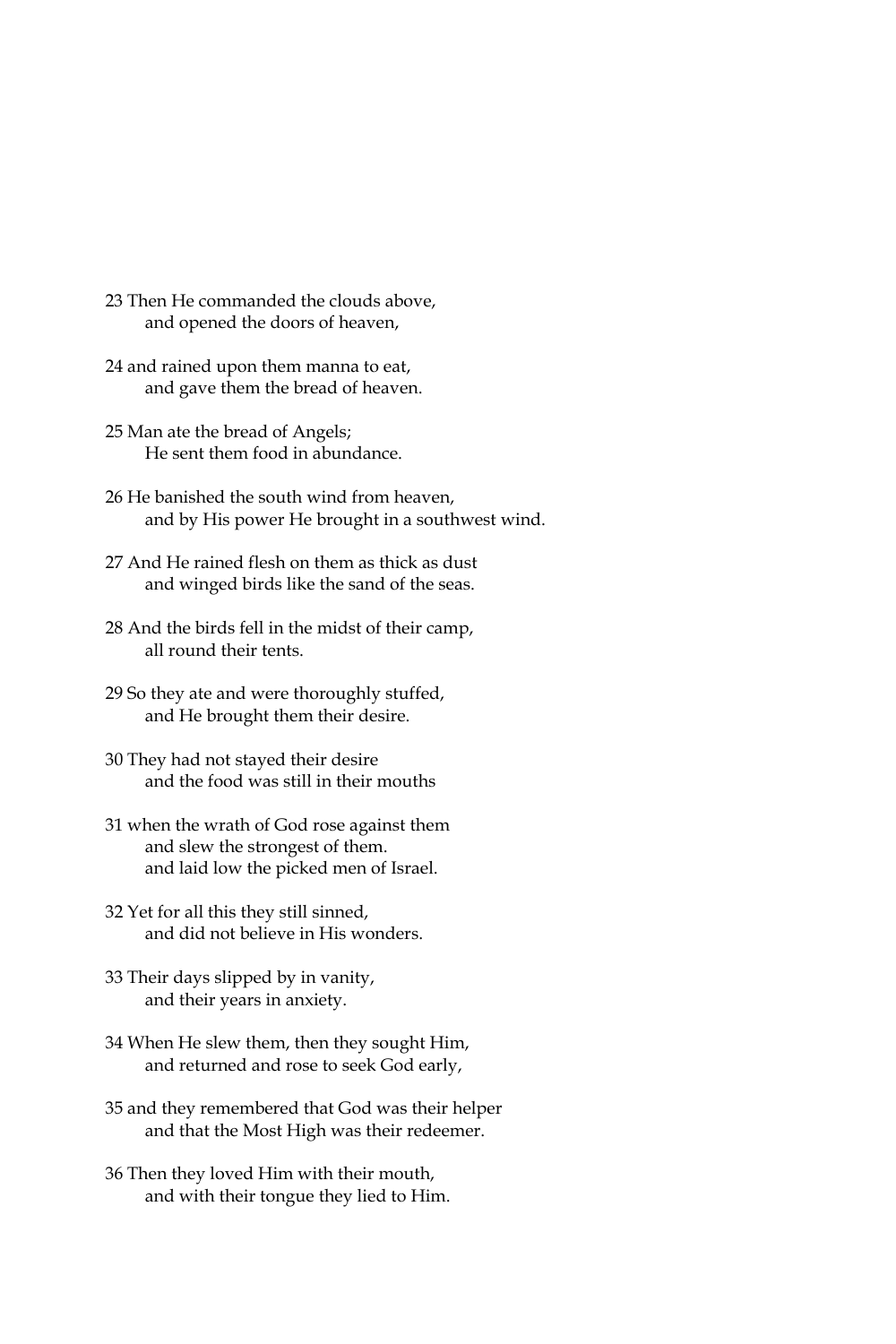- 37 Their heart was not right with Him, and they were not faithful to His covenant.
- 38 Yet He Who is compassionate forgave their sins and did not destroy them; again and again He averted His anger and did not let His wrath consume them
- 39 He remembered that they were flesh, a spirit that passes and never returns.
- 40 How often they provoked Him in the wilderness and grieved Him in the desert!
- 41 They turned back and tempted God, and provoked the Holy One of Israel.
- 42 They did not remember His hand, or the day when He redeemed them from the hand of the oppressor,
- 43 how He wrought His signs in Egypt, and His wonders in the field of Tanis,
- 44 and turned into blood their rivers and rain-water, so that they could not drink.
- 45 He sent them the dog-fly and it devoured them, and the frog and it destroyed them.
- 46 And He gave their crops to the mildew, and the fruit of their labors to the locust.
- 47 He killed their vines with hail. and their mulberry trees with frost.
- 48 And He gave up their cattle to the hail, and their produce to the fire.
- 49 He sent upon them His furious wrath, fury and wrath and trouble, a visitation of evil angels.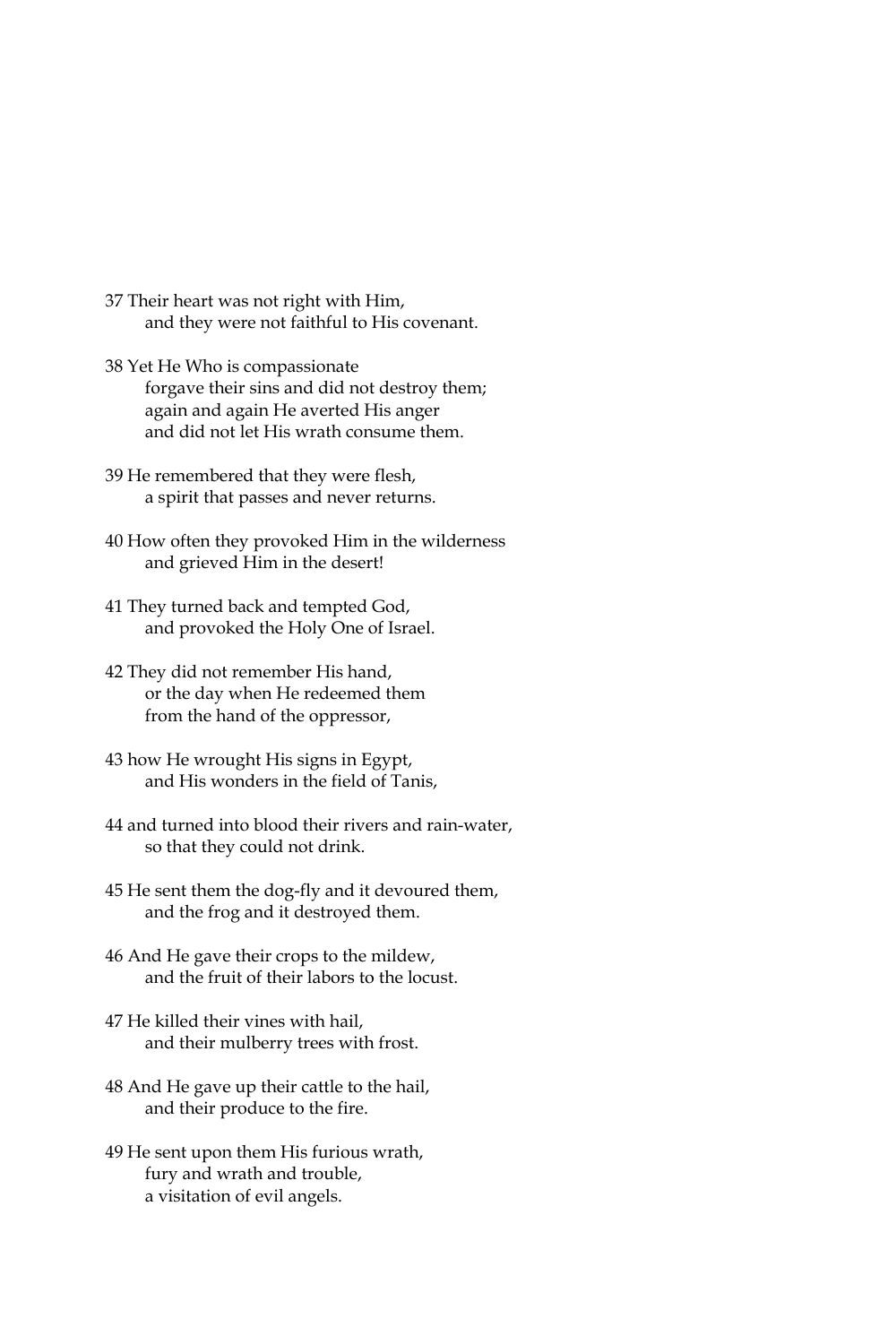- 50 He gave free range to His wrath, He spared not their lives from death and to death consigned their cattle.
- 51 And He struck all the first-born in the land of Egypt, all their labor's first-fruits in the homesteads of Ham,
- 52 Then He removed His people like a herd of sheep, and led them like a flock in the wilderness.
- 53 And He guided them with hope so they were not afraid, while the sea closed over their enemies.
- 54 And He brought them to His mountain sanctuary, to this mountain which His right hand acquired.
- 55 And He drove out nations from before them, and gave each his share of land by lot and settled the tribes of Israel in their homesteads.
- 56 Yet they tempted and provoked the Most High God, and did not keep His testimonies.
- 57 They turned away and broke faith like their fathers, they twisted like a crooked bow.
- 58 They provoked Him with their high places and defied Him with their carved images.
- 59 God heard of it and disdained them, and utterly rejected Israel.
- 60 And He abandoned the tabernacle of Shiloh, His tent where He dwelt among men.
- 61 And He delivered their strength into captivity, and their beauty into the power of their enemies.
- 62 And He consigned His people to the sword, and despised His inheritance.
- 63 Fire consumed their young men, and their virgins raised no lament.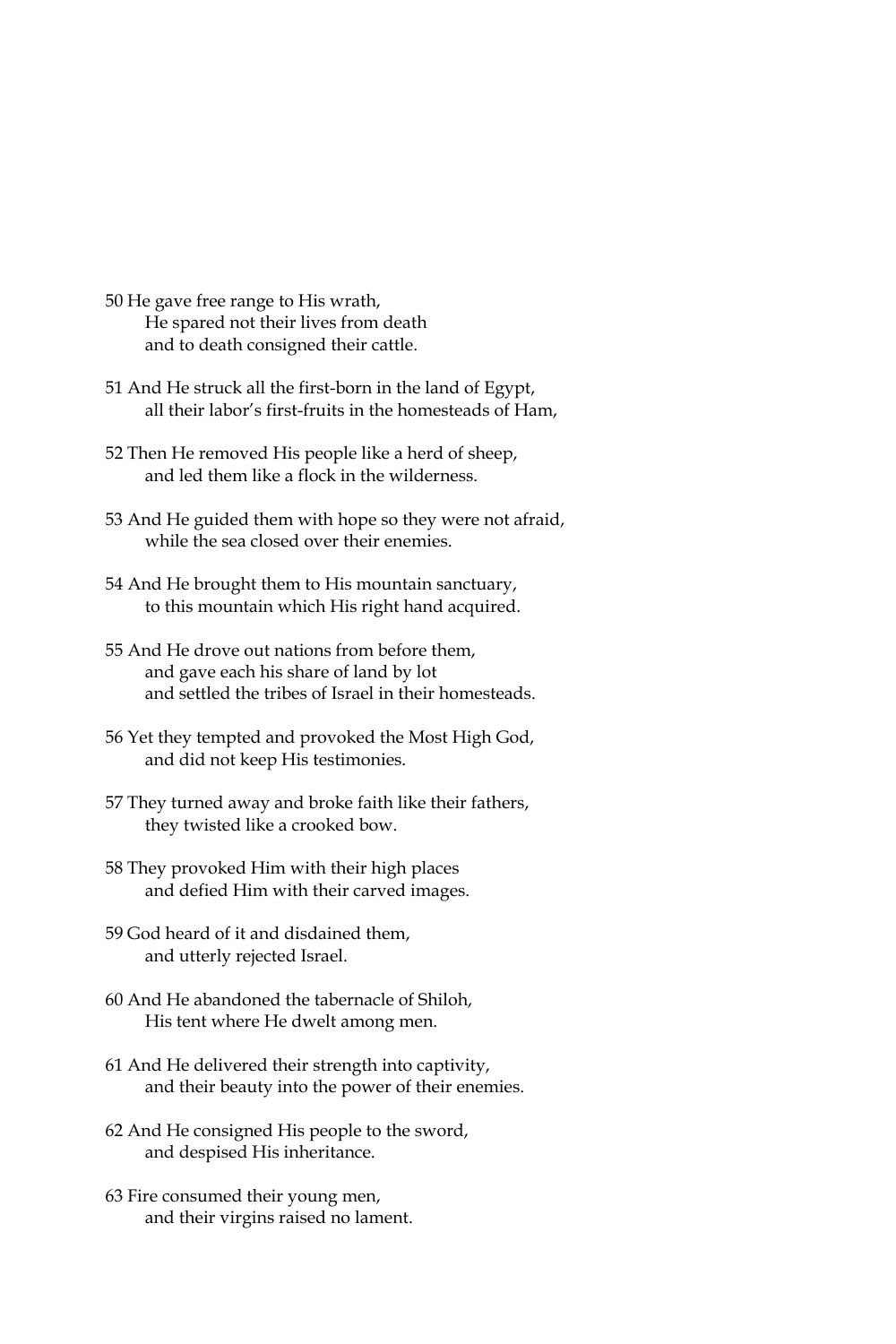- 64 Their priests fell by the sword, and their widows sang no dirge.
- 65 Then the Lord awoke as if from sleep, like a warrior recovered from wine.
- 66 And He struck His enemies in the rear: He branded them with eternal disgrace.
- 67 And He rejected the dwelling of Joseph, and did not choose the tribe of Ephraim.
- 68 But He chose the tribe of Judah, Mount Zion which He loved.
- 69 And He built His sanctuary like the horn of a rhinoceros;<sup>243</sup> He established it in the land for ever.
- 70 And He chose His servant David, and took him from his flocks of sheep-
- 71 from behind lambing ewes He took him to shepherd His servant Jacob and Israel His inheritance.
- 72 And he shepherded them in the innocence of his heart. and guided them with the wisdom of his hands.

 $Glory...$ 

## PSALM78

#### Lament Over the Destruction of Jerusalem Sin invites Enemies to pour into the Holy City

1 (A Psalm by Asaph)

O God, the nations have come into Thy inheritance;

<sup>&</sup>lt;sup>243</sup> 'The rhinoceros is an invincible animal, because it has on its forehead a sharp horn with which it kills every beast. So the Psalmist says that when God's temple was built, all the nations submitted and yielded to the power that dwelt in it' (St Athanasius).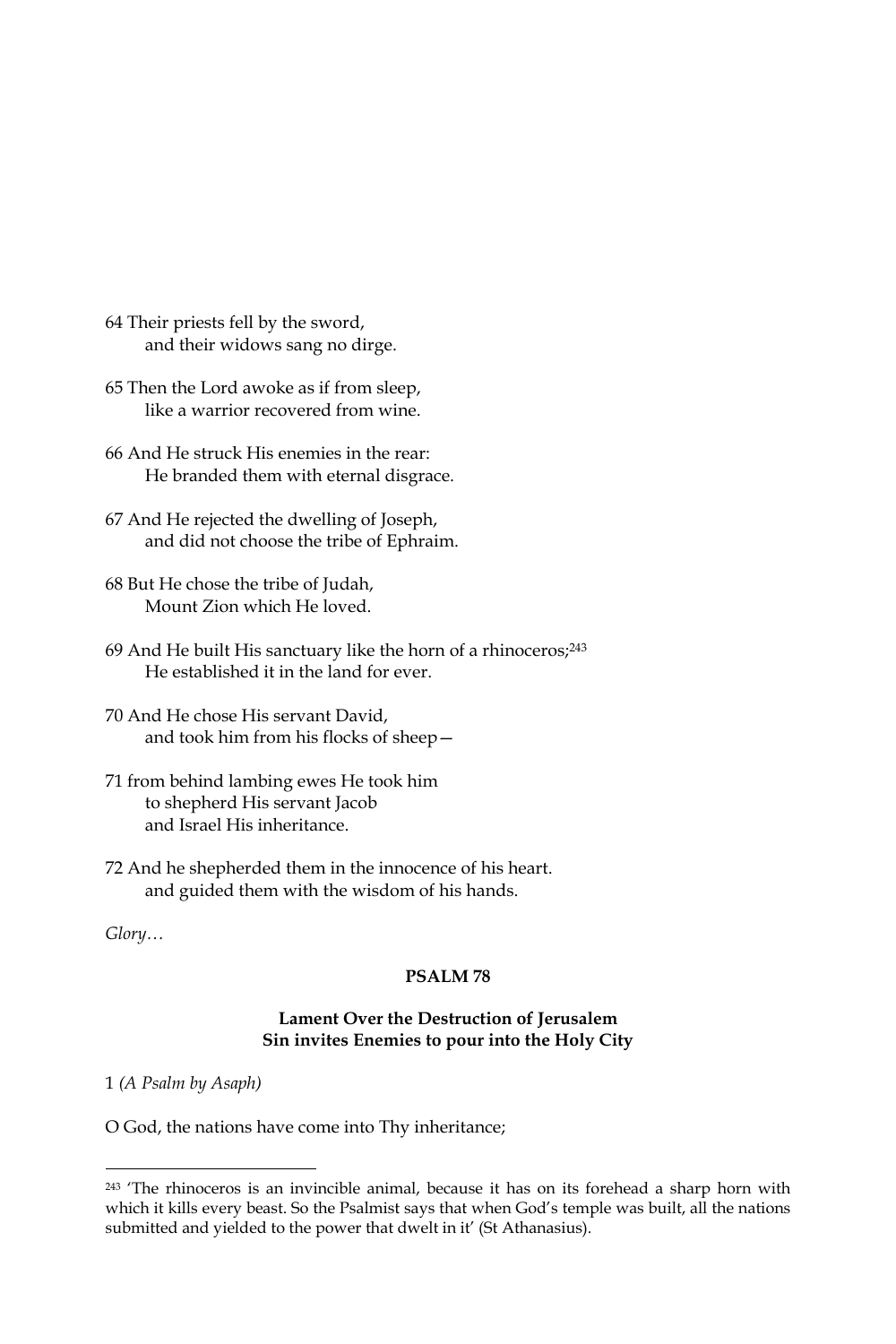they have defiled Thy holy temple; they have made Jerusalem like a vegetable dump.

- 2 They have flung Thy servants' corpses as food for the birds of heaven, flung the flesh of Thy saints to the beasts of the earth.
- 3 They have poured out their blood like water all round Jerusalem, and there was no one to bury them.
- 4 We have become the taunt of our neighbours, the scorn and derision of those around us.
- 5 How long, O Lord, wilt Thou be angry? Will Thy jealousy burn like fire for ever?
- 6 Vent Thy wrath on nations that do not know Thee, and on kingdoms that do not invoke Thy name.
- 7 For they have devoured Jacob and laid waste his sanctuary.<sup>244</sup>
- 8 Remember not our old sins; let Thy compassion swiftly meet us, for great is our need, O Lord.
- 9 Help us, O God, our Saviour; for the glory of Thy name deliver us, O Lord, and forgive our sins for Thy name's sake,
- 10 lest the nations say: 'Where is their God?' And let the nations be repaid before our eyes with vengeance for Thy servants' blood that has been shed.
- 11 Let the groans of the prisoners enter Thy presence; by the greatness of Thy power protect the children of those who have been slain.
- 12 Return sevenfold into our neighbours' laps the insults with which they insult Thee, O Lord.

<sup>&</sup>lt;sup>244</sup> sanctuary: lit. place. Cp. Psalm 131:5 and footnote there.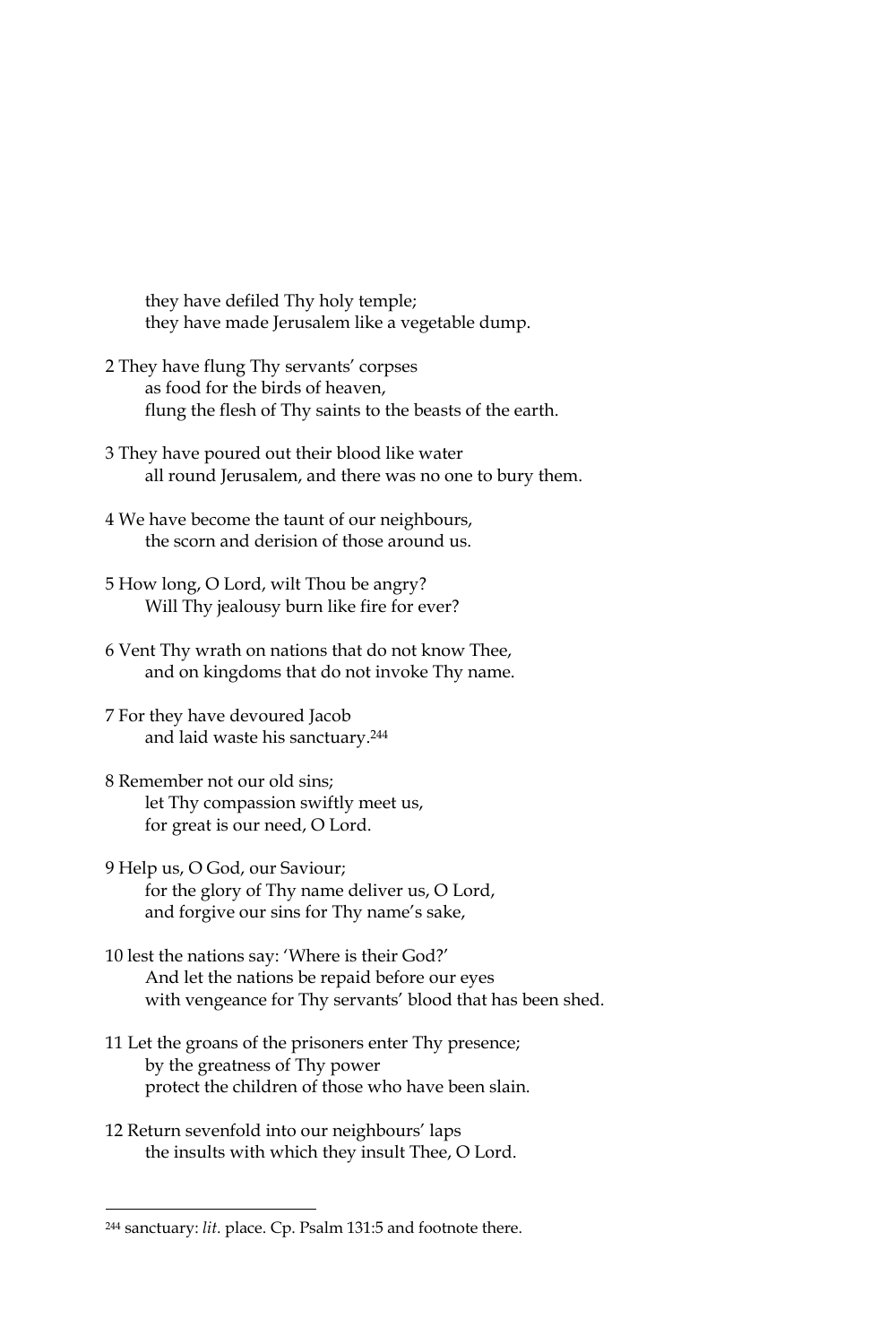13 Then we who are Thy people and the sheep of Thy pasture will return Thee thanks throughout the ages; we will declare Thy praise from generation to generation.

#### PSALM<sub>79</sub>

### I am the Vine, the True Israel<sup>245</sup> Prayer for the Restoration and Revival of Israel

1 (For those who are to be changed. A testimony by Asaph. A Psalm for the Assyrian)

- 2 Attend, O Shepherd of Israel, Thou Who guidest Joseph<sup>246</sup> like a sheep; O Thou Who art enthroned on the Cherubim<sup>247</sup>, appear.
- 3 Before Ephraim and Benjamin and Manasseh, bestir Thy power and come to save us.
- 4 O God, restore us and let Thy face shine and we shall be saved.
- 5 O Lord God of hosts, how long wilt Thou frown at the prayer of Thy servants?
- 6 How long wilt Thou feed us with the bread of tears and fill our cup with tears to the brim?
- 7 Thou hast made us the butt of our neighbours, and our enemies sneer at us.
- 8 O Lord God of hosts, restore us and let Thy face shine, and we shall be saved. (Pause)
- 9 Thou didst lift a vine out of Egypt; Thou didst drive out the nations and plant it.
- 10 Thou didst clear the way before it and plant its roots, and it filled the land.

<sup>&</sup>lt;sup>245</sup> John 15.

<sup>&</sup>lt;sup>246</sup> Joseph = Israel (Gen. 40:23; 48:15; Amos 6:6).

<sup>&</sup>lt;sup>247</sup> 2 Sam. 6:2 (LXX).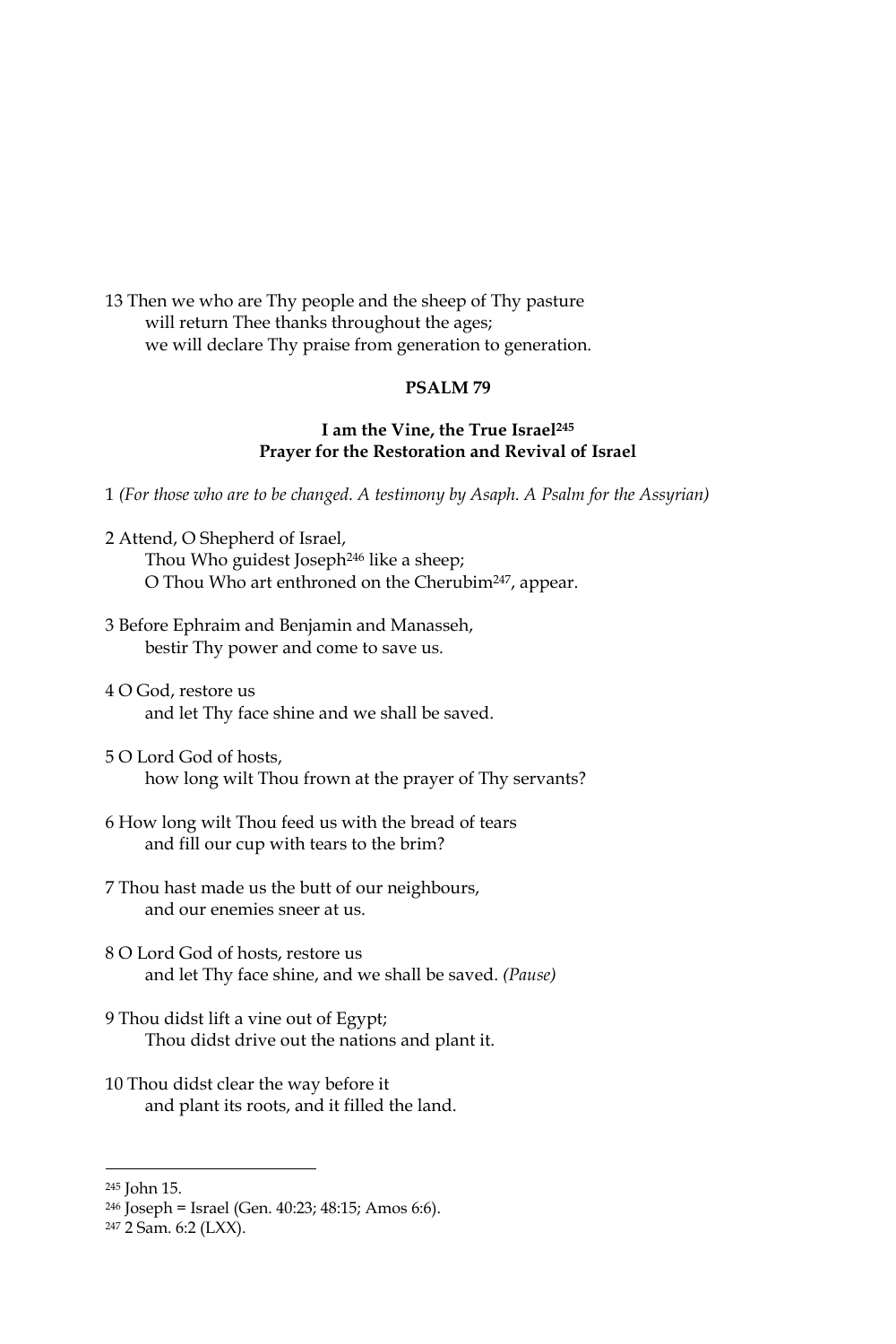- 11 Its shadow covered the mountains and its boughs the lordly cedars.
- 12 It stretched out its branches to the sea, and its off-shoots to the rivers.
- 13 Why hast Thou torn down its hedge, so that all who pass that way strip it?
- 14 The boar from the forest ravages it, and the lone beast devours it.
- 15 O God of hosts, return then, and look from heaven, and behold and visit this vine and restore it,
- 16 the vine Thy right hand has planted, through the Son of Man Whom Thou hast made strong for Thyself.<sup>248</sup>
- 17 Men have burned it with fire and rooted it up; they will perish at the rebuke of Thy countenance.
- 18 Let Thy hand be on Thy right-hand man and on the son of man whom Thou hast made strong for Thyself.
- 19 Then we will never forsake Thee again; revive us and we will call on Thy name.
- 20 O Lord God of hosts, restore us and let Thy face shine, and we shall be saved.

#### PSALM<sub>80</sub>

### A Song of Redemption Open your Mouth Wide and I will Fill you with My Spirit

1 (For the Wine Presses. A Psalm by Asaph)

2 Exult and rejoice in God our helper;

<sup>&</sup>lt;sup>248</sup> 'Who is the Son of Man if not our Lord Himself Who so calls Himself in the Gospels?' (St.Athanasius). But in verse 18 the same title can refer to the human leader building the Temple or Church of God (cp. Ezra 5:2). See Ps. 126 and footnote there.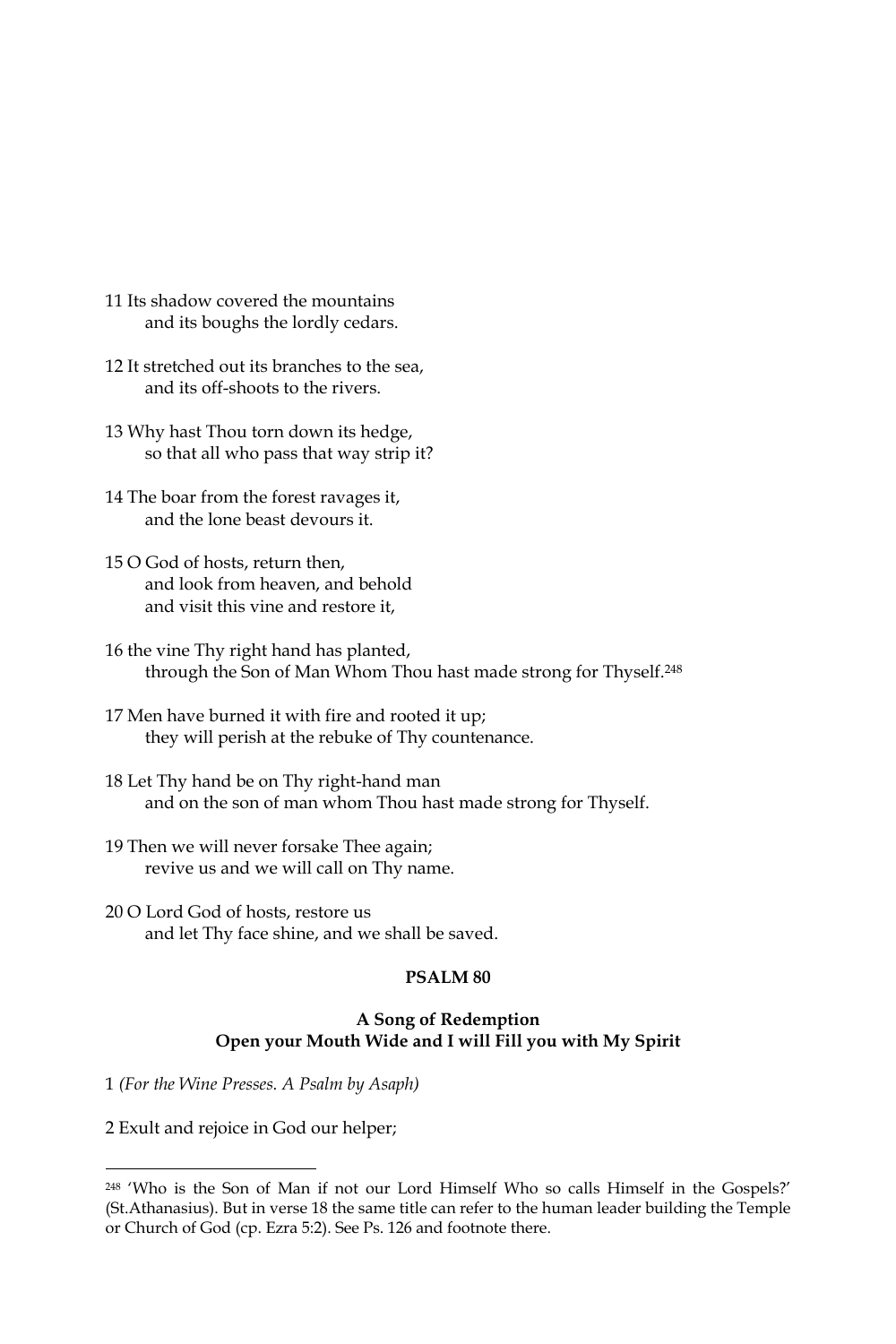shout for joy to the God of Jacob.

- 3 Take a psalm and sound the drum, the dulcet harp with the psaltery.
- 4 Blow the trumpet at the new moon, on the great day of your festival.
- 5 For it is a command to Israel. a decree of the God of Jacob.
- 6 He made it a testimony in Joseph when he left the land of Egypt; he heard a tongue which he did not know.<sup>249</sup>
- 7 He relieved his back of the burdens, where his hands had slaved at the basket.
- 8 'In distress you called upon Me, and I delivered you; I answered you in a mysterious storm;<sup>250</sup> I proved you at the water of conflict. (Pause)
- 9 Listen, My people, and I will warn you. O Israel, if only you would listen to Me!
- 10 In you there must be no new or alien god; no strange god must you worship.
- 11 For I am the Lord your God Who brought you up from the land of Egypt. Open your mouth wide, and I will fill it.'
- 12 But My people did not hear My voice, 251 and Israel did not attend to Me.
- 13 So I left them to their hearts' desires: 'Let them go their own ways.'

<sup>&</sup>lt;sup>249</sup> 'What tongue? The voice of God' (St Athanasius).

<sup>&</sup>lt;sup>250</sup> Exodus 9:23; 19:16.

<sup>&</sup>lt;sup>251</sup> 'You have always been deaf to His voice, blind to the vision of Him' (Jn. 5:37; cp. Deut. 18:16; Isaiah 48:18).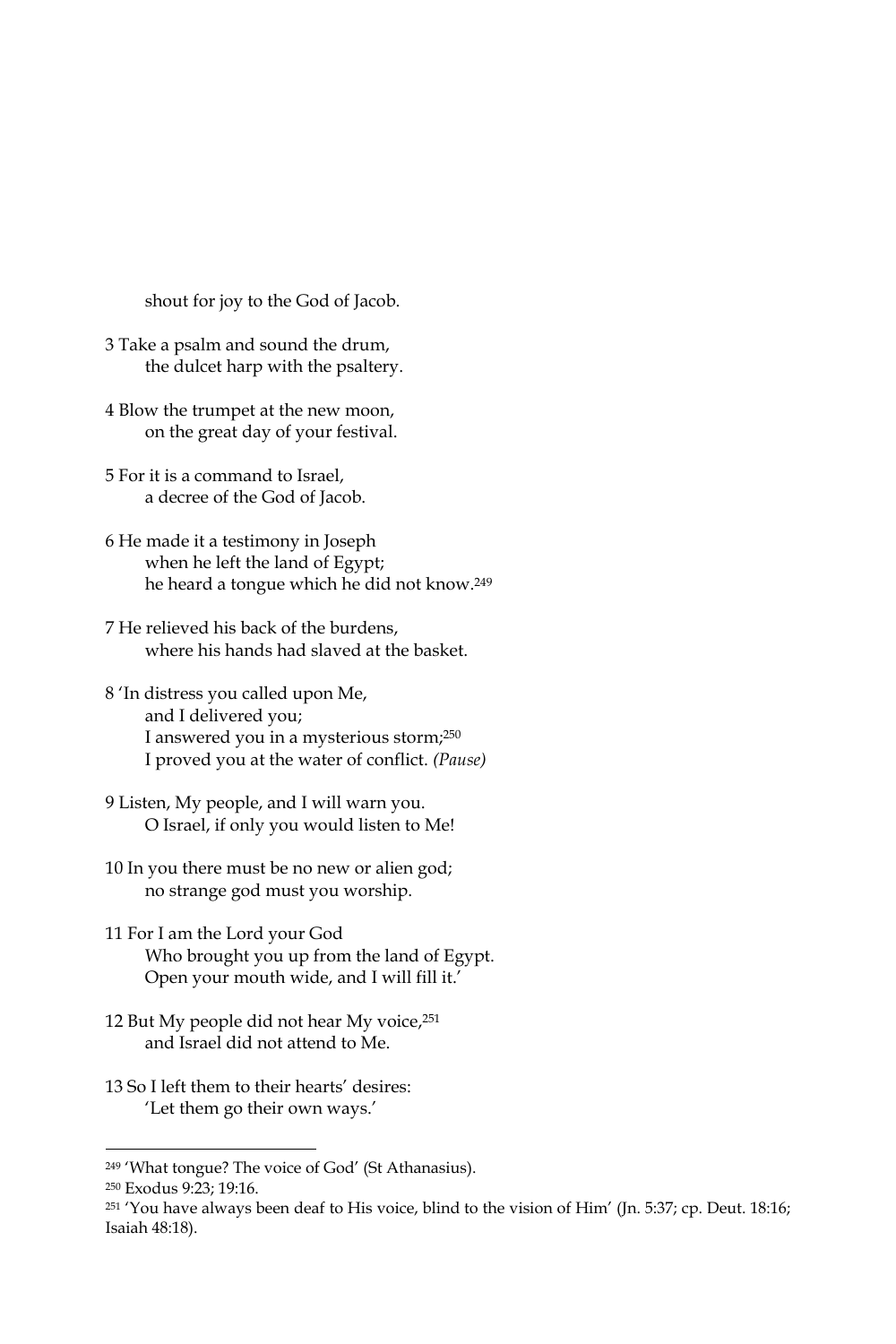14 If only My people had listened to Me, if Israel had walked in My ways,

15 I would have humbled their enemies in on time, and would have laid My hand on their oppressors.

16 The enemies of the Lord lie to Him. and their doom will be eternal.

17 And He fed them with the finest wheat, and filled them with honey from the rock.

Glory...

#### PSALM<sub>81</sub>

### The Judge of Judges, King of Kings The Court of Lords

#### 1 (A Psalm by Asaph)

God stands in the assembly of judges,<sup>252</sup> and in our midst He judges rulers.<sup>253</sup>

- 2' How long will you judge unjustly, and take bribes from sinners? (Pause)
- 3 Do justice to the orphan and poor man; deal fairly with the humble and destitute.
- 4 Rescue the poor and needy; deliver him from the clutch of the sinner.
- 5 They do not know or understand, they grope about in darkness; all the props of earth collapse.<sup>254</sup>

<sup>253</sup> See the previous footnote.

 $252$  Lit. gods. In the O.T. judges and rulers are called 'gods' (= lords) because they act for God and in His name (cp. Ex. 21:6; 22:9,28; Deut. 1:17; 19:17; Ps. 57; John 10:34-35). In verse 6 God says: You are My representatives, clothed with My power, to administer justice to all alike. But your high office is no guarantee of immortality; if you sin. you die (verse 7).

<sup>&</sup>lt;sup>254</sup> Cp. Isaiah 36:6; 2 Chron. 32:8; 1 Tim. 6:17; Ps. 74:4; Gal. 2:9; 1 Sam. 2:8.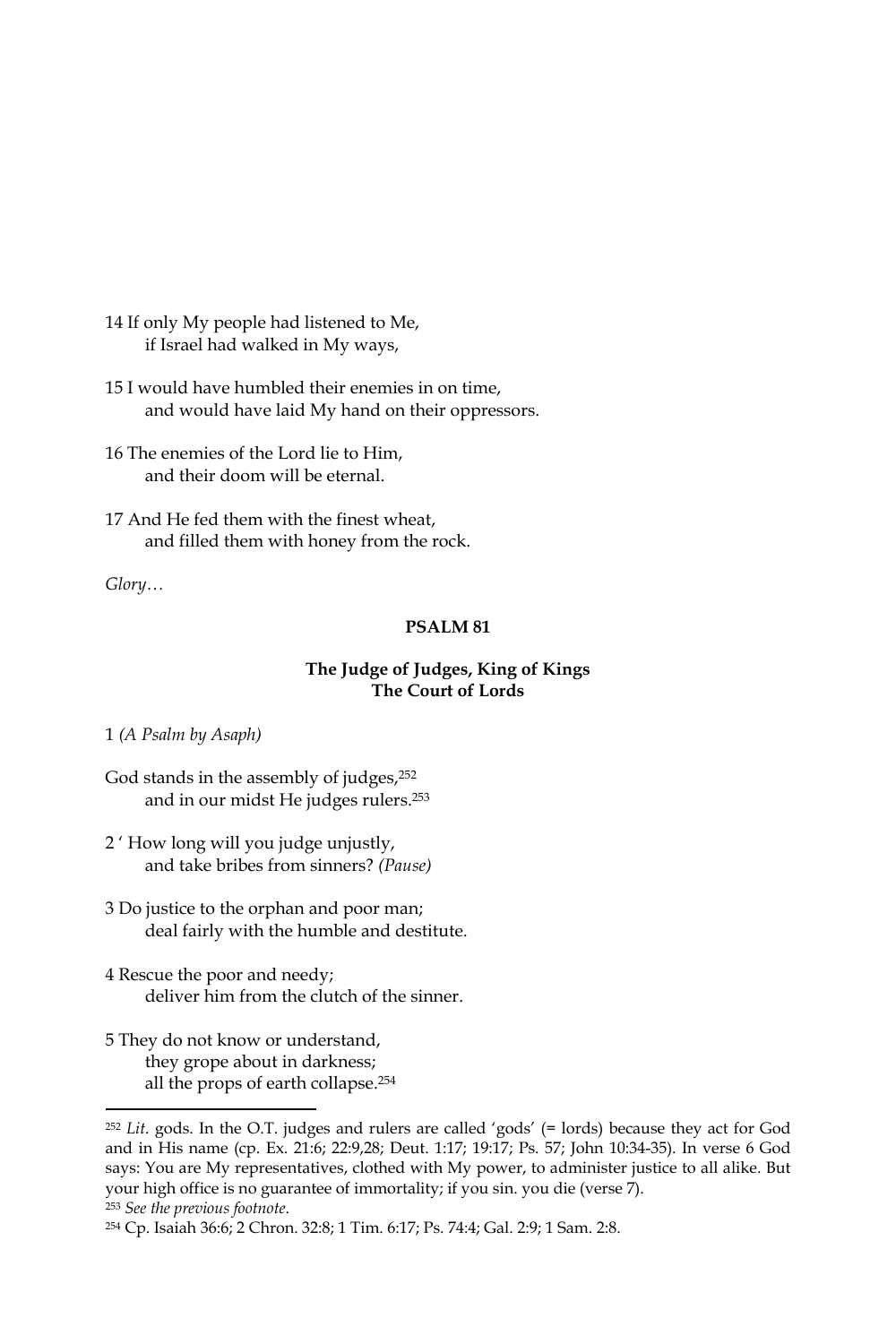6 I have said: 'You are gods and all sons of the Most High.'255

7 But you will die like men and will fall like one of the princes.'

8 Arise, O God, judge the earth;<sup>256</sup> for Thou shalt have an inheritance in all the nations.

## PSALM<sub>82</sub>

### A Cry for Help Against a World in Arms **Shame inflames to Seek God's Name**

1 (Song of a Psalm by Asaph)

- 2 O God, who can be compared to Thee? Be not silent and still, O God.
- 3 For, lo, Thy enemies make a tumult, and those who hate Thee lift their heads.
- 4 They make wicked plots against Thy people and conspire against Thy saints.
- 5 They say: 'Come, let us wipe them out from being a nation, and let the name of Israel be remembered no more.'
- 6 For with one consent they conspire together; they have made a league against Thee.
- 7 The tents of Edom and the Ishmaelites, Moab and the Hagarites,
- 8 Gebal and Ammon and Amalek, and the Philistines with the people of Tyre.
- 9 Assyria has also jointed them; they have come to help the sons of Lot. (Pause)

<sup>255</sup> John 10:34-36.

<sup>&</sup>lt;sup>256</sup> This prayer is already answered (John 3:18; 9:39; 12:31; Acts 17:31).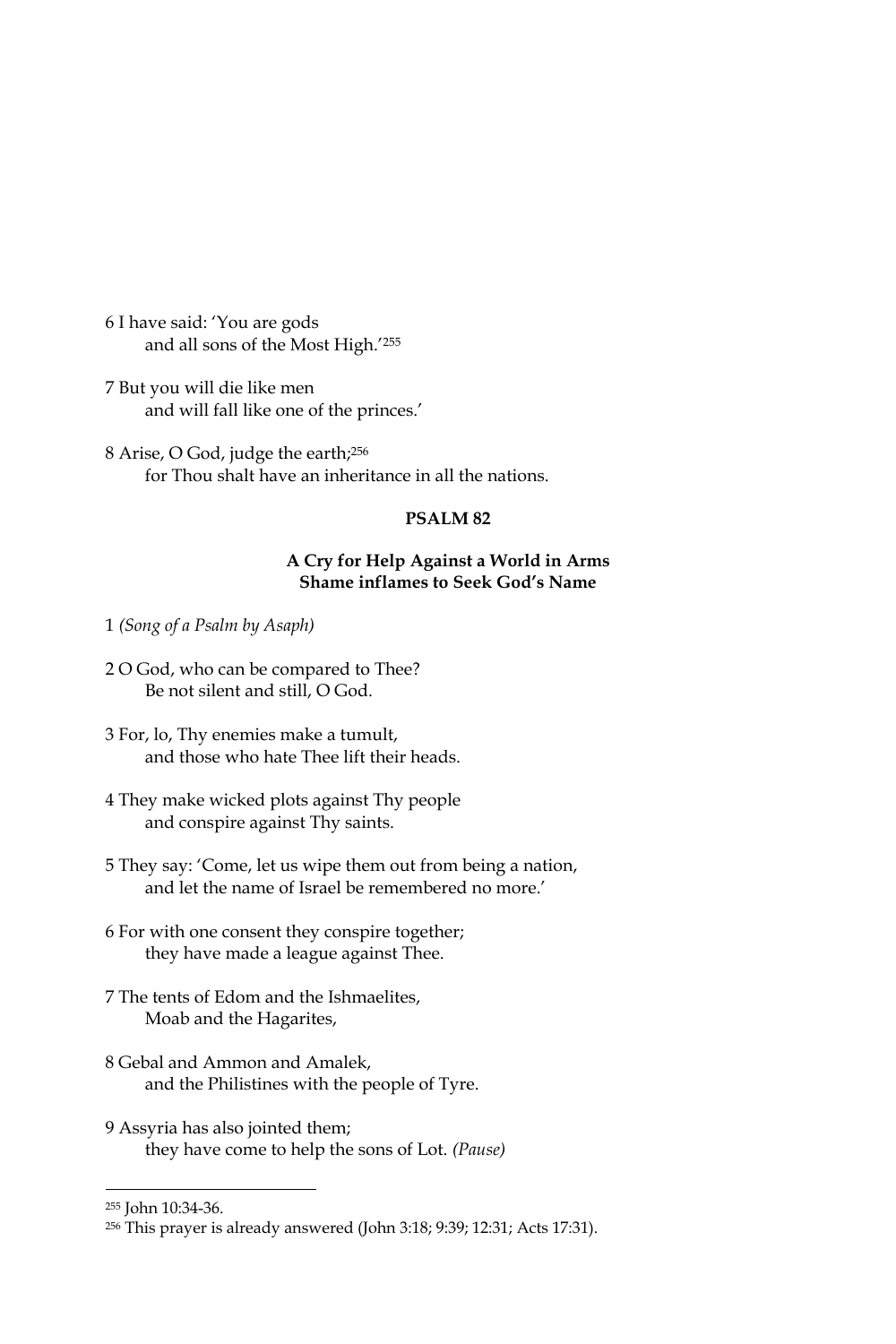- 10 Treat them like Midian and Sisera. like Jabin at the torrent of Kishon.
- 11 They perished at Endor; they became like dung for the earth.
- 12 Make their rulers like Oreb and Zeb, and all their princes like Zeba and Zalmunna,
- 13 who said, 'Let us take for ourselves the sanctuary of God.'
- 14 My God, make them like a whirl of dust, like stubble before the wind,
- 15 like fire that burns the forest, like a flame that sets mountains ablaze.
- 16 So pursue them with Thy tempest, and confound them with Thy wrath.
- 17 Fill their faces with shame, and they will seek Thy name, O Lord.
- 18 Let them be ashamed and confounded for ever; let them be put to confusion and perish.
- 19 And let them know that Thy name is Lord, that Thou alone art the Most High over all the earth.

#### PSALM<sub>83</sub>

### The Grace and Glory of God's House A Pilgrim's Love Song and Act of Faith

- 1 (For the wine presses. A Psalm for the sons of Korah)
- 2 How I love<sup>257</sup> Thy dwellings, O Lord of Hosts!
- 3 My soul longs and faints for the courts of the Lord,

<sup>&</sup>lt;sup>257</sup> Lit. 'How beloved are Thy dwellings.'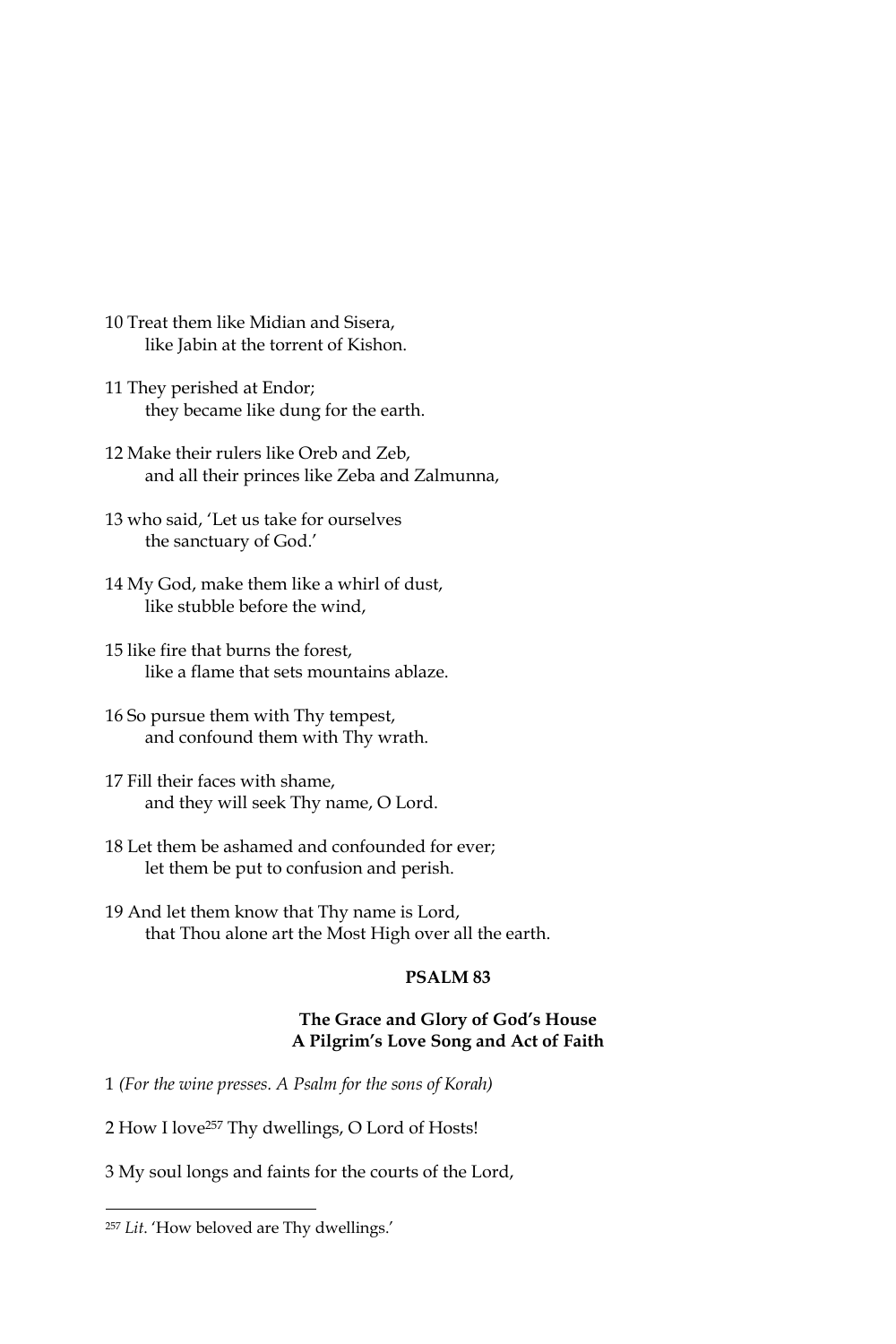my heart and my flesh exult in the living God.

- 4 For even the sparrow finds a home, and the dove a nest for herself; where she may lay her young, Thy altars, O Lord of Hosts, my King and my God.
- 5 Blessed are they who dwell in Thy house; they will praise Thee eternally. (Pause)
- 6 Blessed is the man whose help is from Thee, who has resolved in his heart to ascend by steps
- 7 in the valley of tears, in the place he has made.<sup>258</sup> for the Lawgiver will indeed give blessings.
- 8 They will go from power to power. The God of gods will be seen in Zion.
- 9 O Lord God of Hosts, hear my prayer; give ear, O God of Jacob. (Pause)
- 10 Behold, O God, our defender; and look on the face of Thy Christ.
- 11 For one day in Thy courts is better than thousands without.<sup>259</sup> I would choose rather to be an outcast in the house of my God than dwell in the tents of sinners.
- 12 For the Lord loves mercy and truth. God will give grace and glory. No blessing will the Lord withhold from those who live in innocence.
- 13 O Lord God of Hosts. blessed is the man who trusts in Thee.

#### PSALM<sub>84</sub>

<sup>&</sup>lt;sup>258</sup> Man has made a mess of the earth (Gen. 3; Isaiah 24:4-6 etc.)

<sup>&</sup>lt;sup>259</sup> Cp. Lk. 13:25; Mk. 4:11; Col. 4:5; Rev. 22:15.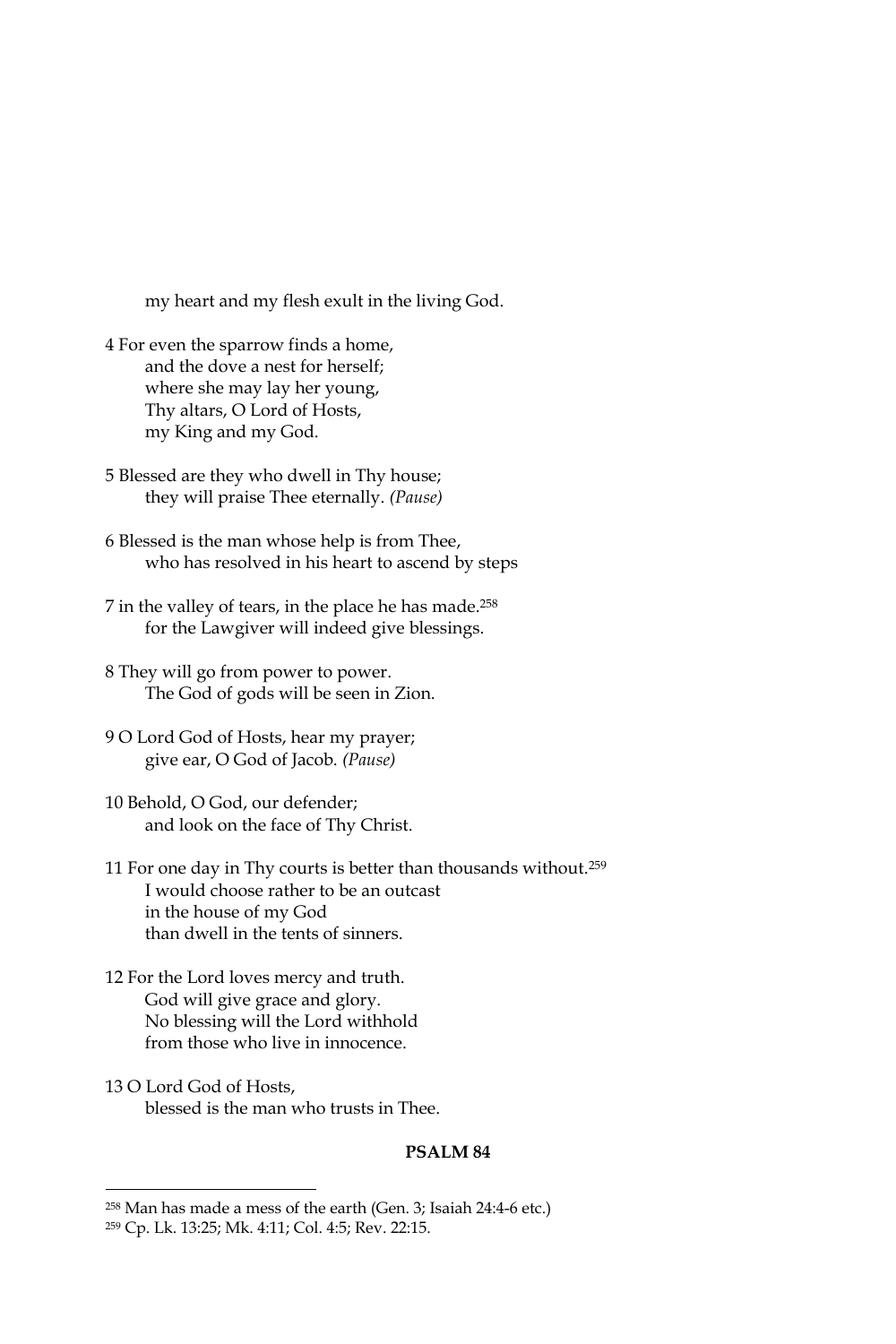### Praise, Prophecy and Prayer for Conversion The Glory of God's Presence and Reign of Peace

- 1 (A Psalm for the Sons of Korah)
- 2 O Lord, Thou hast blessed Thy land; Thou hast turned away the captivity of Jacob.
- 3 Thou hast forgiven the iniquity of Thy people; Thou hast covered all their sins.<sup>260</sup> (Pause)
- 4 Thou hast stopped all Thy wrath; Thou hast turned away the heat of Thine anger.
- 5 Convert us, O God our Saviour, and turn away Thine anger from us.
- 6 Wilt Thou be angry with us for ever, or prolong Thy wrath from generation to generation?
- 7 O God, Thou wilt convert and quicken us, and Thy people will rejoice in Thee.
- 8 Show us Thy mercy, O Lord, and grant us Thy salvation.
- 9 I will hear what the Lord God will speak within me; for He will speak peace to His people, to His saints, and to those who turn their hearts to Him.
- 10 For His salvation is near those who fear Him, that His glory may dwell in our land.
- 11 Mercy and truth have met together; justice and peace have kissed each other.
- 12 Truth has sprung from the earth, and justice has looked down from heaven.
- 13 For the Lord will give goodness,

<sup>&</sup>lt;sup>260</sup> God is love. Love covers all sins (see 1 Jn. 4:16; 1 Pet. 4:8; Prov. 10:12; Jas. 5:20; Lk. 7:47).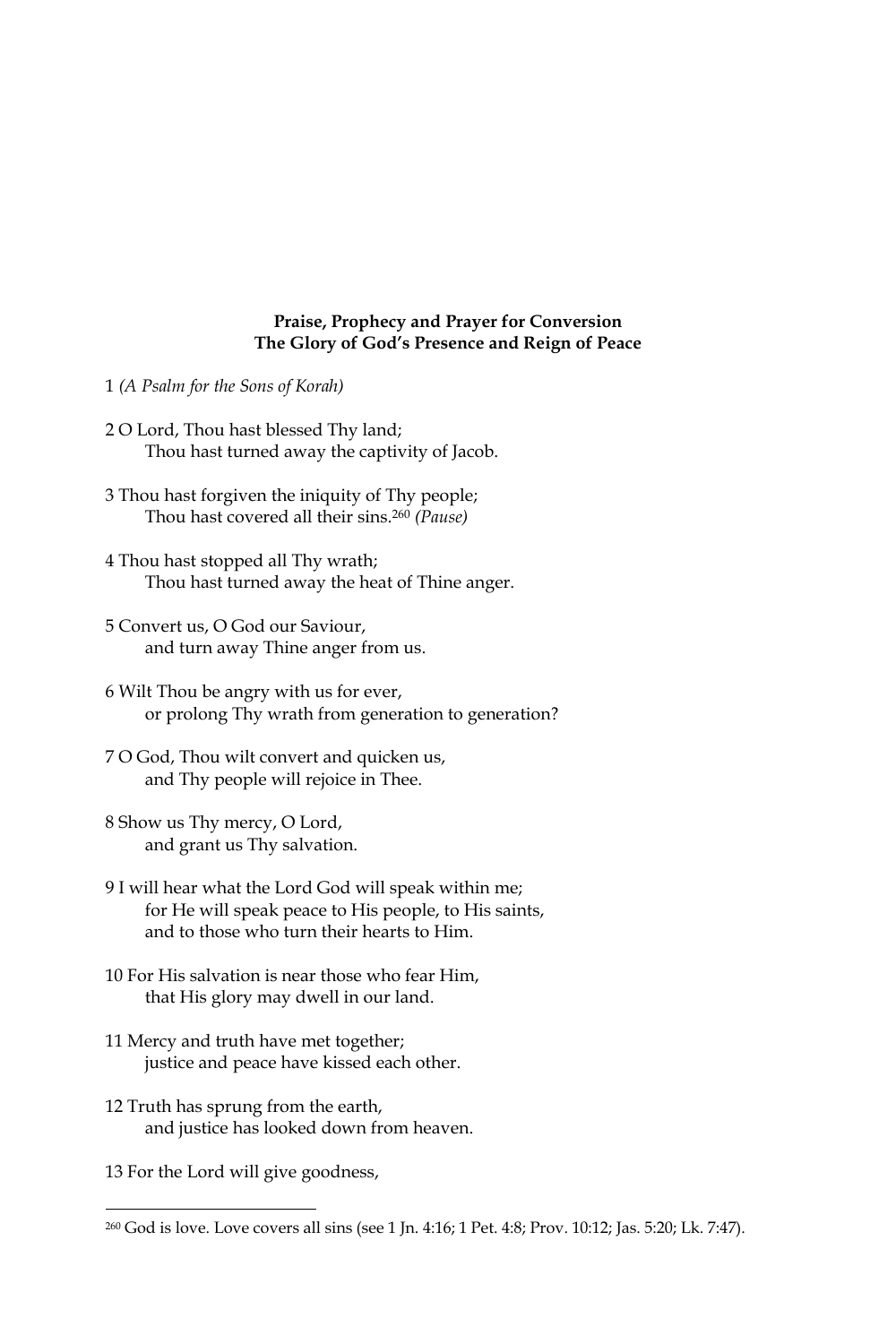and our land will yield her fruit.

14 Righteousness will go before Him, and will set His footsteps on the way.

 $Glory...$ 

## **KATHISMA12**

#### PSALM<sub>85</sub>

## A Song of the Lamb: Prayer for Joy as Proof of God's Grace Prophecy that All Nations will Worship and Glorify Him

1 (A Psalm by David)

- Incline Thine ear, O Lord, and answer me; for I am poor and needy.
- 2 Preserve my soul, for I am holy;<sup>261</sup> O my God, save Thy servant, who trusts in Thee.
- 3 Have mercy on me, O Lord; for all day long I cry to Thee.
- 4 Rejoice the soul of Thy servant; for to Thee, O Lord, do I lift up my soul.<sup>262</sup>
- 5 For Thou, O Lord, art good and gentle. and rich in mercy to all who call on Thee.
- 6 Give ear, O Lord, to my prayer; and attend to the cry of my supplication.
- 7 In the day of my trouble I call upon Thee, for Thou dost answer me.
- 8 There is none like Thee among the gods, O Lord, and no works like Thine.

<sup>&</sup>lt;sup>261</sup> holy: cp. 1 Cor. 3:16,17; 6:15-19; Heb. 3:1; 12:10; 1 Pet. 1:15,16; 2 Pet. 1-4.

<sup>&</sup>lt;sup>262</sup> Powers of the soul are will, desire, intellect, understanding, memory, imagination.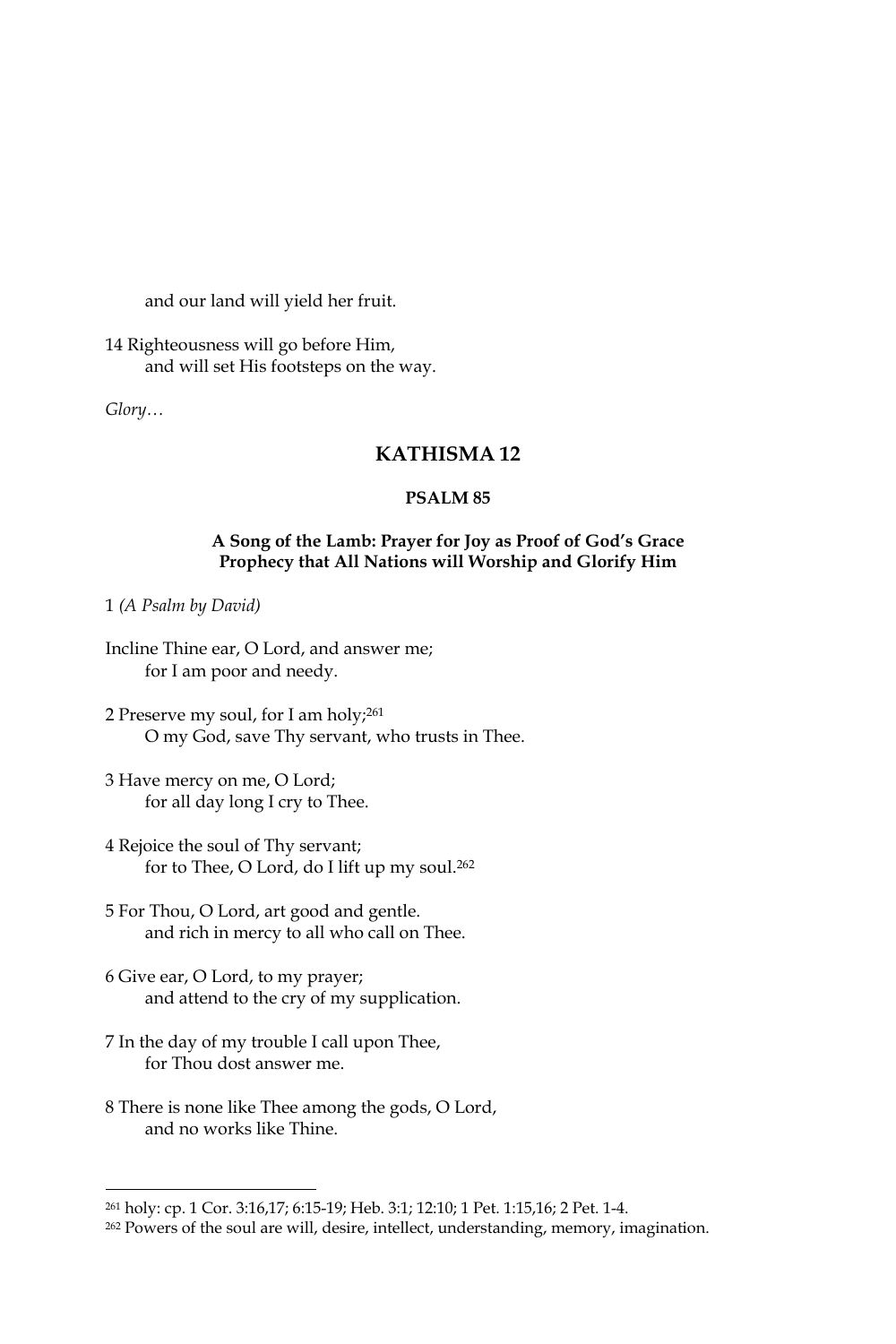- 9 All the nations Thou hast made will come and worship Thee, O Lord, and will glorify Thy Name.<sup>263</sup>
- 10 For Thou art great and workest wonders; Thou art the only God.
- 11 Teach me Thy way, O Lord, and I will walk in Thy truth; let my heart rejoice to fear Thy Name.
- 12 I will thank Thee, O Lord my God, with my whole heart; I will glorify Thy Name for ever.
- 13 For great is Thy mercy towards me, and Thou hast delivered my soul from the lowest hell.
- 14 O God, the lawless have risen against me, and a band of violent men have sought my life, and have not set Thee before them.
- 15 But Thou, O Lord my God, art full of compassion and pity, long-suffering, most merciful and true.
- 16 Look upon me and have mercy on me: give Thy strength to Thy servant, and save the son of Thy handmaid.
- 17 Work with me a miracle for good, and let those who hate me see it and be ashamed, because Thou, O Lord, hast helped me and comforted me.

### PSALM<sub>86</sub>

### The Celestial City of God, Mother of All Nations The Kingdom of Righteousness, Peace and Joy

1 (For the sons of Korah. The Psalm of a song)

His foundations are on the holy mountains.

<sup>&</sup>lt;sup>263</sup> 'The song of the Lamb.' (Rev. 15:3-5; John 12:32).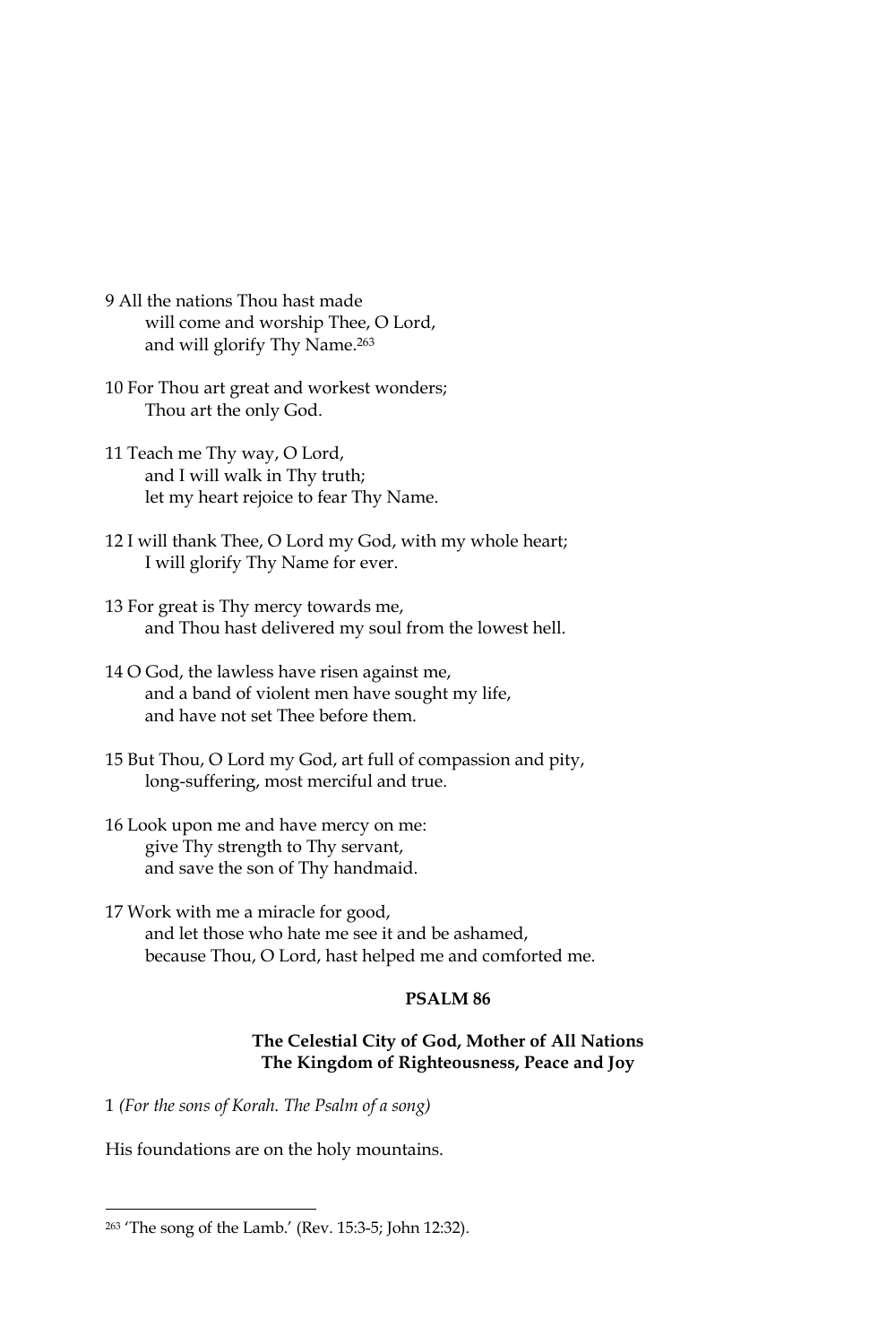- 2 The Lord loves the gates of Zion<sup>264</sup> more than all the dwellings of Jacob.
- 3 Glorious things are said of you, O city of God. (Pause)
- 4 I will mention Rahab<sup>265</sup> and Babylon to those who know me. and behold, foreigners and the people of Tyre and Ethiopia, these were born there.
- 5 A man will say, 'Mother Zion,' and, 'This man was born in her,' and, 'The Most High Himself founded her.'
- 6 The Lord will declare this in His record of the peoples and rulers who were born in her. (Pause)
- 7 How happy are all whose home is in you!266

### PSALM<sub>87</sub>

### **Contemplation of Christ Suffering and Praying** A Prayer in the Depths of Distress

- 1 (Psalm of a song for the sons of Korah, For Mahalath to sing responsively. Of Contemplation, By Heman the Israelite)
- 2 O Lord, God of my salvation, I cry day and night before Thee.
- 3 O let my prayer enter Thy presence; incline Thine ear to my petition.
- 4 For my soul is full of trouble, and my life has drawn near to hell.

<sup>&</sup>lt;sup>264</sup> Zion is a type of the Church; the dwellings of Jacob signify life under the law (cp. St. Athanasius). Happy are they who are born of water and the Spirit and whose home is the heavenly Zion! (cp. Jn; 3:3-5). See also Ps. 136 and footnotes. 'His foundations' (Ephes. 2:20: Isaiah 28:16).

 $265$  Rahab (Heb.) = Pride. Mythical monger of chaos at creation (Job 24:12) and at redemption from Egypt (Is. 51:9). Poetic synonym for Egypt (Is. 30:7).

<sup>266 &#</sup>x27;Whatever God now gives us, He himself will be to us in place of His gift.... Our joy, our peace, our rest, the end of all our troubles, is none but God' (St. Augustine).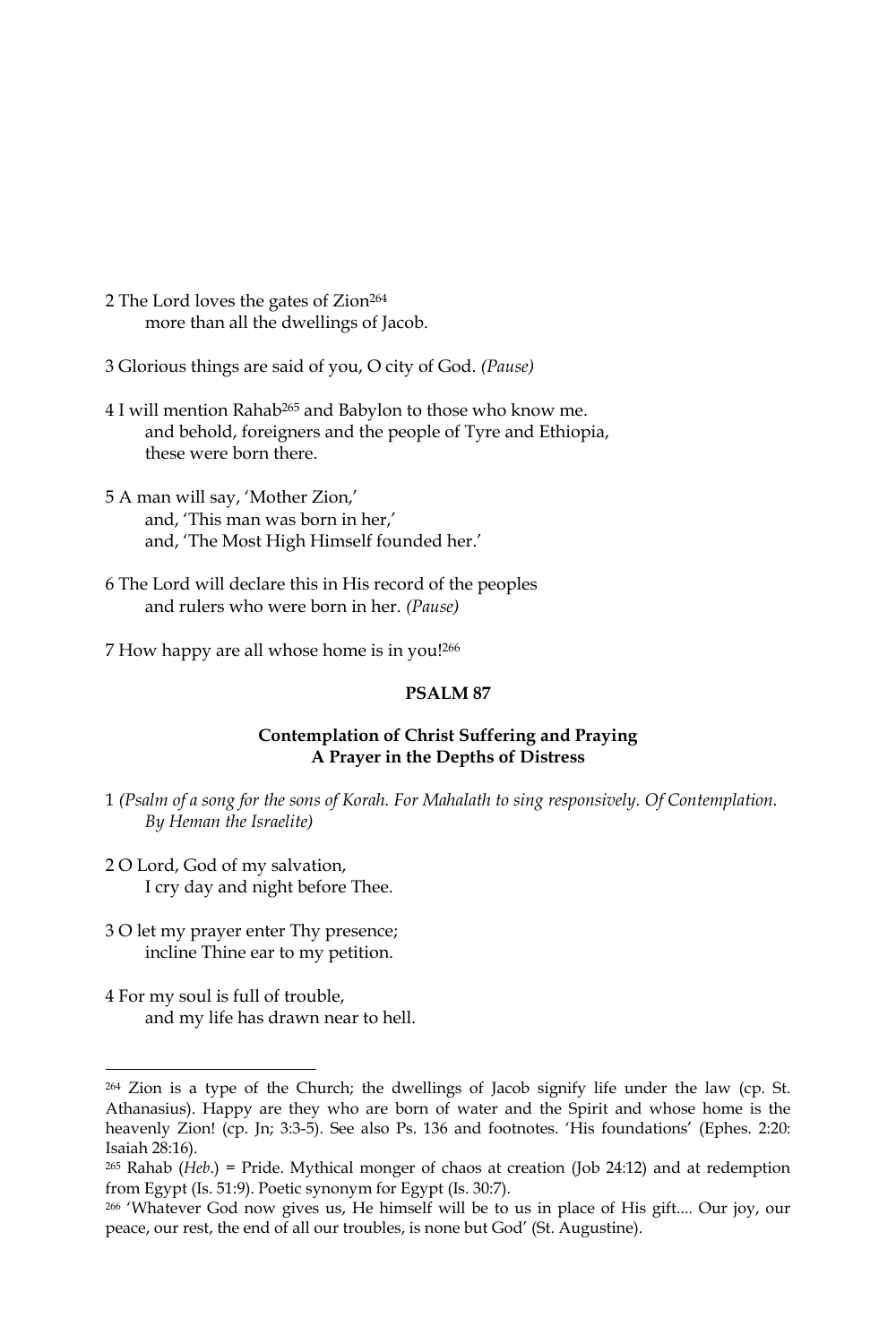- 5 I am counted with those who go down to the pit; I have become as a man without help, free among the dead,
- 6 like those who are wounded and lie in the grave, whom Thou rememberest no more, and they are cut off from Thy hand.
- 7 They laid me in the lowest pit, in dark places and in the shadow of death.
- 8 Thy wrath presses upon me, 267 and all Thy waves Thou hast brought upon me. (Pause)
- 9 Thou hast put away my acquaintances far from me, and made me an abomination to them. I am imprisoned and cannot escape.
- 10 My eyes fail from poverty, Lord, I cry all day to Thee, I stretch out my hands to Thee.
- 11 Wilt Thou work wonders among the dead, or will physicians rise up and praise Thee?
- 12 Will anyone in the grave tell of Thy mercy or Thy truth in the place of destruction?
- 13 Can Thy wonders be known in the dark, and Thy justice in the land of oblivion?
- 14 But to Thee do I cry, O Lord, and early shall my prayer come before Thee.
- 15 Lord, why dost Thou reject my soul, and turn Thy face from me?
- 16 I am poor and in trouble from my youth; but after being exalted, I am humbled and perplexed.

17 Thy wrath has swept over me,

<sup>267 &#</sup>x27;The Lord suffered, not for His own sake, but for ours... He suffered for us, and bore in Himself the wrath that was the penalty of our sin' (St. Athanasius).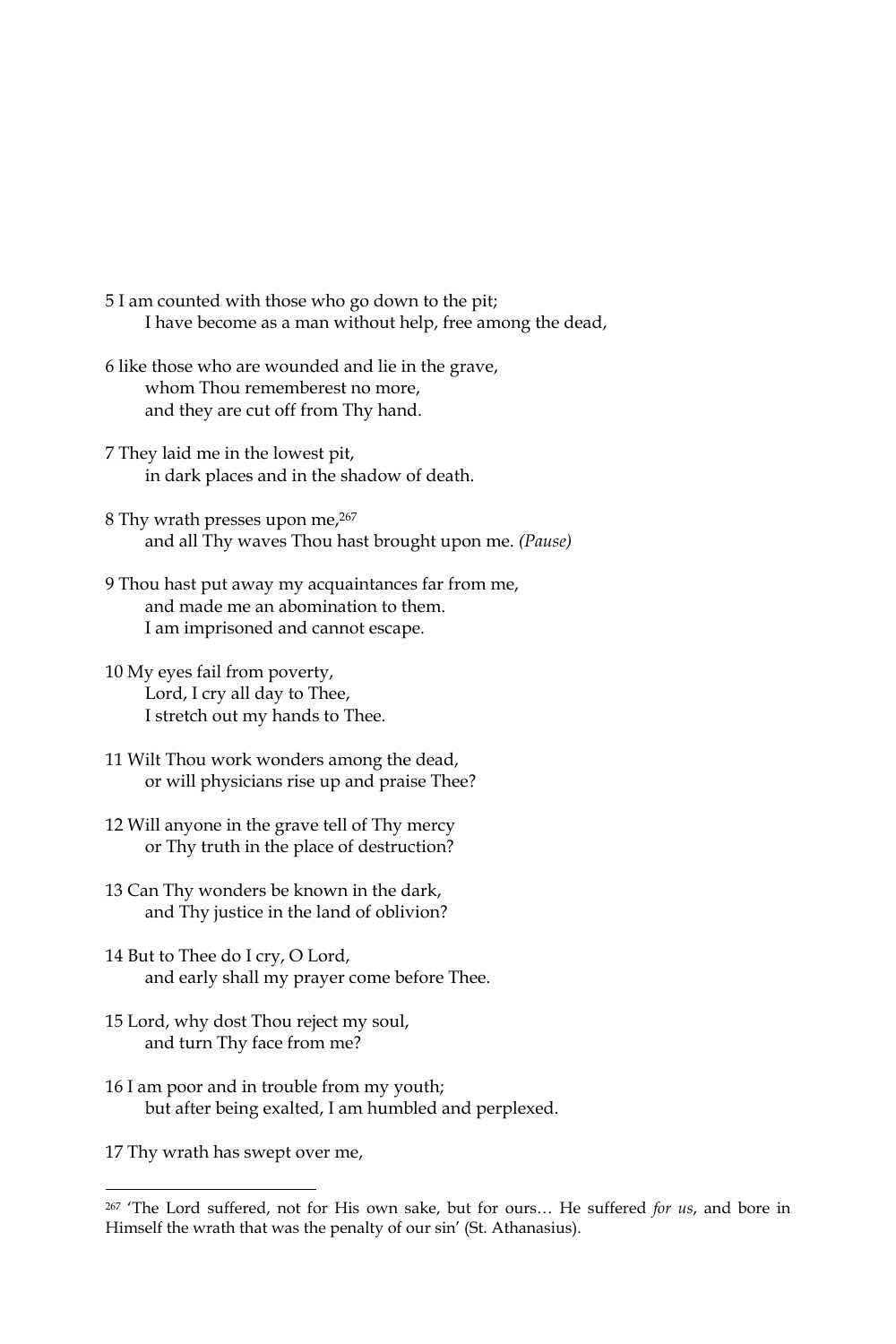and Thy threats alarm me.

- 18 They surround me like water all day long, they overwhelm me together.
- 19 Thou hast put far from me friend and neighbor and my acquaintances because of my misery.

Glory...

## **PSALM 88**

## The Glorious Promises of God: The Eternal Covenant The Eternal Reign Planned for the Son<sup>268</sup>

- 1 (Of contemplation. By Ethan the Israelite)
- 2 I will sing of Thy mercies, O Lord, for ever; I will proclaim Thy truth with my mouth to all ages.
- 3 For Thou hast said: 'Mercy shall be built up for ever.'269 Thy truth is ready in the heavens.
- 4 I have made a covenant with My chosen people, I have sworn to My servant David:
- 5 'I will prepare your Son<sup>270</sup> for an eternal reign, and build up your throne for all generations.' (Pause)
- 6 The heavens praise Thy wonders, O Lord, and Thy truth in the Church of the Saints.
- 7 For who in the clouds can equal the Lord? And who is like the Lord among the sons of God?
- 8 God is glorious in the council of the saints, great and terrible above all those around Him.
- 9 O Lord, God of Hosts, who is like Thee?

<sup>&</sup>lt;sup>268</sup> 'No eye has seen, no ear has heard.... what God has planned for His lovers' (1 Cor. 2:9).

<sup>&</sup>lt;sup>269</sup> 'God's mercy is the salvation and grace granted by Christ' (St. Athanasius).

<sup>&</sup>lt;sup>270</sup> Son: lit. 'seed'. God will prepare the son of David to be the Messiah King.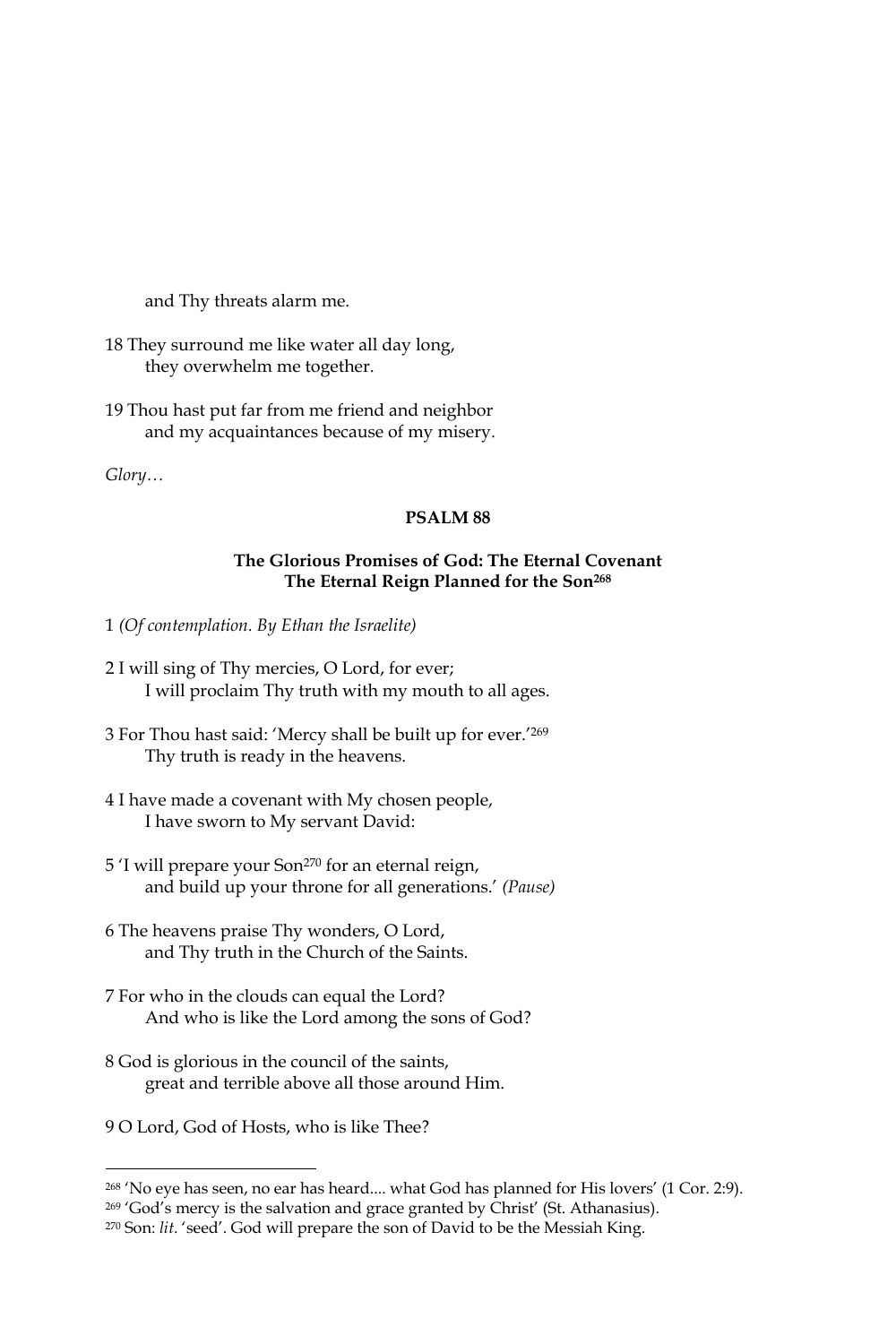Thou art powerful, O Lord, and Thy truth is around Thee.

- 10 Thou rulest the raging of the sea, Thou stillest the surge of its waves.
- 11 Thou humblest the proud like wounded men; with Thy powerful arm Thou dost scatter Thy enemies.
- 12 Thine are the heavens and Thine the earth; the world and its fullness Thou hast founded.
- 13 The north and the sea Thou hast created;<sup>271</sup> Tabor and Hermon rejoice in Thy name.
- 14 Thine is a mighty arm; let Thy hand be strong, Thy right hand uplifted.
- 15 Justice and judgment prepare the way for Thy throne; mercy and truth pave the way for Thy presence.
- 16 Blessed are the people who know the festal shout. They walk, O Lord, in the light of Thy presence.
- 17 They exult in Thy name all day long, and in Thy righteousness they are exalted.
- 18 For Thou art the glory of their strength; and by pleasing Thee we are raised to power.
- 19 For our protection belongs to the Lord, and to our King, the Holy One of Israel.
- 20 Once Thou didst speak in a vision to Thy children<sup>272</sup> and say: 'I have laid help upon a warrior; I have exalted one chosen from My people.
- 21 I have found David, My servant; with My holy oil I have anointed him.

<sup>&</sup>lt;sup>271</sup> 'This means the four parts of the globe: North means the land of the midnight sun; sea means the West' (St. Athanasius). On the West of Palestine lies the Mediterrranean sea, so the Bible calls the West the Sea.

<sup>272</sup> Cp. 2 Samuel 7:4-17; 1 Chron. 17:3-14.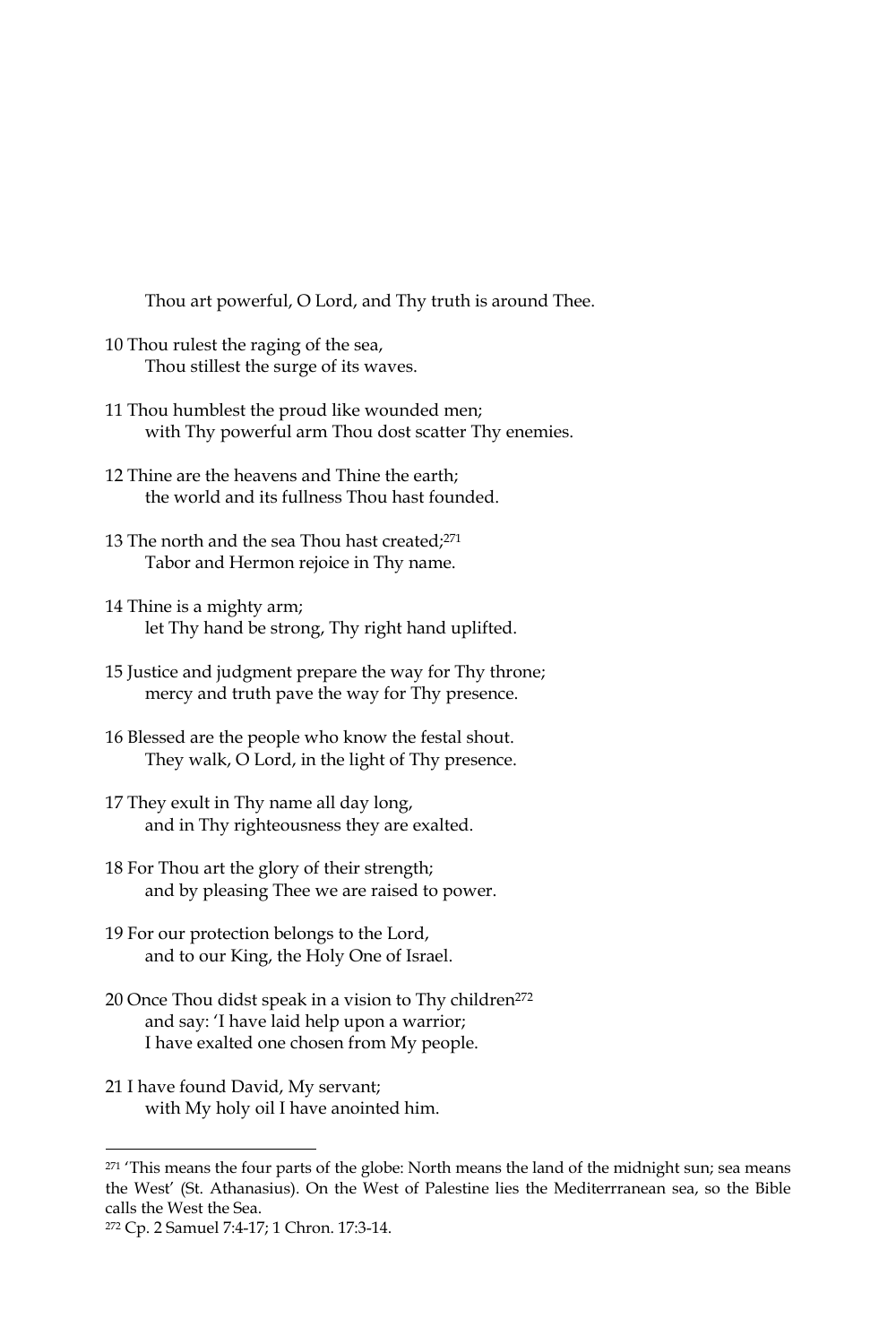- 22 For My hand will support him, and My arm will strengthen him.
- 23 The enemy will not get the better of him, and the son of iniquity will do him no harm.
- 24 And I will cut down his enemies before his face, and rout those who hate him.
- 25 My truth and My mercy shall be with him, and in My name he will rise to power.
- 26 I will extend his power over the sea, and his right hand over the rivers.
- 27 He will call on Me: 'Thou art my Father, my God, and the support of my salvation.'
- 28 And I will make him My firstborn, 273 high above the kings of the earth.
- 29 I will cherish My love for him for ever, and My covenant will stand firm with him.
- 30 And I will make his dynasty<sup>274</sup> eternal, and his throne as the days of heaven.
- 31 If his sons forsake My law and do not walk by My judgments,
- 32 if they profane My rights and do not keep My commandments,
- 33 I will visit their sins with the rod, and their iniquities with the scourge.
- 34 Yet I will not withdraw My mercy from them, and will never break My troth.<sup>275</sup>

 $273$  Firstborn = Christ in David. Cp. Heb. 1:6; Rom. 8:29; Col. 1:13-18; Rev. 1:5; 3:14; Matt. 1:25; Exod. 4:22; Heb. 12:23.

<sup>&</sup>lt;sup>274</sup> dynasty: lit. seed (Gal. 3:16; Is. 9:7).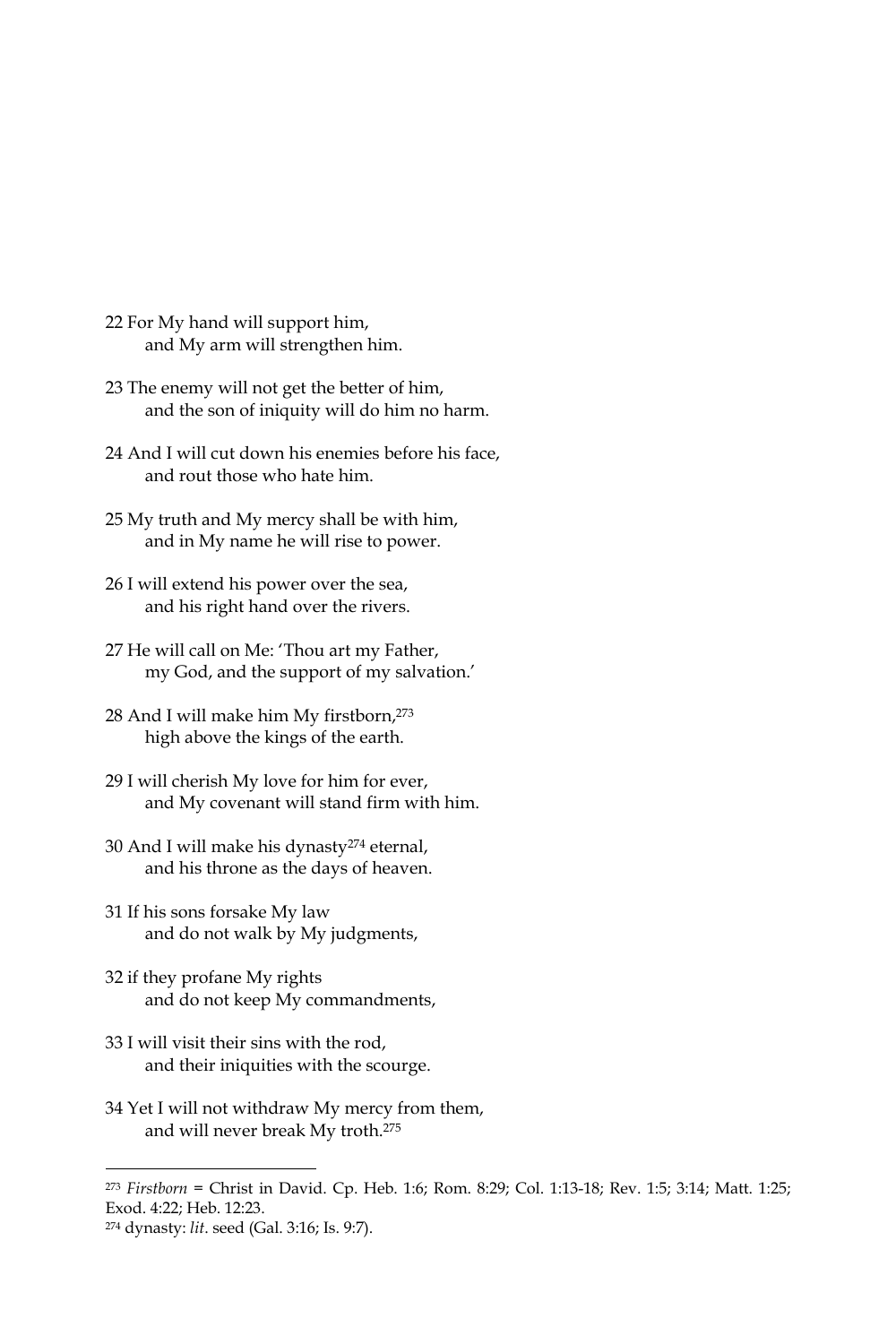- 35 I will never profane My covenant, nor ignore what has gone from My lips.
- 36 Once for all I have sworn by My holiness; can I lie to David?
- 37 His dynasty<sup>276</sup> will continue for ever, and his throne as long as the sun before Me,
- 38 like the moon that is fixed for ever, like the faithful witness in heaven.'277 (Pause)
- 39 But Thou hast rejected and spurned us; Thou hast delayed Thy Christ.
- 40 Thou hast dissolved the covenant with Thy servant, and profaned his sanctuary to the ground.
- 41 Thou hast broken down all his defences, and put cowardice in his strongholds.
- 42 All who pass by plunder him; he has become the scorn of his neighbors.
- 43 Thou hast raised up the right hand of his oppressors; Thou hast gladdened all his enemies.
- 44 Thou hast foiled the help of his sword, and hast not supported him in battle.
- 45 Thou hast made an end of his purification; Thou hast dashed his throne to the ground.
- 46 Thou hast shortened the days of his life; Thou hast covered him with shame. (Pause)
- 47 How long, O Lord, wilt Thou turn away?

<sup>&</sup>lt;sup>275</sup> In Hebrew thought, truth, troth and fidelity are inseparable concepts. To be true is to be faithful. True life is the relationship of obedient and mutual love (Jn. 14:15; 15:10; Mk. 3:35). <sup>276</sup> dynasty: lit. seed.

<sup>&</sup>lt;sup>277</sup> Rev. 1:5; 3:14.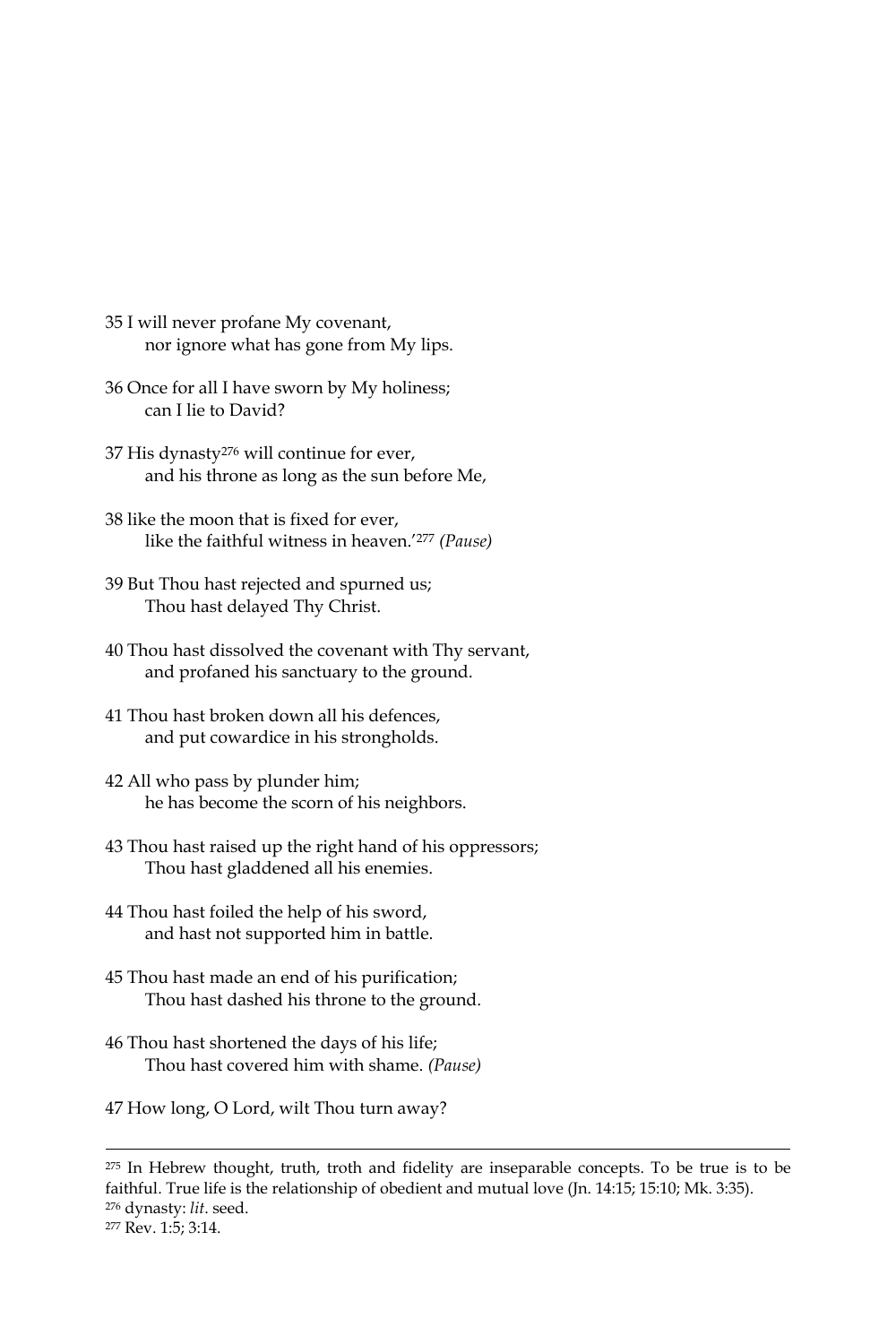Will Thy wrath burn like fire for ever?

- 48 Remember what my substance is. Hast Thou created in vain all the children of men?
- 49 What man can live and not see death? Who can deliver his soul from the clutch of hell? (Pause)
- 50 Where are Thy mercies of old, O Lord, which Thou didst solemnly promise to David by Thy truth?
- 51 Remember, O Lord, the reproach of Thy servants, how I bear in my bosom the reproach of many nations,
- 52 with which Thy enemies reproach us, O Lord, with which they reproach the redemption of Thy Christ.
- 53 Blessed be the Lord for ever. So be it! So be it!

 $Glory...$ 

### PSALM<sub>89</sub>

### God our Home and Refuge: Prayer for Guidance and Radiance **Dying Creatures, Dying Comforts**

1 (A Prayer of Moses, the Man of God)

- Lord, Thou hast been our refuge from generation to generation.
- 2 Before the mountains came to birth or the earth and the world was formed, from age to age eternally Thou art.
- 3 Do not turn men away to humiliation. and Thou hast said: 'Return, sons of men.'
- 4 For a thousand years in Thy sight are like a single day, like yesterday which has come and gone, like a watch in the night.
- 5 Trifling will their years be.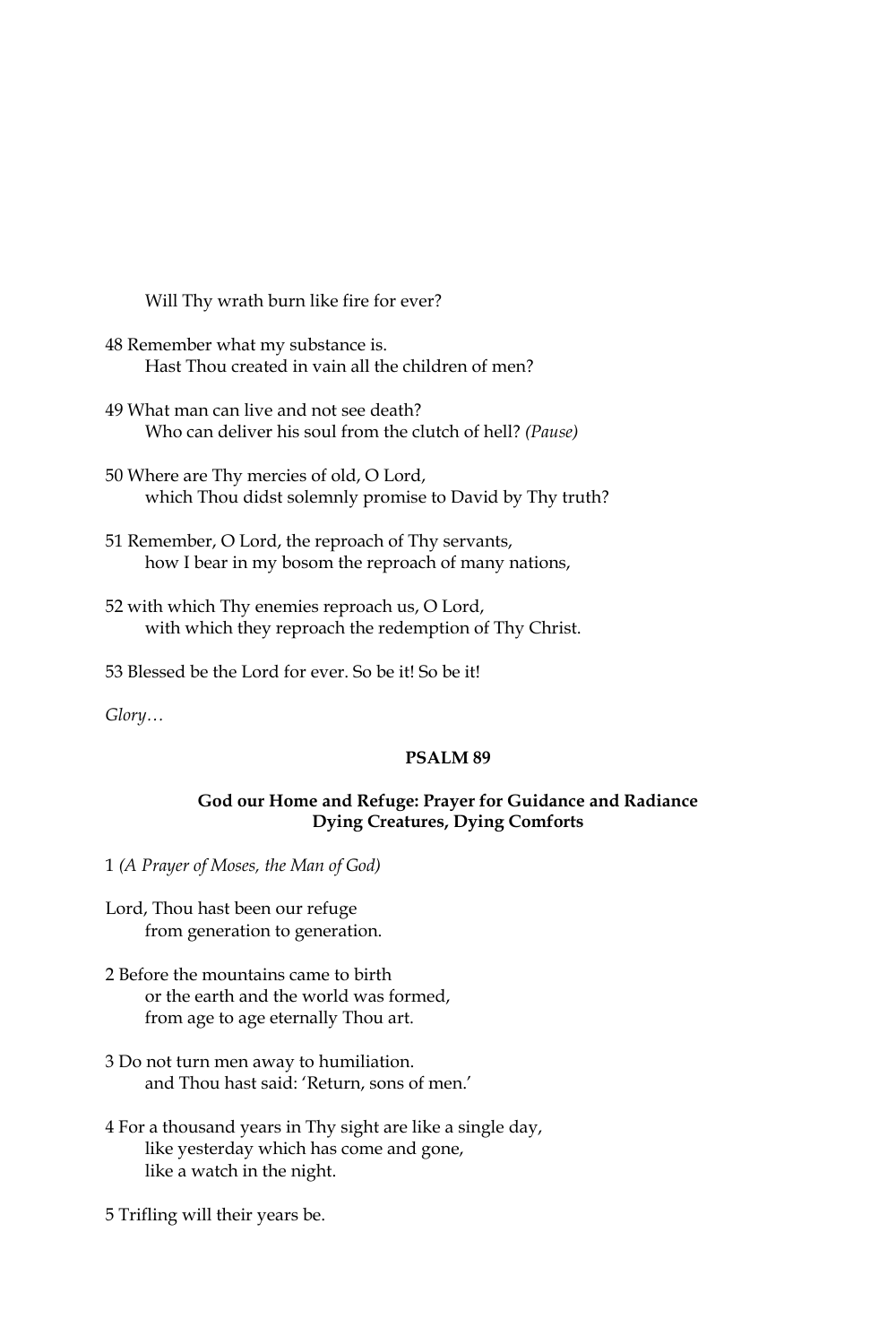In the morning like grass they may pass away.

- 6 In the morning it flowers, then fades away; by evening it droops, grows hard and withers.
- 7 For we are dying in Thy wrath, 278 and we are dismayed by Thy anger.
- 8 Thou hast set our sins before Thee. our lives in the light of Thy presence.
- 9 For all our days are passing; and we are dying in Thy wrath. Our years may be considered a cobweb.
- 10 The span of our lives is seventy years, and if in the strong it is eighty years, yet most of it is labor and sorrow, for weakness comes over us and we are subdued.
- 11 Who knows the power of Thy anger, and who can guage Thy wrath by Thy fear?
- 12 So make Thy right hand known to me, and those disciplined in heart by wisdom.<sup>279</sup>
- 13 Return, O Lord; how long? and be gracious to Thy servants.
- 14 Let us be satisfied with Thy mercy in the morning, and we shall rejoice and be glad all our days.
- 15 Gladden us for the days in which Thou hast humbled us, for the years in which we have seen evils.

<sup>&</sup>lt;sup>278</sup> From Egypt to the Promised Land was only a matter of days (Dt. 1:2), yet Israel wandered for 40 years and most of them died in the wilderness without entering it. So we today wander in the wilderness of unbelief and disobedience without entering by faith and love into the rest and resources of the Kingdom (Heb. 4; Num. 14:26-35).

<sup>&</sup>lt;sup>279</sup> Make known to me Christ the Wisdom and Power of God (1 Cor. 1:24), and make known to me Thy Saints whose hearts are disciplined by Him (cp. St. Athanasius).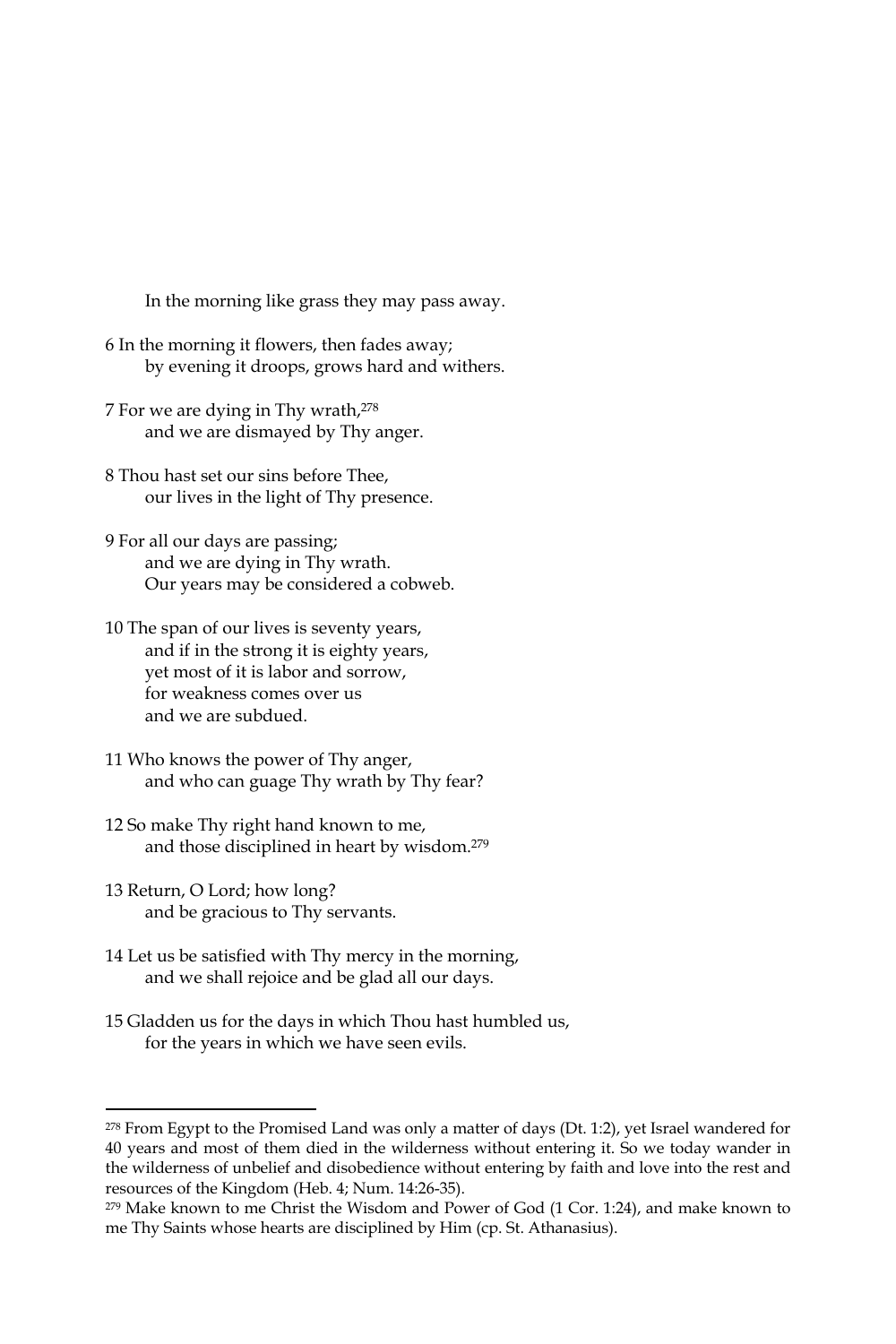- 16 And look upon Thy servants and Thy works, and guide their children.
- 17 And may the radiance of the Lord our God be upon us, and direct the works of our hands for us, and direct the work of our hands.

## PSALM<sub>90</sub>

#### **God a Mother Bird** A Colloquy: Security of the Divine Protection

1 (The Praise of a Song. By David)

- He who dwells in the help<sup>280</sup> of the Most High, will live in the protection of the God of Heaven.
- 2 He will say to the Lord, 'Thou art my Protector and my Refugemy God,' and in Him will I trust.
- 3 For He will deliver you from the snare of the hunters, and from the embarrassing word.
- 4 He will overshadow you with His shoulders, and under His wings you shall trust; His truth will surround you with armour.
- 5 You will not be afraid of any terror by night, nor of the arrow that flies by day;
- 6 of a thing that prowls in the dark, of accident, or the noonday devil.
- 7 A thousand may fall at your side and ten thousand at your right hand; but it will not come near you.
- 8 Only with your eyes you will behold and see the reward of sinners.

<sup>&</sup>lt;sup>280</sup> That is, in the Kingdom (1 Cor. 4:20).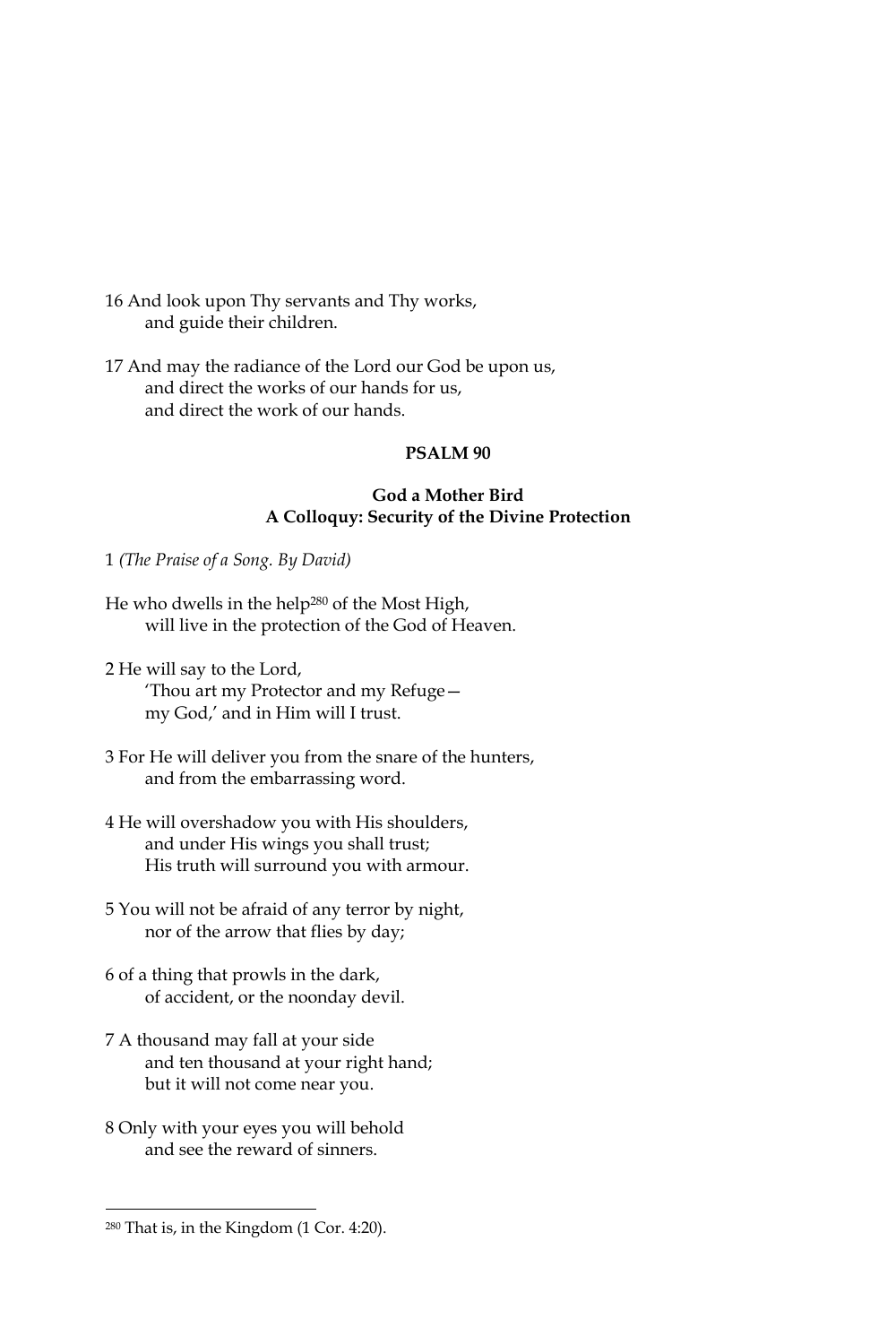- 9 For Thou, O Lord, art my hope; Thou hast made the Most High Thy Refuge.
- 10 No evil will come to you, and no scourge will come near your dwelling.
- 11 For He will give His Angels charge over you, to guard you in all your ways.
- 12 They will bear you in their hands, lest you dash your foot against a stone.<sup>281</sup>
- 13 You will tread upon the asp and the basilisk; the lion and the dragon<sup>282</sup> you will trample underfoot.
- 14 Because he has trusted in Me, I will deliver him; I will protect him, because he has known My name.
- 15 He will call upon Me. and I will answer him. I am with him in trouble; I will deliver him and glorify him.

16 With long life will I satisfy him, and show him My salvation.

 $Glory...$ 

## **KATHISMA13**

### PSALM<sub>91</sub>

## Praise and Thanksgiving of a Good and Happy Man **Singing Creation prompts a Singing Heart**

1 (Psalm of a song for the day of the Sabbath)

2 It is good to give thanks to the Lord, and to sing praises to Thy name, O Most High,

3 to tell of Thy mercy in the morning,

<sup>&</sup>lt;sup>281</sup> Verses 11 and 12 were quoted by Satan to tempt Christ (Matt. 4:6; Lk. 4:10).

<sup>&</sup>lt;sup>282</sup> dragon: *or* serpent.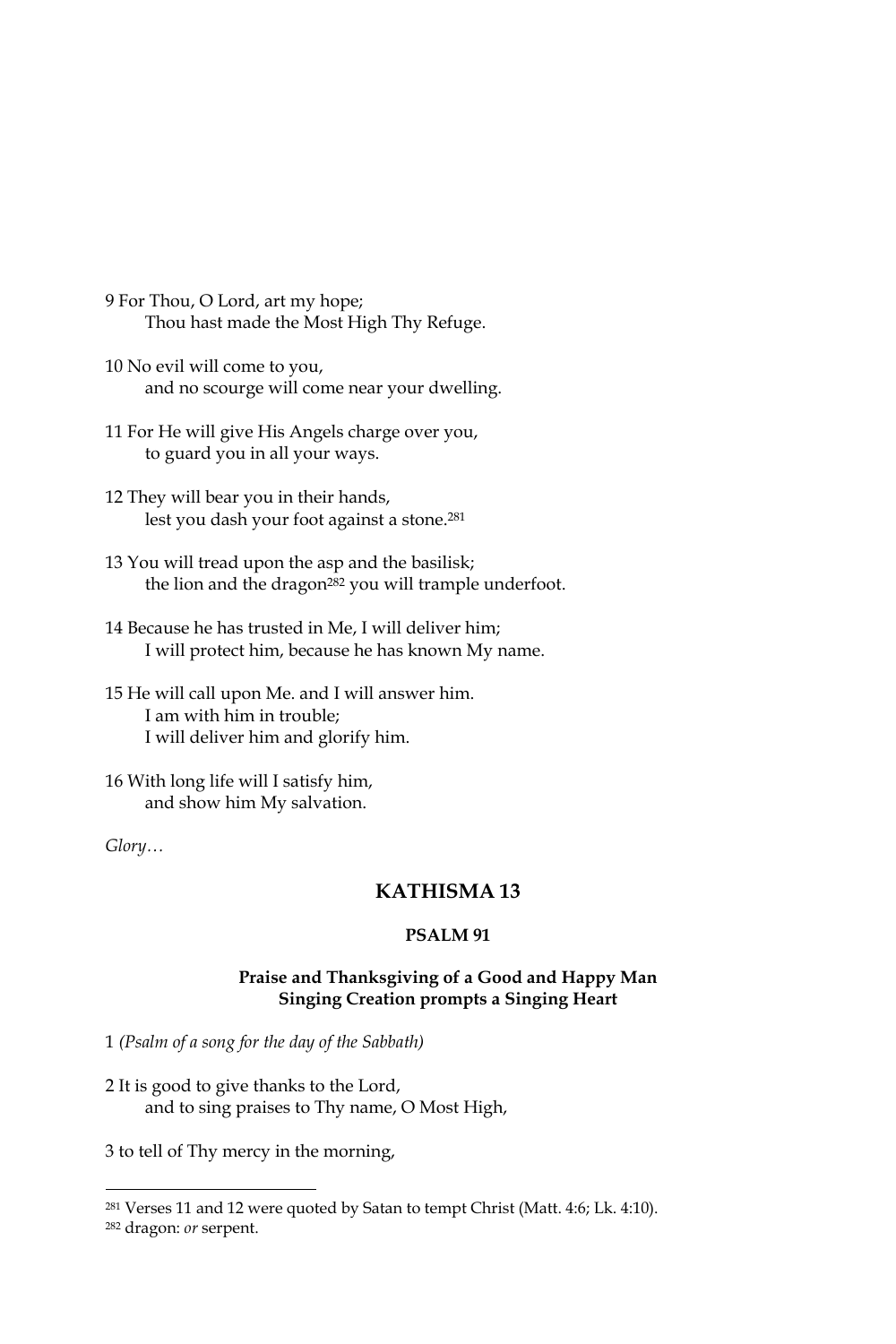and of Thy truth in the night.

- 4 on a psaltery of ten strings, with a song on the harp.
- 5 For Thou, O Lord, hast made me glad by Thy creations, and at the work of Thy hands I sing for joy.
- 6 How great are Thy works, O Lord! How very deep are Thy designs!
- 7 A senseless man cannot know, and a fool cannot understand this, that
- 8 when sinners spring up like grass all the evildoers show their faces, that they may be destroyed eternally.
- 9 But Thou art supreme for ever, O Lord.
- 10 For, lo, Thy enemies, O Lord, lo, Thy enemies shall perish; and all evildoers will be scattered.
- 11 But Thou givest me the strength of a rhinoceros, and finest oil to refresh my old age.
- 12 And my eye looks down on my enemies, and my ear hears the doom of my malicious assailants.
- 13 The righteous will nourish like a palm tree, and will grow like a cedar in Lebanon.
- 14 Those who are planted in the house of the Lord<sup>283</sup> will nourish in the courts of our God
- 15 They will still bear fruit in a ripe old age, and will rejoice to declare

16 that the Lord our God is just,

<sup>&</sup>lt;sup>283</sup> House – Home, Family, Church, Kingdom: where God's will is done (1 Tim. 3:15; Heb. 3:2-6; Lk. 2:49; Mt. 6:10).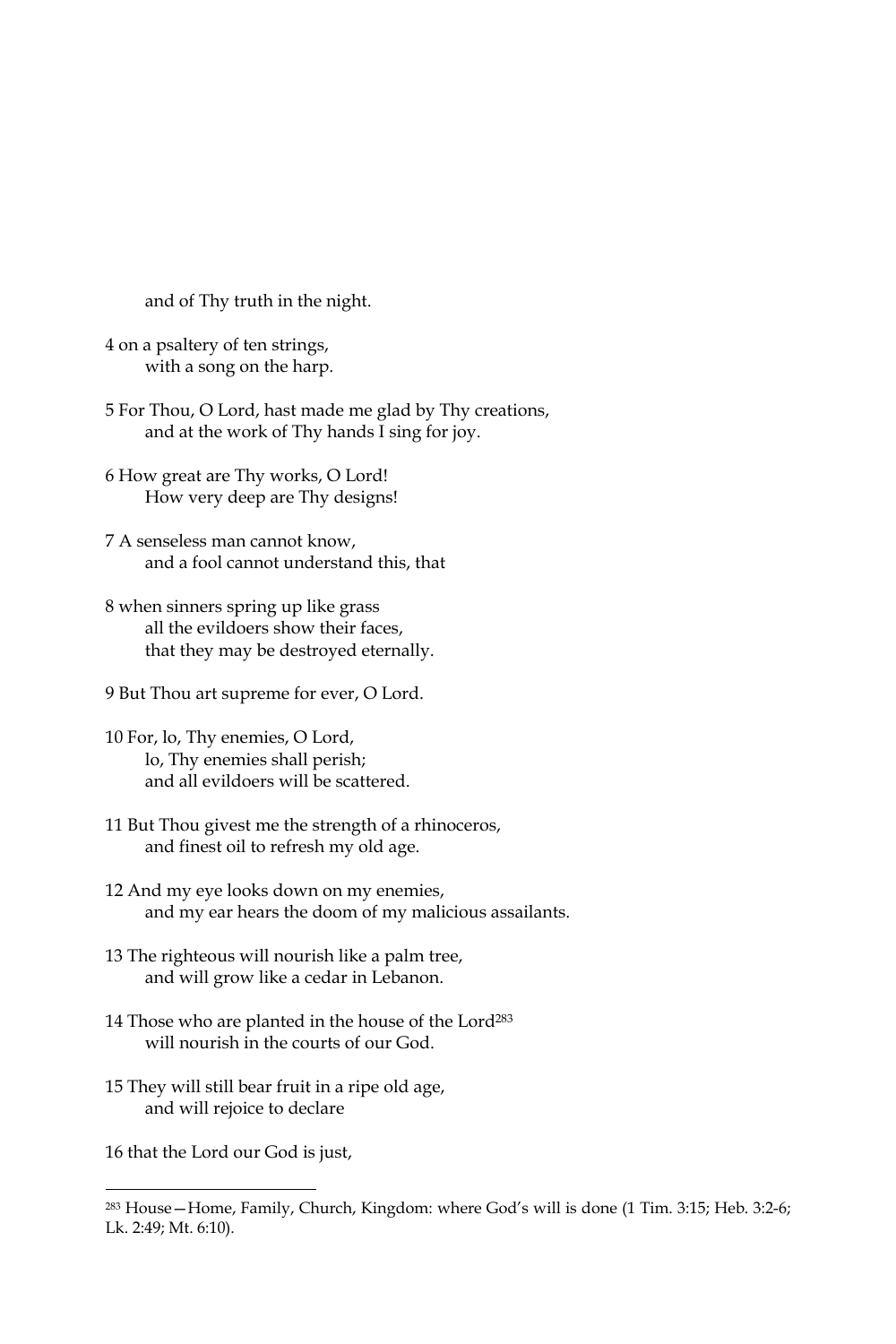and that there is no injustice in Him.

#### PSALM<sub>92</sub>

### **Rivers of Living Water<sup>284</sup>** Praise of God Reigning in the Beauty of Holiness

1 (For the day before the Sabbath, when the earth was peopled. The Praise of a Song by David)

- The Lord is reigning, He is robed in beauty. The Lord is robed and girt with power. He has made the world firm and it cannot be shaken.
- 2 Thy throne is prepared from of old, Thou art from all eternity.
- 3 The rivers rise, O Lord, the rivers raise their voice. the rivers lift their waves.
- 4 Beyond the roar of many waters and the wondrous ocean breakers. more wondrous is the Lord on high.
- 5 Thy testimonies can be fully trusted. Holiness becomes Thy house, O Lord, forever.

#### PSALM<sub>93</sub>

### God the Just Judge: His Judgments are His Appearances The Blessing of God's Correction and Training

1 (A Psalm by David for the fourth day of the week)

- The Lord is a God of justice;<sup>285</sup> the God of justice has appeared.
- 2 Arise, O Judge of the earth! Give the proud their deserts.

<sup>&</sup>lt;sup>284</sup> John 7:38.

<sup>285</sup> justice: or vengeance. Vengeance left to God culminates in Christ's Passion. Cp. Deut. 32:35; Heb. 10:30; Rom. 3:5; 12:19.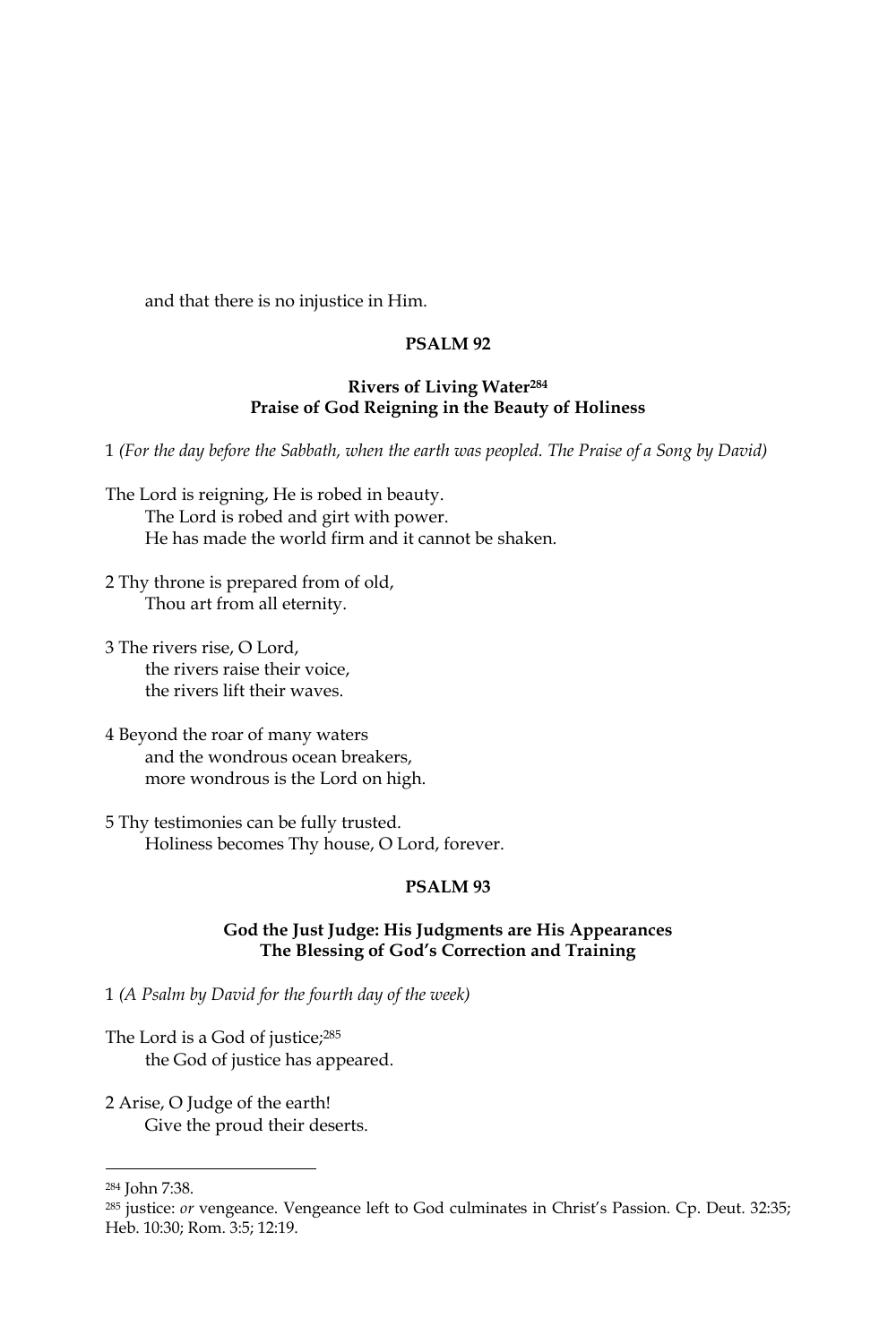- 3 How long, O Lord, will sinners, how long will sinners boast?
- 4 How long will they bluff and talk injustice? How long will all the evildoers talk?
- 5 They crush Thy people, O Lord, and oppress Thy inheritance.
- 6 They kill the widow and the orphan, and murder the stranger.
- 7 And they say, 'The Lord does not see; the God of Jacob does not understand.'
- 8 Understand, you most foolish of people; and think, you dolts, for once.
- 9 He Who planted the ear, does He not hear? Or He Who formed the eye, does He not see?
- 10 He Who trains the nations, does He not rebuke? He Who teaches man, does He have no knowledge?
- 11 The Lord knows the thoughts of men, He knows that they are foolish.<sup>286</sup>
- 12 Blessed is the man whom Thou trainest, O Lord, and teachest out of Thy law.
- 13 to make him meek in evil days, until the pit is dug for the sinner.
- 14 For the Lord will not reject His people or abandon His inheritance
- 15 until His justice returns in judgment and all the upright in heart abide by it. (Pause)
- 16 Who will stand up for me against the wicked?

<sup>&</sup>lt;sup>286</sup> Cp. 1 Cor. 3:20, 'The Lord knows the thoughts of the wise...'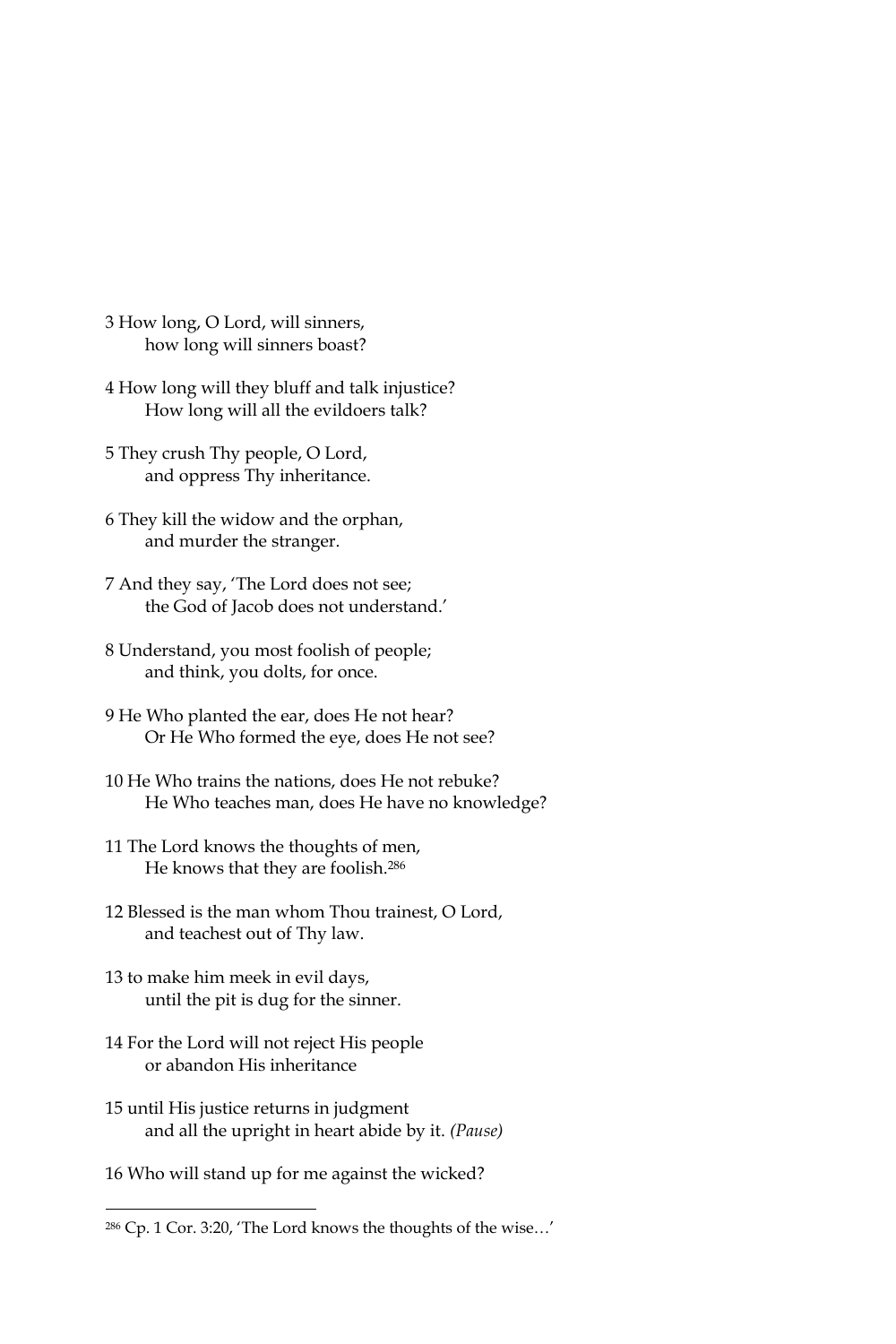Who will stand by me against the evildoers?

- 17 Unless the Lord had helped me, my soul would soon have been in hell.
- 18 If I say, 'My foot is slipping,' Thy mercy, O Lord, assists me.
- 19 Amid the thronging sorrows of my heart Thy consolations enrapture my soul.
- 20 Can godless rulers have Thy help, who make trouble in the name of law,
- 21 who hunt for the souls of honest men and condemn innocent men to death?
- 22 But the Lord is my refuge, and my God is the helper I trust.
- 23 And the Lord will repay them for their iniquity; and by their own wickedness the Lord God will destroy them.

Glory...

# PSALM 94

#### Call to Praise the Great Saviour, God and King Jesus True Worship is Obedience: My Sheep obey My Voice

(The Praise of a Song. By David.)

- 1 O come, let us sing with joy to the Lord; let us shout for joy to God our Saviour.
- 2 Let us come before His presence with thanksgiving, and shout for joy to Him with psalms.
- 3 For the Lord is a great God, and a great King over all the earth.
- 4 In His hand are all the ends of the earth,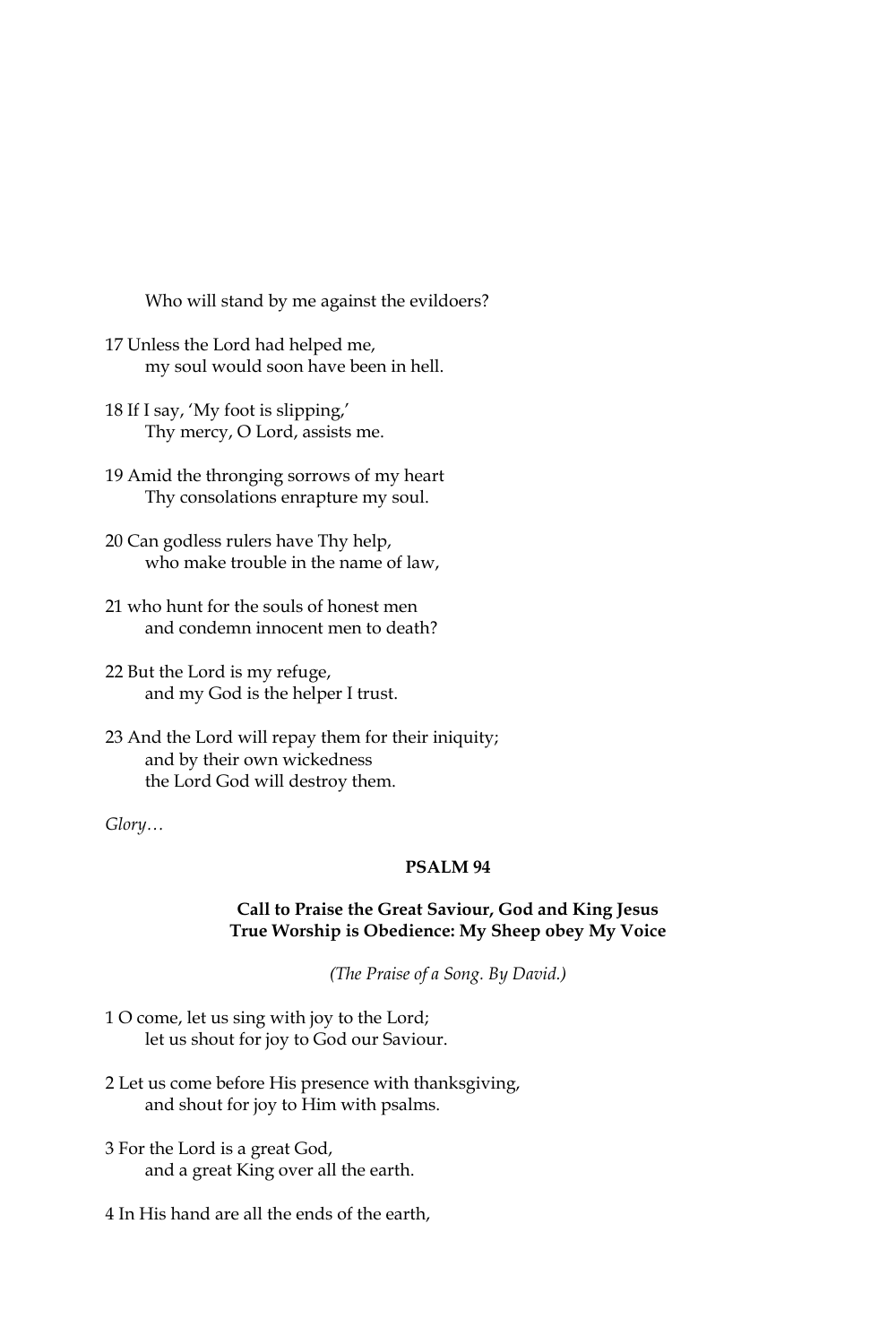and the mountain peaks are His.

- 5 The sea is His, and He made it; and His hands formed the dry land.
- 6 O come, let us worship and fall down before Him; and let us weep before the Lord our Maker.
- 7 For He is our God. and we are the people of His pasture and the sheep of His hand.
- 8 Today if you hear His voice, do not harden your hearts, as in the provocation on the day of trial in the wilderness, 287
- 9 where your fathers tried Me, challenged Me, and saw My works.
- 10 For forty years I was grieved with that generation, and said: 'Their minds are always wandering, and they never learn My ways.'288

11 So I swore in My wrath: 'They shall never enter My rest.'289

## PSALM<sub>95</sub>

### Call to Praise God the Reigning King and Coming Judge Sing to the Lord a New Song

1 (When the House was built after the Captivity. A Song by David)

Sing to the Lord a new song; sing to the Lord all the earth.

2 Sing to the Lord, bless His name; tell the glad tidings of His salvation from day to day.

<sup>287</sup> Ex. 17:1-7.

<sup>&</sup>lt;sup>288</sup> Num. 14:32-34.

<sup>&</sup>lt;sup>289</sup> Cp. Heb.3:7-11; 4:10.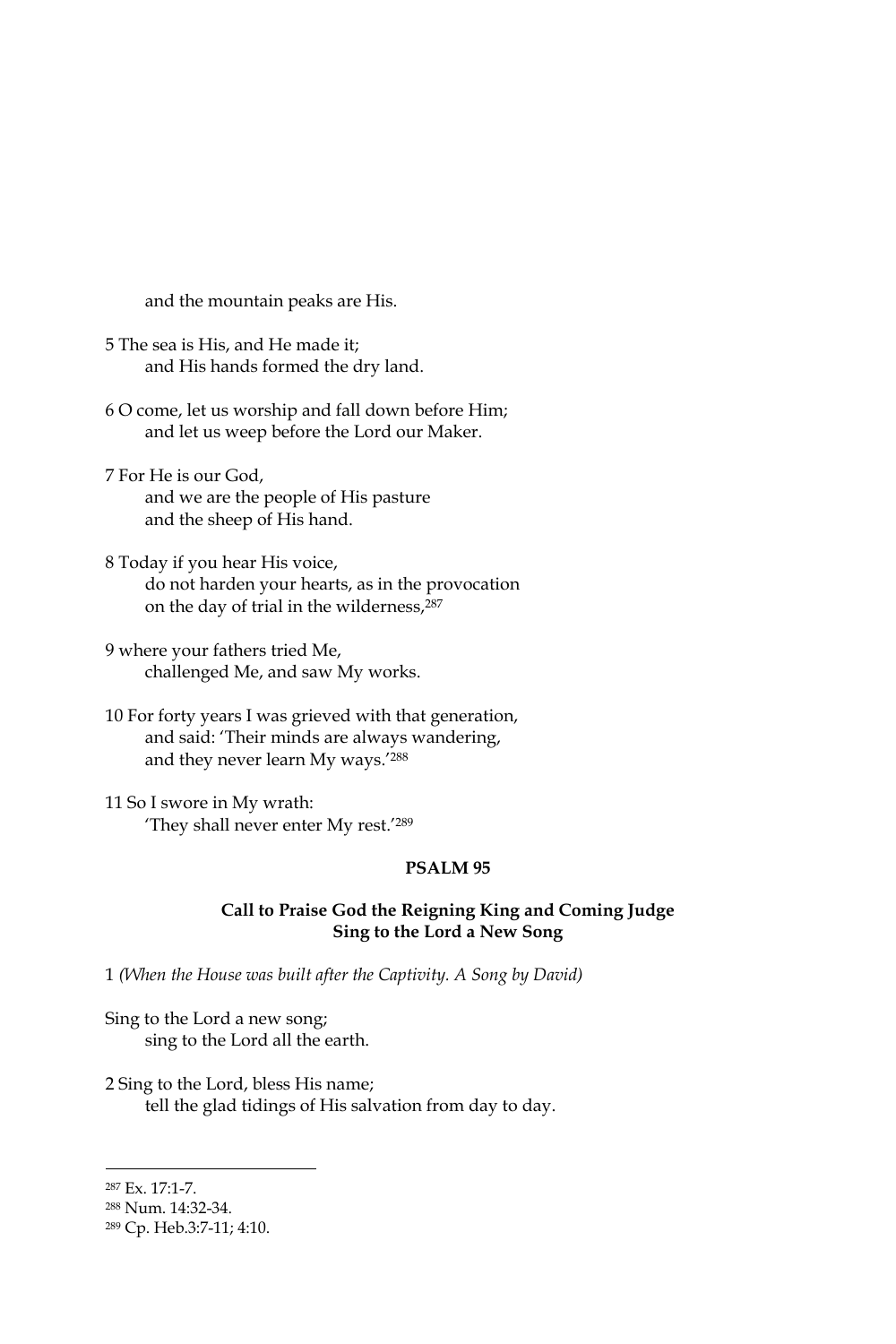- 3 Declare His glory among the nations, His wonders among all peoples.
- 4 For great is the Lord and greatly to be praised; He is to be feared above all gods.
- 5 For all the gods of the nations are demons;<sup>290</sup> but the Lord made the heavens.
- 6 Praise and beauty attend Him; holiness and majesty are in His sanctuary.
- 7 Bring to the Lord, O families of nations, bring to the Lord glory and honour.
- 8 Bring to the Lord glory to His name; bring sacrifices and come into His courts.
- 9 Worship the Lord in His holy court; let all the earth tremble at His presence.
- 10 Say among the nations: 'The Lord is reigning.' He has set the world right and it cannot be shaken. He will judge the peoples with justice.
- 11 Let the heavens be glad and let the earth exult, let the sea rock and roll and all that is in it.<sup>291</sup>
- 12 The fields and all that is in them will rejoice; then all the trees of the forest will sing for joy
- 13 at the presence of the Lord. For He is coming, He is coming to judge the earth. He will judge the world with justice, and the peoples by His truth.

### PSALM<sub>96</sub>

#### Earth Rejoices and Trembles at the Reign of God

<sup>&</sup>lt;sup>290</sup> Cp. Deut. 32:17; 1 Cor. 10:20; Psalm 105:36-38; 1 Chron. 16:26.

<sup>&</sup>lt;sup>291</sup> i.e. Let the sea dance and roar in thunderous applause as the King of Glory appears. (This line is identical with 97:7a).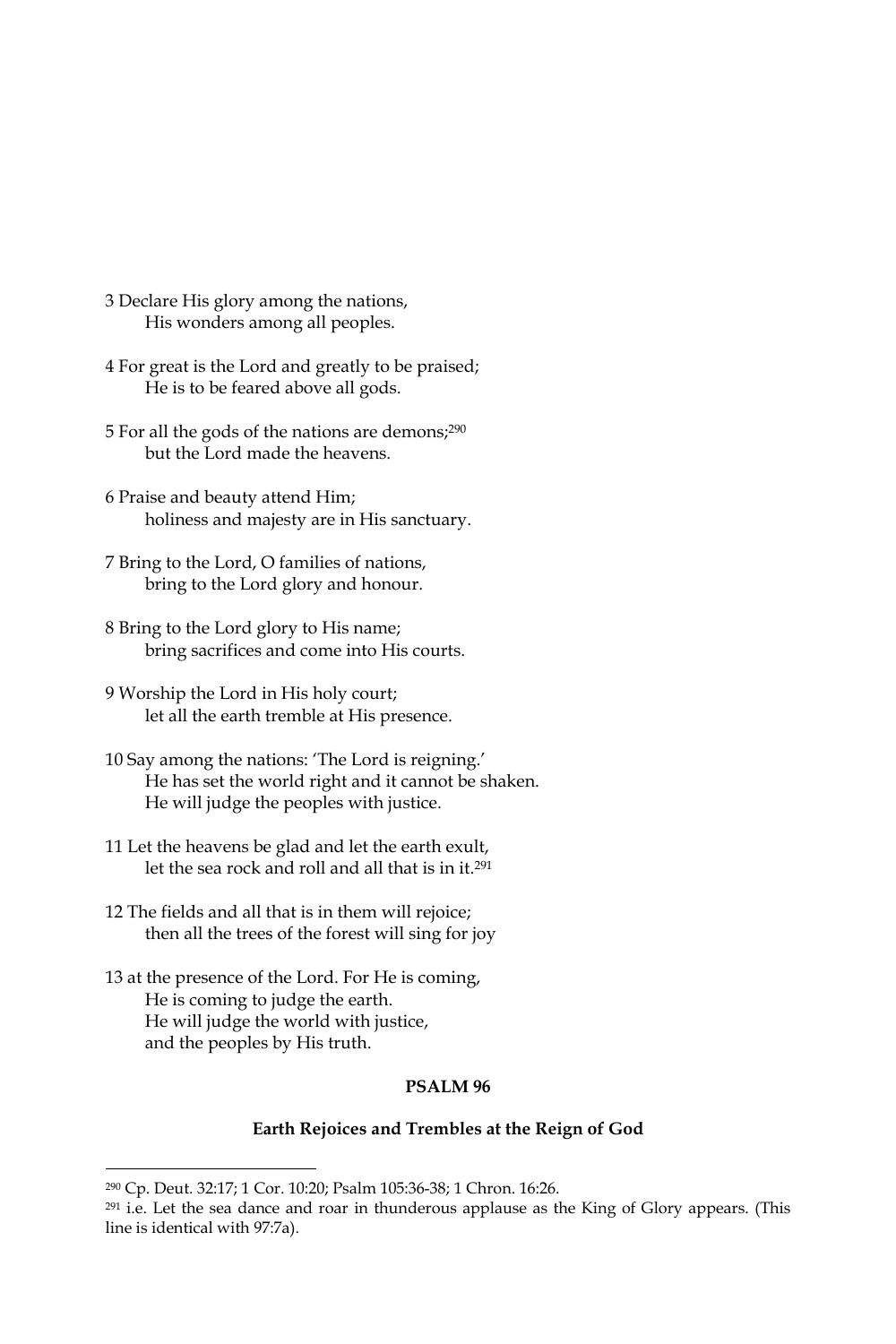#### All the Peoples Behold His Glory

- 1 (By David, when his land was at rest)
- The Lord is reigning, let the earth rejoice; let the many islands be glad.
- 2 Clouds and darkness are round about Him; justice and judgment are the basis of His throne.
- 3 Fire goes before Him and burns His enemies on every side.
- 4 His lightnings illumine the world; the earth sees and trembles.
- 5 The mountains melt like wax at the Lord's presence, at the presence of the Lord of all the earth.
- 6 The heavens declare His justice, and all the peoples behold His glory.<sup>292</sup>
- 7 Let all who worship carved images and boast of their idols be ashamed. Worship Him, all you Angels of His.
- 8 Zion heard and was glad, and the daughters of Judah rejoiced, because of Thy judgments, O Lord.
- 9 For Thou art the Lord Most High over all the earth; Thou art exalted far above all gods.
- 10 You who love the Lord, hate evil; the Lord guards the lives of His saints; He delivers them from the clutch of sinners.
- 11 Light has dawned for the righteous, and joy for the upright in heart.
- 12 Rejoice in the Lord, you righteous,

<sup>&</sup>lt;sup>292</sup> Cp. Pss. 32:5b; 84:10b. Rom. 1:19-21; 2 Cor. 4:6; Jn. 1:14; 6:40; 17:22-24.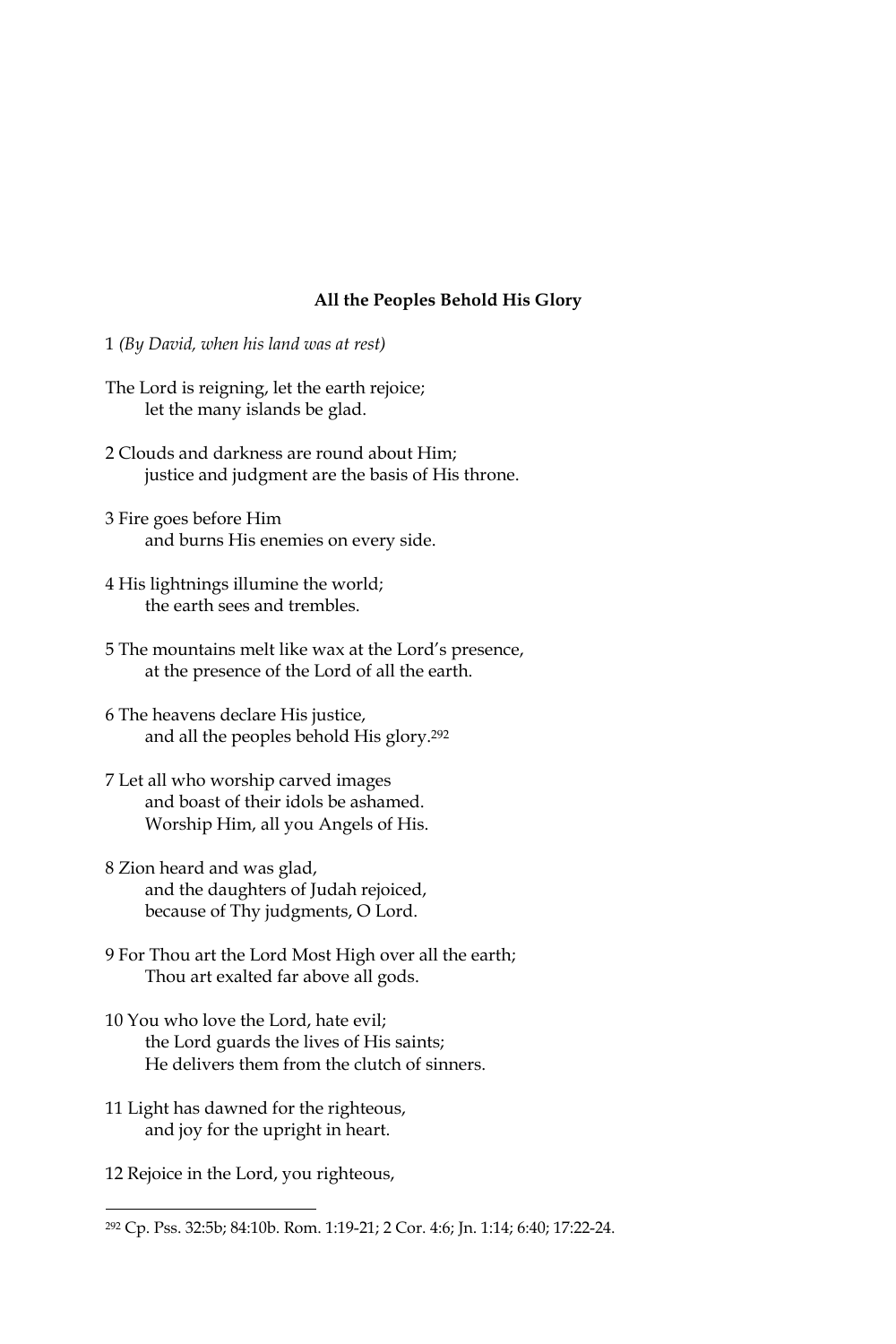and give thanks at the remembrance of His holiness.

 $Glory...$ 

#### PSALM<sub>97</sub>

### The New Song of Redemption and Judgment All the Earth has seen God's Salvation

1 (A Psalm by David)

- O sing to the Lord a new song, for the Lord has done wonders; His own right hand and His holy arm have saved Him.<sup>293</sup>
- 2 The Lord has made known His salvation; He has revealed His righteousness in the sight of the nations.
- 3 He has remembered His mercy to Jacob, and His truth to the house of Israel; all the ends of the earth have seen the salvation of our God.
- 4 Shout for joy to God, all the earth; sing and exult and chant psalms.
- 5 Sing praises to the Lord with the harp, with the harp and the tune of a psalm.
- 6 With metal trumpets and the sound of the horn shout for joy before the Lord our King.
- 7 Let the sea rock and roll and all that is in it, the world and all who dwell in it.
- 8 Let the rivers clap their hands, let the mountains sing for joy.

<sup>&</sup>lt;sup>293</sup> Christ was saved from corruption and rose from the dead by His own power and holiness;. Variant reading: 'have saved (men) for Him.'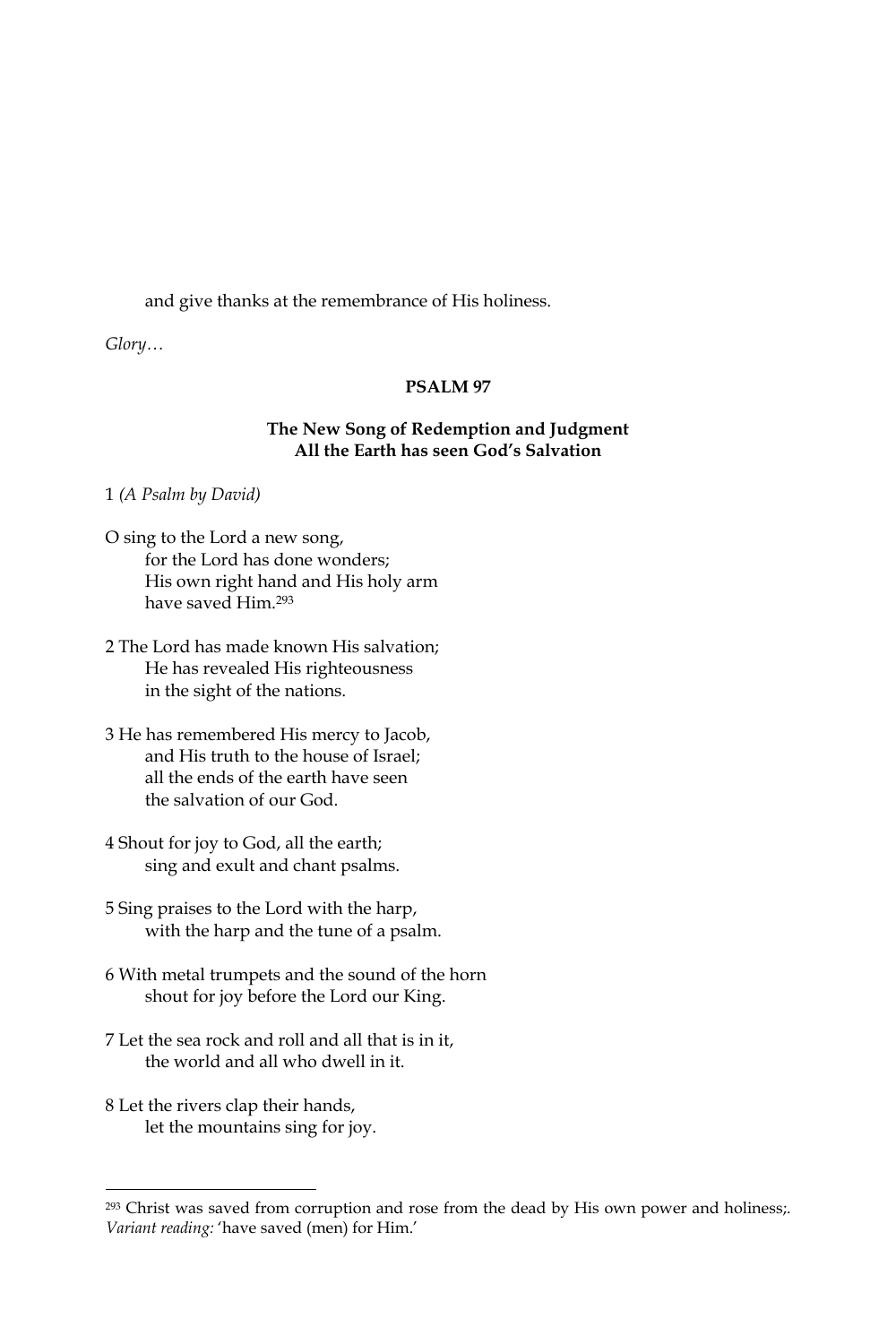9 For He is coming to judge the earth; He will judge the world with justice and the peoples with equity.

#### **PSALM 98**

## Praise of God's Sovereign Supremacy and Holiness A Forgiving God Enthroned on Cherubim

1 (A Psalm By David)

- The Lord is reigning, let the peoples rage; He is enthroned on the cherubim<sup>294</sup>, let the earth quake.
- 2 Great is the Lord in Zion, and supreme over all the peoples.
- 3 Let them thank and praise Thy great name, for it is terrible and holy.
- 4 The King's honour loves justice; Thou hast provided laws; judgment and justice Thou hast wrought in Jacob.
- 5 Exalt the Lord our God and fall down before His footstool, for He is holy.
- 6 Moses and Aaron among His priests and Samuel among those who call on His name, they called on the Lord, and He heard them.
- 7 He spoke to them in a pillar of cloud, for they kept His testimonies and the orders He gave them.
- 8 O Lord our God, Thou didst answer them; a forgiving God Thou wast to them, though correcting all their practices.

9 Exalt the Lord our God

<sup>&</sup>lt;sup>294</sup> Rev. 4:6, Ezek. 1:5-10.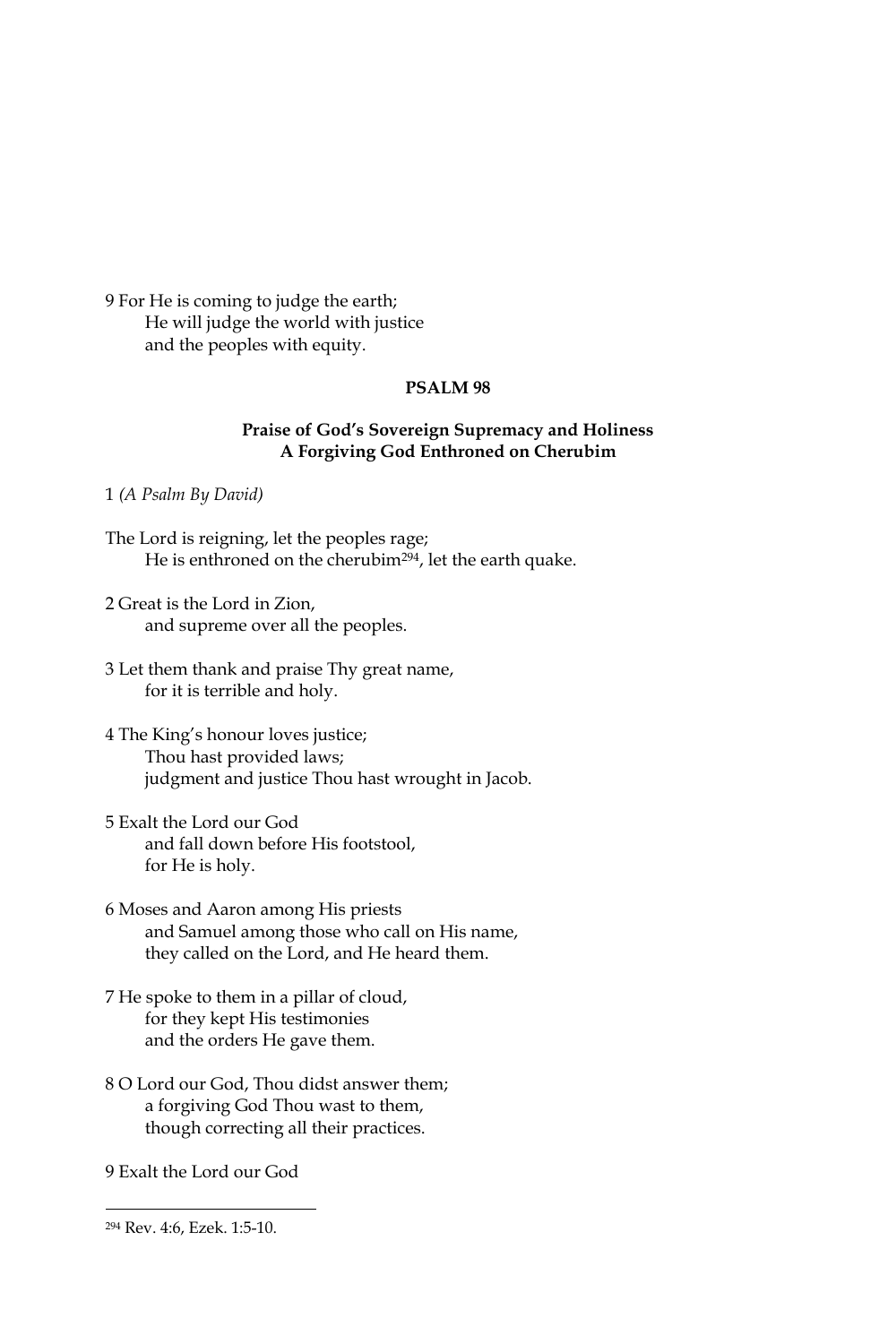and worship at His holy mountain, for the Lord our God is holy.

## PSALM<sub>99</sub>

#### Praise God for His Goodness: Serve the Lord with Gladness Enter with Exultation and Song, Praise and Thanksgiving

1 (A Psalm for a Thank-offering)

Shout for joy to the Lord, all the earth.

- 2 Serve the Lord with gladness; enter His presence with exultation.
- 3 Know that the Lord Himself is our God: it is He who made us, and not we ourselves; we are His people and sheep of His pasture.
- 4 Enter His gates with thanksgiving and His courts with songs; give thanks to Him and praise His name.
- 5 For the Lord is good, His mercy is eternal; and His truth continues from generation to generation.

#### PSALM<sub>100</sub>

#### **A Mirror for Kings** I will Sing of Thy Love

1 (A Psalm by David)

I will sing to Thee of mercy and judgment, O Lord,

2 I will sing and consider the way of perfection. O when wilt Thou come to me? I have walked in my house in the innocence of my heart.

3 I set no ill deed before my eyes; I hate those who do wrong.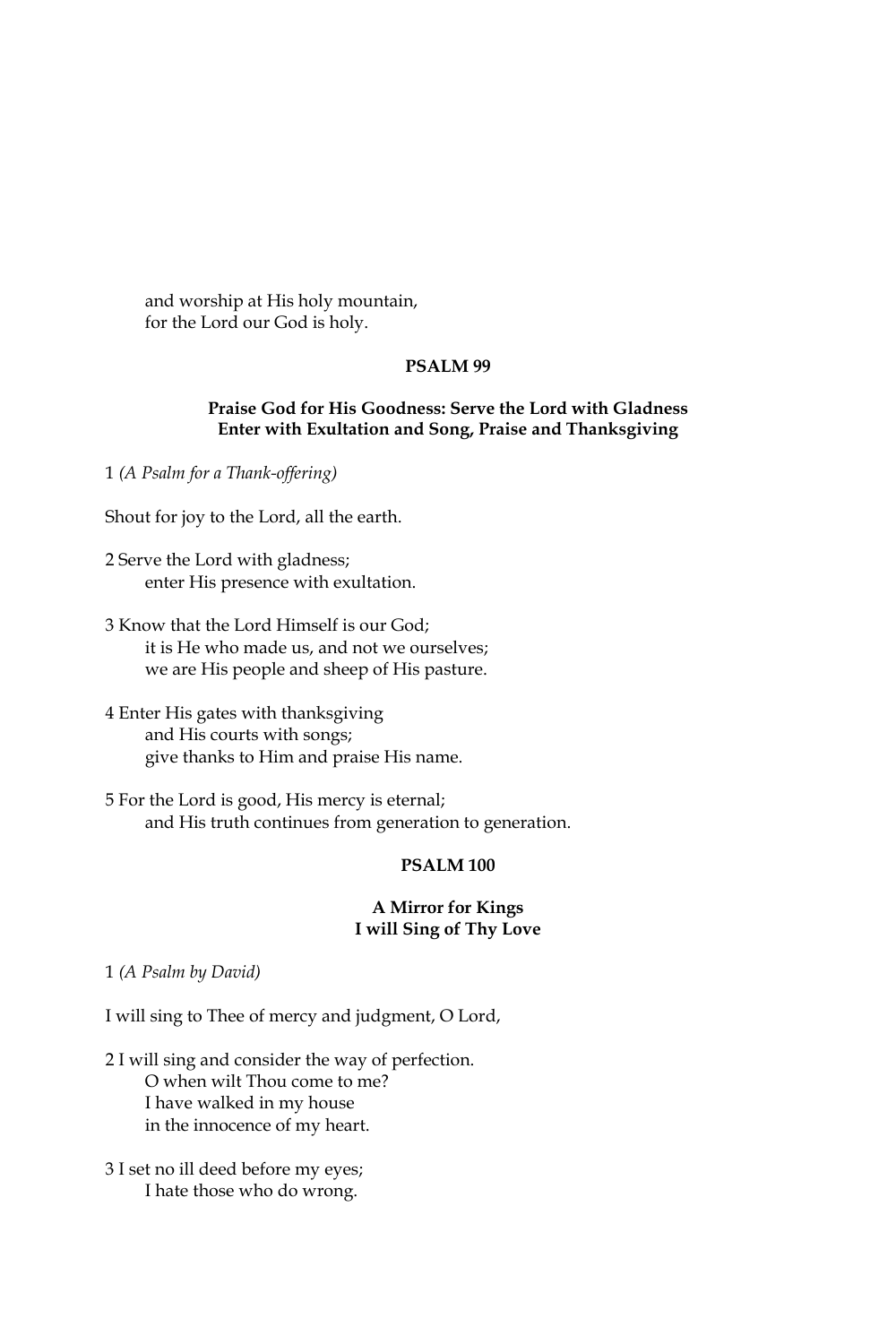- 4 No crooked heart has joined me. A villain who avoids me I refuse to know.
- 5 The man who in private slanders his neighbor, him I drive away. Men of proud looks and grasping hearts have no place at my table.
- 6 My eyes look to the faithful of the land, that they may dwell with me. He who lives a blameless life shall minister to me.
- 7 He who acts proudly shall not live in my house; he who speaks falsehood shall not prosper in my sight.
- 8 Each morning I slay all the sinners of the land, 295 that I may purge all wrongdoers from the city of the Lord.

Glory...

# **KATHISMA14**

# **PSALM 101**

### The Lord will Appear in His Glory to Declare the Divine Name Israel's Renewal and the Gathering of the Nations

1 (A Prayer for a poor man when he is despondent and pours out his petitions before the Lord)

- 2 O Lord, hear my prayer, and let my cry come to Thee.
- 3 Turn not Thy face from me in the day when I am in trouble; incline Thine ear to me. Answer me speedily in the day when I call.

4 For my days vanish like smoke,

<sup>&</sup>lt;sup>295</sup> Daily I pray for the lost. Sinners are slain by conversion into believers, saints, friends and lovers.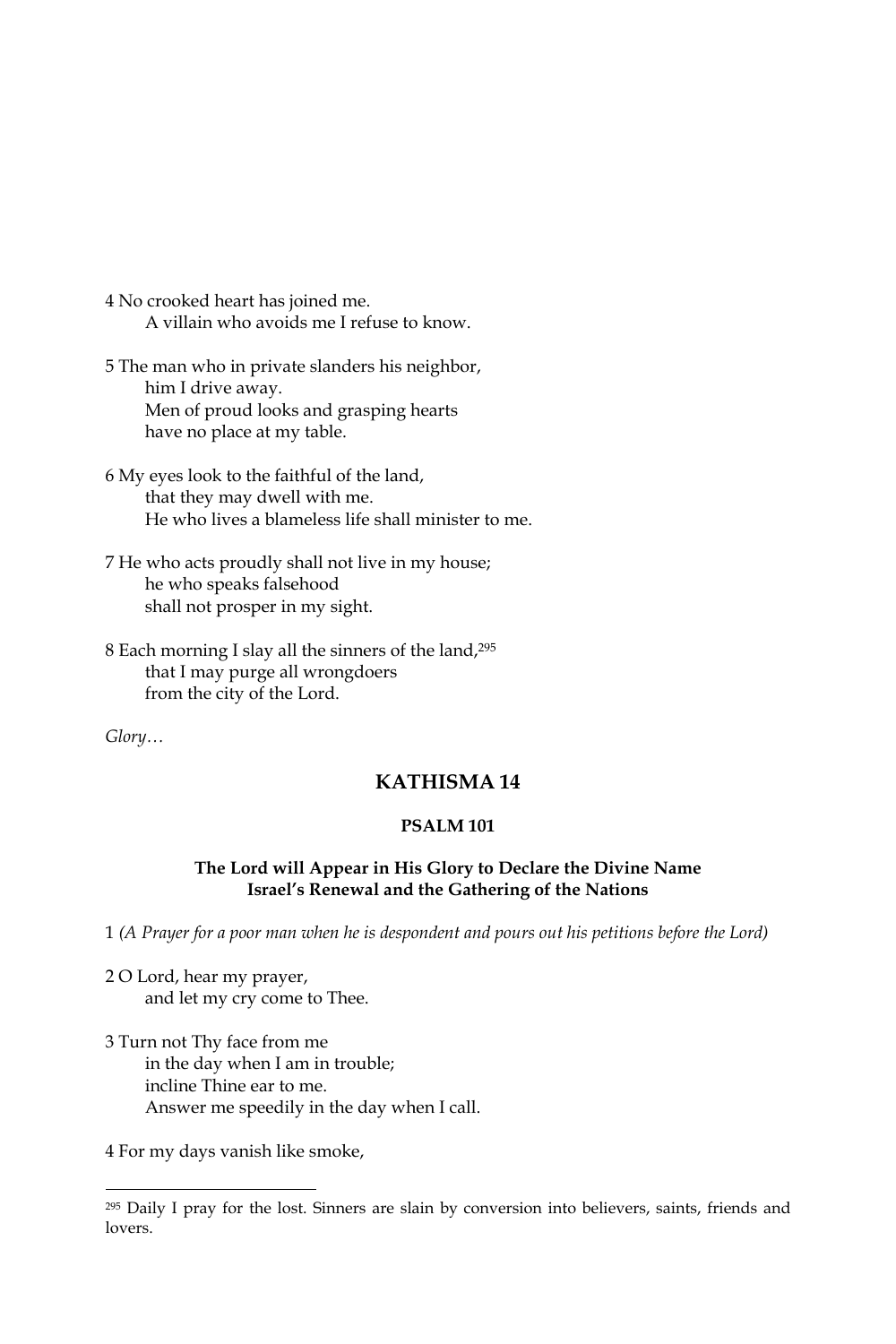and my bones burn like brushwood.

- 5 My heart is sick and dry as grass, so that I forget to eat my bread.
- 6 Because of my loud groaning my bones stick to my flesh.
- 7 I have become like a pelican of the desert; I am like a screech-owl in a ruined building.
- 8 I keep vigil, and am become like a solitary bird on the housetop.
- 9 All day long my enemies taunt me, and those who praise me swear against me.<sup>296</sup>
- 10 For I have eaten ashes like bread and mingled my drink with weeping,
- 11 because of Thy wrath and Thy fury; for Thou hast lifted me up and cast me down.
- 12 My days decline like a shadow, 297 and I am withered like grass.
- 13 But Thou, O Lord, dost endure for ever, and Thy remembrance throughout all generations.
- 14 Thou wilt rise and have mercy on Zion; for it is time to have mercy on her, because the time has come.
- 15 For Thy servants delight in her stones and have pity on her dust.<sup>298</sup>

<sup>&</sup>lt;sup>296</sup> Peter praised and confessed Christ, yet later he swore he did not know Him (Mt. 26:74; Mk. 14:71).

<sup>&</sup>lt;sup>297</sup> Cp. Ps. 38:7a.

<sup>&</sup>lt;sup>298</sup> Though Zion is in ruins, to her servants every stone and even her dust is precious. 'Stones are believers in Christ (1 Pet. 2:5; Zac. 9:16), servants are apostles, dust is earthlings, unbelievers' (St. Athanasius). Cp. Ps. 102:14.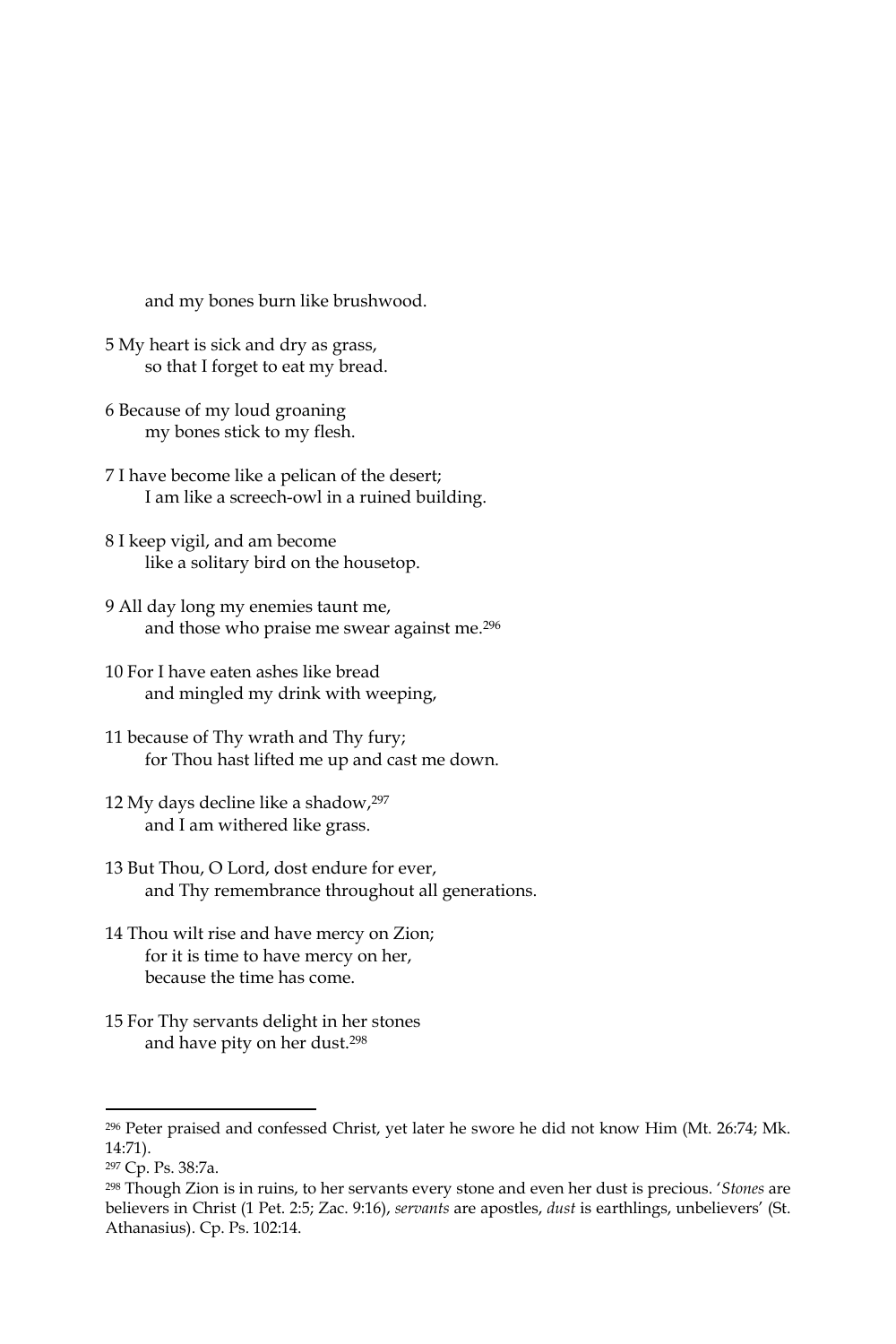- 16 The nations will fear Thy Name, O Lord, and all the kings of the earth Thy glory.
- 17 For the Lord will build up Zion and will appear in His glory.
- 18 He will regard the prayer of the humble, and will not ignore their need.
- 19 Let this be written for another generation, so a people to be created may praise the Lord.
- 20 He stooped from His holy height; the Lord looked from heaven at the earth
- 21 to hear the groaning of the prisoners and release the children of those put to death,
- 22 to declare the Name of the Lord in Zion and His praise in Jerusalem,
- 23 to gather together the peoples and their kings to serve the Lord.
- 24 He asked Him at the height of his strength: Tell me how short my life is to be.
- 25 Do not take me away in the midst of my days. Thy years are throughout all generations.
- 26 In the beginning, O Lord, Thou didst found the earth, and the heavens are the work of Thy hands.
- 27 They will perish, but Thou remainest; they will all wear out like a garment, and Thou wilt change them like clothing and they will be changed.
- 28 But Thou art ever the same, and Thy years never end.
- 29 The children of Thy servants will dwell securely,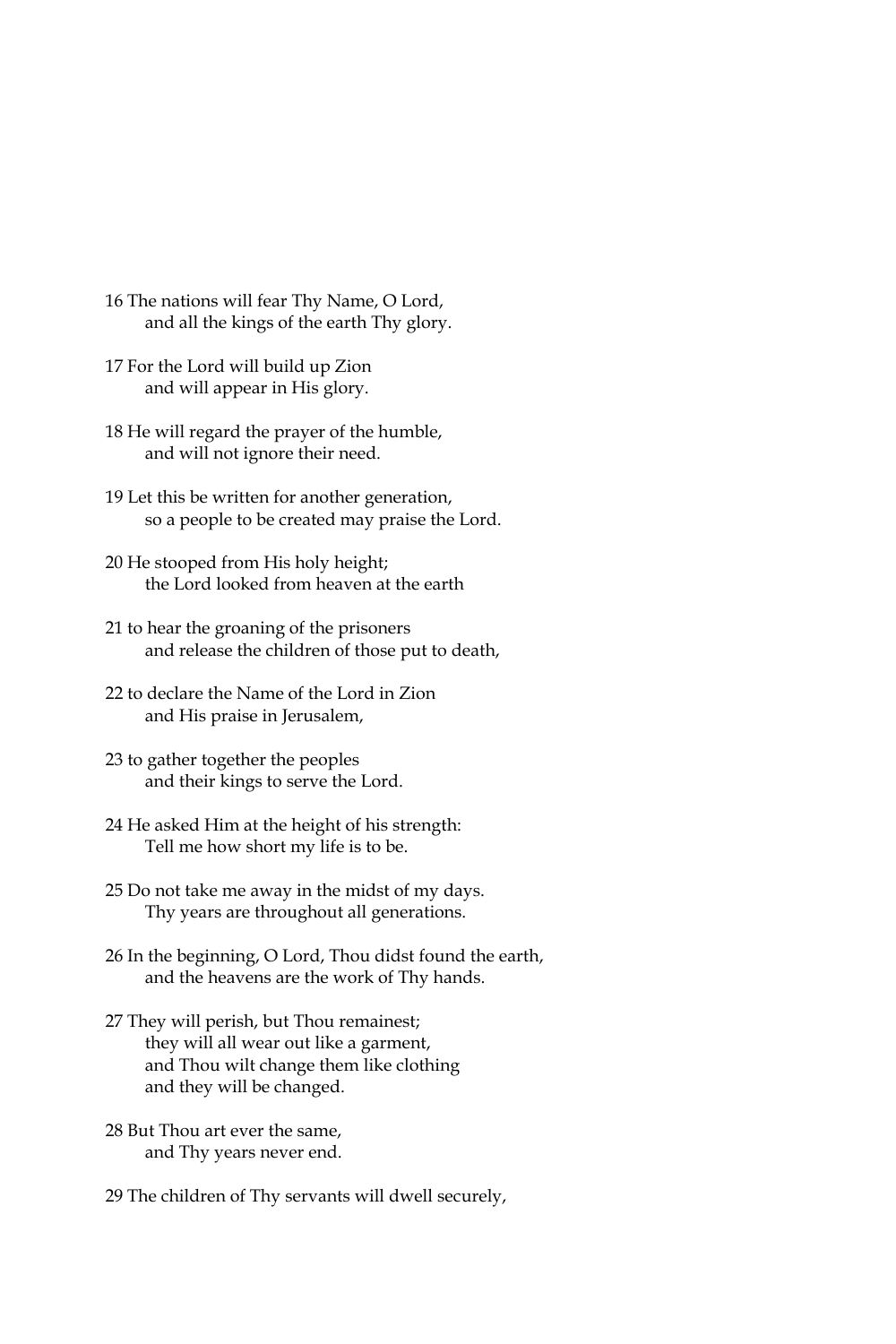and their descendants<sup>299</sup> will be guided for ever.

## **PSALM 102**

### Praise of God's Compassionate Love and Mercy<sup>300</sup> He Forgives all Sin and Heals all Disease

#### $1$  (By David)

- Bless the Lord, O my soul, and all that is within me bless His holy name.
- 2 Bless the Lord, O my soul, and forget not all His benefits:
- 3 Who forgives all your sins, Who heals all your diseases,
- 4 Who redeems your life from destruction, Who crowns you with mercy and compassion,
- 5 Who satisfies your desire with good things; your youth will be renewed like an eagle's.
- 6 The Lord offers mercy and judgment to all who are wronged.
- 7 He made known His ways to Moses, His will to the children of Israel.<sup>301</sup>
- 8 The Lord is compassionate and merciful, long-suffering and of great mercy.
- 9 He will not always be angry, nor will He threaten for ever.
- 10 He has not dealt with us according to our sins, nor rewarded us according to our iniquities.

<sup>&</sup>lt;sup>299</sup> descendants: lit. seed. Verses 26-28 are quoted at Heb. 1:10-12; 13:8.

<sup>&</sup>lt;sup>300</sup> 'God is love' (1 John 4:8,16).

<sup>&</sup>lt;sup>301</sup> Cp. Ps. 147:8.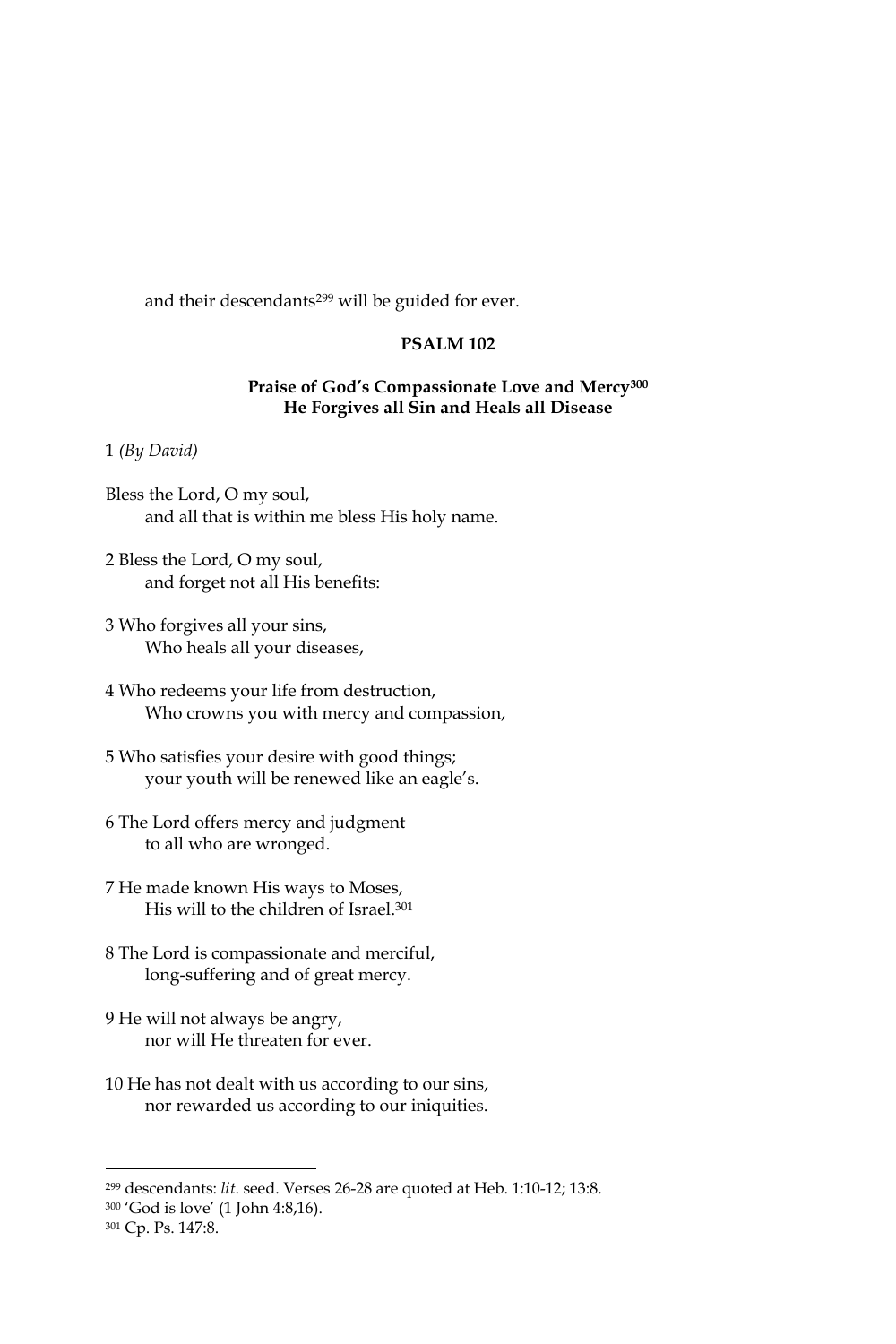- 11 For as heaven is high above the earth, so great is the Lord's mercy to those who fear Him.
- 12 As far as the East is from the West, so far has He set our sins from us.<sup>302</sup>
- 13 As a father has compassion on his children, so the Lord has compassion on those who fear Him.
- 14 For He knows our mould, He remembers that we are dust.
- 15 The days of man are as grass; he flourishes as a flower of the field.
- 16 Once the spirit in him has passed, he will not exist; and he will know his place no more.
- 17 But the Lord's mercy is eternal, and continues for ever towards those who fear him.
- 18 And His justice is upon their children's children, for those who keep His covenant and remember His commandments and do them.
- 19 The Lord has prepared His throne in heaven, and His kingdom embraces all.<sup>303</sup>
- 20 Bless the Lord, all angels of His, who are mighty in strength, who do His word and listen to the voice of His orders
- 21 Bless the Lord, all His Hosts, His ministers who do His will.
- 22 Bless the Lord, all His works, in every place of His dominion. Bless the Lord, O my soul.

<sup>302</sup> East and West intersecting heaven and earth forms the Cross to which our sins were nailed (Col. 1:20; 2:14).

<sup>303</sup> embraces all: or, 'rules over all.'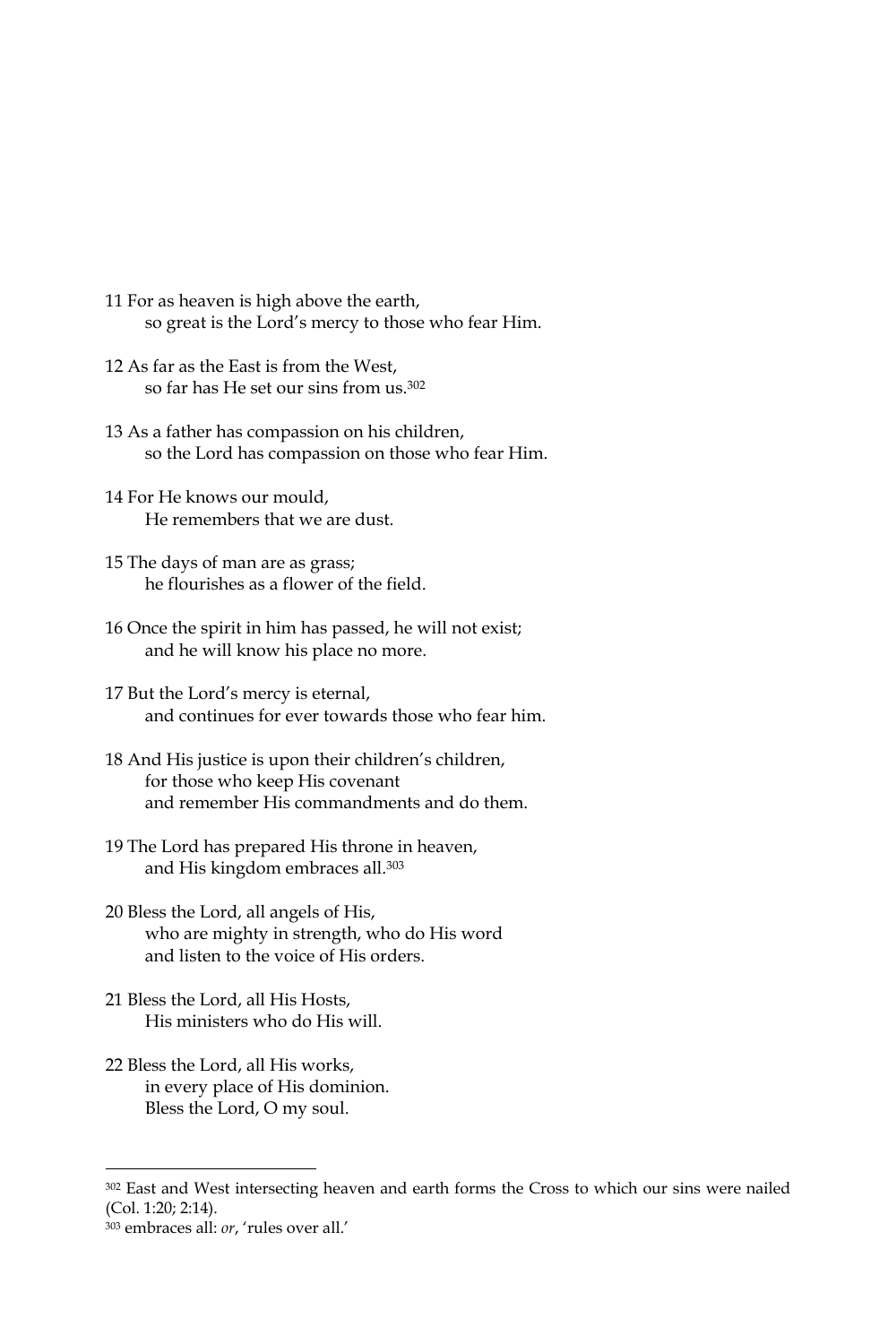### **PSALM 103**

### The Wonders of Creation and God's Constant Care **All Look to Thee**

1 (By David)

- Bless the Lord, O my soul. O Lord my God, Thou art very great. Thou art clothed with praise and splendor,
- 2 wrapping Thyself in light for a garment, stretching out the sky like a skin: 304
- 3 Who covers His upper regions with waters, Who makes the clouds His chariot, Who walks on the wings of the winds,
- 4 Who makes spirits His Angels, and His servants flames of fire, 305
- 5 Who poises the earth on its axis; it will never wander throughout all ages.
- 6 The deep like a garment is its clothing; on the mountains waters stand.
- 7 At Thy rebuke they flee, at the peal of Thy thunder they quail.
- 8 They spring from mountains and flow down valleys to the place which Thou hast appointed for them.
- 9 Thou hast set a bound they cannot pass, so they can never return to cover the earth.

10 He sends torrents down ravines;

<sup>304</sup> He Whose hands stretch out the sky like a skin now stretches out His healing hands on the cross to draw all to Himself (cp. Is. 45:12; 65:2; Rom. 10:21; Jn. 12:32; 21:18: Acts 4:30; 1 Pet. 2:24). 305 Heb. 1:7; Ezek. 1:14; 2 Esdras 8:22.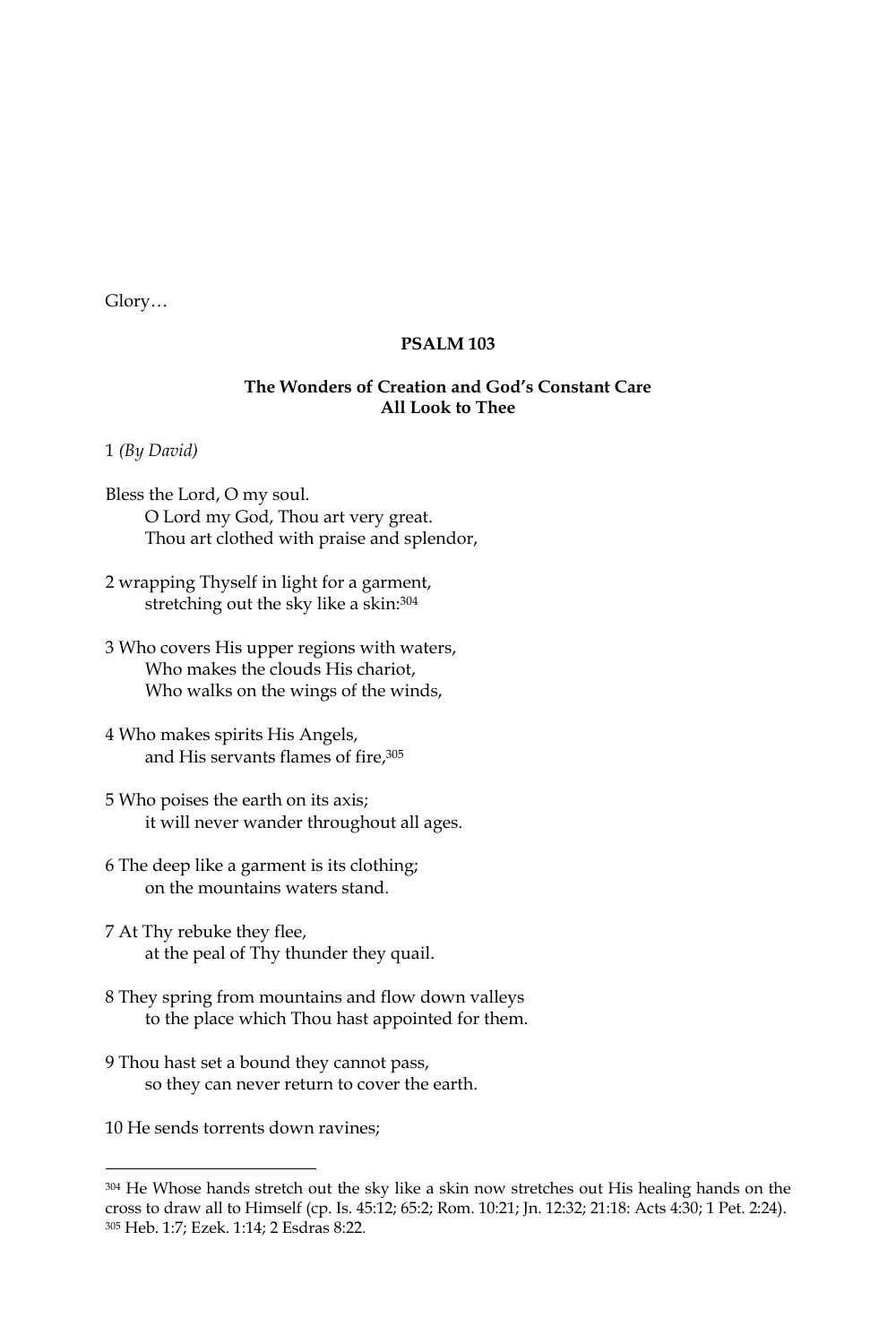the waters pass between the mountains.

- 11 They give drink to all the beasts of the field; therein wild asses slake their thirst.
- 12 The birds of heaven settle on them: among the rocks they pipe their calls.
- 13 Thou waterest mountains from above: the earth is filled with the fruit of Thy works.
- 14 He makes grass spring up for the cattle and plants through the labor of men to produce bread from the earth:
- 15 that wine may cheer the heart of man, that his face may shine with oil, and bread sustain man's heart.
- 16 The trees of the plain are drenched, the cedars of Lebanon which He planted.
- 17 There the birds make their nests, the heronry at their head.
- 18 The high mountains are for the deer, a rock is a refuge for badgers.
- 19 He has made the moon for seasons; the sun knows his setting time.
- 20 Thou decreest darkness and night falls, in which all the beasts of the forest prowl:
- 21 young lions roaring for their prey and seeking their food from God.
- 22 The sun rises and they gather together, and lie down in their dens.
- 23 Man goes out to his work and to his labor until the evening.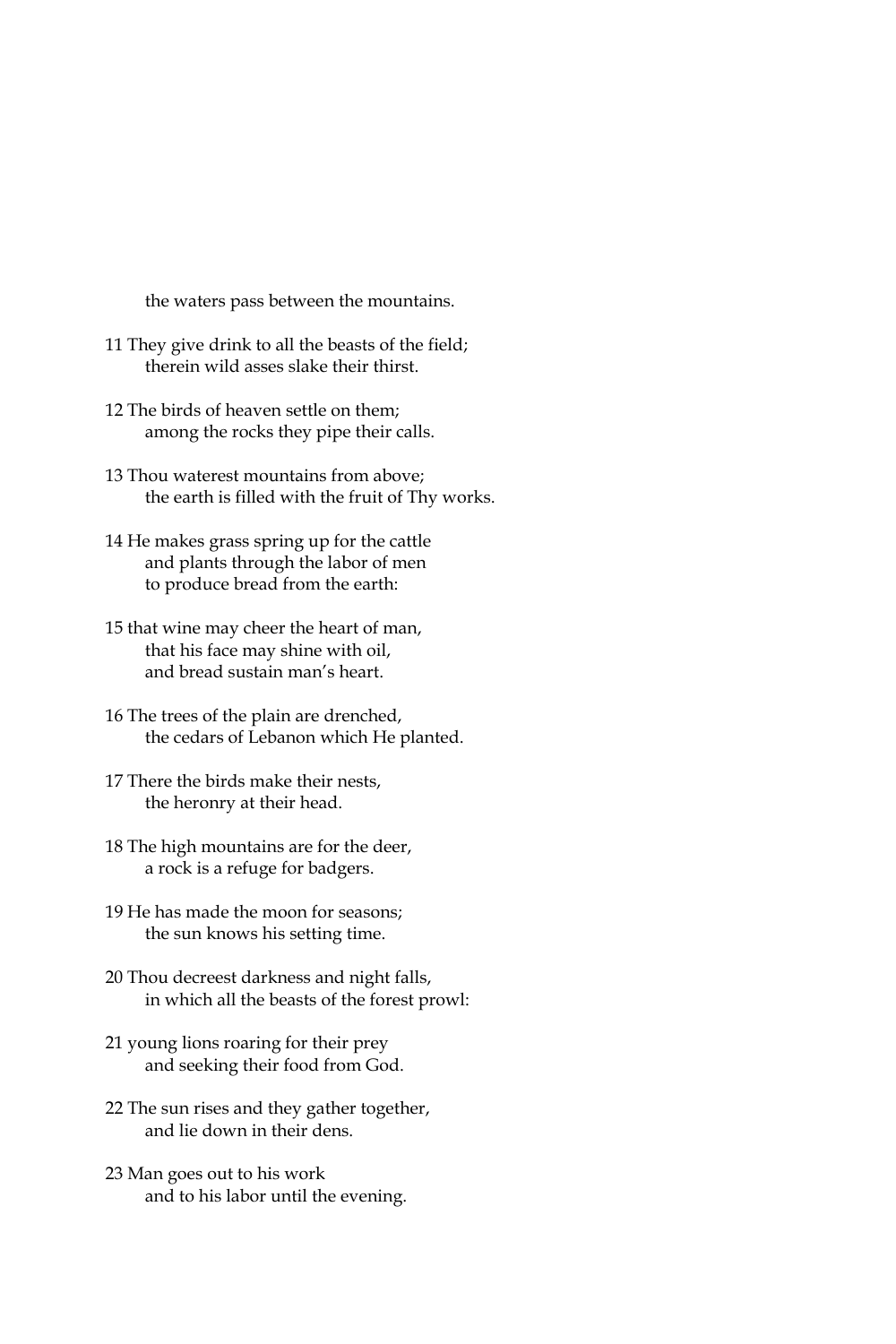- 24 How magnificent are Thy works, O Lord! Thou hast made all things in wisdom. The earth is full of Thy creatures.
- 25 There is the sea, great and wide; there live reptiles without number, creatures small and great.
- 26 There ships sail to and fro; there too is that serpent which Thou hast made to sport in it.
- 27 All look to Thee to give them their food in due season.
- 28 When Thou givest it them, they gather it; when Thou openest Thy hand, all things are filled with goodness.
- 29 When Thou turnest away Thy face they are troubled. Thou takest away their spirit and they vanish, and return to their dust.
- 30 Thou sendest out Thy spirit, and they are created; and Thou renewest the face of the earth.
- 31 May the glory of the Lord endure for ever; the Lord delights in His works.
- 32 He looks upon the earth and makes it tremble; He touches the mountains and they smoke.
- 33 I will sing to the Lord all my life; I will sing praise to my God as long as I live.
- 34 May my meditation please Him, and I will delight in the Lord.
- 35 May sinners vanish from the earth, and the lawless so as to be no more. Bless the Lord, O my soul.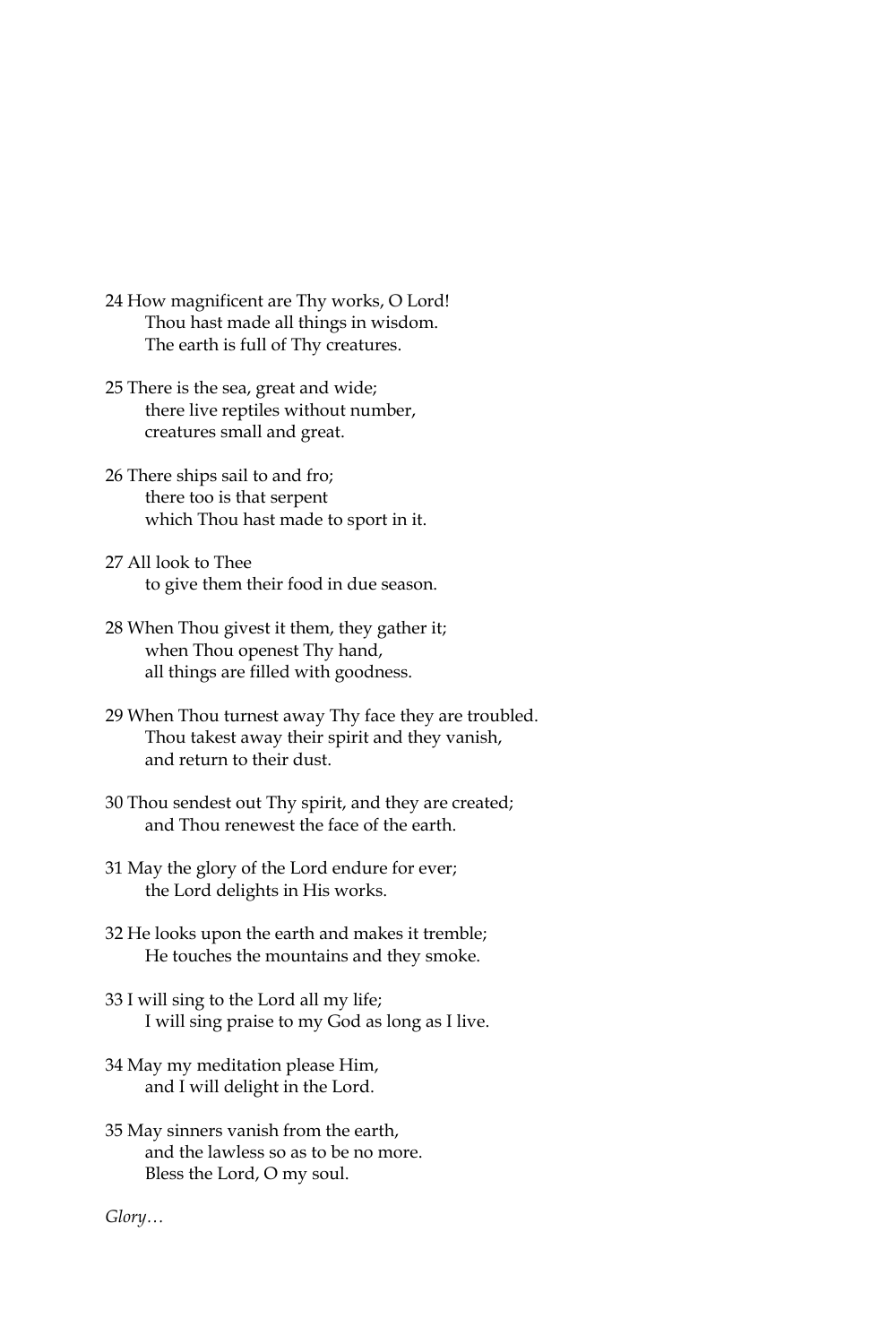#### **PSALM 104306**

## The History of Israel: Saved to Serve and Obey He never Forgets His Eternal Covenant

#### 1 (Alleluia)

- O give thanks to the Lord and call on His name; tell of His doings among the nations.
- 2 Sing to Him and praise Him; recount all His wonders.
- 3 Glory in His holy name; let the hearts of those who seek the Lord rejoice.
- 4 Seek the Lord and be strengthened; seek continually His presence.
- 5 Remember the wonders He has done, His portents and the judgments of His mouth,
- 6 you children of Abraham, His servants, you sons of Jacob, His chosen people.
- 7 He is the Lord our God: His judgments are in all the earth.
- 8 He never forgets His covenant, the promise He made for a thousand generations,
- 9 the covenant which He made with Abraham, and the oath which He swore to Isaac,
- 10 which He confirmed to Jacob as a law, and to Israel as an eternal covenant,
- 11 saying, 'To you I will give the land of Canaan as the portion of your inheritance,'

<sup>306</sup> Much of Psalm 104 occurs almost verbatim in 1 Chron. 16:8-22 (cp. vv. 7:36).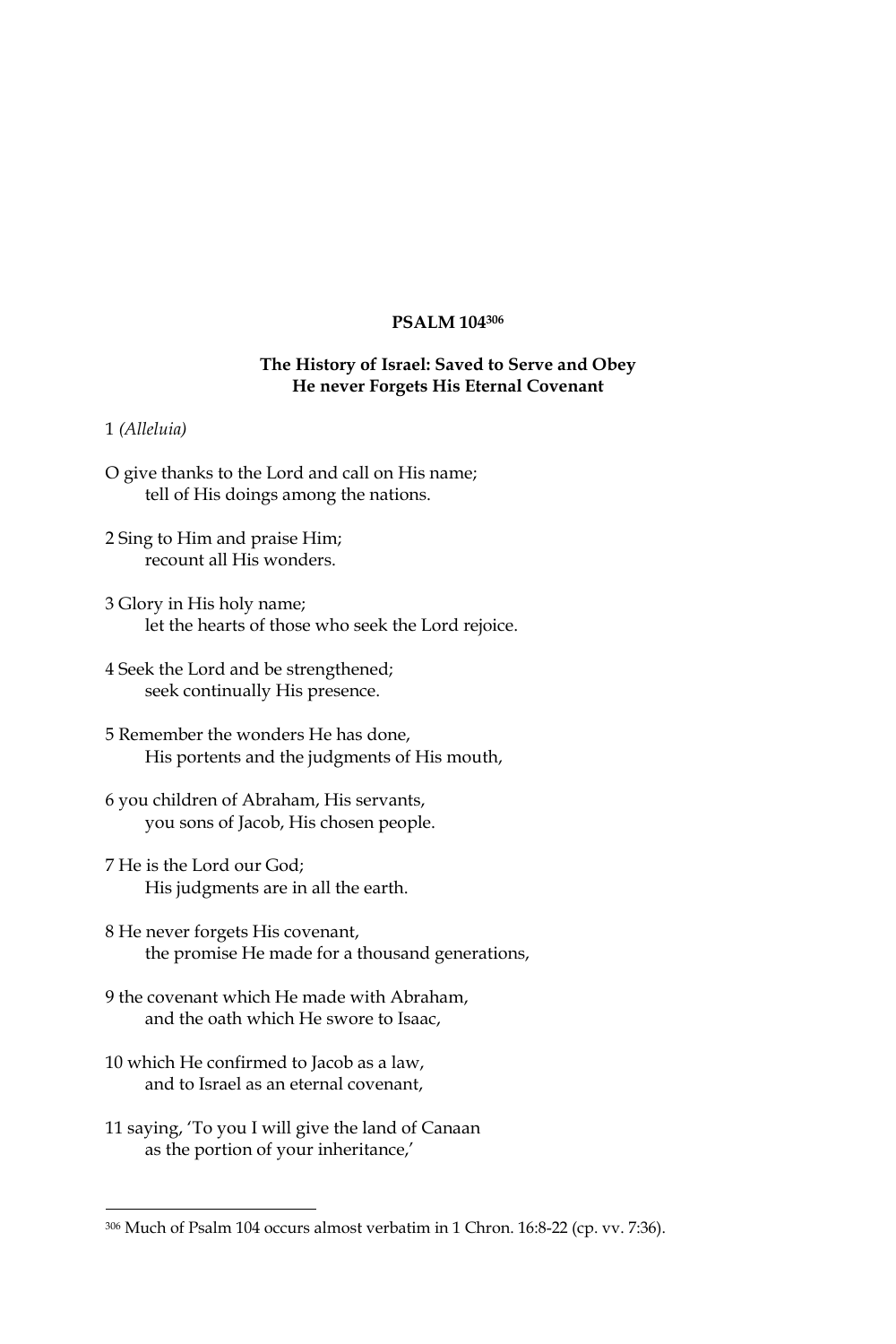- 12 when they were few in number, very few and foreigners in it.
- 13 And they passed from nation to nation, and from one kingdom to another people.
- 14 He allowed no one to injure them, and reproved kings on their account:
- 15 'Touch not My anointed people, 307 and do My prophets no harm.'
- 16 And He called a famine on the land broke all the support of bread.
- 17 He sent a man ahead of them; Joseph was sold as a slave.
- 18 They humbled his feet with fetters; his life was spent in hard labour.
- 19 Till what He had said came to pass, the word of the Lord tested him.
- 20 The king sent and released him; the ruler of the people set him free.
- 21 He made him lord of all his house and ruler of all his possessions,
- 22 to train his princes to be like himself and to teach his senators wisdom.
- 23 Then Israel came into Egypt, and Jacob settled in the land of Ham.
- 24 And He increased His people exceedingly, and made them stronger than their enemies.
- 25 He turned their hearts to hate His people,

<sup>307 &#</sup>x27;You have an anointing from the Holy One' (1 Jn. 2:20; Ex. 19:6; Is. 61:6; Rev. 1:6; 1 Pet. 2:5-9). Lit. 'Touch not My Christs.'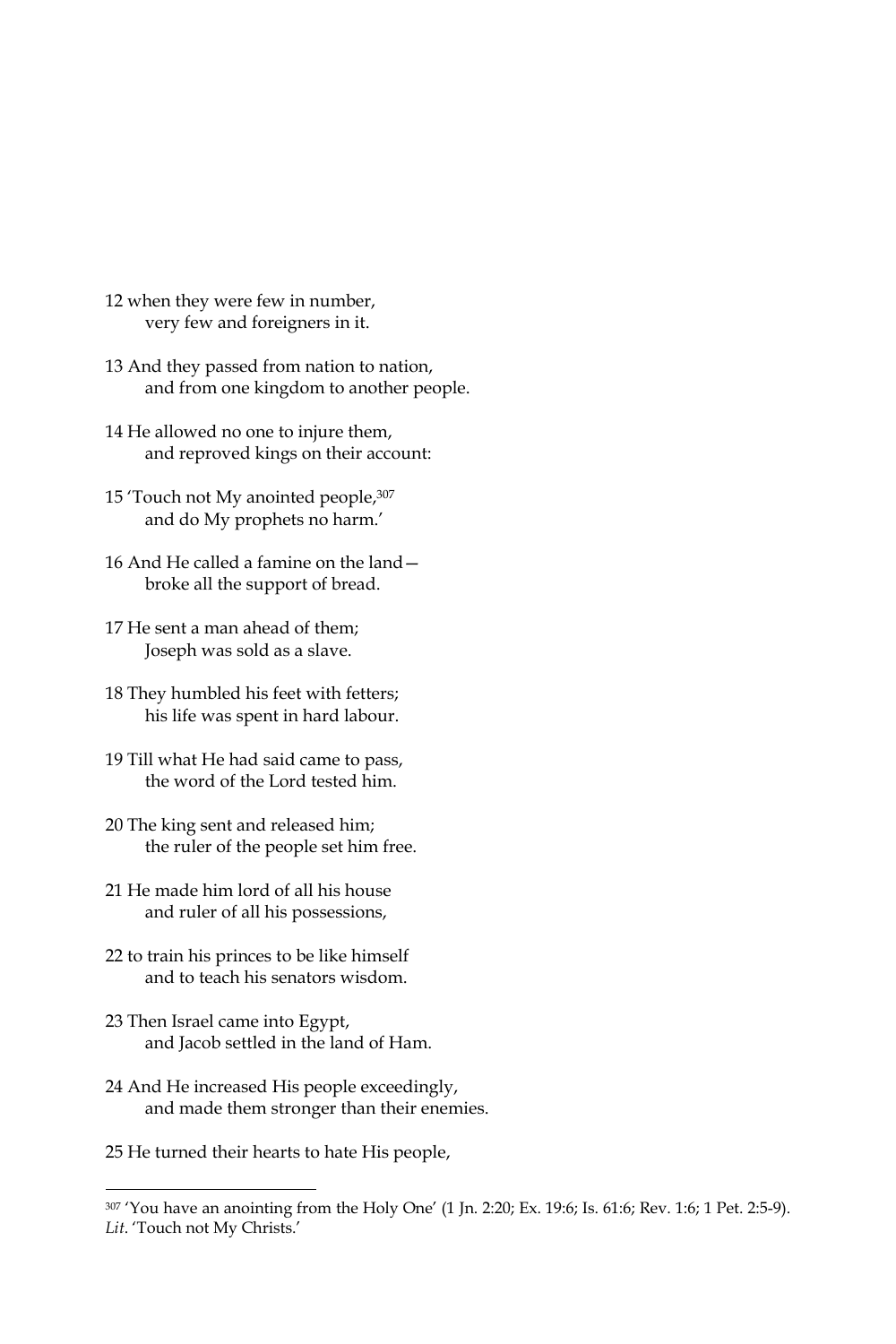to deal craftily with His servants.

- 26 He sent His servant Moses, and Aaron whom He had chosen for Himself.
- 27 To them He committed the words of His signs and of His portents in the land of Ham.
- 28 He sent darkness and made it dark. for they had provoked His words.
- 29 He turned their waters into blood and killed their fish.
- 30 Their land swarmed with frogs, even in their royal apartments.
- 31 He spoke and the mosquito came, and gnats in all their country.
- 32 He gave them hail for rain, and a flaming fire in their land.
- 33 And He struck their vines and their fig-trees, and broke every tree of their land.
- 34 He spoke and the locust came, and caterpillars<sup>308</sup> past all counting.
- 35 And they devoured everything green in their land, and consumed the fruit of their ground.
- 36 Then He struck all the firstborn of their land, the first-fruits of all their labour.
- 37 And He brought them out with silver and gold, and there was not a sick person among their tribes.
- 38 Egypt was glad at their departure, for a fear of them had fallen upon them.

<sup>308</sup> caterpillars: larva of the locust.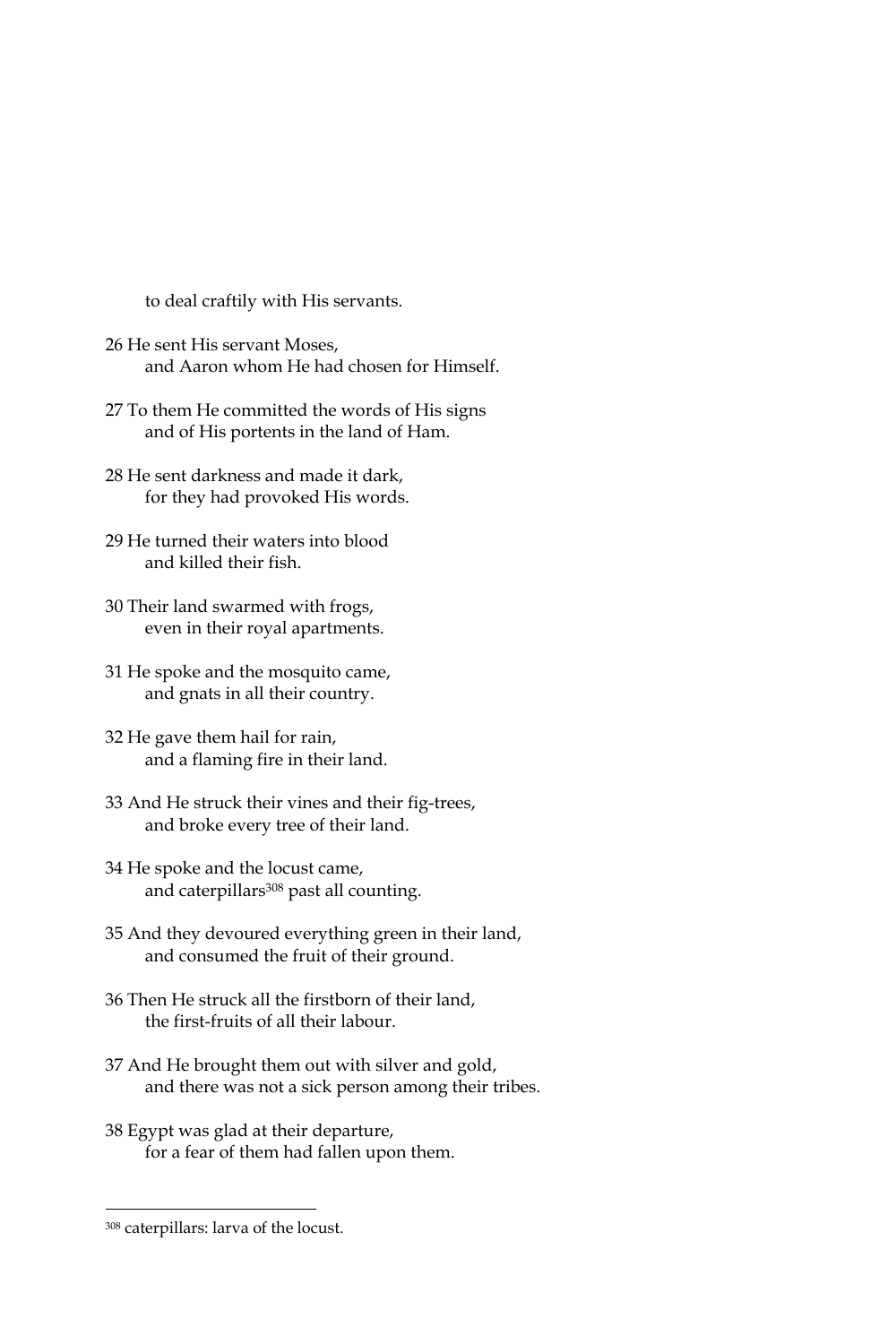- 39 He spread a cloud for their protection, and fire to illumine the night for them.
- 40 They asked, and flocks of quail came, and He filled them with the bread of heaven.<sup>309</sup>
- 41 He split a rock and waters gushed out; rivers ran in the desert.
- 42 For He remembered His holy promise made to Abraham His servant.<sup>310</sup>
- 43 And He brought out His people with joy and His chosen ones with gladness.
- 44 And He gave them the lands of the nations, and they inherited the peoples' labours,

45 that they might observe His rights, and search out His law.<sup>311</sup>

 $Glory...$ 

# **KATHISMA15**

#### **PSALM 105**

### Historical Retrospect: Confession of Sin and Ingratitude They Forgot God Who roused Compassion for Them

1 (Alleluia)

Give thanks to the Lord, He is good; His mercy<sup>312</sup> is eternal.

2 Who can tell of the mighty powers of the Lord, or make all His praises heard?

<sup>309</sup> Ex. 16:12-15; Jn. 6:31-35.

<sup>&</sup>lt;sup>310</sup> Gen. 15:14.

<sup>311</sup> Law (Torah) meant scripture. 'Torah planted in our midst eternal life' says the Jewish Prayer Book. Study of the Law was the centre of Jewish life (cp. Jn. 5:39).

<sup>&</sup>lt;sup>312</sup> mercy: or love.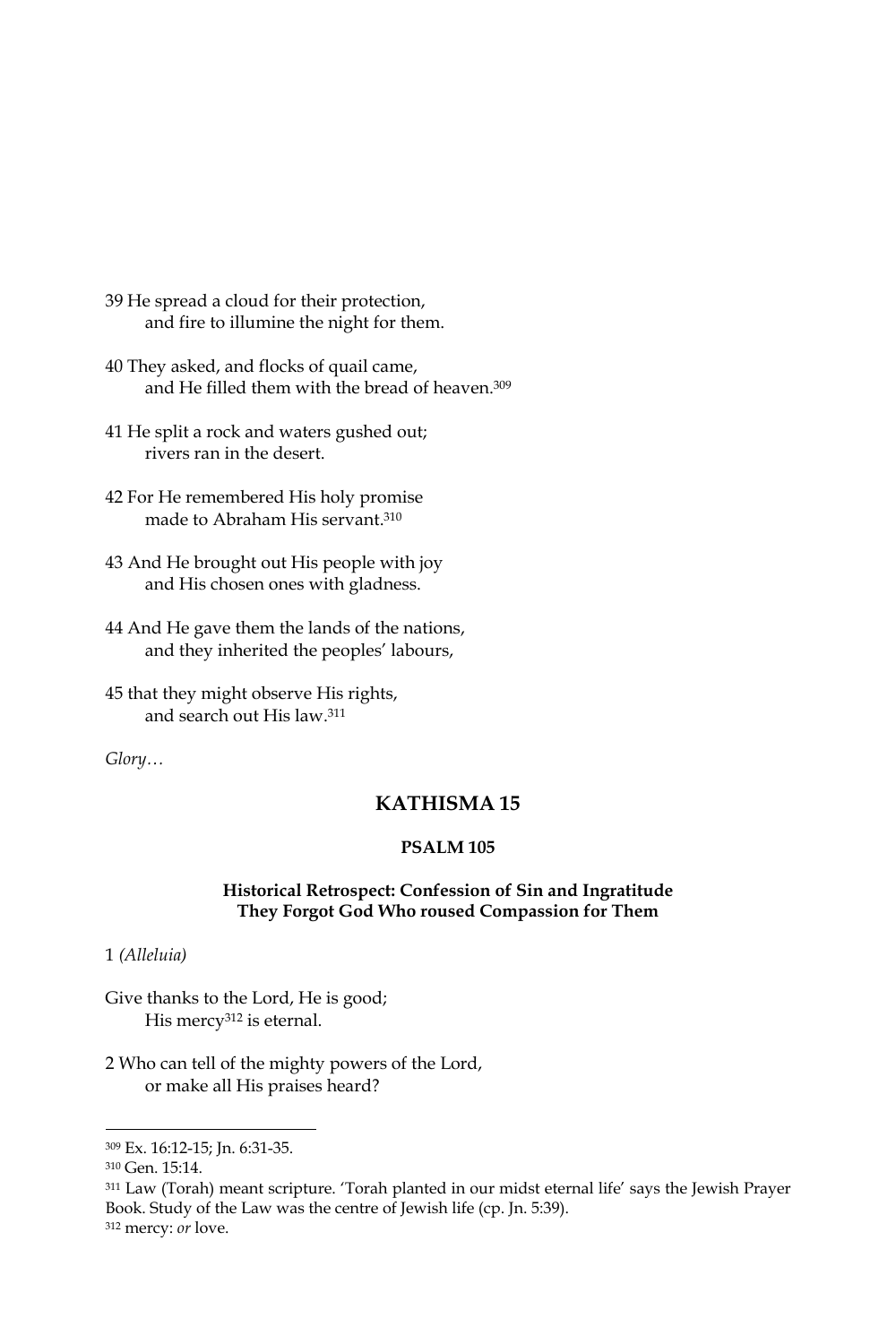- 3 Blessed are they who act justly and do what is right at all times.
- 4 Remember us, O Lord, in Thy love for Thy people; visit us with Thy salvation,
- 5 that we may see it in the goodness of Thy chosen ones, that we may rejoice in the gladness of Thy nation, that we may sing praises with Thy inheritance.
- 6 We have sinned with our fathers, we have done evil, we have done wrong.
- 7 Our fathers failed in Egypt to understand Thy wonders, 313 and they did not remember Thy great mercy, and they provoked Thee when going up at the Red Sea.
- 8 Yet He saved them for His name's sake to make known His mighty power.
- 9 He rebuked the Red Sea and it dried up, and He led them in its depths as in the desert.
- 10 And He saved them from the clutch of their hateful foe and redeemed them from the hands of their enemies.
- 11 Water covered their oppressors; not one of them was left.
- 12 Then they believed His words and sang His praise.
- 13 They soon forgot His works; they would not wait for His will.
- 14 They indulged their desire in the wilderness, and tempted God in the desert.
- 15 And He gave them their request, and sent surfeit into their souls.<sup>314</sup>

<sup>313</sup> Cp. Mark 8:17-21; Matthew 16:9-12.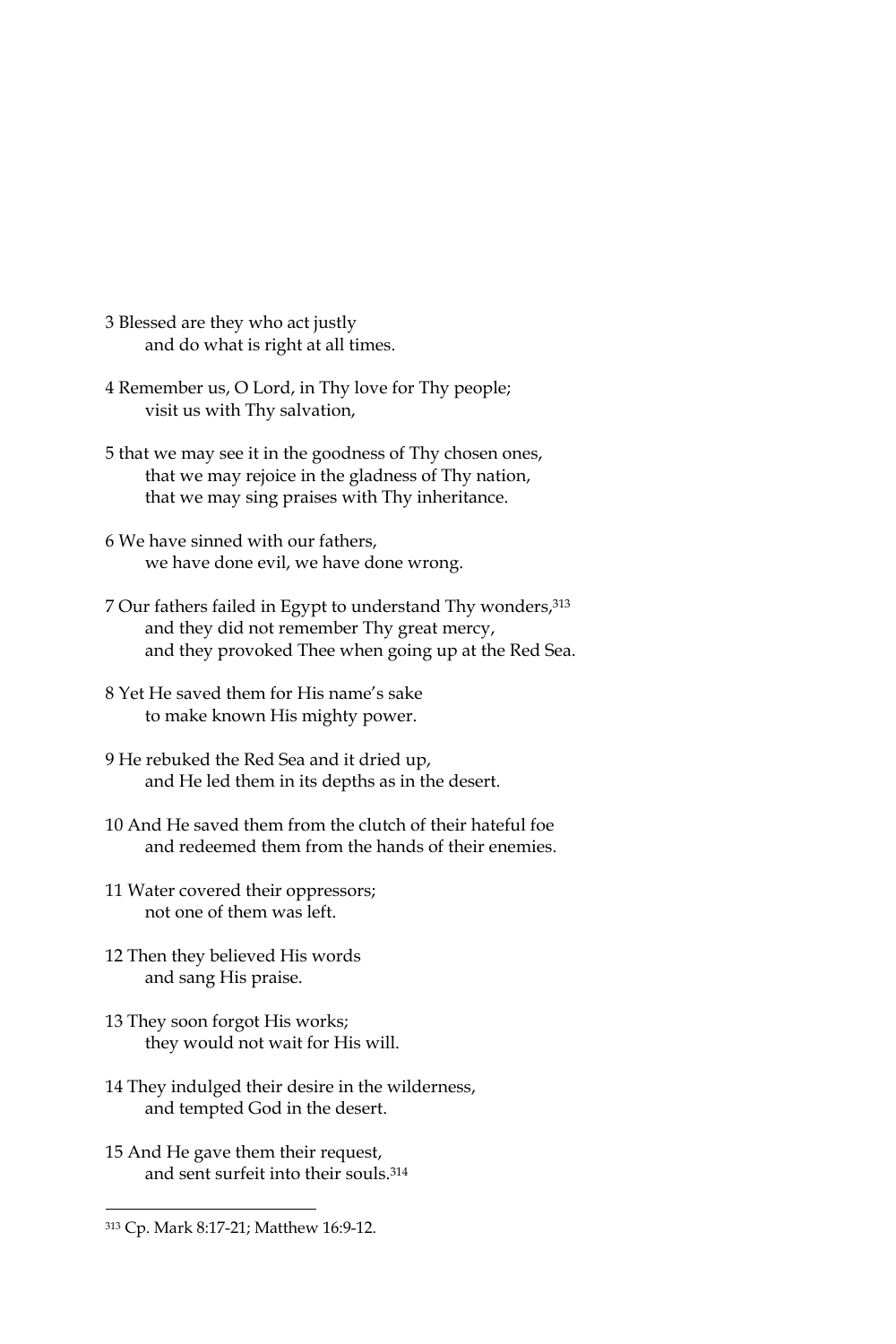- 16 They angered Moses in the camp, and Aaron the priest of the Lord.
- 17 The earth opened and swallowed up Dathan<sup>315</sup> and buried Abiram's crew.
- 18 And fire broke out in their company; the flames burned up the sinners.
- 19 They made a calf at Horeb and worshipped the carved idol.
- 20 They exchanged the glory of God for the image of a bull that eats grass.
- 21 They forgot God their Saviour, Who had done great things in Egypt;
- 22 wonderful things in the land of Ham, terrible things at the Red Sea.
- 23 And He said He would destroy them, had not Moses His chosen servant stood in the breach before Him to prevent His wrath from destroying them.
- 24 Then they despised the promised land; they did not believe His word.
- 25 And they murmured in their tents; they did not obey the Lord's voice.
- 26 So He raised His hand against them to lay them low in the wilderness,
- 27 to scatter their children among the nations<sup>316</sup> and disperse them in foreign lands.
- 314 Num. 11:34.

<sup>315</sup> Num. 16:32.

<sup>316</sup> children: lit. seed.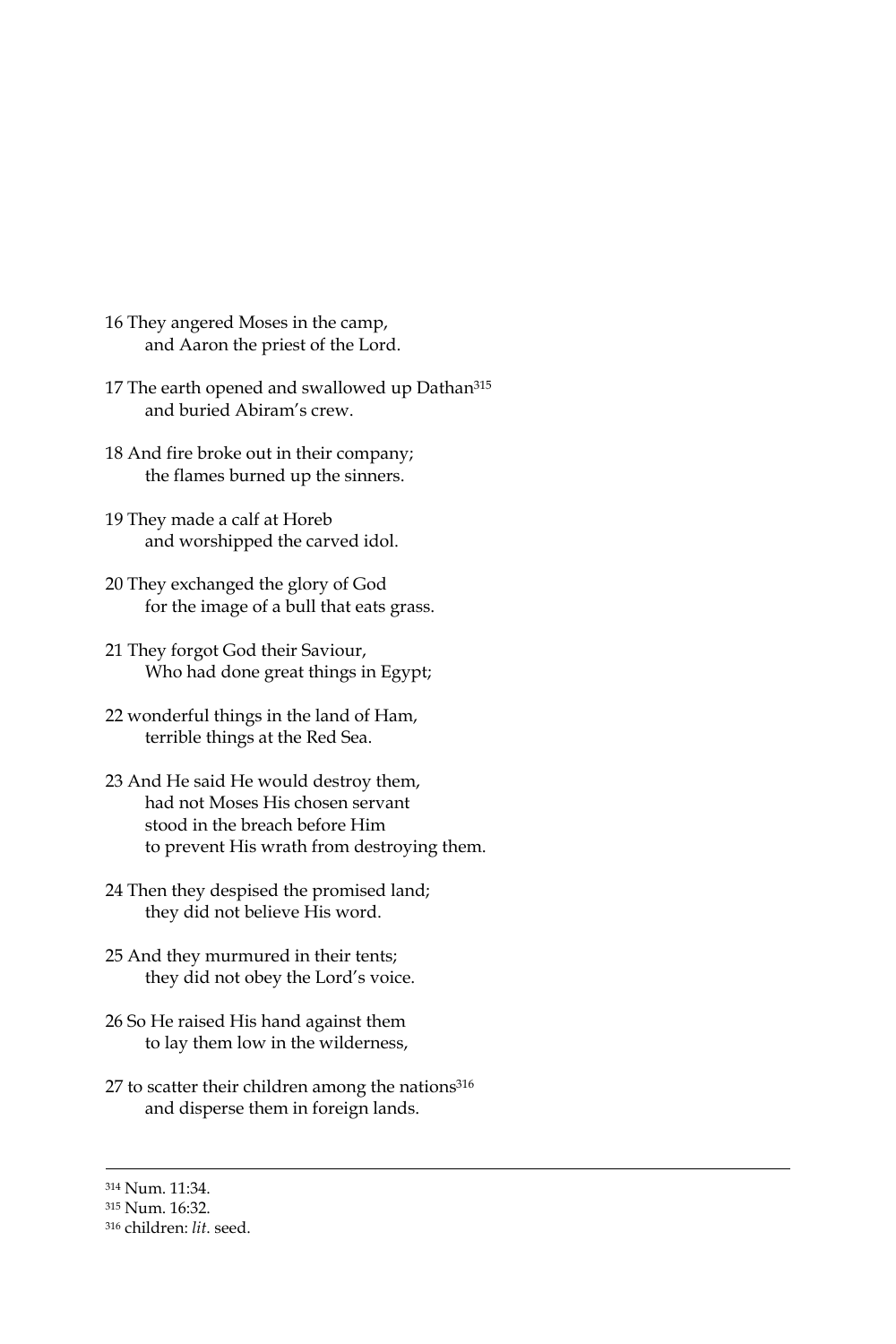- 28 They were initiated to Baal-Phegor, and ate the sacrifices of the dead.
- 29 And they provoked Him with their ways, and the plague raged among them.
- 30 Then Phineas rose and made atonement, and the outbreak was stopped.
- 31 And this has been counted to him for righteousness from age to age eternally.
- 32 They angered Him too at the water of conflict, and Moses suffered on their account.
- 33 For they provoked his spirit, and he spoke rashly with his lips.
- 34 They did not destroy the nations, as the Lord had told them;
- 35 but they mixed with the nations, and learned their practices.
- 36 And they served their idols, which became a snare to them.
- 37 They even sacrificed their sons and their daughters to demons,
- 38 and shed innocent blood, the blood of their sons and daughters, whom they sacrificed to the idols of Canaan. And the land was polluted with blood
- 39 and defiled by their practices, and they played the wanton by their ways.
- 40 Then the Lord raged with fury against His people and abhorred His inheritance.
- 41 And He delivered them into the hands of their enemies, and those who hated them ruled over them.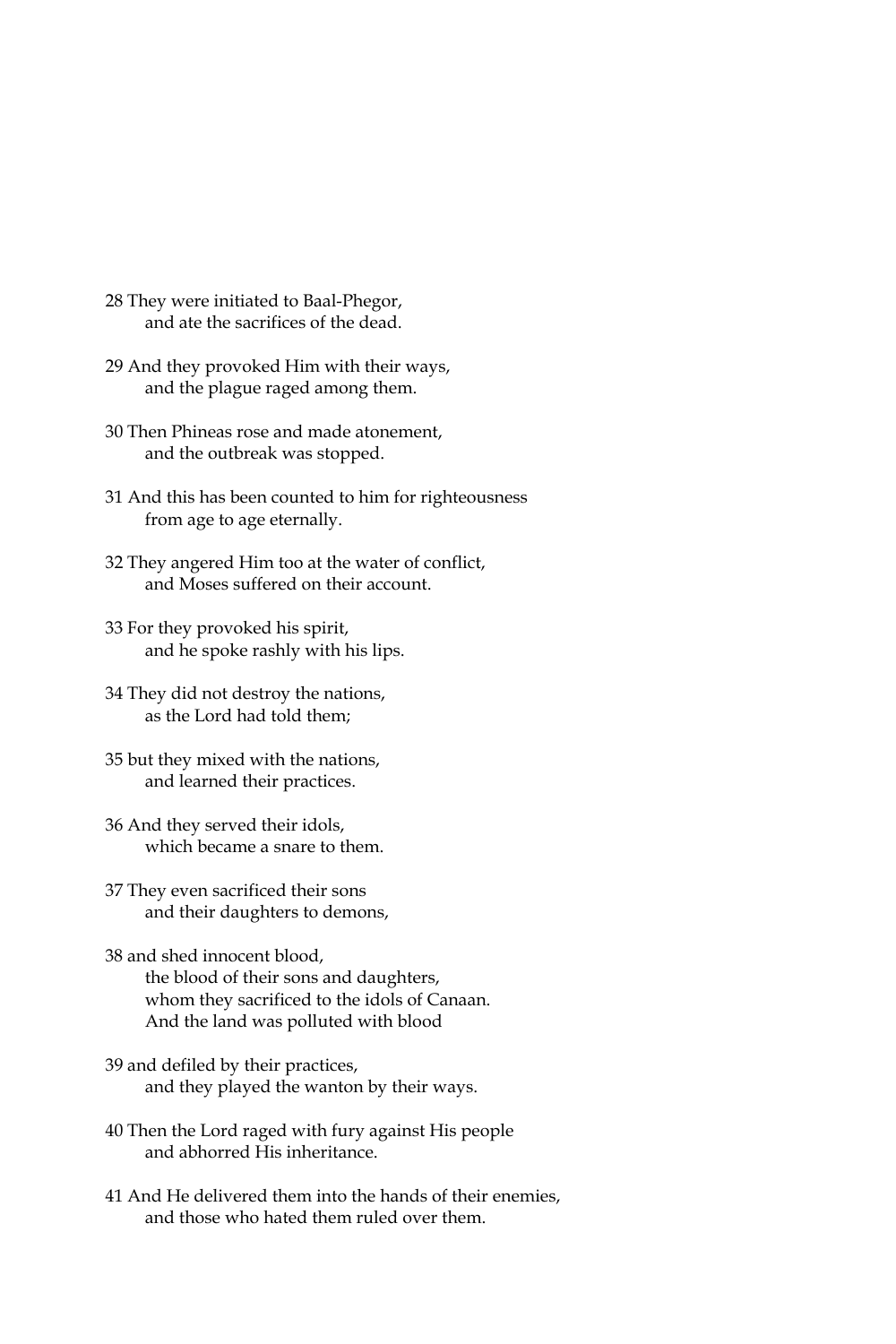- 42 Their enemies oppressed them, and they were humbled under their hands.
- 43 Many times He delivered them, but they provoked Him by their wilfulness and were humbled for their iniquities.
- 44 Yet the Lord saw when they were in trouble, and He heard their prayer
- 45 and He remembered His covenant, and in His great mercy He relented.
- 46 He even roused compassion for them among all who took them captive.
- 47 Save us, O Lord our God, and gather us from among the nations, that we may give thanks to Thy holy name and triumph in Thy praise.
- 48 Blessed be the Lord God of Israel from age to age. And let all the people say: Amen. Amen.

### **PSALM 106**

#### Historical Retrospect: God's Infinite Love and Mercy in Saving Men He sent His Word and Healed Them

### 1 (Alleluia)

Give thanks to the Lord, He is good; His mercy is eternal.

- 2 Let those say so who have been redeemed by the Lord, whom He has redeemed from the hand of the enemy,
- 3 whom He has gathered out of the lands, from the east and the west and the north and the sea.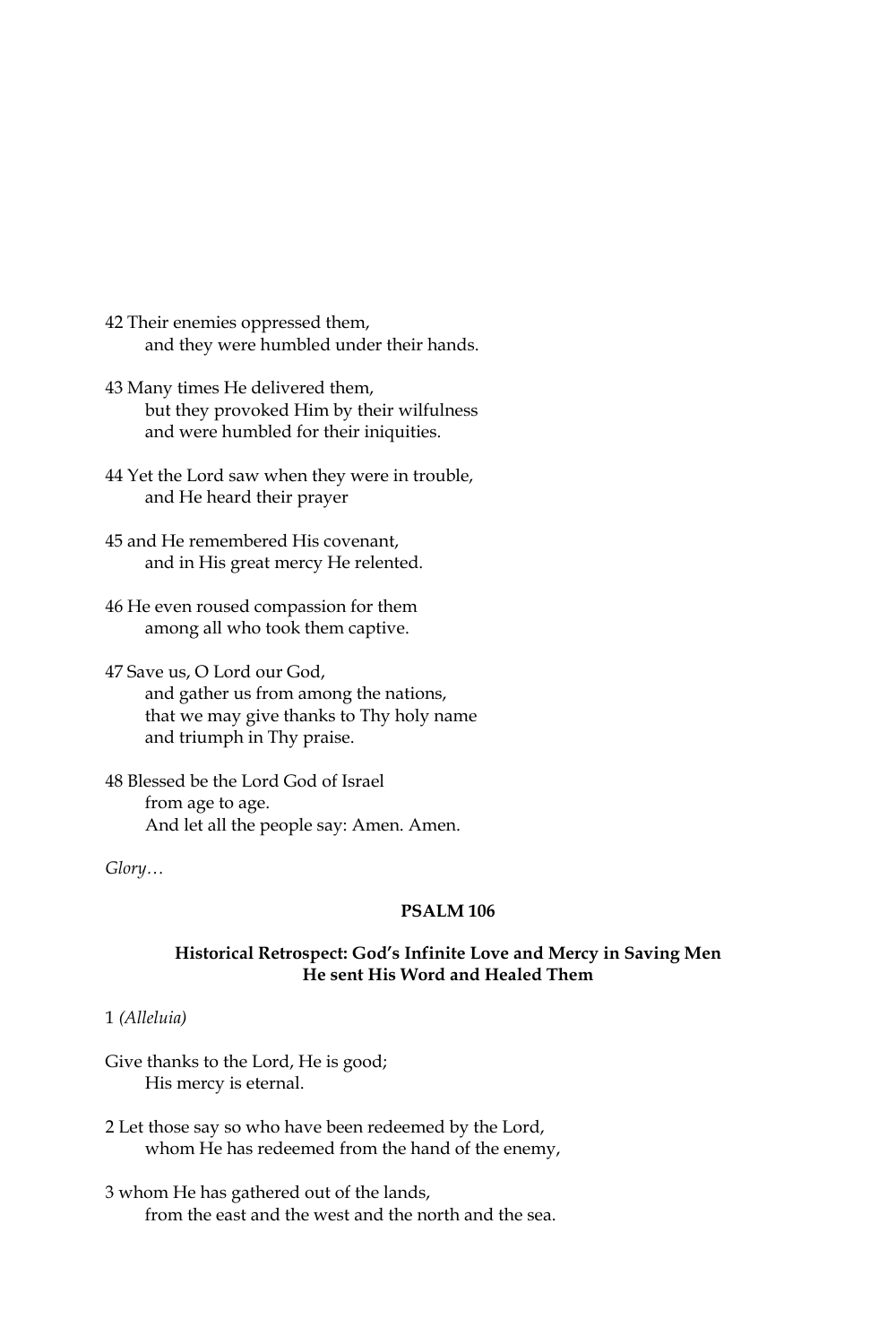- 4 They wandered in the wilderness, in a waterless land; they could find no way to a city to settle in.
- 5 Hungry and thirsty, their soul fainted within them.
- 6 Then they cried to the Lord in their trouble, and He delivered them from their distress.
- 7 And He guided them to the right way, till they came to a city where they could settle.
- 8 Let them praise and thank the Lord for His mercies and His wonders for the children of men.
- 9 For He satisfies the empty soul, and fills the hungry with good things.
- 10 Those who sat in darkness and the shadow of death, bound by poverty and iron,
- 11 because they rebelled against God's decrees, and thwarted the will of the Most High,
- 12 when their heart was humbled by troubles, when they were weak and there was no one to help them,
- 13 then they cried to the Lord in their trouble, and He saved them from their distress.
- 14 And He brought them out of darkness and the shadow of death and snapped their chains.
- 15 Let them praise and thank the Lord for His mercies and His wonders for the children of men.
- 16 For He shatters gates of bronze and crumples iron bars.
- 17 He helped them out of the way of their sin, for they were brought low through their iniquities.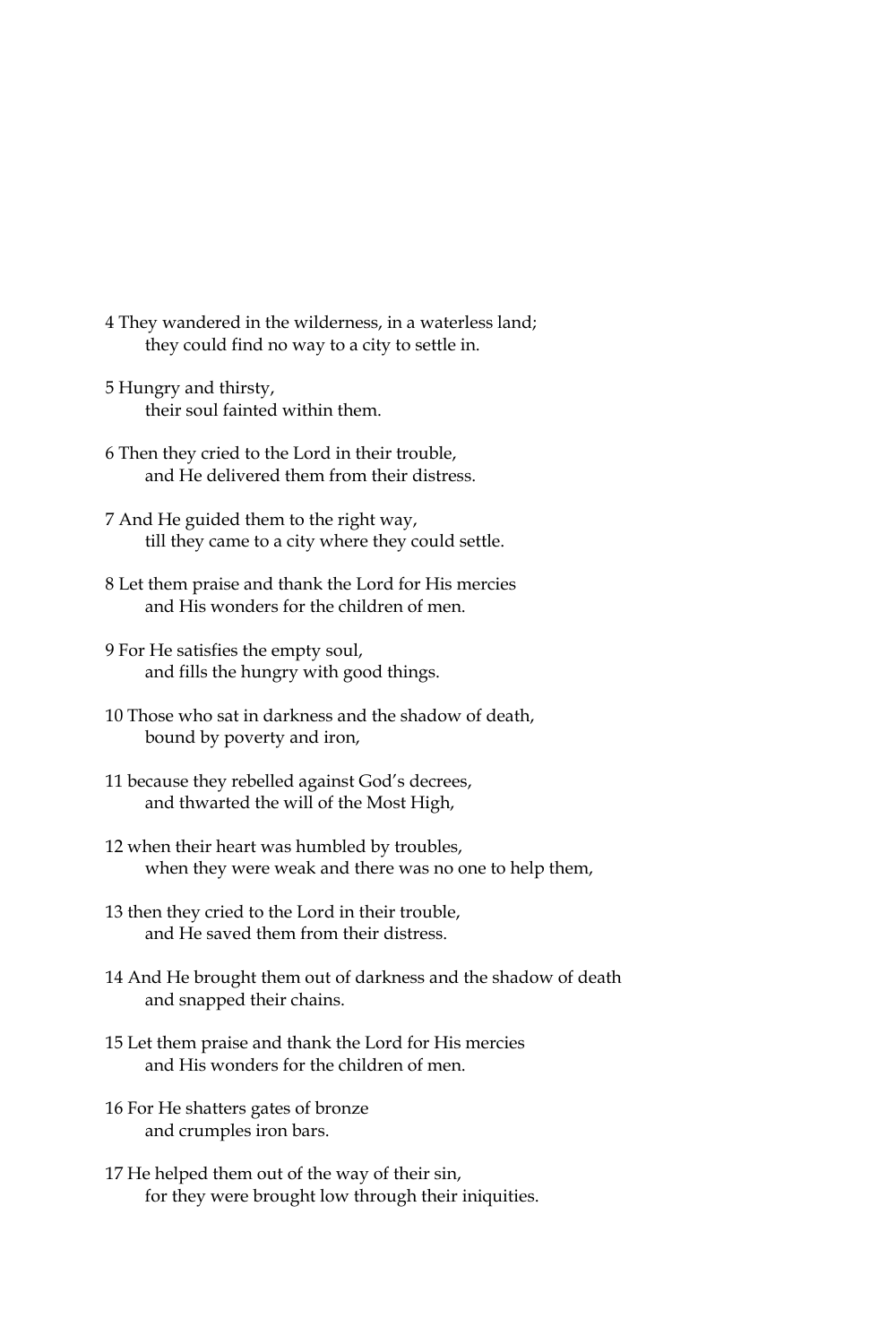- 18 Their soul loathed all food, and they came near to death's door.
- 19 Then they cried to the Lord in their trouble, and He saved them from their distress.
- 20 He sent His word and healed them. and delivered them from their disorders.<sup>317</sup>
- 21 Let them praise and thank the Lord for His mercies and His wonders for the children of men.
- 22 And let them offer Him the sacrifice of praise, and tell of His works with exultation.
- 23 Those who go down to the sea in ships, who do trade in great waters-
- 24 they see the works of the Lord, and His wonders in the deep.
- 25 He speaks and a storm wind rises, which lifts the waves of the sea.
- 26 They mount to the sky and sink to the depths; their soul melts at their evil plight.
- 27 They reel and stagger like drunken men, and all their skill is scuttled.
- 28 Then they cry to the Lord in their trouble, and He brings them out of their distress.
- 29 He commands the storm and lulls it to a breeze. and its waves are stilled.
- 30 Then they are glad because they are quiet, and He guides them to the haven of His will.

<sup>317 &#</sup>x27;Not even venomous serpents' teeth vanquished Thy sons, for Thy mercy came to their help and healed them. No herb or poultice cured them, but it was Thy Word, O Lord, that heals all men.' (Wisdom 16:10-12; Num. 21:6-9; Heb.4:2).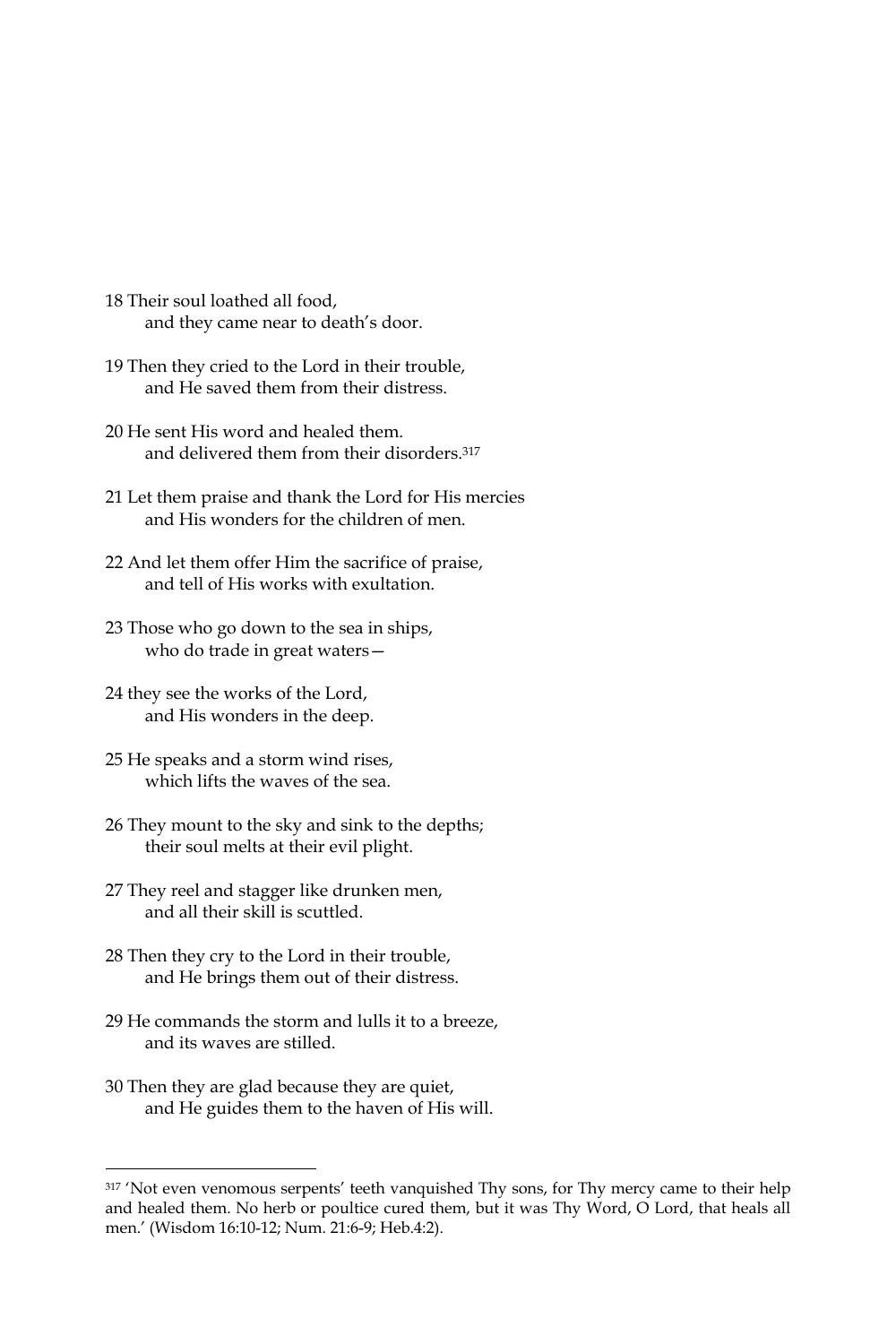31 Let them praise and thank the Lord for His mercies and His wonders for the children of men.

1 'Not even venomous serpents' teeth vanquished Thy sons, for Thy mercy came to their help and healed them. No herb or poultice cured them, but it was Thy Word, O Lord, that heals all men.' (Wisdom 16:10-12; Num. 21:6-9; Heb.4:2).

- 32 Let them exalt Him in the assembly of the people, and praise Him at the session of elders.
- 33 He turns rivers into a wilderness, and streams into thirsty ground.
- 34 He turns fruitful land into a salt marsh, for the wickedness of those who dwell in it.
- 35 He turns a wilderness into pools of water, and arid ground into streams.
- 36 And there He settles the hungry and they build cities to dwell in.
- 37 And they sow fields and plant vineyards, which yield a harvest of fruits.
- 38 And He blesses them and they multiply greatly, and their herds do not diminish.
- 39 Then they dwindle and suffer hardship from the stress of adversity and sorrow.
- 40 He pours contempt on their rulers, and makes them wander in a trackless waste.
- 41 Again He helps the poor out of their poverty, and makes their families like flocks of sheep.
- 42 Honest men see and are glad, and the mouths of all sinners are silenced.
- 43 Whoever is wise will observe these things,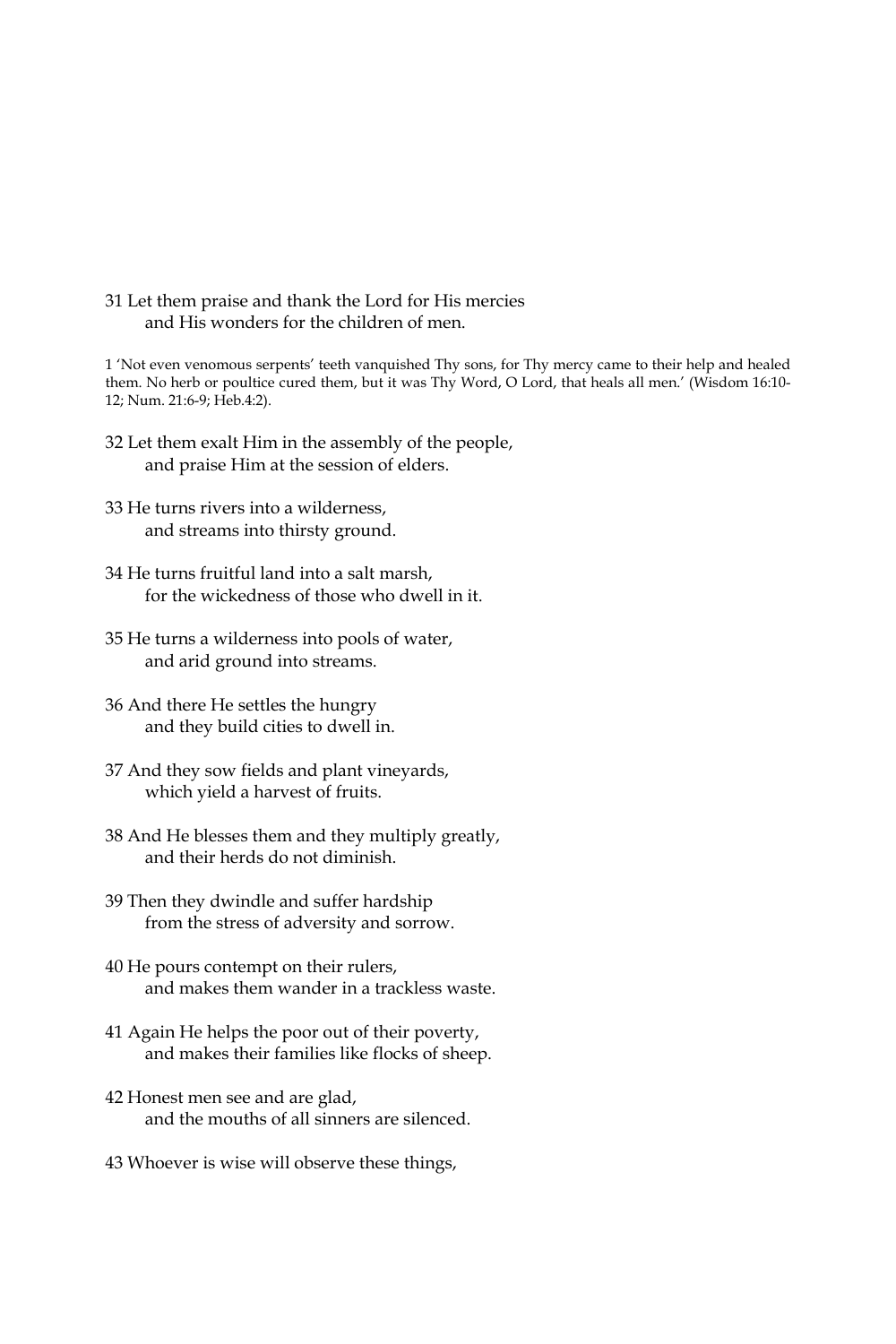### and will understand the mercies of the Lord.<sup>318</sup>

 $Glory...$ 

#### **PSALM 107**

### Morning Prayer for Victory: God's Glory Over All the Earth My Heart is Ready: I will rise Early

1 (Songs of a Psalm by David)

- 2 My heart is ready, O God, my heart is ready; I will sing and chant psalms with my glory.
- 3 Awake, psaltery and harp; I will rise early.
- 4 I will praise Thee, O Lord, among the peoples; I will sing praises to Thee among the nations.
- 5 For great is Thy mercy beyond the heavens, and Thy truth reaches the clouds.
- 6 Be exalted, O God, above the heavens, and Thy glory over all the earth.<sup>319</sup>
- 7 That Thy beloved may be delivered, save with Thy right hand and answer me.
- 8 God has spoken in His sanctuary: 'I will be exalted and divide Shekem, and parcel out the valley of tents.
- 9 Gilead is Mine, and Manasseh is Mine, and Ephraim is the support of My head; Judah is My King.
- 10 Moab I hope to make My washbowl; over Edom I will extend my sway, 320

<sup>&</sup>lt;sup>318</sup> 'mercies of the Lord': or, the Lord's love.

<sup>319</sup> The first 6 verses of this Psalm are almost identical with Psalm 56:8-12, and the rest only differ in 3 words from 59:7-14.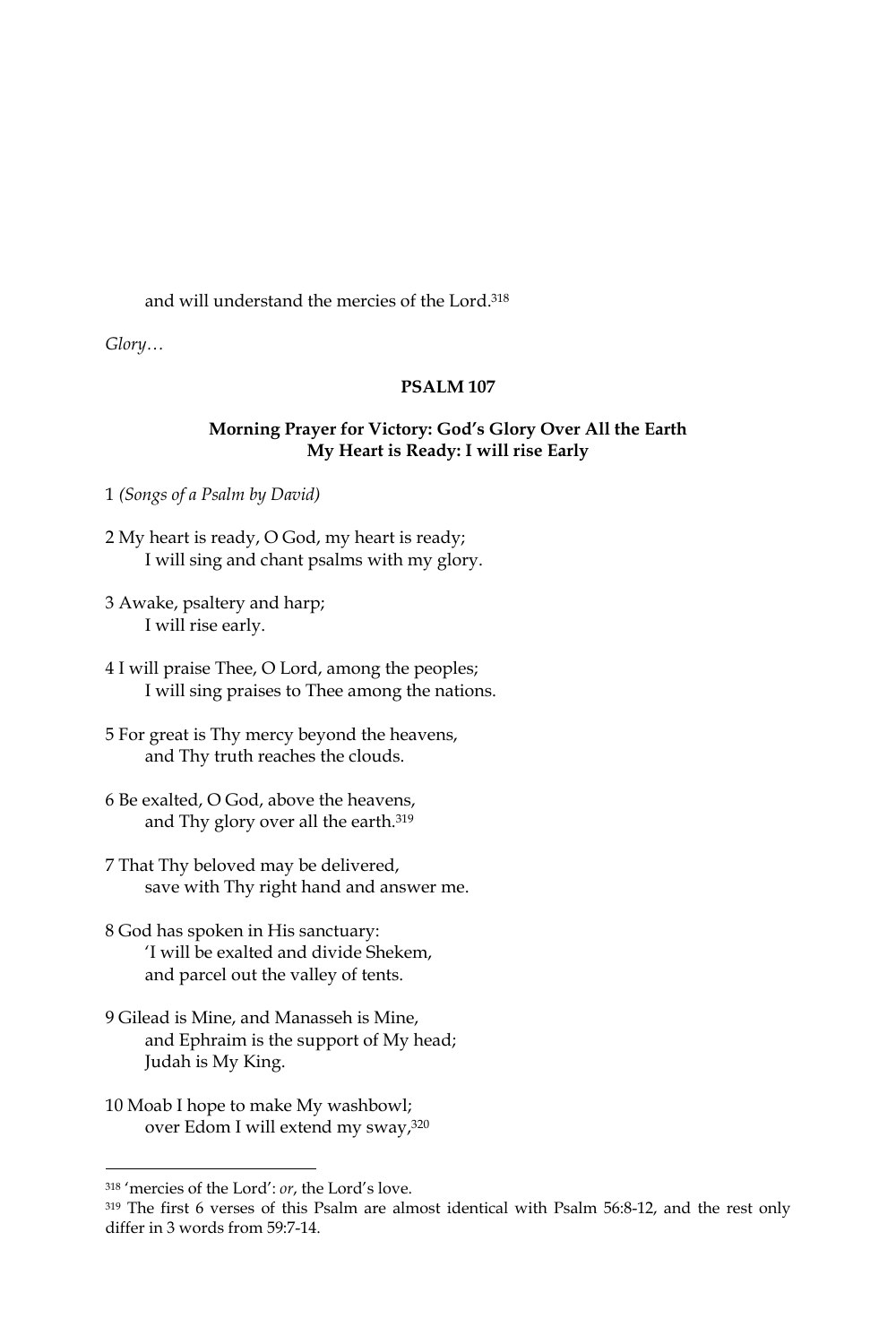strangers will submitt to Me.'

- 11 Who will lead me to the fortified city? Or who will guide me to Edom?
- 12 Wilt not Thou, O God, Who hast rejected us? Wilt not Thou, O God, go out with our armies?
- 13 Grant us help from our trouble, for vain is the salvation of man.
- 14 In God we shall win a mighty victory, and He will bring to nothing our enemies.

# **PSALM 108**

## A Prediction of Christ's Rejection, Death and Resurrection In Return for My Love they Accuse Me

- 1 (A Psalm by David)
- O God, do not silently ignore my praise,
- 2 for the mouths of sinners and the mouths of deceivers are opened against me; they speak against me with a lying tongue.
- 3 They surround me with words of hatred and war against me without cause.
- 4 In return for my love they accuse me; but I pray for them.
- 5 They repay me evil for good, and hatred for my love.
- 6 Set a sinner over him. and let the devil stand at his right hand.

7 When he is judged, let him go out condemned;

<sup>&</sup>lt;sup>320</sup> See Psalm 59:10 and footnote.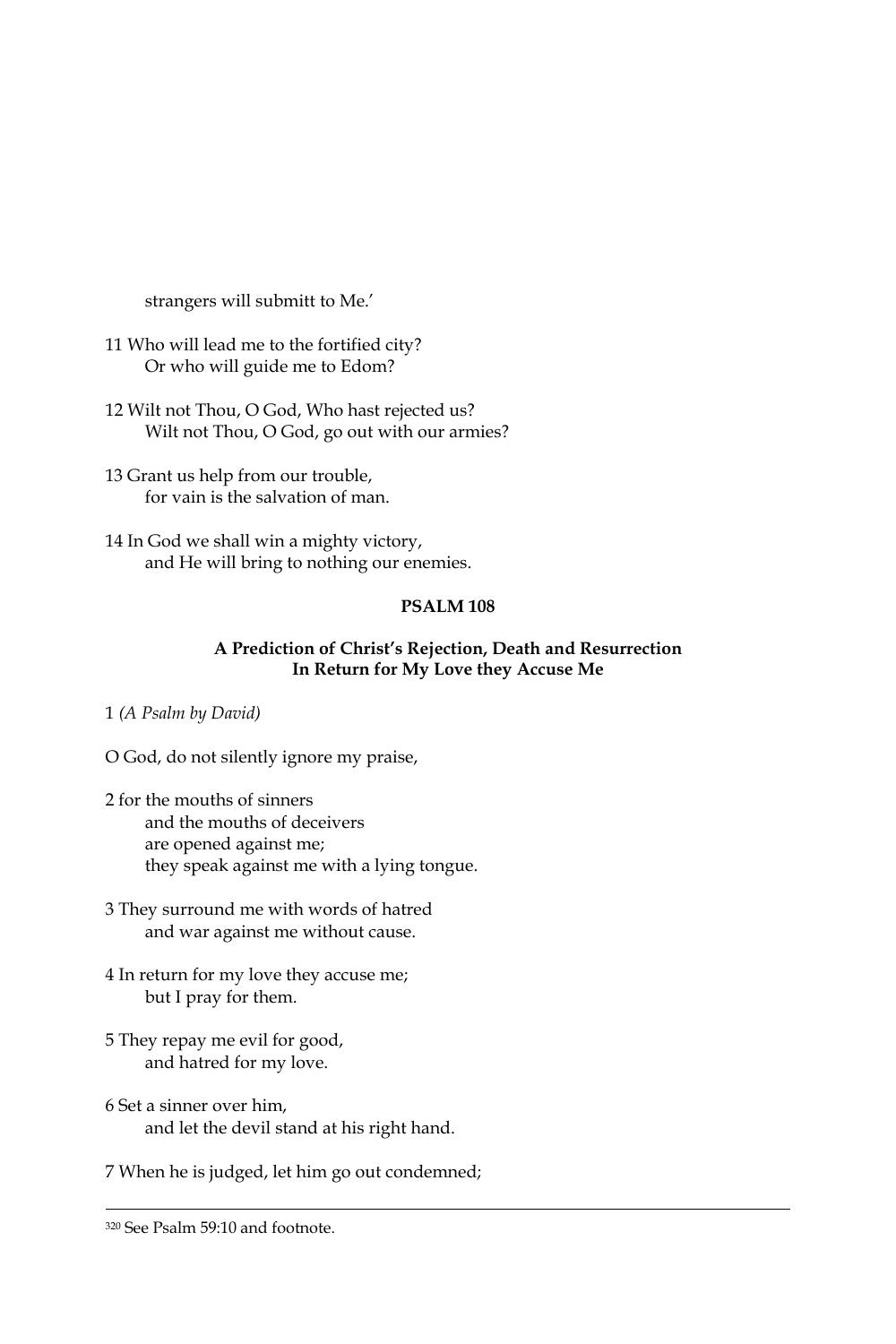and let his prayer become a sin.

- 8 Let his days be few, and let someone else take his commission.<sup>321</sup>
- 9 Let his children be orphans, and his wife a widow
- 10 Let his sons be displaced persons, vagabonds and beggars; let them be driven from hearth and home.
- 11 Let the creditor ransack all that he has, and let strangers plunder his labours.
- 12 Let there be no one to help him, nor anyone to pity his orphans.
- 13 Let his children be doomed to destruction: in a single generation let his name be wiped out.
- 14 Let the sin of his fathers be remembered by the Lord, and let his mother's guilt not be blotted out.
- 15 Let their sins be always before the Lord, and let their memory perish from the earth.
- 16 For he never thought of showing mercy, but persecuted the poor and needy man, and hounded the brokenhearted to death.
- 17 He loved cursing, so that is what comes to him; he cared nothing for blessing, so blessing eludes him.
- 18 He put on cursing like a cloak, and it entered his body like water,<sup>322</sup> and like oil it seeped into his bones.
- 19 Let it be like a cloak he wraps round him, and like a belt which continually binds him.

322 Cp. Num. 5:22.

<sup>321</sup> Or episcopate, oversight, superintendence. Acts 1:20-25.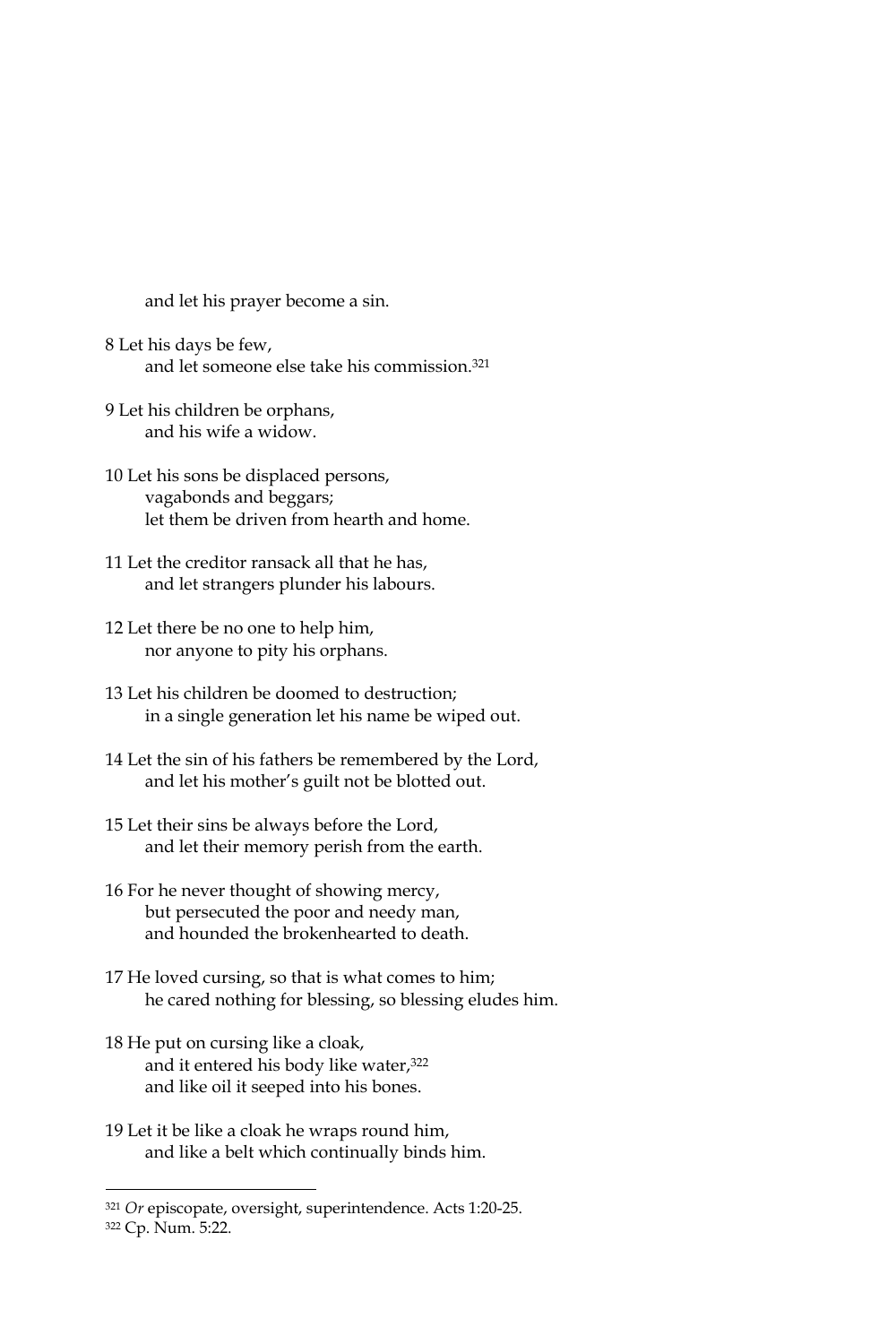- 20 This is what the Lord does to my accusers, and to those who speak evil against my soul.
- 21 But Thou, O Lord God, deal with me for Thy name's sake, for Thy mercy is gracious.
- 22 Deliver me, for I am poor and needy, and my heart is troubled within me.
- 23 Like a shadow at sunset I glide away; I am shaken out like locusts.
- 24 My knees are weak from fasting, and my flesh is shrunken for want of oil.
- 25 I have become an object of scorn; all who see me shake their heads.<sup>323</sup>
- 26 Help me, O Lord my God, and save me in Thy mercy.
- 27 Let them know that this is Thy hand, and that Thou, Lord, hast done it.
- 28 They may curse, but Thou wilt bless. Let those who rise against me be put to shame, but let Thy servant rejoice.
- 29 Let my accusers be clothed with confusion, and let them be covered with shame for a cloak.
- 30 I will give great thanks to the Lord with my mouth, and in the midst of crowds I will praise Him.
- 31 For He stands at the side of the poor and needy to save my soul from my persecutors.

# KATHISMA<sub>16</sub>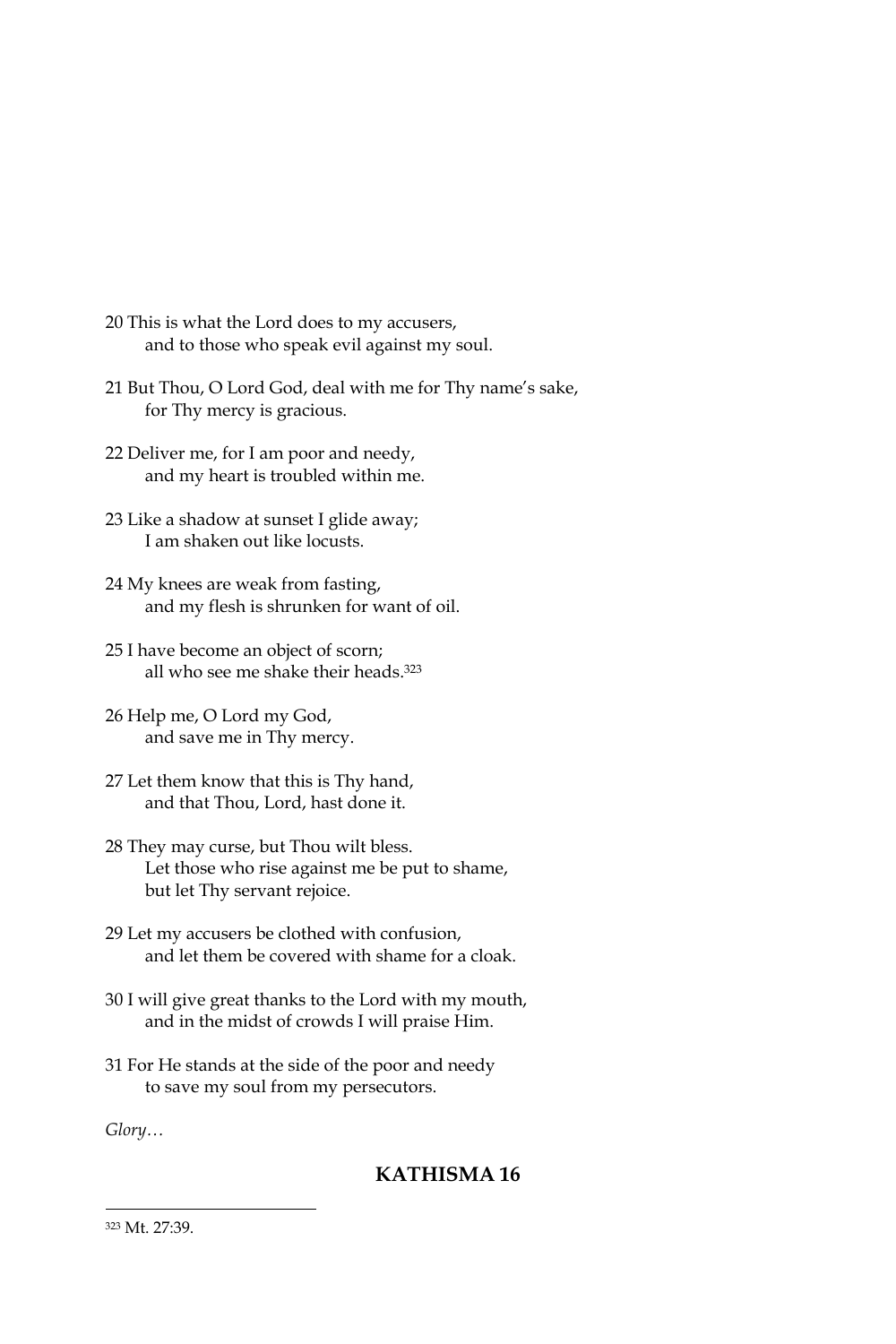#### **PSALM 109**

### The Messiah King, Priest and Judge: His Triumphant Ascension Ruling in the midst of His Enemies

1 (A Psalm by David)

- The Lord said to my Lord: 'Sit at My right hand, 324 till I put Thy enemies under Thy feet.'
- 2 The Lord will send Thee from Zion the sceptre of power: 325 'Rule in the midst of Thy enemies.'
- 3 The dominion is Thine in the day of Thy power, in the glories of Thy saints.<sup>326</sup> From the womb before the dawn I begot Thee.<sup>327</sup>
- 4 The Lord has sworn and will not change His mind: 'Thou art a priest forever in the line of Melchieedek.'328
- 5 The Lord at Thy right hand will crush kings in the day of His wrath.
- 6 He will judge among the nations, He will fill the earth with corpses; He will crush the heads of many on earth.
- 7 He will drink from the stream by the wayside; therefore He will lift up His head.<sup>329</sup>

<sup>324 &#</sup>x27;Can you wonder that David's Son is his Lord when you see that Mary was the Mother of her Lord? He is David's Lord as being God the Lord of all and David's Son as being the Son of Man. At once Lord and Son' (St. Augustine. Cp. Mt. 22:43-45).

<sup>325</sup> The power of the Gospel, the power of the Cross, which is the power of the Holy Spirit given at Pentecost (St. Athanasius).

<sup>326</sup> Cp. 1 Cor. 15:41-43.

<sup>327</sup> Before the dawn of creation, before time began, the Son is eternally begotten of the Father. He never left His Father's bosom even as a man on earth (Jn. 1:18; 3:13). 328 Heb. 7:21.

<sup>329 &#</sup>x27;Showing His active and frugal way of life, Christ spent most of His time in mountains and deserts, not only by day, but also by night' (St. Chrysostom). Dt. 8:7. Stream: lit. torrent. Cp. Ps. 35:9.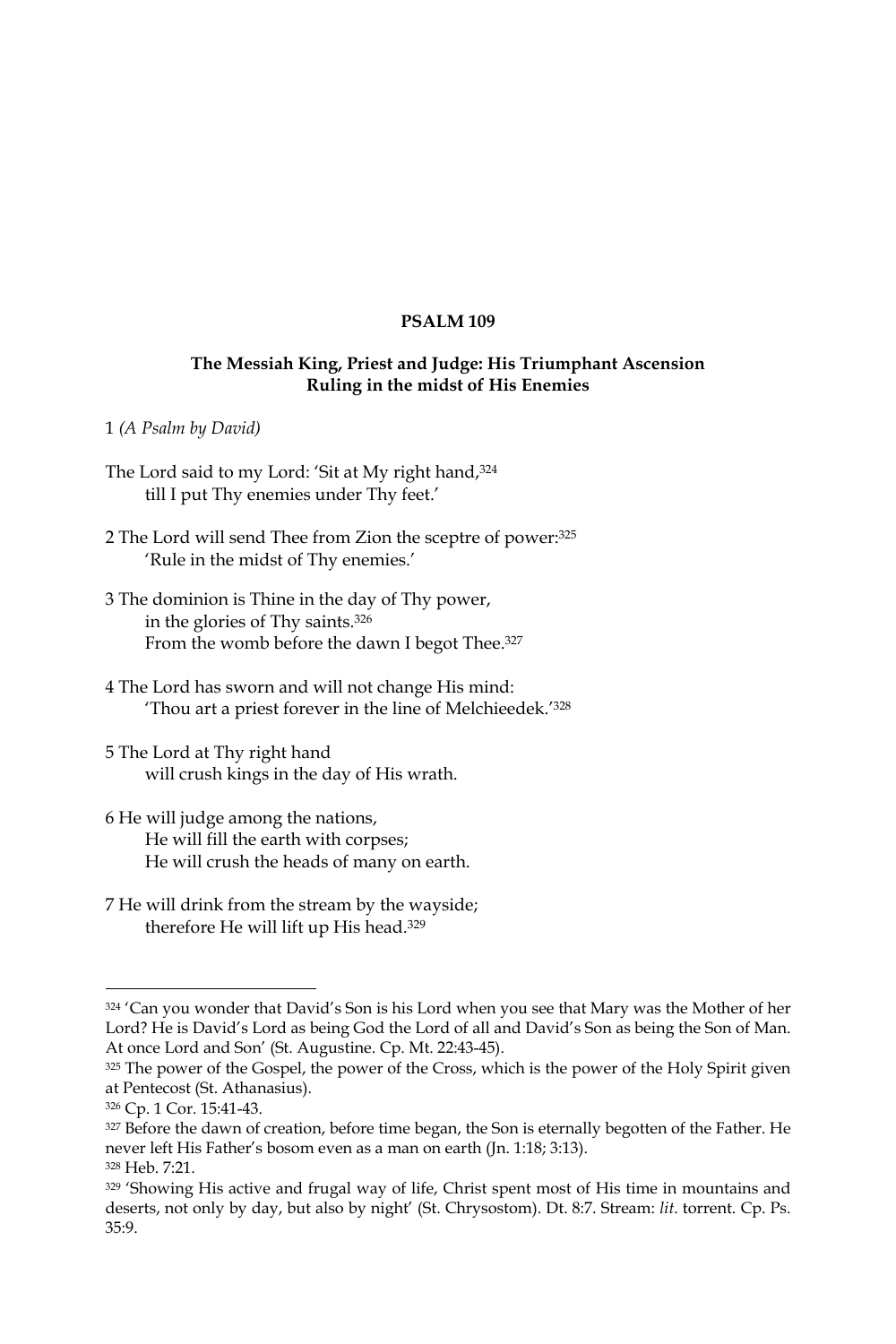# **PSALM 110**

### Praise and Thanksgiving for the Great Works of God He sent Redemption to His People

#### 1 (Alleluia)

- I will thank Thee, O Lord, with my whole heart in the assembly of the upright and in the congregation.
- 2 Great are the works of the Lord, adapted to all His purposes.
- 3 His work is filled with glory and majesty, and His righteousness endures for ever.
- 4 He has made a memorial of His wonders; 330 merciful and compassionate is the Lord.
- 5 He gives food to those who fear Him; He will ever be mindful of His covenant.<sup>331</sup>
- 6 He has shown His people the power of His works by giving them possession of the nations.
- 7 The works of His hands are truth and justice; all His commandments are sure.
- 8 They are fixed throughout the ages; they are made in truth and justice.
- 9 He sent redemption to His people; He has commanded His covenant for ever. Holy and terrible is His name.
- 10 The fear of the Lord is the beginning<sup>332</sup> of wisdom, and all who do this have a good understanding.<sup>333</sup>

331 Gen. 6:18; 9:9f; 15; 17; Ex. 19:5; Mk. 14:24; Lk. 22:20,29,30.

<sup>330</sup> Ex. 12:14-27; 1 Cor. 11:23-30; Mt. 26:28. This Psalm names some of the wonders: the manna, redemption from Egypt, the law-giving, the gift of the promised land.

<sup>332</sup> Or: source, fount, spring, sum, essential principle (Prov. 1:7).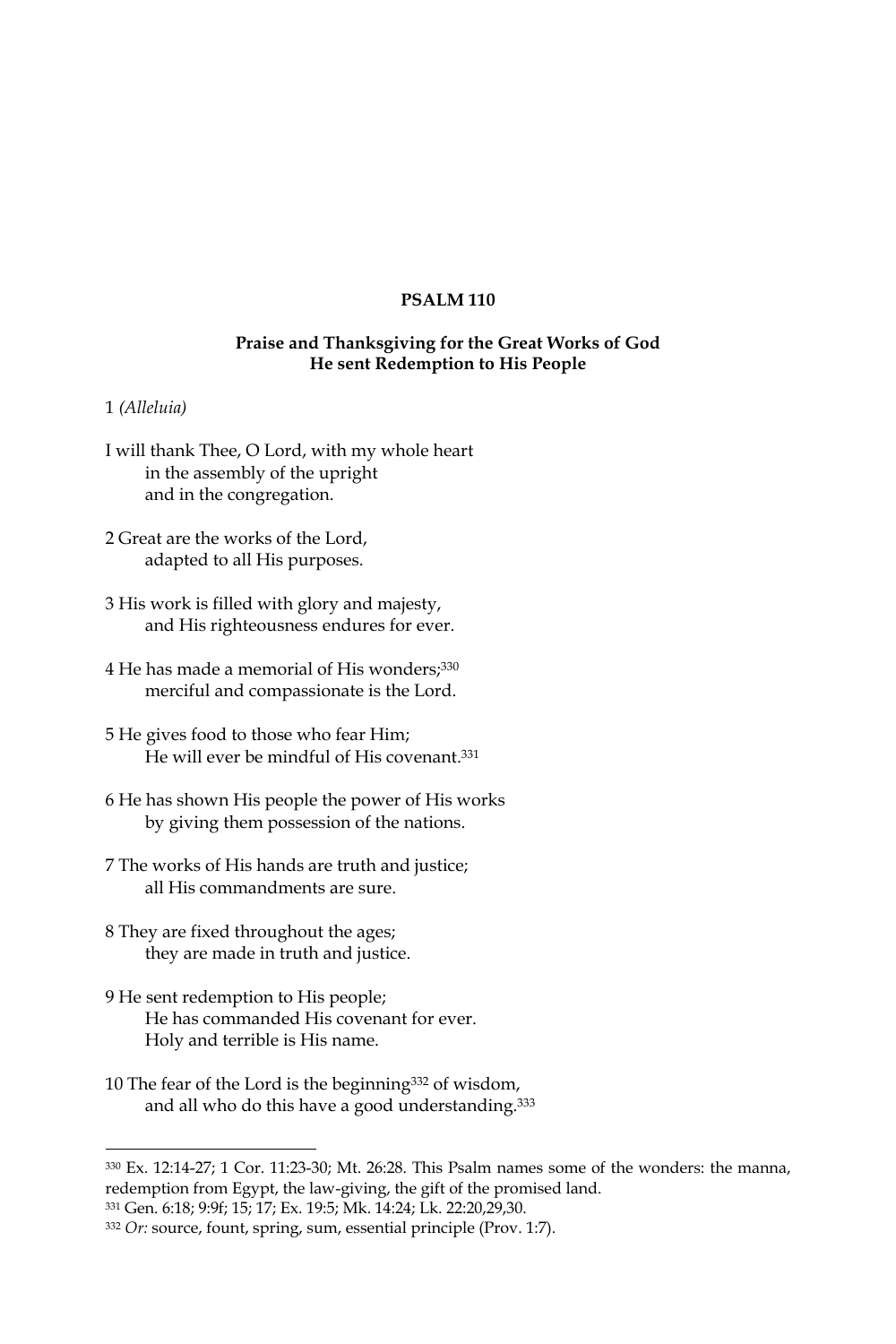His praise continues throughout the ages.

# **PSALM 111**

### The Good and Righteous Man is a Light in a dark World He is not Afraid of Bad Tidings

#### 1 (Alleluia)

- Blessed is the man who fears the Lord, who takes great delight in His commandments.
- 2 His sons will be powerful on earth; the children of the upright are blessed.
- 3 Glory and riches are in his house, and his righteousness endures for ever.
- 4 He shines as a light in the dark for the upright: merciful, compassionate and just.
- 5 A good man shows compassion and lends; he conducts his affairs with justice.
- 6 For he will never be shaken; the righteous will live in eternal remembrance.
- 7 He is not afraid of bad tidings; his heart is resolved to trust in the Lord.
- 8 His heart is firm, he will not be afraid; till he sees the fall of his enemies.
- 9 He distributes freely, he gives to the poor; his goodness continues for ever, he is raised to power and glory.
- 10 The sinner sees and rages; he grinds his teeth and pines away;

<sup>333</sup> To cultivate this fear is to practise living in the presence of God, which is the height of wisdom and understanding.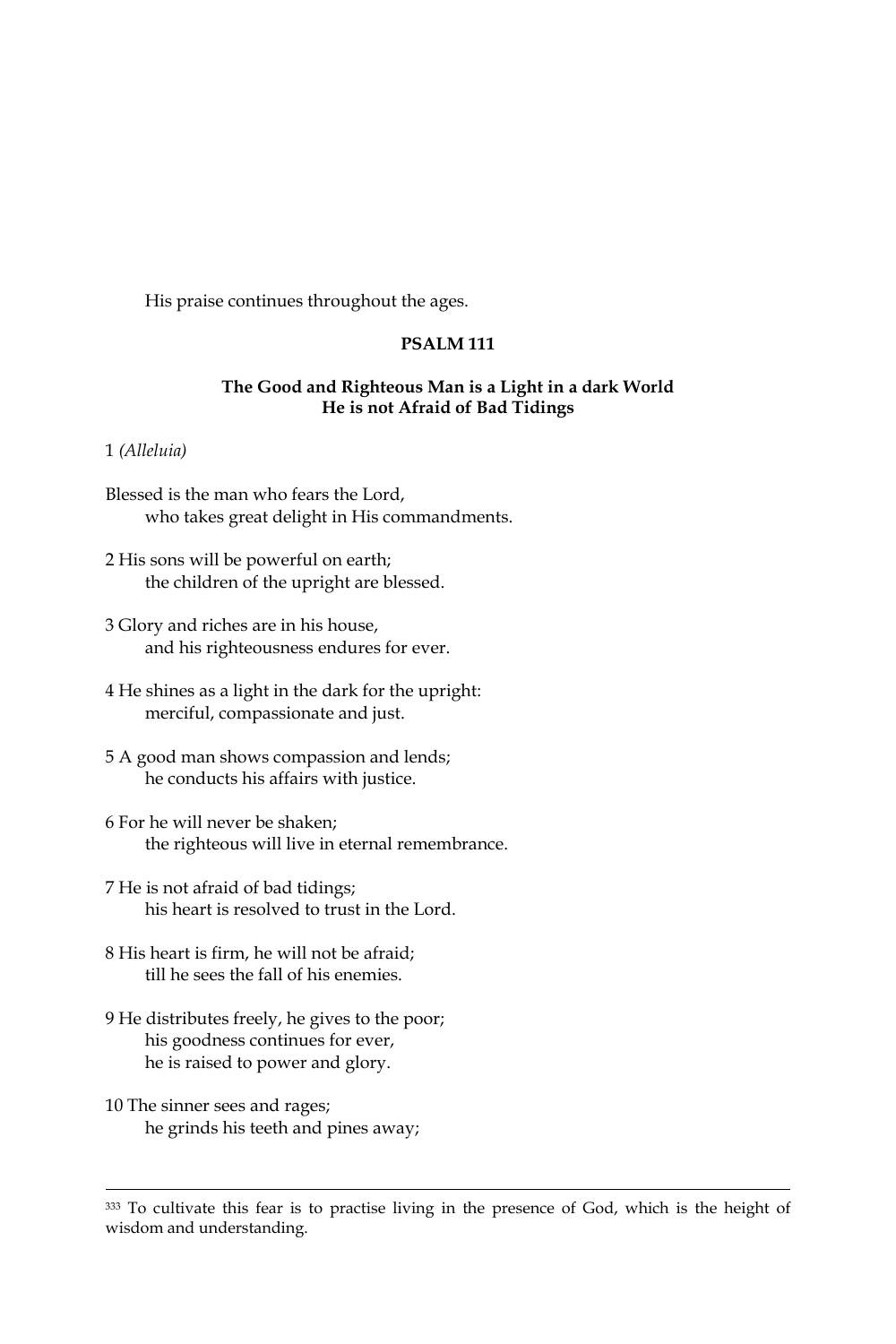the desire of the sinner will perish.<sup>334</sup>

 $Glory...$ 

### PSALM 112335

### Adoration of the Supreme God of Glory and Compassion He Watches over the Humble

1 (Alleluia)

Praise the Lord, you children! Praise the name of the Lord.

- 2 Blessed be the name of the Lord from this time forth and for evermore.
- 3 From sunrise to sunset may the Lord's name be praised.
- 4 The Lord is supreme over all the nations; His glory is beyond the heavens.
- 5 Who is like the Lord our God, Who makes His home on high,
- 6 yet watches over the humble things in heaven and on earth?
- 7 He raises the poor from the earth and lifts the needy from the dunghill,
- 8 to seat him with princes, with the rulers of His people.
- 9 He settles the barren woman in a home as a happy mother with her children.

<sup>334 &#</sup>x27;The world is passing away, and the desire for it; but anyone who does the will of God lives for ever' (1 Jn. 2:17).

<sup>335</sup> Psalms 112-117 form the Hallel sung in the Temple at Passover, Pentecost, Tabernacles, Dedication, and the New Moons. At the domestic celebration of the Passover, 112-113:8 were sung before and 113:9-117 after the supper (cp. Mt. 26:30; Mk. 14:26).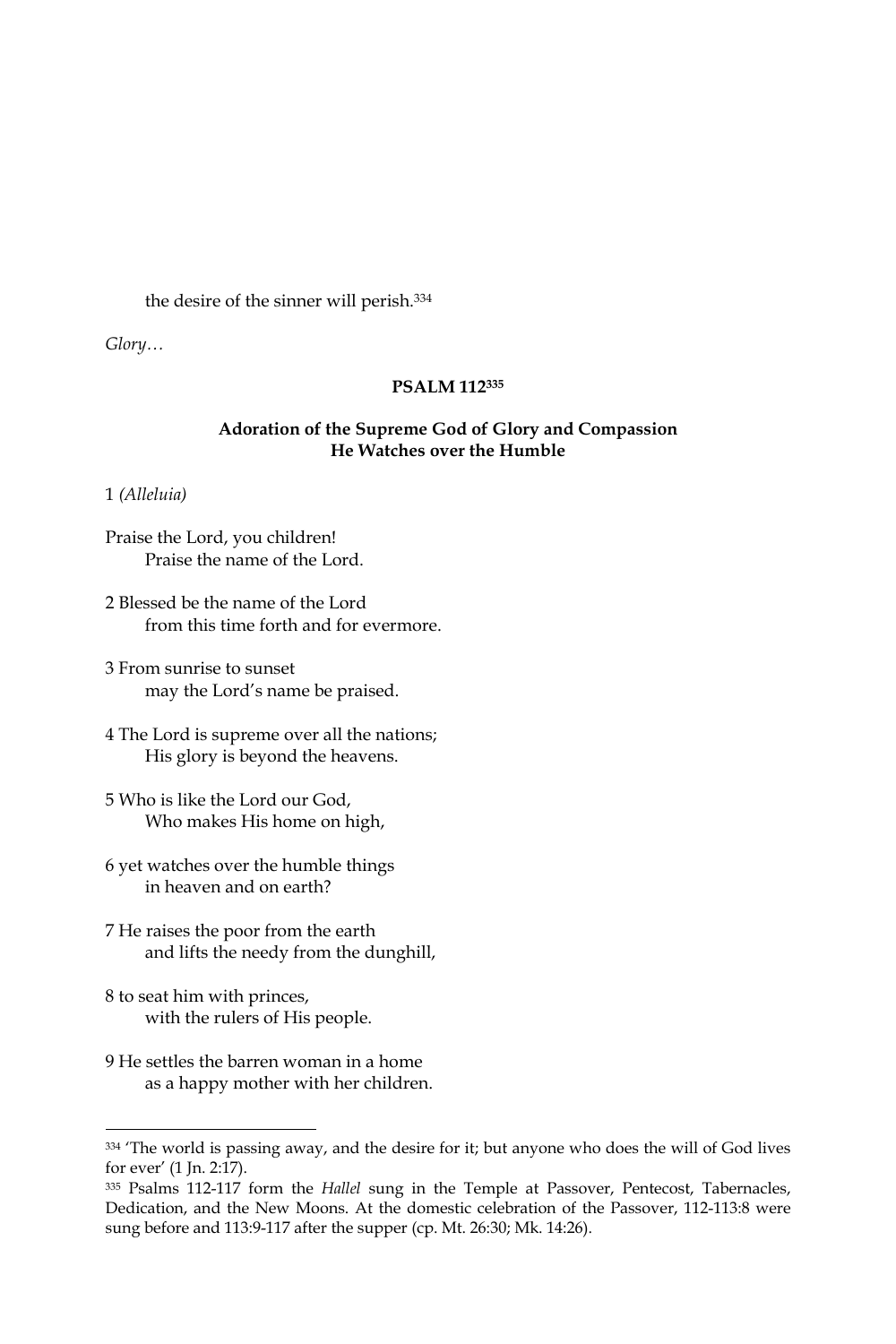#### **PSALM 113**

### The Exodus: Israel Becomes God's Sanctuary and Domain The Earth shook at the Presence of God

#### 1 (Alleluia)

- When Israel came out of Egypt, the house of Jacob from a barbarous people,
- 2 Judea became His sanctuary, 336 Israel His domain.
- 3 The sea saw and took to flight; 337 Jordan turned back at the sight.
- 4 The mountains skipped like rams and the little hills like lambs.
- 5 Why was it, O sea, that you fled, and you, O Jordan, that you turned back?
- 6 Why did you mountains skip like rams and you little hills like lambs?
- 7 The earth rocked<sup>338</sup> at the presence of the Lord, at the presence of the God of Jacob,
- 8 Who converts rock into pools of water and flint into fountains.

(Psalm 115 in the Hebrew version)

9 Not to us, O Lord, not to us, but to Thy name give the glory,

<sup>336</sup> Ex. 19:6; 29:43-46; Deut. 27:9; Is. 63:18,19; Jer. 2:3; 2 Cor. 6:16.

<sup>337</sup> Israel saw God save him (Gen. 32:30). The sea saw what Israel saw and shrank from the vision of God (Cp. Ex. 14:21; Josh. 3:13-16; Ps. 76:17). Israel was saved to serve both as sanctuary or house and as domain or kingdom,  $Isra = ruled$ ,  $El = by God$ : Ruled-by-God (Gen. 32:28). 338 Earth rocked and rolled in travail at the birth of a nation (cp. Jn. 16:20-22).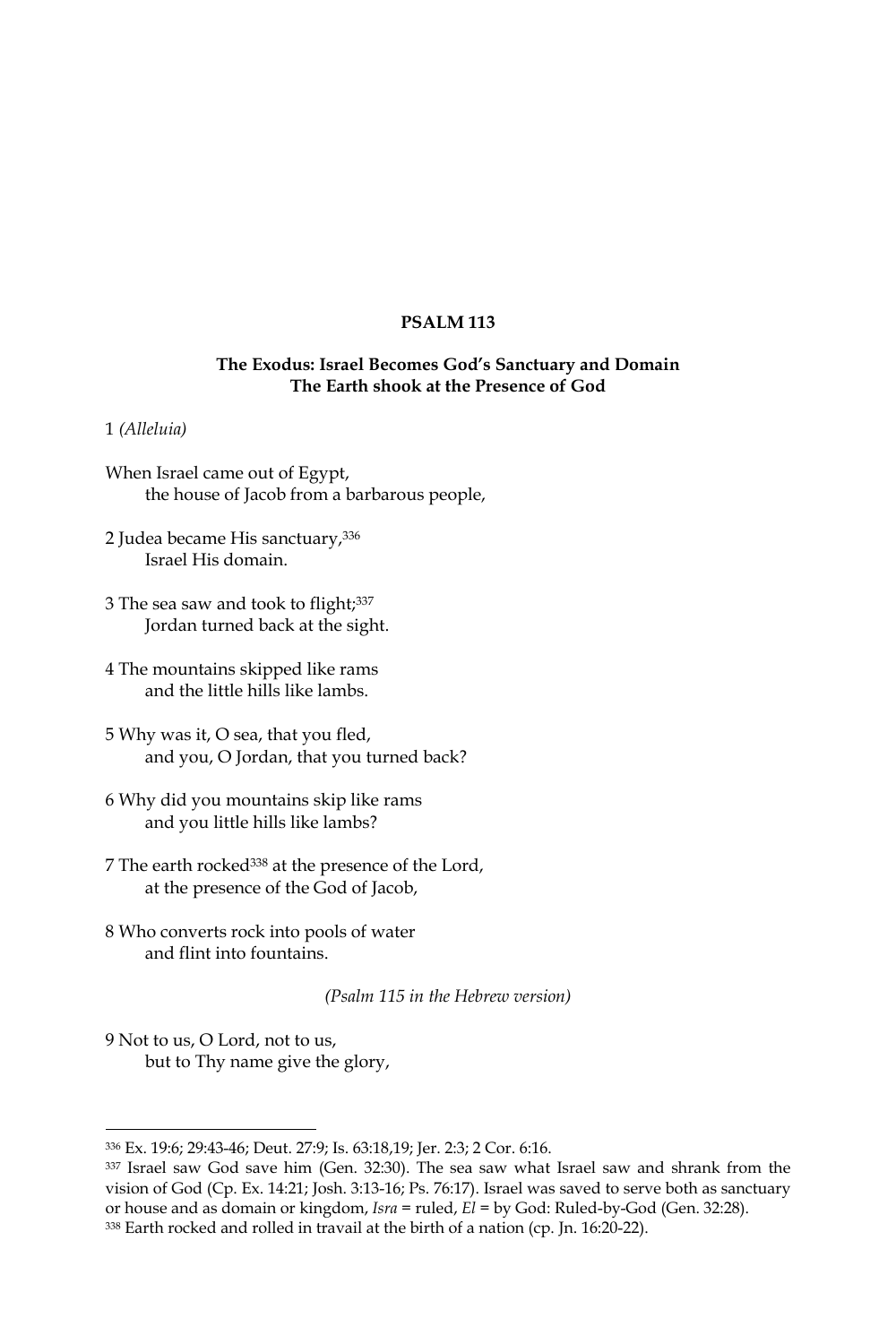- 10 for the sake of Thy mercy and truth, lest the nations say, 'Where is their God?'
- 11 But our God is in heaven and on earth; He does whatever He likes.<sup>339</sup>
- 12 The idols of the nations are silver and gold, the work of men's hands.
- 13 They have mouths yet cannot speak, they have eyes yet cannot see,
- 14 they have ears yet cannot hear, they have noses yet cannot smell,
- 15 they have hands yet cannot feel, they have feet yet cannot walk, nor can they make a sound with their throat.
- 16 Let those who make them be like them, and all who trust in them.
- 17 The house of Israel trusts in the Lord; He is their helper and protector.
- 18 The house of Aaron trusts in the Lord; He is their helper and protector.
- 19 Those who fear the Lord trust in the Lord; He is their helper and protector.
- 20 The Lord has remembered us and blessed us; He has blessed the house of Israel, He has blessed the house of Aaron.
- 21 He has blessed those who fear the Lord, both small and great.
- 22 May the Lord grant you increase, you and your children.

<sup>339</sup> Cp. John 1:18; 3:13; Wisdom 18:16.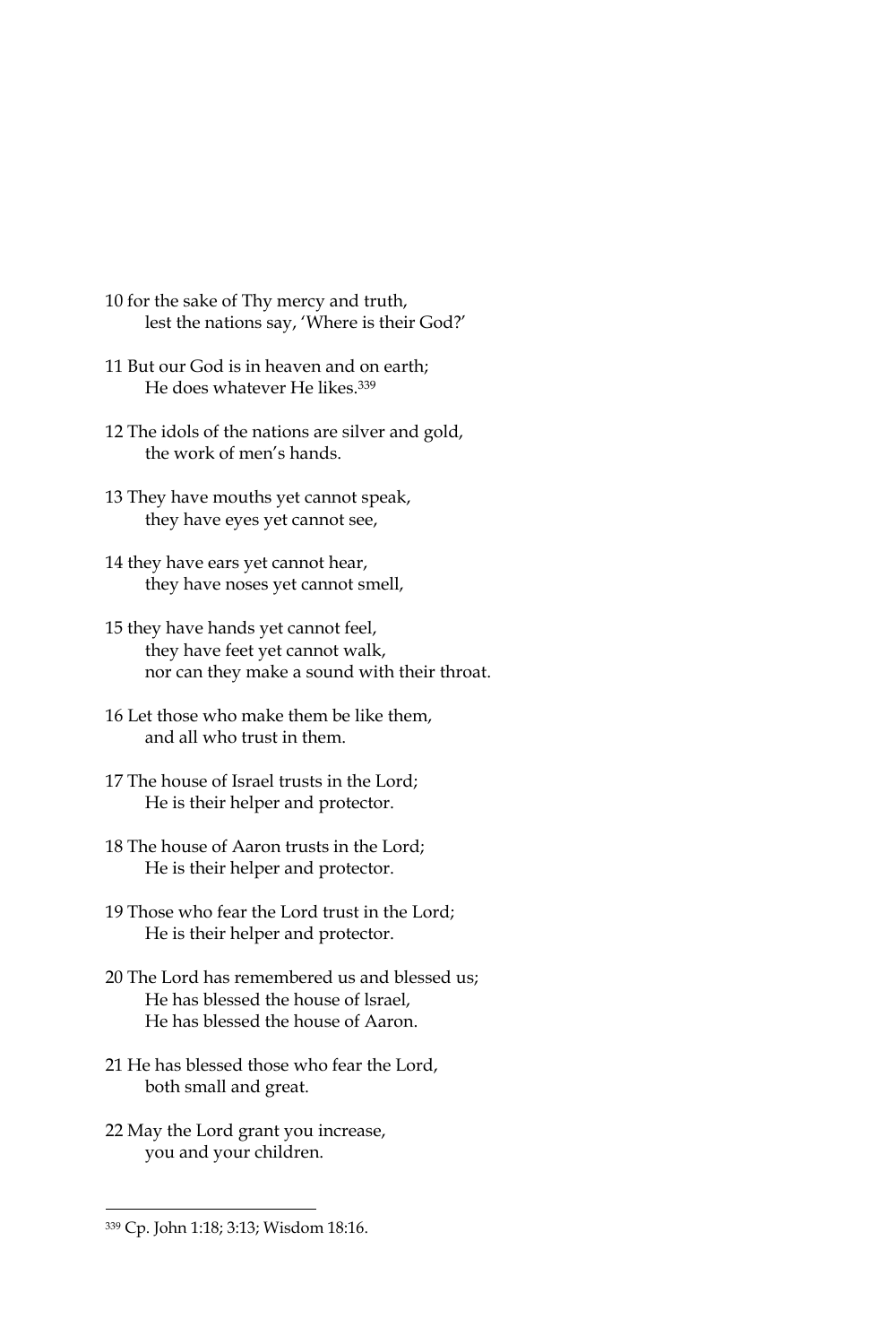23 May you be blessed by the Lord, Who made heaven and earth.

24 The heaven of heaven belongs to the Lord, but the earth He has given to the sons of men.

25 The dead do not praise Thee, O Lord, nor all who go down to hell.<sup>340</sup>

26 But we who live will bless the Lord, from now and to all eternity.

# **PSALM 114**

### Act of Love on Being Saved from Death I will live to Please the Lord

1 (Alleluia)

I love Him<sup>341</sup> because the Lord hears the cry of my prayer,

2 because He inclines His ear to me; so all my days I will call upon Him.

- 3 The pangs of death beset me, the trials of hell befell me: I encountered trouble and grief.
- 4 Then I called on the name of the Lord: 'O Lord, deliver my soul.'
- 5 The Lord is merciful and just; Our God is indeed merciful.
- 6 The Lord is the keeper of infants; I was humbled and He saved me.

<sup>340</sup> Gk. hades: the abode of the dead or departed (and so elsewhere).

<sup>341 &#</sup>x27;Who did he love? The Lord God wilh all his heart .... and as a reward for his love, he received the answers to his prayers' says St. Athanasius the Great (cp. 1 John 4:19). Gk. ēgapēsa can also mean: I am overjoyed or delighted.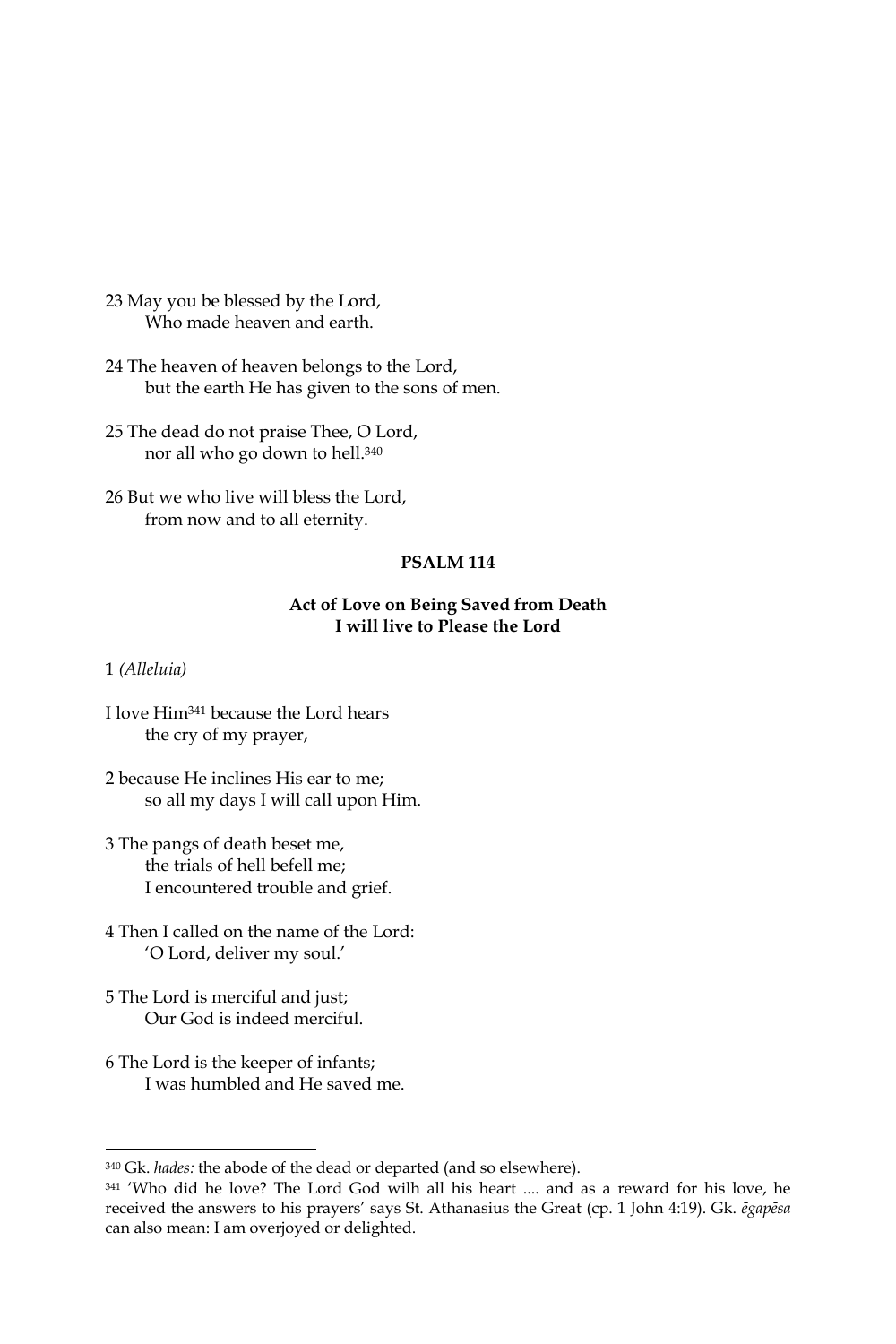7 Return, O my soul, to your rest, 342 for the Lord has dealt kindly with you.

8 For He has delivered my soul from death, my eyes from tears and my feet from slipping.

9 I will live to please the Lord in the land of the living.

 $Glory...$ 

#### **PSALM 115**

# Promise of Sacrificial Service in Gratitude to God I will drink the Cup of Salvation

1 (Alleluia)

- 3 What shall I give in return to the Lord for all that He has given me?
- 4 I will receive the cup of salvation and call on the name of the Lord.
- 5 I will pay my vows to the Lord in the presence of all His people.
- 6 Precious<sup>344</sup> in the sight of the Lord is the death of His Saints.
- 7 O Lord, I am Thy slave; I am Thy slave and the son of Thy handmaid. Thou hast broken my bonds asunder.

I believed and so I spoke; 343 but I was deeply humiliated.

<sup>2</sup> I said in my madness: Everyman is a liar.

<sup>342</sup> cp. Heb. 4:10; Phil. 2:12; Mt. 11:28,29; Jer. 6:16.

<sup>343 2</sup> Cor. 4:13.

<sup>344</sup> Or: costly (Wisdom 1:13-16).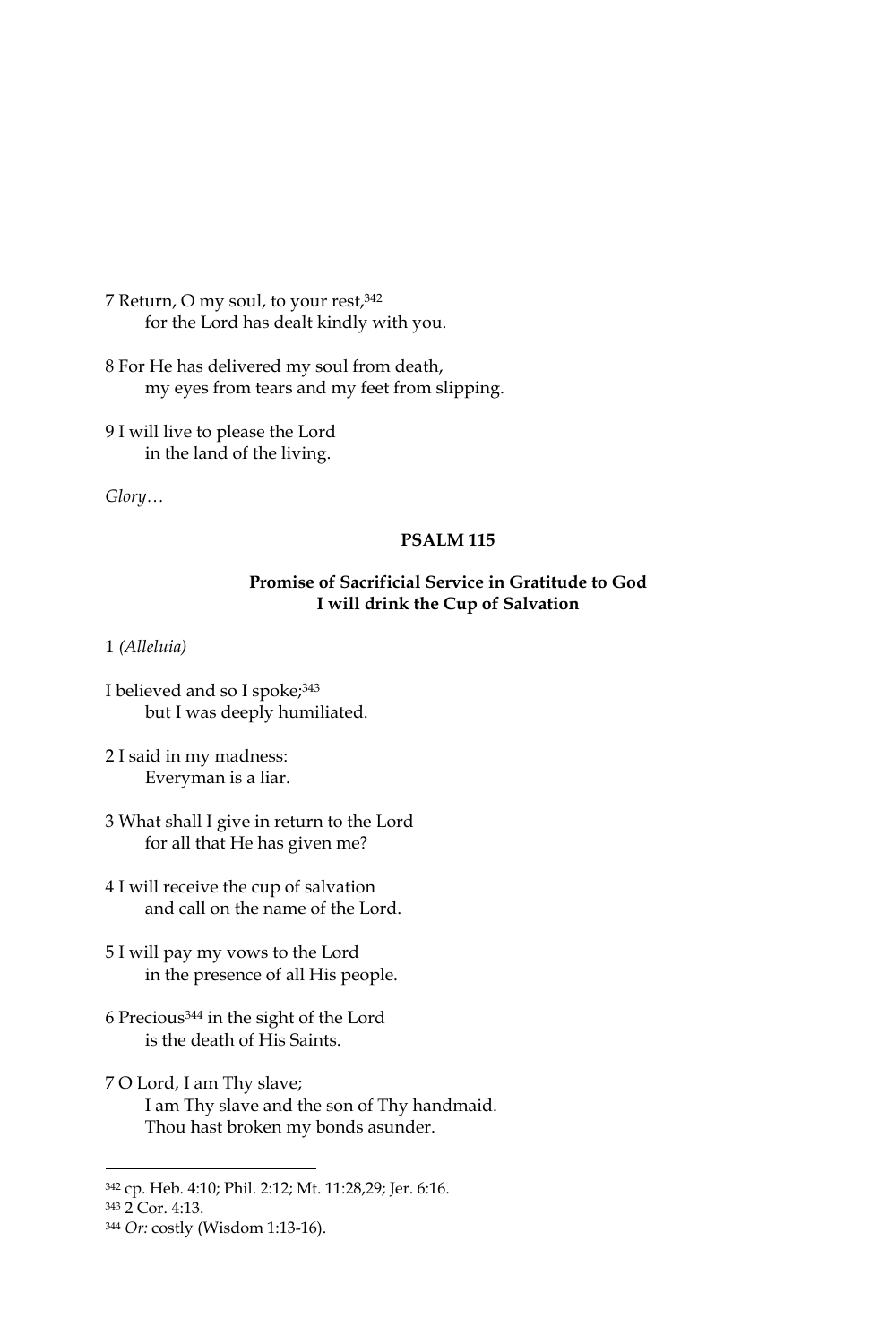8 I will offer to Thee the sacrifice of praise, and I will pray in the name of the Lord.

9 I will pay my vows to the Lord in the presence of all His people,

10 in the courts of the Lord's house, in your midst, O Jerusalem.

# **PSALM 116**

# World-Wide Call to Praise the Lord Mercy and Truth Meet without Merging

#### 1 (Alleluia)

All you nations, praise the Lord! Praise Him, all you peoples!345

2 For strong is His love for us, and the Lord stays true to His word forever.

#### PSALM<sub>117</sub>

# Processional Song of Praise for the Great Redemption The Lord is my Strength and my Song

1 (Alleluia)

Give thanks to the Lord, He is good; His mercy<sup>346</sup> is eternal.

- 2 Let the house of Israel say: He is good; His mercy is eternal.
- 3 Let the house of Aaron say: He is good; His mercy is eternal.
- 4 Let all who fear the Lord say: He is good;

<sup>345</sup> Rom. 15:11.

<sup>346</sup> Mercy or love.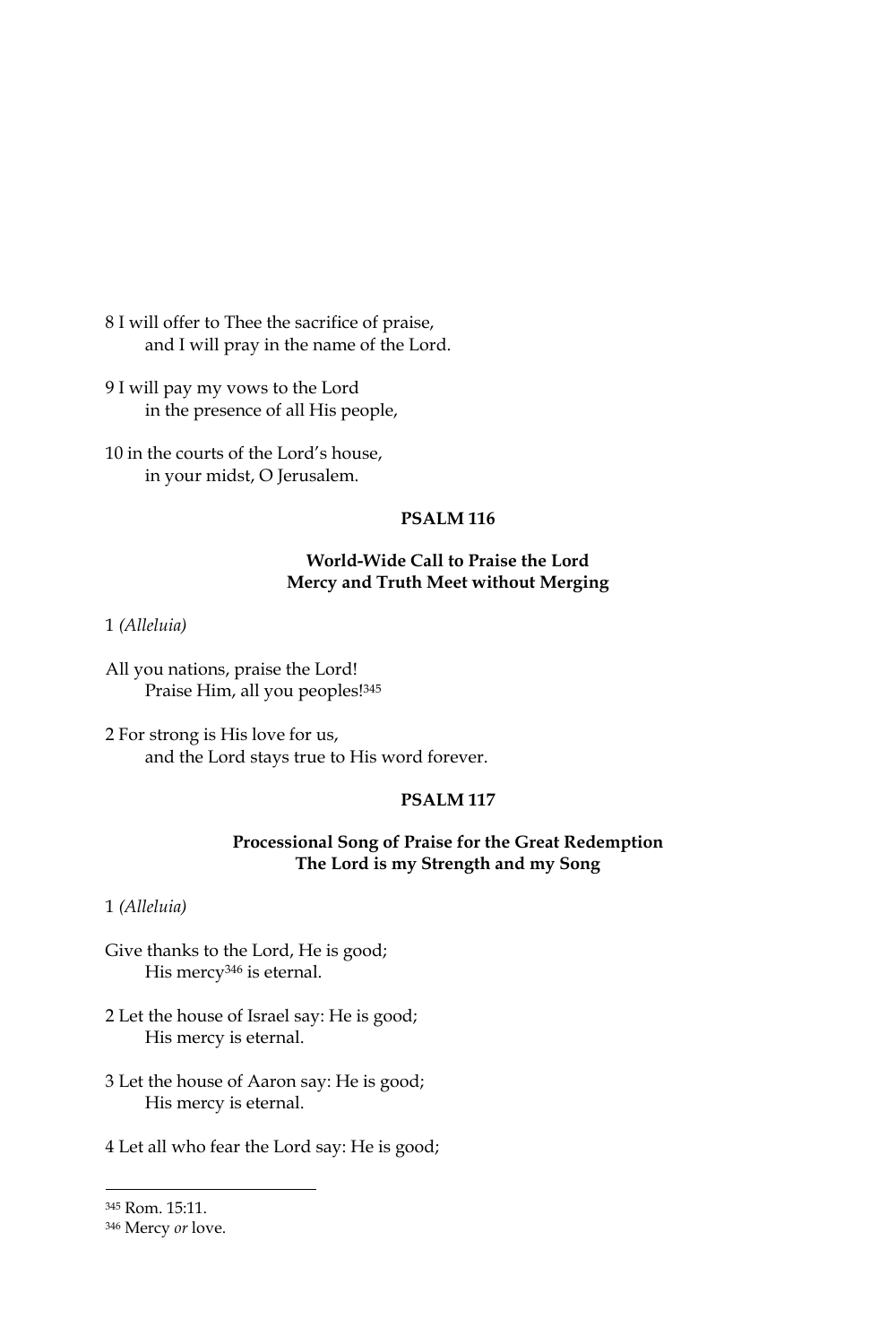His mercy is eternal.

- 5 Out of my trouble I called on the Lord, and He answered me with enlargement.
- 6 The Lord is my helper; I will not fear what man can do to me.<sup>347</sup>
- 7 The Lord is my helper, and I shall see the fall of my enemies.
- 8 It is better to trust in the Lord than to trust in man.
- 9 It is better to hope in the Lord than to hope in princes.
- 10 All the nations surrounded me, but by the name of the Lord I repulsed them.
- 11 They surrounded me in swarms, but by the name of the Lord I repulsed them.
- 12 They surrounded me like bees round a honeycomb, and blazed like fire in thorns: but by the name of the Lord I repulsed them.
- 13 I was hard pressed and about to fall, but the Lord supported me.
- 14 The Lord is my strength and my song, and has become my salvation.
- 15 The voice of joy and health is in the homes of tlie righteous. The Lord's right hand wins a mighty victory.
- 16 The Lord's right hand lifts me on high; the Lord's right hand wins a mighty victory.<sup>348</sup>

347 Heb. 13:6.

<sup>348</sup> Or exerts power or works a miracle or creates power; (Cp. Ps. 59:14)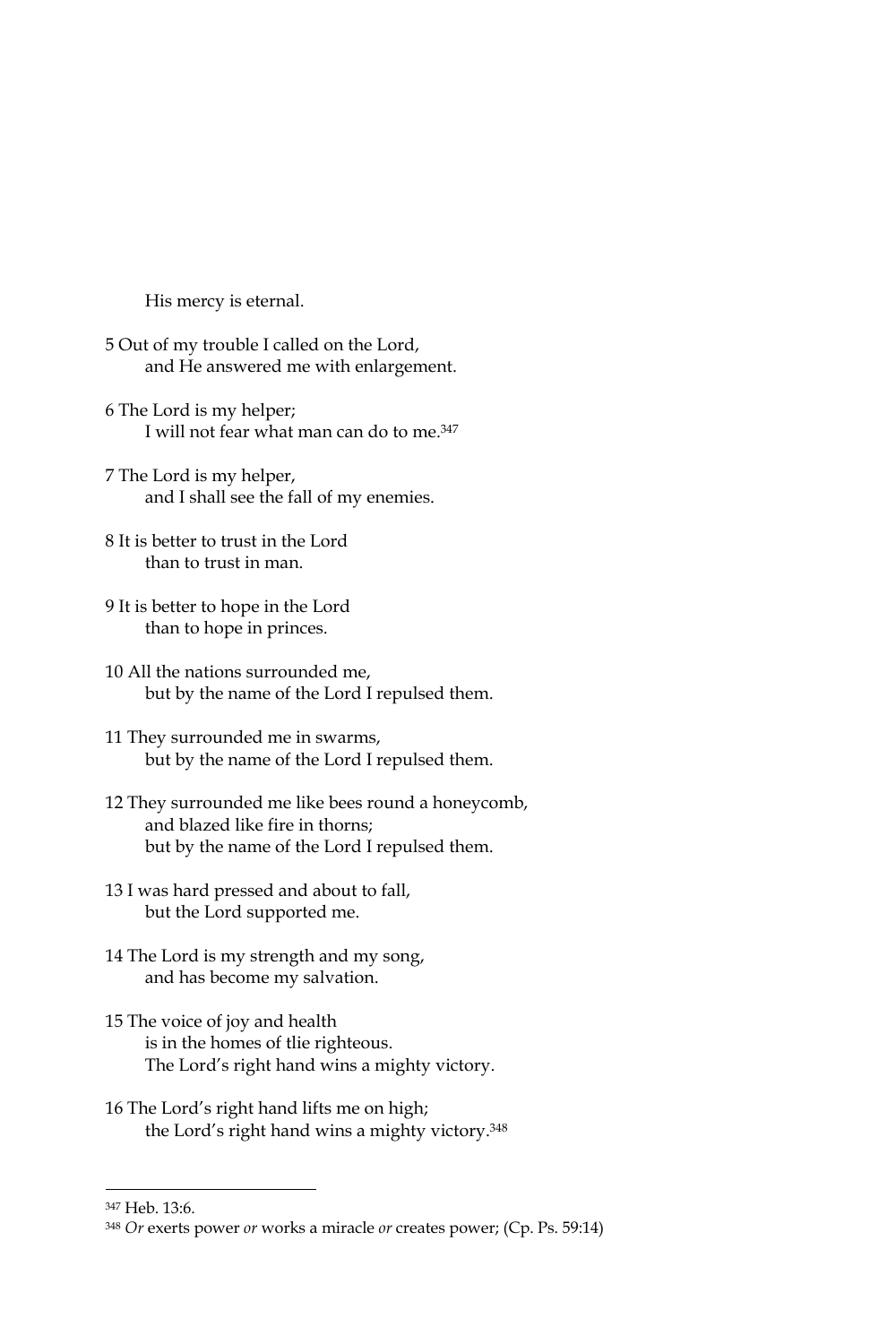- 17 I will not die, but live and proclaim the works of the Lord.
- 18 The Lord has chastened me, chastened me indeed, but He has not delivered me to death.
- 19 Open to me the gates of righteousness; I will enter by them and give thanks to the Lord.
- 20 This is the gate of the Lord; the righteous enter by it.
- 21 I praise and thank Thee that Thou hast answered me and hast become my salvation.
- 22 The stone which the builders rejected has become the corner-stone.<sup>349</sup>
- 23 This is the Lord's doing, and it is marvellous in our eyes.
- 24 This is the day which the Lord has made; let us rejoice and be glad in it.
- 25 O Lord, save us; prosper us, O Lord.
- 26 Blessed is he who comes in the name of the Lord; we bless you from the house of the Lord.
- 27 The Lord is God and has appeared to us. Bind the sacrifice<sup>350</sup> with ropes to the horns of the altar.
- 28 Thou art my God, and I will praise Thee; Thou art my God, and I will exalt Thee;

<sup>349</sup> Mt. 21:42; Acts 4:11; 1 Pet 2:7; Eph. 2:20; Is. 28:16; Zach. 4:7. Not a keystone of an arch, but a corner-stone uniting two walls and all walls.

 $350$  Heorte = festal victim or sacrifice. The 4 corners of the altar were shaped like horns (Ex. 27:2). Christ was bound to the horns of the altar of the cross by the cords of love (cp. Hos. 11:4; Jn.  $10:18$ ).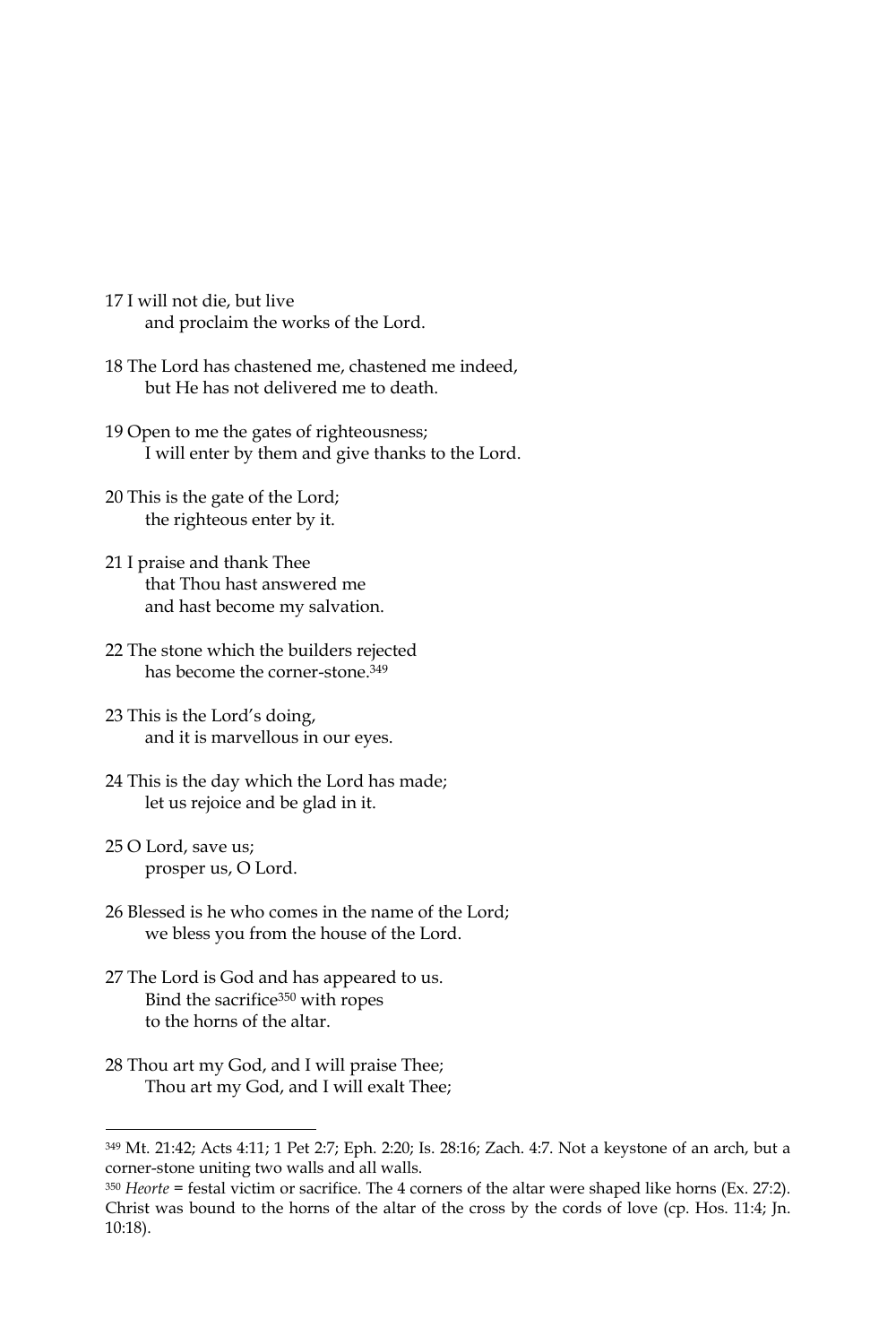I praise and thank Thee that Thou hast answered me and hast become my salvation.

29 Give thanks to the Lord, He is good; His mercy is eternal.

 $Glory...$ 

# **KATHISMA17**

### **PSALM 118**

### Love for the Law of Love The Word Reveals the Heart and Mind of God

#### (Alleluia)

- 1 Blessed are they who are faultless in the way, 351 who live by the law of the Lord.<sup>352</sup>
- 2 Blessed are they who search out His testimonies, 353 who seek Him with their whole heart.<sup>354</sup>
- 3 For those whose work is sin do not walk in His ways.
- 4 Thou hast ordered Thy commandments to be strictly observed.

<sup>&</sup>lt;sup>351</sup> 'The new and living way' (Heb. 10:19) of love (1 Cor. 12:31), peace with all (Heb. 12:14), holiness (Is. 35:8), 'the way of God' (Mt. 22:16), righteousness (2 Pet. 2:21), truth (2 Pet. 2:2), salvation (Acts 16:17), perfection (Mt. 5:48; 19:21; 1 Jn. 2:5) 'the King's Highway' (Num. 20:17), the way of life (Mt. 7:14) revealed by God Who said, '1 am the Way' (Jn. 14:6). The one law (Gal. 5:14; Rom. 13:10) is the all-embracing love of God: 'Live in love, as Christ love us' (Eph.5:2). 352 Rom. 10:5; Gal. 3:12; Lev. 18:5; Luke 10:25-28.

<sup>353</sup> Testimonies are God's works and creations through which we see and know God (Rom. 1:19-24), the Tabernacle, Ark and Mercy-Seat, the Covenant, His words and commandments, the whole Bible, the Church and Mysteries (Jn. 5:39), especially the Decalogue Laws, abiding testimonies of the Covenant, called the Testimony (Ex. 25:16; 27:21).

<sup>354</sup> Man has lost sight of God through sin. We are to seek Him by repentance. in truth, by praver and fasting, in His word, for Himself alone, through His Son, and in His Holy Spirit (Jn. 14:6- $26$ ).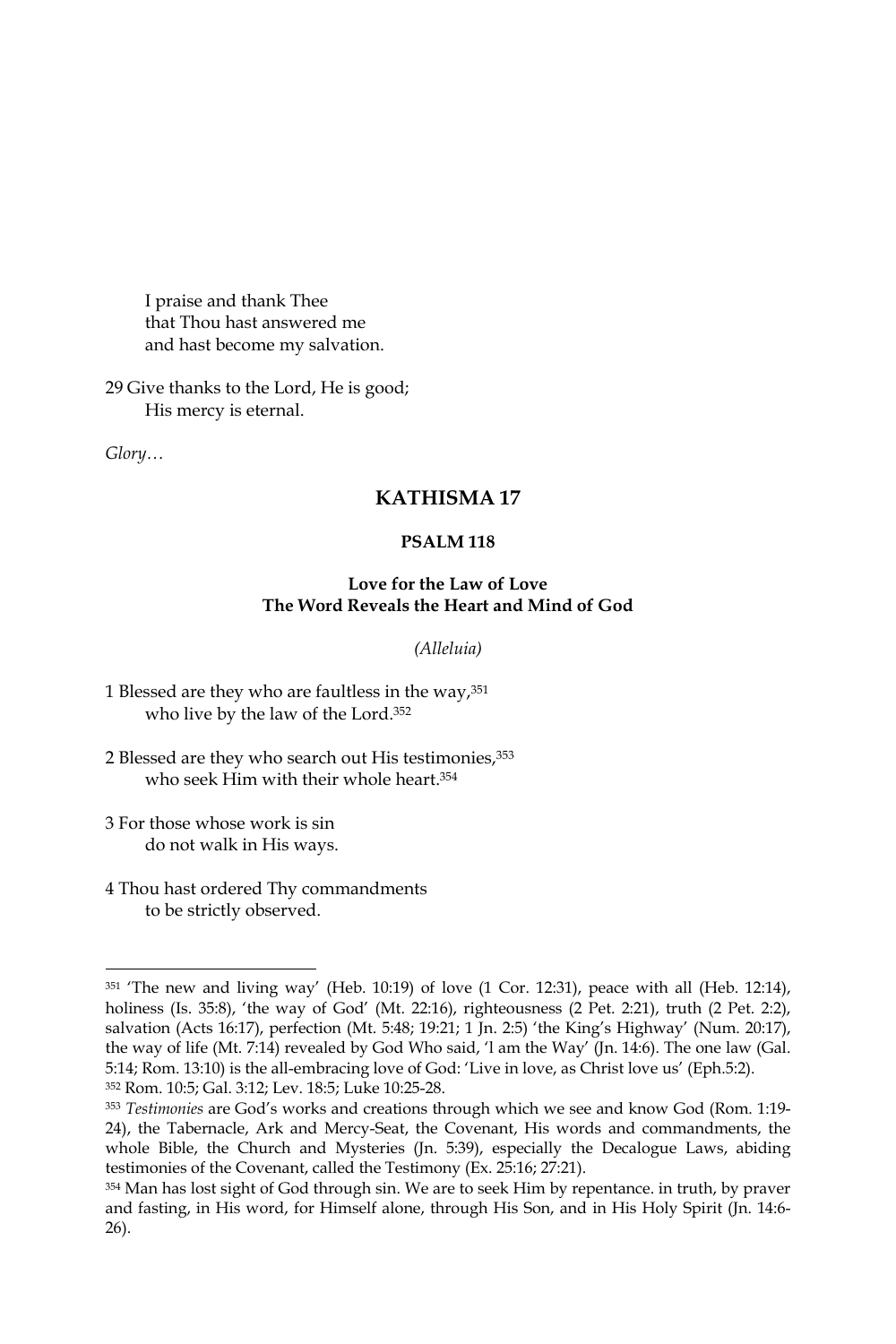- 5 O that my ways were directed to the observance of Thy rights!
- 6 Then I shall not be ashamed, when I regard all Thy commandments.
- 7 I will praise and thank Thee with an upright heart, as I learn the justice of Thy judgments.
- 8 I will observe Thy rights; O forsake me not utterly.
- 9 How can a young man direct his way? By obeying Thy words.
- 10 With my whole heart I seek Thee; let me not be driven from Thy commandments.
- 11 Thy words I have hidden in my heart, that I may not sin against Thee.
- 12 Blessed art Thou, O Lord; teach me Thy rights.
- 13 With my lips I declare all the judgments of Thy mouth.
- 14 I delight in the way of Thy testimonies, as in all riches.
- 15 I will reflect on Thy commandments, and consider Thy ways.
- 16 I will meditate on Thy rights, and not forget Thy words.
- 17 Respond to Thy slave, that I may live and keep Thy words.
- 18 Unveil my eyes, and I shall discern the wonders of Thy law.

19 I am a stranger on earth;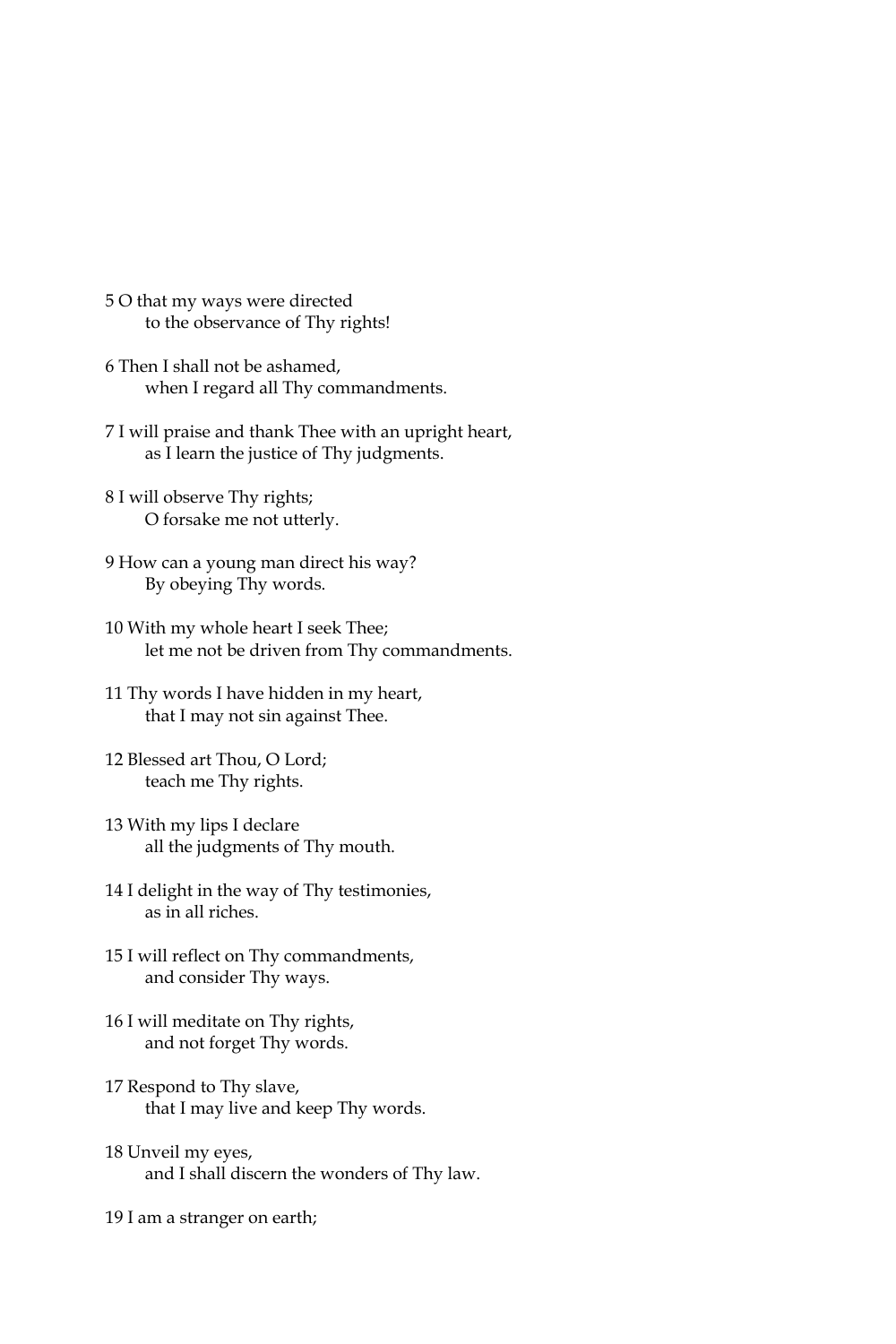hide not Thy commandments from me.

- 20 My soul longs to welcome<sup>355</sup> Thy judgments at all times.
- 21 Thou hast rebuked the proud;<sup>356</sup> cursed are they who turn from Thy commandments.
- 22 Take from me reproach and contempt, for I seek Thy testimonies.
- 23 For rulers also sat and spoke against me; but Thy slave meditates on Thy rights.
- 24 For Thy testimonies are my meditation, and Thy rights are my counsellors.<sup>357</sup>
- 25 My soul clings to the earth; revive me according to Thy word.
- 26 I confess my ways and Thou answerest me; teach me Thy rights.
- 27 Make me understand the way of Thy rights, and I will reflect on Thy wonders.
- 28 My soul is drowsy with sloth;<sup>358</sup> strengthen me with Thy words.
- 29 Remove from me the way of lying, and by Thy law have mercy on me.
- 30 I have chosen the way of truth, and have not forgotten Thy judgments.

<sup>355</sup> He does not dare to say he wants God's judgments (cp. Ps.53:3), but he longs to be so pure in heart and action that he welcomes them at all times (St. Hilary).

<sup>&</sup>lt;sup>356</sup> God rebuked proud Satan when he was cast from heaven, and proud man when he was banished from Eden; likewise Pharaoh, Saul, Nebuchadnezzar etc. He rebukes the proud and gives grace to the humble. The eternal law is stated in Deut. 28.

<sup>357</sup> Everything is a testimony, witness, word of the living God. But the chief are the Saviour's Birth, Death, Descent into Hell, Resurrection, Ascension, Gift of the Spirit, Second Corning: the 7 seals of the Book only He could open (Rev. 5:5).

<sup>&</sup>lt;sup>358</sup> sloth: or: accidie.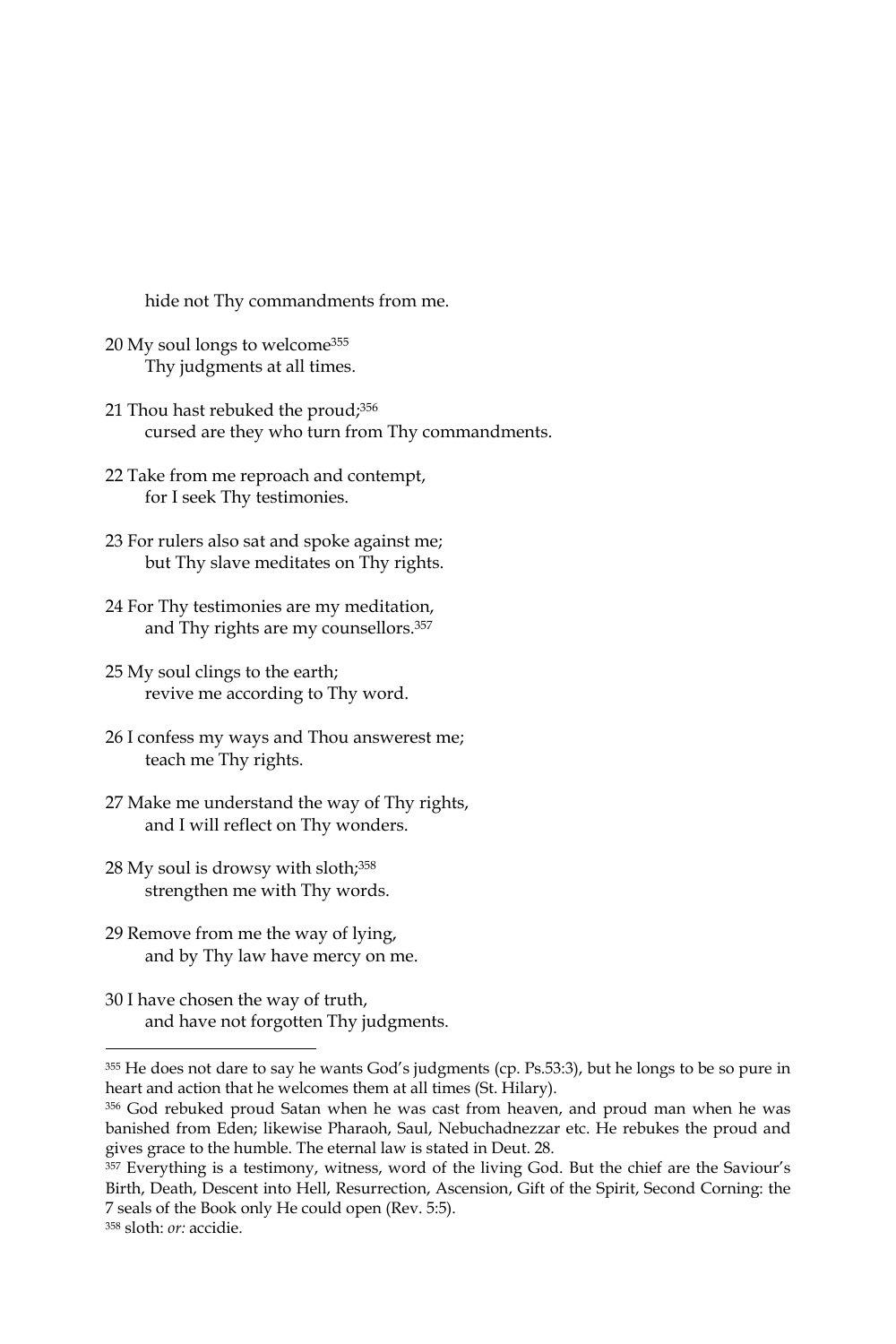- 31 I have stuck to Thy testimonies, O Lord; put me not to shame.
- 32 I ran the way of Thy commandments, when Thou didst enlarge my heart.
- 33 Teach me, O Lord, the way of Thy rights, and I will seek it continually.
- 34 Give me understanding and I will search out Thy law and will keep it with my whole heart.
- 35 Guide me in the path of Thy commandments, for that is what I want.
- 36 Incline my ear to Thy testimonies and not to covetousness.
- 37 Turn away my eyes from looking at vanities; 359 revive me in Thy way.<sup>360</sup>
- 38 Confirm the promise of Thy word to Thy slave in the fear of Thee.<sup>361</sup>
- 39 Take away my reproach which I dread; for Thy judgments are good.
- 40 Behold, I long for Thy commandments; revive me in Thy righteousness.<sup>362</sup>
- 41 And let Thy mercy come upon me, O Lord, Thy salvation according to Thy word.
- 42 And to those who taunt me I will answer that I trust in Thy words.

<sup>359</sup> Eyes were given us that we might see in creatures our Creator (St Athanasius).

<sup>360</sup> Christ is our way and our righteousness (cp. Jn. 14:6; 1 Cor 1:30; Ephes. 2:5-7).

<sup>361</sup> The house of wisdom can be built only if the fear of God is rooted deeply in the soul (cp. St Ambrose).

<sup>362</sup> Christ is our way and our righteousness (cp. Jn. 14:6; 1 Cor 1:30; Ephes. 2:5-7). <see 2 footnotes above>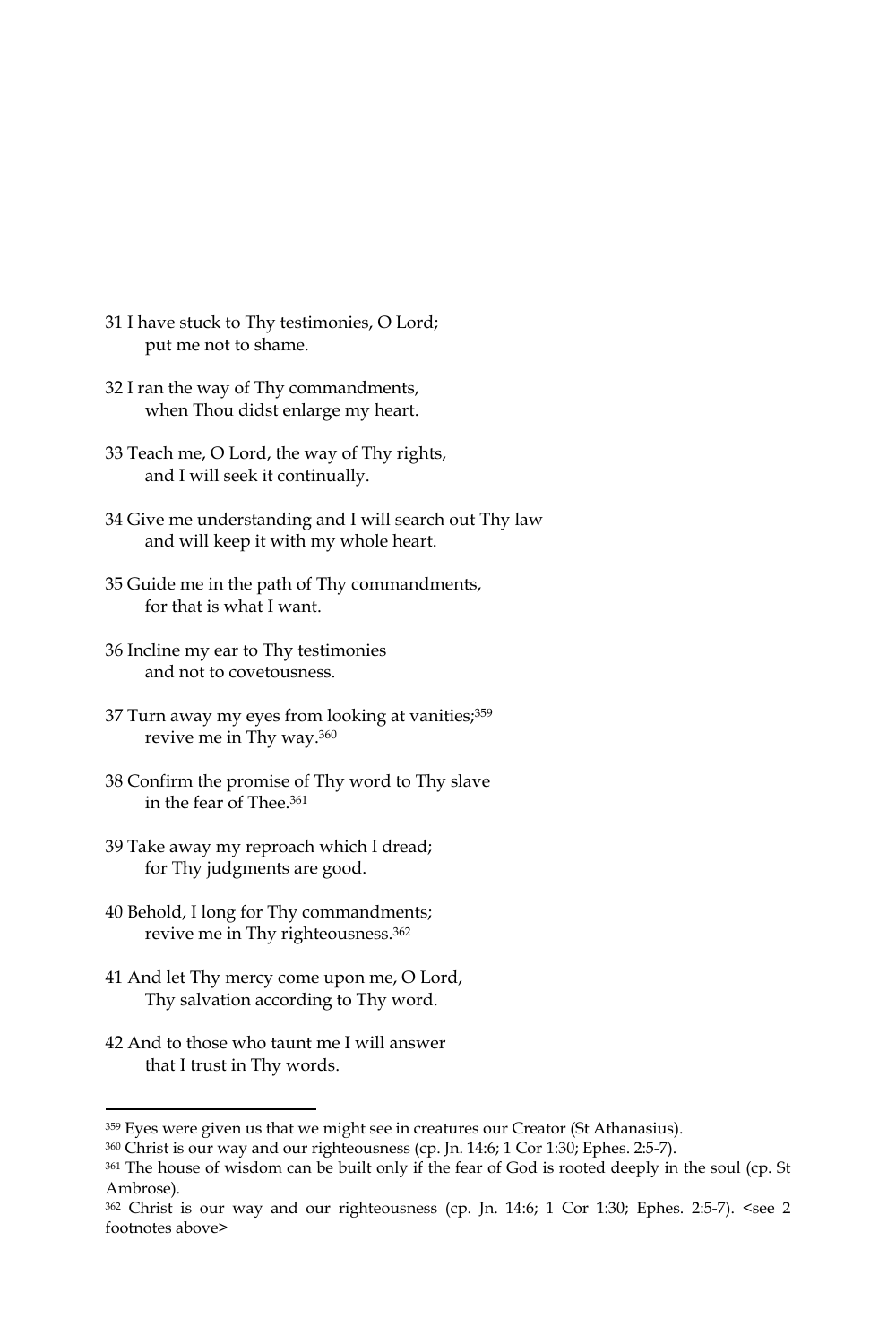- 43 And take not the word of truth utterly out of my mouth, for I trust Thy judgments.
- 44 And I will keep Thy law continually, for ever and to all eternity.
- 45 And I walk in freedom because I seek Thy commandments,
- 46 And I will speak of Thy testimonies before kings and will not be ashamed.
- 47 And I meditate on Thy commandments, which I love exceedingly.
- 48 And I lift up my hands to Thy commandments which I love, and I meditate on Thy rights.
- 49 Remember Thy words to Thy slave, by which Thou hast given me hope.
- 50 This comforts me in my dejection, for Thy promise gives me life.
- 51 The proud are utterly outrageous, but I do not swerve from Thy law.
- 52 I remember Thy judgments of old, O Lord, and take comfort.
- 53 Dejection seizes me, because of sinners who forsake Thy law.
- 54 Thy rights are my songs in the place of my exile.
- 55 I remember Thy name, O Lord, in the night, and keep Thy law.
- 56 This blessing is mine because I seek Thy rights.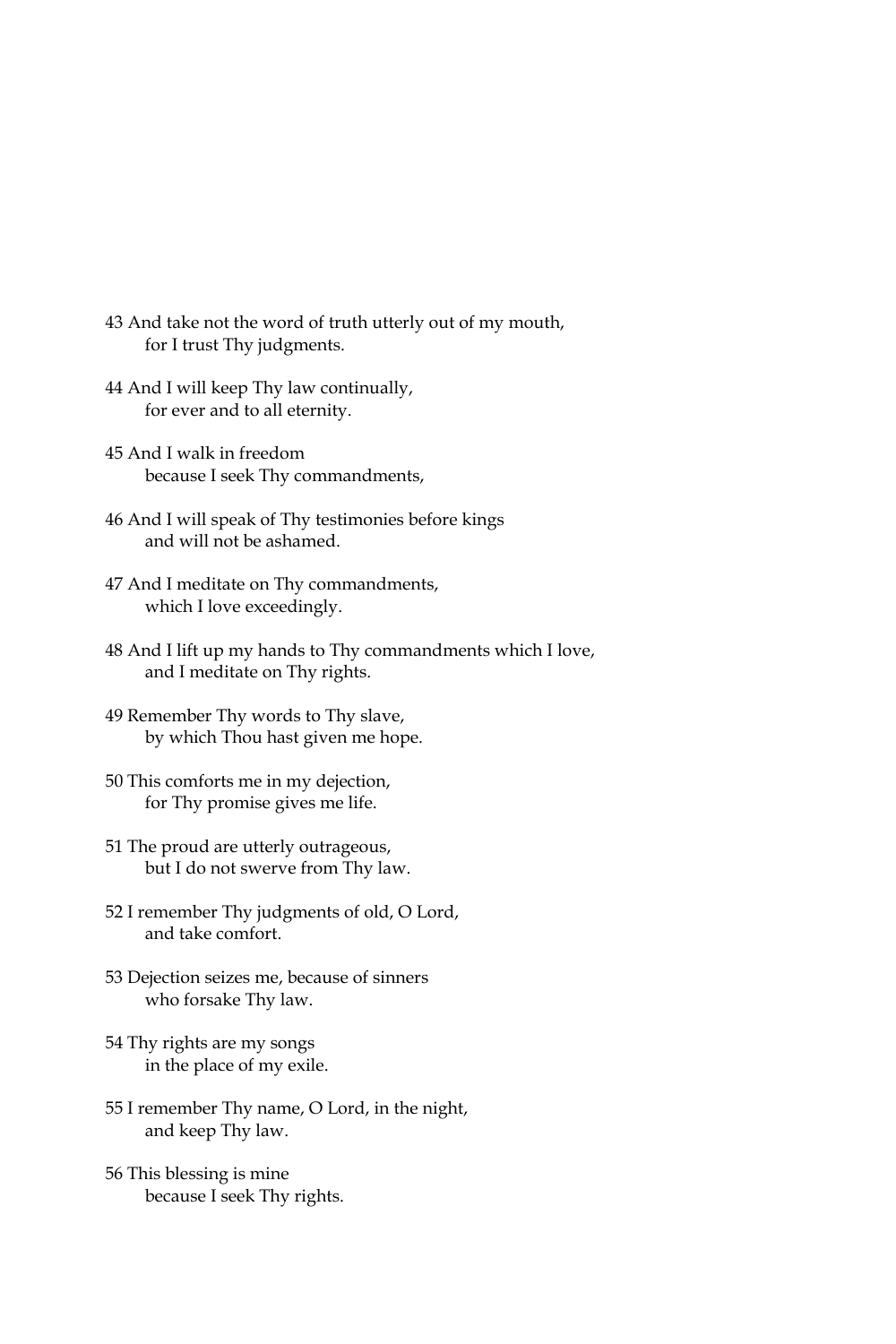- 57 Thou art my portion, O Lord; I promise to keep Thy law.
- 58 I implore Thy grace<sup>363</sup> with all my heart; have mercy on me according to Thy word,
- 59 I have considered Thy ways, and turned my feet to Thy testimonies.
- 60 I was ready and not slack to obey Thy commandments.
- 61 The cords of sinners entangle me, but I do not forget Thy law.
- 62 At midnight I rise to praise and thank Thee for the justice of Thy judgments.
- 63 I am a friend of all who fear Thee and keep Thy commandments.
- 64 The earth, O Lord, is full of Thy mercy;<sup>364</sup> teach me Thy rights.
- 65 Thou hast shown kindness to Thy slave, O Lord, according to Thy word.
- 66 Teach me kindness, discipline and knowledge, for I believe in Thy commandments.
- 67 Before I was humbled I went wrong; so now I keep Thy word.
- 68 Thou art good, O Lord, and in Thy goodness teach me Thy rights.
- 69 The injustice of the proud is heaped upon me, but I will seek Thy commandments with my whole heart.

<sup>363</sup> Lit. Face: a Hebraism for 'favor'. (Cp. Psalm 44:13).

<sup>364</sup> When Christ dwells in the heart, while others complain of poverty, want and suffering, the saints see love and mercy everywhere. 'Everything has become new' (2 Cor. 5:17). See also Psalms 32:5; 117:1.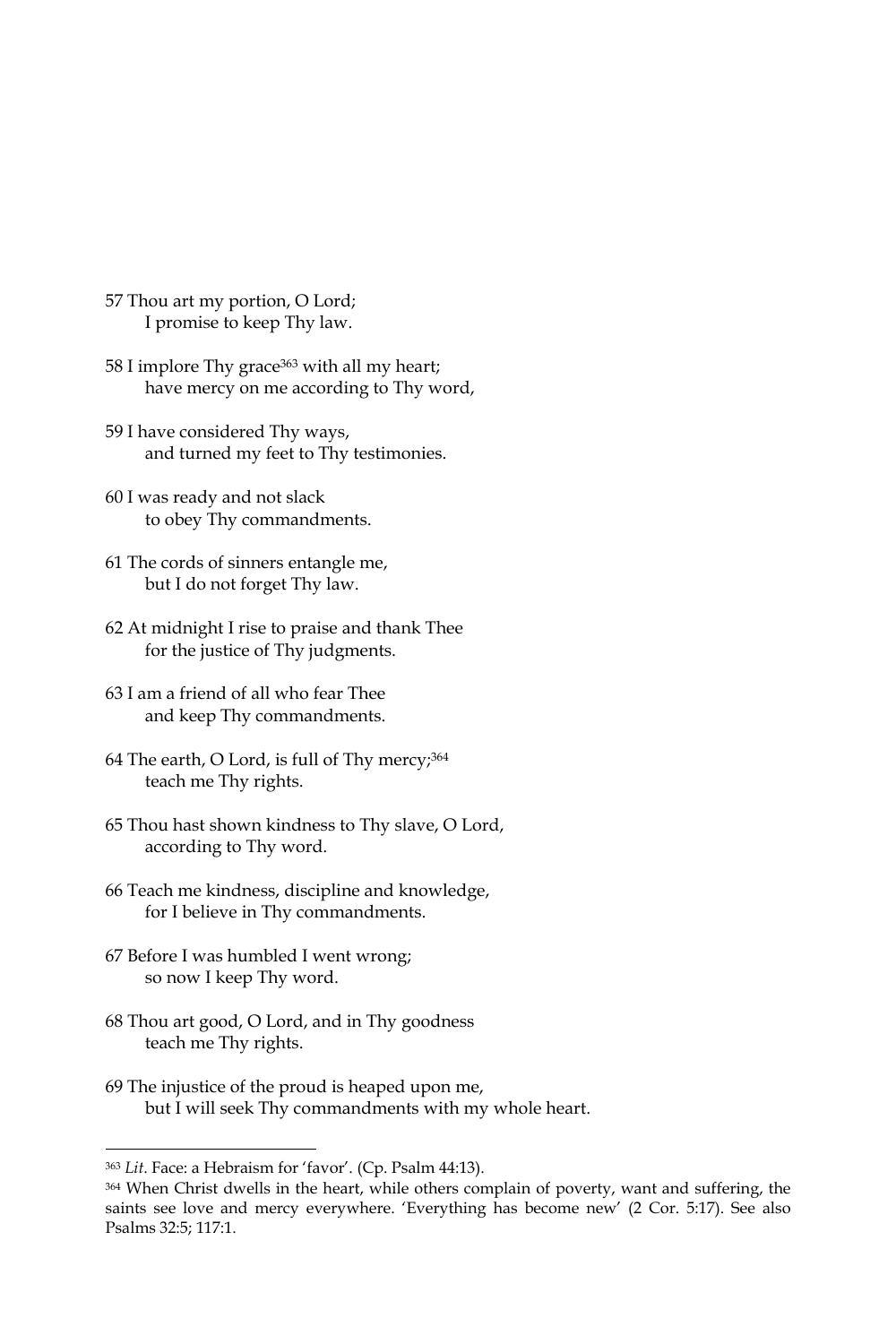- 70 Their heart is curdled<sup>365</sup> like milk; but I meditate on Thy law.
- 71 It is good for me that Thou hast humbled me, that I may learn Thy rights.
- 72 The law of Thy mouth is a treasure to me beyond thousands of gold and silver.<sup>366</sup>

- 73 Thy hands have made me and moulded me; give me understanding and I will learn Thy commandments,
- 74 Those who fear Thee will be glad when they see me, because I trust in Thy words.
- 75 I know, O Lord, that Thy judgments are just, and that Thou hast rightly humbled me.
- 76 But let Thy mercy comfort me according to Thy word to Thy slave.
- 77 Let Thy compassion come to me, and I shall live; for Thy law is my meditation.
- 78 Let the proud be ashamed, for they unjustly injure me; but I will meditate on Thy commandments.
- 79 Let those who fear Thee turn to me, and those who know Thy testimonies.
- 80 Let my heart be faultless in Thy rights, that I may not be ashamed.
- 81 My soul is dying for Thy salvation; I hope in Thy words.

<sup>365</sup> Curdled with scorn, anger and fear.

<sup>366</sup> Was St. Peter poor when he had no gold and silver for the cripple? They are not currency in Canaan (cp. St. Chrysostom).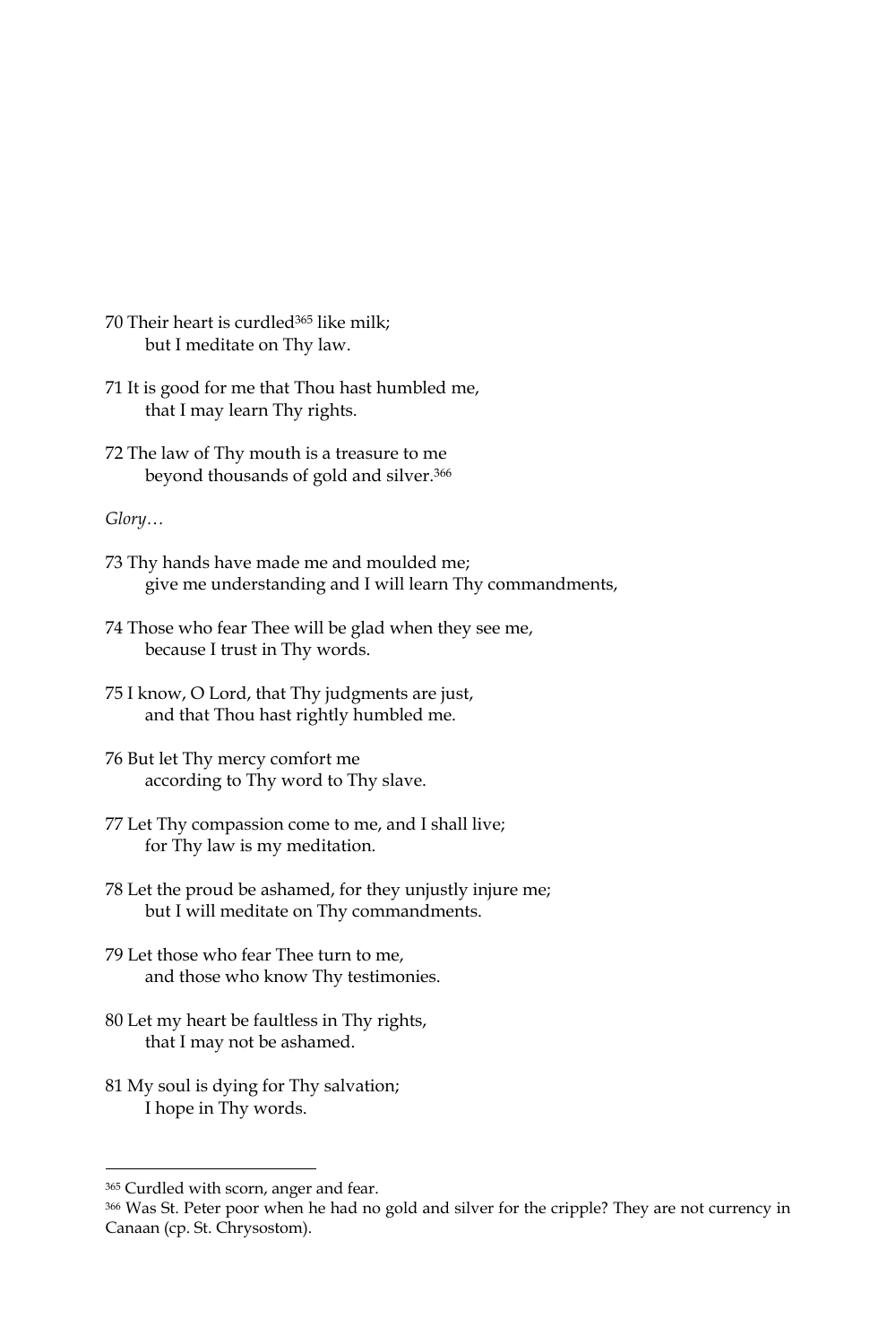- 82 My eyes fail with watching for Thy word, saying: 'When wilt Thou comfort me?'367
- 83 For I have become like a wineskin in the frost;<sup>368</sup> yet I have not forgotten Thy rights.
- 84 How many are the days of Thy slave? When will my persecutors undergo judgment?
- 85 The lawless have told me fables, but not as Thy law, O Lord.
- 86 All Thy commandments are truth. They persecute me unjustly; help me!
- 87 They nearly made an end of me on earth; but I have not forsaken Thy commandments.
- 88 In Thy mercy give me life, and I shall obey the testimonies of Thy mouth.
- 89 Thy word, O Lord, continues for ever in Heaven.
- 90 Thy truth is for all generations; Thou hast founded the earth, and it continues.
- 91 The day continues by Thy arrangement, for all things are Thy servants.
- 92 Unless Thy law had been my meditation, I should have died in my humiliation.
- 93 I will never forget Thy rights, for by them Thou hast given me life.
- 94 I am Thine, O save me, for I seek Thy rights.

<sup>367 &#</sup>x27;When wilt Thou comfort me?' = When wilt Thou send Thy Comforter, so that I may be filled with Thy Spirit, Comforter, Paraclete? (cp. Ephes. 5:18).

<sup>368</sup> Sprinkled with hoar-frost, a wineskin is like the greying head of an old man.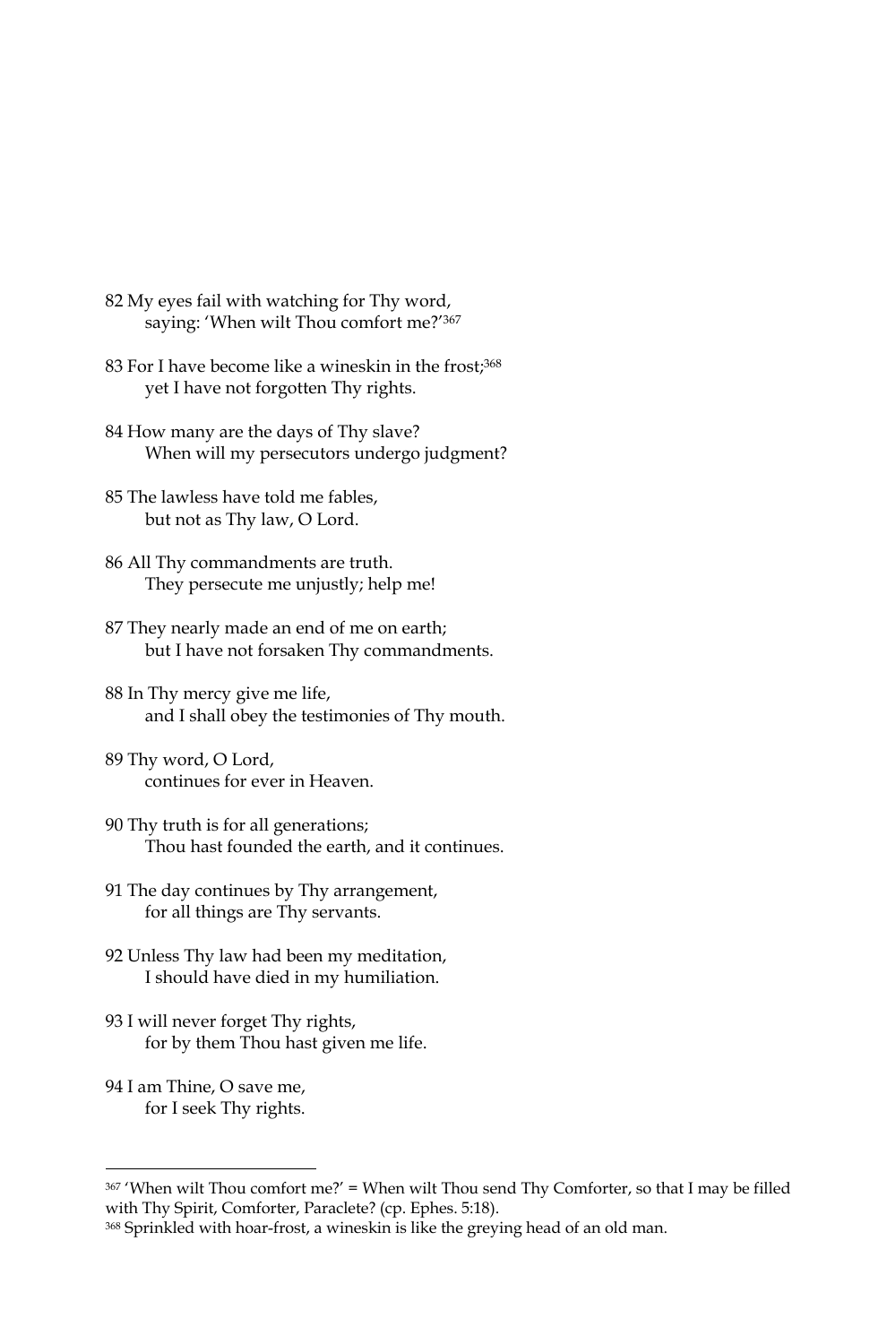- 95 Sinners wait for me to destroy me; I contemplate Thy testimonies.
- 96 I have seen the end of all perfection; Thy commandment is exceedingly broad.<sup>369</sup>
- 97 O how I love Thy law, O Lord! It is my meditation all day long.
- 98 Thou hast made me wiser than my enemies by Thy commandment, for it is mine for ever.
- 99 I have understood more than all my teachers, because Thy testimonies are my meditation.
- 100 I have understood more than my elders, because I seek Thy commandments.
- 101 I restrain my feet from every evil way, that I may keep Thy words.
- 102 I have not shrunk from Thy judgments, for Thou teachest me Thy law.
- 103 How sweet are Thy words to my heart!370 They are sweeter than honey to my mouth.
- 104 From Thy commandments I get understanding; therefore I hate all wrong ways.
- 105 Thy law is a lamp to my feet, and a light to my paths.<sup>371</sup>
- 106 I have sworn and am determined to keep Thy just judgments.
- 107 I have been humbled, O Lord, exceedingly;

<sup>369</sup> The commandment to love God, our neighbor and our enemy, is infinitely broad because allinclusive; it contains the sum of all our perfection, and is the crowning experience (cp. St Basil). <sup>370</sup> hear: lit. gullet, throat, larynx.

<sup>371 &#</sup>x27;The rays of the Word are eternally ready to shine wherever the windows of the soul are opened in simple faith' (St. Hilary).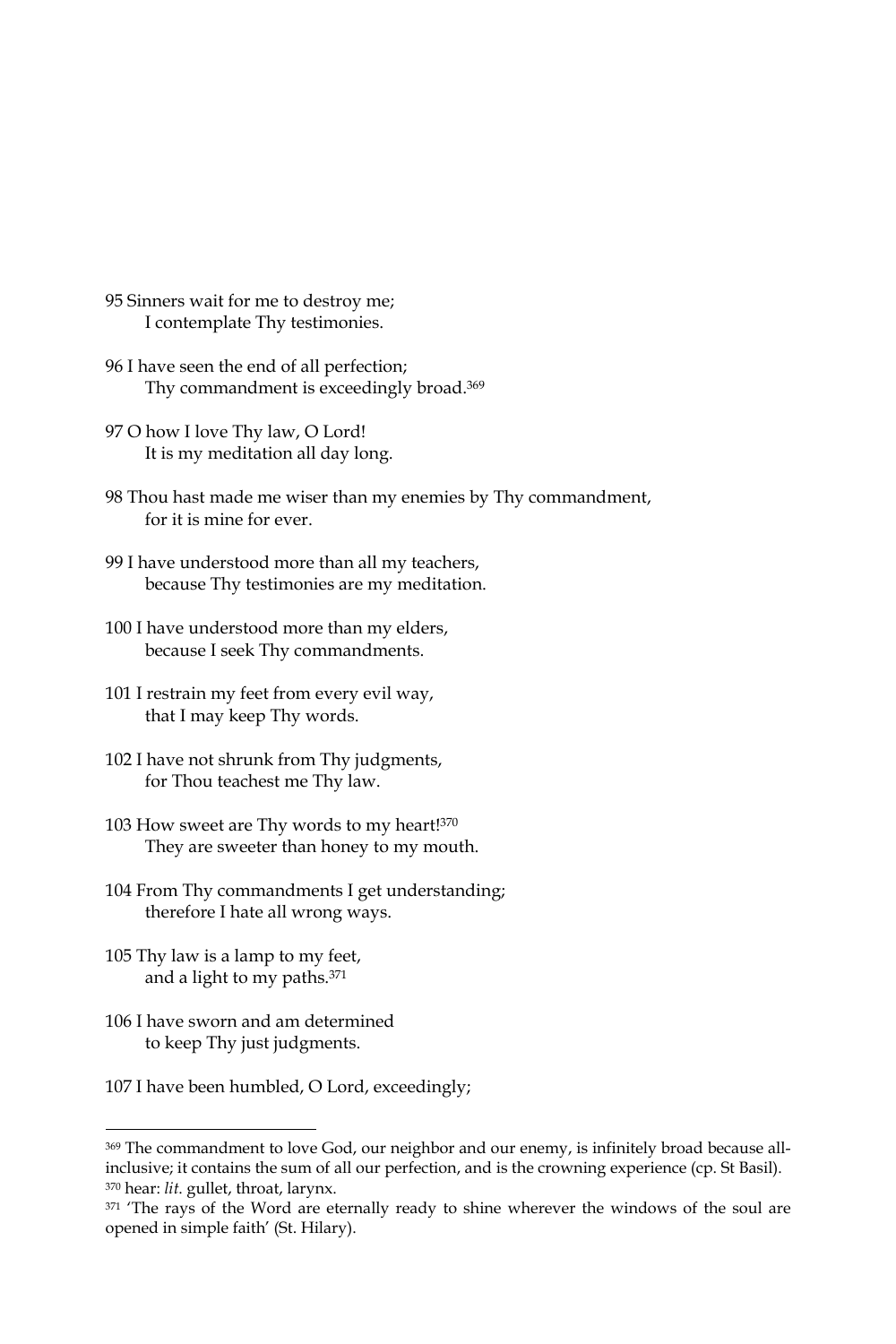revive me by Thy word.

- 108 Accept the free-will offerings of my mouth, O Lord; and teach me Thy judgments.
- 109 My life is continually in Thy hands, and I do not forget Thy law.
- 110 Sinners laid a snare for me. but I do not stray from Thy commandments.
- 111 Thy testimonies are my heritage for ever, for they are the joy of my heart.
- 112 I have inclined my heart to do Thy rights, for the sake of an eternal reward.
- 113 I hate wicked spirits, 372 but I love Thy law.
- 114 Thou art my helper and my protector; I trust in Thy words.
- 115 Depart from me, you evil spirits, and I will search out the commandments of my God.
- 116 Defend me according to Thy word, and revive me; and let me not be disappointed in my expectation.
- 117 Help me and I shall be saved; and I will meditate on Thy rights continually.
- 118 Thou hast rejected all who ignore Thy rights, for their intention is wrong.
- 119 All the sinners of the earth I regard as outcasts; 373 that is why I love Thy testimonies.

<sup>372 &#</sup>x27;In wicked men we rightly hate the evil, but love the creature' (St. Prosper).

<sup>373</sup> The world's real outcasts are those who deliberately exclude themselves by sin from the realm of grace and glory. Cp. Ps. 50:13. 'Cast me not out of Thy Presence, from a sense of Thy grace and favor, from the vision of Thy Face.' Cp. Ps. 21:7; Mt. 25:30; Jn. 15:6; 6:37.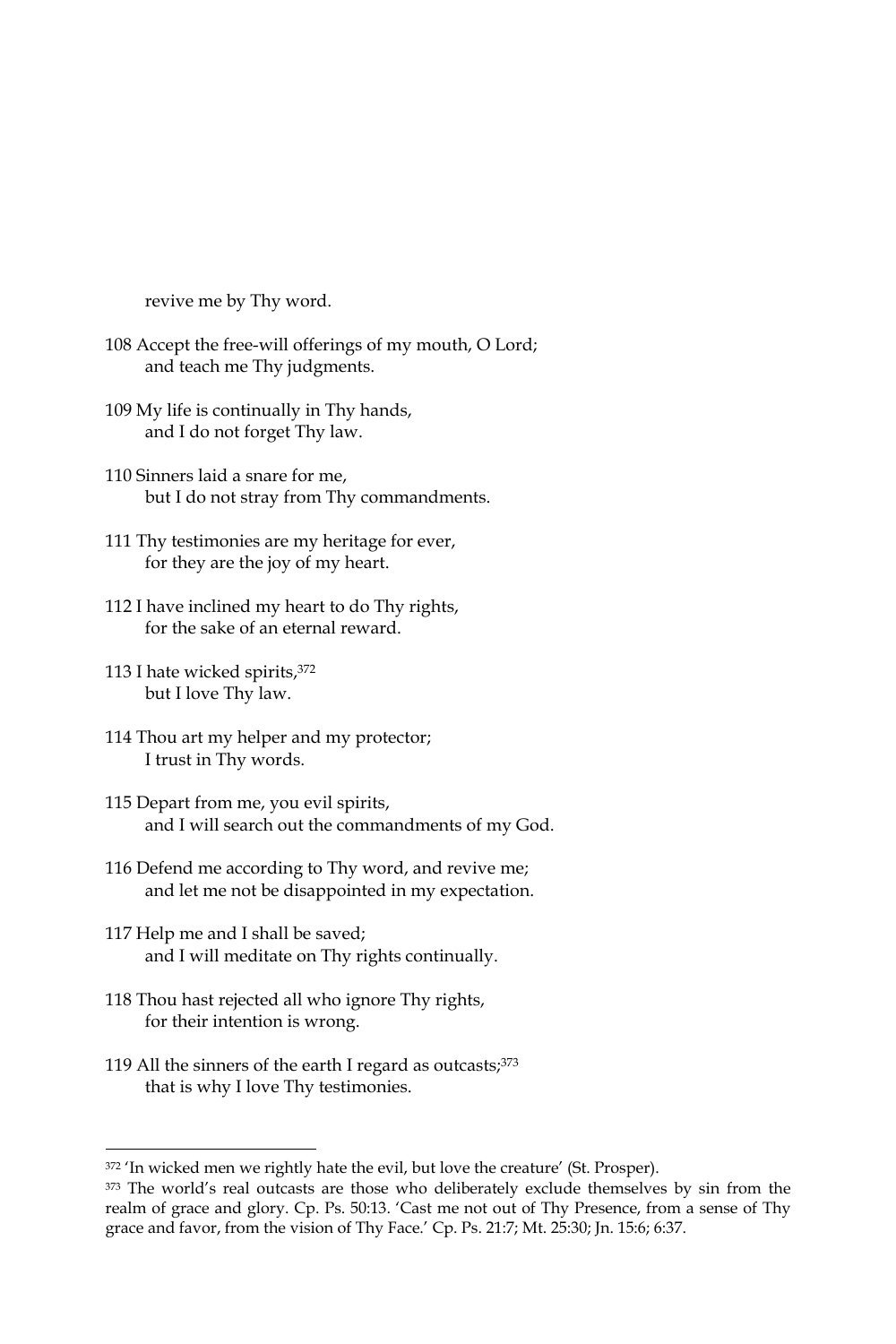- 120 Nail down my flesh with the fear of Thee, for I am afraid of Thy judgments.
- 121 I have done what is right and just; leave me not to those who injure me.
- 122 Be responsible for Thy slave's welfare; 374 do not let the proud oppress me.
- 123 My eyes fail in looking for Thy salvation, and for the word of Thy righteousness.
- 124 Deal with Thy slave according to Thy mercy, and teach me Thy rights.
- 125 I am Thy slave: give me understanding, and I shall know Thy testimonies.
- 126 It is time for the Lord to act;<sup>375</sup> they have defied Thy law.
- 127 That is why I love Thy commandments more than gold or topaz.<sup>376</sup>
- 128 That is why I obey all Thy commandments; every wrong way I hate.
- 129 Thy testimonies are wonderful; that is why my soul seeks them.
- 130 The exposition of Thy words enlightens and instructs children.<sup>377</sup>
- 131 I open my mouth and draw in the Spirit,

 $374$  Be surety or bail (Lat. Bajulus = burden-bearer), as Judah was answerable for the welfare and safety of Benjamin (Gen. 43:9). Cp. Hezekiah's prayer: 'O Lord, I am oppressed. Undertake for me' (Isaiah 38:14).

<sup>375</sup> These words are repeated by the deacon at the beginning of the Divine Liturgy.

<sup>376 &#</sup>x27;When the commandments are loved more than gold or precious stones (cp. 18:11), all earthly reward compared with the commandments themselves is trivial; then no other human blessings can compare with those good gifts and laws by which man himself is made good' (St. Augustine).

<sup>377</sup> Cp. Lk. 24:27,32,45.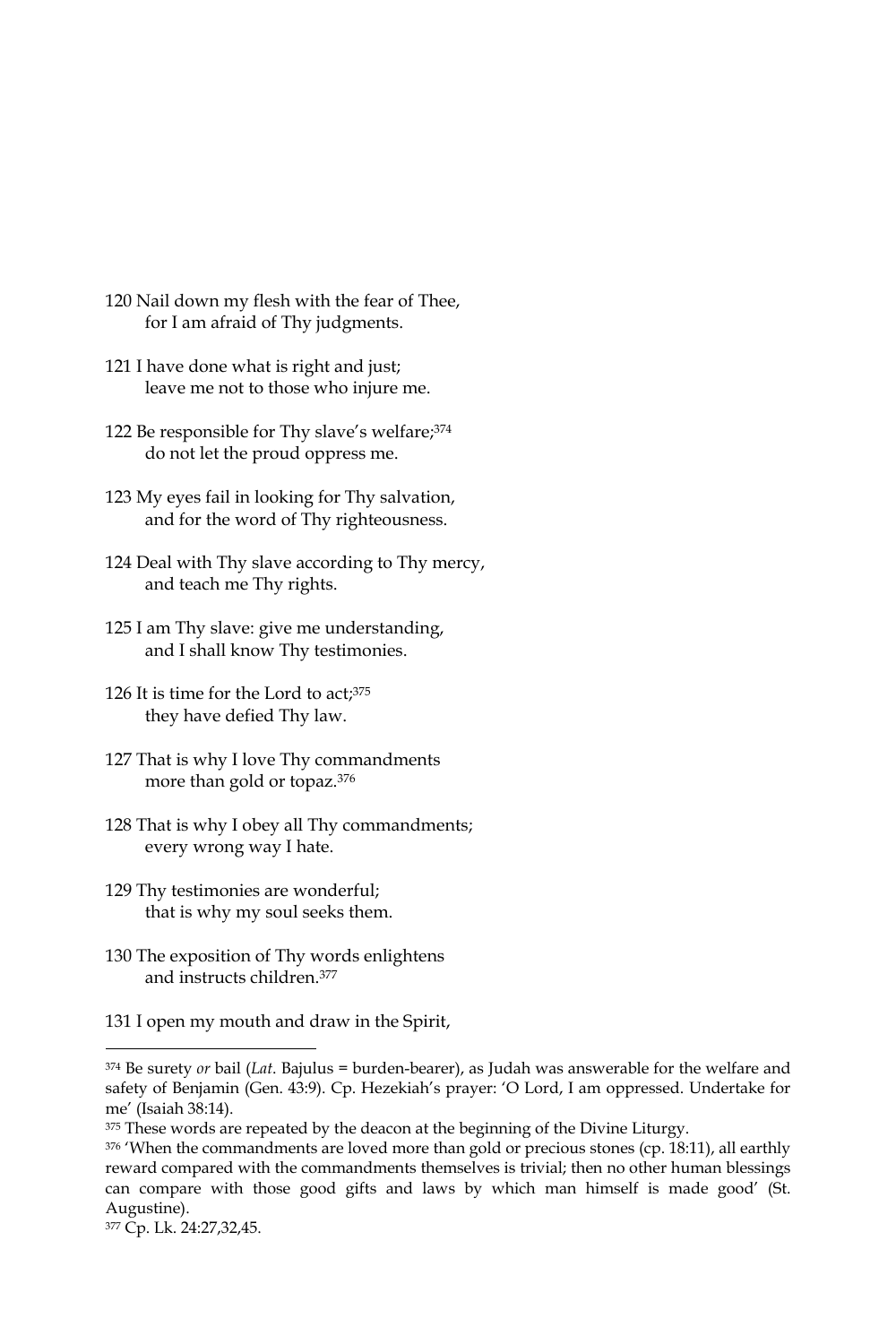for I long for Thy commandments.

### $Glory...$

- 132 Look upon me and have mercy on me with the judgment of those who love Thy name.<sup>378</sup>
- 133 Direct my steps by Thy word, and let no iniquity have dominion over me.
- 134 Redeem me from the oppression of men, and I will keep Thy commandments.
- 135 Let Thy face beam on Thy slave, and teach me Thy rights.
- 136 My eyes shed streams of water, when I do not keep Thy law.
- 137 Righteous art Thou, O Lord, and Thy judgments are right.
- 138 Thou hast strictly enjoined as Thy testimonies righteousness and truth.
- 139 Thy zeal consumes me, because my enemies forget Thy words.
- 140 Thy word is very pure, 379 and Thy servant loves it.
- 141 Young and despised as I am, I do not forget Thy rights.
- 142 Thy justice is eternal justice, and Thy law is truth.
- 143 Sorrows and sufferings befall me; Thy commandments are my meditation.<sup>380</sup>

<sup>&</sup>lt;sup>378</sup> Just as we who claim to love God judge it right to show mercy, so we can expect the divine mercy (Mt. 5:7).

<sup>&</sup>lt;sup>379</sup> pure: lit. burnt, fired: hence refined and pure (cp. Psalm 11:7).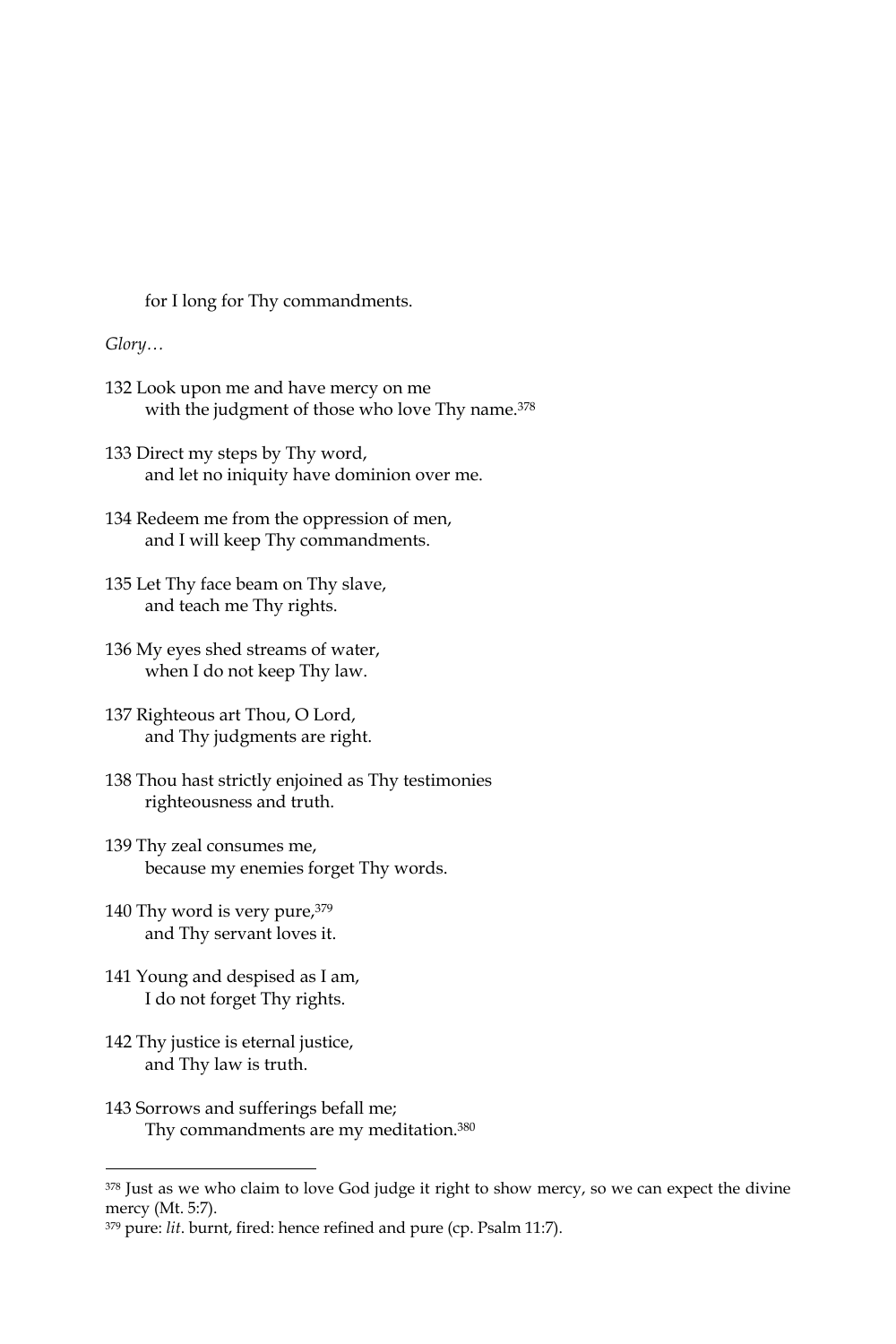- 144 Thy testimonies are eternal justice; give me understanding and I shall live.
- 145 I cry with my whole heart; hear me, O Lord, I will seek Thy rights.
- 146 I cry to Thee; save me, and I will keep Thy testimonies.
- 147 I rise at dead of night and cry; my hope is in Thy words.
- 148 My eyes forestall the dawn, 381 that I may meditate on Thy words.<sup>382</sup>
- 149 Hear my cry, Lord, in Thy mercy; by Thy judgment grant me life.
- 150 Those bent on wickedness draw near me, but they are far from Thy law.
- 151 Thou art near, O Lord; and all Thy ways are truth.
- 152 I have known of old from Thy testimonies, that Thou hast founded them for ever.
- 153 See my humility and rescue me, for I do not forget Thy law.
- 154 Judge my cause and redeem me; through Thy word grant me life.

155 Salvation is far from sinners.

381 'It is a grim outlook if the rising sun finds you in bed weighed down with snoring sloth! You owe the daily first-fruits of your heart and voice to God. The Lord Jesus spent nights in prayer that you might learn to pray. Give Him what He paid for you.' (St. Ambrose, cp. Mk. 13:35-37). 382 Words: Gk. *logia* = oracles, utterances, sayings, promises (cp. Rom. 3:2; Acts 7:38; Heb. 5:12; 1 Pet. :11).

<sup>380 &#</sup>x27;No athlete enters a contest unless he has first been trained. Let us anoint the arms of our soul with the oil of reading, and have regular exercise day and night in the gymnasium of Holy Scripture' (St. Ambrose).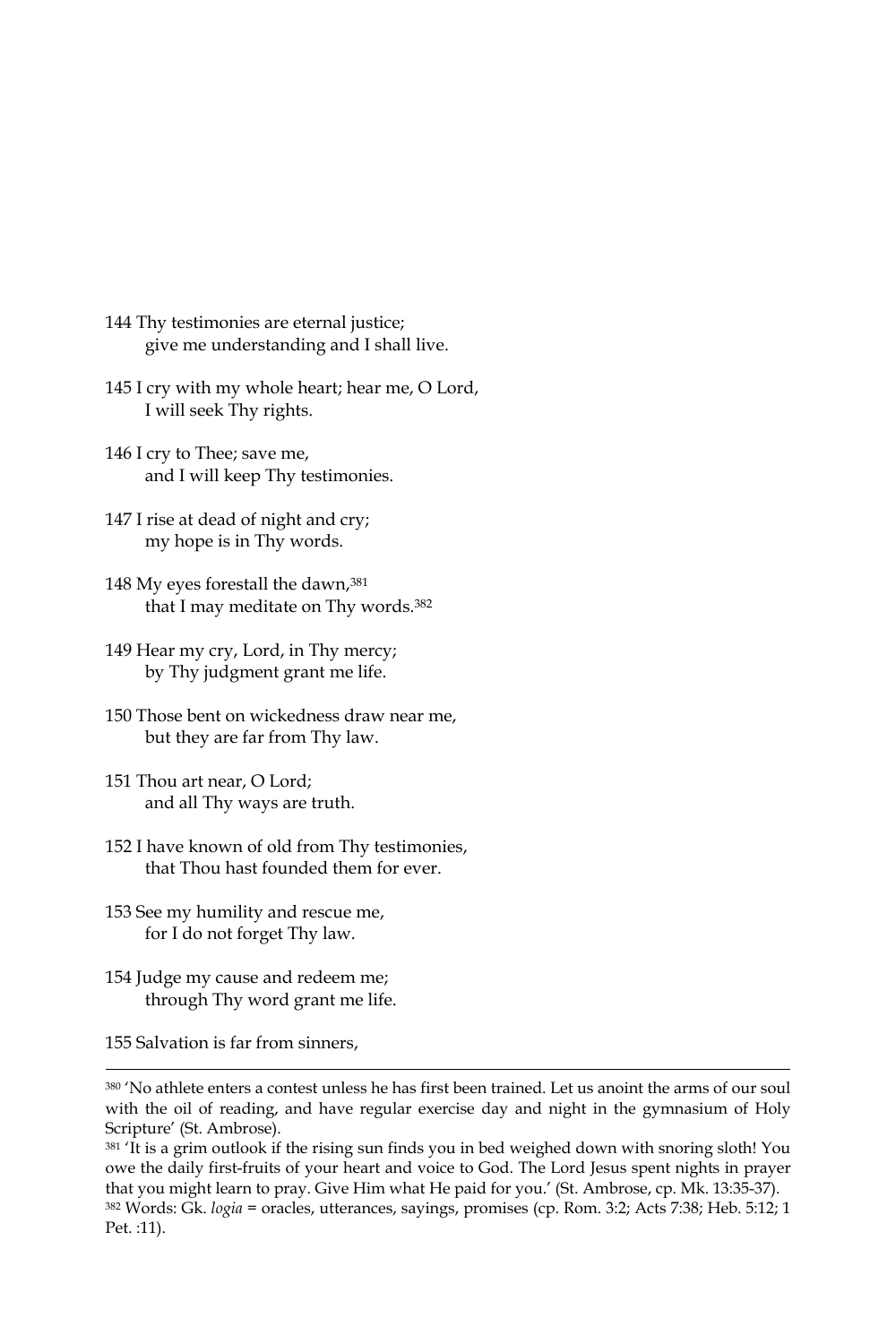for they do not seek Thy rights.

- 156 Many are Thy mercies, O Lord; by Thy judgment grant me life.
- 157 Many are they who trouble me and persecute me; yet I do not swerve from Thy testimonies.
- 158 I see senseless people and am grieved, because they do not keep Thy words.
- 159 See how I love Thy commandments, O Lord! In Thy mercy grant me life.
- 160 The sum<sup>383</sup> of Thy words is truth; and all the judgments of Thy justice are eternal.
- 161 Rulers persecute me without cause, but I dread to be deaf to Thy words.<sup>384</sup>
- 162 I rejoice over Thy words like one finding rich spoils.
- 163 Injustice I hate and abhor, but I love Thy law.
- 164 Seven times a day I praise Thee for the justice of Thy judgments.
- 165 Great peace have those who love Thy law, and for them there is no stumbling.
- 166 I look for Thy salvation, O Lord, and love Thy commandments.
- 167 My soul keeps Thy testimonies and loves them exceedingly.

168 I keep Thy commandments and Thy testimonies,

<sup>383</sup> Cp. Ps. 110:10.

<sup>384 &#</sup>x27;I do not fear my enemies, but I dread to be dead to Thy word' (St. Athanasius). Cp. Psalm 80:12-14 and footnote there. Cp. Rom. 6:11-13.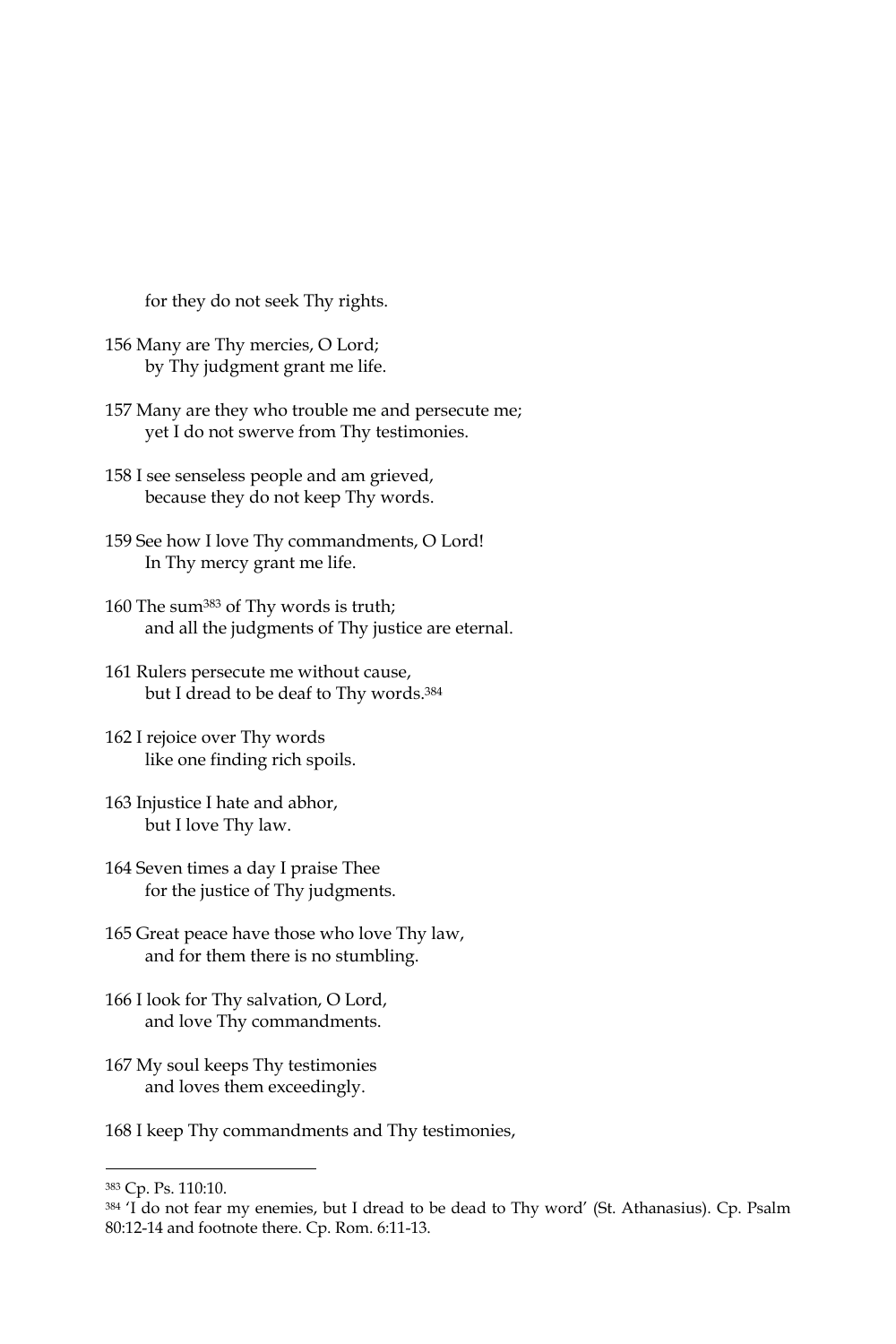for all my ways are before Thee, O Lord.

- 169 Let my need come before Thee, O Lord; give me understanding according to Thy word.
- 170 Let my prayer enter Thy presence, O Lord; deliver me according to Thy word.
- 171 Let my lips burst into song, when Thou hast taught me Thy rights.
- 172 Let my tongue tell of Thy words, for all Thy commandments are just.
- 173 Let Thy hand be near to save me, for I have chosen Thy commandments.
- 174 I long for Thy salvation, O Lord, and Thy law is my meditation.
- 175 May my soul live to praise Thee, and may Thy judgments help me.
- 176 I have gone astray like a lost sheep; seek Thy slave, for I have not forgotten Thy commandments.

## Glory...

# **KATHISMA18**

# **PSALM 119**

## A Pilgrim Song: The Enemies of Peace The Arrows of Love

1 (A Song of Ascents)

- To the Lord in the hour of my distress I cry and He answers me.
- 2 O Lord, deliver my soul from lying lips, and from a treacherous tongue.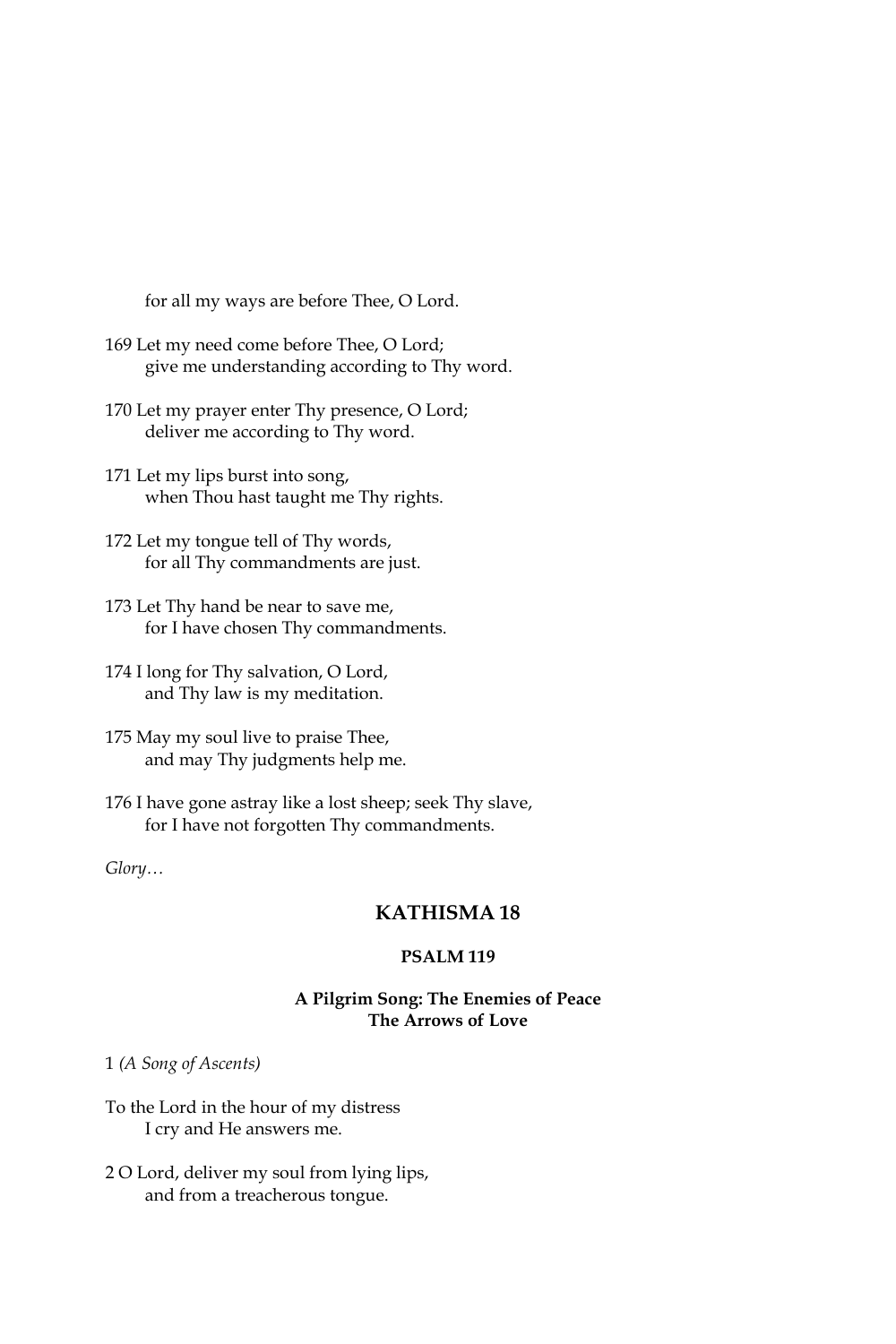- 3 What should be given you, what added protection, against a treacherous tongue?
- 4 The sharp arrows of the mighty warrior with coals of desolation.<sup>385</sup>
- 5 Woe is me, that my pilgrimage is prolonged, that I live among the tents of Kedar.
- 6 My soul has long been on pilgrimage with those who hate peace.
- 7 I am peaceful: but when I speak to them, they fight me without provocation.

### A Pilgrim Song: The Ever-Watchful Guardian of Israel **Tunneling Mountains**

1 (A Song of Ascents)

I lift up my eyes to the mountains.<sup>386</sup> Where will my help come from?

- 2 My help comes from the Lord, Who made heaven and earth.
- 3 Let not your foot be moved, nor Him Who keeps you slumber.<sup>387</sup>
- 4 Behold, He Who keeps Israel will neither slumber nor sleep.
- 5 The Lord will keep you;

<sup>385</sup> Cp. Psalm 139:11; Rom. 12:20. 'Coals of hell'. For desolation as the equivalent of hell, see Mark 13:14.

<sup>386</sup> Cp. Jeremiah 3:23. I look through the hills to their unseen Maker.

<sup>&</sup>lt;sup>387</sup> Cp. Matthew 8:24-27. 'Lord, save us, we are sinking.' Prayer rouses God to action and prevents the illusion of His being asleep.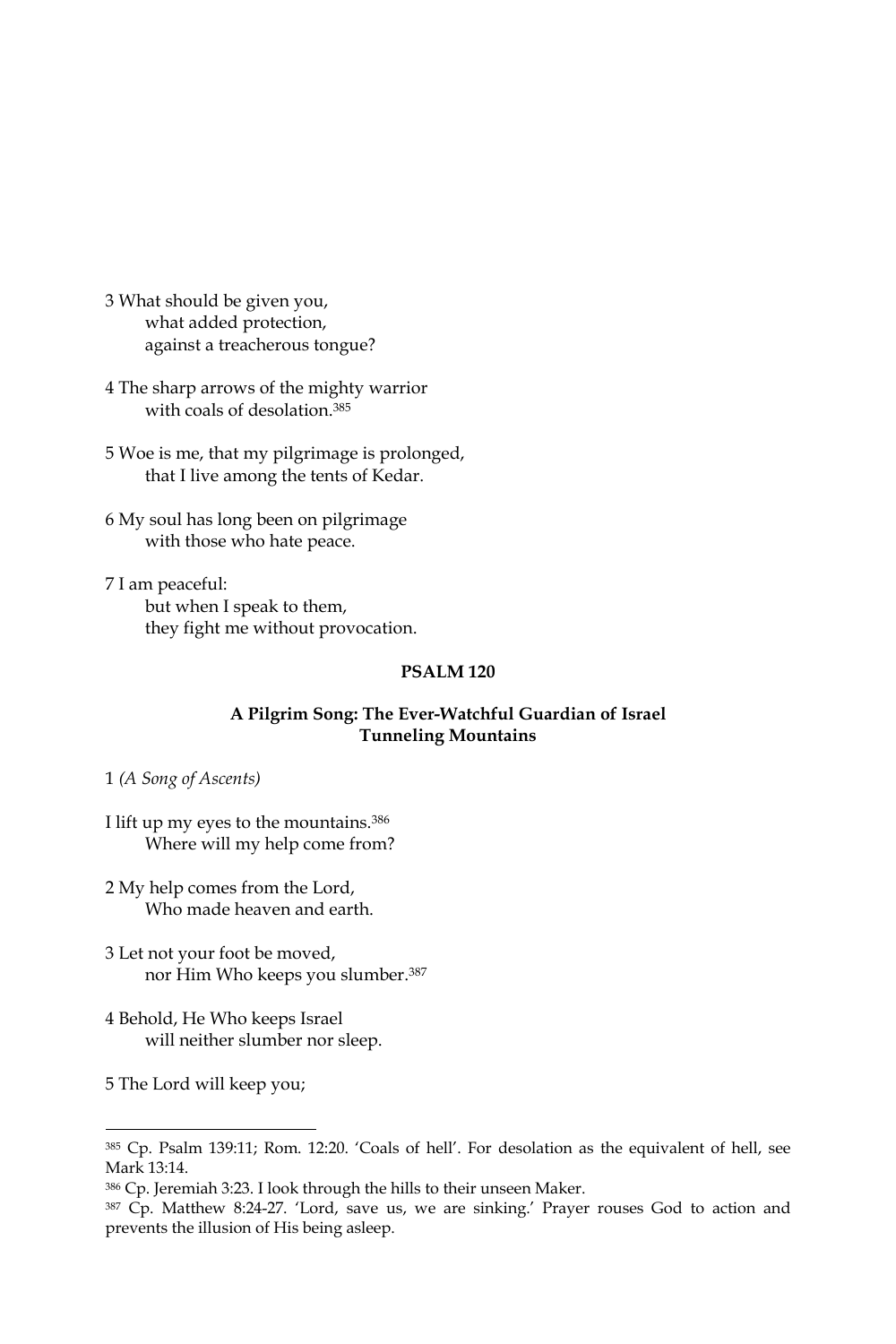the Lord is your shadow at your right hand.

- 6 The sun will not burn you by day, nor the moon by night.
- 7 May the Lord keep you from all evil; the Lord will keep your soul.
- 8 The Lord will keep your coming and going, from now and for ever.

### **PSALM 121**

### A Pilgrim Song of Love for the Holy City Pray for the Peace of Jerusalem

1 (A Song of Ascents)

- I was glad when they said to me: 'Let us go to the house of the Lord.'
- 2 Our feet are standing in your courts, O Jerusalem.
- 3 Jerusalem is being built as a city that is shared by all alike.
- 4 For there the tribes go up, the tribes of the Lord. as a testimony to Israel, 388 to thank and praise the name of the Lord.
- 5 For there the thrones are set for judgment, thrones of the house of David.
- 6 Pray for the peace of Jerusalem, and abundance for those who love you.<sup>389</sup>

<sup>388</sup> The law of worship requiring the triannual ascent of males to the holy mountain was a witness and acknowledgement of God's liberation of Israel, and a means of attesting their loyalty and claiming the consequent privileges of the Covenant (Deut. 16:16-20; Ex. 23:14-17). 389 Abundance (cp. John 10:10). Pray for pardon and peace before the King comes as Judge with

thousands of His holy ones (Lk. 14:32; Jude 14).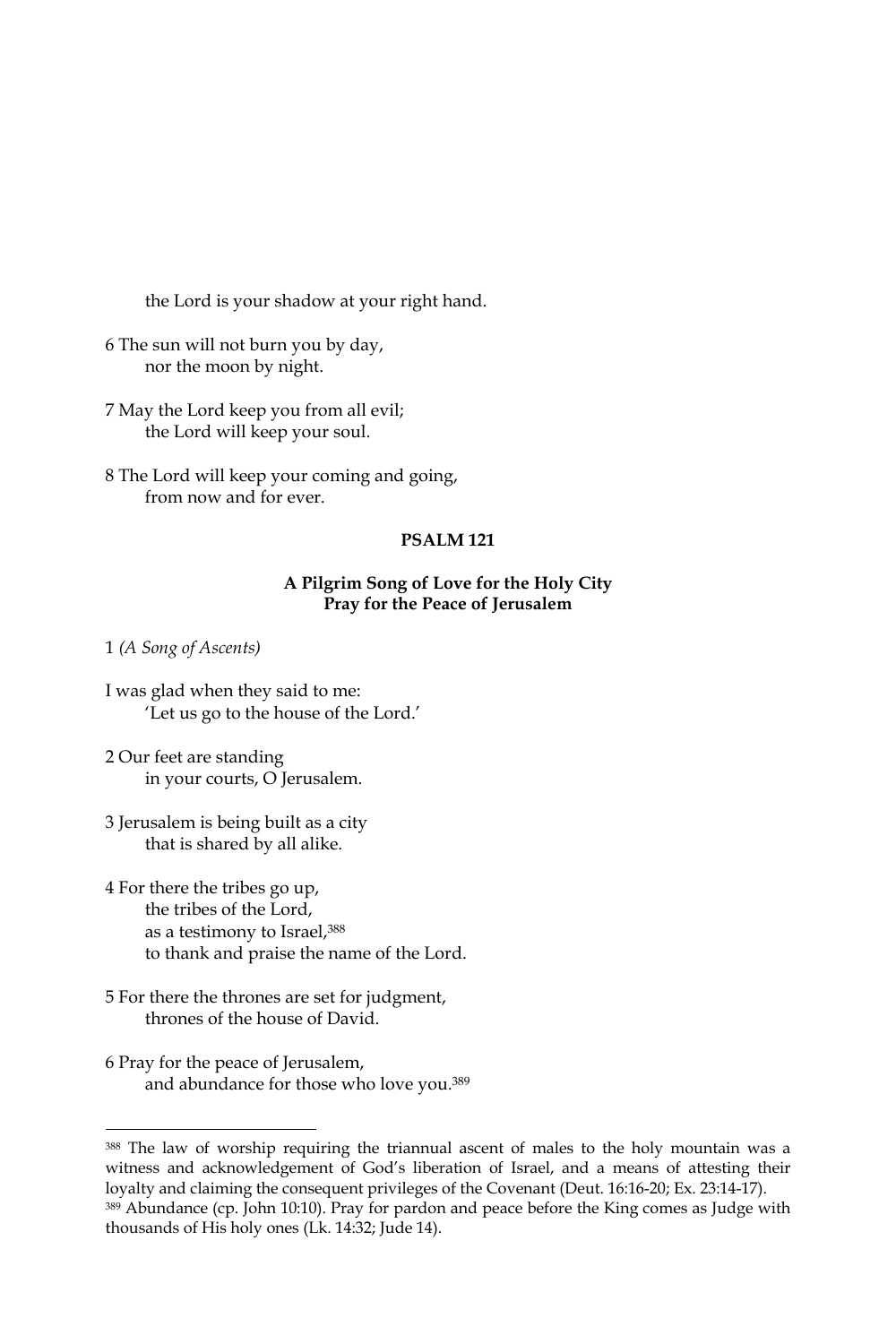7 Peace be within your realm, and abundance within your strongholds.

8 For the sake of my brethren and my neighbors, I speak peace regarding you.

9 For the sake of the house of the Lord our God, I seek your good.

# **PSALM 122**

## A Pilgrim Song: The Reproach of Christ<sup>390</sup> Our Eyes are on the Lord

1 (A Song of Ascents)

- To Thee I lift up my eyes, O Thou Who dwellest in heaven.<sup>391</sup>
- 2 As the eyes of slaves on the hands of their lords, as the eves of a maid on the hands of her mistress, so our eyes are on the Lord our God till He has compassion on us.
- 3 Have mercy on us, O Lord, have mercy on us; for we have had our fill to the full of scorn.

4 Our soul is more than full; the reproach be on the prosperous and the contempt on the proud.

### **PSALM 123**

### A Pilgrim Song of Thanksgiving to the Saviour Our Help is in the Name of the Lord

1 (A Song of Ascents)

<sup>&</sup>lt;sup>390</sup> Hebrews 11:26; 13:13.

<sup>391</sup> Heaven is here (Mt. 4:17; Lk. 17:21; Prov. 17:24).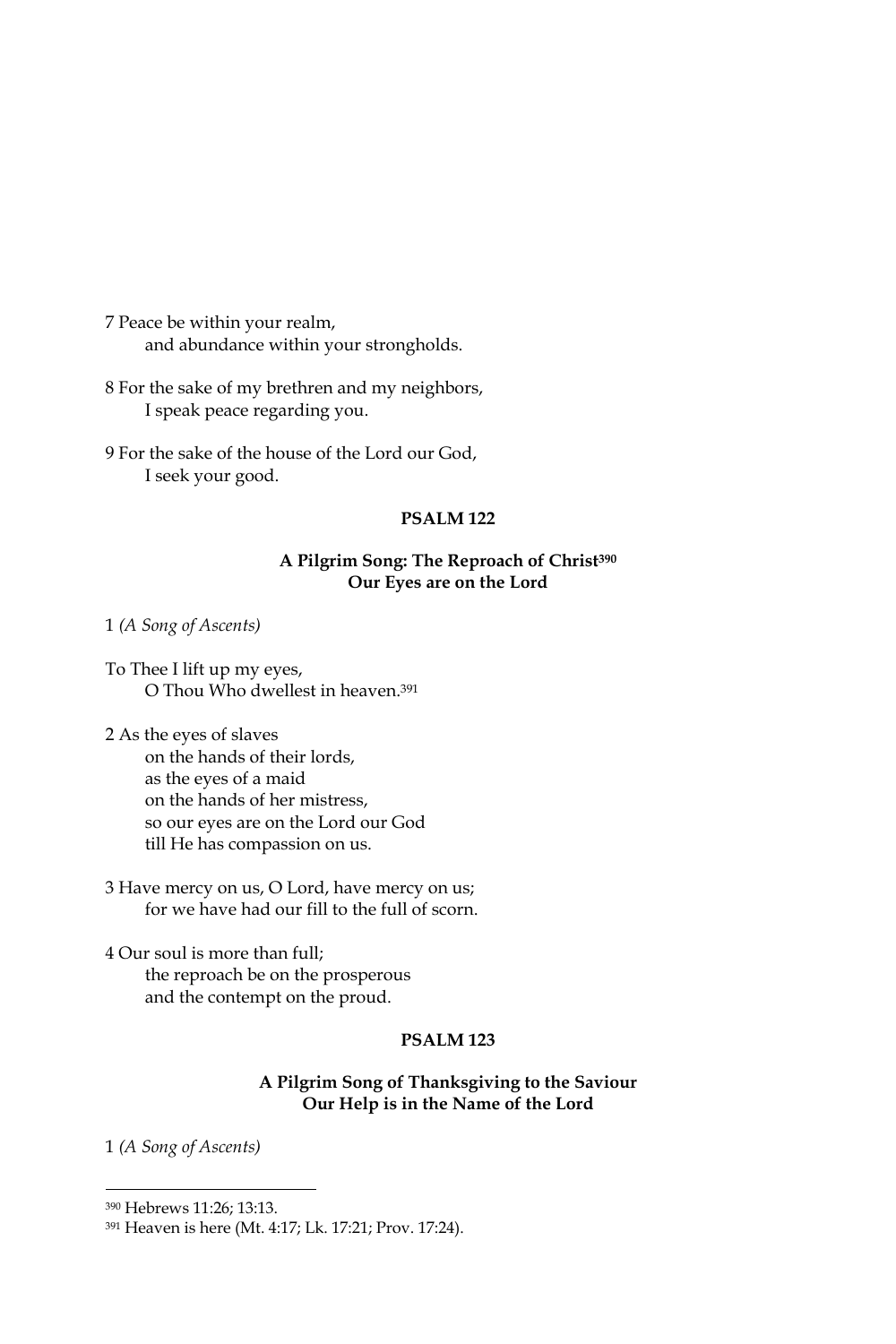- 'Unless the Lord had been among us,' (let Israel now say),
- 2 'unless the Lord had been among us when men rose up against us,
- 3 they would have swallowed us alive, when their fury blazed against us.
- 4 The water would have drowned us, our soul would have passed through a torrent.
- 5 Our soul would have passed through irresistible water.'
- 6 Blessed be the Lord, Who did not give us as a prey to their teeth!
- 7 Our life, like a bird, has been saved from the snare of the hunters: the snare has been broken and we have been saved.
- 8 Our help is in the name of the Lord; Who made heaven and earth.

 $Glory...$ 

# **PSALM 124**

### A Pilgrim Song of Faith: God our Mountain Stronghold **Conditions of Safety and Security**

1 (A Song of Ascents)

Those who trust in the Lord are like Mount Zion; he who dwells in Jerusalem will never be shaken.

- 2 Round Jerusalem are the mountains, and the Lord is round His people, from now and for ever.
- 3 The Lord will not leave the rod of sinners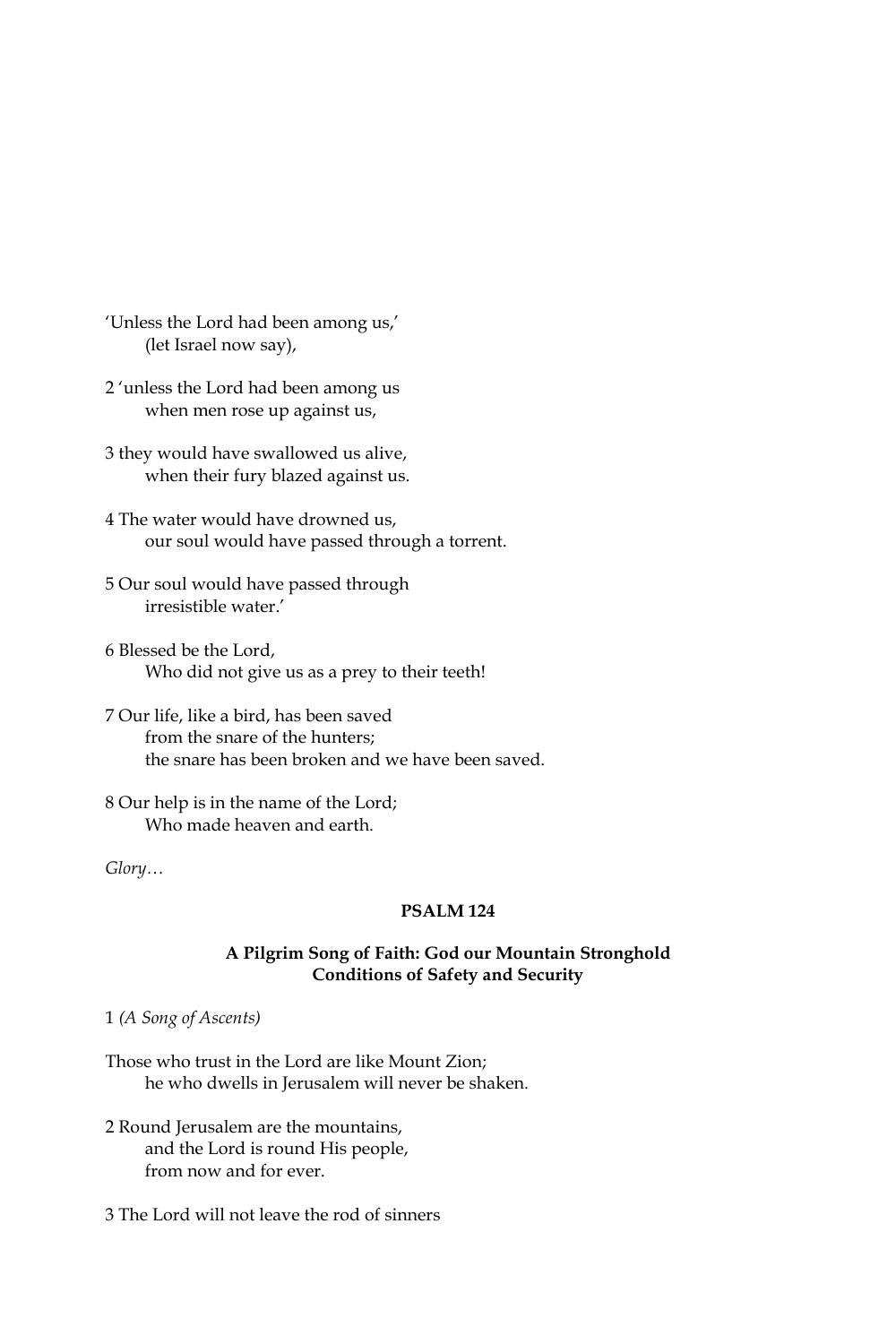over the realm of the righteous, lest the righteous should stretch out their hands to wrongdoing.

- 4 Do good, O Lord, to the good, and to those who are right in heart.
- 5 But those who turn aside into crooked ways, the Lord will drive away with evildoers. On Israel, peace.

### **PSALM 125**

### A Pilgrim Song: Messianic Days of Heaven on Earth Returned Exiles Pray for the Release of Captives Still in Babylon

1 (A Song of Ascents)

- When the Lord brought back the captives to Zion, we were like those who are comforted.
- 2 Then was our mouth filled with joy, and our tongue with exultation. Then they said among the nations: 'The Lord has done great things for them.'
- 3 The Lord has done great things for us, and we are rejoiced.
- 4 Bring back, O Lord, our captives like torrents in the South.<sup>392</sup>
- 5 Those who sow in tears will reap in joy.
- 6 They go, full of tears as they go, broadcasting their seed. But when they come home they will come full of joy, bringing their sheaves.

<sup>&</sup>lt;sup>392</sup> 'South': Heb. Negeb. The Negeb is dry for about 9 months, but in winter the rocky watercourses become rushing torrents.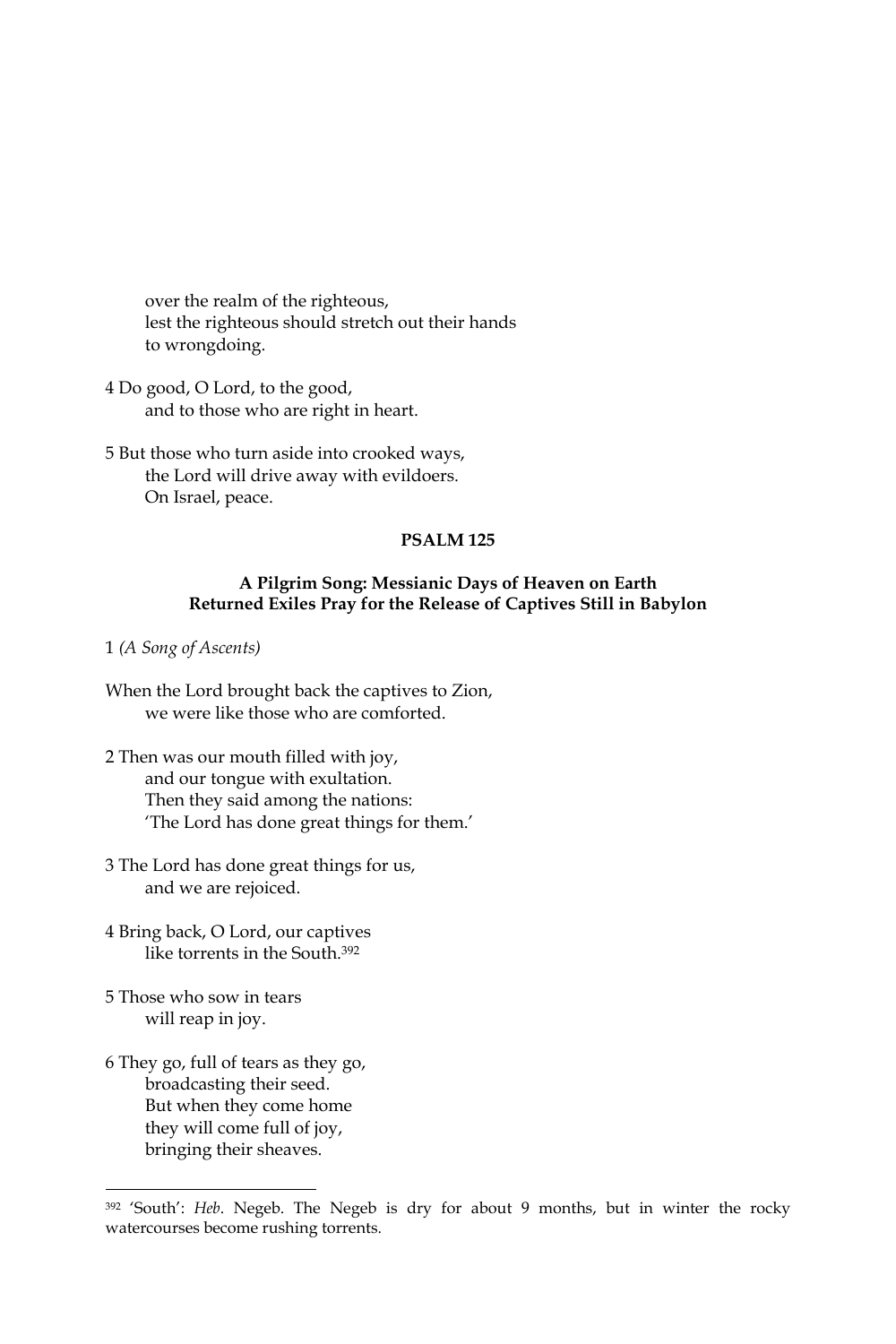# A Pilgrim Song: God is All in All Divine Grace and Guidance Indispensable

1 (A Song of Ascents. By Solomon)

- Unless the Lord builds the house, 393 the builders labor in vain; unless the Lord guards the city, the watchman keeps awake in vain.
- 2 It is in vain that you rise early; you sit down, you get up again, you eat your bread in grief, when He has given His beloved sleep.
- 3 Truly sons are a gift from the Lord, the reward of a fruitful womb.
- 4 Like arrows in the hand of a warrior, so are the children of the exiles.
- 5 Happy is he who satisfies his desire with them; such exiles will not be ashamed or confounded when they speak to their enemies at the gates.

# **PSALM 127**

# A Pilgrim Song: The Blessings of a Gracious Home God Bless you to see Daily the Joys of Jerusalem

1 (A Song of Ascents)

Blessed are all who fear the Lord, who walk in His ways.

2 You will eat the fruits of your labors;

<sup>393</sup> The house God builds and keeps is the temple made of living stones (1 Pet. 2:5). 'We are His house' and 'the Builder of all things is God' (Heb. 3:4-6). 'Apart from Me you can do nothing' (Jn. 15:5). The Church is God's House, Temple, City (Eph. 2:19f; 1 Cor. 3:9-17).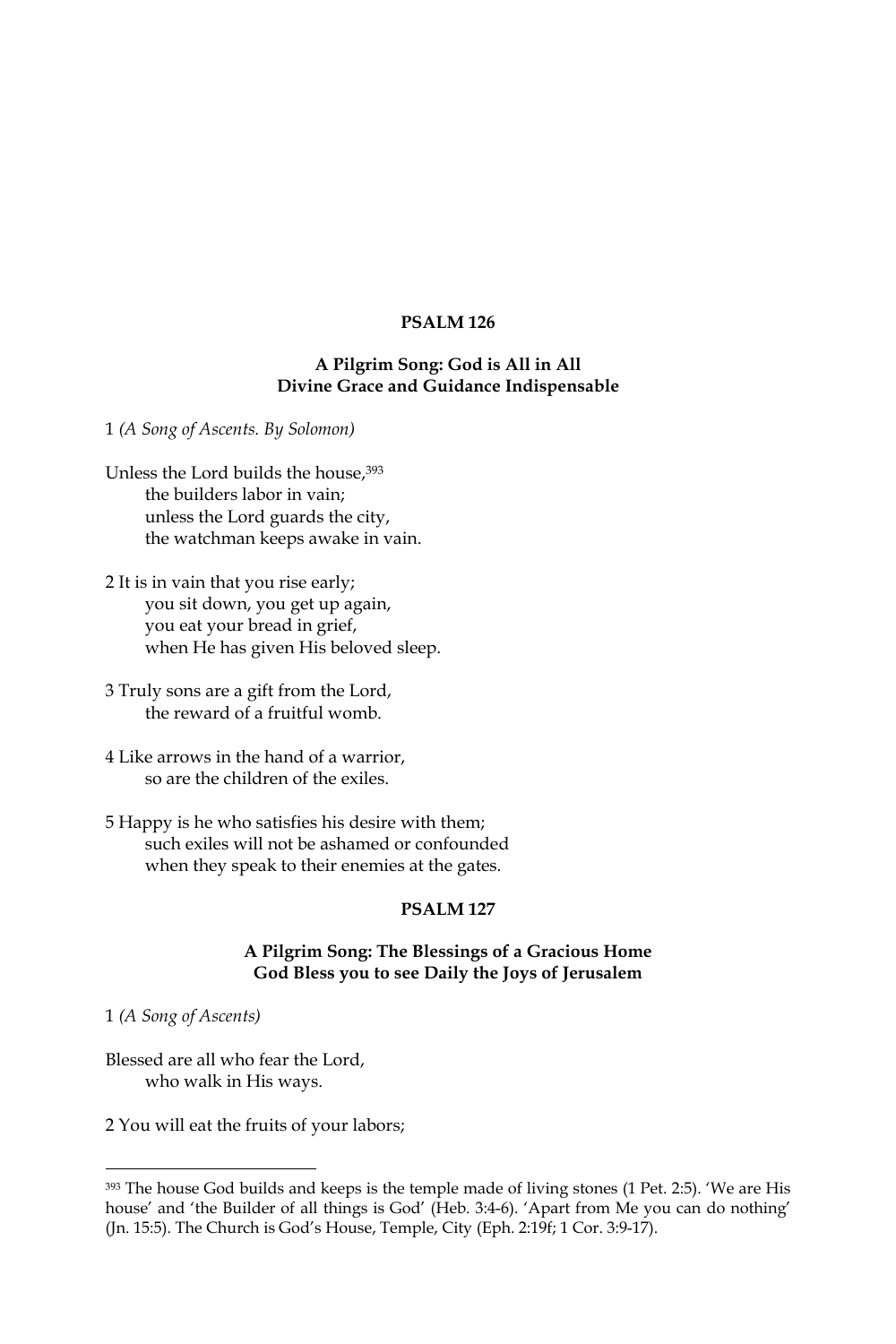blessed are you, and it will be well with you.

- 3 Your wife will be like a fruitful vine on the sides of your house; your children like olive shoots round your table.
- 4 Behold what blessings await the man who fears the Lord.
- 5 The Lord bless you from Zion to see the joys of Jerusalem all the days of your life,
- 6 and see your children's children. On Israel, peace.

# **PSALM 128**

### A Pilgrim Song: The Gates of Hell will not Prevail We Bless you in the Name of the Lord

- 1 (A Song of Ascents)
- 'Often have they warred against me from my youth,' (let Israel now say),
- 2 'Often have they warred against me from my youth; yet they could not prevail over me.
- 3 The sinners plowed on my back; they prolonged their iniquity.
- 4 But the just Lord breaks the sinners' necks.'
- 5 Let all who hate Zion be confounded and routed.
- 6 Let them be like grass on the housetops that withers before it is pulled up,
- 7 with which no reaper can fill his arms,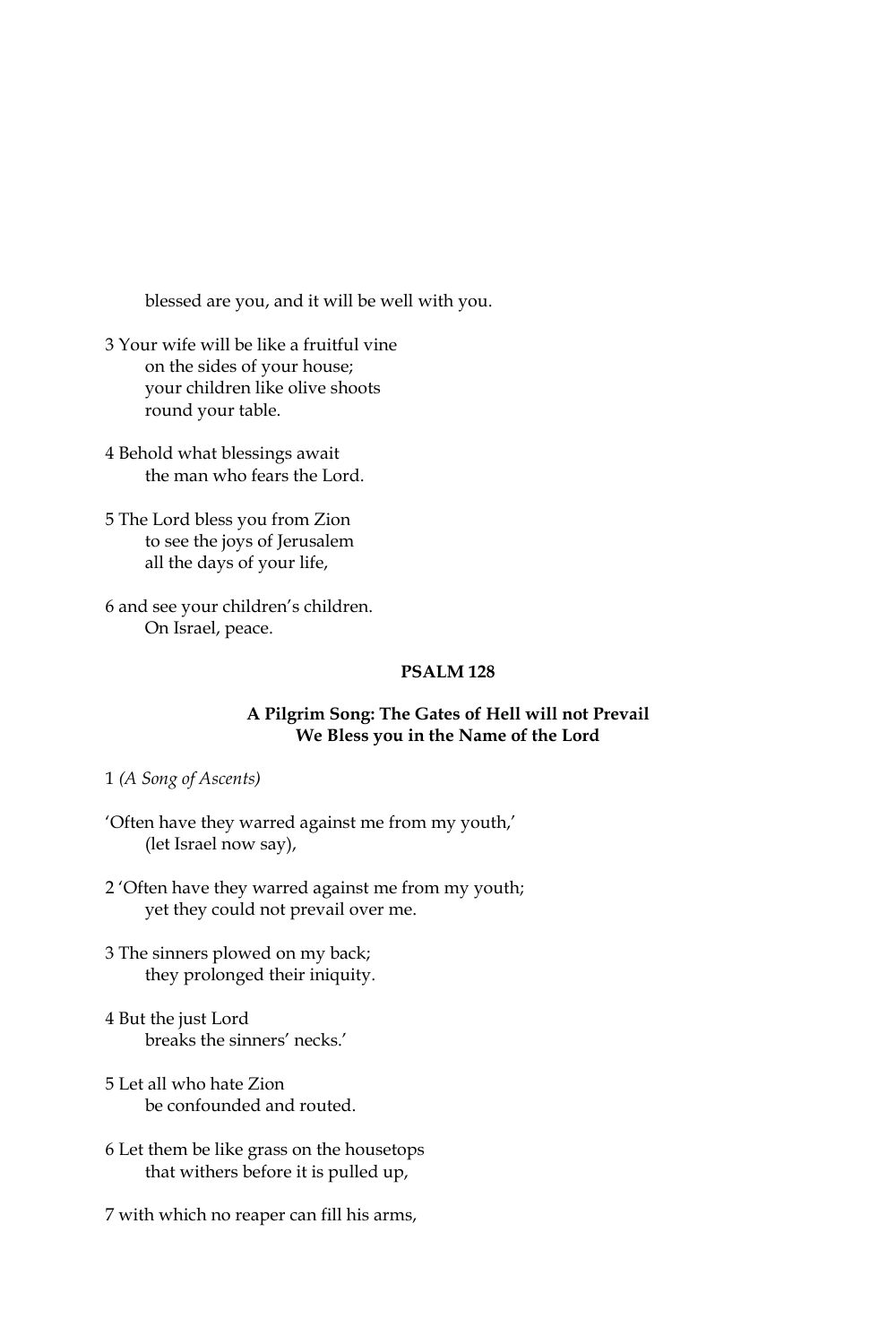no one gathering sheaves fill his bosom.

8 And no passers-by will say to them: 'The blessing of the Lord be upon you; we bless you in the name of the Lord.'

Glory...

### **PSALM 129**

# A Pilgrim Song of Mercy and Forgiveness Praying and Waiting for Full Redemption

#### 1 (A Song of Ascents)

Out of the depths I cry to Thee, O Lord.<sup>394</sup>

- 2 O Lord, hear my cry; let Thy ears be attentive to the cry of my prayer.
- 3 If Thou, O Lord, shouldst mark our sins, O Lord, who would survive?
- 4 But with Thee is forgiveness.
- 5 For Thy name's sake I wait for Thee, O Lord;<sup>395</sup> my soul waits for Thy word.
- 6 My soul hopes for the Lord from the morning watch till the night; from the morning watch let Israel hope for the Lord.
- 7 For with the Lord there is mercy, and with Him there is full redemption.

<sup>394</sup> We can cry from the depths only when we go down to the depths. To suffer is to live deeply. The cross is the secret of the heart-cry. Will holy God be attentive if we are not attentive ourselves? When we cry out of the depths of our need, we can be sure of the divine response (cp. Mt. 15:8).

<sup>&</sup>lt;sup>395</sup> For Thy name's sake: *variant reading*, For the sake of Thy law. The law contained the word or promise of forgiveness (Is. 43:25: Jer. 31:34).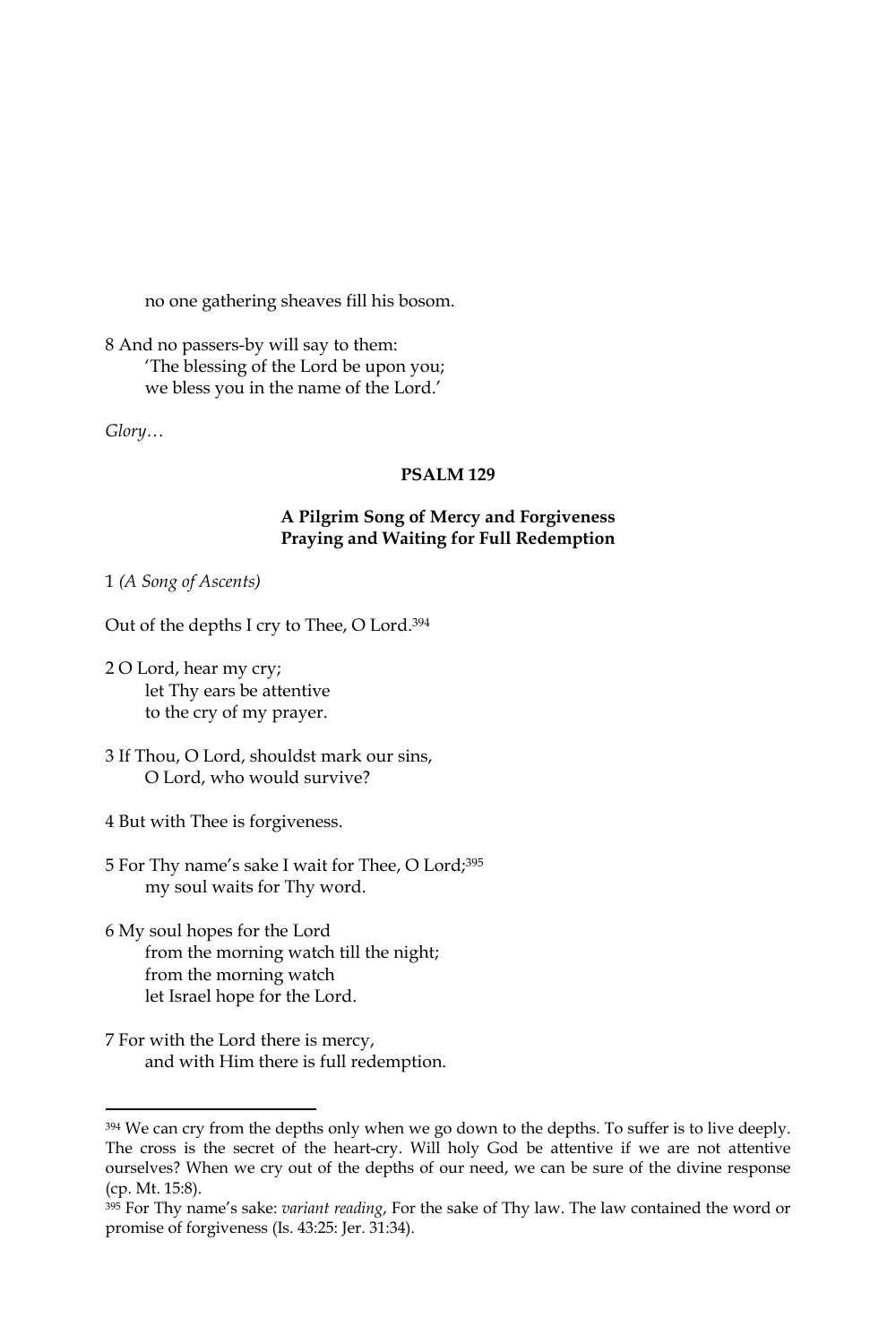8 And He will redeem Israel from all his iniquities.<sup>396</sup>

# **PSALM 130**

### A Pilgrim Song: The Spirit of Humility and Childhood Weaning is Growth in Freedom and Strength

1 (A Song of Ascents. By David)

O Lord, my heart is not haughty, nor my eyes lofty; I do not meddle with great things, nor with marvels beyond me.

2 If I am not humble-minded, but lift up my neck, 397 like a weaned child against its mother, Thou wilt pay my soul back.

3 Let Israel trust in the Lord. from now and for ever.

### PSALM<sub>131</sub>

## A Pilgrim Song: The Promises of God The Growth of Saints is the Flowering of Holiness

1 (A Song of Ascents)

O Lord, remember David and all his meekness,

2 how he swore to the Lord, and vowed to the God of Jacob:

3 'I will not enter my house, or go under its roof, or climb on to my bed;

<sup>&</sup>lt;sup>396</sup> Cp. Titus 2:14.

<sup>397</sup> Prov. 29:1; 2 Kings 17:14; Neh. 9:16; Dt. 9:6.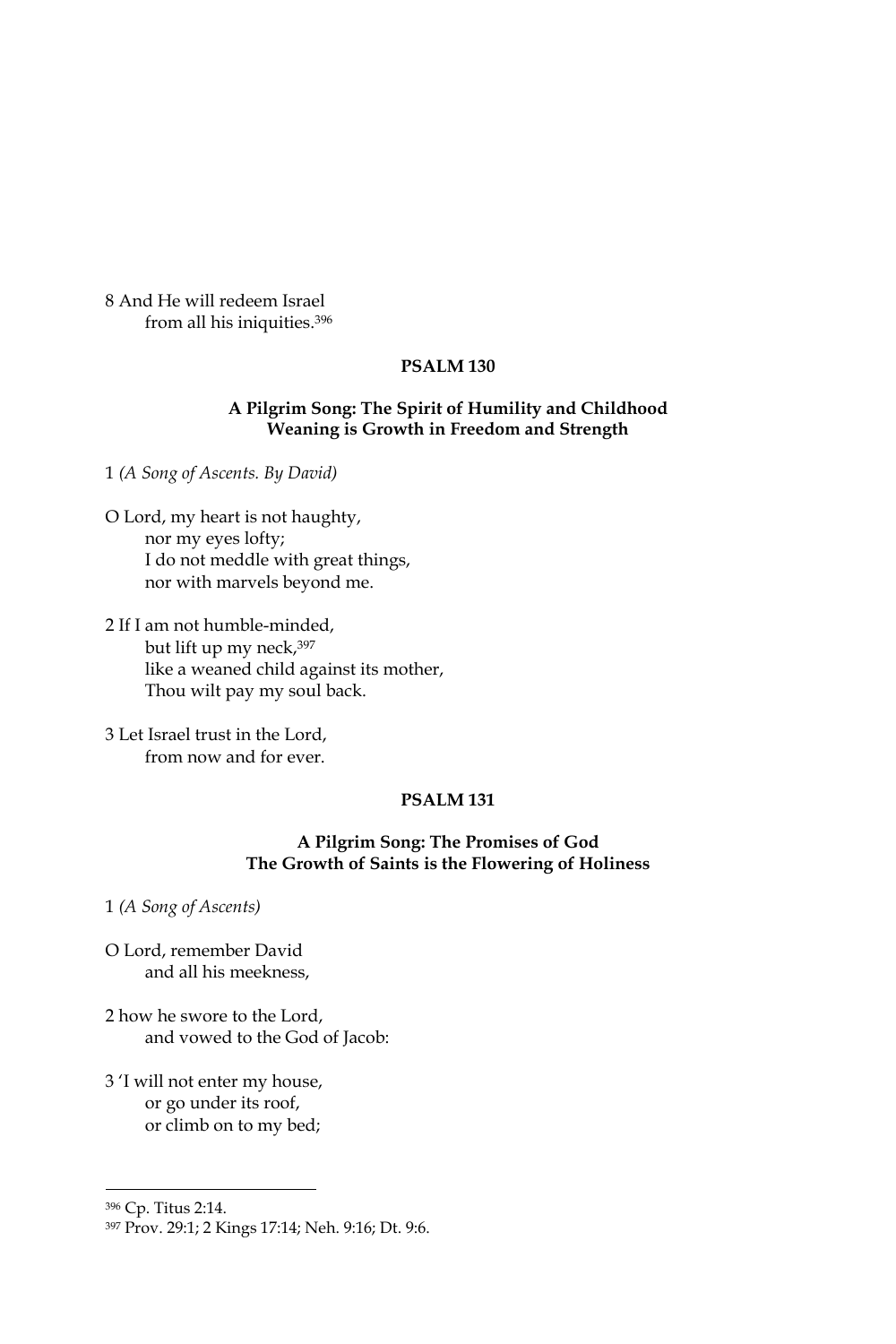- 4 I will give no sleep to my eyes, no repose to my eyelids, no rest to my temples,
- 5 till I find the Lord's sanctuary, 398 the dwelling of the God of Jacob.'
- 6 We heard it was at Ephrata, we found it in the woodland fields.<sup>399</sup>
- 7 Let us enter His sanctuaries; let us bow down to the place where His feet stood.
- 8 Arise, O Lord, into Thy resting-place; Thou and the ark of Thy holiness.
- 9 Let Thy priests be clothed with righteousness, and let Thy saints rejoice.
- 10 For Thy servant David's sake, turn not away Thy face from Thy anointed.<sup>400</sup>
- 11 The Lord pledged His troth to David, and will not annul it: 'One of your sons I will set on your throne.<sup>401</sup>
- 12 If your children keep my covenant and these testimonies which I will teach them, their sons also for ever will sit on your throne.'
- 13 For the Lord has chosen Zion; He has selected it for His dwelling:
- 14 'This is My resting-place for ever; here I will dwell, for I have selected it.

<sup>&</sup>lt;sup>398</sup> sanctuary: lit. place. David confessed this vow to Nathan (2 Sam. 7). Cp. 'The Romans will come and destroy both our sanctuary and our nation' (Jn. 11:48). Christ was born at Ephrata (cp. Jn. 2:19).

<sup>399</sup> Cp. 1 Kings 6:21 (1 Sam. 6:21).

 $400$  Ps. 131:8-10 = 2 Chron. 6:41-42.

<sup>401</sup> I Chron. 17:11-14; Acts 2:30-33.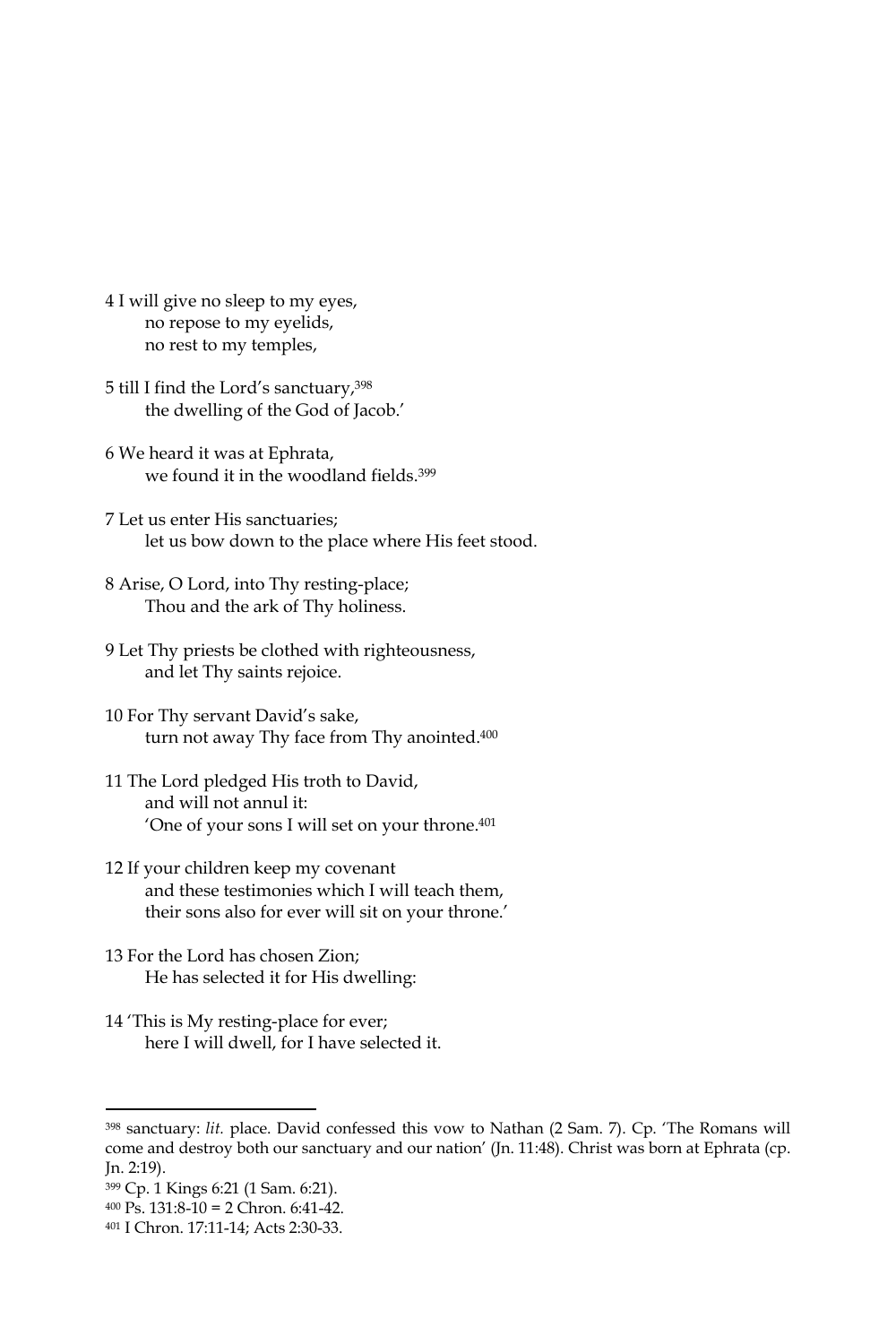- 15 I will abundantly bless her provisions; I will satisfy her poor with bread.
- 16 Her priests I will clothe with salvation, and her saints will shout for joy.
- 17 I will make the stock<sup>402</sup> of David nourish there; I have prepared a lamp<sup>403</sup> for my Christ.
- 18 His enemies I will clothe with shame; but in Him my holiness will blossom.

### A Pilgrim Song: The Blessing of Unity The Spirit of God is Oil and Dew

1 (A Song of Ascents. By David)

- Behold, how good and how delightful it is when brothers dwell together in unity!
- 2 It is like the precious oil on the head running down to the beard, to Aaron's beard, running down to the edge of his garment.
- 3 It is like the dew of Hermon that descends on the mountains of Zion.<sup>404</sup> for there<sup>405</sup> the Lord has enjoined the blessing of eternal life.

### **PSALM 133**

<sup>402</sup> stock: lit. horn.

<sup>403</sup> lamp: 'the word of prophecy' (2 Pet. 1:19) culminating in St. John the Baptist, of whom Christ said, 'He was a burning and shining lamp\* (Jn. 5:35).

<sup>404</sup> As oil falls first on the priest's head and then runs to the edge of his clothing, and as dew falls first on the highest mountain and then the hill of Zion, so God's blessings flow from Zion to all the land.

<sup>405</sup> There: 'among brothers living together in unity on Zion, for there on the holy Apostles was sent down the life-giving dew of the All-Holy Spirit, from Whom all believers reap eternal blessing' (St Athanasius).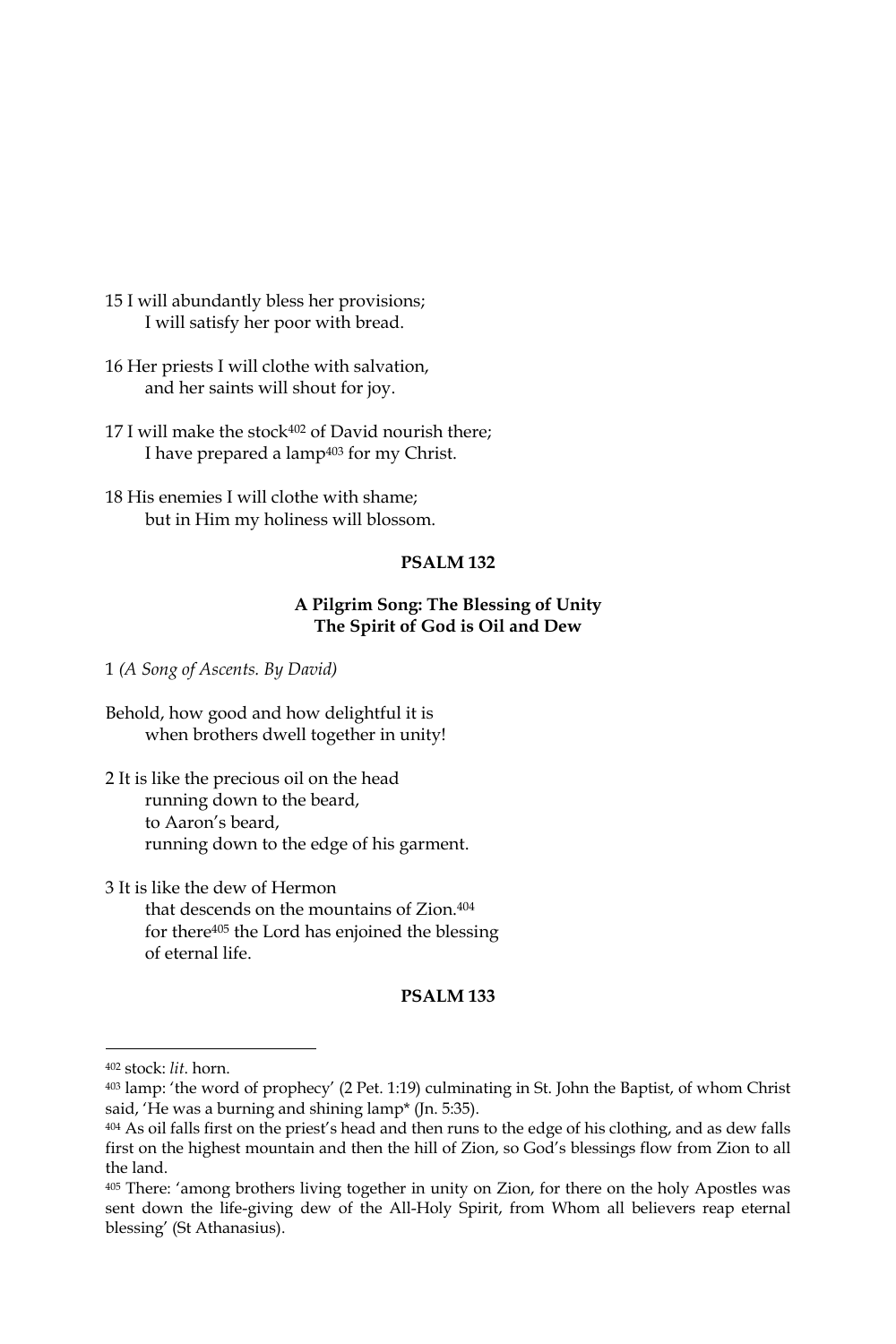## A Pilgrim Song of the Night **Intercessors Standing in the Holy Spirit**

1 (A Song of Ascents)

Behold now bless the Lord, all you slaves of the Lord, who stand in the house of the Lord, in the courts of the house of our God.

- 2 At night lift up your hands to the Holy of Holies, 406 and bless the Lord.
- 3 May the Lord Who made heaven and earth bless you out of Zion.

 $Glory...$ 

# **KATHISMA19**

# **PSALM 134**

## Call to Praise the Divine Name and Nature God's Vast, Unceasing Activity beside Inert and Lifeless Idols

### 1 (Alleluia)

- Praise the name of the Lord; praise the Lord, you slaves of His,
- 2 you who stand in the house of the Lord, in the courts of the house of our God.
- 3 Praise the Lord, for the Lord is good; sing psalms to His name, for it is delightful.
- 4 For the Lord has chosen Jacob for Himself, and Israel for His own possession.

<sup>406</sup> A suppressed ton hagion is to be understood here (cp. Heb. 8:2; 9:3,8,12,24,25, wrongly translated 'holy place' in R.V. etc.) In the liturgy of St Basil and in the church services God is addressed as the 'Holy of Holies.' (1 Tim. 2:8).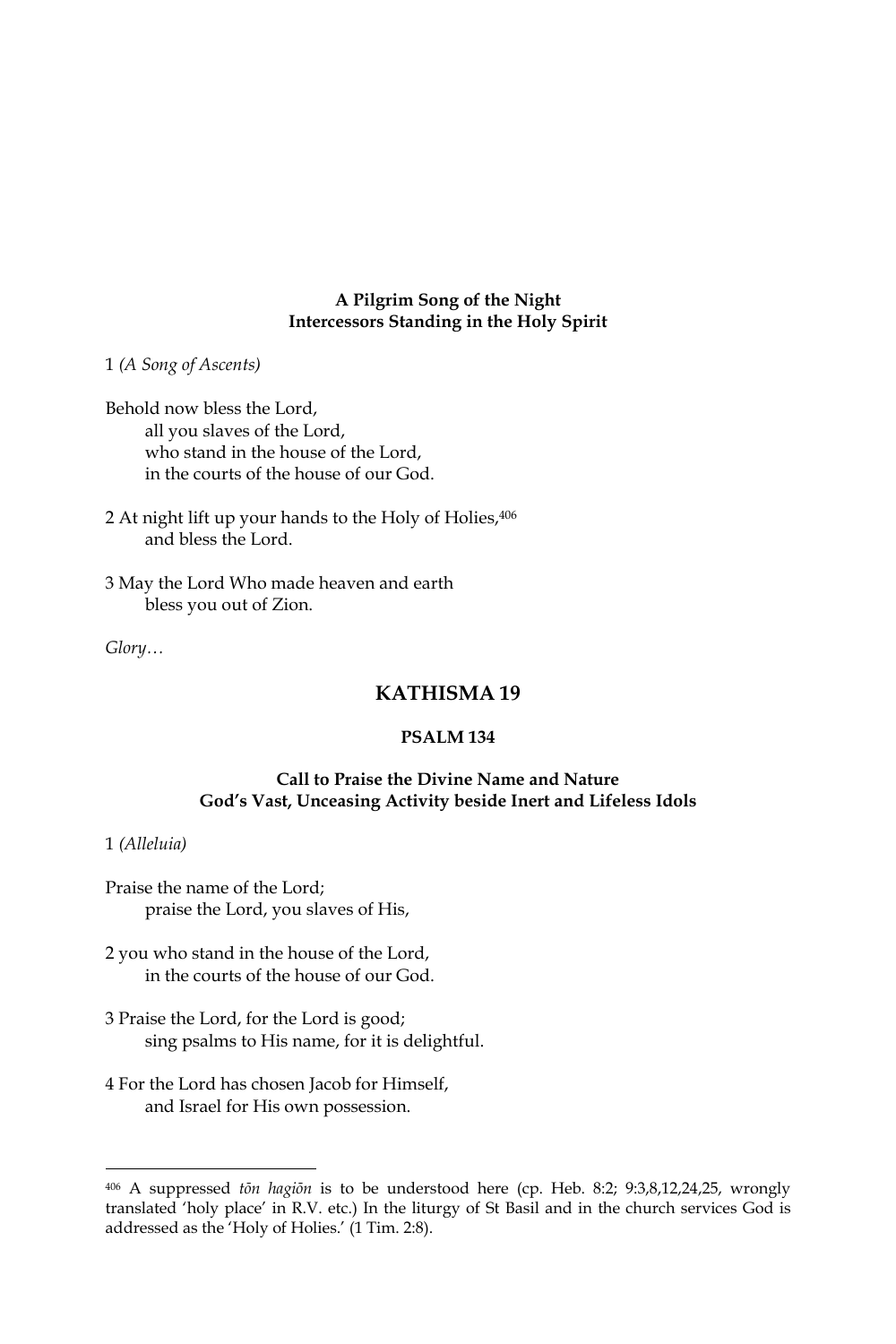- 5 For I know that the Lord is great, and that our Lord is above all gods.
- 6 The Lord does whatever He likes, in heaven and on earth, in the seas and in all the deeps.
- 7 He brings up clouds from the ends of the earth; He makes lightnings bring the rain; He brings winds out of His storehouses.
- 8 He struck the firstborn of Egypt, roan and beast alike.
- 9 He sent signs and wonders in your midst, O Egypt, against Pharaoh and all his servants.
- 10 He struck many nations and slew mighty kings:
- 11 Sehon, king of the Amorites, and Og, king of Bashan, and all the kingdoms of Canaan.
- 12 And He gave their land as a heritage, a possession to His people Israel.407
- 13 O Lord, Thy name continues for ever, Thy fame from generation to generation.
- 14 For the Lord will judge His people and have compassion on His servants.<sup>408</sup>
- 15 The idols of the nations are silver and gold, the works of men's hands.
- 16 They have mouths, yet cannot speak; they have eyes, yet cannot see.

408 Deut. 32:36.

<sup>407</sup> The kingdoms of this world have become the kingdoms of our Lord and of His Christ' (Rev.  $11:15$ ).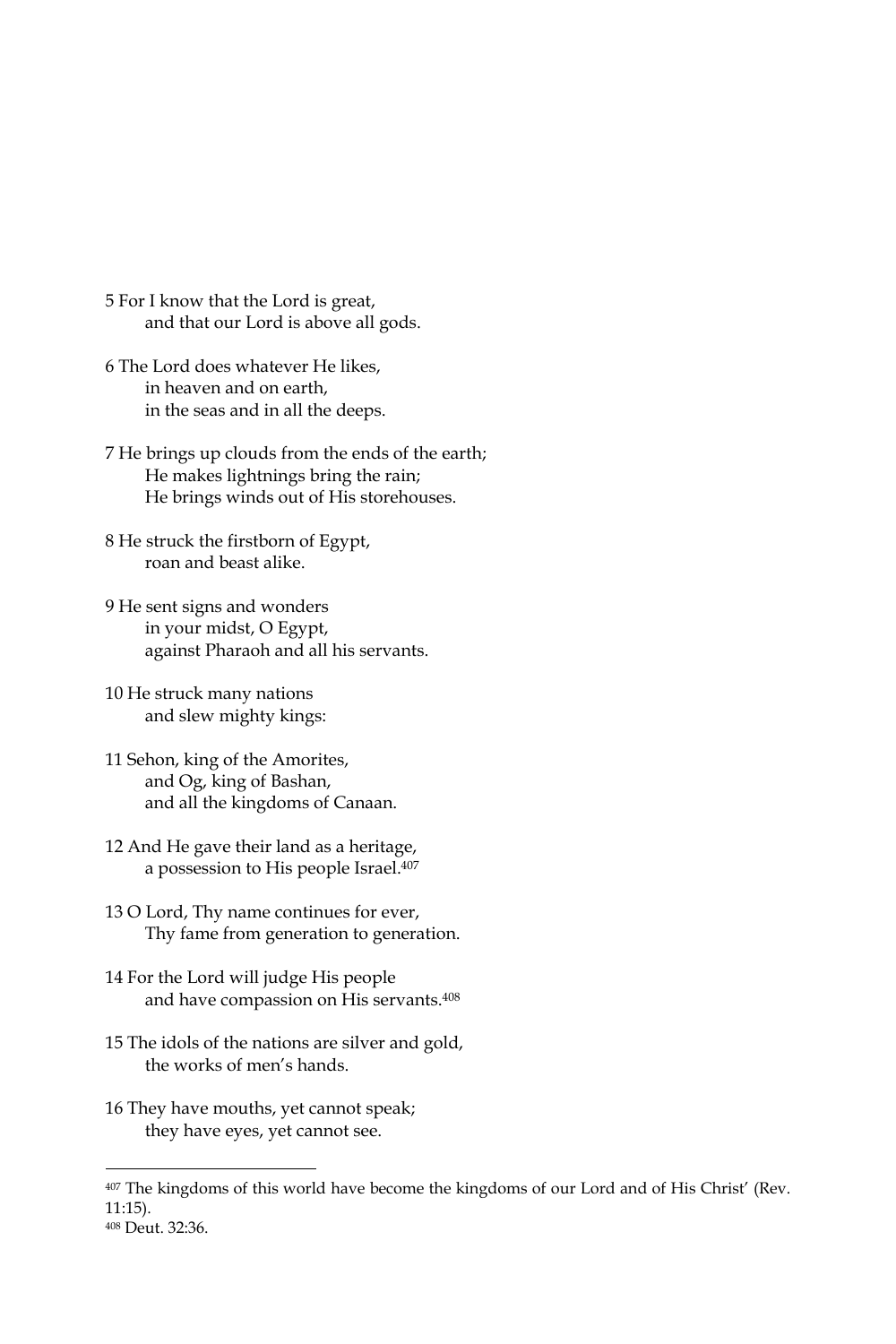- 17 They have ears, yet cannot hear; never a breath is in their mouths.
- 18 Let those who make them be like them, and all who trust in them.
- 19 Bless the Lord. O house of Israel: bless the Lord. O house of Aaron!
- 20 Bless the Lord, O house of Levi; you who fear the Lord, bless the Lord!
- 21 Blessed be the Lord from Zion, Who dwells in Jerusalem.

## Song of Thanksgiving to the Good God: For Responsive Chanting409 The Crowning Wonder: The Bread of Life

### 1 (Alleluia)

Give thanks to the Lord, He is good; His mercy<sup>410</sup> is eternal.

- 2 Give thanks to the God of gods; His mercy is eternal.
- 3 Give thanks to the Lord of Lords; His mercy is eternal.
- 4 To Him who alone does great wonders; His mercy is eternal.
- 5 To Him Who made the heavens in wisdom; His mercy is eternal.
- 6 To Him Who poised the earth on the waters;

<sup>409</sup> This Psalm is called 'The Great Hallel' or Hymn of Praise in the Talmud, and is still used by the Jewish people in their daily worship.

<sup>410</sup> mercy: or love. Cp. Lk. 10:37.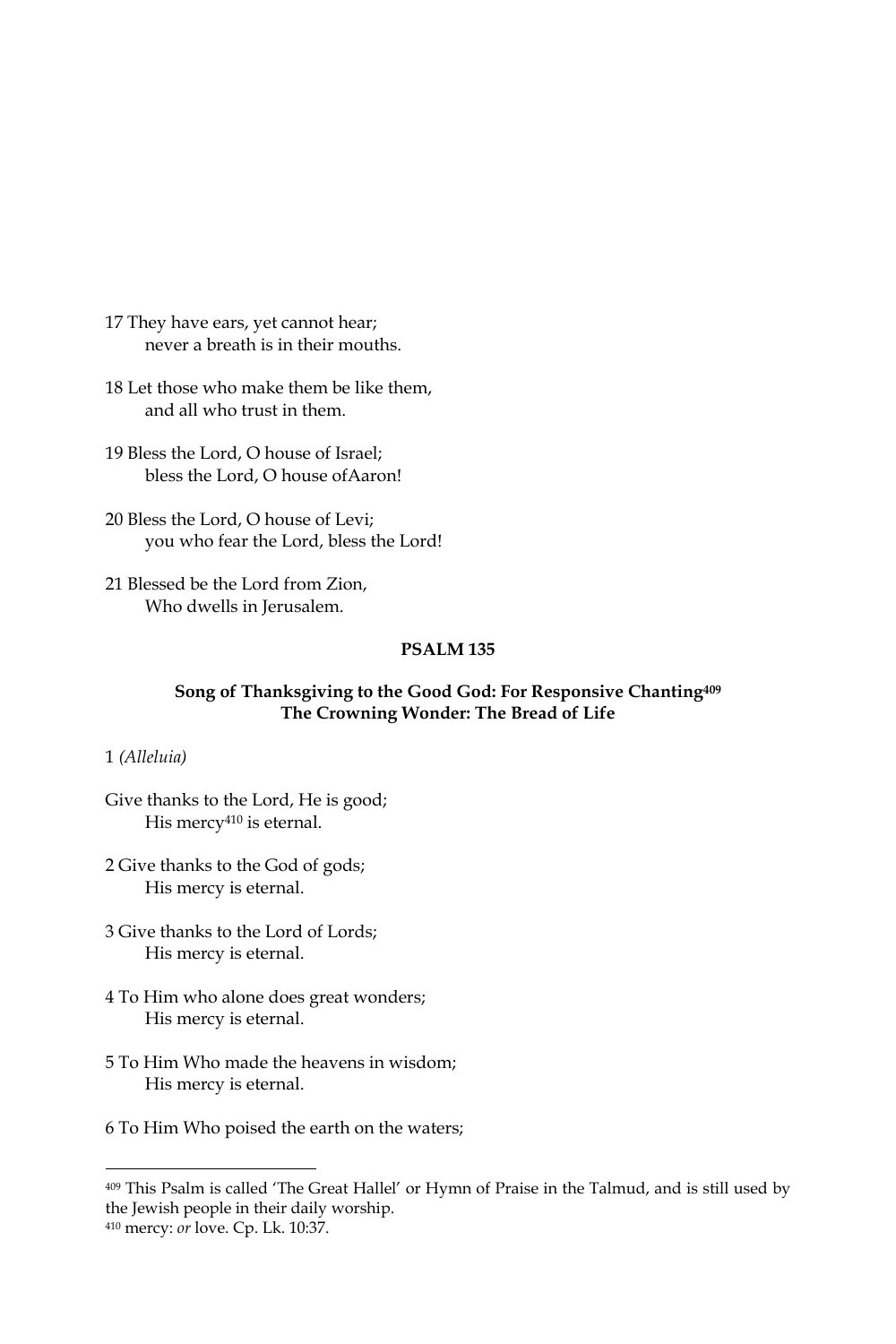His mercy is eternal.

- 7 To Him Who alone made the great lights; His mercy is eternal.
- 8 The sun to rule the day; His mercy is eternal.
- 9 The moon and the stars to rule the night; His mercy is eternal.
- 10 Who struck Egypt with their firstborn; His mercy is eternal.
- 11 And brought out Israel from among them; His mercy is eternal.
- 12 With a strong hand and a high arm; His mercy is eternal.
- 13 To Him Who divided the Red Sea in two; His mercy is eternal.
- 14 And led Israel through the midst of it; His mercy is eternal.
- 15 But shook off Pharaoh and his army into the Red Sea; His mercy is eternal.
- 16 To Him Who led His people in the wilderness; His mercy is eternal.
- 17 To Him Who struck great kings; His mercy is eternal.
- 18 And slew mighty kings; His mercy is eternal.
- 19 Sehon, King of the Amorites; His mercy is eternal.
- 20 And Og, King of Bashan; His mercy is eternal.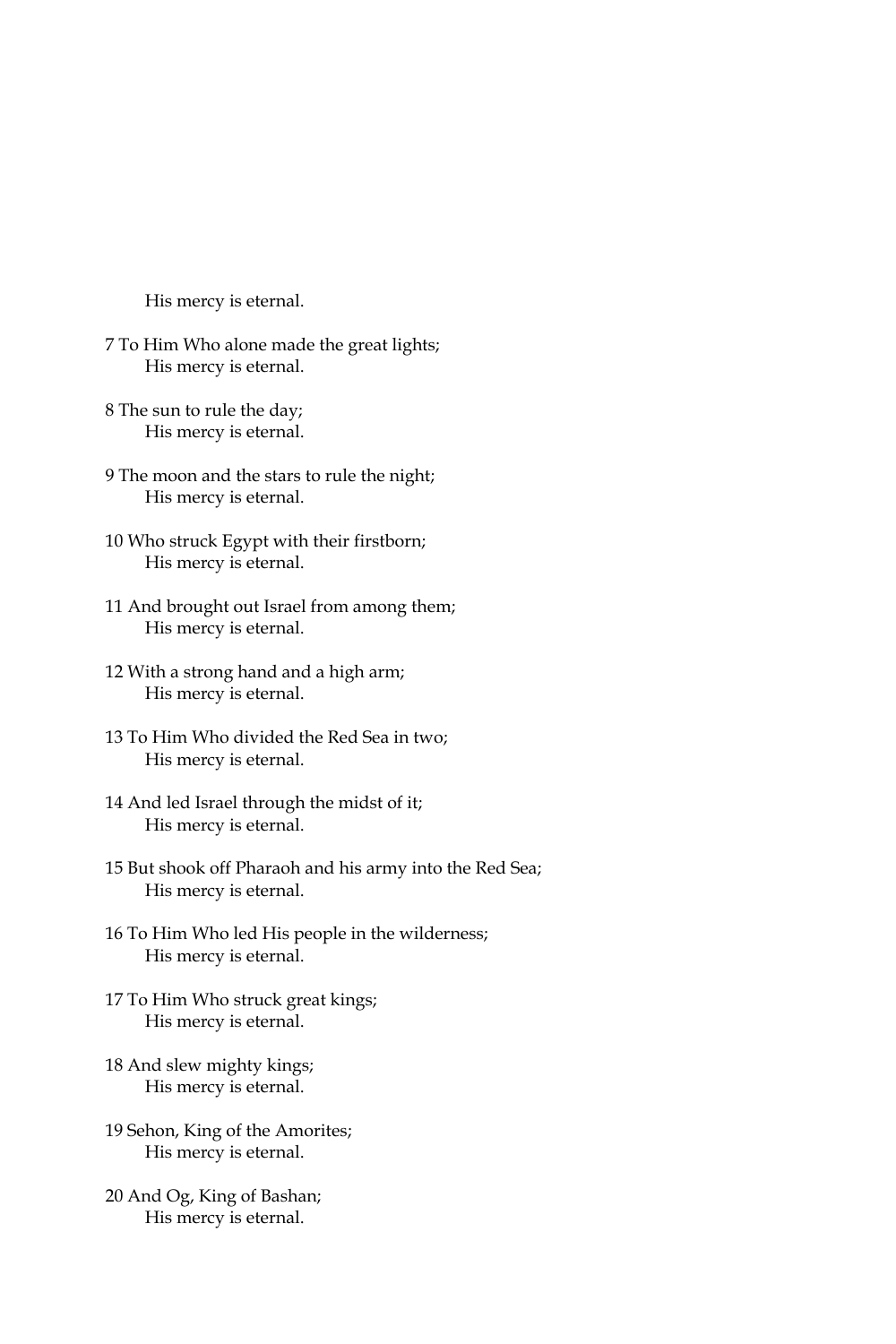- 21 And gave their land as a heritage; His mercy is eternal.
- 22 A possession to His servant Israel; His mercy is eternal.
- 23 For the Lord remembers us in our abasement; His mercy is eternal.
- 24 And redeems us from our enemies; His mercy is eternal.
- 25 Who gives food to all flesh; His mercy is eternal.
- 26 O give thanks to the God of Heaven; His mercy is eternal.

### PSALM<sub>136</sub>

### Song of the Babylonian Exile The Unsung Song of the Heart

- 1 By the rivers of Babylon we sat down and wept when we remembered Zion.<sup>411</sup>
- 2 On the willows in Babylon we hung up our instruments.
- 3 For there our captors asked us for songs and our abductors called for a tune, saying: 'Sing us some of the songs of Zion.'
- 4 How can we sing the Lord's song in a foreign land?
- 5 If I forget you, O Jerusalem, may my right hand be forgotten.

<sup>&</sup>lt;sup>411</sup> Jerusalem and Zion are types of the Church, the bride of Christ. 'Christ loved the Church and gave Himself up for her' (Ephes. 5:25f).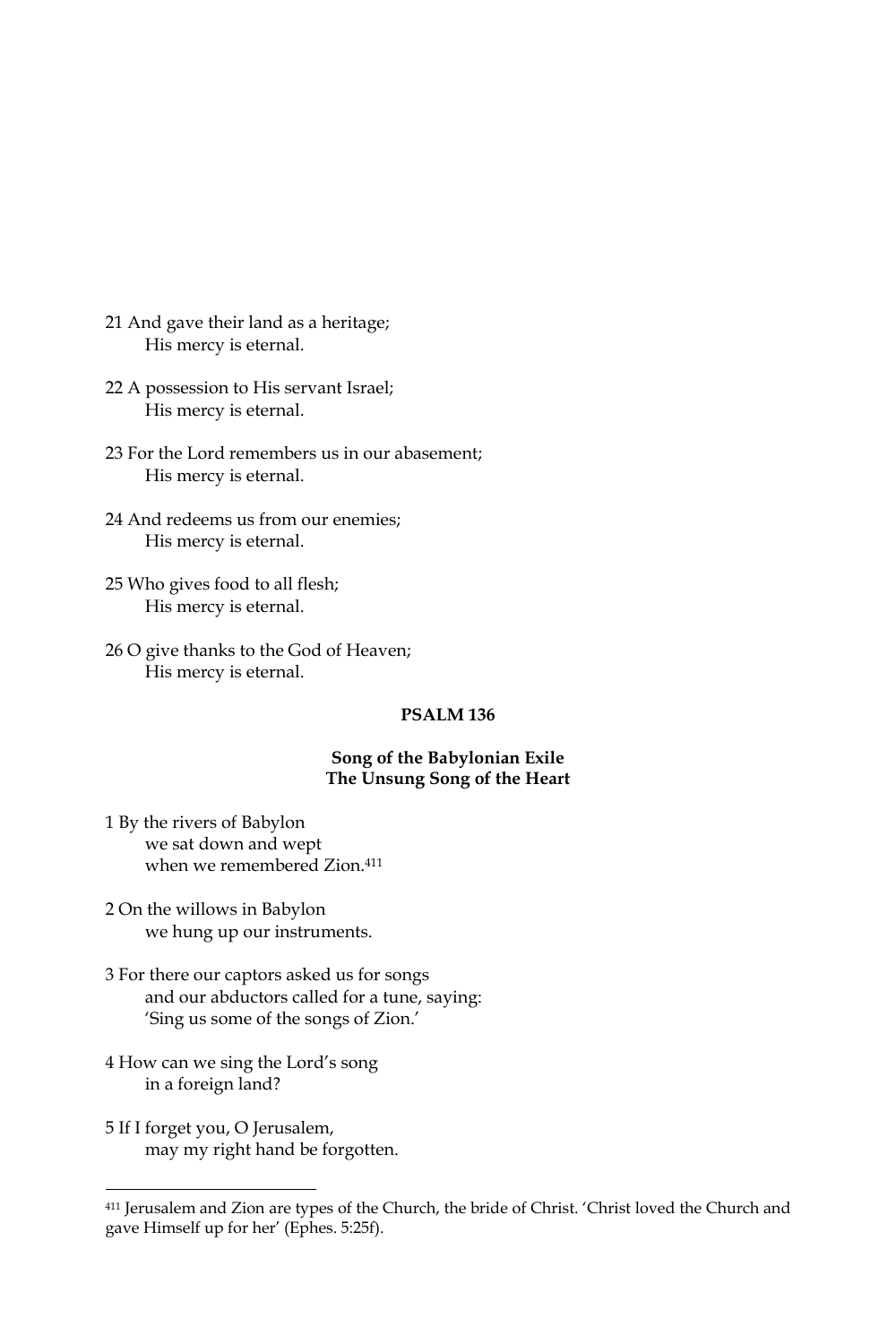- 6 May my tongue stick in my throat if I do not remember you, if I do not put Jerusalem first<sup>412</sup> as above all my joy.
- 7 Remember, O Lord, against the sons of Edom the day of the fall of Jerusalem, when they said: 'Down with it, down with it, to its very foundations!'
- 8 O daughter of Babylon the wretched! Blessed is he who repays you for what you did to us. Blessed is he who seizes your children and dashes them against the rock.<sup>413</sup>

 $Glory...$ 

## PSALM<sub>137</sub>

# Thanksgiving to God for Answering Prayer Great is the Word, Promise, Name and Glory of God

## $1$  (By David)

- I will praise and thank Thee, O Lord, with my whole heart, 414 and in the presence of the Angels I will sing to Thee; for Thou hearest all the words of my mouth.
- 2 I will bow down towards Thy holy temple and praise Thy name for Thy mercy and truth, for Thou hast magnified Thy holy name above every name.<sup>415</sup>
- 3 On the day when I call upon Thee, answer me speedily; Thou wilt strengthen me with Thy power in my soul.

<sup>412</sup> See footnote on page 170. <See previous footnote>

<sup>413</sup> Babylon signifies the flesh. Blessed is he who subdues it with fasts and deprives it of joys, as it dealt with the soul, and who dashes incipient evil thoughts, while still weak, against the Rock which is Christ (1 Cor. 10:4; Mt. 21:44; Rev. 18).

<sup>&</sup>lt;sup>414</sup> heart: 'My whole heart I lay on the altar of Thy praise, a sacrifice of praise I offer to Thee. May the name of Thy love set on fire my whole heart; may nothing in me be left to me, nothing in which I can look to myself, but may I wholly burn with Thee, be wholly on fire, wholly love Thee, as though set aflame by Thee' (St Augustine).

<sup>415</sup> Cp. Phil. 2:9-11. Heb. Thou hast magnified Thy word above all Thy name.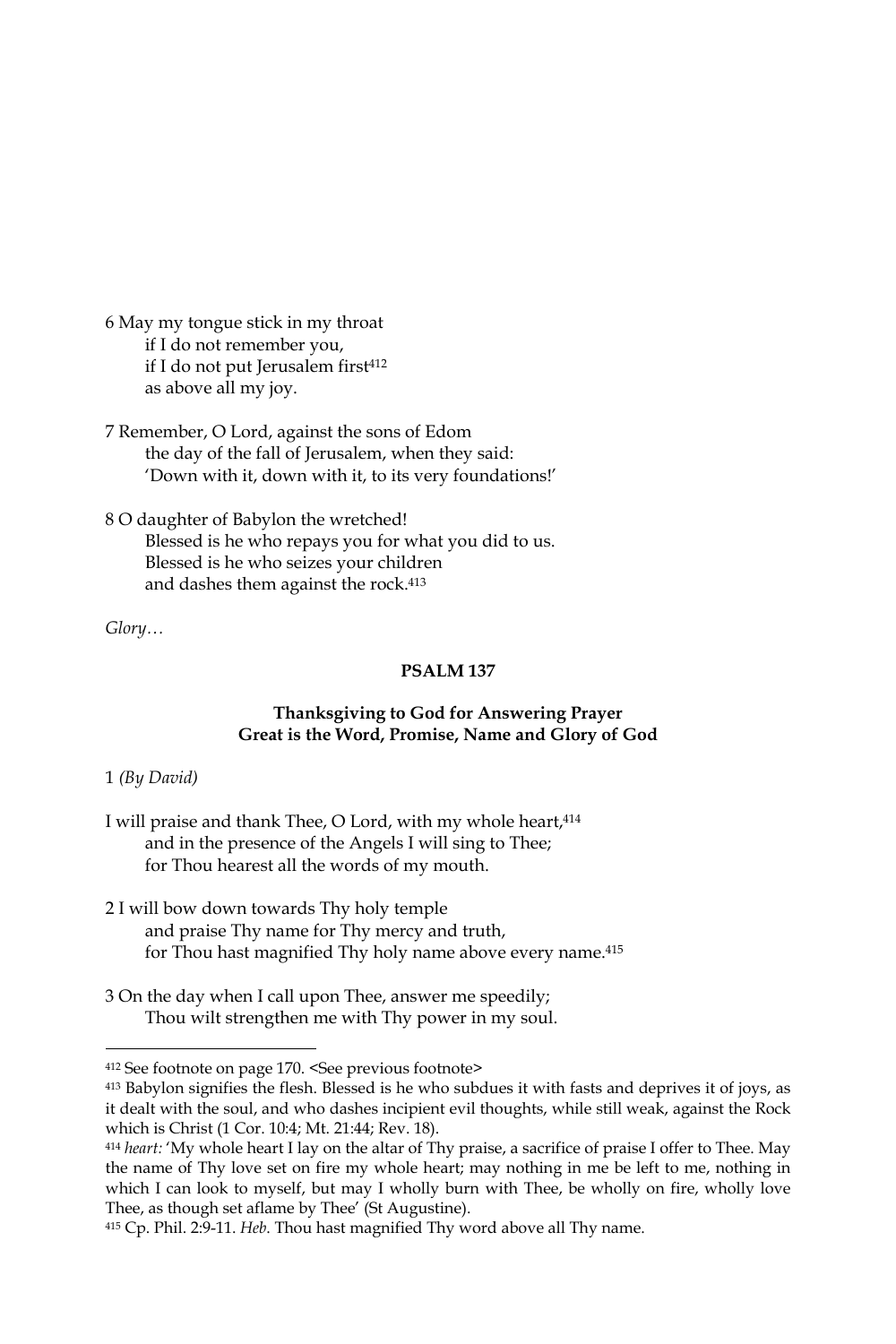- 4 May all the kings of the earth acknowledge Thee, O Lord; for they have heard all the words of Thy mouth.
- 5 And let them sing among the songs<sup>416</sup> of the Lord: 'Great is the glory of the Lord.'
- 6 For the Lord is high, yet He regards the humble; but the proud and haughty He knows from afar.
- 7 Though I walk in the midst of trouble, Thou givest me life. Against the wrath of my enemies Thou dost stretch out Thy hand, and Thy right hand saves me.
- 8 The Lord will repay for me. O Lord, Thy mercy is eternal; despise not the works of Thy hands.

### The Presence of God and His Knowledge of Man Thy Right Hand will Hold Me

1 (A Psalm by David)

O, Lord, Thou hast proved me and known me,

- 2 Thou knowest my resting and my rising; Thou canst read my thoughts from afar.
- 3 Thou hast tracked my path and my life and hast foreseen all my ways.
- 4 There is no deceiving Thee with my tongue,
- 5 for Thou, O Lord, knowest everything from beginning to end. Thou hast created me and laid Thy hand on me.

<sup>416</sup> songs: variant reading and Slavonic: ways.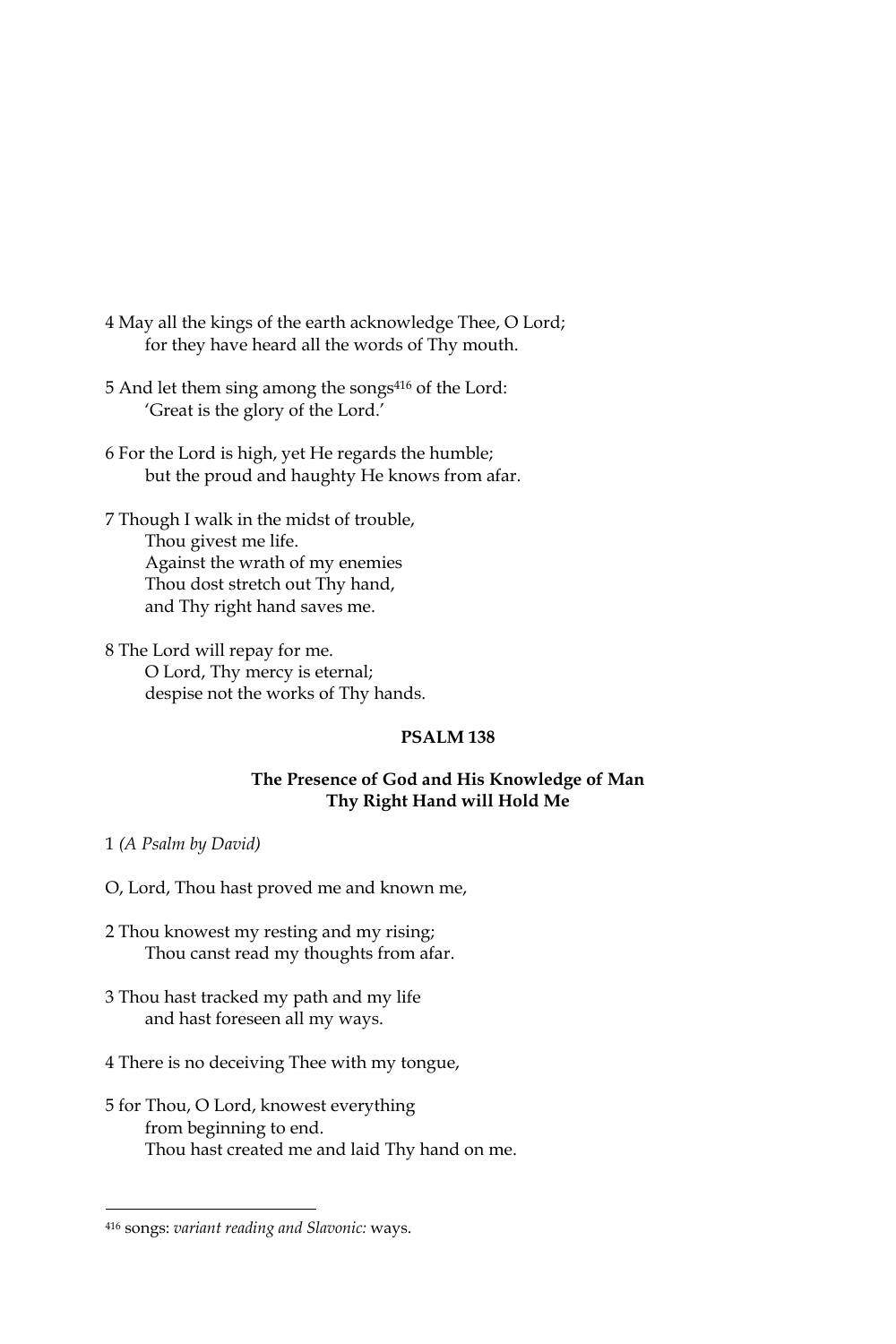- 6 Thy knowledge is too wonderful for me; too great-I cannot attain to it.
- 7 Where can I go from Thy Spirit, and where can I escape from Thy presence?417
- 8 If I ascend to heaven, Thou art there; if I descend to hell, Thou art present.
- 9 If I wing my flight to the sunrise and dwell in the utmost bounds of the sea,
- 10 even there Thy hand will guide me and Thy right hand will hold me.
- 11 And I said: 'Surely darkness will hide me and night be the only light in my pleasure.'
- 12 But darkness is not dark to Thee, and night is as light as day; to Thee darkness and light are alike.
- 13 Thou hast created my heart, 418 O Lord; Thou hast sustained me from my mother's womb.
- 14 I praise and thank Thee for the dread wonder of Thy presence; wonderful are Thy works too, as my soul well knows.
- 15 No bone of mine is hidden from Thee, though made in secret with my substance in earth's underworld.
- 16 Thy eyes beheld my unformed state, and in Thy book all men are written; day by day they are formed, when as yet there are none of them.
- 17 But to me Thy friends are very precious, O God; very strong are their principles.

<sup>&</sup>lt;sup>417</sup> The Spirit of the Lord fills the world (Wisdom 1:7).

<sup>418</sup> heart: lit. kidneys (seat of the affections in Hebrew thought).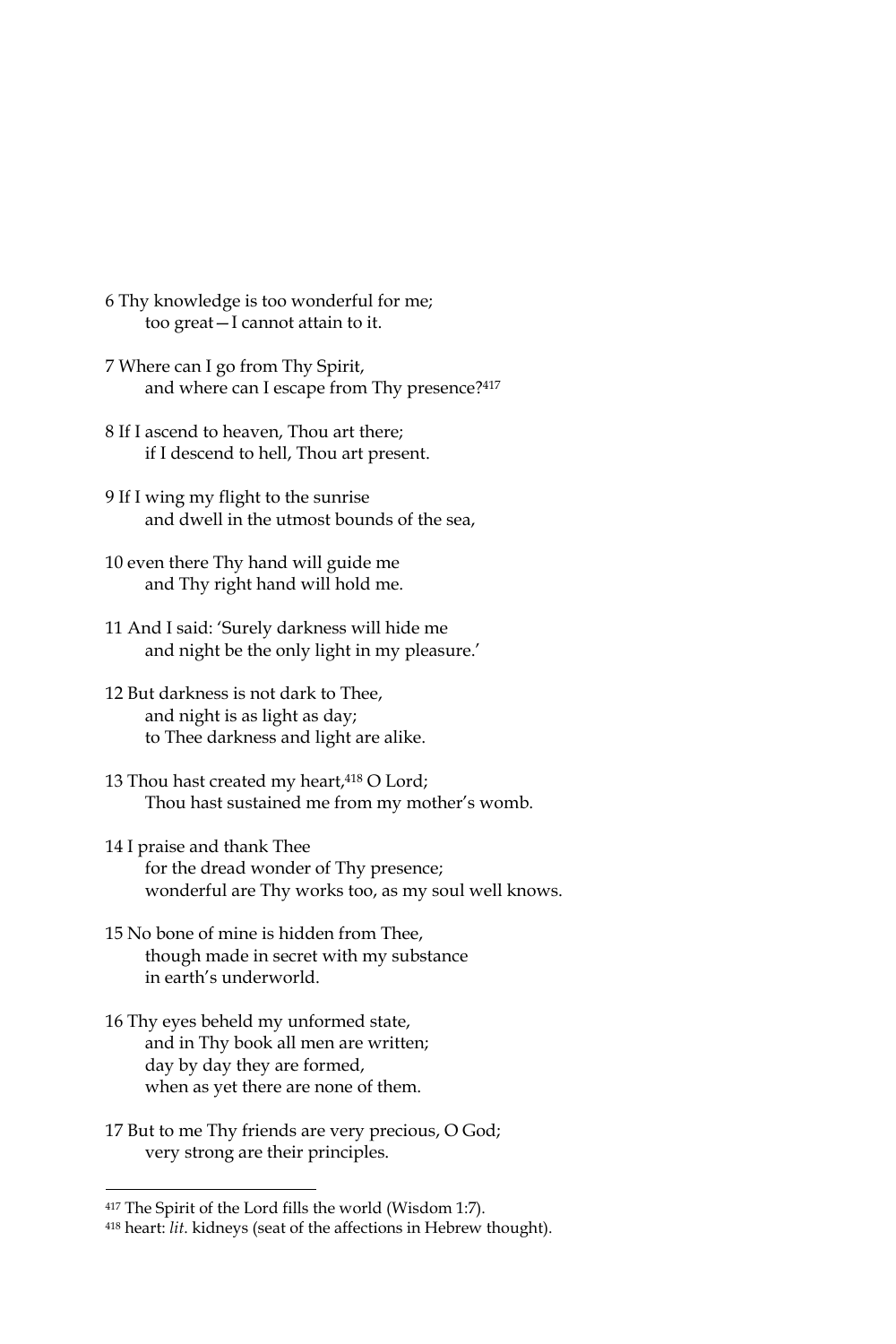18 Should I count them, they would be more than the sand. I rise and I am still with Thee.

- 19 If only Thou wouldst slay sinners, O God! Begone from me, you men of blood,
- 20 for you are wranglers in your thoughts. They take Thy cities for vanities.
- 21 Do I not hate those who hate Thee, O Lord, and do I not burn with rage at Thy enemies?
- 22 With perfect hatred I hate them; I count them my own enemies.
- 23 Try me, O God, and know my heart; examine me and know my ways.
- 24 And see if there is any wrong way in me, and guide me in the way of life eternal.

# **PSALM 139**

## A Prayer of Faith and Trust under Persecution Trouble gives Occasion for a Song419

1 (A Psalm by David)

- 2 Rescue me, O Lord, from evil men; deliver me from wicked men,
- 3 who plan wrongdoing in their hearts; all day long they are stirring up wars.
- 4 They make their tongue sharp as an adder's; the venom of vipers is under their lips. (Pause)
- 5 Guard me, O Lord, from the hands of sinners; rescue me from wicked men who scheme to trip my steps.

<sup>419 &#</sup>x27;He gives songs in the night' (Job. 35:10).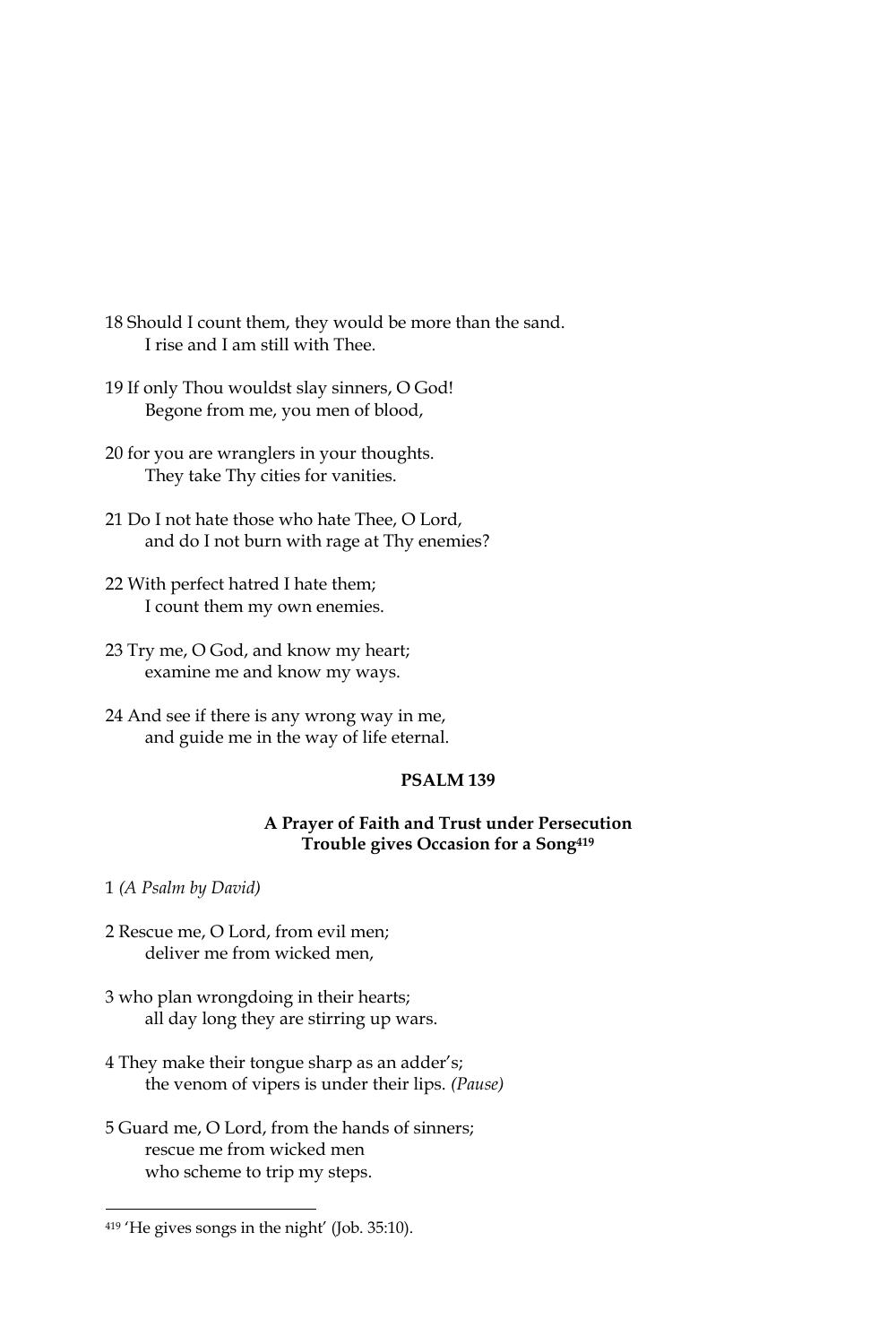6 The proud hide a trap for me and stretch cords as snares for my feet; they set stumbling-blocks across my path. (Pause)

- 7 I said to the Lord: 'Thou art my God.' Give ear, O Lord, to the cry of my prayer.
- 8 O Lord, Lord, power of my salvation, Thou overshadowest my head in the day of battle.
- 9 Do not abandon me to sinners, O Lord, through my desire. They scheme against me; leave me not, lest they be uplifted. (Pause)
- 10 As for the heads of those who surround me, the work of their own lips will bury them.
- 11 Coals will fall on them: Thou wilt cast them into the fire, into miseries they cannot bear.
- 12 A long-tongued man will not prosper in the land; evils will hunt wicked men to their destruction.
- 13 I know that the Lord maintains the cause of the poor and the rights of the needy.
- 14 Truly the righteous will praise Thy name; honest men will live in Thy presence.

Glory...

# **PSALM 140**

## **Evening Prayer: My Eyes Look to Thee** The Cry of Desire in the Temple of the Heart

1 (A Psalm by David)

Lord, I cry to Thee, hear me; attend to the voice of my prayer when I cry to Thee.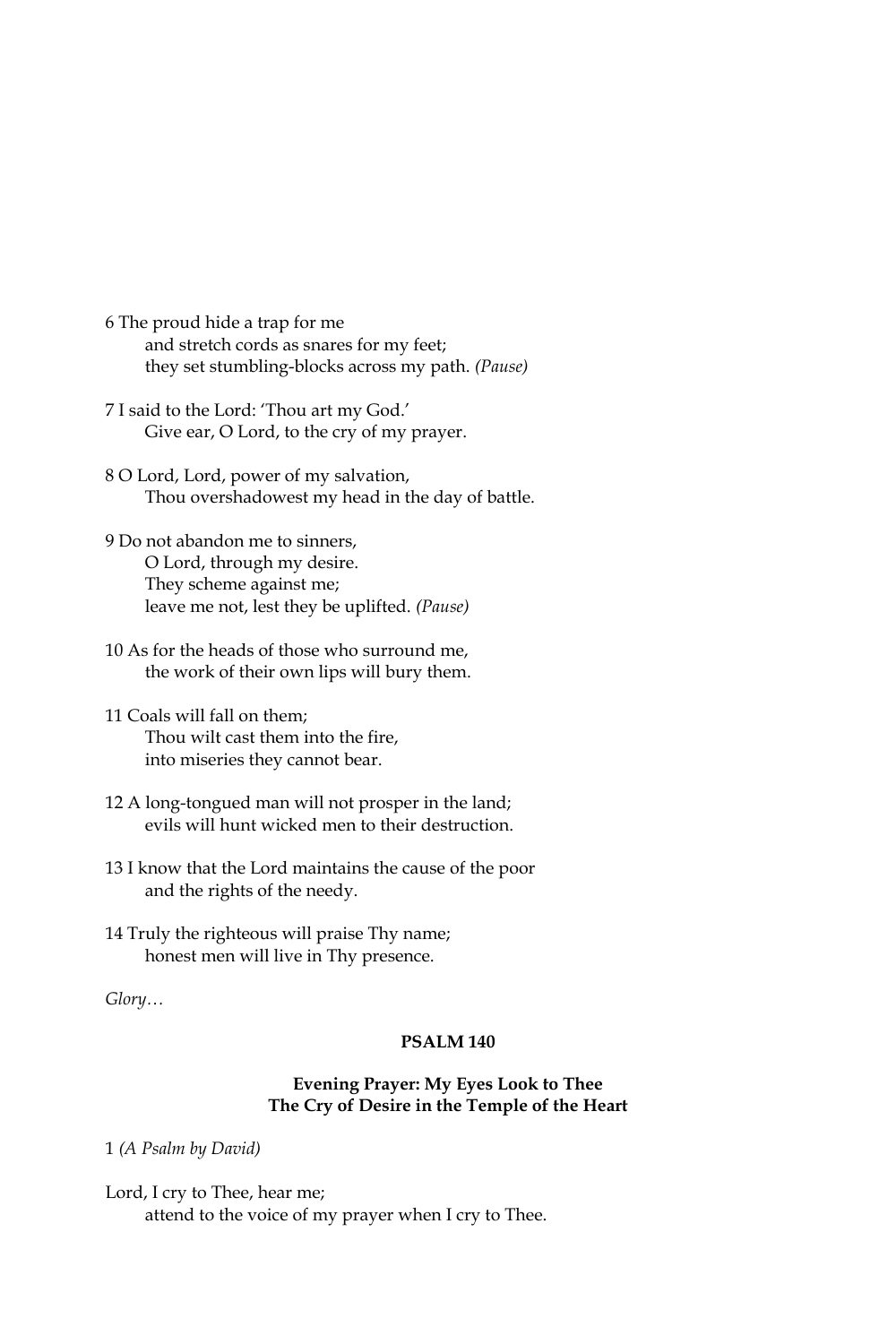- 2 Let my prayer go straight to Thee like incense, and let the lifting up of my hands be an evening sacrifice.
- 3 Set a watch, O Lord, over my mouth, and a strong door across my lips.
- 4 Incline not my heart to evil words to make excuses for my sins with folk whose work is lawlessness, and I will not join their choice society.
- 5 A just man will strike and correct me with mercy, but may the oil of sinners never anoint my head, for my prayer is ever against their pleasures.
- 6 Their leaders and judges drown clinging to rocks. Men will hear my words, for they are sweet.
- 7 As clods of earth are crushed on the ground, our bones are scattered beside the grave.
- 8 O Lord, Lord, my eyes look to Thee; in Thee I trust; reject not my soul.
- 9 Keep me from the snare they have laid for me, and from the stumbling-blocks of evildoers.
- 10 Sinners will fall into their own net; I am apart until I pass on.<sup>420</sup>

## Prayer for Deliverance to Join the Exultant Throng of Saints Free my Soul from the Prison of Sin to Praise Thy Name.

1 (Of contemplation. By David, when he was in the cave. A Prayer.)

<sup>420</sup> Jesus trod the winepress alone (Is. 63). 'I (Christ) am alone, with no one to help or understand, till I pass over, till that Passover comes, when I shall depart from the world to my Father' (St. Augustine). A Christian 'keeps himself apart from the world and walks for ever with God alone' (St. Symeon the New Theologian), in isolation from sin and idols (1 Jn. 5:21).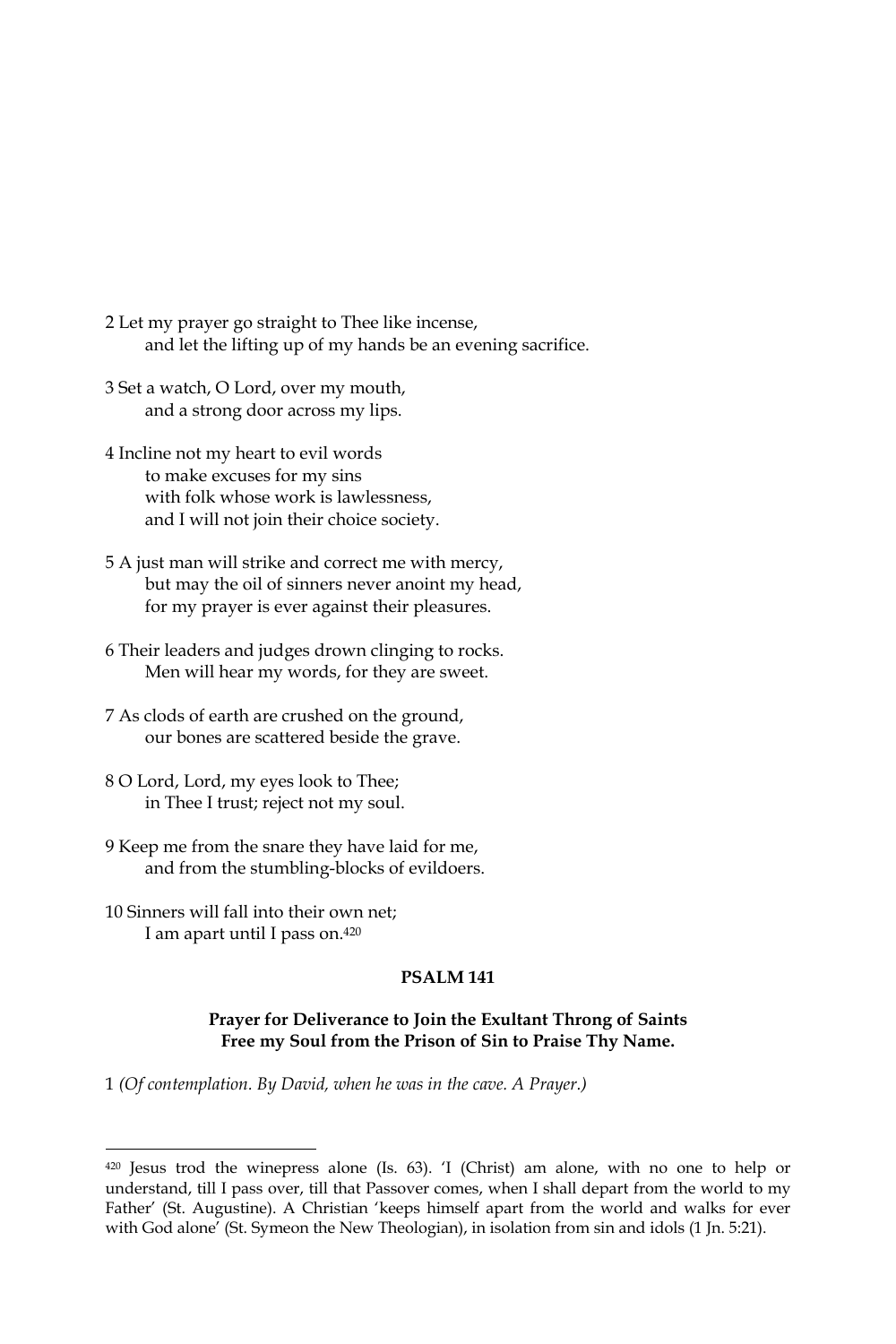- 2 I cry to the Lord with all my voice, I pray with all my voice to the Lord.
- 3 I pour out my prayer before Him; I tell my trouble in His presence.
- 4 When my spirit departs from me, Thou knowest my paths. In this way that I am going<sup>421</sup> they hide a snare for me.
- 5 I look to the right and see: No one notices me; night is cut off from me, but there is no one seeking my life.
- 6 I cry to Thee, O Lord, and say: Thou art my hope, my portion in the land of the living.
- 7 Attend to my prayer, for I am brought very low; deliver me from my persecutors, for they are too strong for me.
- 8 Bring my soul out of prison, that I may praise Thy name; the righteous are waiting for me, until Thou reward me.

## Hands of Love Outstretched on the Cross No one is Righteous in Thy Sight

1 (A Psalm by David, when his son Absalom was pursuing him)

Lord, hear my prayer; give ear to my petition in Thy truth. Hear me in Thy justice.

<sup>421</sup> this way: the confession of Christ (2 Tim. 3:12).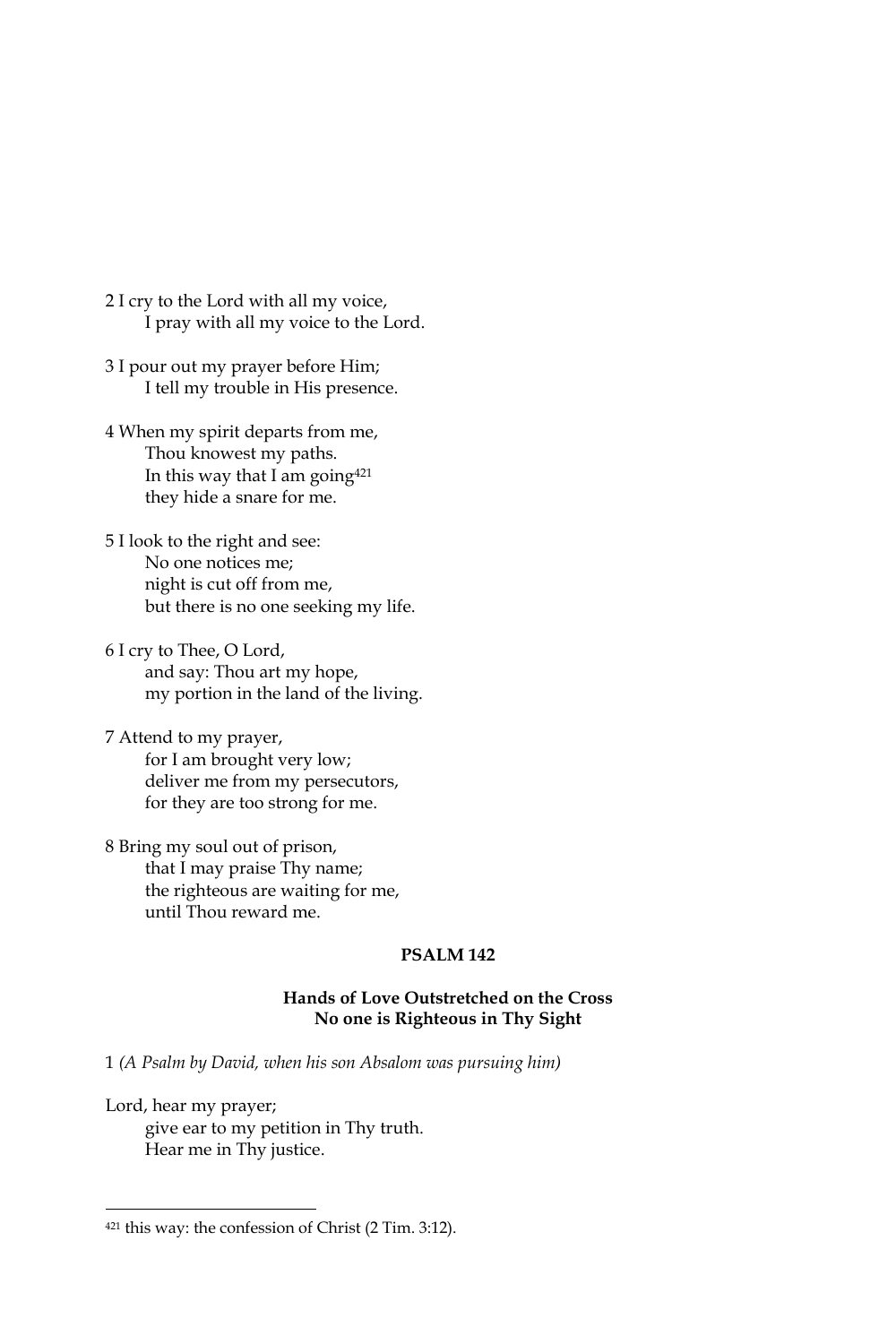- 2 And enter not into judgment with Thy slave, for in Thy sight no living soul can be justified.
- 3 For the enemy has persecuted my soul, he has humbled my life to the earth; he has made me dwell in darkness, like the dead of long ago.<sup>422</sup>
- 4 And my spirit desponds within me, and my heart within me is troubled.
- 5 I remember the days of old, I meditate on all Thy works, I meditate on the works of Thy hands.
- 6 I stretch out my hands to Thee; my soul like parched earth thirsts for Thee. (Pause)
- 7 Hear me speedily, O Lord: my spirit grows faint. Hide not Thy face from me lest I be like those who go down to the pit.
- 8 Make me hear Thy mercy in the morning, for in Thee I have hoped. Make known to me the way I should go, O Lord, for I lift up my soul to Thee.
- 9 Deliver me, O Lord, from my enemies; I fly for refuge to Thee.
- 10 Teach me to do Thy will, for Thou art my God; Thy good Spirit will guide me to the right land.
- 11 Thou wilt quicken me, O Lord, for the glory of Thy Name. In Thy justice Thou wilt bring my soul out of trouble.
- 12 And in Thy mercy Thou wilt slay my enemies, and destroy all who affiict my soul, for I am Thy slave.

<sup>422</sup> These two lines are identical with Lamentations 3:6.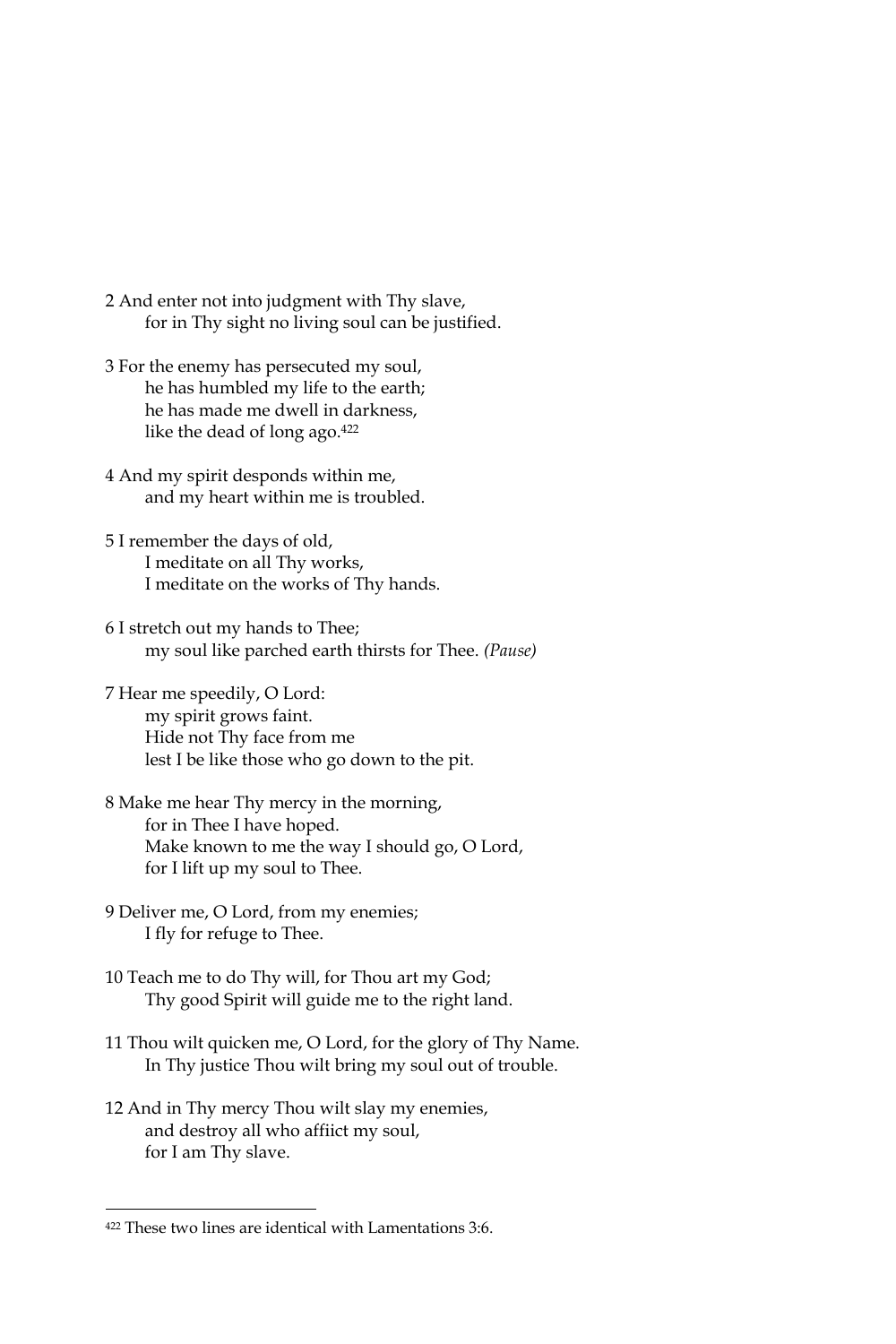Glory...

# **KATHISMA 20**

## **PSALM 143**

## New Song of Praise to God Who Gives Victory to Kings God not Affluence is our Happiness

1 (By David. On Goliath)

Blessed be the Lord my God, Who trains my hands for war and my fingers for battle:

2 my mercy and my refuge, my support and my deliverer, my protection in whom I trust, Who subdues my people under me.

- 3 Lord, what is man that Thou makest Thyself known to him, or the son of man that Thou thinkest of him?
- 4 Man has become like vanity; his days are like a passing shadow.
- 5 O Lord, bow the heavens and come down; touch the mountains and they will smoke.
- 6 Flash lightning and Thou wilt scatter them; shoot Thy arrows and Thou wilt confound them.
- 7 Send out Thy hand from on high; rescue me and deliver me from many waters, from the hand of aliens,
- 8 whose mouths talk vanity, and whose right hand is raised in perjury.<sup>423</sup>

<sup>423</sup> Cp. Rev. 10:5; Ezek. 20:23,28,42; Deut. 32:14.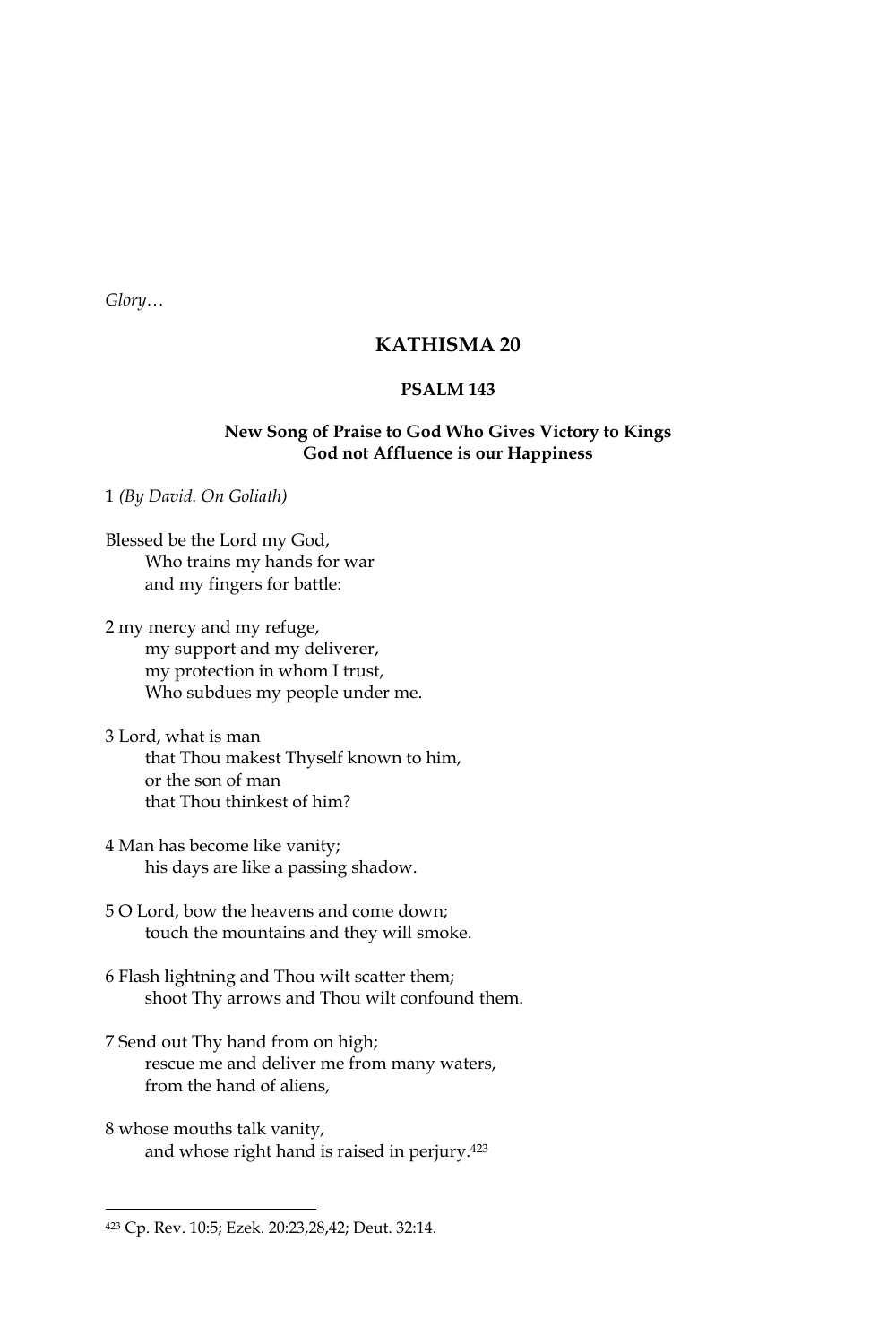- 9 O God, I will sing Thee a new song; on a ten-stringed harp I will sing praises to Thee.
- 10 Who givest salvation to kings, Who didst redeem David Thy servant from the evil sword.<sup>424</sup>
- 11 Rescue me and deliver me from the hand of aliens.<sup>425</sup> whose mouths talk vanity and whose right hand is raised in perjury:
- 12 whose sons are like plants grown up when young, their daughters decked and daubed like a temple image;
- 13 their garners full to overflowing with all manner of stores; their flocks prolific, teeming in their streets.

14 Their cattle are fat There is no fallen-down fence, no breaking out, no wailing in their streets. They call people blessed who have these things! Blessed is the people whose God is the Lord.

## **PSALM 144**

## Praise of the King Messiah and His Glorious Kingdom The Lord keeps all who Love Him

1 (Praise. By David)

I will lift Thee on high, my God and my King, 426 and I will bless Thy name for ever and ever.

<sup>424</sup> evil sword: or sword of an evil man (Title indicates Goliath). It can also mean 'the sword of judgment' (2 Chron. 20:9). War is evil (Jas. 4; Mt. 5:9).

<sup>425 &#</sup>x27;It seems to me the Prophet means people estranged from God and alienated from the truth, whose lives are full of bad habits, who love falsehood, and who talk a lot of nonsense' (St. John Chrysostom).

<sup>426</sup> Cp. 'If I am lifted up from the earth, I will draw all men to Me' (Jn. 12:32). See also Psalm 45:11 and the note there.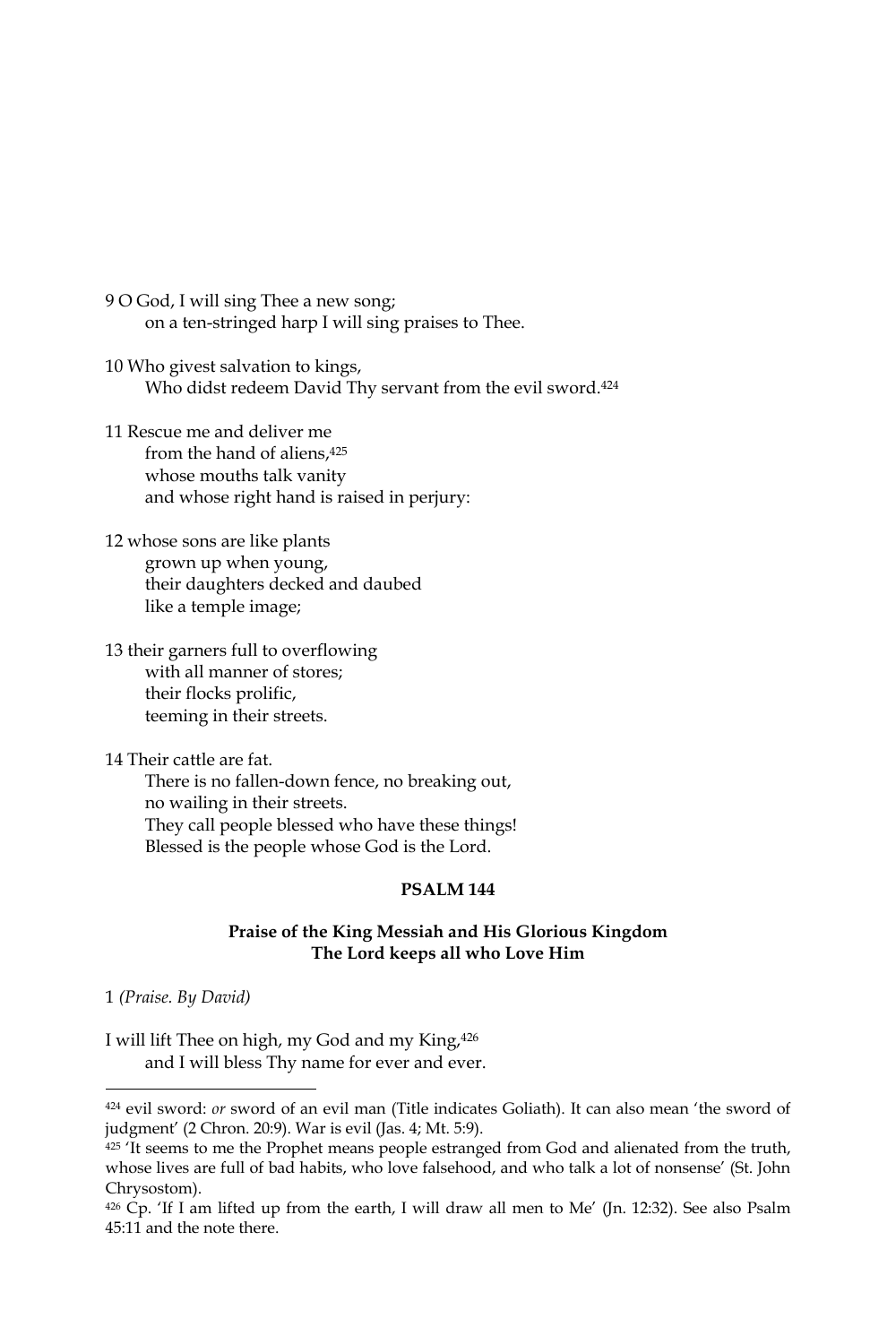- 2 Every day I will bless Thee; and I will praise Thy name for ever and ever.
- 3 Great is the Lord and greatly to be praised; and of His greatness there is no end.
- 4 Generation after generation will praise Thy works and will declare Thy power.
- 5 They will speak of the glorious majesty of Thy holiness, and will tell of Thy wonders.
- 6 They will proclaim the power of Thy terrible acts, and tell of Thy greatness.
- 7 They will spread the fame of Thy abundant goodness, and will rejoice in Thy justice and righteousness.
- 8 The Lord is compassionate and merciful, long-suffering and of great mercy.
- 9 The Lord is good and kind to all, and His mercies are over all His works.
- 10 Let all Thy works praise Thee, O Lord, and let Thy saints bless Thee.
- 11 They speak of the glory of Thy Kingdom, and talk of Thy power;
- 12 to make known to the sons of men Thy power, and the glorious majesty on Thy Kingdom.
- 13 Thy Kingdom is a Kingdom of all ages, and Thy dominion endures throughout all generations.
- 14 The Lord is faithful in all His words, and holy in all His works.
- 15 The Lord upholds all who are falling, and straightens all who are bent down.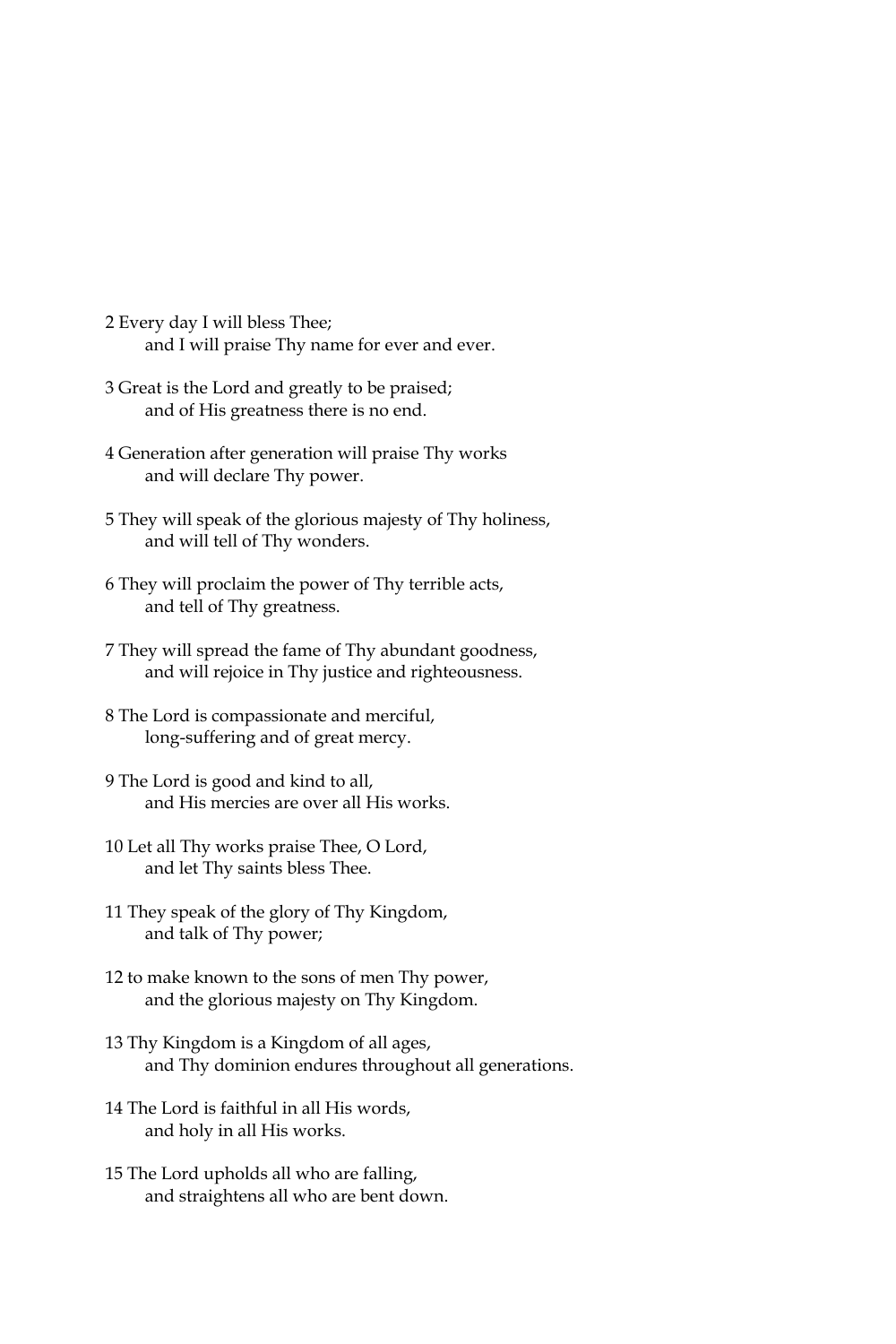- 16 The eyes of all look to Thee, and Thou givest them their food in due season.
- 17 Thou openest Thy hand, and fillest with delight every living being.
- 18 The Lord is just in all His ways, and holy in all His works.
- 19 The Lord is near to all who call upon Him, to all who call upon Him in truth.
- 20 He will do the will of those who fear Him and will hear their prayer and save them.
- 21 The Lord keeps all who love Him, and all the sinners He will destroy.
- 22 My mouth will declare the praise of the Lord; and let all flesh<sup>427</sup> bless His holy name for ever and ever.

 $Glory...$ 

# **PSALM 145**

# **Life is Praise** The Lord Straightens the Bent and Crooked

1 (Alleluia, By Haggai and Zachariah)

Praise the Lord, O my soul!

- 2 I will praise the Lord all my life; I will sing praise to my God as long as I live.<sup>428</sup>
- 3 Put not your trust in rulers, in the sons of men, in whom there is no salvation.

4 Man's spirit departs and returns to its earth;

<sup>427 &#</sup>x27;Not all flesh is the same flesh, but men are one kind, beasts another, fish another, birds another' (1 Cor. 15:39). Cp. Psalm 148:10.

<sup>428</sup> Cp. Ps. 145:2 with Ps. 103:33. Only verbs differ.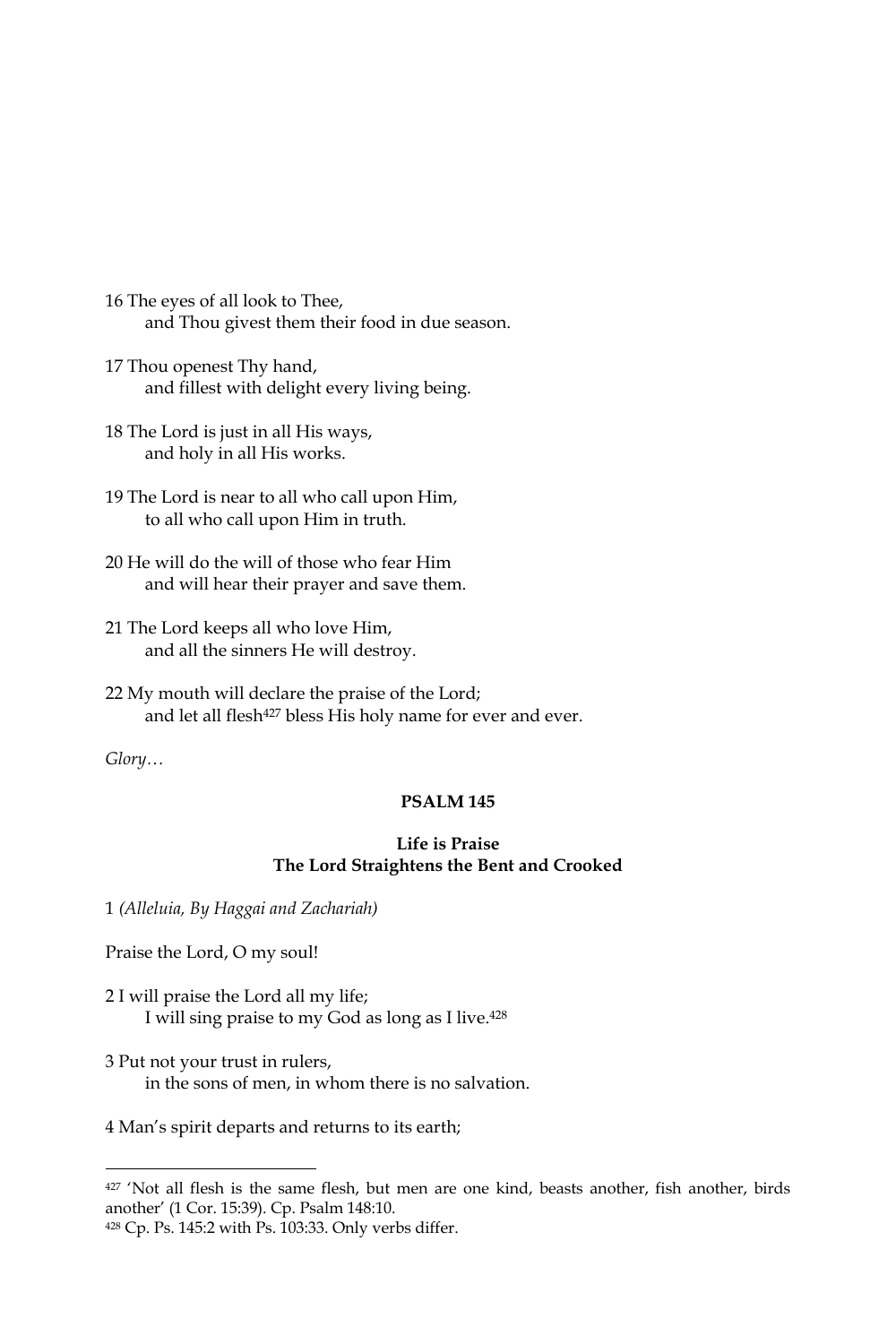on that day all his projects perish.

- 5 Blessed is he whose help is the God of Jacob. whose hope is in the Lord his God,
- 6 Who made heaven and earth, the sea and all that is in them, Who keeps troth for ever;
- 7 Who administers judgment for those who are wronged, Who gives food to the hungry, The Lord releases those who are bound.
- 8 The Lord makes wise the blind; the Lord straightens those who are bent down; the Lord loves the righteous.
- 9 The Lord protects strangers; He supports the orphan and the widow, and wipes out the way of sinners.
- 10 The Lord will reign for ever, your God, O Zion, throughout all generations.

# **PSALM 146**

## Builder of the City and Gatherer of His Scattered Children God Delights in the Love of Those Who Trust and Obey Him

1 (Alleluia. By Haggai and Zachariah)

- Praise the Lord, for singing praise is good; may our praise delight our God.
- 2 The Lord is building Jerusalem, and is gathering the dispersed of Israel.<sup>429</sup>
- 3 He heals the heartbroken. and binds up their wounds.
- 4 He determines the galaxy of stars,

<sup>429</sup> Lit. 'dispersions'. Cp. Mt. 24:31.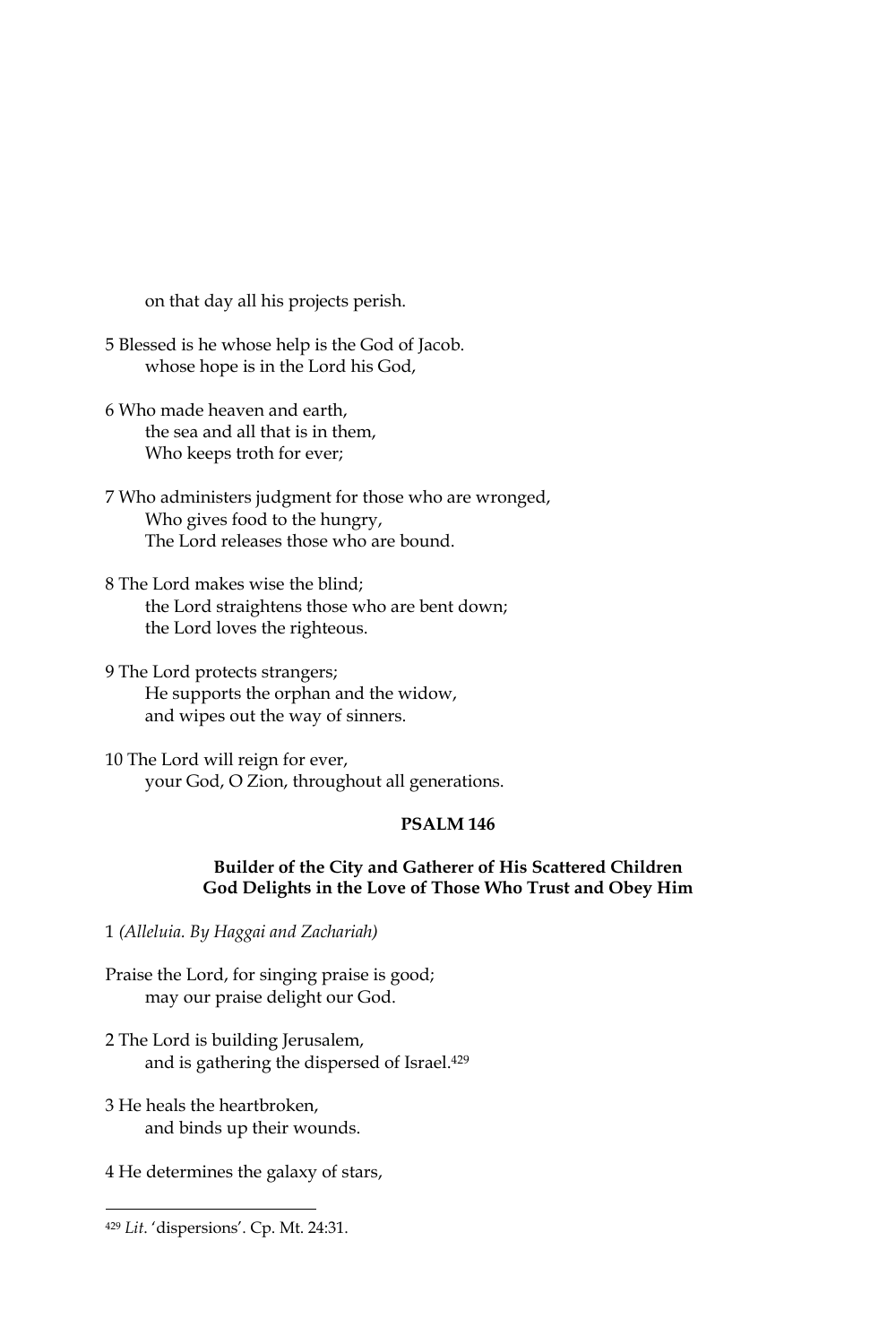and calls them all by their names.

- 5 Great is our Lord and great is His power, and infinite is His understanding.
- 6 The Lord lifts up the meek, and humbles sinners to the ground.
- 7 Begin by thanking and praising the Lord; sing praises to our God on the harp:
- 8 Who covers heaven with clouds, Who prepares rain for the earth, Who makes grass grow on the mountains, and plants for the service of men:
- 9 Who gives the beasts their food, and feeds the young ravens that call upon Him.
- 10 He takes no pleasure in the strength of a horse, nor delights in a person's legs.
- 11 The Lord delights in those who fear Him, and in all who trust in His mercy.

#### PSALM<sub>147</sub>

## God's Providential Care of His People He Reveals His Will for the World through Israel

1 (Alleluia. By Haggai and Zachariah)

Praise the Lord, O Jerusalem! Praise your God, O Zion!

- 2 For He has strengthened the bars of your gates; He has blessed your children within you.
- 3 He makes peace on your borders, and feeds you with the finest wheat.
- 4 He sends His command to the earth; His word runs swiftly.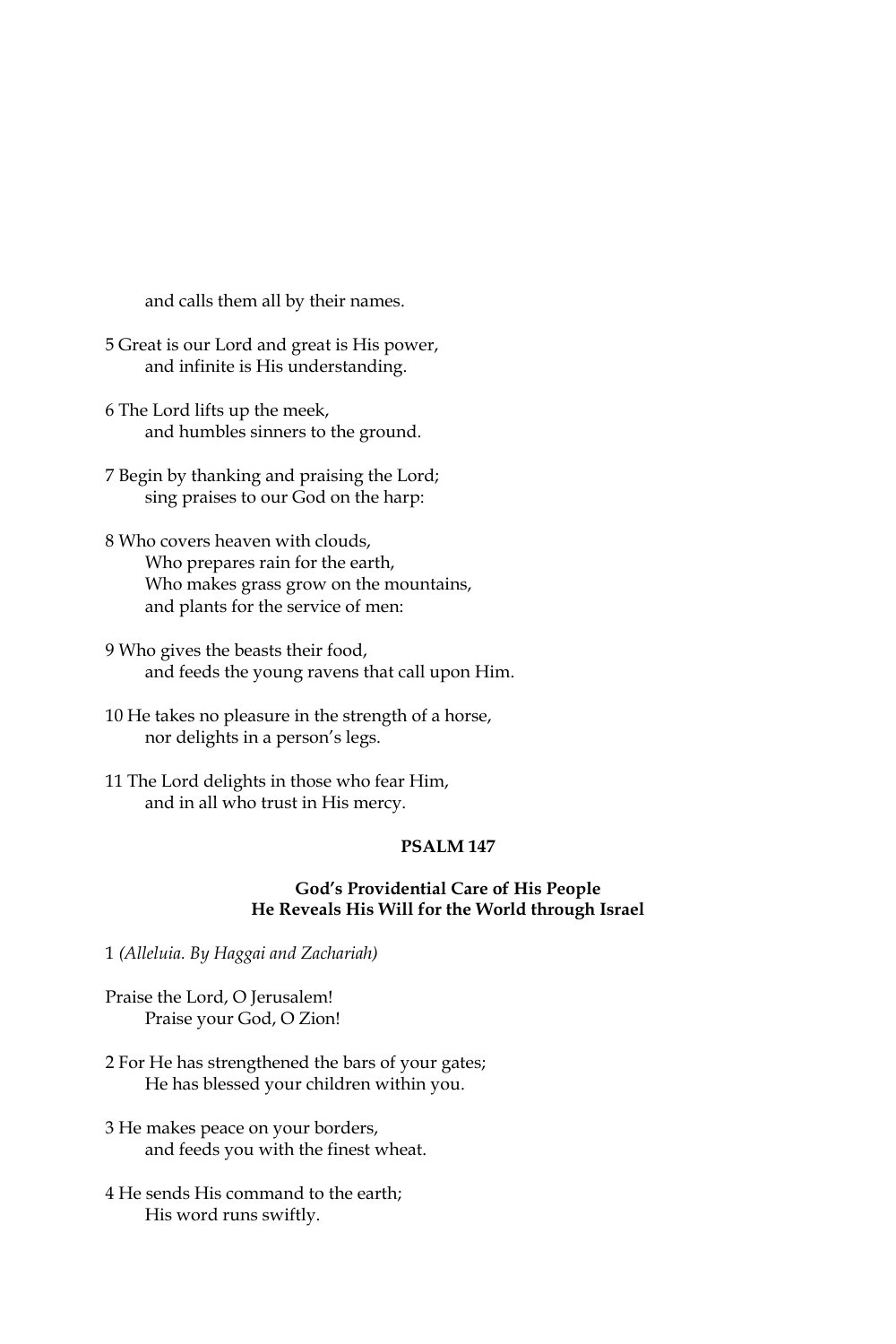5 He showers snow like wool; He scatters mist like ashes.

6 He rains His hail like crumbs; Who can stand before His cold?

7 He sends His word and melts ice and snow: He blows His breath and the waters flow.

8 He made known His word to Jacob, His rights and judgments to Israel.

9 He has not dealt like this with any other nation, nor made His judgments known to them.

 $Glory...$ 

# PSALM<sub>148</sub>

# **Cosmic Chorus of Praise** Natural Law is God's Iron Rod

1 (Alleluia. By Haggai and Zachariah)

Praise the Lord in Heaven, praise Him in the heights.

2 Praise Him, all you Angels of His; praise Him, all His Hosts.

- 3 Praise Him, sun and moon; praise Him, all you stars and light.
- 4 Praise Him, you heaven of heavens, and you waters above the heavens.
- 5 Let them praise the name of the Lord; for He spoke and they were made, He commanded and they were created.

6 He has set them there throughout the ages;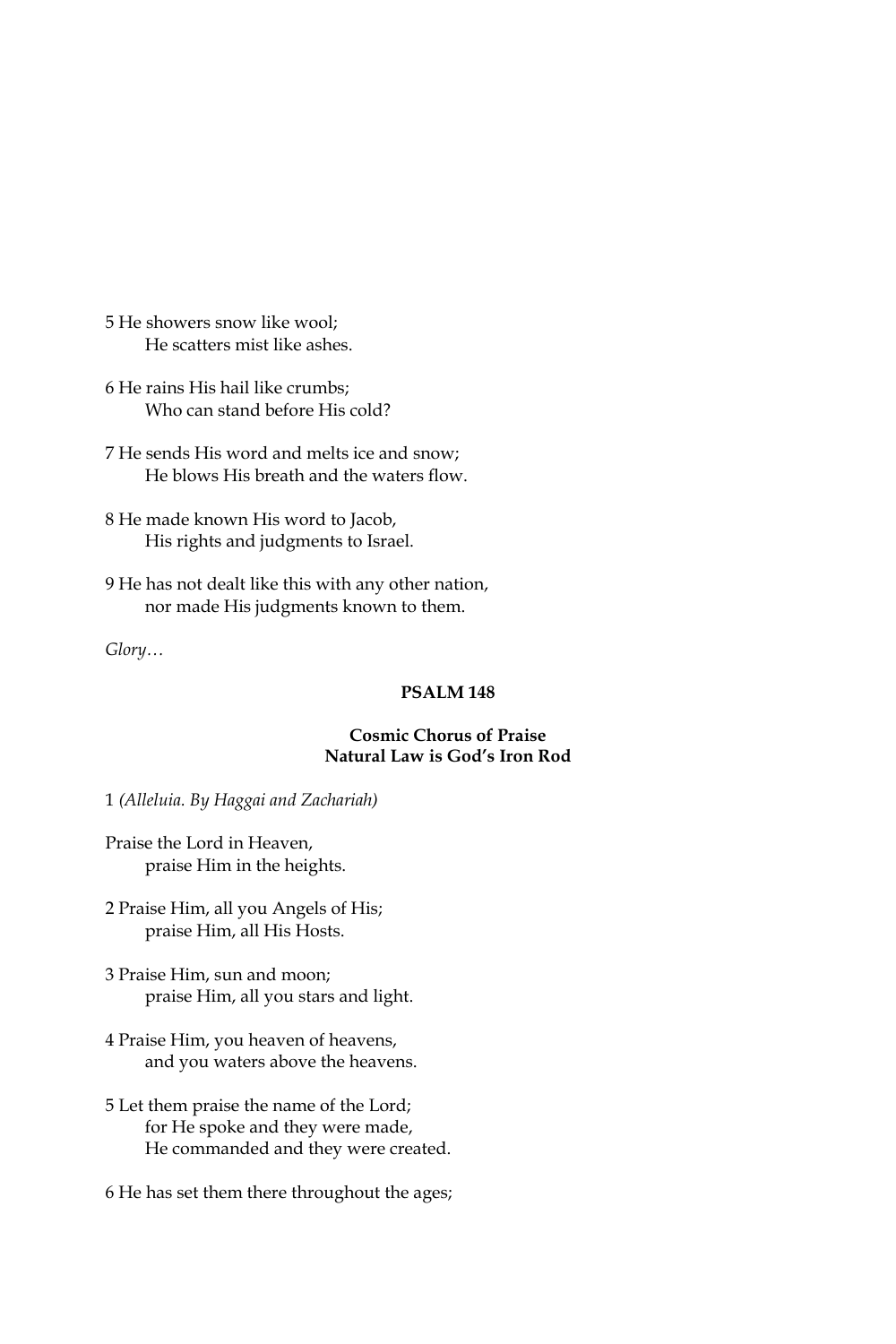He has made a law, and it cannot be bypassed.<sup>430</sup>

- 7 Praise the Lord on earth, you monsters and all deeps.
- 8 Fire, hail, snow and ice, the storm-wind, all obeying His word.
- 9 All you mountains and hills, all you fruit-trees and cedars.
- 10 All you wild beasts and cattle, reptiles and winged birds.
- 11 All you kings and peoples of the earth, all you rulers and judges.
- 12 Young men and virgins, old men and children;
- 13 Let them praise the name of the Lord, for His name only is supreme. His praise is above heaven and earth.
- 14 He will raise His people to power. A song for all His saints, for the children of Israel, for a people drawing near to Him.

## **PSALM 149**

### **Triumphal Song of the Redeemed** Weapons of World Conquest: Prayer and Praise

#### 1 (Alleluia)

O sing to the Lord a new song; sing His praise in the Church of the saints.

2 Let Israel rejoice in Him Who made him,

<sup>430 &#</sup>x27;a law'. Cp. Jeremiah 31 (38):36,37. Break Life's laws and you strike and break yourself with an iron rod (Rev. 19:15; Ps. 2:9; Jer. 2:9; Prov. 3:10-19).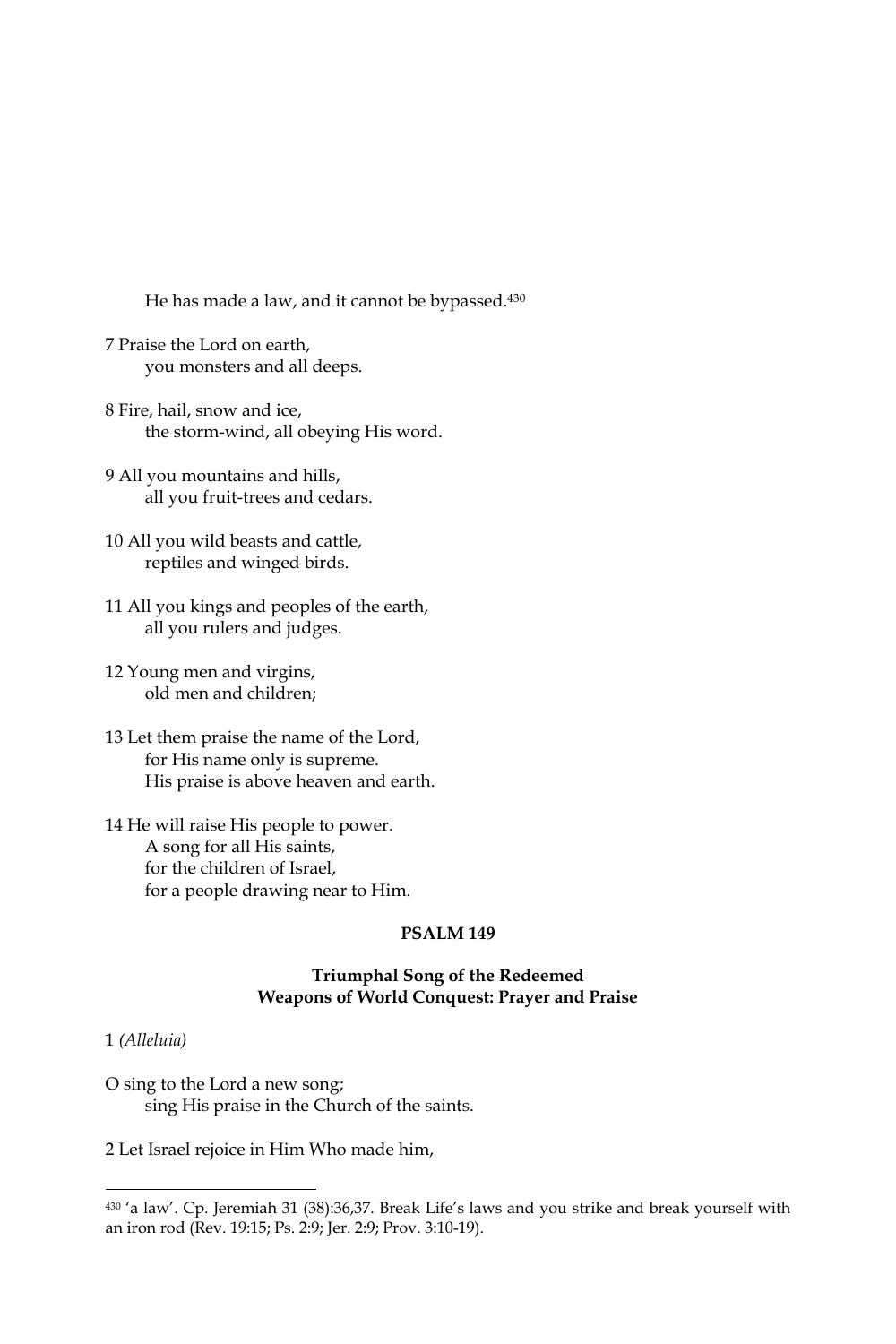and let the children of Zion rejoice in their King.

- 3 Let them praise His Name with a dance, and sing praises to Him with tambour and harp,
- 4 For the Lord takes pleasure in His people, and will exalt the humble with salvation
- 5 The saints will exult in glory, and will rejoice on their beds.
- 6 Let the high praises of God be in their mouths, and a two-edged sword in their hands;<sup>431</sup>
- 7 to pass judgment on the nations, and give rebukes to the peoples;
- 8 to bind their kings with chains, and their nobles with fetters of iron:
- 9 to pass judgment on them as God has written. This glory is for all His saints.<sup>432</sup>

#### **PSALM 150**

## **Crowning Outburst of Praise** Last Call to Praise God with Every Breath

#### 1 (Alleluia)

- O praise God in His saints, praise Him in the expanse of His power.
- 2 Praise Him for His mighty acts, praise Him for the greatness of His majesty.
- 3 Praise Him with the sound of the trumpet, praise Him with psaltery and harp.
- 4 Praise Him with drum and dance,

<sup>431</sup> two-edged sword: praise which conquers Amalek (St. Chrysostom).

<sup>432 &#</sup>x27;Holiness of life is the mother of glory' (St Theodoret).